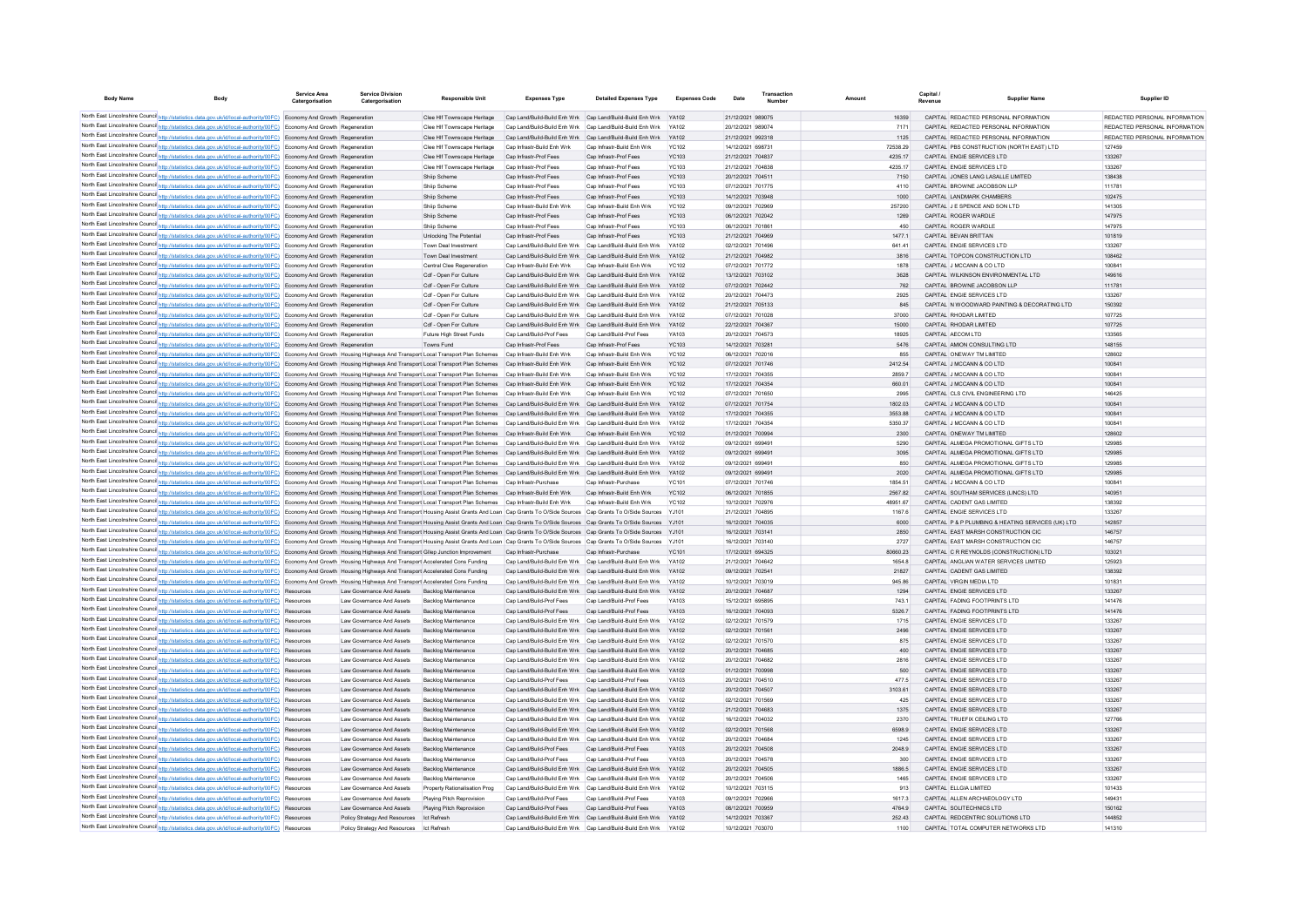| North East Lincolnshire Counci http://statistics.data.gov.uk/id/local-authority/00FC) Resources<br>Policy Strategy And Resources Ict Refresh<br>Cap Land/Build-Build Enh Wrk Cap Land/Build-Build Enh Wrk YA102<br>13/12/2021 703278<br>4757.25<br>CAPITAL XMA LIMITED<br>North East Lincolnshire Counci http://statistics.data.gov.uk/id/local-authority/00FC) Resources<br>Policy Strategy And Resources<br>Cap Land/Build-Build Enh Wrk Cap Land/Build-Build Enh Wrk<br>13/12/2021 703235<br>CAPITAL TOTAL COMPUTER NETWORKS LTD<br>Ict Refresh<br>YA102<br>1430<br>North East Lincolnshire Counci http://statistics.data.gov.uk/id/local-authority/00FC) Resources<br>Cap Land/Build-Build Enh Wrk Cap Land/Build-Build Enh Wrk<br>06/12/2021 696836<br>3357<br>CAPITAL END2END SERVICES LTD<br>Policy Strategy And Resources<br>Ict Refresh<br><b>YA102</b> | 100699           |
|------------------------------------------------------------------------------------------------------------------------------------------------------------------------------------------------------------------------------------------------------------------------------------------------------------------------------------------------------------------------------------------------------------------------------------------------------------------------------------------------------------------------------------------------------------------------------------------------------------------------------------------------------------------------------------------------------------------------------------------------------------------------------------------------------------------------------------------------------------------|------------------|
|                                                                                                                                                                                                                                                                                                                                                                                                                                                                                                                                                                                                                                                                                                                                                                                                                                                                  |                  |
|                                                                                                                                                                                                                                                                                                                                                                                                                                                                                                                                                                                                                                                                                                                                                                                                                                                                  | 141310           |
|                                                                                                                                                                                                                                                                                                                                                                                                                                                                                                                                                                                                                                                                                                                                                                                                                                                                  | 136807           |
| North East Lincolnshire Counci http://statistics.data.gov.uk/id/local-authority/00FC) Resources<br>08/12/2021 694684<br>Policy Strategy And Resources<br>Ict Refresh<br>Cap Intangible Assets<br>Cap Intangible Assets<br>YH101<br>2777.78<br>CAPITAL CISILION LTD                                                                                                                                                                                                                                                                                                                                                                                                                                                                                                                                                                                               | 148323           |
| North East Lincolnshire Counci http://statistics.data.gov.uk/id/local-authority/00FC) Resources<br>Cap Veh Plt Eqp-Purchase<br>YB101<br>10/12/2021 703034<br>CAPITAL MIDLAND SOFTWARE LTD<br>Policy Strategy And Resources<br>System Investmen<br>Cap Veh Plt Eqp-Purchase<br>1080                                                                                                                                                                                                                                                                                                                                                                                                                                                                                                                                                                               | 102633           |
| North East Lincolnshire Counci http://statistics.data.gov.uk/id/local-authority/00FC) Resources<br>Cap Veh Plt Eqp-Purchase<br>YB101<br>21/12/2021 705729<br>CAPITAL MIDLAND SOFTWARE LTD<br>Policy Strategy And Resources<br>System Investmen<br>Cap Veh Plt Eqp-Purchase<br>768                                                                                                                                                                                                                                                                                                                                                                                                                                                                                                                                                                                | 102633           |
| North East Lincolnshire Counci http://statistics.data.gov.uk/id/local-authority/00FC) Resources<br>Cap Veh Plt Eqp-Purchase<br>Cap Veh Plt Eqp-Purchase<br>YB101<br>21/12/2021 705730<br>CAPITAL MIDLAND SOFTWARE LTD<br>Policy Strategy And Resources<br>System Investmen<br>384                                                                                                                                                                                                                                                                                                                                                                                                                                                                                                                                                                                | 102633           |
| North East Lincolnshire Counci http://statistics.data.gov.uk/id/local-authority/00FC) Resources<br>Cap Veh Plt Eqp-Purchase<br>CAPITAL MIDLAND SOFTWARE LTD<br>Policy Strategy And Resources<br>System Investmen<br>Cap Veh Plt Eqp-Purchase<br>YB101<br>21/12/2021 705732<br>384                                                                                                                                                                                                                                                                                                                                                                                                                                                                                                                                                                                | 102633           |
| North East Lincolnshire Counci http://statistics.data.gov.uk/id/local-authority/00FC) Resources<br>Cap Veh Plt Eqp-Purchase<br>Cap Veh Plt Eqp-Purchase<br>YB101<br>20/12/2021 704523<br>3695<br>CAPITAL MIDLAND SOFTWARE LTD<br>Policy Strategy And Resources<br>System Investmen                                                                                                                                                                                                                                                                                                                                                                                                                                                                                                                                                                               | 102633           |
| North East Lincolnshire Counci http://statistics.data.gov.uk/id/local-authority/00FC) Resources<br>Cap Veh Plt Eqp-Purchase<br>Cap Veh Plt Eqp-Purchase<br>20/12/2021 704523<br>CAPITAL MIDLAND SOFTWARE LTD<br>Policy Strategy And Resources<br>System Investmen<br>YB101<br>3206.25                                                                                                                                                                                                                                                                                                                                                                                                                                                                                                                                                                            | 102633           |
| North East Lincolnshire Council http://statistics.data.gov.uk/id/local-authority/00FC) Resources<br>Policy Strategy And Resources<br>Cap Veh Plt Eqp-Purchase<br>Cap Veh Plt Eqp-Purchase<br><b>YR101</b><br>20/12/2021 704522<br>746.66<br>CAPITAL MIDLAND SOFTWARE LTD<br>System Investment                                                                                                                                                                                                                                                                                                                                                                                                                                                                                                                                                                    | 102633<br>102633 |
| North East Lincolnshire Counci http://statistics.data.gov.uk/id/local-authority/00FC) Resources<br>Policy Strategy And Resources<br>Cap Veh Plt Eqp-Purchase<br>Cap Veh Plt Egp-Purchase<br>YR101<br>20/12/2021 704525<br>9000<br>CAPITAL MIDLAND SOFTWARE LTD<br>System Investmen<br>North East Lincolnshire Counci http://statistics.data.gov.uk/id/local-authority/00FC) Resources<br>YB101<br>21/12/2021 705731<br>293 75<br>CAPITAL MIDLAND SOFTWARE LTD                                                                                                                                                                                                                                                                                                                                                                                                    | 102633           |
| Policy Strategy And Resources<br>Cap Veh Plt Eqp-Purchase<br>Cap Veh Plt Eqp-Purchase<br>System Investmen<br>North East Lincolnshire Counci http://statistics.data.gov.uk/id/local-authority/00FC) Resources<br>Cap Infrastr-Prof Fees<br>Can Infrastr-Prof Fees<br>YC103<br>10/12/2021 703034<br>544 53<br>CAPITAL MIDLAND SOFTWARE LTD<br>System Investmen                                                                                                                                                                                                                                                                                                                                                                                                                                                                                                     | 102633           |
| Policy Strategy And Resources<br>North East Lincolnshire Counci http://statistics.data.gov.uk/id/local-authority/00FC) Resources<br>Policy Strategy And Resources<br>Cap Infrastr-Prof Fees<br>Cap Infrastr-Prof Fees<br>YC103<br>10/12/2021 703033<br>544 53<br>CAPITAL MIDLAND SOFTWARE LTD<br>System Investment                                                                                                                                                                                                                                                                                                                                                                                                                                                                                                                                               | 102633           |
| North East Lincolnshire Councint http://statistics.data.gov.uk/id/local-authority/00FC) Environment<br>Environment<br>Fleet Replacement Programme Cap Veh Plt Eqp-Purchase<br>Cap Veh Plt Eqp-Purchase<br><b>YR101</b><br>20/12/2021 704540<br>1488 75<br>CAPITAL CTRACK UK LTD                                                                                                                                                                                                                                                                                                                                                                                                                                                                                                                                                                                  | 147152           |
| North East Lincolnshire Counci http://statistics.data.gov.uk/id/local-authority/00FC) Environment<br>Environmen<br>Fleet Replacement Programme Cap Veh Plt Eqp-Purchase<br>Cap Veh Plt Eqp-Purchase<br><b>YR101</b><br>20/12/2021 701642<br>1504<br>CAPITAL DENNIS FAGLE LTD                                                                                                                                                                                                                                                                                                                                                                                                                                                                                                                                                                                     | 100627           |
| North East Lincolnshire Counci http://statistics.data.gov.uk/id/local-authority/00FC) Environment<br>Environmen<br>Fleet Replacement Programme Cap Veh Plt Eqp-Purchase<br>Cap Veh Plt Eqp-Purchase<br><b>YR101</b><br>20/12/2021 701644<br>1504<br>CAPITAL DENNIS FAGLE LTD                                                                                                                                                                                                                                                                                                                                                                                                                                                                                                                                                                                     | 100627           |
| North East Lincolnshire Counci http://statistics.data.gov.uk/id/local-authority/00FC) Environment<br>Environment<br>Fleet Replacement Programme Cap Veh Plt Eqp-Purchase<br>Cap Veh Plt Eqp-Purchase<br>YR101<br>20/12/2021 700773<br>1504<br>CAPITAL DENNIS FAGLE LTD                                                                                                                                                                                                                                                                                                                                                                                                                                                                                                                                                                                           | 100627           |
| North East Lincolnshire Counci http://statistics.data.gov.uk/id/local-authority/00FC) Environment<br>Environmen<br>Fleet Replacement Programme Cap Veh Plt Eqp-Purchase<br>Cap Veh Plt Eqp-Purchase<br><b>YR101</b><br>20/12/2021 700774<br>1504<br>CAPITAL DENNIS FAGLE LTD                                                                                                                                                                                                                                                                                                                                                                                                                                                                                                                                                                                     | 100627           |
| North East Lincolnshire Counci http://statistics.data.gov.uk/id/local-authority/00FC) Environment<br>1504<br>Environment<br>Fleet Replacement Programme Cap Veh Plt Eqp-Purchase<br>Cap Veh Plt Eqp-Purchase<br>YR101<br>20/12/2021 701643<br>CAPITAL DENNIS FAGLE LTD                                                                                                                                                                                                                                                                                                                                                                                                                                                                                                                                                                                           | 100627           |
| North East Lincolnshire Counci http://statistics.data.gov.uk/id/local-authority/00FC) Environment<br>Environmen<br>Fleet Replacement Programme Cap Veh Plt Eqp-Purchase<br>Cap Veh Plt Eqp-Purchase<br>YR101<br>20/12/2021 701642<br>191470<br>CAPITAL DENNIS EAGLE LTD                                                                                                                                                                                                                                                                                                                                                                                                                                                                                                                                                                                          | 100627           |
| North East Lincolnshire Counci http://statistics.data.gov.uk/id/local-authority/00FC) Environment<br>Environmen<br>Fleet Replacement Programme Cap Veh Plt Eqp-Purchase<br>Cap Veh Plt Egp-Purchase<br><b>YR101</b><br>20/12/2021 701644<br>191470<br>CAPITAL DENNIS FAGLE LTD                                                                                                                                                                                                                                                                                                                                                                                                                                                                                                                                                                                   | 100627           |
| North East Lincolnshire Counci http://statistics.data.gov.uk/id/local-authority/00FC) Environment<br>Environment<br>Fleet Replacement Programme Cap Veh Plt Eqp-Purchase<br>Cap Veh Plt Eqp-Purchase<br>YR101<br>20/12/2021 700773<br>191470<br>CAPITAL DENNIS EAGLE LTD                                                                                                                                                                                                                                                                                                                                                                                                                                                                                                                                                                                         | 100627           |
| North East Lincolnshire Counci http://statistics.data.gov.uk/id/local-authority/00FC) Environment<br>Environmen<br>Fleet Replacement Programme Cap Veh Plt Eqp-Purchase<br>Cap Veh Plt Egp-Purchase<br><b>YR101</b><br>20/12/2021 700774<br>191470<br>CAPITAL DENNIS FAGLE LTD                                                                                                                                                                                                                                                                                                                                                                                                                                                                                                                                                                                   | 100627           |
| North East Lincolnshire Counci http://statistics.data.gov.uk/id/local-authority/00FC) Environment<br>Environment<br>Fleet Replacement Programme Cap Veh Plt Eqp-Purchase<br>Cap Veh Plt Eqp-Purchase<br>YR101<br>20/12/2021 701643<br>191470<br>CAPITAL DENNIS EAGLE LTD                                                                                                                                                                                                                                                                                                                                                                                                                                                                                                                                                                                         | 100627           |
| North East Lincolnshire Counci http://statistics.data.gov.uk/id/local-authority/00FC) Environment<br>Environmen<br>Fleet Replacement Programme Cap Veh Plt Eqp-Purchase<br>Cap Veh Plt Eqp-Purchase<br><b>YR101</b><br>20/12/2021 701642<br>1667<br>CAPITAL DENNIS EAGLE LTD                                                                                                                                                                                                                                                                                                                                                                                                                                                                                                                                                                                     | 100627           |
| North East Lincolnshire Counci http://statistics.data.gov.uk/id/local-authority/00FC) Environment<br>Environment<br>Fleet Replacement Programme Cap Veh Plt Eqp-Purchase<br>Cap Veh Plt Eqp-Purchase<br>YR101<br>20/12/2021 701644<br>1667<br>CAPITAL DENNIS EAGLE LTD<br>North East Lincolnshire Counci http://statistics.data.gov.uk/id/local-authority/00FC) Environment<br>Environmen<br>Cap Veh Plt Egp-Purchase<br><b>YR101</b><br>20/12/2021 700773<br>1667<br>CAPITAL DENNIS EAGLE LTD                                                                                                                                                                                                                                                                                                                                                                   | 100627<br>100627 |
| Fleet Replacement Programme Cap Veh Plt Eqp-Purchase<br>North East Lincolnshire Counci http://statistics.data.gov.uk/id/local-authority/00FC) Environment<br>Environment<br>Fleet Replacement Programme Cap Veh Plt Eqp-Purchase<br>Cap Veh Plt Eqp-Purchase<br>YB101<br>20/12/2021 700774<br>1667<br>CAPITAL DENNIS EAGLE LTD                                                                                                                                                                                                                                                                                                                                                                                                                                                                                                                                   | 100627           |
| North East Lincolnshire Counci http://statistics.data.gov.uk/id/local-authority/00FC) Environment<br>Environmen<br>Fleet Replacement Programme Cap Veh Plt Eqp-Purchase<br>Cap Veh Plt Egp-Purchase<br><b>YR101</b><br>20/12/2021 701643<br>1667<br>CAPITAL DENNIS EAGLE LTD                                                                                                                                                                                                                                                                                                                                                                                                                                                                                                                                                                                     | 100627           |
| North East Lincolnshire Counci http://statistics.data.gov.uk/id/local-authority/00FC) Environment<br>Environmen<br>Fleet Replacement Programme Cap Veh Plt Eqp-Purchase<br>Cap Veh Plt Egp-Purchase<br>YB101<br>20/12/2021 701642<br>2727<br>CAPITAL DENNIS EAGLE LTD                                                                                                                                                                                                                                                                                                                                                                                                                                                                                                                                                                                            | 100627           |
| North East Lincolnshire Counci http://statistics.data.gov.uk/id/local-authority/00FC) Environment<br>Environmen<br>Fleet Replacement Programme Cap Veh Plt Eqp-Purchase<br>Cap Veh Plt Egp-Purchase<br><b>YR101</b><br>20/12/2021 701644<br>2727<br>CAPITAL DENNIS EAGLE LTD                                                                                                                                                                                                                                                                                                                                                                                                                                                                                                                                                                                     | 100627           |
| North East Lincolnshire Counci http://statistics.data.gov.uk/id/local-authority/00FC) Environment<br>Environmen<br>Fleet Replacement Programme Cap Veh Plt Eqp-Purchase<br>Cap Veh Plt Egp-Purchase<br>YB101<br>20/12/2021 700773<br>2727<br>CAPITAL DENNIS EAGLE LTD                                                                                                                                                                                                                                                                                                                                                                                                                                                                                                                                                                                            | 100627           |
| North East Lincolnshire Counci http://statistics.data.gov.uk/id/local-authority/00FC) Environment<br>Environmen<br>Fleet Replacement Programme Cap Veh Plt Eqp-Purchase<br>Cap Veh Plt Egp-Purchase<br><b>YR101</b><br>20/12/2021 700774<br>2727<br>CAPITAL DENNIS EAGLE LTD                                                                                                                                                                                                                                                                                                                                                                                                                                                                                                                                                                                     | 100627           |
| North East Lincolnshire Counci http://statistics.data.gov.uk/id/local-authority/00FC) Environment<br>Environmen<br>Fleet Replacement Programme Cap Veh Plt Eqp-Purchase<br>Cap Veh Plt Egp-Purchase<br>YB101<br>20/12/2021 701643<br>2727<br>CAPITAL DENNIS EAGLE LTD                                                                                                                                                                                                                                                                                                                                                                                                                                                                                                                                                                                            | 100627           |
| North East Lincolnshire Counci http://statistics.data.gov.uk/id/local-authority/00FC) Environment<br>Environmen<br>Fleet Replacement Programme Cap Veh Plt Eqp-Purchase<br>Cap Veh Plt Egp-Purchase<br><b>YR101</b><br>20/12/2021 701642<br>1646<br>CAPITAL DENNIS FAGLE LTD                                                                                                                                                                                                                                                                                                                                                                                                                                                                                                                                                                                     | 100627           |
| North East Lincolnshire Counci http://statistics.data.gov.uk/id/local-authority/00FC) Environment<br>Environmen<br>Fleet Replacement Programme<br>Cap Veh Plt Eqp-Purchase<br>Cap Veh Plt Egp-Purchase<br><b>YR101</b><br>20/12/2021 701644<br>1646<br>CAPITAL DENNIS EAGLE LTD                                                                                                                                                                                                                                                                                                                                                                                                                                                                                                                                                                                  | 100627           |
| North East Lincolnshire Counci http://statistics.data.gov.uk/id/local-authority/00FC) Environment<br>YB101<br>Cap Veh Plt Egp-Purchase<br>20/12/2021 700773<br>1646<br>CAPITAL DENNIS EAGLE LTD<br>Environmen<br>Fleet Replacement Programme Cap Veh Plt Ego-Purchase                                                                                                                                                                                                                                                                                                                                                                                                                                                                                                                                                                                            | 100627           |
| North East Lincolnshire Council http://statistics.data.gov.uk/id/local-authority/00FC) Environment<br><b>YB101</b><br>1646<br>CAPITAL DENNIS EAGLE LTD<br>Fleet Replacement Programme Cap Veh Plt Egp-Purchase<br>Cap Veh Plt Egp-Purchase<br>20/12/2021 700774<br>Environment                                                                                                                                                                                                                                                                                                                                                                                                                                                                                                                                                                                   | 100627           |
| North East Lincolnshire Counci http://statistics.data.gov.uk/id/local-authority/00FC) Environment<br>YR101<br>20/12/2021 701643<br>CAPITAL DENNIS EAGLE LTD<br>Environmen<br>Fleet Replacement Programme Cap Veh Plt Ego-Purchase<br>Cap Veh Plt Egp-Purchase<br>1646<br>YB101<br>550<br>CAPITAL DENNIS EAGLE LTD                                                                                                                                                                                                                                                                                                                                                                                                                                                                                                                                                | 100627<br>100627 |
| North East Lincolnshire Council http://statistics.data.gov.uk/id/local-authority/00FC) Environment<br>Fleet Replacement Programme Cap Veh Plt Egp-Purchase<br>Cap Veh Plt Egp-Purchase<br>21/12/2021 703988<br>Environment<br>North East Lincolnshire Counci http://statistics.data.gov.uk/id/local-authority/00FC) Environment<br>YR101<br>21/12/2021 703988<br>CAPITAL DENNIS EAGLE LTD<br>Environmen<br>Fleet Replacement Programme Cap Veh Plt Ego-Purchase<br>Cap Veh Plt Egp-Purchase<br>3048                                                                                                                                                                                                                                                                                                                                                              | 100627           |
| North East Lincolnshire Counci http://statistics.data.gov.uk/id/local-authority/00FC) Environment<br>YB101<br>8932.5<br>CAPITAL CTRACK UK LTD<br>Cap Veh Plt Egp-Purchase<br>20/12/2021 704542<br>Environmen<br>Fleet Replacement Programme Cap Veh Plt Ego-Purchase                                                                                                                                                                                                                                                                                                                                                                                                                                                                                                                                                                                             | 147152           |
| North East Lincolnshire Counci http://statistics.data.gov.uk/id/local-authority/00FC) Environment<br>YR101<br>16/12/2021 702680<br>955<br>CAPITAL SIGN OF THE TIMES<br>Environmen<br>Fleet Replacement Programme Cap Veh Plt Ego-Purchase<br>Cap Veh Plt Egp-Purchase                                                                                                                                                                                                                                                                                                                                                                                                                                                                                                                                                                                            | 100575           |
| North East Lincolnshire Counci http://statistics.data.gov.uk/id/local-authority/00FC) Environment<br>Fleet Replacement Programme Cap Veh Plt Egp-Purchase<br>YB101<br>10/12/2021 701750<br>7560<br>CAPITAL MGB<br>Environment<br>Cap Veh Plt Egp-Purchase                                                                                                                                                                                                                                                                                                                                                                                                                                                                                                                                                                                                        | 101544           |
| North East Lincolnshire Counci http://statistics.data.gov.uk/id/local-authority/00FC) Environment<br>20/12/2021 704700<br>Cap Land/Build-Build Enh Wrk Cap Land/Build-Build Enh Wrk<br>YA102<br>1849.9<br>CAPITAL GLASDON UK LTD<br>Environmen<br>Litter Bin Upgrade Plan                                                                                                                                                                                                                                                                                                                                                                                                                                                                                                                                                                                        | 100531           |
| North East Lincolnshire Counci http://statistics.data.gov.uk/id/local-authority/00FC) Environment<br>Enhancement Bereavement Serv Cap Land/Build-Build Enh Wrk Cap Land/Build-Build Enh Wrk<br>YA102<br>17/12/2021 704353<br>47643.13<br>CAPITAL TOPCON BUILDING LTD<br>Environment                                                                                                                                                                                                                                                                                                                                                                                                                                                                                                                                                                              | 144162           |
| North East Lincolnshire Counci http://statistics.data.gov.uk/id/local-authority/00FC) Environment<br>06/12/2021 701512<br>CAPITAL MASON CLARK ASSOCIATES<br>Enhancement Bereavement Serv Cap Land/Build-Build Enh Wrk Cap Land/Build-Build Enh Wrk<br>YA102<br>1210<br>Environmen                                                                                                                                                                                                                                                                                                                                                                                                                                                                                                                                                                                | 100793           |
| North East Lincolnshire Counci http://statistics.data.gov.uk/id/local-authority/00FC) Environment<br>13/12/2021 703229<br>CAPITAL MASON CLARK ASSOCIATES<br>Environment<br>Enhancement Bereavement Serv Cap Land/Build-Build Enh Wrk Cap Land/Build-Build Enh Wrk<br>YA102<br>1145                                                                                                                                                                                                                                                                                                                                                                                                                                                                                                                                                                               | 100793           |
| North East Lincolnshire Counci http://statistics.data.gov.uk/id/local-authority/00FC) Environment<br>Enhancement Bereavement Serv Cap Land/Build-Build Enh Wrk Cap Land/Build-Build Enh Wrk<br>YA102<br>20/12/2021 704466<br>1008<br>CAPITAL FURNDECO LTD<br>Environmen                                                                                                                                                                                                                                                                                                                                                                                                                                                                                                                                                                                          | 150369           |
| North East Lincolnshire Counci http://statistics.data.gov.uk/id/local-authority/00FC) Environment<br>20/12/2021 704466<br>Enhancement Bereavement Serv Cap Land/Build-Build Enh Wrk Cap Land/Build-Build Enh Wrk<br>YA102<br>1050<br>CAPITAL FURNDECO LTD<br>Environmen                                                                                                                                                                                                                                                                                                                                                                                                                                                                                                                                                                                          | 150369           |
| North East Lincolnshire Counci http://statistics.data.gov.uk/id/local-authority/00FC) Environment<br>20/12/2021 704466<br>Enhancement Bereavement Serv Cap Land/Build-Build Enh Wrk Cap Land/Build-Build Enh Wrk<br><b>YA102</b><br>1050<br>CAPITAL FURNDECO LTD<br>Environment                                                                                                                                                                                                                                                                                                                                                                                                                                                                                                                                                                                  | 150369           |
| North East Lincolnshire Counci http://statistics.data.gov.uk/id/local-authority/00FC) Environment<br>Environmen<br>Enhancement Bereavement Serv Cap Land/Build-Build Enh Wrk Cap Land/Build-Build Enh Wrk<br><b>YA102</b><br>21/12/2021 704553<br>5915<br>CAPITAL NETWORK ARCHAEOLOGY<br>Depot Rationalisation<br>Cap Land/Build-Purchase<br>Cap Land/Build-Purchase<br><b>YA101</b><br>02/12/2021 701584<br>7500<br>CAPITAL ENGIE SERVICES LTD                                                                                                                                                                                                                                                                                                                                                                                                                  | 147380<br>133267 |
| North East Lincolnshire Counci http://statistics.data.gov.uk/id/local-authority/00FC) Environment<br>Environmen<br>North East Lincolnshire Counci http://statistics.data.gov.uk/id/local-authority/00FC) Environment<br>YA101<br>Depot Rationalisation<br>Cap Land/Build-Purchase<br>Cap Land/Build-Purchase<br>20/12/2021 704705<br>7500<br>CAPITAL ENGIE SERVICES LTD<br>Environment                                                                                                                                                                                                                                                                                                                                                                                                                                                                           | 133267           |
| North East Lincolnshire Counci http://statistics.data.gov.uk/id/local-authority/00FC) Environment<br>YA101<br>16/12/2021 703131<br>Depot Rationalisation<br>Cap Land/Build-Purchase<br>Cap Land/Build-Purchase<br>4134.24<br>CAPITAL 4WAY CONSULTING LTD<br>Environmen                                                                                                                                                                                                                                                                                                                                                                                                                                                                                                                                                                                           | 143214           |
| North East Lincolnshire Counci http://statistics.data.gov.uk/id/local-authority/00FC) Environment<br>YA101<br>10/12/2021 701391<br>Environment<br>Depot Rationalisation<br>Cap Land/Build-Purchase<br>Cap Land/Build-Purchase<br>650<br>CAPITAL SEVENAIRS CONSULTING LTD                                                                                                                                                                                                                                                                                                                                                                                                                                                                                                                                                                                         | 141944           |
| North East Lincolnshire Counci http://statistics.data.gov.uk/id/local-authority/00FC) Environment<br>CAPITAL PROFESSIONAL TELECOM INSTALLATIONS LTD<br>Environmen<br>Cap Land/Build-Purchase<br>Cap Land/Build-Purchase<br>YA101<br>15/12/2021 703996<br>380<br><b>Depot Rationalisation</b>                                                                                                                                                                                                                                                                                                                                                                                                                                                                                                                                                                     | 143057           |
| North East Lincolnshire Counci http://statistics.data.gov.uk/id/local-authority/00FC) Environment<br>Scartho Cem Lodge/Waiting Rm   Cap Land/Build-Build Enh Wrk   Cap Land/Build-Build Enh Wrk<br><b>YA102</b><br>09/12/2021 702535<br>563.5<br>CAPITAL CGC ECOLOGY LTD<br>Environmen                                                                                                                                                                                                                                                                                                                                                                                                                                                                                                                                                                           | 142378           |
| North East Lincolnshire Counci http://statistics.data.gov.uk/id/local-authority/00FC) Environment<br>Environment<br>Scartho Cem Lodge/Waiting Rm Cap Land/Build-Build Enh Wrk Cap Land/Build-Build Enh Wrk YA102<br>20/12/2021 704539<br>7000<br>CAPITAL ENGIE SERVICES LTD                                                                                                                                                                                                                                                                                                                                                                                                                                                                                                                                                                                      | 133267           |
| North East Lincolnshire Counci http://statistics.data.gov.uk/id/local-authority/00FC) Environment<br>Cap Land/Build-Build Enh Wrk Cap Land/Build-Build Enh Wrk YA102<br>16/12/2021 702002<br>556.88<br>CAPITAL MOBILE MINI UK LTD<br>Environmen<br>Resort Managemen                                                                                                                                                                                                                                                                                                                                                                                                                                                                                                                                                                                              | 10508            |
| North East Lincolnshire Counci http://statistics.data.gov.uk/id/local-authority/00FC) Environment<br>10/12/2021 702708<br>Environment<br>Cap Veh Plt Egp-Purchase<br>20052.66<br>CAPITAL ENGIE SERVICES LTD<br>Resort Management<br>Cap Veh Plt Egp-Purchase<br><b>YB101</b>                                                                                                                                                                                                                                                                                                                                                                                                                                                                                                                                                                                     | 133267           |
| North East Lincolnshire Counci http://statistics.data.gov.uk/id/local-authority/00FC) Environment<br>Environmen<br>Cap Land/Build-Build Enh Wrk Cap Land/Build-Build Enh Wrk YA102<br>02/12/2021 700732<br>11780.8<br>CAPITAL WATT ENERGY SAVER LTD<br>Public Sector Decarbonisation                                                                                                                                                                                                                                                                                                                                                                                                                                                                                                                                                                             | 14434            |
| North East Lincolnshire Counci http://statistics.data.gov.uk/id/local-authority/00FC) Environment<br>Environment<br>Cap Veh Plt Egp-Build Enh Wrk Cap Veh Plt Egp-Build Enh Wrk YB102<br>07/12/2021 702039<br>13170<br>CAPITAL GREENBRIDGE DESIGNS LTD<br>Memorial Testing And Repairs                                                                                                                                                                                                                                                                                                                                                                                                                                                                                                                                                                           | 14989            |
| North East Lincolnshire Counci http://statistics.data.gov.uk/id/local-authority/00FC) Environment<br>Cap Veh Plt Egp-Build Enh Wrk Cap Veh Plt Egp-Build Enh Wrk YB102<br>20/12/2021 70460<br>3185<br>CAPITAL S P DAVIS MEMORIALS LIMITED<br>Environmen<br>Memorial Testing And Repairs                                                                                                                                                                                                                                                                                                                                                                                                                                                                                                                                                                          | 130000           |
| North East Lincolnshire Counci http://statistics.data.gov.uk/id/local-authority/00FC) Adult Services<br><b>Adult Services</b><br>Cap Grants To O/Side Sources Cap Grants To O/Side Sources YJ101<br>14/12/2021 703352<br>34555.93<br>CAPITAL ENGIE SERVICES LTD<br>Hps-Disabled Fac. Grants                                                                                                                                                                                                                                                                                                                                                                                                                                                                                                                                                                      | 133267           |
| North East Lincolnshire Counci http://statistics.data.gov.uk/id/local-authority/00FC) Adult Services<br>Adult Services<br>21/12/2021 704895<br>15168.89<br>CAPITAL ENGIE SERVICES LTD<br>Hps-Disabled Fac. Grants<br>Cap Grants To O/Side Sources Cap Grants To O/Side Sources YJ101<br>Adult Services<br>21/12/2021 704490<br>6472                                                                                                                                                                                                                                                                                                                                                                                                                                                                                                                              | 133267<br>101010 |
| North East Lincolnshire Counci http://statistics.data.gov.uk/id/local-authority/00FC) Adult Services<br>Hps-Disabled Fac. Grants<br>Cap Grants To O/Side Sources Cap Grants To O/Side Sources YJ101<br>CAPITAL HOBSON & PORTER<br>North East Lincolnshire Counci http://statistics.data.gov.uk/id/local-authority/00FC) Adult Services<br><b>Adult Services</b><br>Cap Grants To O/Side Sources Cap Grants To O/Side Sources YJ101<br>13/12/2021 70280<br>11799.74<br>CAPITAL VIC HANSEN BUILDING & JOINERY LTD<br>Hos-Disabled Fac. Grants                                                                                                                                                                                                                                                                                                                      | 10398            |
| North East Lincolnshire Counci http://statistics.data.gov.uk/id/local-authority/00FC) Adult Services<br><b>Adult Services</b><br>Cap Grants To O/Side Sources Cap Grants To O/Side Sources YJ101<br>13/12/2021 70305<br>5426.41<br>CAPITAL VIC HANSEN BUILDING & JOINERY LTD<br>Hps-Disabled Fac. Grants                                                                                                                                                                                                                                                                                                                                                                                                                                                                                                                                                         | 10398            |
|                                                                                                                                                                                                                                                                                                                                                                                                                                                                                                                                                                                                                                                                                                                                                                                                                                                                  | 146557           |
| North East Lincolnshire Counci http://statistics.data.gov.uk/id/local-authority/00FC) Adult Services<br><b>Adult Services</b><br>Hos-Disabled Fac. Grants<br>Cap Grants To O/Side Sources Cap Grants To O/Side Sources YJ101<br>02/12/2021 701617<br>9658.69<br>CAPITAL R G CARTER LINCOLN LTD                                                                                                                                                                                                                                                                                                                                                                                                                                                                                                                                                                   |                  |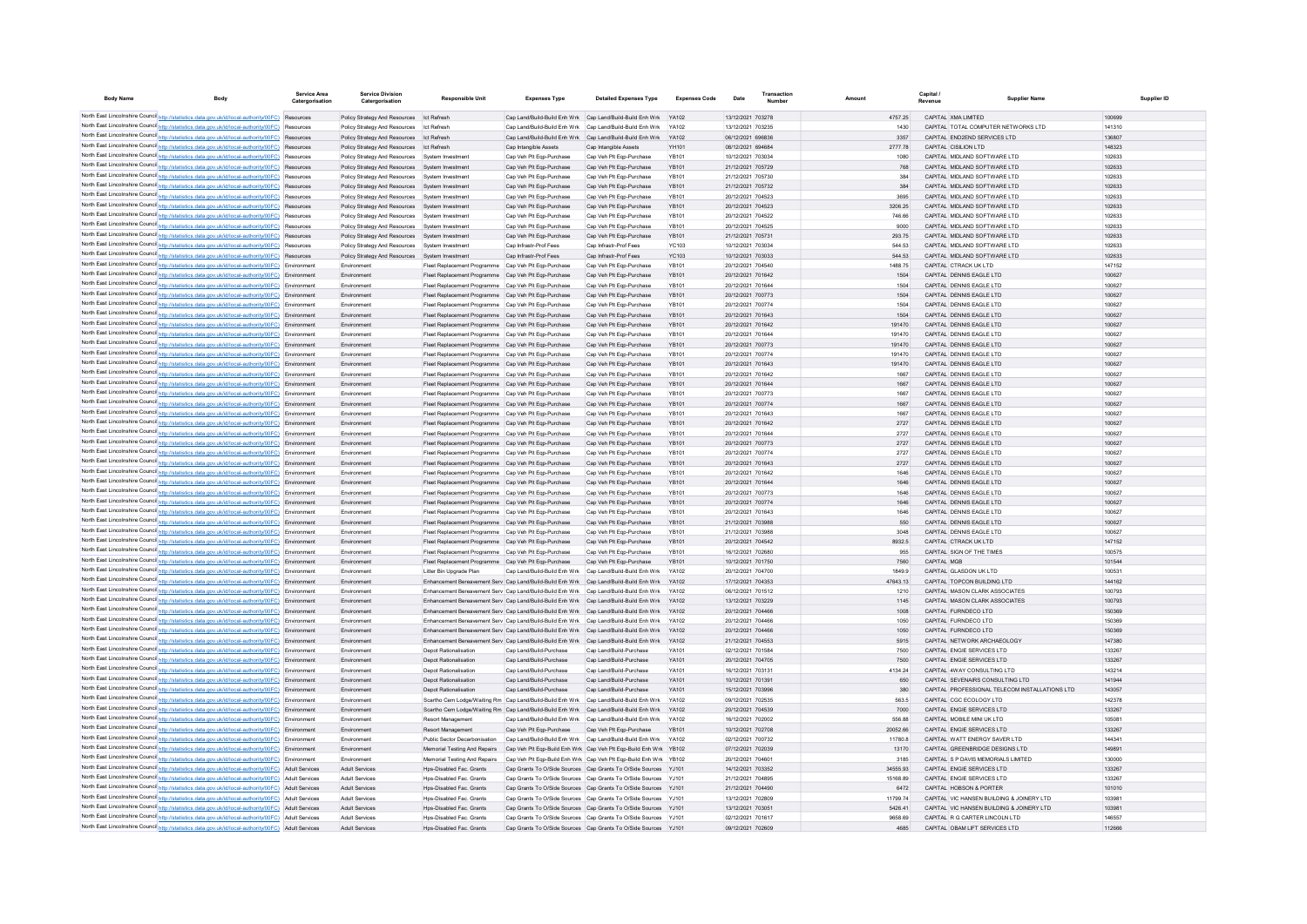| <b>Body Name</b> |                                                                                                                                                                                                                      | <b>Service Area</b><br>Catergorisation | <b>Service Division</b><br>Catergorisation         | <b>Responsible Unit</b>                                     | <b>Expenses Type</b>                                                                                               | <b>Detailed Expenses Type</b>                                                                                                      | <b>Expenses Code</b> | Date                                   | Transaction |                      | Capital | <b>Supplier Name</b>                                                       |                  | Supplier ID |
|------------------|----------------------------------------------------------------------------------------------------------------------------------------------------------------------------------------------------------------------|----------------------------------------|----------------------------------------------------|-------------------------------------------------------------|--------------------------------------------------------------------------------------------------------------------|------------------------------------------------------------------------------------------------------------------------------------|----------------------|----------------------------------------|-------------|----------------------|---------|----------------------------------------------------------------------------|------------------|-------------|
|                  | North East Lincolnshire Counci http://statistics.data.gov.uk/id/local-authority/00FC) Adult Services                                                                                                                 |                                        | Adult Services                                     | Hps-Disabled Fac. Grants                                    |                                                                                                                    | Cap Grants To O/Side Sources Cap Grants To O/Side Sources YJ101                                                                    |                      | 08/12/2021 701866                      |             | 23320.82             |         | CAPITAL ASKERTON HOMES LTD.                                                | 145694           |             |
|                  | North East Lincolnshire Counci http://statistics.data.gov.uk/id/local-authority/00FC) Adult Services                                                                                                                 |                                        | Adult Services                                     | Hps-Disabled Fac. Grants                                    |                                                                                                                    | Cap Grants To O/Side Sources Cap Grants To O/Side Sources YJ101                                                                    |                      | 13/12/2021 702972                      |             | 13356.34             |         | CAPITAL ES RUDKIN LTD.                                                     | 100632           |             |
|                  | North East Lincolnshire Counci <sup>1</sup> http://statistics.data.gov.uk/id/local-authority/00FC) Adult Services                                                                                                    |                                        | Adult Services                                     | <b>Hps-Disabled Fac. Grants</b>                             |                                                                                                                    | Cap Grants To O/Side Sources Cap Grants To O/Side Sources YJ101                                                                    |                      | 06/12/2021 701920                      |             | 2550                 |         | CAPITAL ENGIE SERVICES LTD                                                 | 133267           |             |
|                  | North East Lincolnshire Counci <sup>1</sup> http://statistics.data.gov.uk/id/local-authority/00FC) Adult Services                                                                                                    |                                        | Adult Services                                     | Hps-Disabled Fac. Grants                                    |                                                                                                                    | Cap Grants To O/Side Sources Cap Grants To O/Side Sources YJ101                                                                    |                      | 07/12/2021 702458                      |             | 3663.69              |         | CAPITAL DOLPHIN MOBILITY EAST MIDLANDS LTD                                 | 101317           |             |
|                  | North East Lincolnshire Counci http://statistics.data.gov.uk/id/local-authority/00FC) Adult Services                                                                                                                 |                                        | Adult Services                                     | <b>Hps-Disabled Fac. Grants</b>                             |                                                                                                                    | Cap Grants To O/Side Sources Cap Grants To O/Side Sources YJ101                                                                    |                      | 15/12/2021 703384                      |             | 5304.85              |         | CAPITAL ABLE 4 ENTERPRISE LTD                                              | 120159           |             |
|                  | North East Lincolnshire Counci http://statistics.data.gov.uk/id/local-authority/00FC) Adult Services                                                                                                                 |                                        | Adult Services                                     | Hps-Disabled Fac. Grants                                    |                                                                                                                    | Cap Grants To O/Side Sources Cap Grants To O/Side Sources YJ101                                                                    |                      | 06/12/2021 701919                      |             | 6558.33              |         | CAPITAL ENGIE SERVICES LTD                                                 | 133267           |             |
|                  | North East Lincolnshire Counci http://statistics.data.gov.uk/id/local-authority/00FC) Adult Services                                                                                                                 |                                        | Adult Services                                     | <b>Hps-Disabled Fac. Grants</b>                             |                                                                                                                    | Cap Grants To O/Side Sources Cap Grants To O/Side Sources YJ101                                                                    |                      | 08/12/2021 701916                      |             | 5498.9               |         | CAPITAL ENGIE SERVICES LTD                                                 | 133267           |             |
|                  | North East Lincolnshire Counci http://statistics.data.gov.uk/id/local-authority/00FC) Adult Services<br>North East Lincolnshire Counci http://statistics.data.gov.uk/id/local-authority/00FC) Adult Services         |                                        | Adult Services<br>Adult Services                   | Hps-Disabled Fac. Grants<br><b>Hps-Disabled Fac. Grants</b> |                                                                                                                    | Cap Grants To O/Side Sources Cap Grants To O/Side Sources YJ101<br>Cap Grants To O/Side Sources Cap Grants To O/Side Sources YJ101 |                      | 08/12/2021 701858<br>13/12/2021 702790 |             | 2744.5               |         | CAPITAL ENGIE SERVICES LTD<br>CAPITAL VIC HANSEN BUILDING & JOINERY LTD    | 133267<br>103981 |             |
|                  | North East Lincolnshire Counci http://statistics.data.gov.uk/id/local-authority/00FC) Adult Services                                                                                                                 |                                        | Adult Services                                     | Hps-Disabled Fac. Grants                                    |                                                                                                                    | Cap Grants To O/Side Sources Cap Grants To O/Side Sources YJ101                                                                    |                      | 21/12/2021 704499                      |             | 11326.54<br>11405.69 |         | CAPITAL ABLE 4 ENTERPRISE LTD                                              | 120159           |             |
|                  | North East Lincolnshire Counci http://statistics.data.gov.uk/id/local-authority/00FC) Adult Services                                                                                                                 |                                        | <b>Adult Services</b>                              | Hns-Disabled Fac Grants                                     |                                                                                                                    | Can Grants To O/Side Sources Can Grants To O/Side Sources Y-1101                                                                   |                      | 08/12/2021 702203                      |             | 1164274              |         | CAPITAL VIC HANSEN BUILDING & JOINERY LTD                                  | 103981           |             |
|                  | North East Lincolnshire Counci http://statistics.data.gov.uk/id/local-authority/00FC) Adult Services                                                                                                                 |                                        | <b>Adult Services</b>                              | Hns-Disabled Eac, Grants                                    |                                                                                                                    | Can Grants To O/Side Sources Can Grants To O/Side Sources Y.1101                                                                   |                      | 09/12/2021 702717                      |             | 16211 05             |         | CAPITAL TSPRO LTD                                                          | 146603           |             |
|                  | North East Lincolnshire Counci http://statistics.data.gov.uk/id/local-authority/00FC) Adult Services                                                                                                                 |                                        | Adult Services                                     | Hos-Disabled Fac. Grants                                    |                                                                                                                    | Cap Grants To O/Side Sources Cap Grants To O/Side Sources YJ101                                                                    |                      | 14/12/2021 703946                      |             | 7255.24              |         | CAPITAL ABLE 4 ENTERPRISE LTD                                              | 120159           |             |
|                  | North East Lincolnshire Counci http://statistics.data.gov.uk/id/local-authority/00FC) Adult Services                                                                                                                 |                                        | Adult Services                                     | Hps-Disabled Fac. Grants                                    |                                                                                                                    | Cap Grants To O/Side Sources Cap Grants To O/Side Sources YJ101                                                                    |                      | 08/12/2021 702188                      |             | 12794.78             |         | CAPITAL ASKERTON HOMES LTD                                                 | 145694           |             |
|                  | North East Lincolnshire Counci http://statistics.data.gov.uk/id/local-authority/00FC) Adult Services                                                                                                                 |                                        | <b>Adult Services</b>                              | Hps-Disabled Fac. Grants                                    | Cap Veh Plt Egp-Purchase                                                                                           | Cap Veh Plt Egp-Purchase                                                                                                           | YB101                | 16/12/2021 704167                      |             | 742                  |         | CAPITAL ARJO UK LIMITED                                                    | 137759           |             |
|                  | North East Lincolnshire Counci http://statistics.data.gov.uk/id/local-authority/00FC) Adult Services                                                                                                                 |                                        | <b>Adult Services</b>                              | Hos-Disabled Fac. Grants                                    | Cap Veh Plt Egp-Purchase                                                                                           | Cap Veh Plt Egp-Purchase                                                                                                           | YB101                | 16/12/2021 704162                      |             | 14500                |         | CAPITAL ARJO UK LIMITED                                                    | 137759           |             |
|                  | North East Lincolnshire Counci http://statistics.data.gov.uk/id/local-authority/00FC) Adult Services                                                                                                                 |                                        | <b>Adult Services</b>                              | Hps-Disabled Fac. Grants                                    | Cap Veh Plt Eqp-Purchase                                                                                           | Cap Veh Plt Egp-Purchase                                                                                                           | YB101                | 16/12/2021 704162                      |             | 12360                |         | CAPITAL ARJO UK LIMITED                                                    | 137759<br>101715 |             |
|                  | North East Lincolnshire Counci http://statistics.data.gov.uk/id/local-authority/00FC) Adult Services<br>North East Lincolnshire Counci http://statistics.data.gov.uk/id/local-authority/00FC) Adult Services         |                                        | <b>Adult Services</b><br><b>Adult Services</b>     | Hos-Disabled Fac. Grants<br>Hps-Disabled Fac. Grants        | Cap Veh Plt Egp-Purchase<br>Cap Veh Plt Eqp-Purchase                                                               | Cap Veh Plt Egp-Purchase<br>Cap Veh Plt Egp-Purchase                                                                               | YB101<br>YB101       | 10/12/2021 702779<br>10/12/2021 702779 |             | 455.8<br>441.42      |         | CAPITAL NOTTINGHAM REHAB LIMITED<br>CAPITAL NOTTINGHAM REHAB LIMITED       | 101715           |             |
|                  | North East Lincolnshire Counci http://statistics.data.gov.uk/id/local-authority/00FC) Adult Services                                                                                                                 |                                        | Adult Services                                     | Hos-Disabled Fac. Grants                                    | Cap Veh Plt Egp-Purchase                                                                                           | Cap Veh Plt Egp-Purchase                                                                                                           | YB101                | 10/12/2021 702779                      |             | 525                  |         | CAPITAL NOTTINGHAM REHAB LIMITED                                           | 101715           |             |
|                  | North East Lincolnshire Counci http://statistics.data.gov.uk/id/local-authority/00FC) Adult Services                                                                                                                 |                                        | <b>Adult Services</b>                              | Hps-Disabled Fac. Grants                                    | Cap Veh Plt Eqp-Purchase                                                                                           | Cap Veh Plt Egp-Purchase                                                                                                           | YB101                | 10/12/2021 702779                      |             | 1500                 |         | CAPITAL NOTTINGHAM REHAB LIMITED                                           | 101715           |             |
|                  | North East Lincolnshire Counci http://statistics.data.gov.uk/id/local-authority/00FC) Adult Services                                                                                                                 |                                        | Adult Services                                     | Hos-Disabled Fac. Grants                                    | Cap Veh Plt Egp-Purchase                                                                                           | Cap Veh Plt Egp-Purchase                                                                                                           | YB101                | 10/12/2021 702779                      |             | 367.5                |         | CAPITAL NOTTINGHAM REHAB LIMITED                                           | 101715           |             |
|                  | North East Lincolnshire Counci http://statistics.data.gov.uk/id/local-authority/00FC) Adult Services                                                                                                                 |                                        | <b>Adult Services</b>                              | Hps-Disabled Fac. Grants                                    | Cap Veh Plt Eqp-Purchase                                                                                           | Cap Veh Plt Egp-Purchase                                                                                                           | YB101                | 10/12/2021 702779                      |             | 468.4                |         | CAPITAL NOTTINGHAM REHAB LIMITED                                           | 101715           |             |
|                  | North East Lincolnshire Counci http://statistics.data.gov.uk/id/local-authority/00FC) Adult Services                                                                                                                 |                                        | Adult Services                                     | Hos-Disabled Fac. Grants                                    | Cap Veh Plt Egp-Purchase                                                                                           | Cap Veh Plt Egp-Purchase                                                                                                           | YB101                | 10/12/2021 702779                      |             | 521.8                |         | CAPITAL NOTTINGHAM REHAB LIMITED                                           | 101715           |             |
|                  | North East Lincolnshire Counci http://statistics.data.gov.uk/id/local-authority/00FC) Adult Services                                                                                                                 |                                        | <b>Adult Services</b>                              | Hps-Disabled Fac. Grants                                    | Cap Veh Plt Eqp-Purchase                                                                                           | Cap Veh Plt Egp-Purchase                                                                                                           | YB101                | 20/12/2021 703280                      |             | 1741.2               |         | CAPITAL NOTTINGHAM REHAB LIMITED                                           | 101715           |             |
|                  | North East Lincolnshire Counci http://statistics.data.gov.uk/id/local-authority/00FC) Adult Services                                                                                                                 |                                        | Adult Services                                     | Hos-Disabled Fac. Grants                                    | Cap Veh Plt Egp-Purchase                                                                                           | Cap Veh Plt Egp-Purchase                                                                                                           | YB101                | 20/12/2021 704395                      |             | 391.98               |         | CAPITAL NOTTINGHAM REHAB LIMITED                                           | 101715           |             |
|                  | North East Lincolnshire Counci http://statistics.data.gov.uk/id/local-authority/00FC) Adult Services                                                                                                                 |                                        | Adult Services                                     | Hps-Disabled Fac. Grants                                    | Cap Veh Plt Egp-Purchase                                                                                           | Cap Veh Plt Egp-Purchase                                                                                                           | YB101                | 20/12/2021 704395                      |             | 435.72               |         | CAPITAL NOTTINGHAM REHAB LIMITED                                           | 101715           |             |
|                  | North East Lincolnshire Counci http://statistics.data.gov.uk/id/local-authority/00FC) Adult Services                                                                                                                 |                                        | Adult Services                                     | Hos-Disabled Fac. Grants                                    | Cap Veh Plt Egp-Purchase                                                                                           | Cap Veh Plt Egp-Purchase                                                                                                           | YB101                | 20/12/2021 704395                      |             | 496.98               |         | CAPITAL NOTTINGHAM REHAB LIMITED                                           | 101715           |             |
|                  | North East Lincolnshire Counci http://statistics.data.gov.uk/id/local-authority/00FC) Adult Services<br>North East Lincolnshire Counci http://statistics.data.gov.uk/id/local-authority/00FC) Childrens Services     |                                        | Adult Services<br>Education And Inclusion          | Hps-Disabled Fac. Grants<br><b>Education Transport</b>      | Cap Veh Plt Egp-Purchase<br>Contract Hire-Operating Leases Vehicles - Contract Hire                                | Cap Veh Plt Egp-Purchase                                                                                                           | YB101<br>JC101       | 09/12/2021 702461<br>06/12/2021 701912 |             | 3400<br>1800         |         | CAPITAL NOTTINGHAM REHAB LIMITED<br>REVENUE AA RADIO CARS LTD              | 101715<br>101222 |             |
|                  | North East Lincolnshire Counci http://statistics.data.gov.uk/id/local-authority/00FC) Childrens Services                                                                                                             |                                        | Education And Inclusion                            | <b>Education Transport</b>                                  | Contract Hire-Operating Leases Vehicles - Contract Hire                                                            |                                                                                                                                    | JC101                | 10/12/2021 703121                      |             | 572                  |         | <b>REVENUE LINKS TAXIS</b>                                                 | 100546           |             |
|                  | North East Lincolnshire Counci http://statistics.data.gov.uk/id/local-authority/00FC) Childrens Services                                                                                                             |                                        | Education And Inclusion                            | <b>Education Transport</b>                                  | Contract Hire-Operating Leases Vehicles - Contract Hire                                                            |                                                                                                                                    | JC101                | 24/12/2021 705780                      |             | 416                  |         | <b>REVENUE LINKS TAXIS</b>                                                 | 100546           |             |
|                  | North East Lincolnshire Counci http://statistics.data.gov.uk/id/local-authority/00FC) Childrens Services                                                                                                             |                                        | Education And Inclusion                            | <b>Education Transport</b>                                  | Contract Hire-Operating Leases Vehicles - Contract Hire                                                            |                                                                                                                                    | JC101                | 01/12/2021 701424                      |             | 9134.7               |         | <b>REVENUE LINKS TAXIS</b>                                                 | 100546           |             |
|                  | North East Lincolnshire Counci http://statistics.data.gov.uk/id/local-authority/00FC) Childrens Services                                                                                                             |                                        | Education And Inclusion                            | <b>Education Transport</b>                                  | Contract Hire-Operating Leases Vehicles - Contract Hire                                                            |                                                                                                                                    | JC101                | 13/12/2021 703099                      |             | 7539.2               |         | <b>REVENUE LINKS TAXIS</b>                                                 | 100546           |             |
|                  | North East Lincolnshire Counci http://statistics.data.gov.uk/id/local-authority/00FC) Childrens Services                                                                                                             |                                        | Education And Inclusion                            | <b>Education Transport</b>                                  | Contract Hire-Operating Leases Vehicles - Contract Hire                                                            |                                                                                                                                    | JC101                | 20/12/2021 704772                      |             | 828.75               |         | REVENUE SMT (LINCS) ENTERPRISES LTD                                        | 141297           |             |
|                  | North East Lincolnshire Counci http://statistics.data.gov.uk/id/local-authority/00FC) Childrens Services                                                                                                             |                                        | Education And Inclusion                            | <b>Education Transport</b>                                  | Contract Hire-Operating Leases Vehicles - Contract Hire                                                            |                                                                                                                                    | JC101                | 10/12/2021 703135                      |             | 357                  |         | <b>REVENUE LINKS TAXIS</b>                                                 | 100546           |             |
|                  | North East Lincolnshire Counci http://statistics.data.gov.uk/id/local-authority/00FC) Childrens Services                                                                                                             |                                        | Education And Inclusion                            | <b>Education Transport</b>                                  | Contract Hire-Operating Leases Vehicles - Contract Hire                                                            |                                                                                                                                    | JC101                | 06/12/2021 702103                      |             | 420                  |         | REVENUE COXONS CARS LIMITED                                                | 100578           |             |
|                  | North East Lincolnshire Counci http://statistics.data.gov.uk/id/local-authority/00FC) Childrens Services                                                                                                             |                                        | Education And Inclusion                            | Education Transport                                         | Contract Hire-Operating Leases Vehicles - Contract Hire                                                            |                                                                                                                                    | JC101                | 13/12/2021 703101                      |             | 810.5                |         | <b>REVENUE LINKS TAXIS</b>                                                 | 100546           |             |
|                  | North East Lincolnshire Counci http://statistics.data.gov.uk/id/local-authority/00FC) Childrens Services                                                                                                             |                                        | Education And Inclusion<br>Education And Inclusion | Education Transport<br>Education Transport                  | Contract Hire-Operating Leases Vehicles - Contract Hire                                                            |                                                                                                                                    | JC101<br>JC101       | 02/12/2021 701428<br>20/12/2021 70477  |             | 1540<br>910          |         | REVENUE SMT (LINCS) ENTERPRISES LTD<br>REVENUE SMT (LINCS) ENTERPRISES LTD | 141297<br>141297 |             |
|                  | North East Lincolnshire Counci http://statistics.data.gov.uk/id/local-authority/00FC) Childrens Services<br>North East Lincolnshire Counci http://statistics.data.gov.uk/id/local-authority/00FC) Childrens Services |                                        | Education And Inclusion                            | <b>Education Transport</b>                                  | Contract Hire-Operating Leases Vehicles - Contract Hire<br>Contract Hire-Operating Leases Vehicles - Contract Hire |                                                                                                                                    | JC101                | 07/12/2021 701906                      |             | 1159                 |         | REVENUE AA RADIO CARS LTD                                                  | 101222           |             |
|                  | North East Lincolnshire Counci http://statistics.data.gov.uk/id/local-authority/00FC) Childrens Services                                                                                                             |                                        | Education And Inclusion                            | Education Transpor                                          | Contract Hire-Operating Leases Vehicles - Contract Hire                                                            |                                                                                                                                    | JC101                | 10/12/2021 703138                      |             | 529.25               |         | <b>REVENUE LINKS TAXIS</b>                                                 | 100546           |             |
|                  | North East Lincolnshire Counci http://statistics.data.gov.uk/id/local-authority/00FC) Childrens Services                                                                                                             |                                        | Education And Inclusion                            | Education Transport                                         | Contract Hire-Operating Leases Vehicles - Contract Hire                                                            |                                                                                                                                    | JC101                | 10/12/2021 703132                      |             | 308                  |         | <b>REVENUE LINKS TAXIS</b>                                                 | 100546           |             |
|                  | North East Lincolnshire Counci http://statistics.data.gov.uk/id/local-authority/00FC) Childrens Services                                                                                                             |                                        | Education And Inclusion                            | Education Transport                                         | Contract Hire-Operating Leases Vehicles - Contract Hire                                                            |                                                                                                                                    | JC101                | 01/12/2021 701427                      |             | 467.5                |         | REVENUE SMT (LINCS) ENTERPRISES LTD                                        | 141297           |             |
|                  | North East Lincolnshire Counci http://statistics.data.gov.uk/id/local-authority/00FC) Childrens Services                                                                                                             |                                        | Education And Inclusion                            | <b>Education Transport</b>                                  | Contract Hire-Operating Leases Vehicles - Contract Hire                                                            |                                                                                                                                    | JC101                | 20/12/2021 704738                      |             | 682.5                |         | REVENUE SMT (LINCS) ENTERPRISES LTD                                        | 141297           |             |
|                  | North East Lincolnshire Counci http://statistics.data.gov.uk/id/local-authority/00FC) Childrens Services                                                                                                             |                                        | Education And Inclusion                            | Education Transport                                         | Contract Hire-Operating Leases Vehicles - Contract Hire                                                            |                                                                                                                                    | JC101                | 02/12/2021 701466                      |             | 765                  |         | REVENUE SMT (LINCS) ENTERPRISES LTD                                        | 141297           |             |
|                  | North East Lincolnshire Counci http://statistics.data.gov.uk/id/local-authority/00FC) Childrens Services                                                                                                             |                                        | Education And Inclusion                            | <b>Education Transport</b>                                  | Contract Hire-Operating Leases Vehicles - Contract Hire                                                            |                                                                                                                                    | JC101                | 20/12/2021 704734                      |             | 585                  |         | REVENUE SMT (LINCS) ENTERPRISES LTD                                        | 141297           |             |
|                  | North East Lincolnshire Counci http://statistics.data.gov.uk/id/local-authority/00FC) Childrens Services                                                                                                             |                                        | Education And Inclusion                            | Education Transport                                         | Contract Hire-Operating Leases Vehicles - Contract Hire                                                            |                                                                                                                                    | JC101                | 02/12/2021 701455                      |             | 675                  |         | REVENUE SMT (LINCS) ENTERPRISES LTD                                        | 141297           |             |
|                  | North East Lincolnshire Counci http://statistics.data.gov.uk/id/local-authority/00FC) Childrens Services                                                                                                             |                                        | Education And Inclusion                            | <b>Education Transport</b>                                  | Contract Hire-Operating Leases Vehicles - Contract Hire                                                            |                                                                                                                                    | JC101                | 20/12/2021 70473                       |             | 292.5                |         | REVENUE SMT (LINCS) ENTERPRISES LTD                                        | 141297           |             |
|                  | North East Lincolnshire Counci http://statistics.data.gov.uk/id/local-authority/00FC) Childrens Services                                                                                                             |                                        | Education And Inclusion                            | Education Transport<br><b>Education Transport</b>           | Contract Hire-Operating Leases Vehicles - Contract Hire                                                            |                                                                                                                                    | JC101<br>JC101       | 01/12/2021 701452<br>20/12/2021 704748 |             | 340<br>260           |         | REVENUE SMT (LINCS) ENTERPRISES LTD<br>REVENUE SMT (LINCS) ENTERPRISES LTD | 141297<br>141297 |             |
|                  | North East Lincolnshire Counci http://statistics.data.gov.uk/id/local-authority/00FC) Childrens Services<br>North East Lincolnshire Counci http://statistics.data.gov.uk/id/local-authority/00FC) Childrens Services |                                        | Education And Inclusion<br>Education And Inclusion | Education Transport                                         | Contract Hire-Operating Leases Vehicles - Contract Hire<br>Contract Hire-Operating Leases Vehicles - Contract Hire |                                                                                                                                    | JC101                | 06/12/2021 702105                      |             | 1037                 |         | REVENUE COXONS CARS LIMITED                                                | 100578           |             |
|                  | North East Lincolnshire Counci http://statistics.data.gov.uk/id/local-authority/00FC) Childrens Services                                                                                                             |                                        | Education And Inclusion                            | <b>Education Transport</b>                                  | Contract Hire-Operating Leases Vehicles - Contract Hire                                                            |                                                                                                                                    | JC101                | 21/12/2021 704800                      |             | 764                  |         | REVENUE COXONS CARS LIMITED                                                | 100578           |             |
|                  | North East Lincolnshire Counci http://statistics.data.gov.uk/id/local-authority/00FC) Childrens Services                                                                                                             |                                        | Education And Inclusion                            | Education Transport                                         | Contract Hire-Operating Leases Vehicles - Contract Hire                                                            |                                                                                                                                    | JC101                | 01/12/2021 701424                      |             | 611                  |         | <b>REVENUE LINKS TAXIS</b>                                                 | 100546           |             |
|                  | North East Lincolnshire Counci http://statistics.data.gov.uk/id/local-authority/00FC) Childrens Services                                                                                                             |                                        | Education And Inclusion                            | <b>Education Transport</b>                                  | Contract Hire-Operating Leases Vehicles - Contract Hire                                                            |                                                                                                                                    | JC101                | 13/12/2021 703099                      |             | 658                  |         | <b>REVENUE LINKS TAXIS</b>                                                 | 100546           |             |
|                  | North East Lincolnshire Counci http://statistics.data.gov.uk/id/local-authority/00FC) Childrens Services                                                                                                             |                                        | Education And Inclusion                            | Education Transport                                         | <b>Private Contractors</b>                                                                                         | Concessionary Fares                                                                                                                | PH104                | 07/12/2021 702440                      |             | 788.8                |         | REVENUE STAGECOACH SERVICES                                                | 101404           |             |
|                  | North East Lincolnshire Counci http://statistics.data.gov.uk/id/local-authority/00FC) Childrens Services                                                                                                             |                                        | Education And Inclusion                            | <b>Education Transport</b>                                  | Private Contractors                                                                                                | <b>Concessionary Fares</b>                                                                                                         | PH104                | 20/12/2021 704567                      |             | 2045                 |         | REVENUE STAGECOACH SERVICES                                                | 101404           |             |
|                  | North East Lincolnshire Counci http://statistics.data.gov.uk/id/local-authority/00FC) Childrens Services                                                                                                             |                                        | Education And Inclusion                            | Education Transport                                         | Contract Hire-Operating Leases Vehicles - Contract Hire                                                            |                                                                                                                                    | JC101                | 09/12/2021 703010                      |             | 1584                 |         | <b>REVENUE LINKS TAXIS</b>                                                 | 100546           |             |
|                  | North East Lincolnshire Counci http://statistics.data.gov.uk/id/local-authority/00FC) Childrens Services                                                                                                             |                                        | Education And Inclusion                            | <b>Education Transport</b>                                  | Contract Hire-Operating Leases Vehicles - Contract Hire                                                            |                                                                                                                                    | JC101                | 09/12/2021 703008                      |             | 1364                 |         | <b>REVENUE LINKS TAXIS</b>                                                 | 100546           |             |
|                  | North East Lincolnshire Counci http://statistics.data.gov.uk/id/local-authority/00FC) Childrens Services                                                                                                             |                                        | Education And Inclusion                            | <b>Education Transport</b>                                  | Contract Hire-Operating Leases Vehicles - Contract Hire                                                            |                                                                                                                                    | JC101                | 24/12/2021 705877                      |             | 806                  |         | <b>REVENUE LINKS TAXIS</b>                                                 | 100546           |             |
|                  | North East Lincolnshire Counci http://statistics.data.gov.uk/id/local-authority/00FC) Childrens Services                                                                                                             |                                        | Education And Inclusion                            | Education Transpor                                          | Contract Hire-Operating Leases Vehicles - Contract Hire                                                            |                                                                                                                                    | JC101                | 07/12/2021 702480                      |             | 1430                 |         | REVENUE MINICABS CLEETHORPES (LINCS) LTD                                   | 102124           |             |
|                  | North East Lincolnshire Counci http://statistics.data.gov.uk/id/local-authority/00FC) Childrens Services<br>North East Lincolnshire Counci http://statistics.data.gov.uk/id/local-authority/00FC) Childrens Services |                                        | Education And Inclusion<br>Education And Inclusion | <b>Education Transport</b><br>Education Transport           | Contract Hire-Operating Leases Vehicles - Contract Hire<br>Contract Hire-Operating Leases Vehicles - Contract Hire |                                                                                                                                    | JC101<br>JC101       | 07/12/2021 701768<br>20/12/2021 704399 |             | 2521.2<br>1375.2     |         | REVENUE GRIMSBY MINIBUSES LTD<br>REVENUE GRIMSBY MINIBUSES LTD             | 121524<br>121524 |             |
|                  | North East Lincolnshire Counci http://statistics.data.gov.uk/id/local-authority/00FC) Childrens Services                                                                                                             |                                        | Education And Inclusion                            | <b>Education Transport</b>                                  | Contract Hire-Operating Leases Vehicles - Contract Hire                                                            |                                                                                                                                    | JC101                | 07/12/2021 701761                      |             | 3295.6               |         | REVENUE GRIMSBY MINIBUSES LTD                                              | 121524           |             |
|                  | North East Lincolnshire Counci http://statistics.data.gov.uk/id/local-authority/00FC) Childrens Services                                                                                                             |                                        | Education And Inclusion                            | Education Transpor                                          | Contract Hire-Operating Leases Vehicles - Contract Hire                                                            |                                                                                                                                    | JC101                | 20/12/2021 704400                      |             | 1947.4               |         | REVENUE GRIMSBY MINIBUSES LTD                                              | 121524           |             |
|                  | North East Lincolnshire Counci http://statistics.data.gov.uk/id/local-authority/00FC) Childrens Services                                                                                                             |                                        | Education And Inclusion                            | <b>Education Transport</b>                                  | Contract Hire-Operating Leases Vehicles - Contract Hire                                                            |                                                                                                                                    | JC101                | 07/12/2021 702189                      |             | 4345                 |         | REVENUE AMVALE LIMITED                                                     | 101030           |             |
|                  | North East Lincolnshire Counci http://statistics.data.gov.uk/id/local-authority/00FC) Childrens Services                                                                                                             |                                        | Education And Inclusion                            | Education Transport                                         | Contract Hire-Operating Leases Vehicles - Contract Hire                                                            |                                                                                                                                    | JC101                | 20/12/2021 704583                      |             | 2567.5               |         | REVENUE AMVALE LIMITED                                                     | 101030           |             |
|                  | North East Lincolnshire Counci http://statistics.data.gov.uk/id/local-authority/00FC) Childrens Services                                                                                                             |                                        | Education And Inclusion                            | <b>Education Transport</b>                                  | Contract Hire-Operating Leases Vehicles - Contract Hire                                                            |                                                                                                                                    | JC101                | 07/12/2021 702192                      |             | 4158                 |         | REVENUE AMVALE LIMITED                                                     | 101030           |             |
|                  | North East Lincolnshire Counci http://statistics.data.gov.uk/id/local-authority/00FC) Childrens Services                                                                                                             |                                        | Education And Inclusion                            | <b>Education Transpor</b>                                   | Contract Hire-Operating Leases Vehicles - Contract Hire                                                            |                                                                                                                                    | JC101                | 20/12/2021 704585                      |             | 2457                 |         | REVENUE AMVALE LIMITED                                                     | 101030           |             |
|                  | North East Lincolnshire Counci http://statistics.data.gov.uk/id/local-authority/00FC) Childrens Services                                                                                                             |                                        | Education And Inclusion                            | <b>Education Transport</b>                                  | Contract Hire-Operating Leases Vehicles - Contract Hire                                                            |                                                                                                                                    | JC101                | 07/12/2021 702193                      |             | 4158                 |         | REVENUE AMVALE LIMITED                                                     | 101030           |             |
|                  | North East Lincolnshire Counci http://statistics.data.gov.uk/id/local-authority/00FC) Childrens Services                                                                                                             |                                        | Education And Inclusion                            | <b>Education Transpor</b>                                   | Contract Hire-Operating Leases Vehicles - Contract Hire                                                            |                                                                                                                                    | JC101                | 20/12/2021 704586                      |             | 2457                 |         | REVENUE AMVALE LIMITED                                                     | 101030           |             |
|                  | North East Lincolnshire Counci http://statistics.data.gov.uk/id/local-authority/00FC) Childrens Services                                                                                                             |                                        | Education And Inclusion                            | <b>Education Transport</b>                                  | Contract Hire-Operating Leases Vehicles - Contract Hire                                                            |                                                                                                                                    | JC101                | 07/12/2021 702191                      |             | 4158                 |         | REVENUE AMVALE LIMITED                                                     | 101030           |             |
|                  | North East Lincolnshire Counci http://statistics.data.gov.uk/id/local-authority/00FC) Childrens Services                                                                                                             |                                        | <b>Education And Inclusion</b>                     | <b>Education Transport</b>                                  | Contract Hire-Operating Leases Vehicles - Contract Hire                                                            |                                                                                                                                    | JC101                | 20/12/2021 704587                      |             | 2457                 |         | REVENUE AMVALE LIMITED                                                     | 101030           |             |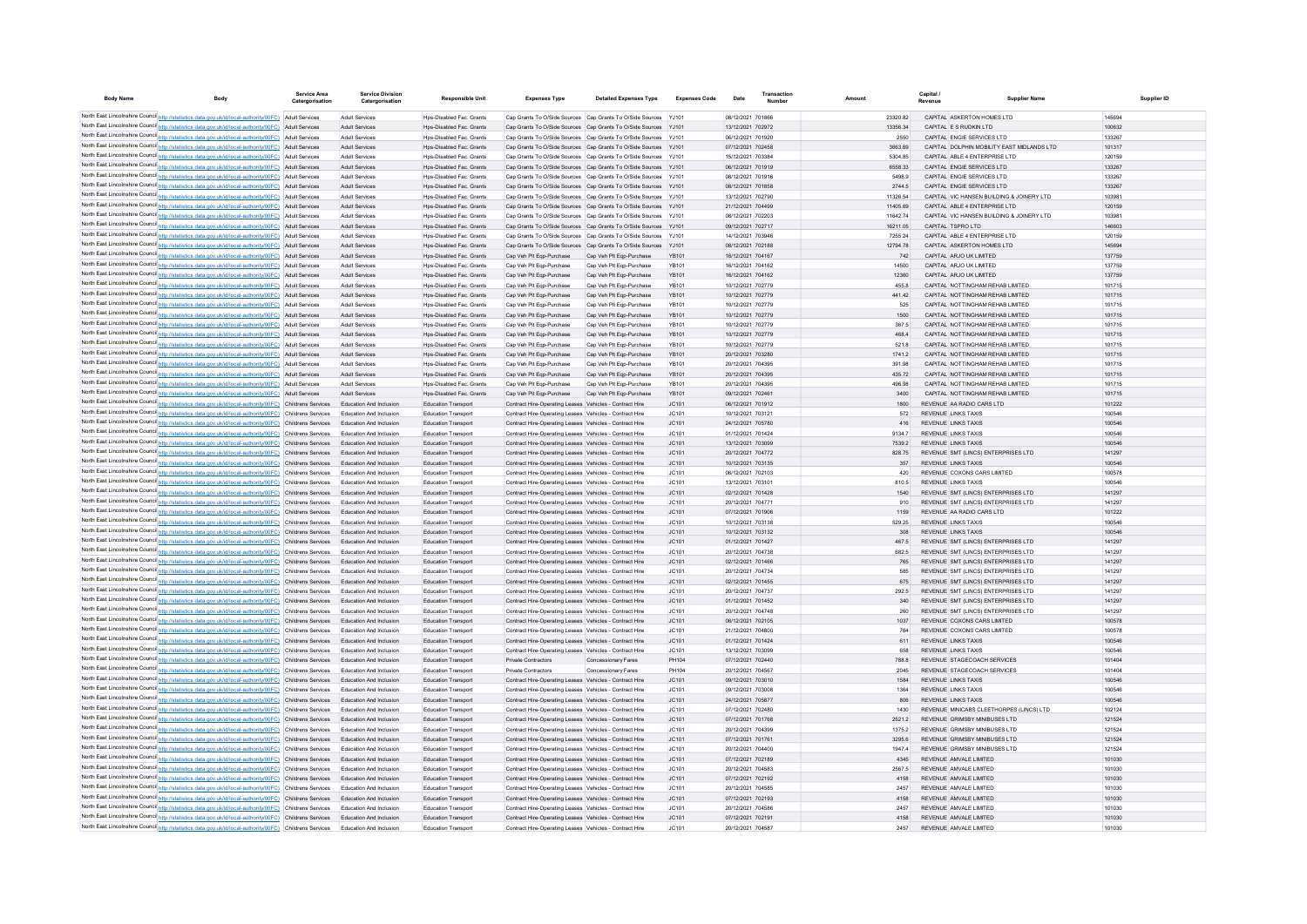| <b>Body Name</b>               | <b>Body</b>                                                                                                                                                                                                          | <b>Service Area</b><br>Catergorisation | <b>Service Division</b><br>Catergorisation                       | <b>Responsible Unit</b>                                  | <b>Expenses Type</b>                                                                                               | <b>Detailed Expenses Type</b> | <b>Expenses Code</b>                   | Date                                   | Transaction |                  | Capital<br>Revenue | <b>Supplier Nam</b>                                              | Supplier ID                   |
|--------------------------------|----------------------------------------------------------------------------------------------------------------------------------------------------------------------------------------------------------------------|----------------------------------------|------------------------------------------------------------------|----------------------------------------------------------|--------------------------------------------------------------------------------------------------------------------|-------------------------------|----------------------------------------|----------------------------------------|-------------|------------------|--------------------|------------------------------------------------------------------|-------------------------------|
|                                |                                                                                                                                                                                                                      |                                        |                                                                  |                                                          |                                                                                                                    |                               |                                        |                                        |             |                  |                    |                                                                  |                               |
|                                | North East Lincolnshire Counci http://statistics.data.gov.uk/id/local-authority/00FC) Childrens Services                                                                                                             |                                        | Education And Inclusion                                          | Education Transport                                      | Contract Hire-Operating Leases Vehicles - Contract Hire                                                            |                               | IC.101                                 | 06/12/2021 702104                      |             | 1090             |                    | REVENUE COXONS CARS LIMITED                                      | 100578                        |
|                                | North East Lincolnshire Counci http://statistics.data.gov.uk/id/local-authority/00FC) Childrens Services<br>North East Lincolnshire Counci http://statistics.data.gov.uk/id/local-authority/00FC) Childrens Services |                                        | <b>Education And Inclusion</b><br><b>Education And Inclusion</b> | <b>Education Transport</b><br>Education Transport        | Contract Hire-Operating Leases Vehicles - Contract Hire                                                            |                               | IC <sub>101</sub><br>JC101             | 21/12/2021 704801<br>13/12/2021 703305 |             | 910<br>2200      |                    | REVENUE COXONS CARS LIMITED<br>REVENUE LINKS TAXIS               | 100578<br>100546              |
|                                | North East Lincolnshire Counci http://statistics.data.gov.uk/id/local-authority/00FC) Childrens Services                                                                                                             |                                        | <b>Education And Inclusion</b>                                   | Education Transpor                                       | Contract Hire-Operating Leases Vehicles - Contract Hire<br>Contract Hire-Operating Leases Vehicles - Contract Hire |                               | JC101                                  | 14/12/2021 703934                      |             | 1600             |                    | <b>REVENUE LINKS TAXIS</b>                                       | 100546                        |
|                                | North East Lincolnshire Counci http://statistics.data.gov.uk/id/local-authority/00FC) Childrens Services                                                                                                             |                                        | Education And Inclusion                                          | <b>Education Transpor</b>                                | Contract Hire-Operating Leases Vehicles - Contract Hire                                                            |                               | JC101                                  | 01/12/2021 701424                      |             | 672              |                    | <b>REVENUE LINKS TAXIS</b>                                       | 100546                        |
|                                | North East Lincolnshire Counci http://statistics.data.gov.uk/id/local-authority/00FC) Childrens Services                                                                                                             |                                        | <b>Education And Inclusion</b>                                   | <b>Education Transpor</b>                                | Contract Hire-Operating Leases Vehicles - Contract Hire                                                            |                               | JC101                                  | 13/12/2021 703099                      |             | 352              |                    | <b>REVENUE LINKS TAXIS</b>                                       | 100546                        |
|                                | North East Lincolnshire Counci http://statistics.data.gov.uk/id/local-authority/00FC) Childrens Services                                                                                                             |                                        | <b>Education And Inclusion</b>                                   | <b>Education Transpor</b>                                | <b>Private Contractors</b>                                                                                         | Concessionary Fares           | PH104                                  | 07/12/2021 702440                      |             | 798              |                    | REVENUE STAGECOACH SERVICES                                      | 101404                        |
|                                | North East Lincolnshire Counci http://statistics.data.gov.uk/id/local-authority/00FC) Childrens Services                                                                                                             |                                        | <b>Education And Inclusion</b>                                   | <b>Education Transpor</b>                                | Private Contractors                                                                                                | Concessionary Fares           | PH104                                  | 20/12/2021 704567                      |             | 519              |                    | REVENUE STAGECOACH SERVICES                                      | 101404                        |
|                                | North East Lincolnshire Counci http://statistics.data.gov.uk/id/local-authority/00FC) Childrens Services                                                                                                             |                                        | <b>Education And Inclusion</b>                                   | <b>Education Transpor</b>                                | Contract Hire-Operating Leases Vehicles - Contract Hire                                                            |                               | JC101                                  | 07/12/2021 702114                      |             | 3058             |                    | REVENUE AMVALE MEDICAL TRANSPORT LTD                             | 130777                        |
|                                | North East Lincolnshire Counci http://statistics.data.gov.uk/id/local-authority/00FC) Childrens Services                                                                                                             |                                        | <b>Education And Inclusion</b>                                   | <b>Education Transpor</b>                                | Contract Hire-Operating Leases Vehicles - Contract Hire                                                            |                               | JC101                                  | 21/12/2021 704550                      |             | 1536             |                    | REVENUE THE BUS RUN                                              | 101522                        |
|                                | North East Lincolnshire Counci http://statistics.data.gov.uk/id/local-authority/00FC) Childrens Services                                                                                                             |                                        | <b>Education And Inclusion</b>                                   | <b>Education Transport</b>                               | Contract Hire-Operating Leases Vehicles - Contract Hire                                                            |                               | IC.101                                 | 21/12/2021 704690                      |             | 2818             |                    | REVENUE THE BUS RUN                                              | 101522                        |
|                                | North East Lincolnshire Counci http://statistics.data.gov.uk/id/local-authority/00FC) Childrens Services                                                                                                             |                                        | <b>Education And Inclusion</b>                                   | <b>Education Transport</b>                               | Contract Hire-Operating Leases Vehicles - Contract Hire                                                            |                               | IC <sub>101</sub>                      | 07/12/2021 701765                      |             | 26752            |                    | REVENUE GRIMSBY MINIBUSES LTD                                    | 121524                        |
|                                | North East Lincolnshire Counci http://statistics.data.gov.uk/id/local-authority/00FC) Childrens Services                                                                                                             |                                        | <b>Education And Inclusion</b>                                   | <b>Education Transport</b>                               | Contract Hire-Operating Leases Vehicles - Contract Hire                                                            |                               | IC <sub>101</sub>                      | 20/12/2021 704401                      |             | 1459.2           |                    | REVENUE GRIMSBY MINIBUSES LTD                                    | 121524                        |
|                                | North East Lincolnshire Counci http://statistics.data.gov.uk/id/local-authority/00FC) Childrens Services                                                                                                             |                                        | <b>Education And Inclusion</b>                                   | <b>Education Transport</b>                               | Contract Hire-Operating Leases Vehicles - Contract Hire                                                            |                               | IC <sub>101</sub>                      | 07/12/2021 701764                      |             | 3097.6           |                    | REVENUE GRIMSBY MINIBUSES LTD                                    | 121524                        |
|                                | North East Lincolnshire Counci http://statistics.data.gov.uk/id/local-authority/00FC) Childrens Services<br>North East Lincolnshire Counci http://statistics.data.gov.uk/id/local-authority/00FC) Childrens Services |                                        | <b>Education And Inclusion</b><br><b>Education And Inclusion</b> | <b>Education Transport</b><br><b>Education Transport</b> | Contract Hire-Operating Leases Vehicles - Contract Hire<br>Contract Hire-Operating Leases Vehicles - Contract Hire |                               | IC <sub>101</sub><br>IC <sub>101</sub> | 20/12/2021 704402<br>21/12/2021 70498  |             | 1689.6<br>1284   |                    | REVENUE GRIMSBY MINIBUSES LTD<br>REVENUE HANSONS AIRPORT EXPRESS | 121524<br>111879              |
|                                | North East Lincolnshire Counci http://statistics.data.gov.uk/id/local-authority/00FC) Childrens Services                                                                                                             |                                        | <b>Education And Inclusion</b>                                   | <b>Education Transport</b>                               | Contract Hire-Operating Leases Vehicles - Contract Hire                                                            |                               | IC <sub>101</sub>                      | 21/12/2021 704980                      |             | 1284             |                    | REVENUE HANSONS AIRPORT EXPRESS                                  | 111879                        |
|                                | North East Lincolnshire Counci http://statistics.data.gov.uk/id/local-authority/00FC) Childrens Services                                                                                                             |                                        | <b>Education And Inclusion</b>                                   | <b>Education Transport</b>                               | Contract Hire-Operating Leases Vehicles - Contract Hire                                                            |                               | IC <sub>101</sub>                      | 07/12/2021 702116                      |             | 3036             |                    | REVENUE AMVALE MEDICAL TRANSPORT LTD                             | 130777                        |
|                                | North East Lincolnshire Counci http://statistics.data.gov.uk/id/local-authority/00FC) Childrens Services                                                                                                             |                                        | <b>Education And Inclusion</b>                                   | <b>Education Transport</b>                               | Contract Hire-Operating Leases Vehicles - Contract Hire                                                            |                               | IC <sub>101</sub>                      | 07/12/2021 702473                      |             | 4620             |                    | REVENUE PC COACHES LTD                                           | 102879                        |
|                                | North East Lincolnshire Counci http://statistics.data.gov.uk/id/local-authority/00FC) Childrens Services                                                                                                             |                                        | <b>Education And Inclusion</b>                                   | <b>Education Transport</b>                               | Contract Hire-Operating Leases Vehicles - Contract Hire                                                            |                               | IC <sub>101</sub>                      | 07/12/2021 702115                      |             | 2838             |                    | REVENUE AMVALE MEDICAL TRANSPORT LTD                             | 130777                        |
|                                | North East Lincolnshire Counci http://statistics.data.gov.uk/id/local-authority/00FC) Childrens Services                                                                                                             |                                        | <b>Education And Inclusion</b>                                   | <b>Education Transport</b>                               | Contract Hire-Operating Leases Vehicles - Contract Hire                                                            |                               | IC <sub>101</sub>                      | 07/12/2021 702118                      |             | 3093             |                    | REVENUE AMVALE MEDICAL TRANSPORT LTD                             | 130777                        |
|                                | North East Lincolnshire Counci http://statistics.data.gov.uk/id/local-authority/00FC) Childrens Services                                                                                                             |                                        | <b>Education And Inclusion</b>                                   | <b>Education Transport</b>                               | Contract Hire-Operating Leases Vehicles - Contract Hire                                                            |                               | IC <sub>101</sub>                      | 01/12/2021 701459                      |             | 1397.5           |                    | REVENUE SMT (LINCS) ENTERPRISES LTD                              | 141297                        |
|                                | North East Lincolnshire Counci http://statistics.data.gov.uk/id/local-authority/00FC) Childrens Services                                                                                                             |                                        | <b>Education And Inclusion</b>                                   | <b>Education Transport</b>                               | Contract Hire-Operating Leases Vehicles - Contract Hire                                                            |                               | IC <sub>101</sub>                      | 07/12/2021 70248                       |             | 1628             |                    | REVENUE MINICARS CLEETHORPES (LINCS) LTD                         | 102124                        |
|                                | North East Lincolnshire Counci http://statistics.data.gov.uk/id/local-authority/00FC) Childrens Services                                                                                                             |                                        | <b>Education And Inclusion</b>                                   | <b>Education Transport</b>                               | Contract Hire-Operating Leases Vehicles - Contract Hire                                                            |                               | IC <sub>101</sub>                      | 01/12/2021 701462                      |             | 1760             |                    | REVENUE SMT (LINCS) ENTERPRISES LTD                              | 141297                        |
|                                | North East Lincolnshire Counci http://statistics.data.gov.uk/id/local-authority/00FC) Childrens Services                                                                                                             |                                        | <b>Education And Inclusion</b>                                   | <b>Education Transport</b>                               | Contract Hire-Operating Leases Vehicles - Contract Hire                                                            |                               | IC.101                                 | 20/12/2021 704773                      |             | 960              |                    | REVENUE SMT (UNCS) ENTERPRISES LTD                               | 141297                        |
|                                | North East Lincolnshire Counci http://statistics.data.gov.uk/id/local-authority/00FC) Childrens Services                                                                                                             |                                        | <b>Education And Inclusion</b>                                   | <b>Education Transport</b>                               | Contract Hire-Operating Leases Vehicles - Contract Hire                                                            |                               | IC <sub>101</sub>                      | 07/12/2021 702476                      |             | 1360             |                    | REVENUE MINICARS CLEETHORPES (LINCS) LTD                         | 102124                        |
|                                | North East Lincolnshire Counci http://statistics.data.gov.uk/id/local-authority/00FC) Childrens Services                                                                                                             |                                        | <b>Education And Inclusion</b>                                   | <b>Education Transport</b>                               | Contract Hire-Operating Leases Vehicles - Contract Hire                                                            |                               | IC.101                                 | 17/12/2021 704246                      |             | $-22154$         |                    | REVENUE GRIMSRY MINIBUSES LTD                                    | 121524                        |
|                                | North East Lincolnshire Counci http://statistics.data.gov.uk/id/local-authority/00FC) Childrens Services                                                                                                             |                                        | <b>Education And Inclusion</b>                                   | <b>Education Transport</b>                               | Contract Hire-Operating Leases Vehicles - Contract Hire                                                            |                               | JCA01                                  | 20/12/2021 704406                      |             | 16112            |                    | REVENUE GRIMSBY MINIBUSES LTD                                    | 121524                        |
|                                | North East Lincolnshire Counci http://statistics.data.gov.uk/id/local-authority/00FC) Childrens Services                                                                                                             |                                        | <b>Education And Inclusion</b>                                   | <b>Education Transport</b>                               | Contract Hire-Operating Leases Vehicles - Contract Hire                                                            |                               | IC.101                                 | 02/12/2021 701468                      |             | 2535             |                    | REVENUE SMT (UNCS) ENTERPRISES LTD                               | 141297                        |
|                                | North East Lincolnshire Counci http://statistics.data.gov.uk/id/local-authority/00FC) Childrens Services                                                                                                             |                                        | <b>Education And Inclusion</b>                                   | <b>Education Transport</b>                               | Contract Hire-Operating Leases Vehicles - Contract Hire                                                            |                               | JCA01                                  | 20/12/2021 70474                       |             | 936              |                    | REVENUE SMT (LINCS) ENTERPRISES LTD                              | 141297                        |
|                                | North East Lincolnshire Counci http://statistics.data.gov.uk/id/local-authority/00FC) Childrens Services                                                                                                             |                                        | <b>Education And Inclusion</b>                                   | <b>Education Transport</b>                               | Contract Hire-Operating Leases Vehicles - Contract Hire                                                            |                               | IC.101                                 | 09/12/2021 703009                      |             | 1284             |                    | REVENUE LINKS TAXIS<br>REVENUE MINICARS CLEETHORPES (LINCS) LTD  | 100546<br>102124              |
|                                | North East Lincolnshire Counci http://statistics.data.gov.uk/id/local-authority/00FC) Childrens Services<br>North East Lincolnshire Counci http://statistics.data.gov.uk/id/local-authority/00FC) Childrens Services |                                        | <b>Education And Inclusion</b><br><b>Education And Inclusion</b> | <b>Education Transport</b><br><b>Education Transport</b> | Contract Hire-Operating Leases Vehicles - Contract Hire<br>Contract Hire-Operating Leases Vehicles - Contract Hire |                               | JCA01<br>IC.101                        | 07/12/2021 702474<br>13/12/2021 703101 |             | 1443.5<br>810.5  |                    | REVENUE LINKS TAXIS                                              | 100546                        |
| North East Lincolnshire Counci | http://statistics.data.onv.uk/id/local-authority/00EC) Childrens Services                                                                                                                                            |                                        | <b>Education And Inclusion</b>                                   | <b>Education Transport</b>                               | Contract Hire-Operating Leases Vehicles - Contract Hire                                                            |                               | JCA01                                  | 06/12/2021 701904                      |             | 1298             |                    | REVENUE AA RADIO CARS LTD                                        | 101222                        |
|                                | North East Lincolnshire Counci http://statistics.data.gov.uk/id/local-authority/00FC) Childrens Services                                                                                                             |                                        | <b>Education And Inclusion</b>                                   | <b>Education Transport</b>                               | Contract Hire-Operating Leases Vehicles - Contract Hire                                                            |                               | IC.101                                 | 07/12/2021 702477                      |             | 1996             |                    | REVENUE MINICARS CLEETHORPES (LINCS) LTD                         | 102124                        |
| North East Lincolnshire Counci | http://statistics.data.onv.uk/id/local-authority/00EC) Childrens Services                                                                                                                                            |                                        | <b>Education And Inclusion</b>                                   | <b>Education Transport</b>                               | Contract Hire-Operating Leases Vehicles - Contract Hire                                                            |                               | JCA01                                  | 07/12/2021 702479                      |             | 1976             |                    | REVENUE, MINICARS CLEETHORPES (LINCS) LTD                        | 102124                        |
|                                | North East Lincolnshire Counci http://statistics.data.gov.uk/id/local-authority/00FC) Childrens Services                                                                                                             |                                        | <b>Education And Inclusion</b>                                   | <b>Education Transport</b>                               | Contract Hire-Operating Leases Vehicles - Contract Hire                                                            |                               | IC.101                                 | 01/12/2021 701451                      |             | 1330             |                    | REVENUE SMT (UNCS) ENTERPRISES LTD                               | 141297                        |
|                                | North East Lincolnshire Counci http://statistics.data.gov.uk/id/local-authority/00FC) Childrens Services                                                                                                             |                                        | <b>Education And Inclusion</b>                                   | <b>Education Transport</b>                               | Contract Hire-Operating Leases Vehicles - Contract Hire                                                            |                               | JCA01                                  | 20/12/2021 704732                      |             | 910              |                    | REVENUE SMT (UNCS) ENTERPRISES LTD                               | 141297                        |
|                                | North East Lincolnshire Counci http://statistics.data.gov.uk/id/local-authority/00FC) Childrens Services                                                                                                             |                                        | Education And Inclusion                                          | <b>Education Transport</b>                               | Contract Hire-Operating Leases Vehicles - Contract Hire                                                            |                               | JC101                                  | 02/12/2021 701428                      |             | 1540             |                    | REVENUE SMT (LINCS) ENTERPRISES LTD                              | 141297                        |
|                                | North East Lincolnshire Counci http://statistics.data.gov.uk/id/local-authority/00FC) Childrens Services                                                                                                             |                                        | <b>Education And Inclusion</b>                                   | <b>Education Transpor</b>                                | Contract Hire-Operating Leases Vehicles - Contract Hire                                                            |                               | IC <sub>101</sub>                      | 20/12/2021 70477                       |             | 910              |                    | REVENUE SMT (LINCS) ENTERPRISES LTD                              | 141297                        |
|                                | North East Lincolnshire Counci http://statistics.data.gov.uk/id/local-authority/00FC) Childrens Services                                                                                                             |                                        | Education And Inclusion                                          | <b>Education Transpor</b>                                | Contract Hire-Operating Leases Vehicles - Contract Hire                                                            |                               | JC101                                  | 14/12/2021 703930                      |             | 2322             |                    | REVENUE AA RADIO CARS LTD                                        | 101222                        |
|                                | North East Lincolnshire Counci http://statistics.data.gov.uk/id/local-authority/00FC) Childrens Services                                                                                                             |                                        | <b>Education And Inclusion</b>                                   | <b>Education Transpor</b>                                | Contract Hire-Operating Leases Vehicles - Contract Hire                                                            |                               | IC101                                  | 06/12/2021 701909                      |             | 540              |                    | REVENUE AA RADIO CARS LTD                                        | 101222                        |
|                                | North East Lincolnshire Counci http://statistics.data.gov.uk/id/local-authority/00FC) Childrens Services                                                                                                             |                                        | Education And Inclusion                                          | <b>Education Transpor</b>                                | Contract Hire-Operating Leases Vehicles - Contract Hire                                                            |                               | JC101                                  | 02/12/2021 701465                      |             | 2299             |                    | REVENUE SMT (LINCS) ENTERPRISES LTD                              | 141297                        |
|                                | North East Lincolnshire Counci http://statistics.data.gov.uk/id/local-authority/00FC) Childrens Services                                                                                                             |                                        | <b>Education And Inclusion</b>                                   | <b>Education Transpor</b>                                | Contract Hire-Operating Leases Vehicles - Contract Hire                                                            |                               | IC <sub>101</sub>                      | 20/12/2021 704709                      |             | 1358.5           |                    | REVENUE SMT (LINCS) ENTERPRISES LTD                              | 141297                        |
|                                | North East Lincolnshire Counci http://statistics.data.gov.uk/id/local-authority/00FC) Childrens Services<br>North East Lincolnshire Counci http://statistics.data.gov.uk/id/local-authority/00FC) Childrens Services |                                        | Education And Inclusion<br><b>Education And Inclusion</b>        | <b>Education Transport</b><br><b>Education Transport</b> | Contract Hire-Operating Leases Vehicles - Contract Hire<br>Contract Hire-Operating Leases Vehicles - Contract Hire |                               | JC101<br>IC <sub>101</sub>             | 06/12/2021 701917<br>20/12/2021 704398 |             | 3295.6<br>1947 4 |                    | REVENUE GRIMSBY MINIBUSES LTD<br>REVENUE GRIMSBY MINIBUSES LTD   | 121524<br>121524              |
|                                | North East Lincolnshire Counci http://statistics.data.gov.uk/id/local-authority/00FC) Childrens Services                                                                                                             |                                        | Education And Inclusion                                          | <b>Education Transport</b>                               | Contract Hire-Operating Leases Vehicles - Contract Hire                                                            |                               | JC101                                  | 01/12/2021 701431                      |             | 1980             |                    | REVENUE SMT (LINCS) ENTERPRISES LTD                              | 141297                        |
|                                | North East Lincolnshire Counci http://statistics.data.gov.uk/id/local-authority/00FC) Childrens Services                                                                                                             |                                        | <b>Education And Inclusion</b>                                   | <b>Education Transport</b>                               | Contract Hire-Operating Leases Vehicles - Contract Hire                                                            |                               | IC <sub>101</sub>                      | 01/12/2021 70146                       |             | 1870             |                    | REVENUE SMT (LINCS) ENTERPRISES LTD                              | 141297                        |
|                                | North East Lincolnshire Counci http://statistics.data.gov.uk/id/local-authority/00FC) Childrens Services                                                                                                             |                                        | Education And Inclusion                                          | <b>Education Transport</b>                               | Contract Hire-Operating Leases Vehicles - Contract Hire                                                            |                               | JC101                                  | 09/12/2021 702773                      |             | 2268             |                    | REVENUE DRS TAXI SERVICE                                         | 141083                        |
|                                | North East Lincolnshire Counci http://statistics.data.gov.uk/id/local-authority/00FC) Childrens Services                                                                                                             |                                        | <b>Education And Inclusion</b>                                   | <b>Education Transport</b>                               | Contract Hire-Operating Leases Vehicles - Contract Hire                                                            |                               | IC <sub>101</sub>                      | 20/12/2021 704595                      |             | 1417             |                    | REVENUE DRS TAXI SERVICE                                         | 141083                        |
|                                | North East Lincolnshire Counci http://statistics.data.gov.uk/id/local-authority/00FC) Childrens Services                                                                                                             |                                        | Education And Inclusion                                          | <b>Education Transport</b>                               | Contract Hire-Operating Leases Vehicles - Contract Hire                                                            |                               | JC101                                  | 07/12/2021 702478                      |             | 1540             |                    | REVENUE MINICABS CLEETHORPES (LINCS) LTD                         | 102124                        |
|                                | North East Lincolnshire Counci http://statistics.data.gov.uk/id/local-authority/00FC) Childrens Services                                                                                                             |                                        | <b>Education And Inclusion</b>                                   | <b>Education Transport</b>                               | Contract Hire-Operating Leases Vehicles - Contract Hire                                                            |                               | IC <sub>101</sub>                      | 20/12/2021 704747                      |             | 2028             |                    | REVENUE SMT (LINCS) ENTERPRISES LTD                              | 141297                        |
|                                | North East Lincolnshire Counci http://statistics.data.gov.uk/id/local-authority/00FC) Childrens Services                                                                                                             |                                        | Education And Inclusion                                          | <b>Education Transport</b>                               | Contract Hire-Operating Leases Vehicles - Contract Hire                                                            |                               | JC101                                  | 24/12/2021 705789                      |             | 3432             |                    | REVENUE SMT (LINCS) ENTERPRISES LTD                              | 141297                        |
|                                | North East Lincolnshire Counci http://statistics.data.gov.uk/id/local-authority/00FC) Childrens Services                                                                                                             |                                        | <b>Education And Inclusion</b>                                   | <b>Education Transport</b>                               | Contract Hire-Operating Leases Vehicles - Contract Hire                                                            |                               | IC <sub>101</sub>                      | 10/12/2021 703137                      |             | 1329             |                    | <b>REVENUE LINKS TAXIS</b>                                       | 100546                        |
|                                | North East Lincolnshire Counci http://statistics.data.gov.uk/id/local-authority/00FC) Childrens Services                                                                                                             |                                        | Education And Inclusion                                          | <b>Education Transport</b>                               | Contract Hire-Operating Leases Vehicles - Contract Hire                                                            |                               | JC101                                  | 24/12/2021 705885                      |             | 826              |                    | <b>REVENUE LINKS TAXIS</b>                                       | 100546                        |
|                                | North East Lincolnshire Counci http://statistics.data.gov.uk/id/local-authority/00FC) Childrens Services                                                                                                             |                                        | <b>Education And Inclusion</b>                                   | <b>Education Transpor</b>                                | Contract Hire-Operating Leases Vehicles - Contract Hire                                                            |                               | IC <sub>101</sub>                      | 01/12/2021 701470                      |             | 1050             |                    | REVENUE SMT (LINCS) ENTERPRISES LTD                              | 141297                        |
|                                | North East Lincolnshire Counci http://statistics.data.gov.uk/id/local-authority/00FC) Childrens Services                                                                                                             |                                        | Education And Inclusion                                          | <b>Education Transport</b>                               | Contract Hire-Operating Leases Vehicles - Contract Hire                                                            |                               | JC101                                  | 10/12/2021 703120                      |             | 1008             |                    | <b>REVENUE LINKS TAXIS</b>                                       | 100546                        |
|                                | North East Lincolnshire Counci http://statistics.data.gov.uk/id/local-authority/00FC) Childrens Services                                                                                                             |                                        | Education And Inclusion                                          | <b>Education Transpor</b>                                | Contract Hire-Operating Leases Vehicles - Contract Hire                                                            |                               | IC <sub>101</sub>                      | 24/12/2021 70588                       |             | 392              |                    | <b>REVENUE LINKS TAXIS</b>                                       | 100546                        |
|                                | North East Lincolnshire Counci http://statistics.data.gov.uk/id/local-authority/00FC) Childrens Services<br>North East Lincolnshire Counci http://statistics.data.gov.uk/id/local-authority/00FC) Childrens Services |                                        | Education And Inclusion                                          | <b>Education Transport</b>                               | Contract Hire-Operating Leases Vehicles - Contract Hire                                                            |                               | JC101<br>IC <sub>101</sub>             | 20/12/2021 704772<br>08/12/2021 702524 |             | 828.75<br>2898   |                    | REVENUE SMT (LINCS) ENTERPRISES LTD<br>REVENUE DRS TAXI SERVICE  | 141297<br>141083              |
|                                | North East Lincolnshire Counci http://statistics.data.gov.uk/id/local-authority/00FC) Childrens Services                                                                                                             |                                        | Education And Inclusion<br>Education And Inclusion               | <b>Education Transpor</b><br><b>Education Transport</b>  | Contract Hire-Operating Leases Vehicles - Contract Hire<br>Contract Hire-Operating Leases Vehicles - Contract Hire |                               | JC101                                  | 20/12/2021 704594                      |             | 1794             |                    | REVENUE DRS TAXI SERVICE                                         | 141083                        |
|                                | North East Lincolnshire Counci http://statistics.data.gov.uk/id/local-authority/00FC) Childrens Services                                                                                                             |                                        | Education And Inclusion                                          | <b>Education Transpor</b>                                | Contract Hire-Operating Leases Vehicles - Contract Hire                                                            |                               | IC <sub>101</sub>                      | 20/12/2021 704535                      |             | 1284             |                    | REVENUE REDACTED PERSONAL INFORMATION                            | REDACTED PERSONAL INFORMATION |
|                                | North East Lincolnshire Counci http://statistics.data.gov.uk/id/local-authority/00FC) Childrens Services                                                                                                             |                                        | Education And Inclusion                                          | <b>Education Transport</b>                               | Contract Hire-Operating Leases Vehicles - Contract Hire                                                            |                               | JC101                                  | 10/12/2021 703136                      |             | 2134             |                    | <b>REVENUE LINKS TAXIS</b>                                       | 100546                        |
|                                | North East Lincolnshire Counci http://statistics.data.gov.uk/id/local-authority/00FC) Childrens Services                                                                                                             |                                        | Education And Inclusion                                          | <b>Education Transpor</b>                                | Contract Hire-Operating Leases Vehicles - Contract Hire                                                            |                               | IC <sub>101</sub>                      | 24/12/2021 705795                      |             | 1164             |                    | <b>REVENUE LINKS TAXIS</b>                                       | 100546                        |
|                                | North East Lincolnshire Counci http://statistics.data.gov.uk/id/local-authority/00FC) Childrens Services                                                                                                             |                                        | Education And Inclusion                                          | <b>Education Transport</b>                               | Contract Hire-Operating Leases Vehicles - Contract Hire                                                            |                               | JC101                                  | 01/12/2021 701437                      |             | 1470             |                    | REVENUE SMT (LINCS) ENTERPRISES LTD                              | 141297                        |
|                                | North East Lincolnshire Counci http://statistics.data.gov.uk/id/local-authority/00FC) Childrens Services                                                                                                             |                                        | Education And Inclusion                                          | <b>Education Transpor</b>                                | Contract Hire-Operating Leases Vehicles - Contract Hire                                                            |                               | IC <sub>101</sub>                      | 20/12/2021 704739                      |             | 840              |                    | REVENUE SMT (LINCS) ENTERPRISES LTD                              | 141297                        |
|                                | North East Lincolnshire Counci http://statistics.data.gov.uk/id/local-authority/00FC) Childrens Services                                                                                                             |                                        | Education And Inclusion                                          | <b>Education Transport</b>                               | Contract Hire-Operating Leases Vehicles - Contract Hire                                                            |                               | JC101                                  | 01/12/2021 701453                      |             | 1125             |                    | REVENUE SMT (LINCS) ENTERPRISES LTD                              | 141297                        |
|                                | North East Lincolnshire Counci http://statistics.data.gov.uk/id/local-authority/00FC) Childrens Services                                                                                                             |                                        | Education And Inclusion                                          | <b>Education Transpor</b>                                | Contract Hire-Operating Leases Vehicles - Contract Hire                                                            |                               | JC101                                  | 20/12/2021 704733                      |             | 625              |                    | REVENUE SMT (LINCS) ENTERPRISES LTD                              | 141297                        |
|                                | North East Lincolnshire Counci http://statistics.data.gov.uk/id/local-authority/00FC) Childrens Services                                                                                                             |                                        | Education And Inclusion                                          | <b>Education Transport</b>                               | Contract Hire-Operating Leases Vehicles - Contract Hire                                                            |                               | JC101                                  | 10/12/2021 703138                      |             | 529.25           |                    | <b>REVENUE LINKS TAXIS</b>                                       | 100546                        |
|                                | North East Lincolnshire Counci http://statistics.data.gov.uk/id/local-authority/00FC) Childrens Services                                                                                                             |                                        | Education And Inclusion                                          | Education Transpo                                        | Contract Hire-Operating Leases Vehicles - Contract Hire                                                            |                               | JC101                                  | 01/12/2021 701460                      |             | 1320             |                    | REVENUE SMT (LINCS) ENTERPRISES LTD                              | 141297                        |
|                                | North East Lincolnshire Counci http://statistics.data.gov.uk/id/local-authority/00FC) Childrens Services                                                                                                             |                                        | Education And Inclusion                                          | <b>Education Transport</b>                               | Contract Hire-Operating Leases Vehicles - Contract Hire                                                            |                               | JC101                                  | 20/12/2021 704707                      |             | 780              |                    | REVENUE SMT (LINCS) ENTERPRISES LTD                              | 141297                        |
|                                | North East Lincolnshire Counci http://statistics.data.gov.uk/id/local-authority/00FC) Childrens Services                                                                                                             |                                        | Education And Inclusion                                          | Education Transpor                                       | Contract Hire-Operating Leases Vehicles - Contract Hire                                                            |                               | IC <sub>101</sub>                      | 07/12/2021 701770                      |             | 2151.6           |                    | REVENUE GRIMSBY MINIBUSES LTD                                    | 121524                        |
|                                | North East Lincolnshire Counci http://statistics.data.gov.uk/id/local-authority/00FC) Childrens Services                                                                                                             |                                        |                                                                  | <b>Education Transport</b>                               | Contract Hire-Operating Leases Vehicles - Contract Hire                                                            |                               | IC.101                                 | 20/12/2021 704397                      |             | 1271.4           |                    | REVENUE GRIMSBY MINIBUSES LTD                                    | 121524                        |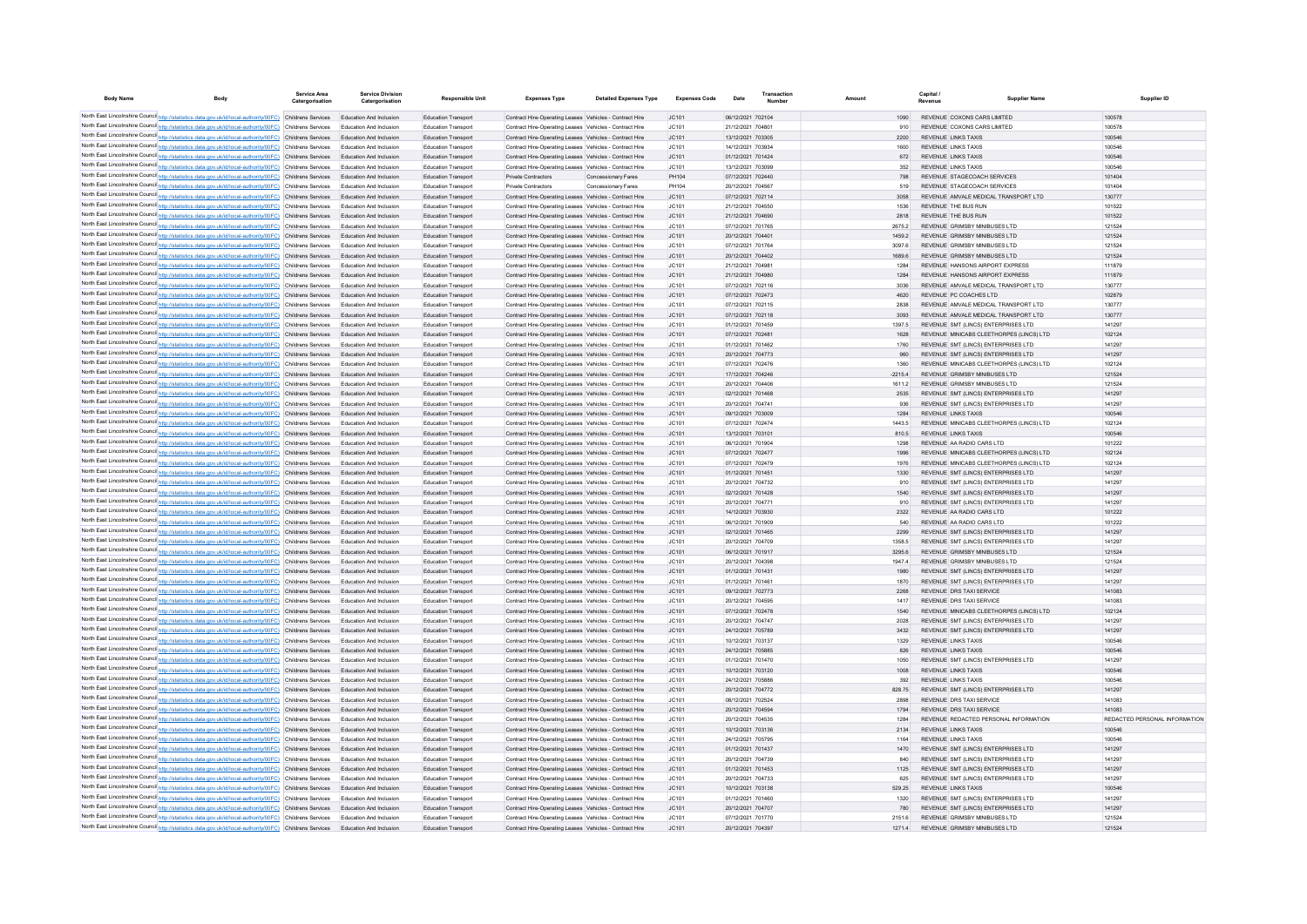| <b>Body Name</b> |                                                                                                                                                                                                                      | Service Area<br>Catergorisation | <b>Service Division</b><br>Catergorisation                       | <b>Responsible Unit</b>                                  | <b>Expenses Type</b>                                                                                               | <b>Detailed Expenses Type</b> | <b>Expenses Code</b> | Date                                   | Transaction<br>Number |                 | Capital /<br>Revenue                                                       | <b>Supplier Name</b> | Supplier ID      |
|------------------|----------------------------------------------------------------------------------------------------------------------------------------------------------------------------------------------------------------------|---------------------------------|------------------------------------------------------------------|----------------------------------------------------------|--------------------------------------------------------------------------------------------------------------------|-------------------------------|----------------------|----------------------------------------|-----------------------|-----------------|----------------------------------------------------------------------------|----------------------|------------------|
|                  | North East Lincolnshire Counci http://statistics.data.gov.uk/id/local-authority/00FC) Childrens Services                                                                                                             |                                 | Education And Inclusion                                          | <b>Education Transport</b>                               | Contract Hire-Operating Leases Vehicles - Contract Hire                                                            |                               | JC101                | 01/12/2021 701471                      |                       | 3792.5          | REVENUE SMT (LINCS) ENTERPRISES LTD                                        |                      | 141297           |
|                  | North East Lincolnshire Counci http://statistics.data.gov.uk/id/local-authority/00FC) Childrens Services                                                                                                             |                                 | Education And Inclusion                                          | <b>Education Transport</b>                               | Contract Hire-Operating Leases Vehicles - Contract Hire                                                            |                               | JC101                | 02/12/2021 701545                      |                       | 840             | REVENUE SMT (LINCS) ENTERPRISES LTD                                        |                      | 141297           |
|                  | North East Lincolnshire Counci http://statistics.data.gov.uk/id/local-authority/00FC) Childrens Services                                                                                                             |                                 | Education And Inclusion                                          | Education Transpor                                       | Contract Hire-Operating Leases Vehicles - Contract Hire                                                            |                               | JC101                | 01/12/2021 701473                      |                       | 1727            | REVENUE SMT (LINCS) ENTERPRISES LTD                                        |                      | 141297           |
|                  | North East Lincolnshire Counci http://statistics.data.gov.uk/id/local-authority/00FC) Childrens Services                                                                                                             |                                 | Education And Inclusion                                          | Education Transpor                                       | Contract Hire-Operating Leases Vehicles - Contract Hire                                                            |                               | JC101                | 09/12/2021 703011                      |                       | 1980            | REVENUE LINKS TAXIS                                                        |                      | 100546           |
|                  | North East Lincolnshire Counci http://statistics.data.gov.uk/id/local-authority/00FC) Childrens Services                                                                                                             |                                 | Education And Inclusion                                          | Education Transpor                                       | Contract Hire-Operating Leases Vehicles - Contract Hire                                                            |                               | JC101                | 24/12/2021 705878                      |                       | 1170            | REVENUE LINKS TAXIS                                                        |                      | 100546           |
|                  | North East Lincolnshire Counci http://statistics.data.gov.uk/id/local-authority/00FC) Childrens Services                                                                                                             |                                 | Education And Inclusion                                          | Education Transpor                                       | Contract Hire-Operating Leases Vehicles - Contract Hire                                                            |                               | JC101                | 06/12/2021 702113                      |                       | 6600            | REVENUE AMVALE MEDICAL TRANSPORT LTD                                       |                      | 130777           |
|                  | North East Lincolnshire Counci http://statistics.data.gov.uk/id/local-authority/00FC) Childrens Services<br>North East Lincolnshire Counci http://statistics.data.gov.uk/id/local-authority/00FC) Childrens Services |                                 | Education And Inclusion<br>Education And Inclusion               | Education Transpor<br>Education Transpor                 | Contract Hire-Operating Leases Vehicles - Contract Hire<br>Contract Hire-Operating Leases Vehicles - Contract Hire |                               | JC101<br>JC101       | 07/12/2021 702117<br>01/12/2021 701448 |                       | 4774<br>820     | REVENUE AMVALE MEDICAL TRANSPORT LTD<br>REVENUE AMVALE LIMITED             |                      | 130777<br>101030 |
|                  | North East Lincolnshire Counci http://statistics.data.gov.uk/id/local-authority/00FC) Childrens Services                                                                                                             |                                 | Education And Inclusion                                          | Education Transpor                                       | Contract Hire-Operating Leases Vehicles - Contract Hire                                                            |                               | JC101                | 01/12/2021 701449                      |                       | 820             | REVENUE AMVALE LIMITED                                                     |                      | 101030           |
|                  | North East Lincolnshire Counci http://statistics.data.gov.uk/id/local-authority/00FC) Childrens Services                                                                                                             |                                 | Education And Inclusion                                          | Education Transpor                                       | Contract Hire-Operating Leases Vehicles - Contract Hire                                                            |                               | JC101                | 01/12/2021 701450                      |                       | 820             | REVENUE AMVALE LIMITED                                                     |                      | 101030           |
|                  | North East Lincolnshire Counci http://statistics.data.gov.uk/id/local-authority/00FC) Childrens Services                                                                                                             |                                 | <b>Education And Inclusion</b>                                   | Education Transpor                                       | Contract Hire-Operating Leases Vehicles - Contract Hire                                                            |                               | JC101                | 24/12/2021 705790                      |                       | 820             | REVENUE AMVALE LIMITED                                                     |                      | 101030           |
|                  | North East Lincolnshire Counci http://statistics.data.gov.uk/id/local-authority/00FC) Childrens Services                                                                                                             |                                 | <b>Education And Inclusion</b>                                   | Education Transport                                      | Contract Hire-Operating Leases Vehicles - Contract Hire                                                            |                               | JC101                | 24/12/2021 705791                      |                       | 820             | REVENUE AMVALE LIMITED                                                     |                      | 101030           |
|                  | North East Lincolnshire Counci http://statistics.data.gov.uk/id/local-authority/00FC) Childrens Services                                                                                                             |                                 | <b>Education And Inclusion</b>                                   | Education Transpor                                       | Contract Hire-Operating Leases Vehicles - Contract Hire                                                            |                               | JC101                | 24/12/2021 705792                      |                       | 820             | REVENUE AMVALE LIMITED                                                     |                      | 101030           |
|                  | North East Lincolnshire Counci http://statistics.data.gov.uk/id/local-authority/00FC) Childrens Services<br>North East Lincolnshire Counci http://statistics.data.gov.uk/id/local-authority/00FC) Childrens Services |                                 | <b>Education And Inclusion</b><br><b>Education And Inclusion</b> | Education Transport<br>Education Transpor                | Contract Hire-Operating Leases Vehicles - Contract Hire<br>Contract Hire-Operating Leases Vehicles - Contract Hire |                               | JC101<br>JC101       | 01/12/2021 701457<br>01/12/2021 701430 |                       | 816<br>792      | REVENUE SMT (LINCS) ENTERPRISES LTD<br>REVENUE SMT (LINCS) ENTERPRISES LTD |                      | 141297<br>141297 |
|                  | North East Lincolnshire Counci http://statistics.data.gov.uk/id/local-authority/00FC) Childrens Services                                                                                                             |                                 | <b>Education And Inclusion</b>                                   | Education Transport                                      | Contract Hire-Operating Leases Vehicles - Contract Hire                                                            |                               | JC101                | 20/12/2021 704774                      |                       | 360             | REVENUE SMT (LINCS) ENTERPRISES LTD                                        |                      | 141297           |
|                  | North East Lincolnshire Counci http://statistics.data.gov.uk/id/local-authority/00FC) Childrens Services                                                                                                             |                                 | <b>Education And Inclusion</b>                                   | <b>Education Transport</b>                               | Contract Hire-Operating Leases Vehicles - Contract Hire                                                            |                               | IC.101               | 01/12/2021 701438                      |                       | 1008            | REVENUE SMT (LINCS) ENTERPRISES LTD                                        |                      | 141297           |
|                  | North East Lincolnshire Counci http://statistics.data.gov.uk/id/local-authority/00FC) Childrens Services                                                                                                             |                                 | <b>Education And Inclusion</b>                                   | Education Transport                                      | Contract Hire-Operating Leases Vehicles - Contract Hire                                                            |                               | JC101                | 20/12/2021 704708                      |                       | 576             | REVENUE SMT (LINCS) ENTERPRISES LTD                                        |                      | 141297           |
|                  | North East Lincolnshire Counci http://statistics.data.gov.uk/id/local-authority/00FC) Childrens Services                                                                                                             |                                 | <b>Education And Inclusion</b>                                   | <b>Education Transport</b>                               | Contract Hire-Operating Leases Vehicles - Contract Hire                                                            |                               | IC.101               | 06/12/2021 701907                      |                       | 968             | REVENUE AA RADIO CARS LTD                                                  |                      | 101222           |
|                  | North East Lincolnshire Counci http://statistics.data.gov.uk/id/local-authority/00FC) Childrens Services                                                                                                             |                                 | <b>Education And Inclusion</b>                                   | Education Transport                                      | Contract Hire-Operating Leases Vehicles - Contract Hire                                                            |                               | JC101                | 06/12/2021 701914                      |                       | 748             | REVENUE AA RADIO CARS LTD                                                  |                      | 101222           |
|                  | North East Lincolnshire Counci http://statistics.data.gov.uk/id/local-authority/00FC) Childrens Services                                                                                                             |                                 | <b>Education And Inclusion</b>                                   | <b>Education Transport</b>                               | Contract Hire-Operation Leases Vehicles - Contract Hire                                                            |                               | IC.101               | 01/12/2021 701463                      |                       | 770             | REVENUE SMT (HNCS) ENTERPRISES LTD                                         |                      | 141297           |
|                  | North East Lincolnshire Counci http://statistics.data.gov.uk/id/local-authority/00FC) Childrens Services                                                                                                             |                                 | <b>Education And Inclusion</b>                                   | Education Transport                                      | Contract Hire-Operating Leases Vehicles - Contract Hire                                                            |                               | JC101                | 20/12/2021 704735                      |                       | 420             | REVENUE SMT (LINCS) ENTERPRISES LTD                                        |                      | 141297           |
|                  | North East Lincolnshire Counci http://statistics.data.gov.uk/id/local-authority/00FC) Childrens Services<br>North East Lincolnshire Counci http://statistics.data.gov.uk/id/local-authority/00FC) Childrens Services |                                 | <b>Education And Inclusion</b><br><b>Education And Inclusion</b> | <b>Education Transport</b><br><b>Education Transpor</b>  | Contract Hire-Operation Leases Vehicles - Contract Hire<br>Contract Hire-Operating Leases Vehicles - Contract Hire |                               | IC.101<br>JC101      | 07/12/2021 702109<br>21/12/2021 704796 |                       | 774<br>414      | REVENUE COXONS CARS LIMITED<br>REVENUE COXONS CARS LIMITED                 |                      | 100578<br>100578 |
|                  | North East Lincolnshire Counci http://statistics.data.gov.uk/id/local-authority/00FC) Childrens Services                                                                                                             |                                 | <b>Education And Inclusion</b>                                   | <b>Education Transport</b>                               | Contract Hire-Operation Leases Vehicles - Contract Hire                                                            |                               | IC.101               | 10/12/2021 703132                      |                       | 616             | REVENUE LINKS TAXIS                                                        |                      | 100546           |
|                  | North East Lincolnshire Counci http://statistics.data.gov.uk/id/local-authority/00FC) Childrens Services                                                                                                             |                                 | <b>Education And Inclusion</b>                                   | <b>Education Transport</b>                               | Contract Hire-Operating Leases Vehicles - Contract Hire                                                            |                               | IC.101               | 24/12/2021 705777                      |                       | 374             | REVENUE LINKS TAXIS                                                        |                      | 100546           |
|                  | North East Lincolnshire Counci http://statistics.data.gov.uk/id/local-authority/00FC) Childrens Services                                                                                                             |                                 | <b>Education And Inclusion</b>                                   | <b>Education Transport</b>                               | Contract Hire-Operating Leases Vehicles - Contract Hire                                                            |                               | IC.101               | 01/12/2021 701436                      |                       | 1100            | REVENUE SMT (LINCS) ENTERPRISES LTD                                        |                      | 141297           |
|                  | North East Lincolnshire Counci http://statistics.data.gov.uk/id/local-authority/00FC) Childrens Services                                                                                                             |                                 | <b>Education And Inclusion</b>                                   | <b>Education Transport</b>                               | Contract Hire-Operating Leases Vehicles - Contract Hire                                                            |                               | IC.101               | 20/12/2021 704736                      |                       | 650             | REVENUE SMT (LINCS) ENTERPRISES LTD                                        |                      | 141297           |
|                  | North East Lincolnshire Counci http://statistics.data.gov.uk/id/local-authority/00FC) Childrens Services                                                                                                             |                                 | <b>Education And Inclusion</b>                                   | <b>Education Transport</b>                               | Contract Hire-Operating Leases Vehicles - Contract Hire                                                            |                               | IC.101               | 07/12/2021 702106                      |                       | 1056            | REVENUE COXONS CARS LIMITED                                                |                      | 100578           |
|                  | North East Lincolnshire Counci http://statistics.data.gov.uk/id/local-authority/00FC) Childrens Services                                                                                                             |                                 | <b>Education And Inclusion</b>                                   | <b>Education Transport</b>                               | Contract Hire-Operation Leases Vehicles - Contract Hire                                                            |                               | IC.101               | 21/12/2021 704798                      |                       | 576             | REVENUE COXONS CARS LIMITED                                                |                      | 100578           |
|                  | North East Lincolnshire Counci http://statistics.data.gov.uk/id/local-authority/00FC) Childrens Services                                                                                                             |                                 | <b>Education And Inclusion</b>                                   | <b>Education Transport</b>                               | Contract Hire-Operation Leases Vehicles - Contract Hire                                                            |                               | IC.101               | 10/12/2021 70313/                      |                       | 819             | REVENUE LINKS TAXIS                                                        |                      | 100546           |
|                  | North East Lincolnshire Counci http://statistics.data.gov.uk/id/local-authority/00FC) Childrens Services<br>North East Lincolnshire Counci http://statistics.data.gov.uk/id/local-authority/00FC) Childrens Services |                                 | <b>Education And Inclusion</b><br><b>Education And Inclusion</b> | <b>Education Transport</b><br><b>Education Transport</b> | Contract Hire-Operation Leases Vehicles - Contract Hire<br>Contract Hire-Operation Leases Vehicles - Contract Hire |                               | IC.101<br>IC.101     | 24/12/2021 705778<br>01/12/2021 701427 |                       | 632.65<br>467.5 | REVENUE LINKS TAXIS<br>REVENUE SMT (LINCS) ENTERPRISES LTD                 |                      | 100546<br>141297 |
|                  | North East Lincolnshire Counci http://statistics.data.gov.uk/id/local-authority/00FC) Childrens Services                                                                                                             |                                 | <b>Education And Inclusion</b>                                   | <b>Education Transport</b>                               | Contract Hire-Operation Leases Vehicles - Contract Hire                                                            |                               | IC.101               | 20/12/2021 704738                      |                       | 682.5           | REVENUE SMT (LINCS) ENTERPRISES LTD                                        |                      | 141297           |
|                  | North East Lincolnshire Counci http://statistics.data.gov.uk/id/local-authority/00FC) Childrens Services                                                                                                             |                                 | <b>Education And Inclusion</b>                                   | <b>Education Transport</b>                               | Contract Hire-Operation Leases Vehicles - Contract Hire                                                            |                               | IC.101               | 01/12/2021 701435                      |                       | 990             | REVENUE SMT (LINCS) ENTERPRISES LTD                                        |                      | 141297           |
|                  | North East Lincolnshire Counci http://statistics.data.gov.uk/id/local-authority/00FC) Childrens Services                                                                                                             |                                 | <b>Education And Inclusion</b>                                   | <b>Education Transport</b>                               | Contract Hire-Operating Leases Vehicles - Contract Hire                                                            |                               | IC.101               | 20/12/2021 704745                      |                       | 550             | REVENUE SMT (LINCS) ENTERPRISES LTD                                        |                      | 141297           |
|                  | North East Lincolnshire Counci http://statistics.data.gov.uk/id/local-authority/00FC) Childrens Services                                                                                                             |                                 | <b>Education And Inclusion</b>                                   | <b>Education Transport</b>                               | Contract Hire-Operation Leases Vehicles - Contract Hire                                                            |                               | IC.101               | 06/12/2021 701903                      |                       | 936             | REVENUE AA RADIO CARS LTD                                                  |                      | 101222           |
|                  | North East Lincolnshire Counci http://statistics.data.gov.uk/id/local-authority/00FC) Childrens Services                                                                                                             |                                 | <b>Education And Inclusion</b>                                   | <b>Education Transport</b>                               | Contract Hire-Operating Leases Vehicles - Contract Hire                                                            |                               | IC.101               | 01/12/2021 701456                      |                       | 1672            | REVENUE SMT (LINCS) ENTERPRISES LTD                                        |                      | 141297           |
|                  | North East Lincolnshire Counci http://statistics.data.gov.uk/id/local-authority/00FC) Childrens Services                                                                                                             |                                 | <b>Education And Inclusion</b><br><b>Education And Inclusion</b> | <b>Education Transport</b>                               | Contract Hire-Operating Leases Vehicles - Contract Hire                                                            |                               | IC.101               | 20/12/2021 70473<br>02/12/2021 701458  |                       | 520<br>880      | REVENUE SMT (LINCS) ENTERPRISES LTD                                        |                      | 141297<br>141297 |
|                  | North East Lincolnshire Counci http://statistics.data.gov.uk/id/local-authority/00FC) Childrens Services<br>North East Lincolnshire Counci http://statistics.data.gov.uk/id/local-authority/00FC) Childrens Services |                                 | <b>Education And Inclusion</b>                                   | <b>Education Transport</b><br><b>Education Transport</b> | Contract Hire-Operating Leases Vehicles - Contract Hire<br>Contract Hire-Operating Leases Vehicles - Contract Hire |                               | JC101<br>1C101       | 21/12/2021 704880                      |                       | 400             | REVENUE SMT (LINCS) ENTERPRISES LTD<br>REVENUE SMT (LINCS) ENTERPRISES LTD |                      | 141297           |
|                  | North East Lincolnshire Counci http://statistics.data.gov.uk/id/local-authority/00FC) Childrens Services                                                                                                             |                                 | <b>Education And Inclusion</b>                                   | <b>Education Transport</b>                               | Contract Hire-Operating Leases Vehicles - Contract Hire                                                            |                               | IC <sub>101</sub>    | 10/12/2021 703135                      |                       | 357             | <b>REVENUE LINKS TAXIS</b>                                                 |                      | 100546           |
|                  | North East Lincolnshire Counci http://statistics.data.gov.uk/id/local-authority/00FC) Childrens Services                                                                                                             |                                 | <b>Education And Inclusion</b>                                   | <b>Education Transport</b>                               | Contract Hire-Operating Leases Vehicles - Contract Hire                                                            |                               | 1C101                | 01/12/2021 701469                      |                       | 990             | REVENUE SMT (LINCS) ENTERPRISES LTD                                        |                      | 141297           |
|                  | North East Lincolnshire Counci http://statistics.data.gov.uk/id/local-authority/00FC) Childrens Services                                                                                                             |                                 | <b>Education And Inclusion</b>                                   | <b>Education Transport</b>                               | Contract Hire-Operating Leases Vehicles - Contract Hire                                                            |                               | IC <sub>101</sub>    | 20/12/2021 704742                      |                       | 540             | REVENUE SMT (LINCS) ENTERPRISES LTD                                        |                      | 141297           |
|                  | North East Lincolnshire Counci http://statistics.data.gov.uk/id/local-authority/00FC) Childrens Services                                                                                                             |                                 | <b>Education And Inclusion</b>                                   | <b>Education Transport</b>                               | Contract Hire-Operating Leases Vehicles - Contract Hire                                                            |                               | 1C101                | 10/12/2021 703119                      |                       | 987             | <b>REVENUE LINKS TAXIS</b>                                                 |                      | 100546           |
|                  | North East Lincolnshire Counci http://statistics.data.gov.uk/id/local-authority/00FC) Childrens Services                                                                                                             |                                 | Education And Inclusion                                          | Education Transport                                      | Contract Hire-Operating Leases Vehicles - Contract Hire                                                            |                               | JC101                | 24/12/2021 705779                      |                       | 647.5           | <b>REVENUE LINKS TAXIS</b>                                                 |                      | 100546           |
|                  | North East Lincolnshire Counci http://statistics.data.gov.uk/id/local-authority/00FC) Childrens Services                                                                                                             |                                 | Education And Inclusion                                          | Education Transpor                                       | Contract Hire-Operating Leases Vehicles - Contract Hire                                                            |                               | JC101                | 13/12/2021 703306                      |                       | 500             | <b>REVENUE LINKS TAXIS</b>                                                 |                      | 100546           |
|                  | North East Lincolnshire Counci http://statistics.data.gov.uk/id/local-authority/00FC) Childrens Services<br>North East Lincolnshire Counci http://statistics.data.gov.uk/id/local-authority/00FC) Childrens Services |                                 | Education And Inclusion<br>Education And Inclusion               | Education Transport<br>Education Transpor                | Contract Hire-Operating Leases Vehicles - Contract Hire<br>Contract Hire-Operating Leases Vehicles - Contract Hire |                               | JC101<br>JC101       | 24/12/2021 705883<br>13/12/2021 703309 |                       | 400<br>900      | REVENUE LINKS TAXIS<br><b>REVENUE LINKS TAXIS</b>                          |                      | 100546<br>100546 |
|                  | North East Lincolnshire Counci http://statistics.data.gov.uk/id/local-authority/00FC) Childrens Services                                                                                                             |                                 | Education And Inclusion                                          | Education Transport                                      | Contract Hire-Operating Leases Vehicles - Contract Hire                                                            |                               | JC101                | 02/12/2021 701432                      |                       | 680             | REVENUE SMT (LINCS) ENTERPRISES LTD                                        |                      | 141297           |
|                  | North East Lincolnshire Counci http://statistics.data.gov.uk/id/local-authority/00FC) Childrens Services                                                                                                             |                                 | Education And Inclusion                                          | Education Transpor                                       | Contract Hire-Operating Leases Vehicles - Contract Hire                                                            |                               | JC101                | 21/12/2021 704879                      |                       | 520             | REVENUE SMT (LINCS) ENTERPRISES LTD                                        |                      | 141297           |
|                  | North East Lincolnshire Counci http://statistics.data.gov.uk/id/local-authority/00FC) Childrens Services                                                                                                             |                                 | Education And Inclusion                                          | <b>Education Transport</b>                               | Contract Hire-Operating Leases Vehicles - Contract Hire                                                            |                               | JC101                | 01/12/2021 701454                      |                       | 850             | REVENUE SMT (LINCS) ENTERPRISES LTD                                        |                      | 141297           |
|                  | North East Lincolnshire Counci http://statistics.data.gov.uk/id/local-authority/00FC) Childrens Services                                                                                                             |                                 | Education And Inclusion                                          | Education Transpor                                       | Contract Hire-Operating Leases Vehicles - Contract Hire                                                            |                               | JC101                | 20/12/2021 704706                      |                       | 650             | REVENUE SMT (LINCS) ENTERPRISES LTD                                        |                      | 141297           |
|                  | North East Lincolnshire Counci http://statistics.data.gov.uk/id/local-authority/00FC) Childrens Services                                                                                                             |                                 | Education And Inclusion                                          | Education Transport                                      | Contract Hire-Operating Leases Vehicles - Contract Hire                                                            |                               | JC101                | 01/12/2021 701474                      |                       | 945             | REVENUE SMT (LINCS) ENTERPRISES LTD                                        |                      | 141297           |
|                  | North East Lincolnshire Counci http://statistics.data.gov.uk/id/local-authority/00FC) Childrens Services                                                                                                             |                                 | Education And Inclusion                                          | Education Transpor                                       | Contract Hire-Operating Leases Vehicles - Contract Hire                                                            |                               | JC101                | 01/12/2021 701467                      |                       | 1980            | REVENUE SMT (LINCS) ENTERPRISES LTD                                        |                      | 141297           |
|                  | North East Lincolnshire Counci http://statistics.data.gov.uk/id/local-authority/00FC) Childrens Services<br>North East Lincolnshire Counci http://statistics.data.gov.uk/id/local-authority/00FC) Childrens Services |                                 | Education And Inclusion<br>Education And Inclusion               | Education Transport<br>Education Transpor                | Contract Hire-Operating Leases Vehicles - Contract Hire<br>Contract Hire-Operating Leases Vehicles - Contract Hire |                               | JC101<br>JC101       | 20/12/2021 704740<br>07/12/2021 70198  |                       | 1080<br>1900    | REVENUE SMT (LINCS) ENTERPRISES LTD<br>REVENUE S&B PRIVATE HIRE            |                      | 141297<br>149599 |
|                  | North East Lincolnshire Counci http://statistics.data.gov.uk/id/local-authority/00FC) Childrens Services                                                                                                             |                                 | Education And Inclusion                                          | Education Transport                                      | Contract Hire-Operating Leases Vehicles - Contract Hire                                                            |                               | JC101                | 21/12/2021 704916                      |                       | 1300            | REVENUE S&B PRIVATE HIRE                                                   |                      | 149599           |
|                  | North East Lincolnshire Counci http://statistics.data.gov.uk/id/local-authority/00FC) Childrens Services                                                                                                             |                                 | Education And Inclusion                                          | <b>Education Transport</b>                               | Contract Hire-Operating Leases Vehicles - Contract Hire                                                            |                               | JC101                | 01/12/2021 70146                       |                       | 1980            | REVENUE SMT (LINCS) ENTERPRISES LTD                                        |                      | 141297           |
|                  | North East Lincolnshire Counci http://statistics.data.gov.uk/id/local-authority/00FC) Childrens Services                                                                                                             |                                 | Education And Inclusion                                          | Education Transport                                      | Contract Hire-Operating Leases Vehicles - Contract Hire                                                            |                               | JC101                | 20/12/2021 704744                      |                       | 1170            | REVENUE SMT (LINCS) ENTERPRISES LTD                                        |                      | 141297           |
|                  | North East Lincolnshire Counci http://statistics.data.gov.uk/id/local-authority/00FC) Childrens Services                                                                                                             |                                 | <b>Education And Inclusion</b>                                   | <b>Education Transport</b>                               | Contract Hire-Operating Leases Vehicles - Contract Hire                                                            |                               | JC101                | 13/12/2021 70330                       |                       | 1549            | <b>REVENUE LINKS TAXIS</b>                                                 |                      | 100546           |
|                  | North East Lincolnshire Counci http://statistics.data.gov.uk/id/local-authority/00FC) Childrens Services                                                                                                             |                                 | Education And Inclusion                                          | Education Transport                                      | Contract Hire-Operating Leases Vehicles - Contract Hire                                                            |                               | JC101                | 06/12/2021 702112                      |                       | 2178            | REVENUE AMVALE MEDICAL TRANSPORT LTD                                       |                      | 130777           |
|                  | North East Lincolnshire Counci http://statistics.data.gov.uk/id/local-authority/00FC) Childrens Services                                                                                                             |                                 | <b>Education And Inclusion</b>                                   | <b>Education Transport</b>                               | Contract Hire-Operating Leases Vehicles - Contract Hire                                                            |                               | JC101                | 10/12/2021 703133                      |                       | 1535.5          | <b>REVENUE LINKS TAXIS</b>                                                 |                      | 100546           |
|                  | North East Lincolnshire Counci http://statistics.data.gov.uk/id/local-authority/00FC) Childrens Services                                                                                                             |                                 | Education And Inclusion                                          | Education Transport                                      | Contract Hire-Operating Leases Vehicles - Contract Hire                                                            |                               | JC101                | 24/12/2021 705810                      |                       | 684.5           | <b>REVENUE LINKS TAXIS</b>                                                 |                      | 100546           |
|                  | North East Lincolnshire Counci http://statistics.data.gov.uk/id/local-authority/00FC) Childrens Services<br>North East Lincolnshire Counci http://statistics.data.gov.uk/id/local-authority/00FC) Childrens Services |                                 | Education And Inclusion<br>Education And Inclusion               | Education Transpor<br>Education Transport                | Contract Hire-Operating Leases Vehicles - Contract Hire<br>Contract Hire-Operating Leases Vehicles - Contract Hire |                               | JC101<br>JC101       | 10/12/2021 703118<br>24/12/2021 705809 |                       | 814<br>425.5    | <b>REVENUE LINKS TAXIS</b><br>REVENUE LINKS TAXIS                          |                      | 100546<br>100546 |
|                  | North East Lincolnshire Counci http://statistics.data.gov.uk/id/local-authority/00FC) Childrens Services                                                                                                             |                                 | Education And Inclusion                                          | Education Transpor                                       | Contract Hire-Operating Leases Vehicles - Contract Hire                                                            |                               | JC101                | 07/12/2021 70210                       |                       | 1100            | REVENUE COXONS CARS LIMITED                                                |                      | 100578           |
|                  | North East Lincolnshire Counci http://statistics.data.gov.uk/id/local-authority/00FC) Childrens Services                                                                                                             |                                 | Education And Inclusion                                          | <b>Education Transport</b>                               | Contract Hire-Operating Leases Vehicles - Contract Hire                                                            |                               | JC101                | 21/12/2021 704795                      |                       | 500             | REVENUE COXONS CARS LIMITED                                                |                      | 100578           |
|                  | North East Lincolnshire Counci http://statistics.data.gov.uk/id/local-authority/00FC) Childrens Services                                                                                                             |                                 | Education And Inclusion                                          | Education Transpor                                       | Contract Hire-Operating Leases Vehicles - Contract Hire                                                            |                               | JC101                | 06/12/2021 701911                      |                       | 1204            | REVENUE AA RADIO CARS LTD                                                  |                      | 101222           |
|                  | North East Lincolnshire Counci http://statistics.data.gov.uk/id/local-authority/00FC) Childrens Services                                                                                                             |                                 | Education And Inclusion                                          | Education Transpor                                       | Contract Hire-Operating Leases Vehicles - Contract Hire                                                            |                               | JC101                | 10/12/2021 703124                      |                       | 525             | REVENUE LINKS TAXIS                                                        |                      | 100546           |
|                  | North East Lincolnshire Counci http://statistics.data.gov.uk/id/local-authority/00FC) Childrens Services                                                                                                             |                                 | <b>Education And Inclusion</b>                                   | Education Transpor                                       | Contract Hire-Operating Leases Vehicles - Contract Hire                                                            |                               | JC101                | 24/12/2021 705796                      |                       | 820             | <b>REVENUE LINKS TAXIS</b>                                                 |                      | 100546           |
|                  | North East Lincolnshire Counci http://statistics.data.gov.uk/id/local-authority/00FC) Childrens Services                                                                                                             |                                 | Education And Inclusion                                          | <b>Education Transport</b>                               | Contract Hire-Operating Leases Vehicles - Contract Hire                                                            |                               | JC101                | 07/12/2021 702107                      |                       | 912             | REVENUE COXONS CARS LIMITED                                                |                      | 100578           |
|                  | North East Lincolnshire Counci http://statistics.data.gov.uk/id/local-authority/00FC) Childrens Services                                                                                                             |                                 | <b>Education And Inclusion</b>                                   | <b>Education Transport</b>                               | Contract Hire-Operating Leases Vehicles - Contract Hire                                                            |                               | IC.101               | 21/12/2021 704797                      |                       | 624             | REVENUE COXONS CARS LIMITED                                                |                      | 100578           |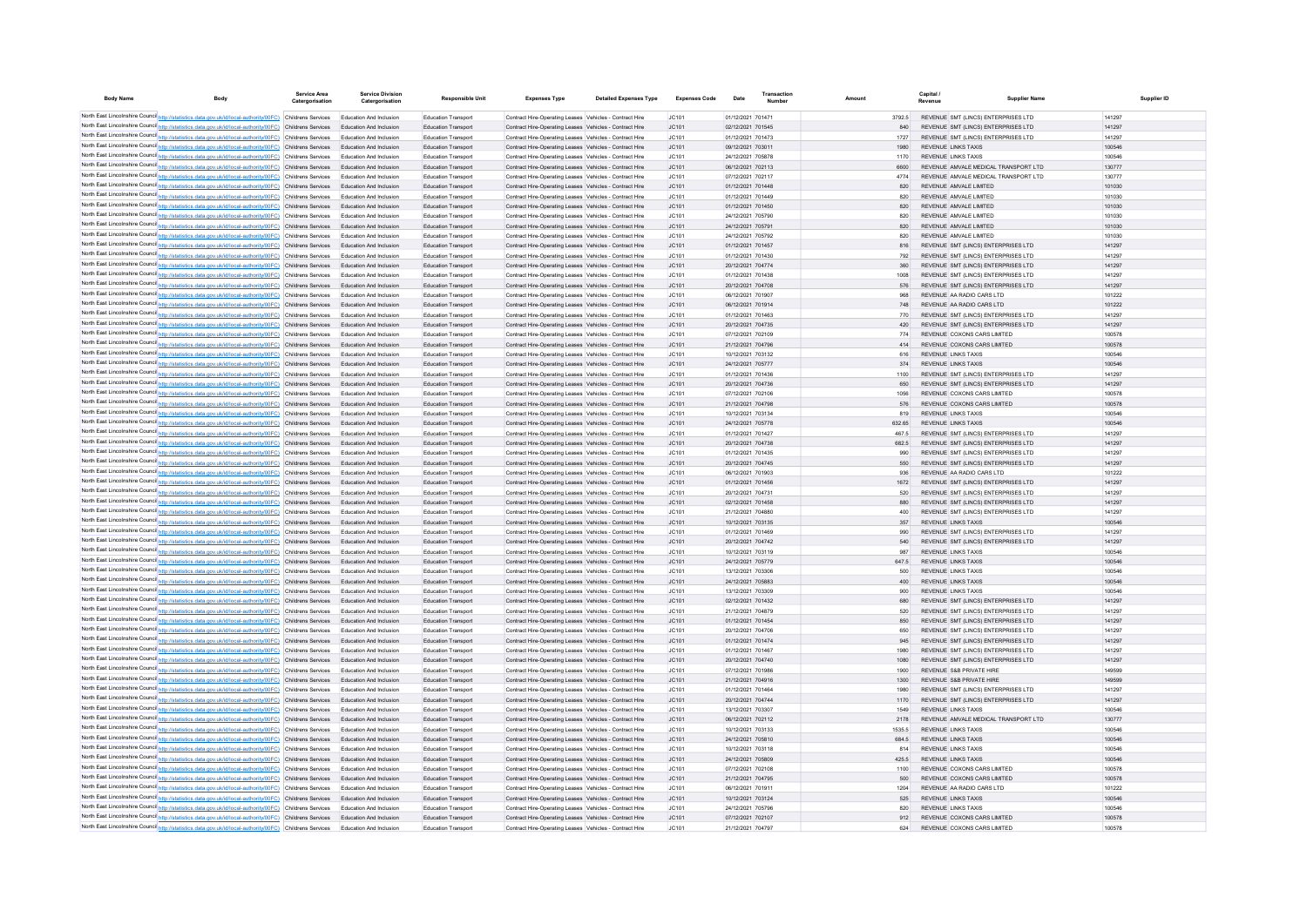| <b>Body Name</b> |                                                                                                                                                                                                                                   | <b>Service Area</b><br>Catergorisation | <b>Service Division</b><br>Catergorisation                | <b>Responsible Unit</b>                                 | <b>Expenses Type</b>                                                                                               | <b>Detailed Expenses Type</b>                            | <b>Expenses Code</b> | Date                                   | Transaction |                    | Capital<br>Revenue | <b>Supplier Nam</b>                                                        | Supplier ID                   |
|------------------|-----------------------------------------------------------------------------------------------------------------------------------------------------------------------------------------------------------------------------------|----------------------------------------|-----------------------------------------------------------|---------------------------------------------------------|--------------------------------------------------------------------------------------------------------------------|----------------------------------------------------------|----------------------|----------------------------------------|-------------|--------------------|--------------------|----------------------------------------------------------------------------|-------------------------------|
|                  |                                                                                                                                                                                                                                   |                                        |                                                           |                                                         |                                                                                                                    |                                                          |                      |                                        |             |                    |                    |                                                                            |                               |
|                  | North East Lincolnshire Counci http://statistics.data.gov.uk/id/local-authority/00FC) Childrens Services                                                                                                                          |                                        | Education And Inclusion<br><b>Education And Inclusion</b> | Education Transport                                     | Contract Hire-Operating Leases Vehicles - Contract Hire                                                            |                                                          | IC.101               | 10/12/2021 703130<br>24/12/2021 705794 |             | 1333               |                    | <b>REVENUE LINKS TAXIS</b>                                                 | 100546                        |
|                  | North East Lincolnshire Counci http://statistics.data.gov.uk/id/local-authority/00FC) Childrens Services                                                                                                                          |                                        |                                                           | <b>Education Transport</b>                              | Contract Hire-Operating Leases Vehicles - Contract Hire                                                            |                                                          | JC101                |                                        |             | 806                |                    | <b>REVENUE LINKS TAXIS</b>                                                 | 100546                        |
|                  | North East Lincolnshire Counci http://statistics.data.gov.uk/id/local-authority/00FC) Childrens Services<br>North East Lincolnshire Counci <sup>1</sup> http://statistics.data.gov.uk/id/local-authority/00FC) Childrens Services |                                        | Education And Inclusion<br><b>Education And Inclusion</b> | <b>Education Transport</b><br>Education Transpor        | Contract Hire-Operating Leases Vehicles - Contract Hire<br>Contract Hire-Operating Leases Vehicles - Contract Hire |                                                          | JC101<br>JC101       | 10/12/2021 703123<br>24/12/2021 705876 |             | 1364<br>904        |                    | REVENUE LINKS TAXIS<br>REVENUE LINKS TAXIS                                 | 100546<br>100546              |
|                  | North East Lincolnshire Counci http://statistics.data.gov.uk/id/local-authority/00FC) Childrens Services                                                                                                                          |                                        | Education And Inclusion                                   | Education Transpor                                      | Contract Hire-Operating Leases Vehicles - Contract Hire                                                            |                                                          | JC101                | 14/12/2021 703931                      |             | 1222               |                    | REVENUE LINKS TAXIS                                                        | 100546                        |
|                  | North East Lincolnshire Counci http://statistics.data.gov.uk/id/local-authority/00FC) Childrens Services                                                                                                                          |                                        | <b>Education And Inclusion</b>                            | Education Transpor                                      | Contract Hire-Operating Leases Vehicles - Contract Hire                                                            |                                                          | JC101                | 15/12/2021 703987                      |             | 1999               |                    | REVENUE LINKS TAXIS                                                        | 100546                        |
|                  | North East Lincolnshire Counci http://statistics.data.gov.uk/id/local-authority/00FC) Childrens Services                                                                                                                          |                                        | <b>Education And Inclusion</b>                            | Education Transpor                                      | Contract Hire-Operating Leases Vehicles - Contract Hire                                                            |                                                          | JC101                | 06/12/2021 702102                      |             | 600                |                    | REVENUE COXONS CARS LIMITED                                                | 100578                        |
|                  | North East Lincolnshire Counci http://statistics.data.gov.uk/id/local-authority/00FC) Childrens Services                                                                                                                          |                                        | Education And Inclusion                                   | Education Transpor                                      | Contract Hire-Operating Leases Vehicles - Contract Hire                                                            |                                                          | JC101                | 21/12/2021 704787                      |             | 420                |                    | REVENUE COXONS CARS LIMITED                                                | 100578                        |
|                  | North East Lincolnshire Counci http://statistics.data.gov.uk/id/local-authority/00FC) Childrens Services                                                                                                                          |                                        | Education And Inclusion                                   | Education Transpor                                      | Contract Hire-Operating Leases Vehicles - Contract Hire                                                            |                                                          | JC101                | 13/12/2021 703100                      |             | 1054               |                    | REVENUE LINKS TAXIS                                                        | 100546                        |
|                  | North East Lincolnshire Counci http://statistics.data.gov.uk/id/local-authority/00FC) Childrens Services                                                                                                                          |                                        | Education And Inclusion                                   | Education Transpor                                      | Contract Hire-Operating Leases Vehicles - Contract Hire                                                            |                                                          | JC101                | 24/12/2021 705884                      |             | 564                |                    | REVENUE LINKS TAXIS                                                        | 100546                        |
|                  | North East Lincolnshire Counci http://statistics.data.gov.uk/id/local-authority/00FC) Childrens Services                                                                                                                          |                                        | Education And Inclusion                                   | <b>Education Transport</b>                              | Contract Hire-Operating Leases Vehicles - Contract Hire                                                            |                                                          | IC.101               | 10/12/2021 703122                      |             | 681.5              |                    | REVENUE LINKS TAXIS                                                        | 100546                        |
|                  | North East Lincolnshire Counci http://statistics.data.gov.uk/id/local-authority/00FC) Childrens Services                                                                                                                          |                                        | Education And Inclusion                                   | <b>Education Transport</b>                              | Contract Hire-Operating Leases Vehicles - Contract Hire                                                            |                                                          | IC <sub>101</sub>    | 24/12/2021 70588                       |             | 611                |                    | <b>REVENUE LINKS TAXIS</b>                                                 | 100546                        |
|                  | North East Lincolnshire Counci http://statistics.data.gov.uk/id/local-authority/00FC) Childrens Services                                                                                                                          |                                        | Education And Inclusion                                   | <b>Education Transpor</b>                               | Contract Hire-Operating Leases Vehicles - Contract Hire                                                            |                                                          | JC101                | 06/12/2021 701908                      |             | 728                |                    | REVENUE AA RADIO CARS LTD                                                  | 101222                        |
|                  | North East Lincolnshire Counci http://statistics.data.gov.uk/id/local-authority/00FC) Childrens Services                                                                                                                          |                                        | Education And Inclusion                                   | <b>Education Transpor</b>                               | Contract Hire-Operating Leases Vehicles - Contract Hire                                                            |                                                          | JC101                | 06/12/2021 701905                      |             | 1035               |                    | REVENUE AA RADIO CARS LTD                                                  | 101222                        |
|                  | North East Lincolnshire Counci http://statistics.data.gov.uk/id/local-authority/00FC) Childrens Services<br>North East Lincolnshire Counci http://statistics.data.gov.uk/id/local-authority/00FC) Childrens Services              |                                        | Education And Inclusion<br>Education And Inclusion        | <b>Education Transpor</b><br><b>Education Transpor</b>  | Contract Hire-Operating Leases Vehicles - Contract Hire<br>Contract Hire-Operating Leases Vehicles - Contract Hire |                                                          | JC101<br>JC101       | 06/12/2021 701910<br>07/12/2021 701955 |             | 280<br>2838        |                    | REVENUE AA RADIO CARS LTD<br>REVENUE AMVALE LIMITED                        | 101222<br>101030              |
|                  | North East Lincolnshire Counci http://statistics.data.gov.uk/id/local-authority/00FC) Childrens Services                                                                                                                          |                                        | Education And Inclusion                                   | <b>Education Transpor</b>                               | Contract Hire-Operating Leases Vehicles - Contract Hire                                                            |                                                          | JC101                | 07/12/2021 701959                      |             | 385                |                    | REVENUE AMVALE LIMITED                                                     | 101030                        |
|                  | North East Lincolnshire Counci http://statistics.data.gov.uk/id/local-authority/00FC) Childrens Services                                                                                                                          |                                        | Education And Inclusion                                   | <b>Education Transpor</b>                               | Contract Hire-Operating Leases Vehicles - Contract Hire                                                            |                                                          | JC101                | 20/12/2021 704580                      |             | 1548               |                    | REVENUE AMVALE LIMITED                                                     | 101030                        |
|                  | North East Lincolnshire Counci http://statistics.data.gov.uk/id/local-authority/00FC) Childrens Services                                                                                                                          |                                        | Education And Inclusion                                   | <b>Education Transpor</b>                               | Contract Hire-Operating Leases Vehicles - Contract Hire                                                            |                                                          | JC101                | 07/12/2021 701956                      |             | 3058               |                    | REVENUE AMVALE LIMITED                                                     | 101030                        |
|                  | North East Lincolnshire Counci http://statistics.data.gov.uk/id/local-authority/00FC) Childrens Services                                                                                                                          |                                        | Education And Inclusion                                   | <b>Education Transpor</b>                               | Contract Hire-Operating Leases Vehicles - Contract Hire                                                            |                                                          | JC101                | 07/12/2021 701958                      |             | 315                |                    | REVENUE AMVALE LIMITED                                                     | 101030                        |
|                  | North East Lincolnshire Counci http://statistics.data.gov.uk/id/local-authority/00FC) Childrens Services                                                                                                                          |                                        | Education And Inclusion                                   | <b>Education Transpor</b>                               | Contract Hire-Operating Leases Vehicles - Contract Hire                                                            |                                                          | JC101                | 07/12/2021 701957                      |             | 3036               |                    | REVENUE AMVALE LIMITED                                                     | 101030                        |
|                  | North East Lincolnshire Counci http://statistics.data.gov.uk/id/local-authority/00FC) Childrens Services                                                                                                                          |                                        | Education And Inclusion                                   | <b>Education Transpor</b>                               | Contract Hire-Operating Leases Vehicles - Contract Hire                                                            |                                                          | JC101                | 20/12/2021 704582                      |             | 1794               |                    | REVENUE AMVALE LIMITED                                                     | 101030                        |
|                  | North East Lincolnshire Counci http://statistics.data.gov.uk/id/local-authority/00FC) Childrens Services                                                                                                                          |                                        | Education And Inclusion                                   | <b>Education Transpor</b>                               | Contract Hire-Operating Leases Vehicles - Contract Hire                                                            |                                                          | JC101                | 13/12/2021 703310                      |             | 852.5              |                    | <b>REVENUE LINKS TAXIS</b>                                                 | 100546                        |
|                  | North East Lincolnshire Counci http://statistics.data.gov.uk/id/local-authority/00FC) Childrens Services                                                                                                                          |                                        | Education And Inclusion                                   | <b>Education Transport</b>                              | Contract Hire-Operating Leases Vehicles - Contract Hire                                                            |                                                          | JC101                | 01/12/2021 701434                      |             | 3720               |                    | REVENUE SMT (LINCS) ENTERPRISES LTD                                        | 141297                        |
|                  | North East Lincolnshire Counci http://statistics.data.gov.uk/id/local-authority/00FC) Childrens Services                                                                                                                          |                                        | Education And Inclusion                                   | <b>Education Transpor</b>                               | Contract Hire-Operating Leases Vehicles - Contract Hire                                                            |                                                          | JC101                | 02/12/2021 701433                      |             | 1870               |                    | REVENUE SMT (LINCS) ENTERPRISES LTD                                        | 141297                        |
|                  | North East Lincolnshire Counci http://statistics.data.gov.uk/id/local-authority/00FC) Childrens Services                                                                                                                          |                                        | Education And Inclusion                                   | <b>Education Transport</b>                              | Contract Hire-Operating Leases Vehicles - Contract Hire                                                            |                                                          | JC101                | 20/12/2021 704746                      |             | 1430               |                    | REVENUE SMT (LINCS) ENTERPRISES LTD                                        | 141297                        |
|                  | North East Lincolnshire Counci http://statistics.data.gov.uk/id/local-authority/00FC) Childrens Services                                                                                                                          |                                        | Education And Inclusion                                   | <b>Education Transpor</b>                               | Contract Hire-Operating Leases Vehicles - Contract Hire                                                            |                                                          | JC101                | 13/12/2021 703311                      |             | 924                |                    | <b>REVENUE LINKS TAXIS</b>                                                 | 100546                        |
|                  | North East Lincolnshire Counci http://statistics.data.gov.uk/id/local-authority/00FC) Childrens Services                                                                                                                          |                                        | Education And Inclusion                                   | <b>Education Transport</b>                              | Contract Hire-Operating Leases Vehicles - Contract Hire                                                            |                                                          | JC101                | 17/12/2021 704271                      |             | 567                |                    | <b>REVENUE LINKS TAXIS</b>                                                 | 100546                        |
|                  | North East Lincolnshire Counci http://statistics.data.gov.uk/id/local-authority/00FC) Childrens Services                                                                                                                          |                                        | Education And Inclusion                                   | <b>Education Transpor</b>                               | Contract Hire-Operating Leases Vehicles - Contract Hire                                                            |                                                          | JC101                | 13/12/2021 703237                      |             | 260                |                    | REVENUE REDACTED PERSONAL INFORMATION                                      | REDACTED PERSONAL INFORMATION |
|                  | North East Lincolnshire Counci http://statistics.data.gov.uk/id/local-authority/00FC) Childrens Services                                                                                                                          |                                        | Education And Inclusion                                   | <b>Education Transport</b>                              | Contract Hire-Operating Leases Vehicles - Contract Hire                                                            |                                                          | JC101                | 01/12/2021 701424                      |             | 2402.3             |                    | <b>REVENUE LINKS TAXIS</b>                                                 | 100546                        |
|                  | North East Lincolnshire Counci http://statistics.data.gov.uk/id/local-authority/00FC) Childrens Services                                                                                                                          |                                        | Education And Inclusion                                   | <b>Education Transpor</b>                               | Contract Hire-Operating Leases Vehicles - Contract Hire                                                            |                                                          | JC101                | 13/12/2021 703099                      |             | 2368.8             |                    | <b>REVENUE LINKS TAXIS</b>                                                 | 100546<br>100389              |
|                  | North East Lincolnshire Counci http://statistics.data.gov.uk/id/local-authority/00FC) Childrens Services<br>North East Lincolnshire Counci http://statistics.data.gov.uk/id/local-authority/00FC) Childrens Services              |                                        | Education And Inclusion<br>Education And Inclusion        | <b>Education Transport</b><br><b>Education Transpor</b> | Contract Hire-Operating Leases Vehicles - Contract Hire<br>Contract Hire-Operating Leases Vehicles - Contract Hire |                                                          | JC101<br>JC101       | 13/12/2021 703171<br>20/12/2021 704593 |             | 1725<br>1863       |                    | REVENUE LINCOLNSHIRE COUNTY COUNCIL<br>REVENUE LINCOLNSHIRE COUNTY COUNCIL | 100389                        |
|                  | North East Lincolnshire Counci http://statistics.data.gov.uk/id/local-authority/00FC) Childrens Services                                                                                                                          |                                        | Education And Inclusion                                   | <b>Education Transport</b>                              | Contract Hire-Operating Leases Vehicles - Contract Hire                                                            |                                                          | JC101                | 20/12/2021 704590                      |             | 1725               |                    | REVENUE LINCOLNSHIRE COUNTY COUNCIL                                        | 100389                        |
|                  | North East Lincolnshire Counci http://statistics.data.gov.uk/id/local-authority/00FC) Childrens Services                                                                                                                          |                                        | Education And Inclusion                                   | <b>Education Transpor</b>                               | Contract Hire-Operating Leases Vehicles - Contract Hire                                                            |                                                          | JC101                | 09/12/2021 702679                      |             | 825                |                    | REVENUE SMT (LINCS) ENTERPRISES LTD                                        | 141297                        |
|                  | North East Lincolnshire Counci http://statistics.data.gov.uk/id/local-authority/00FC) Childrens Services                                                                                                                          |                                        | Education And Inclusion                                   | <b>Education Transport</b>                              | Contract Hire-Operating Leases Vehicles - Contract Hire                                                            |                                                          | JC101                | 20/12/2021 704589                      |             | 2967               |                    | REVENUE LINCOLNSHIRE COUNTY COUNCIL                                        | 100389                        |
|                  | North East Lincolnshire Counci http://statistics.data.gov.uk/id/local-authority/00FC) Childrens Services                                                                                                                          |                                        | Education And Inclusion                                   | <b>Education Transpor</b>                               | Contract Hire-Operating Leases Vehicles - Contract Hire                                                            |                                                          | JC101                | 15/12/2021 703947                      |             | 4999.5             |                    | REVENUE DONCASTER METROPOLITAN BOROUGH COUNCIL                             | 122184                        |
|                  | North East Lincolnshire Counci http://statistics.data.gov.uk/id/local-authority/00FC) Childrens Services                                                                                                                          |                                        | Education And Inclusion                                   | <b>Education Transport</b>                              | Contributions To Provisions                                                                                        | Contributions - Other                                    | LK103                | 21/12/2021 989041                      |             | 1009.06            |                    | REVENUE REDACTED PERSONAL INFORMATION                                      | REDACTED PERSONAL INFORMATION |
|                  | North East Lincolnshire Counci http://statistics.data.gov.uk/id/local-authority/00FC) Childrens Services                                                                                                                          |                                        | Education And Inclusion                                   | Education Transport                                     | Private Contractors                                                                                                | Concessionary Fares                                      | PH104                | 20/12/2021 704567                      |             | 306                |                    | REVENUE STAGECOACH SERVICES                                                | 101404                        |
|                  | North East Lincolnshire Counci http://statistics.data.gov.uk/id/local-authority/00FC) Childrens Services                                                                                                                          |                                        | <b>Education And Inclusion</b>                            | Sen/Inclusion                                           | Other Local Authorities                                                                                            | Third Pp - Other Local Auth                              | PC101                | 20/12/2021 704502                      |             | 900                |                    | REVENUE R Y FIDLER                                                         | 142906                        |
|                  | North East Lincolnshire Counci http://statistics.data.gov.uk/id/local-authority/00FC) Childrens Services                                                                                                                          |                                        | Education And Inclusion                                   | Sen/Inclusion                                           | Other Local Authorities                                                                                            | Third Pp - Other Local Auth                              | PC101                | 20/12/2021 704500                      |             | 900                |                    | REVENUE R Y FIDLER                                                         | 142906                        |
|                  | North East Lincolnshire Counci http://statistics.data.gov.uk/id/local-authority/00FC) Childrens Services                                                                                                                          |                                        | Education And Inclusion                                   | Sen/Inclusion                                           | Miscellaneous Expenses                                                                                             | Contingency Reserve                                      | LL123                | 21/12/2021 705117                      |             | 8700               |                    | REVENUE THE CAMBRIDGE PARK ACADEMY                                         | 107472                        |
|                  | North East Lincolnshire Counci http://statistics.data.gov.uk/id/local-authority/00FC) Childrens Services                                                                                                                          |                                        | Education And Inclusion                                   | Sen/Inclusion                                           | Miscellaneous Expenses                                                                                             | Contingency Reserve                                      | LL123                | 13/12/2021 703221                      |             | 3280.85            |                    | REVENUE BEACON ACADEMY                                                     | 138130                        |
|                  | North East Lincolnshire Counci http://statistics.data.gov.uk/id/local-authority/00FC) Childrens Services                                                                                                                          |                                        | Education And Inclusion                                   | Sen/Inclusion                                           | Miscellaneous Expenses                                                                                             | Contingency Reserve                                      | LL123                | 13/12/2021 703200                      |             | 2805.49            |                    | REVENUE HUMBERSTON ACADEMY                                                 | 106067                        |
|                  | North East Lincolnshire Counci http://statistics.data.gov.uk/id/local-authority/00FC) Childrens Services<br>North East Lincolnshire Counci http://statistics.data.gov.uk/id/local-authority/00FC) Childrens Services              |                                        | Education And Inclusion<br>Education And Inclusion        | Sen/Inclusion<br>Sen/Inclusion                          | <b>Voluntary Associations</b>                                                                                      | Third Pp - Third Sector<br>Staff Training                | PF101<br>EB122       | 20/12/2021 704493<br>07/12/2021 702444 |             | 19625<br>290       |                    | REVENUE BARNARDO SERVICES LTD                                              | 101050<br>149931              |
|                  | North East Lincolnshire Counci http://statistics.data.gov.uk/id/local-authority/00FC) Childrens Services                                                                                                                          |                                        | Education And Inclusion                                   | Sen/Inclusion                                           | Indirect Employee Expenses<br>Direct Employee Expenses                                                             | Pay Teachers Supply Cover                                | EA106                | 07/12/2021 702058                      |             | 366                |                    | REVENUE CADMUS SUPPORT SERVICES LTD<br>REVENUE SAAF SUPPLY LIMITED         | 141575                        |
|                  | North East Lincolnshire Counci http://statistics.data.gov.uk/id/local-authority/00FC) Childrens Services                                                                                                                          |                                        | Education And Inclusion                                   | Sen/Inclusion                                           | Direct Employee Expenses                                                                                           | Pay Teachers Supply Cover                                | EA106                | 07/12/2021 702083                      |             | 610                |                    | REVENUE SAAF SUPPLY LIMITED                                                | 141575                        |
|                  | North East Lincolnshire Counci http://statistics.data.gov.uk/id/local-authority/00FC) Childrens Services                                                                                                                          |                                        | Education And Inclusion                                   | Sen/Inclusion                                           | Direct Employee Expenses                                                                                           | Pay Teachers Supply Cover                                | EA106                | 07/12/2021 702085                      |             | 875                |                    | REVENUE SAAF SUPPLY LIMITED                                                | 141575                        |
|                  | North East Lincolnshire Counci http://statistics.data.gov.uk/id/local-authority/00FC) Childrens Services                                                                                                                          |                                        | Education And Inclusion                                   | Sen/Inclusion                                           | Communications And Computing Computer S/Ware - Licences                                                            |                                                          | LF103                | 20/12/2021 704548                      |             | 700                |                    | REVENUE TOTAL COMPUTER NETWORKS LTD                                        | 141310                        |
|                  | North East Lincolnshire Counci http://statistics.data.gov.uk/id/local-authority/00FC) Childrens Services                                                                                                                          |                                        | Education And Inclusion                                   | Sen/Inclusion                                           | Other Local Authoritie                                                                                             | Third Pp - Other Local Auth                              | PC101                | 14/12/2021 703932                      |             | 19057.22           |                    | REVENUE REDACTED PERSONAL INFORMATION                                      | REDACTED PERSONAL INFORMATION |
|                  | North East Lincolnshire Counci http://statistics.data.gov.uk/id/local-authority/00FC) Childrens Services                                                                                                                          |                                        | Education And Inclusion                                   | Sen/Inclusion                                           | Other Local Authorities                                                                                            | Third Pp - Other Local Auth                              | PC101                | 10/12/2021 703077                      |             | 1005.45            |                    | REVENUE REDACTED PERSONAL INFORMATION                                      | REDACTED PERSONAL INFORMATION |
|                  | North East Lincolnshire Counci http://statistics.data.gov.uk/id/local-authority/00FC) Childrens Services                                                                                                                          |                                        | Education And Inclusion                                   | Sen/Inclusion                                           | Private Contractors                                                                                                | Third Party Prov - Private                               | PH101                | 21/12/2021 992489                      |             | $-567.75$          |                    | REVENUE REDACTED PERSONAL INFORMATION                                      | REDACTED PERSONAL INFORMATION |
|                  | North East Lincolnshire Counci http://statistics.data.gov.uk/id/local-authority/00FC) Childrens Services                                                                                                                          |                                        | Education And Inclusion                                   | Sen/Inclusion                                           | Private Contractors                                                                                                | Third Party Prov - Private                               | PH101                | 06/12/2021 701882                      |             | 1721               |                    | REVENUE FRANKLIN COLLEGE                                                   | 101073                        |
|                  | North East Lincolnshire Counci http://statistics.data.gov.uk/id/local-authority/00FC) Childrens Services                                                                                                                          |                                        | Education And Inclusion                                   | Sen/Inclusion                                           | Private Contractors                                                                                                | Third Party Prov - Private                               | PH101                | 06/12/2021 701883                      |             | 1721               |                    | REVENUE FRANKLIN COLLEGE                                                   | 101073                        |
|                  | North East Lincolnshire Counci http://statistics.data.gov.uk/id/local-authority/00FC) Childrens Services                                                                                                                          |                                        | <b>Education And Inclusion</b>                            | Sen/Inclusion                                           | Private Contractors                                                                                                | Third Party Prov - Private                               | PH101                | 10/12/2021 703080                      |             | 25108.67           |                    | REVENUE REDACTED PERSONAL INFORMATION                                      | REDACTED PERSONAL INFORMATION |
|                  | North East Lincolnshire Counci http://statistics.data.gov.uk/id/local-authority/00FC) Childrens Services                                                                                                                          |                                        | Education And Inclusion                                   | Sen/Inclusion                                           | <b>Private Contractors</b>                                                                                         | Third Party Prov - Private                               | PH101                | 10/12/2021 703078                      |             | 17364.67           |                    | REVENUE REDACTED PERSONAL INFORMATION                                      | REDACTED PERSONAL INFORMATION |
|                  | North East Lincolnshire Counci http://statistics.data.gov.uk/id/local-authority/00FC) Childrens Services                                                                                                                          |                                        | <b>Education And Inclusion</b>                            | Sen/Inclusion                                           | Private Contractors                                                                                                | Third Party Prov - Private                               | PH101                | 06/12/2021 701915                      |             | 1635.5             |                    | REVENUE FRANKLIN COLLEGE                                                   | 101073                        |
|                  | North East Lincolnshire Counci http://statistics.data.gov.uk/id/local-authority/00FC) Childrens Services                                                                                                                          |                                        | Education And Inclusion                                   | Sen/Inclusion                                           | <b>Private Contractors</b>                                                                                         | Third Party Prov - Private                               | PH101                | 15/12/2021 703965                      |             | 19981.38           |                    | REVENUE LEARNING4LIFE-GY-CIC                                               | 144120                        |
|                  | North East Lincolnshire Counci http://statistics.data.gov.uk/id/local-authority/00FC) Childrens Services<br>North East Lincolnshire Counci http://statistics.data.gov.uk/id/local-authority/00FC) Childrens Services              |                                        | <b>Education And Inclusion</b><br>Education And Inclusion | Sen/Inclusion<br>Sen/Inclusion                          | Private Contractors<br><b>Private Contractors</b>                                                                  | Third Party Prov - Private                               | PH101<br>PH101       | 15/12/2021 703967<br>15/12/2021 703966 |             | 2259.41<br>2259.41 |                    | REVENUE LEARNING4LIFE-GY-CIC<br>REVENUE LEARNING4LIFE-GY-CIC               | 144120<br>144120              |
|                  | North East Lincolnshire Councint http://statistics.data.gov.uk/id/local-authority/00FC) Childrens Services                                                                                                                        |                                        | <b>Education And Inclusion</b>                            | Sen/Inclusion                                           | Private Contractors                                                                                                | Third Party Prov - Private<br>Third Party Prov - Private | PH101                | 15/12/2021 703968                      |             | 17842.61           |                    | REVENUE LEARNING4LIFE-GY-CIC                                               | 144120                        |
|                  | North East Lincolnshire Counci http://statistics.data.gov.uk/id/local-authority/00FC) Childrens Services                                                                                                                          |                                        | Education And Inclusion                                   | Sen/Inclusion                                           | <b>Private Contractors</b>                                                                                         | Third Party Prov - Private                               | PH101                | 20/12/2021 704494                      |             | 1635.5             |                    | REVENUE FRANKLIN COLLEGE                                                   | 101073                        |
|                  | North East Lincolnshire Counci http://statistics.data.gov.uk/id/local-authority/00FC) Childrens Services                                                                                                                          |                                        | <b>Education And Inclusion</b>                            | Sen/Inclusion                                           | Miscellaneous Expenses                                                                                             | Contingency Reserve                                      | LL123                | 21/12/2021 705125                      |             | 1417               |                    | REVENUE PHOENIX PARK ACADEMY                                               | 126685                        |
|                  | North East Lincolnshire Counci http://statistics.data.gov.uk/id/local-authority/00FC) Childrens Services                                                                                                                          |                                        | Education And Inclusion                                   | Sen/Inclusion                                           | Miscellaneous Expenses                                                                                             | Contingency Reserve                                      | LL123                | 21/12/2021 705127                      |             | 17000              |                    | REVENUE PHOENIX PARK ACADEMY                                               | 126685                        |
|                  | North East Lincolnshire Counci http://statistics.data.gov.uk/id/local-authority/00FC) Childrens Services                                                                                                                          |                                        | <b>Education And Inclusion</b>                            | Sen/Inclusion                                           | Miscellaneous Expenses                                                                                             | Contingency Reserve                                      | LL123                | 21/12/2021 705126                      |             | 48167              |                    | REVENUE PHOENIX PARK ACADEMY                                               | 126685                        |
|                  | North East Lincolnshire Counci http://statistics.data.gov.uk/id/local-authority/00FC) Childrens Services                                                                                                                          |                                        | Education And Inclusion                                   | Sen/Inclusion                                           | Miscellaneous Expenses                                                                                             | Contingency Reserve                                      | LL123                | 21/12/2021 705128                      |             | 28333              |                    | REVENUE SEVENHILLS ACADEMY                                                 | 128660                        |
|                  | North East Lincolnshire Counci http://statistics.data.gov.uk/id/local-authority/00FC) Childrens Services                                                                                                                          |                                        | Education And Inclusion                                   | Sen/Inclusion                                           | Miscellaneous Expenses                                                                                             | Contingency Reserv                                       | LL123                | 21/12/2021 705129                      |             | 28333              |                    | REVENUE SEVENHILLS ACADEMY                                                 | 128660                        |
|                  | North East Lincolnshire Counci http://statistics.data.gov.uk/id/local-authority/00FC) Childrens Services                                                                                                                          |                                        | Education And Inclusion                                   | Sen/Inclusion                                           | <b>Contributions To Provisions</b>                                                                                 | Contributions - Other                                    | LK103                | 21/12/2021 705118                      |             | 1700               |                    | REVENUE THE CAMBRIDGE PARK ACADEMY                                         | 107472                        |
|                  | North East Lincolnshire Counci http://statistics.data.gov.uk/id/local-authority/00FC) Childrens Services                                                                                                                          |                                        | Education And Inclusion                                   | Sen/Inclusion                                           | <b>Contributions To Provisions</b>                                                                                 | Contributions - Third Sector                             | LK102                | 21/12/2021 990480                      |             | 935                |                    | REVENUE REDACTED PERSONAL INFORMATION                                      | REDACTED PERSONAL INFORMATION |
|                  | North East Lincolnshire Counci http://statistics.data.gov.uk/id/local-authority/00FC) Childrens Services                                                                                                                          |                                        | Education And Inclusion                                   | Sen/Inclusion                                           | Contributions To Provisions                                                                                        | Contributions - Third Sector                             | LK102                | 01/12/2021 695584                      |             | 1871.11            |                    | REVENUE THE CHILDRENS HOUSE                                                | 101141                        |
|                  | North East Lincolnshire Counci http://statistics.data.gov.uk/id/local-authority/00FC) Childrens Services                                                                                                                          |                                        | Education And Inclusion                                   | Sen/Inclusion                                           | Contributions To Provisions                                                                                        | Contributions - Third Sector                             | LK102                | 17/12/2021 701409                      |             | 455573             |                    | REVENUE LISLE MARSDEN CHILDCARE LIMITED                                    | 110493                        |
|                  | North East Lincolnshire Counci http://statistics.data.gov.uk/id/local-authority/00FC) Childrens Services                                                                                                                          |                                        | Education And Inclusion                                   | Sen/Inclusion                                           | Contributions To Provisions                                                                                        | Contributions - Third Sector                             | I K102               | 16/12/2021 704046                      |             | 2093.08            |                    | REVENUE AK PAYROLL SERVICES LTD                                            | 145107                        |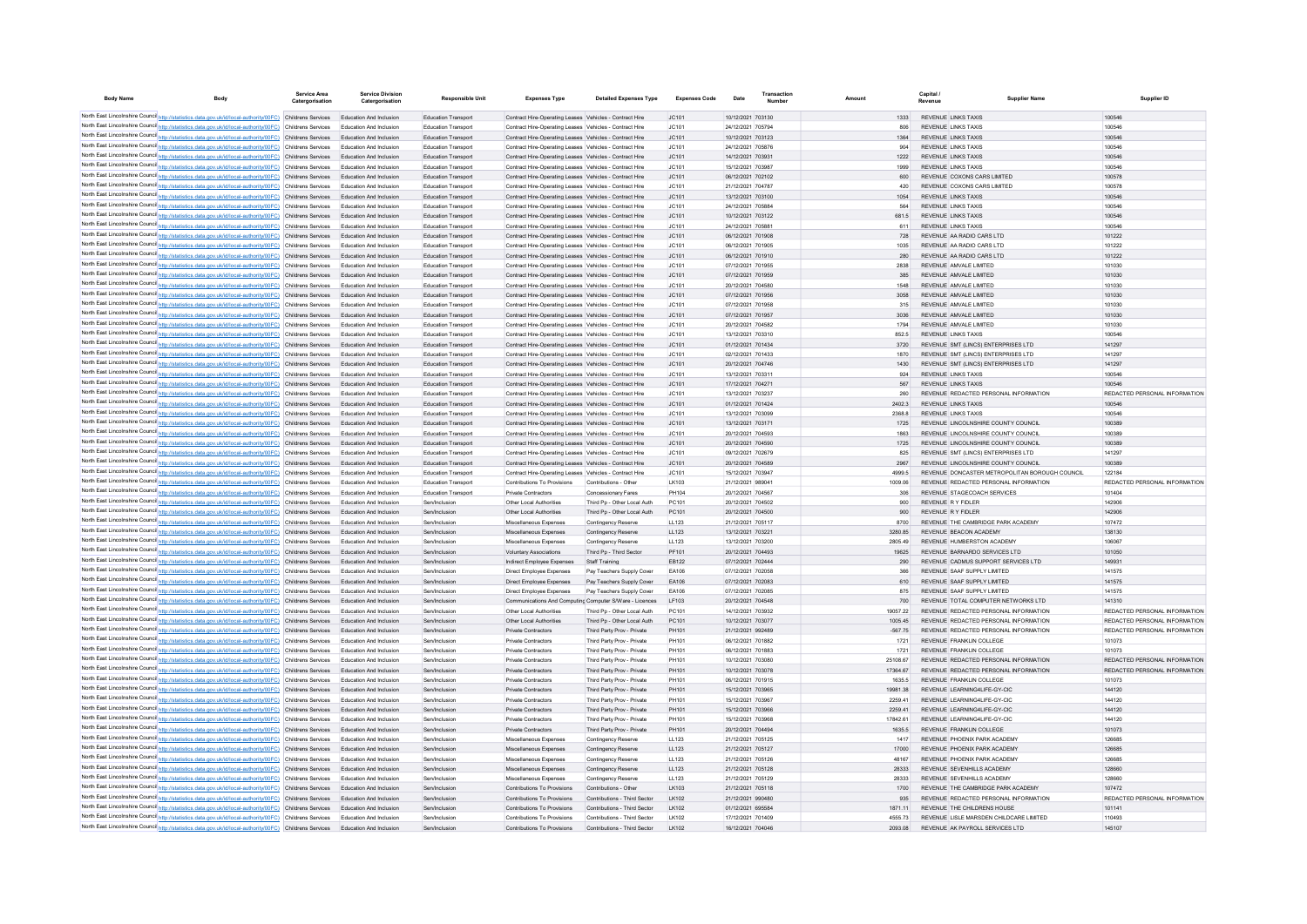| <b>Body Name</b> | Body                                                                                                                                                                                                                 | Service Area<br>Catergorisation | <b>Service Division</b><br>Catergorisation                | <b>Responsible Unit</b>                        | <b>Expenses Type</b>                                       | <b>Detailed Expenses Type</b>                              | <b>Expenses Code</b>       | Date                                   | Number |                | Capital /<br>Revenue | <b>Supplier Name</b>                                                           | Supplier ID                                                    |
|------------------|----------------------------------------------------------------------------------------------------------------------------------------------------------------------------------------------------------------------|---------------------------------|-----------------------------------------------------------|------------------------------------------------|------------------------------------------------------------|------------------------------------------------------------|----------------------------|----------------------------------------|--------|----------------|----------------------|--------------------------------------------------------------------------------|----------------------------------------------------------------|
|                  | North East Lincolnshire Counci http://statistics.data.gov.uk/id/local-authority/00FC) Childrens Services                                                                                                             |                                 | Education And Inclusion                                   | Sen/Inclusion                                  | Contributions To Provisions                                | Contributions - Third Sector                               | LK102                      | 16/12/2021 704047                      |        | 5833           |                      | REVENUE EASTFIELD PRIMARY ACADEMY                                              | 121907                                                         |
|                  | North East Lincolnshire Counci http://statistics.data.gov.uk/id/local-authority/00FC) Childrens Services                                                                                                             |                                 | Education And Inclusion                                   | Sen/Inclusion                                  | Contributions To Provisions                                | Contributions - Third Sector                               | LK102                      | 16/12/2021 704048                      |        | 5833           |                      | REVENUE EASTFIELD PRIMARY ACADEMY                                              | 121907                                                         |
|                  | North East Lincolnshire Counci http://statistics.data.gov.uk/id/local-authority/00FC) Childrens Services                                                                                                             |                                 | Education And Inclusion                                   | Sen/Inclusion                                  | Contributions To Provisions                                | Contributions - Third Sector                               | LK102                      | 16/12/2021 704049                      |        | 5833           |                      | REVENUE EASTFIELD PRIMARY ACADEMY                                              | 121907                                                         |
|                  | North East Lincolnshire Counci http://statistics.data.gov.uk/id/local-authority/00FC) Childrens Services                                                                                                             |                                 | Education And Inclusion                                   | Sen/Inclusion                                  | Contributions To Provisions                                | Contributions - Third Sector                               | LK102                      | 20/12/2021 704497                      |        | 2534.25        |                      | REVENUE RAINBOW CORNER DAY NURSERY                                             | 101229                                                         |
|                  | North East Lincolnshire Counci http://statistics.data.gov.uk/id/local-authority/00FC) Childrens Services                                                                                                             |                                 | Education And Inclusion                                   | Sen/Inclusion                                  | Miscellaneous Expenses                                     | Contingency Reserve                                        | LL123                      | 21/12/2021 705119                      |        | 155534         |                      | REVENUE THE CAMBRIDGE PARK ACADEMY                                             | 107472                                                         |
|                  | North East Lincolnshire Counci http://statistics.data.gov.uk/id/local-authority/00FC) Childrens Services                                                                                                             |                                 | Education And Inclusion                                   | Sen/Inclusion                                  | Miscellaneous Expenses                                     | Contingency Reserve                                        | LL123                      | 21/12/2021 705116                      |        | 9817           |                      | REVENUE THE CAMBRIDGE PARK ACADEMY                                             | 107472                                                         |
|                  | North East Lincolnshire Counci http://statistics.data.gov.uk/id/local-authority/00FC) Childrens Services                                                                                                             |                                 | Education And Inclusion                                   | Sen/Inclusion                                  | Miscellaneous Expenses                                     | Contingency Reserve                                        | LL123                      | 21/12/2021 705120                      |        | 9817           |                      | REVENUE HUMBERSTON PARK SPECIAL SCHOOL                                         | 107911                                                         |
|                  | North East Lincolnshire Counci http://statistics.data.gov.uk/id/local-authority/00FC) Childrens Services                                                                                                             |                                 | Education And Inclusion                                   | Sen/Inclusion                                  | Miscellaneous Expenses                                     | Contingency Reserve                                        | LL123                      | 21/12/2021 705121                      |        | 122718         |                      | REVENUE HUMBERSTON PARK SPECIAL SCHOOL                                         | 107911                                                         |
|                  | North East Lincolnshire Counci http://statistics.data.gov.uk/id/local-authority/00FC) Childrens Services                                                                                                             |                                 | Education And Inclusion                                   | Sen/Inclusion                                  | Miscellaneous Expenses                                     | Other Expenses General                                     | LL119                      | 21/12/2021 705123                      |        | 6000           |                      | REVENUE EASTFIELD PRIMARY ACADEMY                                              | 121907                                                         |
|                  | North East Lincolnshire Counci http://statistics.data.gov.uk/id/local-authority/00FC) Childrens Services                                                                                                             |                                 | Education And Inclusion                                   | Sen/Inclusion                                  | Miscellaneous Expenses                                     | Other Expenses General                                     | LL119                      | 21/12/2021 705124                      |        | 1958           |                      | REVENUE EASTFIELD PRIMARY ACADEMY                                              | 121907                                                         |
|                  | North East Lincolnshire Counci http://statistics.data.gov.uk/id/local-authority/00FC) Childrens Services<br>North East Lincolnshire Counci http://statistics.data.gov.uk/id/local-authority/00FC) Childrens Services |                                 | Education And Inclusion<br>Education And Inclusion        | Sen/Inclusion                                  | Miscellaneous Expenses                                     | Other Expenses General                                     | LL119                      | 21/12/2021 705122                      |        | 9000           |                      | REVENUE EASTFIELD PRIMARY ACADEMY                                              | 121907                                                         |
|                  | North East Lincolnshire Counci http://statistics.data.gov.uk/id/local-authority/00FC) Childrens Services                                                                                                             |                                 | Education And Inclusion                                   | Sen/Inclusion<br>Sen/Inclusion                 | Contributions To Provisions<br>Contributions To Provisions | Contributions - Other<br>Contributions - Other             | LK103<br>LK103             | 02/12/2021 701489<br>02/12/2021 701488 |        | 2235<br>425.22 |                      | REVENUE MISS AMANDA YOUNG<br>REVENUE VIDA BINGHAM                              | 119739<br>147466                                               |
|                  | North East Lincolnshire Counci http://statistics.data.gov.uk/id/local-authority/00FC) Childrens Services                                                                                                             |                                 | Education And Inclusion                                   | Sen/Inclusion                                  | Contributions To Provisions                                | Contributions - Other                                      | LK103                      | 16/12/2021 703952                      |        | 750            |                      | REVENUE ST PETERS COFE PRIMARY ACADEMY                                         | 134905                                                         |
|                  | North East Lincolnshire Counci http://statistics.data.gov.uk/id/local-authority/00FC) Childrens Services                                                                                                             |                                 | Education And Inclusion                                   | Sen/Inclusion                                  | Contributions To Provisions                                | Contributions - Other                                      | LK103                      | 16/12/2021 703952                      |        | 750            |                      | REVENUE ST PETERS COFE PRIMARY ACADEMY                                         | 134905                                                         |
|                  | North East Lincolnshire Counci http://statistics.data.gov.uk/id/local-authority/00FC) Childrens Services                                                                                                             |                                 | Education And Inclusion                                   | Sen/Inclusion                                  | Contributions To Provisions                                | Contributions - Other                                      | LK103                      | 16/12/2021 703952                      |        | 750            |                      | REVENUE ST PETERS COFE PRIMARY ACADEMY                                         | 134905                                                         |
|                  | North East Lincolnshire Counci http://statistics.data.gov.uk/id/local-authority/00FC) Childrens Services                                                                                                             |                                 | Education And Inclusion                                   | Sen/Inclusion                                  | Contributions To Provisions                                | Contributions - Other                                      | LK103                      | 02/12/2021 701490                      |        | 750            |                      | REVENUE LISLE MARSDEN CHILDCARE LIMITED                                        | 110493                                                         |
|                  | North East Lincolnshire Counci http://statistics.data.gov.uk/id/local-authority/00FC) Childrens Services                                                                                                             |                                 | Education And Inclusion                                   | Sen/Inclusion                                  | Contributions To Provisions                                | Contributions - Other                                      | LK103                      | 02/12/2021 701492                      |        | 750            |                      | REVENUE LITTLE TWINKLES CHILDCARE LTD                                          | 122217                                                         |
|                  | North East Lincolnshire Counci http://statistics.data.gov.uk/id/local-authority/00FC) Childrens Services                                                                                                             |                                 | Education And Inclusion                                   | Sen/Inclusion                                  | Contributions To Provisions                                | Contributions - Other                                      | LK103                      | 07/12/2021 701733                      |        | 750            |                      | REVENUE OLD CLEE PRIMARY ACADEMY                                               | 119822                                                         |
|                  | North East Lincolnshire Counci http://statistics.data.gov.uk/id/local-authority/00FC) Childrens Services                                                                                                             |                                 | Education And Inclusion                                   | Sen/Inclusion                                  | Contributions To Provisions                                | Contributions - Other                                      | LK103                      | 07/12/2021 702047                      |        | 2422.5         |                      | REVENUE ETAC LIMITED                                                           | 101710                                                         |
|                  | North East Lincolnshire Counci http://statistics.data.gov.uk/id/local-authority/00FC) Childrens Services                                                                                                             |                                 | <b>Education And Inclusion</b>                            | Sen/Inclusion                                  | Contributions To Provisions                                | Contributions - Third Sector                               | LK102                      | 14/12/2021 703363                      |        | 2220           |                      | REVENUE FOR UNDER FIVES LTD                                                    | 100647                                                         |
|                  | North East Lincolnshire Counci http://statistics.data.gov.uk/id/local-authority/00FC) Childrens Services                                                                                                             |                                 | Education And Inclusion                                   | Sen/Inclusion                                  | Contributions To Provisions                                | Contributions - Third Sector                               | LK102                      | 14/12/2021 703366                      |        | 1500           |                      | REVENUE FOR UNDER FIVES LTD                                                    | 100647                                                         |
|                  | North East Lincolnshire Counci http://statistics.data.gov.uk/id/local-authority/00FC) Childrens Services                                                                                                             |                                 | <b>Education And Inclusion</b>                            | Sen/Inclusion                                  | Other Local Authorities                                    | Third Pp - Other Local Auth                                | PC101                      | 10/12/2021 702817                      |        | 264648.51      |                      | REVENUE REDACTED PERSONAL INFORMATION                                          | REDACTED PERSONAL INFORMATION                                  |
|                  | North East Lincolnshire Counci http://statistics.data.gov.uk/id/local-authority/00FC) Childrens Services                                                                                                             |                                 | Education And Inclusion                                   | Sen/Inclusion                                  | Other Local Authorities                                    | Third Pp - Other Local Auth                                | PC101                      | 20/12/2021 704501                      |        | 161937.39      |                      | REVENUE REDACTED PERSONAL INFORMATION                                          | REDACTED PERSONAL INFORMATION                                  |
|                  | North East Lincolnshire Counci http://statistics.data.gov.uk/id/local-authority/00FC) Childrens Services                                                                                                             |                                 | <b>Education And Inclusion</b>                            | Sen/Inclusion                                  | Other Local Authorities                                    | Third Pp - Other Local Auth                                | PC101                      | 16/12/2021 704203                      |        | 3555.2         |                      | REVENUE REDACTED PERSONAL INFORMATION                                          | REDACTED PERSONAL INFORMATION                                  |
|                  | North East Lincolnshire Counci http://statistics.data.gov.uk/id/local-authority/00FC) Childrens Services                                                                                                             |                                 | <b>Education And Inclusion</b>                            | Sen/Inclusion                                  | Other Local Authorities                                    | Third Pp - Other Local Auth                                | PC101                      | 10/12/2021 703083                      |        | 3415.5         |                      | REVENUE REDACTED PERSONAL INFORMATION                                          | REDACTED PERSONAL INFORMATION                                  |
|                  | North East Lincolnshire Counci http://statistics.data.gov.uk/id/local-authority/00FC) Childrens Services                                                                                                             |                                 | Education And Inclusion                                   | Sen/Inclusion                                  | Other Local Authorities                                    | Third Pp - Other Local Auth                                | PC101                      | 10/12/2021 703079                      |        | 41128.66       |                      | REVENUE REDACTED PERSONAL INFORMATION                                          | REDACTED PERSONAL INFORMATION                                  |
|                  | North East Lincolnshire Counci http://statistics.data.gov.uk/id/local-authority/00FC) Childrens Services                                                                                                             |                                 | Education And Inclusion                                   | Sen/Inclusion                                  | Other Local Authorities                                    | Third Pp - Other Local Auth                                | PC101                      | 15/12/2021 703985                      |        | 33488.13       |                      | REVENUE REDACTED PERSONAL INFORMATION                                          | REDACTED PERSONAL INFORMATION                                  |
|                  | North East Lincolnshire Counci http://statistics.data.gov.uk/id/local-authority/00FC) Childrens Services                                                                                                             |                                 | Education And Inclusion                                   | Sen/Inclusion                                  | Other Local Authorities                                    | Third Pp - Other Local Auth                                | PC101                      | 07/12/2021 701760                      |        | 4333.4         |                      | REVENUE REDACTED PERSONAL INFORMATION                                          | REDACTED PERSONAL INFORMATION                                  |
|                  | North East Lincolnshire Counci http://statistics.data.gov.uk/id/local-authority/00FC) Childrens Services                                                                                                             |                                 | Education And Inclusion                                   | Sen/Inclusion                                  | Other Local Authorities                                    | Third Pp - Other Local Auth                                | PC101                      | 07/12/2021 701777                      |        | 3933.4         |                      | REVENUE REDACTED PERSONAL INFORMATION                                          | REDACTED PERSONAL INFORMATION                                  |
|                  | North East Lincolnshire Counci http://statistics.data.gov.uk/id/local-authority/00FC) Childrens Services<br>North East Lincolnshire Counci http://statistics.data.gov.uk/id/local-authority/00FC) Childrens Services |                                 | Education And Inclusion<br>Education And Inclusion        | Sen/Inclusion                                  | Other Local Authorities                                    | Third Pp - Other Local Auth                                | PC101                      | 07/12/2021 701778                      |        | 3933.4         |                      | REVENUE REDACTED PERSONAL INFORMATION<br>REVENUE REDACTED PERSONAL INFORMATION | REDACTED PERSONAL INFORMATION<br>REDACTED PERSONAL INFORMATION |
|                  | North East Lincolnshire Counci http://statistics.data.gov.uk/id/local-authority/00FC) Childrens Services                                                                                                             |                                 | <b>Education And Inclusion</b>                            | Sen/Inclusion<br>Sen/Inclusion                 | Other Local Authorities<br>Other Local Authorities         | Third Pp - Other Local Auth<br>Third Pp - Other Local Auth | PC101<br>PC101             | 07/12/2021 701779<br>16/12/2021 704196 |        | 3333.4<br>1000 |                      | REVENUE REDACTED PERSONAL INFORMATION                                          | REDACTED PERSONAL INFORMATION                                  |
|                  | North East Lincolnshire Counci http://statistics.data.gov.uk/id/local-authority/00FC) Childrens Services                                                                                                             |                                 | <b>Education And Inclusion</b>                            | Sen/Inclusion                                  | Other Local Authorities                                    | Third Pp - Other Local Auth                                | PC101                      | 01/12/2021 701386                      |        | 5906.25        |                      | REVENUE REDACTED PERSONAL INFORMATION                                          | REDACTED PERSONAL INFORMATION                                  |
|                  | North East Lincolnshire Counci http://statistics.data.gov.uk/id/local-authority/00FC) Childrens Services                                                                                                             |                                 | <b>Education And Inclusion</b>                            | Sen/Inclusion                                  | Other Local Authorities                                    | Third Pp - Other Local Auth                                | PC101                      | 06/12/2021 701886                      |        | 4725           |                      | REVENUE REDACTED PERSONAL INFORMATION                                          | REDACTED PERSONAL INFORMATION                                  |
|                  | North East Lincolnshire Counci http://statistics.data.gov.uk/id/local-authority/00FC) Childrens Services                                                                                                             |                                 | <b>Education And Inclusion</b>                            | Sen/Inclusion                                  | Other Local Authorities                                    | Third Pp - Other Local Auth                                | PC101                      | 10/12/2021 703085                      |        | 29787          |                      | REVENUE REDACTED PERSONAL INFORMATION                                          | REDACTED PERSONAL INFORMATION                                  |
|                  | North East Lincolnshire Counci http://statistics.data.gov.uk/id/local-authority/00FC) Childrens Services                                                                                                             |                                 | <b>Education And Inclusion</b>                            | Sen/Inclusion                                  | Other Local Authorities                                    | Third Pp - Other Local Auth                                | PC101                      | 10/12/2021 703086                      |        | 22696          |                      | REVENUE REDACTED PERSONAL INFORMATION                                          | REDACTED PERSONAL INFORMATION                                  |
|                  | North East Lincolnshire Counci http://statistics.data.gov.uk/id/local-authority/00FC) Childrens Services                                                                                                             |                                 | <b>Education And Inclusion</b>                            | Sen/Inclusion                                  | Other Local Authorities                                    | Third Pp - Other Local Auth                                | PC101                      | 10/12/2021 703087                      |        | 22696          |                      | REVENUE REDACTED PERSONAL INFORMATION                                          | REDACTED PERSONAL INFORMATION                                  |
|                  | North East Lincolnshire Counci http://statistics.data.gov.uk/id/local-authority/00FC) Childrens Services                                                                                                             |                                 | Education And Inclusion                                   | Sen/Inclusion                                  | Other Local Authorities                                    | Third Pp - Other Local Auth                                | PC101                      | 10/12/2021 703088                      |        | 22696          |                      | REVENUE REDACTED PERSONAL INFORMATION                                          | REDACTED PERSONAL INFORMATION                                  |
|                  | North East Lincolnshire Counci http://statistics.data.gov.uk/id/local-authority/00FC) Childrens Services                                                                                                             |                                 | Education And Inclusion                                   | Sen/Inclusion                                  | Other Local Authorities                                    | Third Po - Other Local Auth                                | PC101                      | 10/12/2021 703089                      |        | 24501          |                      | REVENUE REDACTED PERSONAL INFORMATION                                          | REDACTED PERSONAL INFORMATION                                  |
|                  | North East Lincolnshire Counci http://statistics.data.gov.uk/id/local-authority/00FC) Childrens Services                                                                                                             |                                 | <b>Education And Inclusion</b>                            | Sen/Inclusion                                  | Other Local Authorities                                    | Third Pp - Other Local Auth                                | PC101                      | 10/12/2021 703091                      |        | 26452          |                      | REVENUE REDACTED PERSONAL INFORMATION                                          | REDACTED PERSONAL INFORMATION                                  |
|                  | North East Lincolnshire Counci http://statistics.data.gov.uk/id/local-authority/00FC) Childrens Services                                                                                                             |                                 | Education And Inclusion                                   | Sen/Inclusion                                  | Other Local Authorities                                    | Third Po - Other Local Auth                                | PC101                      | 10/12/2021 703092                      |        | 26452          |                      | REVENUE REDACTED PERSONAL INFORMATION                                          | REDACTED PERSONAL INFORMATION                                  |
|                  | North East Lincolnshire Counci http://statistics.data.gov.uk/id/local-authority/00FC) Childrens Services                                                                                                             |                                 | <b>Education And Inclusion</b>                            | Sen/Inclusion                                  | Other Local Authorities                                    | Third Pp - Other Local Auth                                | PC101                      | 10/12/2021 703093                      |        | 26452          |                      | REVENUE REDACTED PERSONAL INFORMATION                                          | REDACTED PERSONAL INFORMATION                                  |
|                  | North East Lincolnshire Counci http://statistics.data.gov.uk/id/local-authority/00FC) Childrens Services                                                                                                             |                                 | Education And Inclusion                                   | Sen/Inclusion                                  | Other Local Authorities                                    | Third Pp - Other Local Auth                                | PC101                      | 10/12/2021 703095                      |        | 4725           |                      | REVENUE REDACTED PERSONAL INFORMATION                                          | REDACTED PERSONAL INFORMATION                                  |
|                  | North East Lincolnshire Counci http://statistics.data.gov.uk/id/local-authority/00FC) Childrens Services                                                                                                             |                                 | <b>Education And Inclusion</b>                            | Sen/Inclusion                                  | Other Local Authorities                                    | Third Pp - Other Local Auth                                | PC101                      | 10/12/2021 703096                      |        | 4725           |                      | REVENUE REDACTED PERSONAL INFORMATION                                          | REDACTED PERSONAL INFORMATION                                  |
|                  | North East Lincolnshire Counci http://statistics.data.gov.uk/id/local-authority/00FC) Childrens Services                                                                                                             |                                 | Education And Inclusion                                   | Sen/Inclusion                                  | Other Local Authorities                                    | Third Pp - Other Local Auth                                | PC101                      | 10/12/2021 703105                      |        | 4725           |                      | REVENUE REDACTED PERSONAL INFORMATION                                          | REDACTED PERSONAL INFORMATION                                  |
|                  | North East Lincolnshire Counci http://statistics.data.gov.uk/id/local-authority/00FC) Childrens Services                                                                                                             |                                 | <b>Education And Inclusion</b>                            | Sen/Inclusion                                  | Other Local Authorities                                    | Third Pp - Other Local Auth                                | PC101                      | 10/12/2021 703090                      |        | 26452          |                      | REVENUE REDACTED PERSONAL INFORMATION                                          | REDACTED PERSONAL INFORMATION                                  |
|                  | North East Lincolnshire Counci http://statistics.data.gov.uk/id/local-authority/00FC) Childrens Services                                                                                                             |                                 | Education And Inclusion                                   | Sen/Inclusion                                  | Other Local Authorities                                    | Third Pp - Other Local Auth                                | PC101                      | 10/12/2021 703104                      |        | 2925           |                      | REVENUE REDACTED PERSONAL INFORMATION                                          | REDACTED PERSONAL INFORMATION                                  |
|                  | North East Lincolnshire Counci http://statistics.data.gov.uk/id/local-authority/00FC) Childrens Services                                                                                                             |                                 | <b>Education And Inclusion</b>                            | Sen/Inclusion                                  | Other Local Authorities                                    | Third Pp - Other Local Auth                                | PC101                      | 10/12/2021 703106                      |        | 4725           |                      | REVENUE REDACTED PERSONAL INFORMATION                                          | REDACTED PERSONAL INFORMATION                                  |
|                  | North East Lincolnshire Counci http://statistics.data.gov.uk/id/local-authority/00FC) Childrens Services<br>North East Lincolnshire Counci http://statistics.data.gov.uk/id/local-authority/00FC) Childrens Services |                                 | Education And Inclusion<br><b>Education And Inclusion</b> | Sen/Inclusion<br>Sen/Inclusion                 | Other Local Authorities<br>Other Local Authorities         | Third Pp - Other Local Auth<br>Third Pp - Other Local Auth | PC101<br>PC <sub>101</sub> | 10/12/2021 703107<br>10/12/2021 703108 |        | 4725<br>4725   |                      | REVENUE REDACTED PERSONAL INFORMATION<br>REVENUE REDACTED PERSONAL INFORMATION | REDACTED PERSONAL INFORMATION<br>REDACTED PERSONAL INFORMATION |
|                  | North East Lincolnshire Counci http://statistics.data.gov.uk/id/local-authority/00FC) Childrens Services                                                                                                             |                                 | Education And Inclusion                                   | Sen/Inclusion                                  | Other Local Authorities                                    | Third Pp - Other Local Auth                                | PC101                      | 10/12/2021 703109                      |        | 1800           |                      | REVENUE REDACTED PERSONAL INFORMATION                                          | REDACTED PERSONAL INFORMATION                                  |
|                  | North East Lincolnshire Counci http://statistics.data.gov.uk/id/local-authority/00FC) Childrens Services                                                                                                             |                                 | <b>Education And Inclusion</b>                            | Sen/Inclusion                                  | Other Local Authorities                                    | Third Pp - Other Local Auth                                | PC <sub>101</sub>          | 10/12/2021 703110                      |        | 2925           |                      | REVENUE REDACTED PERSONAL INFORMATION                                          | REDACTED PERSONAL INFORMATION                                  |
|                  | North East Lincolnshire Counci http://statistics.data.gov.uk/id/local-authority/00FC) Childrens Services                                                                                                             |                                 | Education And Inclusion                                   | Sen/Inclusion                                  | Other Local Authorities                                    | Third Pp - Other Local Auth                                | PC101                      | 10/12/2021 703111                      |        | 4725           |                      | REVENUE REDACTED PERSONAL INFORMATION                                          | REDACTED PERSONAL INFORMATION                                  |
|                  | North East Lincolnshire Counci http://statistics.data.gov.uk/id/local-authority/00FC) Childrens Services                                                                                                             |                                 | Education And Inclusion                                   | Sen/Inclusion                                  | Other Local Authorities                                    | Third Pp - Other Local Auth                                | PC101                      | 16/12/2021 704205                      |        | 3543.75        |                      | REVENUE REDACTED PERSONAL INFORMATION                                          | REDACTED PERSONAL INFORMATION                                  |
|                  | North East Lincolnshire Counci http://statistics.data.gov.uk/id/local-authority/00FC) Childrens Services                                                                                                             |                                 | Education And Inclusion                                   | Sen/Inclusion                                  | Other Local Authorities                                    | Third Pp - Other Local Auth                                | PC101                      | 16/12/2021 704206                      |        | 2193.75        |                      | REVENUE REDACTED PERSONAL INFORMATION                                          | REDACTED PERSONAL INFORMATION                                  |
|                  | North East Lincolnshire Counci http://statistics.data.gov.uk/id/local-authority/00FC) Childrens Services                                                                                                             |                                 | Education And Inclusion                                   | Sen/Inclusion                                  | Other Local Authorities                                    | Third Pp - Other Local Auth                                | PC101                      | 16/12/2021 704207                      |        | 1350           |                      | REVENUE REDACTED PERSONAL INFORMATION                                          | REDACTED PERSONAL INFORMATION                                  |
|                  | North East Lincolnshire Counci http://statistics.data.gov.uk/id/local-authority/00FC) Childrens Services                                                                                                             |                                 | Education And Inclusion                                   | Sen/Inclusion                                  | Other Local Authorities                                    | Third Pp - Other Local Auth                                | PC101                      | 16/12/2021 704208                      |        | 3543.75        |                      | REVENUE REDACTED PERSONAL INFORMATION                                          | REDACTED PERSONAL INFORMATION                                  |
|                  | North East Lincolnshire Counci http://statistics.data.gov.uk/id/local-authority/00FC) Childrens Services                                                                                                             |                                 | Education And Inclusion                                   | Sen/Inclusion                                  | Other Local Authorities                                    | Third Pp - Other Local Auth                                | PC101                      | 16/12/2021 704209                      |        | 3543.75        |                      | REVENUE REDACTED PERSONAL INFORMATION                                          | REDACTED PERSONAL INFORMATION                                  |
|                  | North East Lincolnshire Counci http://statistics.data.gov.uk/id/local-authority/00FC) Childrens Services                                                                                                             |                                 | Education And Inclusion                                   | Sen/Inclusion                                  | Other Local Authorities                                    | Third Pp - Other Local Auth                                | PC101                      | 16/12/2021 704210                      |        | 3543.75        |                      | REVENUE REDACTED PERSONAL INFORMATION                                          | REDACTED PERSONAL INFORMATION                                  |
|                  | North East Lincolnshire Counci http://statistics.data.gov.uk/id/local-authority/00FC) Childrens Services                                                                                                             |                                 | Education And Inclusion                                   | Sen/Inclusion                                  | Other Local Authorities                                    | Third Pp - Other Local Auth                                | PC101                      | 16/12/2021 70421                       |        | 3543.75        |                      | REVENUE REDACTED PERSONAL INFORMATION                                          | REDACTED PERSONAL INFORMATION                                  |
|                  | North East Lincolnshire Counci http://statistics.data.gov.uk/id/local-authority/00FC) Childrens Services                                                                                                             |                                 | Education And Inclusion                                   | Sen/Inclusion                                  | Other Local Authorities                                    | Third Pp - Other Local Auth                                | PC101                      | 16/12/2021 704212                      |        | 3543.75        |                      | REVENUE REDACTED PERSONAL INFORMATION                                          | REDACTED PERSONAL INFORMATION                                  |
|                  | North East Lincolnshire Counci http://statistics.data.gov.uk/id/local-authority/00FC) Childrens Services                                                                                                             |                                 | Education And Inclusion                                   | Sen/Inclusion                                  | Other Local Authorities                                    | Third Pp - Other Local Auth                                | PC101                      | 16/12/2021 704213                      |        | 2193.75        |                      | REVENUE REDACTED PERSONAL INFORMATION                                          | REDACTED PERSONAL INFORMATION                                  |
|                  | North East Lincolnshire Counci http://statistics.data.gov.uk/id/local-authority/00FC) Childrens Services                                                                                                             |                                 | Education And Inclusion                                   | Sen/Inclusion                                  | Other Local Authorities                                    | Third Pp - Other Local Auth                                | PC101                      | 16/12/2021 704214                      |        | 3543.75        |                      | REVENUE REDACTED PERSONAL INFORMATION                                          | REDACTED PERSONAL INFORMATION                                  |
|                  | North East Lincolnshire Counci http://statistics.data.gov.uk/id/local-authority/00FC) Childrens Services                                                                                                             |                                 | <b>Education And Inclusion</b>                            | Sen/Inclusion                                  | Other Local Authorities                                    | Third Pp - Other Local Auth                                | PC101                      | 16/12/2021 704215                      |        | 3543.75        |                      | REVENUE REDACTED PERSONAL INFORMATION                                          | REDACTED PERSONAL INFORMATION                                  |
|                  | North East Lincolnshire Counci http://statistics.data.gov.uk/id/local-authority/00FC) Childrens Services                                                                                                             |                                 | Education And Inclusion                                   | Sen/Inclusion                                  | Other Local Authorities                                    | Third Pp - Other Local Auth                                | PC101                      | 14/12/2021 703925                      |        | 57960          |                      | REVENUE REDACTED PERSONAL INFORMATION                                          | REDACTED PERSONAL INFORMATION                                  |
|                  | North East Lincolnshire Counci http://statistics.data.gov.uk/id/local-authority/00FC) Childrens Services                                                                                                             |                                 | <b>Education And Inclusion</b>                            | Sen/Inclusion                                  | Other Local Authoritie                                     | Third Pp - Other Local Auth                                | PC101                      | 10/12/2021 703081                      |        | 13651          |                      | REVENUE REDACTED PERSONAL INFORMATION                                          | REDACTED PERSONAL INFORMATION                                  |
|                  | North East Lincolnshire Counci http://statistics.data.gov.uk/id/local-authority/00FC) Childrens Services                                                                                                             |                                 | Education And Inclusion                                   | Sen/Inclusion                                  | Other Local Authorities                                    | Third Pp - Other Local Auth                                | PC101                      | 15/12/2021 703969                      |        | 4387.5         |                      | REVENUE REDACTED PERSONAL INFORMATION                                          | REDACTED PERSONAL INFORMATION                                  |
|                  | North East Lincolnshire Counci http://statistics.data.gov.uk/id/local-authority/00FC) Childrens Services                                                                                                             |                                 | Education And Inclusion                                   | Sen/Inclusion                                  | Other Local Authorities                                    | Third Pp - Other Local Auth                                | PC101                      | 16/12/2021 704050                      |        | 5854.5         |                      | REVENUE REDACTED PERSONAL INFORMATION                                          | REDACTED PERSONAL INFORMATION                                  |
|                  | North East Lincolnshire Counci http://statistics.data.gov.uk/id/local-authority/00FC) Childrens Services                                                                                                             |                                 | Education And Inclusion                                   | Sen/Inclusion                                  | Other Local Authorities                                    | Third Pp - Other Local Auth                                | PC101<br>FA104             | 16/12/2021 704051<br>14/12/2021 703170 |        | 1170           |                      | REVENUE REDACTED PERSONAL INFORMATION<br><b>REVENUE ZOF EVERATT</b>            | REDACTED PERSONAL INFORMATION<br>106842                        |
|                  | North East Lincolnshire Counci http://statistics.data.gov.uk/id/local-authority/00FC) Childrens Services<br>North East Lincolnshire Counci http://statistics.data.gov.uk/id/local-authority/00FC) Childrens Services |                                 | Education And Inclusion<br>Education And Inclusion        | Attainment & Progress                          | Direct Employee Expenses                                   | Agency Supply Teacher                                      | EA104                      | 15/12/2021 703274                      |        | 288.75<br>350  |                      | <b>REVENUE MATT GIDLOW</b>                                                     | 103864                                                         |
|                  | North East Lincolnshire Counci http://statistics.data.gov.uk/id/local-authority/00FC) Childrens Services                                                                                                             |                                 | Education And Inclusion                                   | Attainment & Progress<br>Attainment & Progress | Direct Employee Expenses<br>Direct Employee Expenses       | Agency Supply Teachers<br>Agency Supply Teachers           | FA104                      | 15/12/2021 703273                      |        | 350            |                      | REVENUE MATT GIDLOW                                                            | 103864                                                         |
|                  |                                                                                                                                                                                                                      |                                 |                                                           |                                                |                                                            |                                                            |                            |                                        |        |                |                      |                                                                                |                                                                |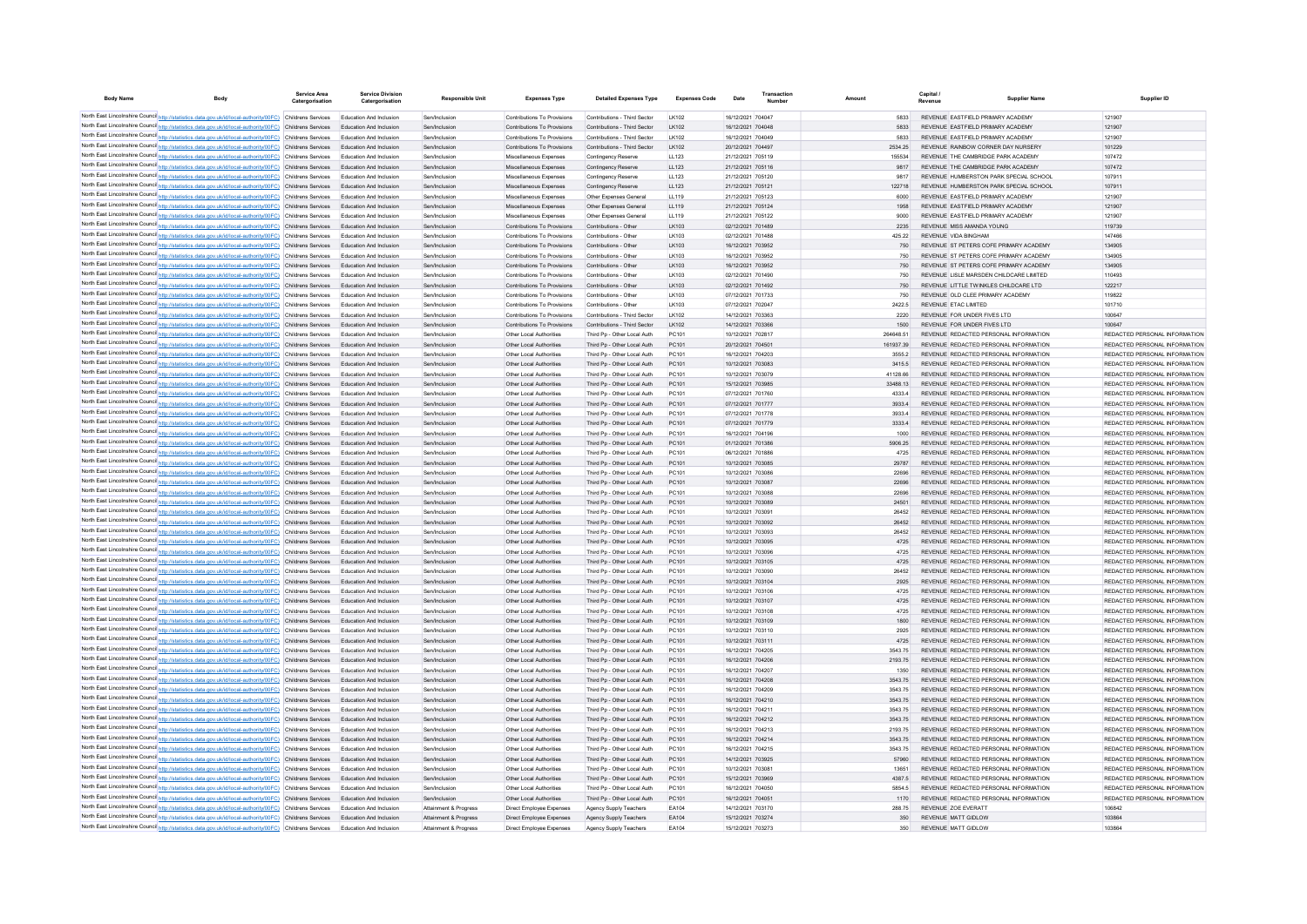| <b>Body Name</b> | Body                                                                                                                                                                                                                 | Service Area<br>Catergorisation | <b>Service Division</b><br>Catergorisation         | <b>Responsible Unit</b>                                                                        | <b>Expenses Type</b>          | <b>Detailed Expenses Type</b> | <b>Expenses Code</b> | Date                                   | Number |            | Capital /<br><b>Supplier Name</b><br>Revenue         | Supplier ID                   |
|------------------|----------------------------------------------------------------------------------------------------------------------------------------------------------------------------------------------------------------------|---------------------------------|----------------------------------------------------|------------------------------------------------------------------------------------------------|-------------------------------|-------------------------------|----------------------|----------------------------------------|--------|------------|------------------------------------------------------|-------------------------------|
|                  | North East Lincolnshire Counci http://statistics.data.gov.uk/id/local-authority/00FC) Childrens Services                                                                                                             |                                 | Education And Inclusion                            | Attainment & Progress                                                                          | Direct Employee Expenses      | Agency Supply Teachers        | EA104                | 01/12/2021 701422                      |        | 350        | REVENUE DAVID PEARCE                                 | 139665                        |
|                  | North East Lincolnshire Counci http://statistics.data.gov.uk/id/local-authority/00FC) Childrens Services                                                                                                             |                                 | Education And Inclusion                            | Attainment & Progress                                                                          | Direct Employee Expenses      | Agency Supply Teachers        | EA104                | 02/12/2021 701423                      |        | 350        | REVENUE DAVID PEARCE                                 | 139665                        |
|                  | North East Lincolnshire Counci http://statistics.data.gov.uk/id/local-authority/00FC) Childrens Services                                                                                                             |                                 | Education And Inclusion                            | Attainment & Progress                                                                          | Direct Employee Expenses      | Agency Supply Teachers        | EA104                | 15/12/2021 703276                      |        | 350        | <b>REVENUE MATT GIDLOW</b>                           | 103864                        |
|                  | North East Lincolnshire Counci http://statistics.data.gov.uk/id/local-authority/00FC) Childrens Services                                                                                                             |                                 | Education And Inclusion                            | Attainment & Progress                                                                          | Direct Employee Expenses      | Agency Supply Teachers        | EA104                | 16/12/2021 704052                      |        | 360        | REVENUE MUSIC LINCS LTD                              | 100944                        |
|                  | North East Lincolnshire Councint http://statistics.data.gov.uk/id/local-authority/00FC) Childrens Services                                                                                                           |                                 | Education And Inclusion                            | Attainment & Progress                                                                          | Direct Employee Expenses      | Agency Supply Teachers        | EA104                | 06/12/2021 702010                      |        | 275        | REVENUE ELIZABETH GRIFFIN                            | 139846                        |
|                  | North East Lincolnshire Counci http://statistics.data.gov.uk/id/local-authority/00FC) Childrens Services                                                                                                             |                                 | Education And Inclusion                            | Attainment & Progress                                                                          | Direct Employee Expenses      | Agency Supply Teachers        | EA104                | 13/12/2021 703175                      |        | 262.5      | <b>REVENUE KEVIN ROGERS</b>                          | 101480                        |
|                  | North East Lincolnshire Counci http://statistics.data.gov.uk/id/local-authority/00FC) Childrens Services                                                                                                             |                                 | Education And Inclusion                            | Attainment & Progress                                                                          | Direct Employee Expenses      | Agency Supply Teachers        | EA104                | 03/12/2021 701527                      |        | 1400       | REVENUE DAVID PEARCE                                 | 139665                        |
|                  | North East Lincolnshire Counci http://statistics.data.gov.uk/id/local-authority/00FC) Childrens Services                                                                                                             |                                 | Education And Inclusion                            | Attainment & Progress                                                                          | Direct Employee Expenses      | Agency Supply Teachers        | EA104                | 13/12/2021 703172                      |        | 1800       | REVENUE ZOE EVERATT                                  | 106842                        |
|                  | North East Lincolnshire Counci http://statistics.data.gov.uk/id/local-authority/00FC) Childrens Services                                                                                                             |                                 | Education And Inclusion                            | Attainment & Progress                                                                          | Direct Employee Expenses      | Agency Supply Teachers        | EA104                | 07/12/2021 702206                      |        | 288.75     | REVENUE EMMA MIDDLETON                               | 105103                        |
|                  | North East Lincolnshire Counci http://statistics.data.gov.uk/id/local-authority/00FC) Childrens Services                                                                                                             |                                 | Education And Inclusion                            | Attainment & Progress                                                                          | Direct Employee Expenses      | Agency Supply Teachers        | EA104                | 16/12/2021 704036                      |        | 550        | REVENUE MRS RUTH HART                                | 101928                        |
|                  | North East Lincolnshire Counci http://statistics.data.gov.uk/id/local-authority/00FC) Childrens Services                                                                                                             |                                 | Education And Inclusion                            | Attainment & Progress                                                                          | <b>Private Contractors</b>    | Third Party Prov - Private    | PH101                | 08/12/2021 702110                      |        | 6000       | REVENUE STEPHEN WILD                                 | 149777                        |
|                  | North East Lincolnshire Counci http://statistics.data.gov.uk/id/local-authority/00FC) Childrens Services                                                                                                             |                                 | Education And Inclusion                            | Attainment & Progress                                                                          | Other Agencies                | Other                         | PJ121                | 08/12/2021 696950                      |        | 1200       | REVENUE EMMA MIDDLETON                               | 105103                        |
|                  | North East Lincolnshire Counci http://statistics.data.gov.uk/id/local-authority/00FC) Childrens Services                                                                                                             |                                 | Education And Inclusion                            | Attainment & Progress                                                                          | Other Agencies                | Other                         | PJ121                | 06/12/2021 702152                      |        | 1200       | REVENUE EMMA MIDDLETON                               | 105103                        |
|                  | North East Lincolnshire Counci http://statistics.data.gov.uk/id/local-authority/00FC) Childrens Services                                                                                                             |                                 | Education And Inclusion                            | Attainment & Progress                                                                          | Other Agencies                | Other                         | PJ121                | 06/12/2021 702155                      |        | 1200       | REVENUE EMMA MIDDLETON                               | 105103                        |
|                  | North East Lincolnshire Counci http://statistics.data.gov.uk/id/local-authority/00FC) Childrens Services                                                                                                             |                                 | Education And Inclusion                            | Attainment & Progress                                                                          | Other Agencies                | Other                         | PJ121                | 21/12/2021 705722                      |        | 1200       | REVENUE EMMA MIDDLETON                               | 105103                        |
|                  | North East Lincolnshire Counci http://statistics.data.gov.uk/id/local-authority/00FC) Childrens Services                                                                                                             |                                 | Education And Inclusion                            | Attainment & Progress                                                                          | Other Agencies                | Performers                    | PJ101                | 01/12/2021 701425                      |        | 480        | REVENUE SUSAN J BOOTH                                | 103257                        |
|                  | North East Lincolnshire Counci http://statistics.data.gov.uk/id/local-authority/00FC) Childrens Services                                                                                                             |                                 | <b>Education And Inclusion</b>                     | Attainment & Progress                                                                          | Private Contractors           | Third Party Prov - Private    | PH101                | 07/12/2021 702068                      |        | 16637.4    | REVENUE CLIMB 4 LTD                                  | 129154                        |
|                  | North East Lincolnshire Counci http://statistics.data.gov.uk/id/local-authority/00FC) Childrens Services                                                                                                             |                                 | Education And Inclusion                            | Attainment & Progress                                                                          | Private Contractors           | Third Party Prov - Private    | PH101                | 07/12/2021 702067                      |        | 50730      | REVENUE GRIMSBY TOWN SPORTS & EDUCATIONAL TRUST      | 114701                        |
|                  | North East Lincolnshire Counci http://statistics.data.gov.uk/id/local-authority/00FC) Childrens Services                                                                                                             |                                 | <b>Education And Inclusion</b>                     | Attainment & Progress                                                                          | Private Contractors           | Third Party Prov - Private    | PH101                | 07/12/2021 702124                      |        | 25000      | REVENUE, GRIMSBY TOWN SPORTS & EDUCATIONAL TRUST     | 114701                        |
|                  | North East Lincolnshire Counci http://statistics.data.gov.uk/id/local-authority/00FC) Childrens Services                                                                                                             |                                 | Education And Inclusion                            | Attainment & Progress                                                                          | Private Contractors           | Third Party Prov - Private    | PH101                | 16/12/2021 704055                      |        | $-50730$   | REVENUE GRIMSBY TOWN SPORTS & EDUCATIONAL TRUST      | 114701                        |
|                  | North East Lincolnshire Counci http://statistics.data.gov.uk/id/local-authority/00FC) Childrens Services                                                                                                             |                                 | Education And Inclusion                            | Attainment & Progress                                                                          | Private Contractors           | Third Party Prov - Private    | PH101                | 16/12/2021 704058                      |        | $-25000$   | REVENUE GRIMSBY TOWN SPORTS & EDUCATIONAL TRUST      | 114701                        |
|                  | North East Lincolnshire Counci http://statistics.data.gov.uk/id/local-authority/00FC) Childrens Services                                                                                                             |                                 | Education And Inclusion                            | Attainment & Progress                                                                          | Private Contractors           | Third Party Prov - Private    | PH101                | 07/12/2021 702071                      |        | 102989     | REVENUE LINCS INSPIRE LTD                            | 120610                        |
|                  | North East Lincolnshire Counci http://statistics.data.gov.uk/id/local-authority/00FC) Childrens Services                                                                                                             |                                 | Education And Inclusion                            | Attainment & Progress                                                                          | Private Contractors           | Third Party Prov - Private    | PH101                | 16/12/2021 704056                      |        | $-102989$  | REVENUE LINCS INSPIRE LTD                            | 120610                        |
|                  | North East Lincolnshire Counci http://statistics.data.gov.uk/id/local-authority/00FC) Childrens Services                                                                                                             |                                 | Education And Inclusion                            | Attainment & Progress                                                                          | Private Contractors           | Third Party Prov - Private    | PH101                | 07/12/2021 702073                      |        | 8640       | REVENUE MULTI SPORT PRO LTD                          | 149367                        |
|                  | North East Lincolnshire Counci http://statistics.data.gov.uk/id/local-authority/00FC) Childrens Services                                                                                                             |                                 | <b>Education And Inclusion</b>                     | Attainment & Progress                                                                          | Private Contractors           | Third Party Prov - Private    | PH101                | 16/12/2021 704057                      |        | $-8640$    | REVENUE MULTI SPORT PRO LTD                          | 149367                        |
|                  | North East Lincolnshire Counci http://statistics.data.gov.uk/id/local-authority/00FC) Childrens Services                                                                                                             |                                 | <b>Education And Inclusion</b>                     | Attainment & Progress                                                                          | Private Contractors           | Third Party Prov - Private    | PH101                | 07/12/2021 702069                      |        | 14987      | REVENUE OASIS ACADEMY WINTRINGHAM                    | 101939                        |
|                  | North East Lincolnshire Counci http://statistics.data.gov.uk/id/local-authority/00FC) Childrens Services                                                                                                             |                                 | <b>Education And Inclusion</b>                     | Attainment & Progress                                                                          | Private Contractors           | Third Party Prov - Private    | PH101                | 14/12/2021 703146                      |        | 605.34     | REVENUE OUTDOOR LEARNING SCHOOLS                     | 124467                        |
|                  | North East Lincolnshire Counci http://statistics.data.gov.uk/id/local-authority/00FC) Childrens Services                                                                                                             |                                 | <b>Education And Inclusion</b>                     | Attainment & Progress                                                                          | Private Contractors           | Third Party Prov - Private    | PH101                | 07/12/2021 702076                      |        | 5112       | REVENUE POSITIVE ACTIVITIES                          | 126463                        |
|                  | North East Lincolnshire Counci http://statistics.data.gov.uk/id/local-authority/00FC) Childrens Services                                                                                                             |                                 | <b>Education And Inclusion</b>                     | Pupil Supp Safeguard/Wellbeing Other Agencies                                                  |                               | Tuition                       | PJ112                | 21/12/2021 989627                      |        | 250        | REVENUE REDACTED PERSONAL INFORMATION                | REDACTED PERSONAL INFORMATION |
|                  | North East Lincolnshire Counci http://statistics.data.gov.uk/id/local-authority/00FC) Childrens Services                                                                                                             |                                 | Education And Inclusion                            | Pupil Supp Safeguard/Wellbeing Other Agencies                                                  |                               | Tuition                       | PJ112                | 07/12/2021 984330                      |        | 250        | REVENUE REDACTED PERSONAL INFORMATION                | REDACTED PERSONAL INFORMATION |
|                  | North East Lincolnshire Counci http://statistics.data.gov.uk/id/local-authority/00FC) Childrens Services                                                                                                             |                                 | Education And Inclusion                            | Pupil Supp Safeguard/Wellbeing Other Agencies                                                  |                               | Tuition                       | PJ112                | 21/12/2021 989628                      |        | 250        | REVENUE REDACTED PERSONAL INFORMATION                | REDACTED PERSONAL INFORMATION |
|                  | North East Lincolnshire Counci http://statistics.data.gov.uk/id/local-authority/00FC) Childrens Services                                                                                                             |                                 | Education And Inclusion                            | Pupil Supp Safeguard/Wellbeing Other Agencies                                                  |                               | Tuition                       | PJ112                | 14/12/2021 986349                      |        | 300        | REVENUE REDACTED PERSONAL INFORMATION                | REDACTED PERSONAL INFORMATION |
|                  | North East Lincolnshire Counci http://statistics.data.gov.uk/id/local-authority/00FC) Childrens Services                                                                                                             |                                 | Education And Inclusion                            | Pupil Supp Safeguard/Wellbeing Other Agencies                                                  |                               | Tuition                       | PJ112                | 14/12/2021 986173                      |        | 325        | REVENUE, REDACTED PERSONAL INFORMATION               | REDACTED PERSONAL INFORMATION |
|                  | North East Lincolnshire Counci http://statistics.data.gov.uk/id/local-authority/00FC) Childrens Services                                                                                                             |                                 | Education And Inclusion                            | Pupil Supp Safeguard/Wellbeing Other Agencies                                                  |                               | Tuition                       | P.1112               | 06/12/2021 702048                      |        | 986.25     | REVENUE AA RADIO CARS LTD                            | 101222                        |
|                  | North East Lincolnshire Counci http://statistics.data.gov.uk/id/local-authority/00FC) Childrens Services                                                                                                             |                                 | Education And Inclusion                            | Punil Sunn Safeguard/Wellbeing Other Agencies                                                  |                               | Tuition                       | PJ112                | 06/12/2021 702020                      |        | 500        | REVENUE NATIONAL ASSOCIATION OF VIRTUAL SCHOOL HEADS | 135553                        |
|                  | North East Lincolnshire Counci http://statistics.data.gov.uk/id/local-authority/00FC) Childrens Services                                                                                                             |                                 | Education And Inclusion                            | Pupil Supp Safeguard/Wellbeing Other Agencies                                                  |                               | Tuition                       | P.1112               | 06/12/2021 702029                      |        | 300        | REVENUE JEFF LAKE                                    | 142061                        |
|                  | North East Lincolnshire Counci http://statistics.data.gov.uk/id/local-authority/00FC) Childrens Services                                                                                                             |                                 | Education And Inclusion                            | Punil Sunn Safeguard/Wellbeing Other Agencies                                                  |                               | Tuition                       | P.1112               | 07/12/2021 702011                      |        | 300        | <b>REVENUE EDUCLA</b>                                | 147507                        |
|                  | North East Lincolnshire Counci http://statistics.data.gov.uk/id/local-authority/00FC) Childrens Services                                                                                                             |                                 | Education And Inclusion                            | Punil Sunn Safeguard/Wellbeing Other Agencies                                                  |                               | Tuition                       | P.1112               | 06/12/2021 702012                      |        | 300        | <b>REVENUE EDUCLA</b>                                | 147507                        |
|                  | North East Lincolnshire Counci http://statistics.data.gov.uk/id/local-authority/00FC) Childrens Services                                                                                                             |                                 | Education And Inclusion                            | Pupil Supp Safeguard/Wellbeing Other Agencies                                                  |                               | Tuition                       | PJ112                | 07/12/2021 702019                      |        | 1462.5     | REVENUE LEARNING4LIFE-GY-CIC                         | 144120                        |
|                  | North East Lincolnshire Counci http://statistics.data.gov.uk/id/local-authority/00FC) Childrens Services                                                                                                             |                                 | <b>Education And Inclusion</b>                     | Pupil Supp Safeguard/Wellbeing Other Agencies                                                  |                               | Tuition                       | P.1112<br>PJ112      | 07/12/2021 702018<br>06/12/2021 702013 |        | 250        | REVENUE LINCS INSPIRE LTD<br>REVENUE EDUCLA          | 120610<br>147507              |
|                  | North East Lincolnshire Counci http://statistics.data.gov.uk/id/local-authority/00FC) Childrens Services<br>North East Lincolnshire Counci http://statistics.data.gov.uk/id/local-authority/00FC) Childrens Services |                                 | Education And Inclusion<br>Education And Inclusion | Pupil Supp Safeguard/Wellbeing Other Agencies                                                  |                               | Tuition                       | PJ112                | 07/12/2021 702014                      |        | 300<br>300 | REVENUE EDUCLA                                       | 147507                        |
|                  | North East Lincolnshire Counci http://statistics.data.gov.uk/id/local-authority/00FC) Childrens Services                                                                                                             |                                 | Education And Inclusion                            | Pupil Supp Safeguard/Wellbeing Other Agencies<br>Pupil Supp Safeguard/Wellbeing Other Agencies |                               | Tuition<br>Tuition            | PJ112                | 08/12/2021 702515                      |        | 350        | REVENUE SUE BURNHAM                                  | 145697                        |
|                  | North East Lincolnshire Counci http://statistics.data.gov.uk/id/local-authority/00FC) Childrens Services                                                                                                             |                                 | Education And Inclusion                            | Pupil Supp Safeguard/Wellbeing Government Grants                                               |                               | Grants - Pupil Premium        | VA102                | 21/12/2021 705048                      |        | 2345       | REVENUE REDACTED PERSONAL INFORMATION                | REDACTED PERSONAL INFORMATION |
|                  | North East Lincolnshire Counci http://statistics.data.gov.uk/id/local-authority/00FC) Childrens Services                                                                                                             |                                 | <b>Education And Inclusion</b>                     | Pupil Supp Safeguard/Wellbeing Government Grants                                               |                               | Grants - Pupil Premiun        | VA102                | 21/12/2021 705020                      |        | 6700       | REVENUE REDACTED PERSONAL INFORMATION                | REDACTED PERSONAL INFORMATION |
|                  | North East Lincolnshire Counci http://statistics.data.gov.uk/id/local-authority/00FC) Childrens Services                                                                                                             |                                 | Education And Inclusion                            | Pupil Supp Safeguard/Wellbeing Government Grants                                               |                               | Grants - Pupil Premium        | VA102                | 21/12/2021 705068                      |        | 1000       | REVENUE REDACTED PERSONAL INFORMATION                | REDACTED PERSONAL INFORMATION |
|                  | North East Lincolnshire Counci http://statistics.data.gov.uk/id/local-authority/00FC) Childrens Services                                                                                                             |                                 | <b>Education And Inclusion</b>                     | Pupil Supp Safeguard/Wellbeing Government Grants                                               |                               | Grants - Pupil Premiun        | VA102                | 21/12/2021 70504                       |        | 1000       | REVENUE REDACTED PERSONAL INFORMATION                | REDACTED PERSONAL INFORMATION |
|                  | North East Lincolnshire Counci http://statistics.data.gov.uk/id/local-authority/00FC) Childrens Services                                                                                                             |                                 | Education And Inclusion                            | Pupil Supp Safeguard/Wellbeing Government Grants                                               |                               | Grants - Pupil Premium        | VA102                | 21/12/2021 705038                      |        | 2400       | REVENUE REDACTED PERSONAL INFORMATION                | REDACTED PERSONAL INFORMATION |
|                  | North East Lincolnshire Counci http://statistics.data.gov.uk/id/local-authority/00FC) Childrens Services                                                                                                             |                                 | <b>Education And Inclusion</b>                     | Pupil Supp Safeguard/Wellbeing Government Grant                                                |                               | Grants - Pupil Premiun        | VA102                | 21/12/2021 70507                       |        | 3600       | REVENUE REDACTED PERSONAL INFORMATION                | REDACTED PERSONAL INFORMATION |
|                  | North East Lincolnshire Counci http://statistics.data.gov.uk/id/local-authority/00FC) Childrens Services                                                                                                             |                                 | Education And Inclusion                            | Pupil Supp Safeguard/Wellbeing Government Grants                                               |                               | Grants - Pupil Premium        | VA102                | 21/12/2021 705078                      |        | 2200       | REVENUE REDACTED PERSONAL INFORMATION                | REDACTED PERSONAL INFORMATION |
|                  | North East Lincolnshire Counci http://statistics.data.gov.uk/id/local-authority/00FC) Childrens Services                                                                                                             |                                 | Education And Inclusion                            | Pupil Supp Safeguard/Wellbeing Government Grant                                                |                               | Grants - Pupil Premiun        | VA102                | 21/12/2021 705063                      |        | 6800       | REVENUE REDACTED PERSONAL INFORMATION                | REDACTED PERSONAL INFORMATION |
|                  | North East Lincolnshire Counci http://statistics.data.gov.uk/id/local-authority/00FC) Childrens Services                                                                                                             |                                 | Education And Inclusion                            | Pupil Supp Safeguard/Wellbeing Government Grants                                               |                               | Grants - Pupil Premium        | VA102                | 21/12/2021 705111                      |        | 6800       | REVENUE REDACTED PERSONAL INFORMATION                | REDACTED PERSONAL INFORMATION |
|                  | North East Lincolnshire Counci http://statistics.data.gov.uk/id/local-authority/00FC) Childrens Services                                                                                                             |                                 | <b>Education And Inclusion</b>                     | Pupil Supp Safeguard/Wellbeing Government Grant                                                |                               | Grants - Pupil Premiun        | VA102                | 21/12/2021 705092                      |        | 10800      | REVENUE REDACTED PERSONAL INFORMATION                | REDACTED PERSONAL INFORMATION |
|                  | North East Lincolnshire Counci http://statistics.data.gov.uk/id/local-authority/00FC) Childrens Services                                                                                                             |                                 | Education And Inclusion                            | Pupil Supp Safeguard/Wellbeing Government Grants                                               |                               | Grants - Pupil Premium        | VA102                | 21/12/2021 705082                      |        | 4500       | REVENUE REDACTED PERSONAL INFORMATION                | REDACTED PERSONAL INFORMATION |
|                  | North East Lincolnshire Counci http://statistics.data.gov.uk/id/local-authority/00FC) Childrens Services                                                                                                             |                                 | <b>Education And Inclusion</b>                     | Pupil Supp Safeguard/Wellbeing Government Grant                                                |                               | Grants - Pupil Premiun        | VA102                | 21/12/2021 705094                      |        | 5800       | REVENUE REDACTED PERSONAL INFORMATION                | REDACTED PERSONAL INFORMATION |
|                  | North East Lincolnshire Counci http://statistics.data.gov.uk/id/local-authority/00FC) Childrens Services                                                                                                             |                                 | Safer And Partnerships                             | Young And Safe                                                                                 | <b>Voluntary Associations</b> | Third Pp - Third Secto        | PF101                | 10/12/2021 703143                      |        | 16125      | REVENUE THE BLUE DOOR                                | 146428                        |
|                  | North East Lincolnshire Counci http://statistics.data.gov.uk/id/local-authority/00FC) Childrens Services                                                                                                             |                                 | Safer And Partnerships                             | Young And Safe                                                                                 | Indirect Employee Expenses    | Staff Training                | EB122                | 09/12/2021 702980                      |        | 350        | REVENUE PAM ALLEN ASSOCIATES LTD                     | 148650                        |
|                  | North East Lincolnshire Counci http://statistics.data.gov.uk/id/local-authority/00FC) Childrens Services                                                                                                             |                                 | Safer And Partnerships                             | Young And Safe                                                                                 | Rents                         | Room Hire                     | GC103                | 20/12/2021 704577                      |        | 840        | REVENUE WEST MARSH DEVELOPMENT TRUST                 | 105846                        |
|                  | North East Lincolnshire Counci http://statistics.data.gov.uk/id/local-authority/00FC) Childrens Services                                                                                                             |                                 | Safer And Partnerships                             | Young And Safe                                                                                 | Equip / Furniture / Materials | Equipment - Purchase          | LA101                | 09/12/2021 702776                      |        | 600        | REVENUE WEST MARSH DEVELOPMENT TRUST                 | 105846                        |
|                  | North East Lincolnshire Counci http://statistics.data.gov.uk/id/local-authority/00FC) Childrens Services                                                                                                             |                                 | Safer And Partnerships                             | Young And Safe                                                                                 | <b>Voluntary Associations</b> | Third Pp - Third Sector       | PF101                | 10/12/2021 703145                      |        | 600        | REVENUE IAN COXAN                                    | 103410                        |
|                  | North East Lincolnshire Counci http://statistics.data.gov.uk/id/local-authority/00FC) Childrens Services                                                                                                             |                                 | Safer And Partnerships                             | Young And Safe                                                                                 | <b>Voluntary Associations</b> | Third Pp - Third Secto        | PF101                | 10/12/2021 703144                      |        | 10000      | REVENUE IAN COXAN                                    | 103410                        |
|                  | North East Lincolnshire Counci http://statistics.data.gov.uk/id/local-authority/00FC) Childrens Services                                                                                                             |                                 | Safer And Partnerships                             | Safeguard Board / Dom Violence Private Contractor                                              |                               | Contract Payment              | PH105                | 07/12/2021 702060                      |        | 13250      | REVENUE EMPOWER EMPLOYABILITY MENTORING PROGRAMME    | 118831                        |
|                  | North East Lincolnshire Counci http://statistics.data.gov.uk/id/local-authority/00FC) Childrens Services                                                                                                             |                                 | Safer And Partnerships                             | Child Safeguarding Review Serv Direct Employee Expenses                                        |                               | Agency Staff                  | EA105                | 09/12/2021 700559                      |        | 2507.5     | REVENUE ATTENTI CONSULTING                           | 146503                        |
|                  | North East Lincolnshire Counci http://statistics.data.gov.uk/id/local-authority/00FC) Childrens Services                                                                                                             |                                 | Safer And Partnerships                             | Child Safeguarding Review Serv Direct Employee Expenses                                        |                               | Agency Staf                   | EA105                | 15/12/2021 701938                      |        | 2507.5     | REVENUE ATTENTI CONSULTING                           | 146503                        |
|                  | North East Lincolnshire Counci http://statistics.data.gov.uk/id/local-authority/00FC) Childrens Services                                                                                                             |                                 | Safer And Partnerships                             | Child Safeguarding Review Serv Direct Employee Expenses                                        |                               | Agency Staff                  | EA105                | 09/12/2021 701771                      |        | 1964.7     | REVENUE ATTENTI CONSULTING                           | 146503                        |
|                  | North East Lincolnshire Counci http://statistics.data.gov.uk/id/local-authority/00FC) Childrens Services                                                                                                             |                                 | Childrens Trus                                     | Palliative / Complex Care                                                                      | Private Contractors           | Third Party Prov - Private    | PH101                | 06/12/2021 701913                      |        | 1330       | REVENUE APOLLO HOME HEALTHCARE LIMITED               | 138437                        |
|                  | North East Lincolnshire Counci http://statistics.data.gov.uk/id/local-authority/00FC) Childrens Services                                                                                                             |                                 | Childrens Trust                                    | Palliative / Complex Care                                                                      | Private Contractors           | Third Party Prov - Private    | PH101                | 06/12/2021 701925                      |        | 265.9      | REVENUE AK PAYROLL SERVICES LTD                      | 145107                        |
|                  | North East Lincolnshire Counci http://statistics.data.gov.uk/id/local-authority/00FC) Childrens Services                                                                                                             |                                 | Childrens Trust                                    | Palliative / Complex Care                                                                      | Private Contractors           | Third Party Prov - Private    | PH101                | 06/12/2021 701923                      |        | 19011      | REVENUE AK PAYROLL SERVICES LTD.                     | 145112                        |
|                  | North East Lincolnshire Counci http://statistics.data.gov.uk/id/local-authority/00FC) Childrens Services                                                                                                             |                                 | <b>Childrens Trust</b>                             | Palliative / Complex Care                                                                      | <b>Private Contractors</b>    | Third Party Prov - Private    | PH101                | 06/12/2021 701924                      |        | 990.06     | REVENUE AK PAYROLL SERVICES LTD                      | 145109                        |
|                  | North East Lincolnshire Counci http://statistics.data.gov.uk/id/local-authority/00FC) Childrens Services                                                                                                             |                                 | Childrens Trust                                    | Palliative / Complex Care                                                                      | Private Contractors           | Third Party Prov - Private    | PH101                | 06/12/2021 701922                      |        | 2975.66    | REVENUE AK PAYROLL SERVICES LTD.                     | 145106                        |
|                  | North East Lincolnshire Counci http://statistics.data.gov.uk/id/local-authority/00FC) Childrens Services                                                                                                             |                                 | Childrens Trust                                    | Palliative / Complex Care                                                                      | Private Contractors           | Third Party Prov - Private    | PH101                | 07/12/2021 701977                      |        | 950        | REVENUE APOLLO HOME HEALTHCARE LIMITED               | 138437                        |
|                  | North East Lincolnshire Counci http://statistics.data.gov.uk/id/local-authority/00FC) Childrens Services                                                                                                             |                                 | Childrens Trust                                    | Childrens Mental & Emot Health Health Authorities                                              |                               | Third Pp - Health Auth        | PD101                | 01/12/2021 701385                      |        | 2420       | REVENUE G-MAP SERVICES                               | 109932                        |
|                  | North East Lincolnshire Counci http://statistics.data.gov.uk/id/local-authority/00FC) Childrens Services                                                                                                             |                                 | Childrens Trust                                    | Childrens Mental & Emot Health Health Authorities                                              |                               | Third Pp - Health Auth        | PD101                | 07/12/2021 702207                      |        | 540        | REVENUE LOUISE HOWARTH                               | 149653                        |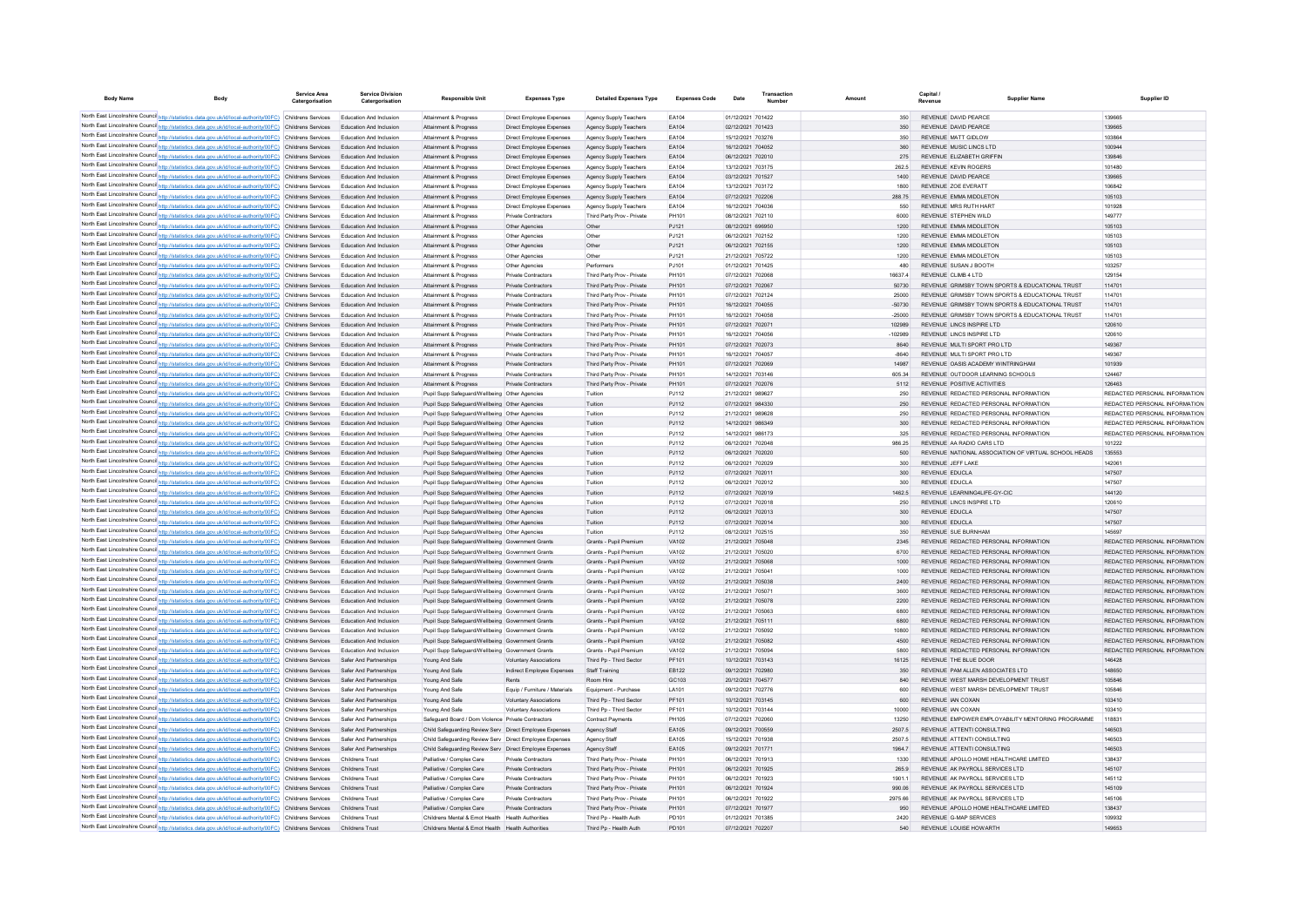| <b>Body Name</b> |                                                                                                                                                                                                                      | <b>Service Area</b><br>Catergorisation | <b>Service Division</b><br>Catergorisation       | <b>Responsible Unit</b>                                                                                | <b>Expenses Type</b>                    | <b>Detailed Expenses Type</b>                                  | <b>Expenses Code</b> | Date                                   | Transaction |               | Capital<br>Revenue | <b>Supplier Nam</b>                                                                               | Supplier ID                             |
|------------------|----------------------------------------------------------------------------------------------------------------------------------------------------------------------------------------------------------------------|----------------------------------------|--------------------------------------------------|--------------------------------------------------------------------------------------------------------|-----------------------------------------|----------------------------------------------------------------|----------------------|----------------------------------------|-------------|---------------|--------------------|---------------------------------------------------------------------------------------------------|-----------------------------------------|
|                  |                                                                                                                                                                                                                      |                                        |                                                  |                                                                                                        |                                         |                                                                |                      |                                        |             |               |                    |                                                                                                   |                                         |
|                  | North East Lincolnshire Counci http://statistics.data.gov.uk/id/local-authority/00FC) Childrens Services                                                                                                             |                                        | Childrens Trust                                  | Childrens Mental & Emot Health Health Authorities                                                      |                                         | Third Pp - Health Auth                                         | PD101                | 10/12/2021 703125                      |             | 360           |                    | REVENUE CUDOX WELL BEING CIC.                                                                     | 148254                                  |
|                  | North East Lincolnshire Counci http://statistics.data.gov.uk/id/local-authority/00FC) Childrens Services                                                                                                             |                                        | Childrens Trust                                  | Childrens Mental & Emot Health Health Authorities                                                      |                                         | Third Pp - Health Auth                                         | PD101                | 15/12/2021 703986                      |             | 590           |                    | REVENUE TIME TO LISTEN LIMITED                                                                    | 140435                                  |
|                  | North East Lincolnshire Counci http://statistics.data.gov.uk/id/local-authority/00FC) Childrens Services<br>North East Lincolnshire Counci http://statistics.data.gov.uk/id/local-authority/00FC) Childrens Services |                                        | Childrens Trust<br>Childrens Trust               | Childrens Mental & Emot Health Health Authorities<br>Childrens Mental & Emot Health Health Authorities |                                         | Third Pp - Health Auth                                         | PD101<br>PD101       | 20/12/2021 704418                      |             | 800<br>500    |                    | REVENUE FORTIS THERAPY & TRAINING                                                                 | 120445<br>120445                        |
|                  | North East Lincolnshire Counci http://statistics.data.gov.uk/id/local-authority/00FC) Childrens Services                                                                                                             |                                        | Childrens Trust                                  | Childrens Mental & Emot Health Private Contractors                                                     |                                         | Third Pp - Health Auth<br>Contract Payments                    | PH105                | 20/12/2021 704419<br>20/12/2021 704565 |             | 248705.75     |                    | REVENUE FORTIS THERAPY & TRAINING<br>REVENUE LINCOLNSHIRE PARTNERSHIP NHS FOUNDATION TRUST 105021 |                                         |
|                  | North East Lincolnshire Counci http://statistics.data.gov.uk/id/local-authority/00FC) Childrens Services                                                                                                             |                                        | Childrens Trust                                  | Childrens Mental & Emot Health Other Agencies                                                          |                                         | Top Up                                                         | PJ123                | 20/12/2021 704566                      |             | 13799.91      |                    | REVENUE LINCOLNSHIRE PARTNERSHIP NHS FOUNDATION TRUST 105021                                      |                                         |
|                  | North East Lincolnshire Counci http://statistics.data.gov.uk/id/local-authority/00FC) Childrens Services                                                                                                             |                                        | Childrens Trust                                  | Childrens Mental & Emot Health Private Contractors                                                     |                                         | Contract Payments                                              | PH105                | 16/12/2021 704088                      |             | 6666.35       |                    | REVENUE KOOTH DIGITAL HEALTH LIMITED                                                              | 135941                                  |
|                  | North East Lincolnshire Counci http://statistics.data.gov.uk/id/local-authority/00FC) Childrens Services                                                                                                             |                                        | Childrens Trust                                  | Childrens Mental & Emot Health Private Contractors                                                     |                                         | Contract Payments                                              | PH105                | 01/12/2021 701529                      |             | 61356.17      |                    | REVENUE COMPASS SERVICES TO IMPROVE HEALTH                                                        | 145810                                  |
|                  | North East Lincolnshire Counci http://statistics.data.gov.uk/id/local-authority/00FC) Childrens Services                                                                                                             |                                        | Childrens Trust                                  | Childrens Mental & Emot Health Private Contractors                                                     |                                         | Contract Payments                                              | PH105                | 13/12/2021 70329                       |             | 29333.33      |                    | REVENUE COMPASS SERVICES TO IMPROVE HEALTH                                                        | 145810                                  |
|                  | North East Lincolnshire Counci http://statistics.data.gov.uk/id/local-authority/00FC) Childrens Services                                                                                                             |                                        | Childrens Trust                                  | Childrens Mental & Emot Health Private Contractors                                                     |                                         | Contract Payments                                              | PH105                | 21/12/2021 705750                      |             | 90689.5       |                    | REVENUE COMPASS SERVICES TO IMPROVE HEALTH                                                        | 145810                                  |
|                  | North East Lincolnshire Counci http://statistics.data.gov.uk/id/local-authority/00FC) Childrens Services                                                                                                             |                                        | Director - Children / Fam Serv                   | Director Children & Fam Serv                                                                           | <b>Private Contractors</b>              | Contract Payments                                              | PH105                | 09/12/2021 702513                      |             | 825           |                    | <b>REVENUE SIGNIS LTD</b>                                                                         | 145139                                  |
|                  | North East Lincolnshire Counci http://statistics.data.gov.uk/id/local-authority/00FC) Childrens Services                                                                                                             |                                        | Director - Children / Fam Serv                   | Director Children & Fam Serv                                                                           | Private Contractors                     | Contract Payments                                              | PH105                | 09/12/2021 702514                      |             | 825           |                    | REVENUE SIGNIS LTD                                                                                | 145139                                  |
|                  | North East Lincolnshire Counci http://statistics.data.gov.uk/id/local-authority/00FC) Childrens Services                                                                                                             |                                        | Director - Children / Fam Serv                   | Director Children & Fam Serv                                                                           | Direct Employee Expenses                | Agency Staff                                                   | EA105                | 17/12/2021 703254                      |             | 5500          |                    | REVENUE GRAVITAS RECRUITMENT GROUP LTD                                                            | 143484                                  |
|                  | North East Lincolnshire Counci http://statistics.data.gov.uk/id/local-authority/00FC) Childrens Services                                                                                                             |                                        | Director - Children / Fam Serv                   | Director Children & Fam Serv                                                                           | Direct Employee Expenses                | Agency Staff                                                   | EA105                | 08/12/2021 70202                       |             | 2500          |                    | REVENUE GRAVITAS RECRUITMENT GROUP LTD                                                            | 143484                                  |
|                  | North East Lincolnshire Counci http://statistics.data.gov.uk/id/local-authority/00FC) Childrens Services                                                                                                             |                                        | Director - Children / Fam Serv                   | Director Children & Fam Serv                                                                           | Direct Employee Expenses                | Agency Staff                                                   | EA105                | 17/12/2021 703236                      |             | 2500          |                    | REVENUE GRAVITAS RECRUITMENT GROUP LTD                                                            | 143484                                  |
|                  | North East Lincolnshire Counci http://statistics.data.gov.uk/id/local-authority/00FC) Childrens Services                                                                                                             |                                        | Director - Children / Fam Serv                   | Director Children & Fam Serv                                                                           | Direct Employee Expenses                | Agency Staff                                                   | EA105                | 08/12/2021 702045                      |             | 2400          |                    | REVENUE GRAVITAS RECRUITMENT GROUP LTD                                                            | 143484                                  |
|                  | North East Lincolnshire Counci http://statistics.data.gov.uk/id/local-authority/00FC) Childrens Services                                                                                                             |                                        | Director - Children / Fam Serv                   | Director Children & Fam Serv                                                                           | Direct Employee Expenses                | Agency Staff                                                   | EA105                | 17/12/2021 703267                      |             | 2400          |                    | REVENUE GRAVITAS RECRUITMENT GROUP LTD                                                            | 143484                                  |
|                  | North East Lincolnshire Counci http://statistics.data.gov.uk/id/local-authority/00FC) Childrens Services                                                                                                             |                                        | Director - Children / Fam Serv                   | Director Children & Fam Serv                                                                           | Direct Employee Expenses                | Agency Staff                                                   | EA105                | 08/12/2021 701103                      |             | 2400          |                    | REVENUE GRAVITAS RECRUITMENT GROUP LTD                                                            | 143484                                  |
|                  | North East Lincolnshire Counci http://statistics.data.gov.uk/id/local-authority/00FC) Childrens Services                                                                                                             |                                        | Director - Children / Fam Serv                   | Director Children & Fam Serv                                                                           | Direct Employee Expenses                | Agency Staff                                                   | EA105                | 08/12/2021 702044                      |             | 2400          |                    | REVENUE GRAVITAS RECRUITMENT GROUP LTD                                                            | 143484                                  |
|                  | North East Lincolnshire Counci http://statistics.data.gov.uk/id/local-authority/00FC) Childrens Services                                                                                                             |                                        | Director - Children / Fam Serv                   | Director Children & Fam Serv                                                                           | Direct Employee Expenses                | Agency Staff                                                   | EA105                | 17/12/2021 703263                      |             | 2400          |                    | REVENUE GRAVITAS RECRUITMENT GROUP LTD                                                            | 143484                                  |
|                  | North East Lincolnshire Counci http://statistics.data.gov.uk/id/local-authority/00FC) Childrens Services                                                                                                             |                                        | Director - Children / Fam Serv                   | Director Children & Fam Serv                                                                           | Direct Employee Expenses                | Agency Staff                                                   | EA105                | 22/12/2021 703259                      |             | 891.98        |                    | REVENUE ON LINE PEOPLE LTD                                                                        | 144850                                  |
|                  | North East Lincolnshire Counci http://statistics.data.gov.uk/id/local-authority/00FC) Childrens Services                                                                                                             |                                        | Safeguard & Early Help                           | Childrens Health                                                                                       | Rep Alterations Maint Building          | Buildings - Fixtures And Fitt                                  | GA104                | 06/12/2021 701859                      |             | 292.7         |                    | REVENUE ENGIE SERVICES LTD                                                                        | 133267                                  |
|                  | North East Lincolnshire Counci http://statistics.data.gov.uk/id/local-authority/00FC) Childrens Services                                                                                                             |                                        | Safeguard & Early Help                           | Childrens Health                                                                                       | Indirect Employee Expenses              | <b>Staff Training</b>                                          | EB122                | 07/12/2021 702040                      |             | 720           |                    | REVENUE INSTITUTE OF HEALTH VISITING                                                              | 135605                                  |
|                  | North East Lincolnshire Counci http://statistics.data.gov.uk/id/local-authority/00FC) Childrens Services                                                                                                             |                                        | Safeguard & Early Help                           | Childrens Health                                                                                       | Indirect Employee Expenses              | <b>Staff Training</b>                                          | EB122<br>GC103       | 20/12/2021 704604<br>15/12/2021 702122 |             | 2700<br>303.5 | REVENUE ERIC       | REVENUE CENTRE4 LIMITED                                                                           | 108869<br>126893                        |
|                  | North East Lincolnshire Counci http://statistics.data.gov.uk/id/local-authority/00FC) Childrens Services                                                                                                             |                                        | Safeguard & Early Help                           | Childrens Health                                                                                       | Rents                                   | Room Hire                                                      | GC103                | 20/12/2021 704680                      |             |               |                    | REVENUE IMMINGHAM TOWN COUNCIL                                                                    | 101597                                  |
|                  | North East Lincolnshire Counci http://statistics.data.gov.uk/id/local-authority/00FC) Childrens Services<br>North East Lincolnshire Counci http://statistics.data.gov.uk/id/local-authority/00FC) Childrens Services |                                        | Safeguard & Early Help<br>Safeguard & Early Help | Childrens Health<br>Childrens Health                                                                   | Rents<br>Rents                          | Room Hire<br>Room Hire                                         | GC103                | 20/12/2021 70468                       |             | 480<br>750    |                    | REVENUE IMMINGHAM TOWN COUNCIL                                                                    | 101597                                  |
|                  | North East Lincolnshire Counci http://statistics.data.gov.uk/id/local-authority/00FC) Childrens Services                                                                                                             |                                        | Safeguard & Early Help                           | Childrens Health                                                                                       |                                         | Communications And Computing Computer H/Ware - Purchases LF105 |                      | 13/12/2021 703214                      |             | 770           |                    | REVENUE TOTAL COMPUTER NETWORKS LTD                                                               | 141310                                  |
|                  | North East Lincolnshire Counci http://statistics.data.gov.uk/id/local-authority/00FC) Childrens Services                                                                                                             |                                        | Safeguard & Early Help                           | Childrens Health                                                                                       | Communications And Computing Telephones |                                                                | LF112                | 06/12/2021 68802                       |             | 440           |                    | REVENUE TOTAL COMPUTER NETWORKS LTD                                                               | 141310                                  |
|                  | North East Lincolnshire Counci http://statistics.data.gov.uk/id/local-authority/00FC) Childrens Services                                                                                                             |                                        | Safeguard & Early Help                           | Childrens Health                                                                                       | Indirect Employee Expenses              | Staff Training                                                 | EB122                | 07/12/2021 701890                      |             | 350           |                    | REVENUE FOREFRONT TRAINING LTD                                                                    | 105501                                  |
|                  | North East Lincolnshire Counci http://statistics.data.gov.uk/id/local-authority/00FC) Childrens Services                                                                                                             |                                        | Safeguard & Early Help                           | Head Of Corporate Parenting                                                                            | Direct Employee Expenses                | Agency Staff                                                   | EA105                | 09/12/2021 700557                      |             | 3245          |                    | REVENUE ATTENTI CONSULTING                                                                        | 146503                                  |
|                  | North East Lincolnshire Counci http://statistics.data.gov.uk/id/local-authority/00FC) Childrens Services                                                                                                             |                                        | Safeguard & Early Help                           | Head Of Corporate Parenting                                                                            | Direct Employee Expenses                | Agency Staff                                                   | EA105                | 15/12/2021 701763                      |             | 3245          |                    | REVENUE ATTENTI CONSULTING                                                                        | 146503                                  |
|                  | North East Lincolnshire Counci http://statistics.data.gov.uk/id/local-authority/00FC) Childrens Services                                                                                                             |                                        | Safeguard & Early Help                           | Head Of Corporate Parenting                                                                            | <b>Private Contractors</b>              | Third Party Prov - Private                                     | PH101                | 20/12/2021 704458                      |             | 3803.39       |                    | REVENUE FOSTER CARE ASSOCIATES LIMITED                                                            | 101455                                  |
|                  | North East Lincolnshire Counci http://statistics.data.gov.uk/id/local-authority/00FC) Childrens Services                                                                                                             |                                        | Safeguard & Early Help                           | Head Of Corporate Parenting                                                                            | <b>Private Contractors</b>              | Third Party Prov - Private                                     | PH101                | 20/12/2021 704472                      |             | 3839.66       |                    | REVENUE FOSTER CARE ASSOCIATES LIMITED                                                            | 101455                                  |
|                  | North East Lincolnshire Counci http://statistics.data.gov.uk/id/local-authority/00FC) Childrens Services                                                                                                             |                                        | Safeguard & Early Help                           | Head Of Corporate Parenting                                                                            | <b>Private Contractors</b>              | Third Party Prov - Private                                     | PH101                | 20/12/2021 704433                      |             | 3839.66       |                    | REVENUE FOSTER CARE ASSOCIATES LIMITED                                                            | 101455                                  |
|                  | North East Lincolnshire Counci http://statistics.data.gov.uk/id/local-authority/00FC) Childrens Services                                                                                                             |                                        | Safeguard & Early Help                           | Head Of Corporate Parenting                                                                            | <b>Private Contractors</b>              | Third Party Prov - Private                                     | PH101                | 07/12/2021 701789                      |             | 829.99        |                    | REVENUE SWIIS FOSTER CARE LTD                                                                     | 146857                                  |
|                  | North East Lincolnshire Counci http://statistics.data.gov.uk/id/local-authority/00FC) Childrens Services                                                                                                             |                                        | Safeguard & Early Help                           | Head Of Corporate Parenting                                                                            | Private Contractors                     | Third Party Prov - Private                                     | PH101                | 07/12/2021 70207                       |             | 829.99        |                    | REVENUE SWIIS FOSTER CARE LTD                                                                     | 146857                                  |
|                  | North East Lincolnshire Counci http://statistics.data.gov.uk/id/local-authority/00FC) Childrens Services                                                                                                             |                                        | Safeguard & Early Help                           | Head Of Corporate Parenting                                                                            | <b>Private Contractors</b>              | Third Party Prov - Private                                     | PH101                | 15/12/2021 704001                      |             | 829.99        |                    | REVENUE SWIIS FOSTER CARE ITD                                                                     | 146857                                  |
|                  | North East Lincolnshire Counci http://statistics.data.gov.uk/id/local-authority/00FC) Childrens Services                                                                                                             |                                        | Safeguard & Early Help                           | Head Of Corporate Parenting                                                                            | <b>Private Contractors</b>              | Third Party Prov - Privat                                      | PH101                | 20/12/2021 704463                      |             | 829.99        |                    | REVENUE SWIIS FOSTER CARE LTD                                                                     | 146857                                  |
|                  | North East Lincolnshire Counci http://statistics.data.gov.uk/id/local-authority/00FC) Childrens Services                                                                                                             |                                        | Safeguard & Early Help                           | <b>Head Of Corporate Parenting</b>                                                                     | <b>Private Contractors</b>              | Third Party Prov - Private                                     | PH101                | 20/12/2021 704462                      |             | 3803.39       |                    | REVENUE FOSTER CARE ASSOCIATES LIMITED                                                            | 101455                                  |
|                  | North East Lincolnshire Counci http://statistics.data.gov.uk/id/local-authority/00FC) Childrens Services                                                                                                             |                                        | Safeguard & Early Help                           | Head Of Corporate Parenting                                                                            | <b>Private Contractors</b>              | Third Party Prov - Privat                                      | PH101                | 07/12/2021 702486                      |             | 3764.33       |                    | REVENUE COMPASS FOSTERING LONDON LTD                                                              | 149498                                  |
|                  | North East Lincolnshire Counci http://statistics.data.gov.uk/id/local-authority/00FC) Childrens Services                                                                                                             |                                        | Safeguard & Early Help                           | Head Of Corporate Parenting                                                                            | <b>Private Contractors</b>              | Third Party Prov - Private                                     | PH101                | 01/12/2021 700990                      |             | 6650          |                    | REVENUE LEARNING4LIFE-GY-CIC                                                                      | 144120                                  |
|                  | North East Lincolnshire Counci http://statistics.data.gov.uk/id/local-authority/00FC) Childrens Services                                                                                                             |                                        | Safeguard & Early Help                           | Head Of Corporate Parenting                                                                            | Private Contractors                     | Third Party Prov - Private                                     | PH101                | 14/12/2021 703386                      |             | 6650          |                    | REVENUE LEARNING4LIFE-GY-CIC                                                                      | 144120                                  |
|                  | North East Lincolnshire Counci http://statistics.data.gov.uk/id/local-authority/00FC) Childrens Services                                                                                                             |                                        | Safeguard & Early Help                           | Head Of Safeguarding                                                                                   | Direct Employee Expenses                | Agency Staf                                                    | EA105                | 17/12/2021 702711                      |             | 27487.1       |                    | REVENUE ATTENTICONSULTING                                                                         | 146503                                  |
|                  | North East Lincolnshire Counci http://statistics.data.gov.uk/id/local-authority/00FC) Childrens Services                                                                                                             |                                        | Safeguard & Early Help                           | <b>Head Of Safeguarding</b>                                                                            | Direct Employee Expenser                | Agency Staff                                                   | EA105                | 09/12/2021 702690                      |             | 1906.5        |                    | REVENUE PARADIGM PROFESSIONAL CONSULTANCY LTD                                                     | 129224                                  |
|                  | North East Lincolnshire Counci http://statistics.data.gov.uk/id/local-authority/00FC) Childrens Services                                                                                                             |                                        | Safeguard & Early Help                           | <b>Head Of Safeguarding</b>                                                                            | Direct Employee Expenser                | Agency Staf                                                    | EA105                | 20/12/2021 704485                      |             | 1537.5        |                    | REVENUE PARADIGM PROFESSIONAL CONSULTANCY LTD                                                     | 129224                                  |
|                  | North East Lincolnshire Counci http://statistics.data.gov.uk/id/local-authority/00FC) Childrens Services                                                                                                             |                                        | Safeguard & Early Help                           | <b>Head Of Safeguarding</b>                                                                            | Direct Employee Expenses                | Agency Staff                                                   | EA105                | 20/12/2021 704712                      |             | 1566          |                    | REVENUE PARADIGM PROFESSIONAL CONSULTANCY LTD                                                     | 129224                                  |
|                  | North East Lincolnshire Counci http://statistics.data.gov.uk/id/local-authority/00FC) Childrens Services                                                                                                             |                                        | Safeguard & Early Help                           | <b>Head Of Safeguarding</b>                                                                            | Direct Employee Expenses                | Agency Staff                                                   | EA105                | 20/12/2021 70471                       |             | 1612.5        |                    | REVENUE PARADIGM PROFESSIONAL CONSULTANCY LTD                                                     | 129224                                  |
|                  | North East Lincolnshire Counci http://statistics.data.gov.uk/id/local-authority/00FC) Childrens Services                                                                                                             |                                        | Safeguard & Early Help                           | <b>Head Of Safeguarding</b>                                                                            | Direct Employee Expenses                | Agency Staff                                                   | EA105                | 20/12/2021 704710                      |             | 1632.75       |                    | REVENUE PARADIGM PROFESSIONAL CONSULTANCY LTD                                                     | 129224<br>REDACTED PERSONAL INFORMATION |
|                  | North East Lincolnshire Counci http://statistics.data.gov.uk/id/local-authority/00FC) Childrens Services<br>North East Lincolnshire Counci http://statistics.data.gov.uk/id/local-authority/00FC) Childrens Services |                                        | Safeguard & Early Help<br>Safeguard & Early Help | <b>Head Of Safeguarding</b><br><b>Head Of Safeguarding</b>                                             | Public Transport<br>Private Contractors | Public Transport - Serv Use<br>Third Party Prov - Private      | JD102<br>PH101       | 21/12/2021 989629<br>09/12/2021 702815 |             | 577<br>35000  |                    | REVENUE REDACTED PERSONAL INFORMATION<br>REVENUE REDACTED PERSONAL INFORMATION                    | REDACTED PERSONAL INFORMATION           |
|                  | North East Lincolnshire Counci http://statistics.data.gov.uk/id/local-authority/00FC) Childrens Services                                                                                                             |                                        | Safeguard & Early Help                           | <b>Head Of Safeguarding</b>                                                                            | Private Contractors                     | Third Party Prov - Private                                     | PH101                | 10/12/2021 702816                      |             | 20000         |                    | REVENUE REDACTED PERSONAL INFORMATION                                                             | REDACTED PERSONAL INFORMATION           |
|                  | North East Lincolnshire Counci http://statistics.data.gov.uk/id/local-authority/00FC) Childrens Services                                                                                                             |                                        | Safeguard & Early Help                           | <b>Head Of Safeguarding</b>                                                                            | Other Agencies                          | Section 17                                                     | PJ125                | 07/12/2021 98379                       |             | 304           |                    | REVENUE REDACTED PERSONAL INFORMATION                                                             | REDACTED PERSONAL INFORMATION           |
|                  | North East Lincolnshire Counci http://statistics.data.gov.uk/id/local-authority/00FC) Childrens Services                                                                                                             |                                        | Safeguard & Early Help                           | <b>Head Of Safeguarding</b>                                                                            | Other Agencies                          | Section 17                                                     | PJ125                | 14/12/2021 985734                      |             | 304           |                    | REVENUE REDACTED PERSONAL INFORMATION                                                             | REDACTED PERSONAL INFORMATION           |
|                  | North East Lincolnshire Counci http://statistics.data.gov.uk/id/local-authority/00FC) Childrens Services                                                                                                             |                                        | Safeguard & Early Help                           | <b>Head Of Safeguarding</b>                                                                            | Other Agencies                          | Section 17                                                     | PJ125                | 21/12/2021 989097                      |             | 304           |                    | REVENUE REDACTED PERSONAL INFORMATION                                                             | REDACTED PERSONAL INFORMATION           |
|                  | North East Lincolnshire Counci http://statistics.data.gov.uk/id/local-authority/00FC) Childrens Services                                                                                                             |                                        | Safeguard & Early Help                           | <b>Head Of Safeguarding</b>                                                                            | Other Agencies                          | Section 17                                                     | PJ125                | 21/12/2021 990165                      |             | 304           |                    | REVENUE REDACTED PERSONAL INFORMATION                                                             | REDACTED PERSONAL INFORMATION           |
|                  | North East Lincolnshire Counci http://statistics.data.gov.uk/id/local-authority/00FC) Childrens Services                                                                                                             |                                        | Safeguard & Early Help                           | <b>Head Of Safeguarding</b>                                                                            | Other Agencies                          | Section 17                                                     | PJ125                | 21/12/2021 991220                      |             | 304           |                    | REVENUE REDACTED PERSONAL INFORMATION                                                             | REDACTED PERSONAL INFORMATION           |
|                  | North East Lincolnshire Counci http://statistics.data.gov.uk/id/local-authority/00FC) Childrens Services                                                                                                             |                                        | Safeguard & Early Help                           | <b>Head Of Safeguarding</b>                                                                            | Other Agencies                          | Section 17                                                     | PJ125                | 02/12/2021 701620                      |             | 250           |                    | REVENUE FAMILY SAFEGUARDING SERVICE                                                               | 110640                                  |
|                  | North East Lincolnshire Counci http://statistics.data.gov.uk/id/local-authority/00FC) Childrens Services                                                                                                             |                                        | Safeguard & Early Help                           | <b>Head Of Safeguarding</b>                                                                            | Other Agencies                          | Section 17                                                     | PJ125                | 24/12/2021 705955                      |             | 2339.4        |                    | REVENUE REDACTED PERSONAL INFORMATION                                                             | REDACTED PERSONAL INFORMATION           |
|                  | North East Lincolnshire Counci http://statistics.data.gov.uk/id/local-authority/00FC) Childrens Services                                                                                                             |                                        | Safeguard & Early Help                           | <b>Head Of Safeguarding</b>                                                                            | Direct Employee Expenses                | Agency Staff                                                   | EA105                | 08/12/2021 701762                      |             | 3245          |                    | REVENUE ATTENTI CONSULTING                                                                        | 146503                                  |
|                  | North East Lincolnshire Counci http://statistics.data.gov.uk/id/local-authority/00FC) Childrens Services                                                                                                             |                                        | Safeguard & Early Help                           | <b>Head Of Safeguarding</b>                                                                            | Direct Employee Expenses                | Agency Staff                                                   | EA105                | 17/12/2021 702705                      |             | 3245          |                    | REVENUE ATTENTI CONSULTING                                                                        | 146503                                  |
|                  | North East Lincolnshire Counci http://statistics.data.gov.uk/id/local-authority/00FC) Childrens Services                                                                                                             |                                        | Safeguard & Early Help                           | <b>Head Of Safeguarding</b>                                                                            | Direct Employee Expenses                | Agency Staf                                                    | EA105                | 17/12/2021 704194                      |             | 3245          |                    | REVENUE ATTENTI CONSULTING                                                                        | 146503                                  |
|                  | North East Lincolnshire Counci http://statistics.data.gov.uk/id/local-authority/00FC) Childrens Services                                                                                                             |                                        | Safeguard & Early Help                           | <b>Head Of Safeguarding</b>                                                                            | Direct Employee Expenses                | Agency Staff                                                   | EA105                | 08/12/2021 701766                      |             | 2655          |                    | REVENUE ATTENTI CONSULTING                                                                        | 146503                                  |
|                  | North East Lincolnshire Counci http://statistics.data.gov.uk/id/local-authority/00FC) Childrens Services                                                                                                             |                                        | Safeguard & Early Help                           | <b>Head Of Safeguarding</b>                                                                            | Direct Employee Expenses                | Agency Staff                                                   | EA105                | 17/12/2021 702706                      |             | 1858.5        |                    | REVENUE ATTENTI CONSULTING                                                                        | 146503                                  |
|                  | North East Lincolnshire Counci http://statistics.data.gov.uk/id/local-authority/00FC) Childrens Services                                                                                                             |                                        | Safeguard & Early Help                           | <b>Head Of Safeguarding</b>                                                                            | Direct Employee Expenses                | Agency Staff                                                   | EA105                | 17/12/2021 704190                      |             | 2655          |                    | REVENUE ATTENTI CONSULTING                                                                        | 146503                                  |
|                  | North East Lincolnshire Counci http://statistics.data.gov.uk/id/local-authority/00FC) Childrens Services                                                                                                             |                                        | Safeguard & Early Help                           | <b>Head Of Safeguarding</b>                                                                            | Direct Employee Expenses                | Agency Staff                                                   | EA105                | 07/12/2021 702443                      |             | 304           |                    | REVENUE ESSENTIAL SAFEGUARDING                                                                    | 147739                                  |
|                  | North East Lincolnshire Counci http://statistics.data.gov.uk/id/local-authority/00FC) Childrens Services                                                                                                             |                                        | Safeguard & Early Help                           | Head Of Safeguarding                                                                                   | Direct Employee Expenses                | Agency Staf                                                    | EA105                | 20/12/2021 704696                      |             | 1517          |                    | REVENUE ESSENTIAL SAFEGUARDING                                                                    | 147739                                  |
|                  | North East Lincolnshire Counci http://statistics.data.gov.uk/id/local-authority/00FC) Childrens Services                                                                                                             |                                        | Safeguard & Early Help                           | Court And Co Service                                                                                   | Rents                                   | Room Hire                                                      | GC103                | 16/12/2021 701526                      |             | 306           |                    | REVENUE ART REGENERATION & COMMUNITY HERITAGE                                                     | 135607                                  |
|                  | North East Lincolnshire Counci http://statistics.data.gov.uk/id/local-authority/00FC) Childrens Services                                                                                                             |                                        | Safeguard & Early Help                           | Court And Cp Service                                                                                   | Direct Employee Expenses                | Agency Staff                                                   | EA105                | 17/12/2021 702613                      |             | 29447 44      |                    | REVENUE ICS OPERATIONS LTD                                                                        | 141788                                  |
|                  | North East Lincolnshire Counci http://statistics.data.gov.uk/id/local-authority/00FC) Childrens Services                                                                                                             |                                        | Safeguard & Early Help                           | Court And Co Service                                                                                   | Direct Employee Expenses                | Agency Staff                                                   | FA105                | 20/12/2021 704692                      |             | 29447 44      |                    | REVENUE ICS OPERATIONS LTD                                                                        | 141788                                  |
|                  | North East Lincolnshire Counci http://statistics.data.gov.uk/id/local-authority/00FC) Childrens Services                                                                                                             |                                        | Safeguard & Early Help                           | Court And Co Service                                                                                   | Direct Employee Expenses                | Agency Staff                                                   | FA105                | 20/12/2021 704694                      |             | 1013 63       |                    | REVENUE ICS OPERATIONS LTD                                                                        | 141788                                  |
|                  | North East Lincolnshire Counci http://statistics.data.gov.uk/id/local-authority/00FC) Childrens Services Safeguard & Early Help                                                                                      |                                        |                                                  | Court And Co Service                                                                                   | Direct Employee Expenses                | Agency Staff                                                   | FA105                | 20/12/2021 704695                      |             | 1023 98       |                    | REVENUE ICS OPERATIONS LTD                                                                        | 141788                                  |
|                  | North East Lincolnshire Counci http://statistics.data.gov.uk/id/local-authority/00FC) Childrens Services                                                                                                             |                                        | Safeguard & Early Help                           | Court And Co Service                                                                                   | Direct Employee Expenses                | Agency Staff                                                   | FA105                | 21/12/2021 704698                      |             | 29447 44      |                    | REVENUE ICS OPERATIONS LTD                                                                        | 141788                                  |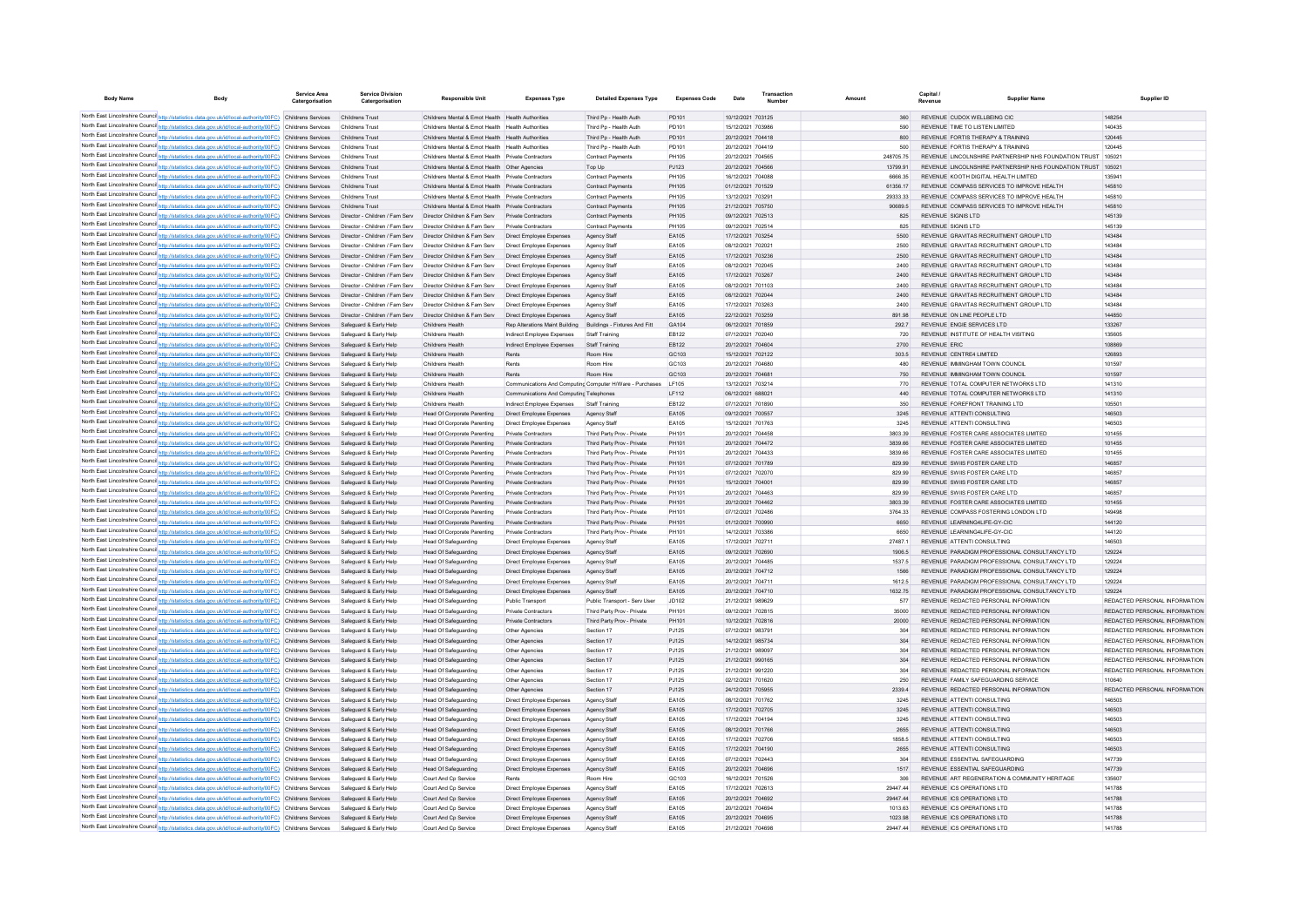| <b>Body Name</b> |                                                                                                                                                                                                                      | Service Area<br>Catergorisation | <b>Service Division</b><br>Catergorisation       | <b>Responsible Unit</b>                              | <b>Expenses Type</b>                                     | <b>Detailed Expenses Type</b>                                  | <b>Expenses Code</b> | Date                                   | Transaction<br>Number |                     | Capital /<br>Revenue | <b>Supplier Nam</b>                                                            | Supplier ID                                                    |
|------------------|----------------------------------------------------------------------------------------------------------------------------------------------------------------------------------------------------------------------|---------------------------------|--------------------------------------------------|------------------------------------------------------|----------------------------------------------------------|----------------------------------------------------------------|----------------------|----------------------------------------|-----------------------|---------------------|----------------------|--------------------------------------------------------------------------------|----------------------------------------------------------------|
|                  | North East Lincolnshire Counci http://statistics.data.gov.uk/id/local-authority/00FC) Childrens Services                                                                                                             |                                 | Safeguard & Early Help                           | Court And Cp Service                                 | Public Transport                                         | Public Transport - Serv User                                   | JD102                | 16/12/2021 703941                      |                       | 260.31              |                      | REVENUE CLICK TRAVEL                                                           | 127476                                                         |
|                  | North East Lincolnshire Counci http://statistics.data.gov.uk/id/local-authority/00FC) Childrens Services                                                                                                             |                                 | Safeguard & Early Help                           | Court And Cp Service                                 | Public Transport                                         | Public Transport - Serv User                                   | JD102                | 16/12/2021 703941                      |                       | 875.5               |                      | REVENUE CLICK TRAVEL                                                           | 127476                                                         |
|                  | North East Lincolnshire Counci http://statistics.data.gov.uk/id/local-authority/00FC) Childrens Services                                                                                                             |                                 | Safeguard & Early Help                           | Court And Cp Service                                 |                                                          | Communications And Computing Computer S/Ware - Purchases LF101 |                      | 17/12/2021 704233                      |                       | 320.28              |                      | REVENUE BALLICOM LIMITED                                                       | 149429                                                         |
|                  | North East Lincolnshire Counci http://statistics.data.gov.uk/id/local-authority/00FC) Childrens Services                                                                                                             |                                 | Safeguard & Early Help                           | Court And Cp Service                                 | Miscellaneous Expenses                                   | Legal Fees - General                                           | LL103                | 01/12/2021 701514                      |                       | 250                 |                      | REVENUE SILLS AND BETTERIDGE SOLICITORS                                        | 106757                                                         |
|                  | North East Lincolnshire Counci http://statistics.data.gov.uk/id/local-authority/00FC) Childrens Services                                                                                                             |                                 | Safeguard & Early Help                           | Court And Cp Service                                 | Miscellaneous Expenses                                   | Legal Fees - General                                           | LL103                | 16/12/2021 704086                      |                       | 775.73              |                      | REVENUE JOHN BARKER SOLICITORS                                                 | 146152                                                         |
|                  | North East Lincolnshire Counci http://statistics.data.gov.uk/id/local-authority/00FC) Childrens Services<br>North East Lincolnshire Counci http://statistics.data.gov.uk/id/local-authority/00FC) Childrens Services |                                 | Safeguard & Early Help<br>Safeguard & Early Help | Court And Cp Service<br>Court And Cp Service         | Government Departments<br>Private Contractors            | Third Party Prov - Govt Depts<br>Third Party Prov - Private    | PE101<br>PH101       | 01/12/2021 700997<br>09/12/2021 702803 |                       | 450<br>550          |                      | REVENUE DR V L PHIPPS<br>REVENUE CORAM BEANSTALK                               | 142994<br>145504                                               |
|                  | North East Lincolnshire Counci http://statistics.data.gov.uk/id/local-authority/00FC) Childrens Services                                                                                                             |                                 | Safeguard & Early Help                           | Court And Cp Service                                 | Private Contractors                                      | Third Party Prov - Private                                     | PH101                | 07/12/2021 702000                      |                       | 2059.5              |                      | REVENUE PSYCHOLOGY EXPERTS LTD                                                 | 146277                                                         |
|                  | North East Lincolnshire Counci http://statistics.data.gov.uk/id/local-authority/00FC) Childrens Services                                                                                                             |                                 | Safeguard & Early Help                           | Court And Cp Service                                 | Private Contractors                                      | Third Party Prov - Private                                     | PH101                | 06/12/2021 701934                      |                       | 2250                |                      | REVENUE JULIE DAVIS                                                            | 149281                                                         |
|                  | North East Lincolnshire Counci http://statistics.data.gov.uk/id/local-authority/00FC) Childrens Services                                                                                                             |                                 | Safeguard & Early Help                           | Court And Cp Service                                 | Private Contractors                                      | Third Party Prov - Private                                     | PH101                | 20/12/2021 704416                      |                       | 440                 |                      | REVENUE TIME TO LISTEN LIMITED                                                 | 140435                                                         |
|                  | North East Lincolnshire Counci http://statistics.data.gov.uk/id/local-authority/00FC) Childrens Services                                                                                                             |                                 | Safeguard & Early Help                           | Court And Cp Service                                 | Other Agencies                                           | Childminders/Nurseries/Playgrp PJ127                           |                      | 07/12/2021 701975                      |                       | 1224.93             |                      | REVENUE SPRINGFIELD DAY NURSERY LTD                                            | 147560                                                         |
|                  | North East Lincolnshire Counci http://statistics.data.gov.uk/id/local-authority/00FC) Childrens Services                                                                                                             |                                 | Safeguard & Early Help                           | Court And Cp Service                                 | Other Agencies                                           | Childminders/Nurseries/Playgrp PJ127                           |                      | 17/12/2021 704377                      |                       | 490.5               |                      | REVENUE TEC PARTNERSHIP - LITTLE STARS NURSERY                                 | 149044                                                         |
|                  | North East Lincolnshire Counci http://statistics.data.gov.uk/id/local-authority/00FC) Childrens Services                                                                                                             |                                 | Safeguard & Early Help                           | Court And Co Service                                 | Other Agencies                                           | Childminders/Nurseries/Playgrp PJ127                           |                      | 20/12/2021 704417                      |                       | 1458.25             |                      | REVENUE SPRINGFIELD DAY NURSERY LTD.                                           | 147560                                                         |
|                  | North East Lincolnshire Counci http://statistics.data.gov.uk/id/local-authority/00FC) Childrens Services<br>North East Lincolnshire Counci http://statistics.data.gov.uk/id/local-authority/00FC) Childrens Services |                                 | Safeguard & Early Help                           | Court And Cp Service<br>Court And Co Service         | Other Agencies                                           | Section 17                                                     | PJ125<br>PJ125       | 21/12/2021 989043<br>21/12/2021 992319 |                       | 400<br>3900         |                      | REVENUE REDACTED PERSONAL INFORMATION<br>REVENUE REDACTED PERSONAL INFORMATION | REDACTED PERSONAL INFORMATION<br>REDACTED PERSONAL INFORMATION |
|                  | North East Lincolnshire Counci http://statistics.data.gov.uk/id/local-authority/00FC) Childrens Services                                                                                                             |                                 | Safeguard & Early Help<br>Safeguard & Early Help | Court And Cp Service                                 | Other Agencies<br>Other Agencies                         | Section 17<br>Section 17                                       | P.1125               | 21/12/2021 992315                      |                       | 2076                |                      | REVENUE REDACTED PERSONAL INFORMATION                                          | REDACTED PERSONAL INFORMATION                                  |
|                  | North East Lincolnshire Counci http://statistics.data.gov.uk/id/local-authority/00FC) Childrens Services                                                                                                             |                                 | Safeguard & Early Help                           | Court And Co Service                                 | Other Agencies                                           | Section 17                                                     | PJ125                | 02/12/2021 701620                      |                       | 343.66              |                      | REVENUE FAMILY SAFEGUARDING SERVICE                                            | 110640                                                         |
|                  | North East Lincolnshire Counci http://statistics.data.gov.uk/id/local-authority/00FC) Childrens Services                                                                                                             |                                 | Safeguard & Early Help                           | Court And Co Service                                 | Other Agencies                                           | Section 17                                                     | PJ125                | 21/12/2021 704489                      |                       | 360                 |                      | REVENUE FAMILY SAFEGUARDING SERVICE                                            | 110640                                                         |
|                  | North East Lincolnshire Counci http://statistics.data.gov.uk/id/local-authority/00FC) Childrens Services                                                                                                             |                                 | Safeguard & Early Help                           | Court And Co Service                                 | Other Agencies                                           | Section 17                                                     | PJ125                | 16/12/2021 987998                      |                       | 346                 |                      | REVENUE REDACTED PERSONAL INFORMATION                                          | REDACTED PERSONAL INFORMATION                                  |
|                  | North East Lincolnshire Counci http://statistics.data.gov.uk/id/local-authority/00FC) Childrens Services                                                                                                             |                                 | Safeguard & Early Help                           | Advice And Inspection                                | Indirect Employee Expenses                               | Staff Training                                                 | FR122                | 13/12/2021 703211                      |                       | 300                 |                      | REVENUE DR CHRISTIAN PERRIN                                                    | 148638                                                         |
|                  | North East Lincolnshire Counci http://statistics.data.gov.uk/id/local-authority/00FC) Childrens Services                                                                                                             |                                 | Safeguard & Early Help                           | Advice And Inspection                                | Indirect Employee Expenses                               | Staff Training                                                 | EB122                | 21/12/2021 704697                      |                       | 7200                |                      | REVENUE TRACEY HILL TRAINING & CONSULTANCY LIMITED                             | 121786                                                         |
|                  | North East Lincolnshire Counci http://statistics.data.gov.uk/id/local-authority/00FC) Childrens Services                                                                                                             |                                 | Safeguard & Early Help                           | Advice And Inspection                                | Indirect Employee Expenses                               | Staff Training                                                 | FR122                | 08/12/2021 701753                      |                       | 4462.5              |                      | REVENUE DARTINGTON HALL TRUST                                                  | 135861                                                         |
|                  | North East Lincolnshire Counci http://statistics.data.gov.uk/id/local-authority/00FC) Childrens Services                                                                                                             |                                 | Safeguard & Early Help                           | Advice And Inspection                                | Indirect Employee Expenses                               | Staff Training                                                 | FR122<br>FR122       | 08/12/2021 701753                      |                       | 850                 |                      | REVENUE DARTINGTON HALL TRUST                                                  | 135861<br>148638                                               |
|                  | North East Lincolnshire Counci http://statistics.data.gov.uk/id/local-authority/00FC) Childrens Services<br>North East Lincolnshire Counci http://statistics.data.gov.uk/id/local-authority/00FC) Childrens Services |                                 | Safeguard & Early Help<br>Safeguard & Early Help | Advice And Inspection<br>Advice And Inspection       | Indirect Employee Expenses                               | Staff Training                                                 | FA105                | 20/12/2021 704576<br>14/12/2021 699424 |                       | 300<br>5000         |                      | REVENUE OR CHRISTIAN PERRIN<br>REVENUE GRAVITAS RECRUITMENT GROUP LTD.         | 143484                                                         |
|                  | North East Lincolnshire Counci http://statistics.data.gov.uk/id/local-authority/00FC) Childrens Services                                                                                                             |                                 | Safeguard & Early Help                           | Advice And Inspection                                | Direct Employee Expenses<br>Direct Employee Expenses     | Agency Staff<br>Agency Staff                                   | FA105                | 14/12/2021 703355                      |                       | 2500                |                      | REVENUE GRAVITAS RECRUITMENT GROUP LTD                                         | 143484                                                         |
|                  | North East Lincolnshire Counci http://statistics.data.gov.uk/id/local-authority/00FC) Childrens Services                                                                                                             |                                 | Safeguard & Early Help                           | Advice And Inspection                                | Direct Employee Expenses                                 | Agency Staff                                                   | FA105                | 14/12/2021 703356                      |                       | 5000                |                      | REVENUE, GRAVITAS RECRUITMENT GROUP LTD                                        | 143484                                                         |
|                  | North East Lincolnshire Counci http://statistics.data.gov.uk/id/local-authority/00FC) Childrens Services                                                                                                             |                                 | Safeguard & Early Help                           | Cs Commissioning Service                             | <b>Private Contractors</b>                               | Third Party Prov - Private                                     | PH101                | 16/12/2021 704198                      |                       | 6428.7              |                      | REVENUE REDACTED PERSONAL INFORMATION                                          | REDACTED PERSONAL INFORMATION                                  |
|                  | North East Lincolnshire Counci http://statistics.data.gov.uk/id/local-authority/00FC) Childrens Services                                                                                                             |                                 | Safeguard & Early Help                           | Cs Commissioning Service                             | Private Contractors                                      | Third Party Prov - Private                                     | PH101                | 13/12/2021 70323                       |                       | 20012.36            |                      | REVENUE REDACTED PERSONAL INFORMATION                                          | REDACTED PERSONAL INFORMATION                                  |
|                  | North East Lincolnshire Counci http://statistics.data.gov.uk/id/local-authority/00FC) Childrens Services                                                                                                             |                                 | Safeguard & Early Help                           | Cs Commissioning Service                             | Private Contractors                                      | Third Party Prov - Private                                     | PH101                | 01/12/2021 701511                      |                       | 2121.43             |                      | REVENUE REDACTED PERSONAL INFORMATION                                          | REDACTED PERSONAL INFORMATION                                  |
|                  | North East Lincolnshire Counci http://statistics.data.gov.uk/id/local-authority/00FC) Childrens Services                                                                                                             |                                 | Safeguard & Early Help                           | Cs Commissioning Service                             | Private Contractors                                      | Third Party Prov - Private                                     | PH101                | 16/12/2021 704204                      |                       | 15632.68            |                      | REVENUE REDACTED PERSONAL INFORMATION                                          | REDACTED PERSONAL INFORMATION                                  |
|                  | North East Lincolnshire Counci http://statistics.data.gov.uk/id/local-authority/00FC) Childrens Services                                                                                                             |                                 | Safeguard & Early Help                           | Cs Commissioning Service                             | Private Contractors                                      | Third Party Prov - Private                                     | PH101                | 16/12/2021 704202                      |                       | 15632.68            |                      | REVENUE REDACTED PERSONAL INFORMATION                                          | REDACTED PERSONAL INFORMATION                                  |
|                  | North East Lincolnshire Counci http://statistics.data.gov.uk/id/local-authority/00FC) Childrens Services<br>North East Lincolnshire Counci http://statistics.data.gov.uk/id/local-authority/00FC) Childrens Services |                                 | Safeguard & Early Help<br>Safeguard & Early Help | Cs Commissioning Service                             | Private Contractors                                      | Third Party Prov - Private                                     | PH101                | 13/12/2021 703233                      |                       | 19650               |                      | REVENUE REDACTED PERSONAL INFORMATION                                          | REDACTED PERSONAL INFORMATION<br>REDACTED PERSONAL INFORMATION |
|                  | North East Lincolnshire Counci http://statistics.data.gov.uk/id/local-authority/00FC) Childrens Services                                                                                                             |                                 | Safeguard & Early Help                           | Cs Commissioning Service<br>Cs Commissioning Service | Private Contractors<br>Private Contractors               | Third Party Prov - Private<br>Third Party Prov - Private       | PH101<br>PH101       | 13/12/2021 703230<br>10/12/2021 703082 |                       | 13671.43<br>1778571 |                      | REVENUE REDACTED PERSONAL INFORMATION<br>REVENUE REDACTED PERSONAL INFORMATION | REDACTED PERSONAL INFORMATION                                  |
|                  | North East Lincolnshire Counci http://statistics.data.gov.uk/id/local-authority/00FC) Childrens Services                                                                                                             |                                 | Safeguard & Early Help                           | Cs Commissioning Service                             | Private Contractors                                      | Third Party Prov - Private                                     | PH101                | 01/12/2021 701523                      |                       | 15500               |                      | REVENUE REDACTED PERSONAL INFORMATION                                          | REDACTED PERSONAL INFORMATION                                  |
|                  | North East Lincolnshire Counci http://statistics.data.gov.uk/id/local-authority/00FC) Childrens Services                                                                                                             |                                 | Safeguard & Early Help                           | Cs Commissioning Service                             | Private Contractors                                      | Third Party Prov - Private                                     | PH101                | 06/12/2021 70189                       |                       | 17121.3             |                      | REVENUE REDACTED PERSONAL INFORMATION                                          | REDACTED PERSONAL INFORMATION                                  |
|                  | North East Lincolnshire Counci http://statistics.data.gov.uk/id/local-authority/00FC) Childrens Services                                                                                                             |                                 | Safeguard & Early Help                           | Cs Commissioning Service                             | Private Contractors                                      | Third Party Prov - Private                                     | PH101                | 01/12/2021 701517                      |                       | 4298.14             |                      | REVENUE REDACTED PERSONAL INFORMATION                                          | REDACTED PERSONAL INFORMATION                                  |
|                  | North East Lincolnshire Counci http://statistics.data.gov.uk/id/local-authority/00FC) Childrens Services                                                                                                             |                                 | Safeguard & Early Help                           | Cs Commissioning Service                             | Private Contractors                                      | Third Party Prov - Private                                     | PH101                | 01/12/2021 701413                      |                       | 25431.86            |                      | REVENUE REDACTED PERSONAL INFORMATION                                          | REDACTED PERSONAL INFORMATION                                  |
|                  | North East Lincolnshire Counci http://statistics.data.gov.uk/id/local-authority/00FC) Childrens Services                                                                                                             |                                 | Safeguard & Early Help                           | Cs Commissioning Service                             | <b>Private Contractors</b>                               | Third Party Prov - Private                                     | PH101                | 20/12/2021 704496                      |                       | 26279.58            |                      | REVENUE REDACTED PERSONAL INFORMATION                                          | REDACTED PERSONAL INFORMATION                                  |
|                  | North East Lincolnshire Counci http://statistics.data.gov.uk/id/local-authority/00FC) Childrens Services                                                                                                             |                                 | Safeguard & Early Help                           | Cs Commissioning Service                             | Private Contractors                                      | Third Party Prov - Private                                     | PH101                | 16/12/2021 704197                      |                       | 22692.86            |                      | REVENUE REDACTED PERSONAL INFORMATION                                          | REDACTED PERSONAL INFORMATION                                  |
|                  | North East Lincolnshire Counci http://statistics.data.gov.uk/id/local-authority/00FC) Childrens Services<br>North East Lincolnshire Counci http://statistics.data.gov.uk/id/local-authority/00FC) Childrens Services |                                 | Safeguard & Early Help<br>Safeguard & Early Help | Cs Commissioning Service                             | <b>Private Contractors</b><br>Private Contractors        | Third Party Prov - Private                                     | PH101<br>PH101       | 01/12/2021 701524<br>01/12/2021 701412 |                       | 21921.42            |                      | REVENUE REDACTED PERSONAL INFORMATION                                          | REDACTED PERSONAL INFORMATION<br>REDACTED PERSONAL INFORMATION |
|                  | North East Lincolnshire Counci http://statistics.data.gov.uk/id/local-authority/00FC) Childrens Services                                                                                                             |                                 | Safeguard & Early Help                           | Cs Commissioning Service<br>Cs Commissioning Service | <b>Private Contractors</b>                               | Third Party Prov - Private<br>Third Party Prov - Private       | PH101                | 13/12/2021 703232                      |                       | 25437.51<br>23142.9 |                      | REVENUE REDACTED PERSONAL INFORMATION<br>REVENUE REDACTED PERSONAL INFORMATION | REDACTED PERSONAL INFORMATION                                  |
|                  | North East Lincolnshire Counci http://statistics.data.gov.uk/id/local-authority/00FC) Childrens Services                                                                                                             |                                 | Safeguard & Early Help                           | Cs Commissioning Service                             | Private Contractors                                      | Third Party Prov - Private                                     | PH101                | 10/12/2021 703113                      |                       | 25620               |                      | REVENUE REDACTED PERSONAL INFORMATION                                          | REDACTED PERSONAL INFORMATION                                  |
|                  | North East Lincolnshire Counci http://statistics.data.gov.uk/id/local-authority/00FC) Childrens Services                                                                                                             |                                 | Safeguard & Early Help                           | Cs Commissioning Service                             | <b>Private Contractors</b>                               | Third Party Prov - Private                                     | PH101                | 16/12/2021 704199                      |                       | 21642.9             |                      | REVENUE REDACTED PERSONAL INFORMATION                                          | REDACTED PERSONAL INFORMATION                                  |
|                  | North East Lincolnshire Counci http://statistics.data.gov.uk/id/local-authority/00FC) Childrens Services                                                                                                             |                                 | Safeguard & Early Help                           | Cs Commissioning Service                             | Private Contractors                                      | Third Party Prov - Private                                     | PH101                | 01/12/2021 701390                      |                       | 1008.56             |                      | REVENUE REDACTED PERSONAL INFORMATION                                          | REDACTED PERSONAL INFORMATION                                  |
|                  | North East Lincolnshire Counci http://statistics.data.gov.uk/id/local-authority/00FC) Childrens Services                                                                                                             |                                 | Safeguard & Early Help                           | Cs Commissioning Service                             | <b>Private Contractors</b>                               | Third Party Prov - Private                                     | PH101                | 16/12/2021 704201                      |                       | 15632.68            |                      | REVENUE REDACTED PERSONAL INFORMATION                                          | REDACTED PERSONAL INFORMATION                                  |
|                  | North East Lincolnshire Counci http://statistics.data.gov.uk/id/local-authority/00FC) Childrens Services                                                                                                             |                                 | Safeguard & Early Help                           | Cs Commissioning Service                             | Private Contractors                                      | Third Party Prov - Private                                     | PH101                | 01/12/2021 701389                      |                       | 1008.56             |                      | REVENUE REDACTED PERSONAL INFORMATION                                          | REDACTED PERSONAL INFORMATION                                  |
|                  | North East Lincolnshire Counci http://statistics.data.gov.uk/id/local-authority/00FC) Childrens Services                                                                                                             |                                 | Safeguard & Early Help                           | Cs Commissioning Service                             | <b>Private Contractors</b>                               | Third Party Prov - Private                                     | PH101                | 16/12/2021 704200                      |                       | 14624.12            |                      | REVENUE REDACTED PERSONAL INFORMATION                                          | REDACTED PERSONAL INFORMATION                                  |
|                  | North East Lincolnshire Counci http://statistics.data.gov.uk/id/local-authority/00FC) Childrens Services<br>North East Lincolnshire Counci http://statistics.data.gov.uk/id/local-authority/00FC) Childrens Services |                                 | Safeguard & Early Help<br>Safeguard & Early Help | Cs Commissioning Service                             | Private Contractors                                      | Third Party Prov - Private                                     | PH101<br>PH101       | 01/12/2021 70141<br>06/12/2021 701885  |                       | 22439<br>28440      |                      | REVENUE REDACTED PERSONAL INFORMATION                                          | REDACTED PERSONAL INFORMATION<br>REDACTED PERSONAL INFORMATION |
|                  | North East Lincolnshire Counci http://statistics.data.gov.uk/id/local-authority/00FC) Childrens Services                                                                                                             |                                 | Safeguard & Early Help                           | Cs Commissioning Service<br>Cs Commissioning Service | <b>Private Contractors</b><br>Private Contractors        | Third Party Prov - Private<br>Third Party Prov - Private       | PH101                | 01/12/2021 701410                      |                       | 13285.67            |                      | REVENUE REDACTED PERSONAL INFORMATION<br>REVENUE REDACTED PERSONAL INFORMATION | REDACTED PERSONAL INFORMATION                                  |
|                  | North East Lincolnshire Counci http://statistics.data.gov.uk/id/local-authority/00FC) Childrens Services                                                                                                             |                                 | Safeguard & Early Help                           | Cs Commissioning Service                             | <b>Private Contractors</b>                               | Third Party Prov - Private                                     | PH101                | 17/12/2021 702819                      |                       | 12857.1             |                      | REVENUE REDACTED PERSONAL INFORMATION                                          | REDACTED PERSONAL INFORMATION                                  |
|                  | North East Lincolnshire Counci http://statistics.data.gov.uk/id/local-authority/00FC) Childrens Services                                                                                                             |                                 | Safeguard & Early Help                           | Cs Commissioning Service                             | <b>Private Contractors</b>                               | Third Party Prov - Private                                     | PH101                | 17/12/2021 70436                       |                       | 4949.98             |                      | REVENUE REDACTED PERSONAL INFORMATION                                          | REDACTED PERSONAL INFORMATION                                  |
|                  | North East Lincolnshire Counci http://statistics.data.gov.uk/id/local-authority/00FC) Childrens Services                                                                                                             |                                 | Safeguard & Early Help                           | Cs Commissioning Service                             | <b>Private Contractors</b>                               | Third Party Prov - Private                                     | PH101                | 20/12/2021 704670                      |                       | 7700                |                      | REVENUE REDACTED PERSONAL INFORMATION                                          | REDACTED PERSONAL INFORMATION                                  |
|                  | North East Lincolnshire Counci http://statistics.data.gov.uk/id/local-authority/00FC) Childrens Services                                                                                                             |                                 | Safeguard & Early Help                           | Cs Commissioning Service                             | <b>Private Contractors</b>                               | Third Party Prov - Private                                     | PH101                | 20/12/2021 704668                      |                       | 21800               |                      | REVENUE REDACTED PERSONAL INFORMATION                                          | REDACTED PERSONAL INFORMATION                                  |
|                  | North East Lincolnshire Counci http://statistics.data.gov.uk/id/local-authority/00FC) Childrens Services                                                                                                             |                                 | Safeguard & Early Help                           | Cs Commissioning Service                             | Private Contractors                                      | Third Party Prov - Private                                     | PH101                | 20/12/2021 704673                      |                       | 29538               |                      | REVENUE REDACTED PERSONAL INFORMATION                                          | REDACTED PERSONAL INFORMATION                                  |
|                  | North East Lincolnshire Counci http://statistics.data.gov.uk/id/local-authority/00FC) Childrens Services                                                                                                             |                                 | Safeguard & Early Help                           | Cs Commissioning Service                             | <b>Private Contractors</b>                               | Third Party Prov - Private                                     | PH101                | 10/12/2021 70278                       |                       | 8283                |                      | REVENUE REDACTED PERSONAL INFORMATION                                          | REDACTED PERSONAL INFORMATION                                  |
|                  | North East Lincolnshire Counci http://statistics.data.gov.uk/id/local-authority/00FC) Childrens Services                                                                                                             |                                 | Safeguard & Early Help                           | Cs Commissioning Service                             | Private Contractors                                      | Third Party Prov - Private                                     | PH101                | 24/12/2021 705915                      |                       | 1134                |                      | REVENUE REDACTED PERSONAL INFORMATION                                          | REDACTED PERSONAL INFORMATION                                  |
|                  | North East Lincolnshire Counci http://statistics.data.gov.uk/id/local-authority/00FC) Childrens Services<br>North East Lincolnshire Counci http://statistics.data.gov.uk/id/local-authority/00FC) Childrens Services |                                 | Safeguard & Early Help<br>Safeguard & Early Help | Cs Commissioning Service<br>Cs Commissioning Service | Miscellaneous Expense<br>Miscellaneous Expenses          | Other Expenses General<br>Other Expenses General               | LL119<br>LL119       | 15/12/2021 703972<br>15/12/2021 703971 |                       | 375<br>375          |                      | REVENUE HEATHER WOOD<br>REVENUE HEATHER WOOD                                   | 128562<br>128562                                               |
|                  | North East Lincolnshire Counci http://statistics.data.gov.uk/id/local-authority/00FC) Childrens Services                                                                                                             |                                 | Safeguard & Early Help                           | Cs Commissioning Service                             | Private Contractors                                      | Third Party Prov - Private                                     | PH101                | 20/12/2021 704429                      |                       | 3416.2              |                      | REVENUE FOSTER CARE ASSOCIATES LIMITED                                         | 101455                                                         |
|                  | North East Lincolnshire Counci http://statistics.data.gov.uk/id/local-authority/00FC) Childrens Services                                                                                                             |                                 | Safeguard & Early Help                           | Cs Commissioning Service                             | <b>Private Contractors</b>                               | Third Party Prov - Private                                     | PH101                | 20/12/2021 704427                      |                       | 3416.2              |                      | REVENUE FOSTER CARE ASSOCIATES LIMITED                                         | 101455                                                         |
|                  | North East Lincolnshire Counci http://statistics.data.gov.uk/id/local-authority/00FC) Childrens Services                                                                                                             |                                 | Safeguard & Early Help                           | Cs Commissioning Service                             | Private Contractors                                      | Third Party Prov - Private                                     | PH101                | 07/12/2021 702133                      |                       | 3135.6              |                      | REVENUE TREE HOUSE CARE FOSTERING SOLUTIONS LTD                                | 101150                                                         |
|                  | North East Lincolnshire Counci http://statistics.data.gov.uk/id/local-authority/00FC) Childrens Services                                                                                                             |                                 | Safeguard & Early Help                           | Cs Commissioning Service                             | Private Contractors                                      | Third Party Prov - Private                                     | PH101                | 07/12/2021 702131                      |                       | 3179.1              |                      | REVENUE TREE HOUSE CARE FOSTERING SOLUTIONS LTD                                | 101150                                                         |
|                  | North East Lincolnshire Counci http://statistics.data.gov.uk/id/local-authority/00FC) Childrens Services                                                                                                             |                                 | Safeguard & Early Help                           | Cs Commissioning Service                             | Private Contractors                                      | Third Party Prov - Private                                     | PH101                | 20/12/2021 704442                      |                       | 3676.6              |                      | REVENUE FOSTER CARE ASSOCIATES LIMITED                                         | 101455                                                         |
|                  | North East Lincolnshire Counci http://statistics.data.gov.uk/id/local-authority/00FC) Childrens Services                                                                                                             |                                 | Safeguard & Early Help                           | Cs Commissioning Service                             | Private Contractors                                      | Third Party Prov - Private                                     | PH101                | 20/12/2021 704436                      |                       | 3676.6              |                      | REVENUE FOSTER CARE ASSOCIATES LIMITED                                         | 101455                                                         |
|                  | North East Lincolnshire Counci http://statistics.data.gov.uk/id/local-authority/00FC) Childrens Services                                                                                                             |                                 | Safeguard & Early Help                           | Cs Commissioning Service                             | <b>Private Contractors</b>                               | Third Party Prov - Private                                     | PH101                | 16/12/2021 704179                      |                       | 3339.81             |                      | REVENUE THE NATIONAL FOSTERING AGENCY                                          | 112225                                                         |
|                  | North East Lincolnshire Counci http://statistics.data.gov.uk/id/local-authority/00FC) Childrens Services<br>North East Lincolnshire Counci http://statistics.data.gov.uk/id/local-authority/00FC) Childrens Services |                                 | Safeguard & Early Help                           | Cs Commissioning Service                             | Private Contractors                                      | Third Party Prov - Private                                     | PH101<br>PH101       | 16/12/2021 704178<br>06/12/2021 701870 |                       | 3407.9<br>3740 27   |                      | REVENUE THE NATIONAL FOSTERING AGENCY<br>REVENUE FOSTERPLUS LTD                | 112225<br>145485                                               |
|                  | North East Lincolnshire Counci http://statistics.data.gov.uk/id/local-authority/00FC) Childrens Services                                                                                                             |                                 | Safeguard & Early Help<br>Safeguard & Early Help | Cs Commissioning Service<br>Cs Commissioning Service | <b>Private Contractors</b><br><b>Private Contractors</b> | Third Party Prov - Privat<br>Third Party Prov - Private        | PH101                | 20/12/2021 704408                      |                       | 3864 94             |                      | REVENUE FOSTERPLUS LTD                                                         | 145485                                                         |
|                  | North East Lincolnshire Counci http://statistics.data.gov.uk/id/local-authority/00FC) Childrens Services                                                                                                             |                                 | Safeguard & Early Help                           | Cs Commissioning Service                             | Private Contractors                                      | Third Party Prov - Private                                     | <b>PH101</b>         | 06/12/2021 701871                      |                       | 3148.8              |                      | REVENUE UNITY FOSTER CARE LTD                                                  | 144562                                                         |
|                  |                                                                                                                                                                                                                      |                                 |                                                  |                                                      |                                                          |                                                                |                      |                                        |                       |                     |                      |                                                                                |                                                                |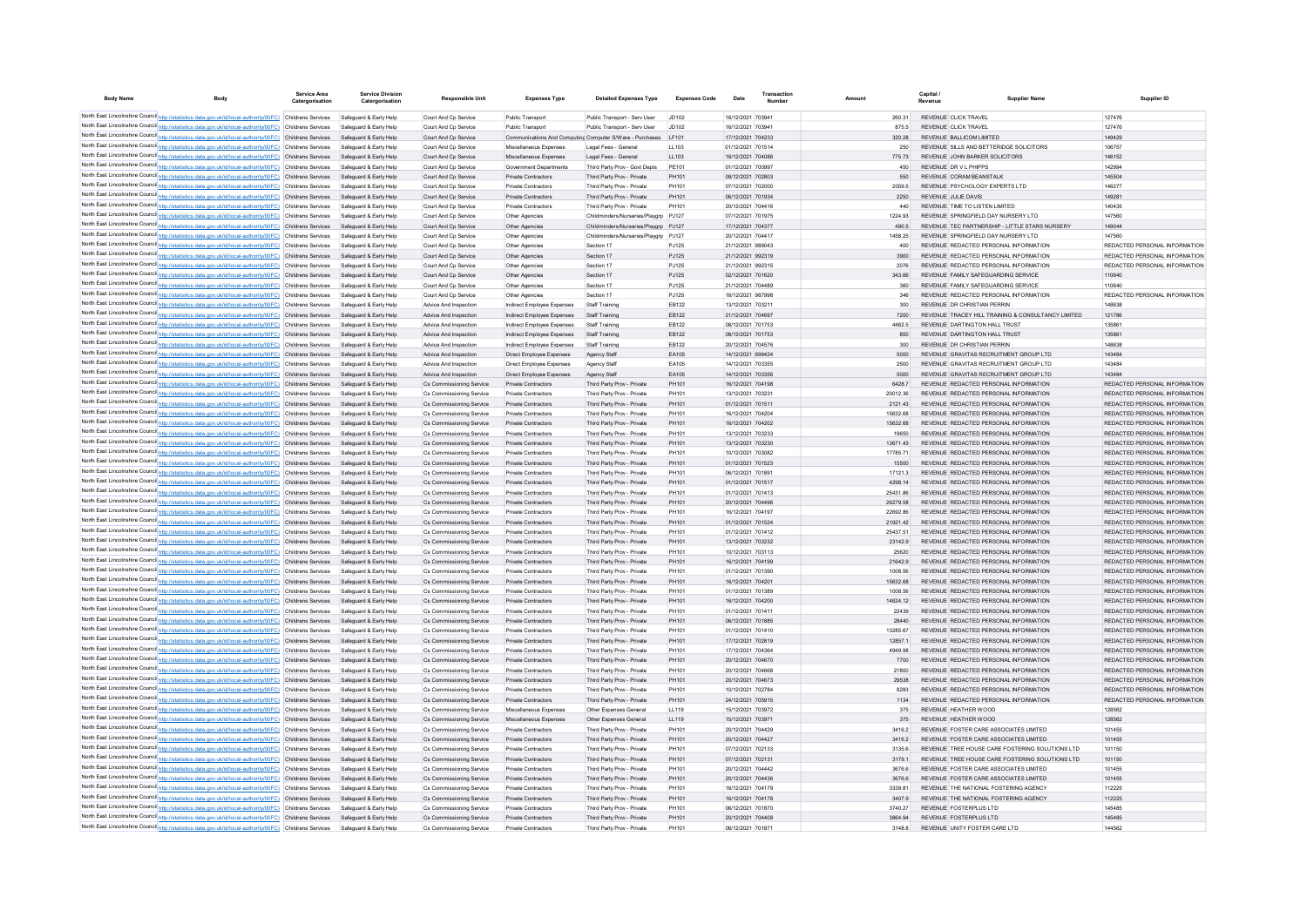| <b>Body Name</b> |                                                                                                                                                                                                                      | <b>Service Area</b><br>Catergorisation | <b>Service Division</b><br>Catergorisation       | <b>Responsible Unit</b>                              | <b>Expenses Type</b>                                     | <b>Detailed Expenses Type</b>                            | <b>Expenses Code</b> | Date                                   | Transaction |                    | Capital                                                                          | <b>Supplier Name</b>                            | Supplier ID      |
|------------------|----------------------------------------------------------------------------------------------------------------------------------------------------------------------------------------------------------------------|----------------------------------------|--------------------------------------------------|------------------------------------------------------|----------------------------------------------------------|----------------------------------------------------------|----------------------|----------------------------------------|-------------|--------------------|----------------------------------------------------------------------------------|-------------------------------------------------|------------------|
|                  | North East Lincolnshire Counci http://statistics.data.gov.uk/id/local-authority/00FC) Childrens Services Safeguard & Early Help                                                                                      |                                        |                                                  | Cs Commissioning Service                             | Private Contractors                                      | Third Party Prov - Private                               | PH101                | 07/12/2021 702080                      |             | 3253.76            | REVENUE UNITY FOSTER CARE LTD                                                    |                                                 | 144562           |
|                  | North East Lincolnshire Counci http://statistics.data.gov.uk/id/local-authority/00FC) Childrens Services                                                                                                             |                                        | Safeguard & Early Help                           | Cs Commissioning Service                             | Private Contractors                                      | Third Party Prov - Private                               | <b>PH101</b>         | 06/12/2021 701869                      |             | 48156              | REVENUE UNITY FOSTER CARE LTD                                                    |                                                 | 144562           |
|                  | North East Lincolnshire Counci http://statistics.data.gov.uk/id/local-authority/00FC) Childrens Services                                                                                                             |                                        | Safeguard & Early Help                           | Cs Commissioning Service                             | Private Contractors                                      | Third Party Prov - Private                               | PH101                | 07/12/2021 702077                      |             | 4976.12            | REVENUE UNITY FOSTER CARE LTD                                                    |                                                 | 144562           |
|                  | North East Lincolnshire Counci http://statistics.data.gov.uk/id/local-authority/00FC) Childrens Services                                                                                                             |                                        | Safeguard & Early Help                           | Cs Commissioning Service                             | Private Contractors                                      | Third Party Prov - Private                               | <b>PH101</b>         | 07/12/2021 702489                      |             | 3548.1             | REVENUE PARALLEL PARENTS                                                         |                                                 | 145652           |
|                  | North East Lincolnshire Counci http://statistics.data.gov.uk/id/local-authority/00FC) Childrens Services                                                                                                             |                                        | Safeguard & Early Help                           | Cs Commissioning Service                             | Private Contractors                                      | Third Party Prov - Private                               | PH101                | 06/12/2021 701876                      |             | 3155.1             | REVENUE ORANGE GROVE FOSTERCARE LTD                                              |                                                 | 135118           |
|                  | North East Lincolnshire Counci http://statistics.data.gov.uk/id/local-authority/00FC) Childrens Services                                                                                                             |                                        | Safeguard & Early Help                           | Cs Commissioning Service                             | Private Contractors                                      | Third Party Prov - Private                               | PH101                | 20/12/2021 704412                      |             | 3260.27            | REVENUE ORANGE GROVE FOSTERCARE LTD                                              |                                                 | 135118           |
|                  | North East Lincolnshire Counci http://statistics.data.gov.uk/id/local-authority/00FC) Childrens Services                                                                                                             |                                        | Safeguard & Early Help                           | Cs Commissioning Service                             | Private Contractors                                      | Third Party Prov - Private                               | PH101                | 16/12/2021 704175                      |             | 3359.4             | REVENUE THE NATIONAL FOSTERING AGENCY                                            |                                                 | 112225           |
|                  | North East Lincolnshire Counci http://statistics.data.gov.uk/id/local-authority/00FC) Childrens Services                                                                                                             |                                        | Safeguard & Early Help                           | Cs Commissioning Service                             | Private Contractors                                      | Third Party Prov - Private                               | PH101                | 20/12/2021 704394                      |             | 4514.58            | REVENUE BY THE BRIDGE NORTHWEST LTD                                              |                                                 | 14849            |
|                  | North East Lincolnshire Counci http://statistics.data.gov.uk/id/local-authority/00FC) Childrens Services                                                                                                             |                                        | Safeguard & Early Help                           | Cs Commissioning Service                             | Private Contractors                                      | Third Party Prov - Private                               | PH101                | 07/12/2021 702491                      |             | 3548.1             | REVENUE PARALLEL PARENTS                                                         |                                                 | 145652           |
|                  | North East Lincolnshire Counci http://statistics.data.gov.uk/id/local-authority/00FC) Childrens Services<br>North East Lincolnshire Counci http://statistics.data.gov.uk/id/local-authority/00FC) Childrens Services |                                        | Safeguard & Early Help<br>Safeguard & Early Help | Cs Commissioning Service<br>Cs Commissioning Service | Private Contractors<br>Private Contractors               | Third Party Prov - Private<br>Third Party Prov - Private | PH101<br>PH101       | 07/12/2021 702492<br>07/12/2021 702488 |             | 3366.9<br>3366.9   | REVENUE PARALLEL PARENTS<br>REVENUE PARALLEL PARENTS                             |                                                 | 145652<br>145652 |
|                  | North East Lincolnshire Counci http://statistics.data.gov.uk/id/local-authority/00FC) Childrens Services                                                                                                             |                                        | Safeguard & Early Help                           | Cs Commissioning Service                             | Private Contractors                                      | Third Party Prov - Private                               | PH101                | 20/12/2021 704440                      |             | 3676.6             | REVENUE, FOSTER CARE ASSOCIATES LIMITED.                                         |                                                 | 101455           |
|                  | North East Lincolnshire Counci http://statistics.data.gov.uk/id/local-authority/00FC) Childrens Services                                                                                                             |                                        | Safeguard & Early Help                           | Cs Commissioning Service                             | <b>Private Contractors</b>                               | Third Party Prov - Private                               | PH101                | 20/12/2021 704438                      |             | 3839.66            | REVENUE FOSTER CARE ASSOCIATES LIMITED                                           |                                                 | 101455           |
|                  | North East Lincolnshire Counci http://statistics.data.gov.uk/id/local-authority/00FC) Childrens Services                                                                                                             |                                        | Safeguard & Early Help                           | Cs Commissioning Service                             | <b>Private Contractors</b>                               | Third Party Prov - Private                               | PH101                | 20/12/2021 704460                      |             | 3638.16            | REVENUE FOSTER CARE ASSOCIATES LIMITED                                           |                                                 | 101455           |
|                  | North East Lincolnshire Counci http://statistics.data.gov.uk/id/local-authority/00FC) Childrens Services                                                                                                             |                                        | Safeguard & Early Help                           | Cs Commissioning Service                             | <b>Private Contractors</b>                               | Third Party Prov - Private                               | PH101                | 16/12/2021 704171                      |             | 3407.9             | REVENUE THE NATIONAL FOSTERING AGENCY                                            |                                                 | 112225           |
|                  | North East Lincolnshire Counci http://statistics.data.gov.uk/id/local-authority/00FC) Childrens Services                                                                                                             |                                        | Safeguard & Early Help                           | Cs Commissioning Service                             | <b>Private Contractors</b>                               | Third Party Prov - Private                               | PH101                | 07/12/2021 702081                      |             | 3504.3             |                                                                                  | REVENUE TREE HOUSE CARE FOSTERING SOLUTIONS LTD | 101150           |
|                  | North East Lincolnshire Counci http://statistics.data.gov.uk/id/local-authority/00FC) Childrens Services                                                                                                             |                                        | Safeguard & Early Help                           | Cs Commissioning Service                             | <b>Private Contractors</b>                               | Third Party Prov - Private                               | PH101                | 07/12/2021 702084                      |             | 4711.2             |                                                                                  | REVENUE TREE HOUSE CARE FOSTERING SOLUTIONS LTD | 101150           |
|                  | North East Lincolnshire Counci http://statistics.data.gov.uk/id/local-authority/00FC) Childrens Services                                                                                                             |                                        | Safeguard & Early Help                           | Cs Commissioning Service                             | <b>Private Contractors</b>                               | Third Party Prov - Private                               | PH101                | 06/12/2021 701875                      |             | 3436.88            | REVENUE ORANGE GROVE FOSTERCARE LTD                                              |                                                 | 135118           |
|                  | North East Lincolnshire Counci http://statistics.data.gov.uk/id/local-authority/00FC) Childrens Services                                                                                                             |                                        | Safeguard & Early Help                           | Cs Commissioning Service                             | <b>Private Contractors</b>                               | Third Party Prov - Private                               | PH101                | 20/12/2021 704413                      |             | 3551.45            | REVENUE ORANGE GROVE FOSTERCARE LTD                                              |                                                 | 135118           |
|                  | North East Lincolnshire Counci http://statistics.data.gov.uk/id/local-authority/00FC) Childrens Services<br>North East Lincolnshire Counci http://statistics.data.gov.uk/id/local-authority/00FC) Childrens Services |                                        | Safeguard & Early Help<br>Safeguard & Early Help | Cs Commissioning Service<br>Cs Commissioning Service | <b>Private Contractors</b><br><b>Private Contractors</b> | Third Party Prov - Private<br>Third Party Prov - Private | PH101<br>PH101       | 20/12/2021 704445<br>20/12/2021 704428 |             | 3448.13<br>3676.6  | REVENUE FOSTER CARE ASSOCIATES LIMITED<br>REVENUE FOSTER CARE ASSOCIATES LIMITED |                                                 | 101455<br>101455 |
|                  | North East Lincolnshire Counci http://statistics.data.gov.uk/id/local-authority/00FC) Childrens Services                                                                                                             |                                        | Safeguard & Early Help                           | Cs Commissioning Service                             | <b>Private Contractors</b>                               | Third Party Prov - Private                               | PH101                | 20/12/2021 704430                      |             | 3839.66            | REVENUE FOSTER CARE ASSOCIATES LIMITED                                           |                                                 | 101455           |
|                  | North East Lincolnshire Counci http://statistics.data.gov.uk/id/local-authority/00FC) Childrens Services                                                                                                             |                                        | Safeguard & Early Help                           | Cs Commissioning Service                             | <b>Private Contractors</b>                               | Third Party Prov - Private                               | PH101                | 20/12/2021 704443                      |             | 3676.6             | REVENUE FOSTER CARE ASSOCIATES LIMITED                                           |                                                 | 101455           |
|                  | North East Lincolnshire Counci http://statistics.data.gov.uk/id/local-authority/00FC) Childrens Services                                                                                                             |                                        | Safeguard & Early Help                           | Cs Commissioning Service                             | <b>Private Contractors</b>                               | Third Party Prov - Private                               | PH101                | 07/12/2021 702134                      |             | 3277.5             |                                                                                  | REVENUE TREE HOUSE CARE FOSTERING SOLUTIONS LTD | 101150           |
|                  | North East Lincolnshire Counci http://statistics.data.gov.uk/id/local-authority/00FC) Childrens Services                                                                                                             |                                        | Safeguard & Early Help                           | Cs Commissioning Service                             | <b>Private Contractors</b>                               | Third Party Prov - Private                               | PH101                | 07/12/2021 702129                      |             | 3298.8             |                                                                                  | REVENUE TREE HOUSE CARE FOSTERING SOLUTIONS LTD | 101150           |
|                  | North East Lincolnshire Counci http://statistics.data.gov.uk/id/local-authority/00FC) Childrens Services                                                                                                             |                                        | Safeguard & Early Help                           | Cs Commissioning Service                             | <b>Private Contractors</b>                               | Third Party Prov - Private                               | PH101                | 07/12/2021 702130                      |             | 3232.8             |                                                                                  | REVENUE TREE HOUSE CARE FOSTERING SOLUTIONS LTD | 101150           |
|                  | North East Lincolnshire Counci http://statistics.data.gov.uk/id/local-authority/00FC) Childrens Services                                                                                                             |                                        | Safeguard & Early Help                           | Cs Commissioning Service                             | <b>Private Contractors</b>                               | Third Party Prov - Private                               | PH101                | 16/12/2021 704170                      |             | 3193.43            | REVENUE THE NATIONAL FOSTERING AGENCY                                            |                                                 | 112225           |
|                  | North East Lincolnshire Counci http://statistics.data.gov.uk/id/local-authority/00FC) Childrens Services                                                                                                             |                                        | Safeguard & Early Help                           | Cs Commissioning Service                             | <b>Private Contractors</b>                               | Third Party Prov - Private                               | PH101                | 16/12/2021 704172                      |             | 3258.62            | REVENUE THE NATIONAL FOSTERING AGENCY                                            |                                                 | 112225           |
|                  | North East Lincolnshire Counci http://statistics.data.gov.uk/id/local-authority/00FC) Childrens Services                                                                                                             |                                        | Safeguard & Early Help                           | Cs Commissioning Service                             | <b>Private Contractors</b>                               | Third Party Prov - Private                               | PH101                | 07/12/2021 702075                      |             | 4422.86            | REVENUE BARNARDOS EAST                                                           |                                                 | 143482           |
|                  | North East Lincolnshire Counci http://statistics.data.gov.uk/id/local-authority/00FC) Childrens Services                                                                                                             |                                        | Safeguard & Early Help                           | Cs Commissioning Service                             | <b>Private Contractors</b>                               | Third Party Prov - Private                               | PH101                | 20/12/2021 704389                      |             | 6479               | REVENUE NEXUS FOSTERING LTD                                                      |                                                 | 128418           |
|                  | North East Lincolnshire Counci http://statistics.data.gov.uk/id/local-authority/00FC) Childrens Services<br>North East Lincolnshire Counci http://statistics.data.gov.uk/id/local-authority/00FC) Childrens Services |                                        | Safeguard & Early Help<br>Safeguard & Early Help | Cs Commissioning Service<br>Cs Commissioning Service | <b>Private Contractors</b><br><b>Private Contractors</b> | Third Party Prov - Private<br>Third Party Prov - Private | PH101<br>PH101       | 17/12/2021 704228<br>16/12/2021 704220 |             | 3867.25<br>3681.25 | REVENUE NEXUS FOSTERING LTD<br>REVENUE NEXUS FOSTERING LTD                       |                                                 | 128418<br>128418 |
|                  | North East Lincolnshire Counci http://statistics.data.gov.uk/id/local-authority/00FC) Childrens Services                                                                                                             |                                        | Safeguard & Early Help                           | Cs Commissioning Service                             | <b>Private Contractors</b>                               | Third Party Prov - Private                               | PH101                | 17/12/2021 704229                      |             | 6479               | REVENUE NEXUS FOSTERING LTD                                                      |                                                 | 128418           |
|                  | North East Lincolnshire Counci http://statistics.data.gov.uk/id/local-authority/00FC) Childrens Services                                                                                                             |                                        | Safeguard & Early Help                           | Cs Commissioning Service                             | <b>Private Contractors</b>                               | Third Party Prov - Private                               | PH101                | 07/12/2021 702487                      |             | 3115.2             | REVENUE PARALLEL PARENTS                                                         |                                                 | 145652           |
|                  | North East Lincolnshire Counci http://statistics.data.gov.uk/id/local-authority/00FC) Childrens Services                                                                                                             |                                        | Safeguard & Early Help                           | Cs Commissioning Service                             | <b>Private Contractors</b>                               | Third Party Prov - Private                               | PH101                | 20/12/2021 704437                      |             | 3676.6             | REVENUE FOSTER CARE ASSOCIATES LIMITED                                           |                                                 | 101455           |
|                  | North East Lincolnshire Counci http://statistics.data.gov.uk/id/local-authority/00FC) Childrens Services                                                                                                             |                                        | Safeguard & Early Help                           | Cs Commissioning Service                             | <b>Private Contractors</b>                               | Third Party Prov - Private                               | PH101                | 16/12/2021 704173                      |             | 3258.6             | REVENUE THE NATIONAL FOSTERING AGENCY                                            |                                                 | 112225           |
|                  | North East Lincolnshire Counci http://statistics.data.gov.uk/id/local-authority/00FC) Childrens Services                                                                                                             |                                        | Safeguard & Early Help                           | Cs Commissioning Service                             | <b>Private Contractors</b>                               | Third Party Prov - Private                               | PH101                | 20/12/2021 70444                       |             | 3529.54            | REVENUE FOSTER CARE ASSOCIATES LIMITED                                           |                                                 | 101455           |
|                  | North East Lincolnshire Counci http://statistics.data.gov.uk/id/local-authority/00FC) Childrens Services                                                                                                             |                                        | Safeguard & Early Help                           | Cs Commissioning Service                             | <b>Private Contractors</b>                               | Third Party Prov - Private                               | PH101                | 20/12/2021 704444                      |             | 4376.85            | REVENUE FOSTER CARE ASSOCIATES LIMITED                                           |                                                 | 101455           |
|                  | North East Lincolnshire Counci http://statistics.data.gov.uk/id/local-authority/00FC) Childrens Services                                                                                                             |                                        | Safeguard & Early Help                           | Cs Commissioning Service                             | Private Contractors                                      | Third Party Prov - Private                               | PH101                | 16/12/2021 704177                      |             | 2659.53            | REVENUE THE NATIONAL FOSTERING AGENCY                                            |                                                 | 112225           |
|                  | North East Lincolnshire Counci http://statistics.data.gov.uk/id/local-authority/00FC) Childrens Services                                                                                                             |                                        | Safeguard & Early Help                           | Cs Commissioning Service                             | Private Contractors                                      | Third Party Prov - Private                               | PH101                | 16/12/2021 704176                      |             | 515.11             | REVENUE THE NATIONAL FOSTERING AGENCY                                            |                                                 | 112225           |
|                  | North East Lincolnshire Counci http://statistics.data.gov.uk/id/local-authority/00FC) Childrens Services<br>North East Lincolnshire Counci http://statistics.data.gov.uk/id/local-authority/00FC) Childrens Services |                                        | Safeguard & Early Help<br>Safeguard & Early Help | Cs Commissioning Service<br>Cs Commissioning Service | Private Contractors<br>Private Contractors               | Third Party Prov - Private<br>Third Party Prov - Private | PH101<br>PH101       | 20/12/2021 704432<br>07/12/2021 702132 |             | 3416.2<br>3232.8   | REVENUE FOSTER CARE ASSOCIATES LIMITED                                           | REVENUE TREE HOUSE CARE FOSTERING SOLUTIONS LTD | 101455<br>101150 |
|                  | North East Lincolnshire Counci http://statistics.data.gov.uk/id/local-authority/00FC) Childrens Services                                                                                                             |                                        | Safeguard & Early Help                           | Cs Commissioning Service                             | Private Contractors                                      | Third Party Prov - Private                               | PH101                | 20/12/2021 704439                      |             | 3529.54            | REVENUE FOSTER CARE ASSOCIATES LIMITED                                           |                                                 | 101455           |
|                  | North East Lincolnshire Counci http://statistics.data.gov.uk/id/local-authority/00FC) Childrens Services                                                                                                             |                                        | Safeguard & Early Help                           | Cs Commissioning Service                             | Private Contractors                                      | Third Party Prov - Private                               | PH101                | 20/12/2021 704449                      |             | 3279.55            | REVENUE FOSTER CARE ASSOCIATES LIMITED                                           |                                                 | 101455           |
|                  | North East Lincolnshire Counci http://statistics.data.gov.uk/id/local-authority/00FC) Childrens Services                                                                                                             |                                        | Safeguard & Early Help                           | Cs Commissioning Service                             | Private Contractors                                      | Third Party Prov - Private                               | PH101                | 20/12/2021 70444                       |             | 3416.2             | REVENUE FOSTER CARE ASSOCIATES LIMITED                                           |                                                 | 101455           |
|                  | North East Lincolnshire Counci http://statistics.data.gov.uk/id/local-authority/00FC) Childrens Services                                                                                                             |                                        | Safeguard & Early Help                           | Cs Commissioning Service                             | Private Contractors                                      | Third Party Prov - Private                               | PH101                | 20/12/2021 704434                      |             | 3839.66            | REVENUE FOSTER CARE ASSOCIATES LIMITED                                           |                                                 | 101455           |
|                  | North East Lincolnshire Counci http://statistics.data.gov.uk/id/local-authority/00FC) Childrens Services                                                                                                             |                                        | Safeguard & Early Help                           | Cs Commissioning Service                             | Private Contractors                                      | Third Party Prov - Private                               | PH101                | 20/12/2021 704435                      |             | 3839.66            | REVENUE FOSTER CARE ASSOCIATES LIMITED                                           |                                                 | 101455           |
|                  | North East Lincolnshire Counci http://statistics.data.gov.uk/id/local-authority/00FC) Childrens Services                                                                                                             |                                        | Safeguard & Early Help                           | Cs Commissioning Service                             | Private Contractors                                      | Third Party Prov - Private                               | PH101                | 21/12/2021 705720                      |             | $-13283.2$         | REVENUE FOSTER CARE ASSOCIATES LIMITED                                           |                                                 | 101455           |
|                  | North East Lincolnshire Counci http://statistics.data.gov.uk/id/local-authority/00FC) Childrens Services                                                                                                             |                                        | Safeguard & Early Help                           | Cs Commissioning Service                             | Private Contractors                                      | Third Party Prov - Private                               | PH101                | 21/12/2021 70572                       |             | 13872.32           | REVENUE FOSTER CARE ASSOCIATES LIMITED                                           |                                                 | 101455           |
|                  | North East Lincolnshire Counci http://statistics.data.gov.uk/id/local-authority/00FC) Childrens Services                                                                                                             |                                        | Safeguard & Early Help                           | Cs Commissioning Service                             | Private Contractors                                      | Third Party Prov - Private                               | PH101                | 16/12/2021 704169                      |             | 3242.7             | REVENUE THE NATIONAL FOSTERING AGENCY                                            |                                                 | 112225           |
|                  | North East Lincolnshire Counci http://statistics.data.gov.uk/id/local-authority/00FC) Childrens Services                                                                                                             |                                        | Safeguard & Early Help                           | Cs Commissioning Service                             | Private Contractors                                      | Third Party Prov - Private                               | PH101                | 20/12/2021 70445                       |             | 3220.28            | REVENUE FOSTER CARE ASSOCIATES LIMITED                                           |                                                 | 101455           |
|                  | North East Lincolnshire Counci http://statistics.data.gov.uk/id/local-authority/00FC) Childrens Services<br>North East Lincolnshire Counci http://statistics.data.gov.uk/id/local-authority/00FC) Childrens Services |                                        | Safeguard & Early Help<br>Safeguard & Early Help | Cs Commissioning Service<br>Cs Commissioning Service | Private Contractors<br>Private Contractors               | Third Party Prov - Private<br>Third Party Prov - Private | PH101<br>PH101       | 20/12/2021 704431<br>06/12/2021 70186  |             | 3416.2<br>4434     | REVENUE FOSTER CARE ASSOCIATES LIMITED<br>REVENUE ORANGE GROVE FOSTERCARE LTD    |                                                 | 101455<br>135118 |
|                  | North East Lincolnshire Counci http://statistics.data.gov.uk/id/local-authority/00FC) Childrens Services                                                                                                             |                                        | Safeguard & Early Help                           | Cs Commissioning Service                             | Private Contractors                                      | Third Party Prov - Private                               | PH101                | 20/12/2021 70441                       |             | 4581.8             | REVENUE ORANGE GROVE FOSTERCARE LTD                                              |                                                 | 135118           |
|                  | North East Lincolnshire Counci http://statistics.data.gov.uk/id/local-authority/00FC) Childrens Services                                                                                                             |                                        | Safeguard & Early Help                           | Cs Commissioning Service                             | Private Contractors                                      | Third Party Prov - Private                               | PH101                | 06/12/2021 702128                      |             | 5757.01            | REVENUE FAMILY CARE FOSTERING LTD                                                |                                                 | 138712           |
|                  | North East Lincolnshire Counci http://statistics.data.gov.uk/id/local-authority/00FC) Childrens Services                                                                                                             |                                        | Safeguard & Early Help                           | Cs Commissioning Service                             | Private Contractors                                      | Third Party Prov - Private                               | PH101                | 07/12/2021 702490                      |             | 5626.2             | REVENUE PARALLEL PARENTS                                                         |                                                 | 145652           |
|                  | North East Lincolnshire Counci http://statistics.data.gov.uk/id/local-authority/00FC) Childrens Services                                                                                                             |                                        | Safeguard & Early Help                           | Cs Commissioning Service                             | Private Contractors                                      | Third Party Prov - Private                               | PH101                | 06/12/2021 701873                      |             | 3740.27            | REVENUE FOSTERPLUS LTD                                                           |                                                 | 145485           |
|                  | North East Lincolnshire Counci http://statistics.data.gov.uk/id/local-authority/00FC) Childrens Services                                                                                                             |                                        | Safeguard & Early Help                           | Cs Commissioning Service                             | Private Contractors                                      | Third Party Prov - Private                               | PH101                | 20/12/2021 704409                      |             | 4934.58            | REVENUE FOSTERPLUS LTD                                                           |                                                 | 145485           |
|                  | North East Lincolnshire Counci http://statistics.data.gov.uk/id/local-authority/00FC) Childrens Services                                                                                                             |                                        | Safeguard & Early Help                           | Cs Commissioning Service                             | Private Contractors                                      | Third Party Prov - Private                               | PH101                | 06/12/2021 701867                      |             | 3501.6             | REVENUE FOSTERPLUS LTD                                                           |                                                 | 145485           |
|                  | North East Lincolnshire Counci http://statistics.data.gov.uk/id/local-authority/00FC) Childrens Services                                                                                                             |                                        | Safeguard & Early Help                           | Cs Commissioning Service                             | Private Contractors                                      | Third Party Prov - Private                               | PH101                | 07/12/2021 702078                      |             | 3554.46            | REVENUE FAMILY FOSTERCARE LTD                                                    |                                                 | 143409           |
|                  | North East Lincolnshire Counci http://statistics.data.gov.uk/id/local-authority/00FC) Childrens Services                                                                                                             |                                        | Safeguard & Early Help                           | Cs Commissioning Service                             | Private Contractors                                      | Third Party Prov - Private                               | PH101                | 07/12/2021 702072                      |             | 3554.46            | REVENUE FAMILY FOSTERCARE LTD                                                    |                                                 | 143409           |
|                  | North East Lincolnshire Counci http://statistics.data.gov.uk/id/local-authority/00FC) Childrens Services<br>North East Lincolnshire Counci http://statistics.data.gov.uk/id/local-authority/00FC) Childrens Services |                                        | Safeguard & Early Help                           | Cs Commissioning Service                             | Private Contractors                                      | Third Party Prov - Private                               | PH101                | 20/12/2021 704426                      |             | 3839.66            | REVENUE FOSTER CARE ASSOCIATES LIMITED                                           |                                                 | 101455           |
|                  | North East Lincolnshire Counci http://statistics.data.gov.uk/id/local-authority/00FC) Childrens Services                                                                                                             |                                        | Safeguard & Early Help<br>Safeguard & Early Help | Cs Commissioning Service<br>Cs Commissioning Service | Private Contractors<br>Private Contractors               | Third Party Prov - Private<br>Third Party Prov - Private | PH101<br>PH101       | 07/12/2021 70207<br>06/12/2021 701874  |             | 3627<br>3543.6     | REVENUE FAMILY FOSTERCARE LTD<br>REVENUE ORANGE GROVE FOSTERCARE LTD             |                                                 | 143409<br>135118 |
|                  | North East Lincolnshire Counci http://statistics.data.gov.uk/id/local-authority/00FC) Childrens Services                                                                                                             |                                        | Safeguard & Early Help                           | Cs Commissioning Service                             | Private Contractors                                      | Third Party Prov - Private                               | PH101                | 20/12/2021 704410                      |             | 3661.72            | REVENUE ORANGE GROVE FOSTERCARE LTD                                              |                                                 | 135118           |
|                  | North East Lincolnshire Counci http://statistics.data.gov.uk/id/local-authority/00FC) Childrens Services                                                                                                             |                                        | Safeguard & Early Help                           | Cs Commissioning Service                             | Private Contractors                                      | Third Party Prov - Private                               | PH101                | 06/12/2021 701872                      |             | 3472.73            | REVENUE ORANGE GROVE FOSTERCARE LTD                                              |                                                 | 135118           |
|                  | North East Lincolnshire Counci http://statistics.data.gov.uk/id/local-authority/00FC) Childrens Services                                                                                                             |                                        | Safeguard & Early Help                           | Cs Commissioning Service                             | Private Contractors                                      | Third Party Prov - Private                               | PH101                | 20/12/2021 704407                      |             | 3588.49            | REVENUE ORANGE GROVE FOSTERCARE LTD                                              |                                                 | 135118           |
|                  | North East Lincolnshire Counci http://statistics.data.gov.uk/id/local-authority/00FC) Childrens Services                                                                                                             |                                        | Safeguard & Early Help                           | Cs Commissioning Service                             | Private Contractors                                      | Third Party Prov - Private                               | PH101                | 07/12/2021 702485                      |             | 3095.7             | REVENUE THE NATIONAL FOSTERING AGENCY                                            |                                                 | 112225           |
|                  | North East Lincolnshire Counci http://statistics.data.gov.uk/id/local-authority/00FC) Childrens Services                                                                                                             |                                        | Safeguard & Early Help                           | Cs Commissioning Service                             | <b>Private Contractors</b>                               | Third Party Prov - Private                               | PH101                | 16/12/2021 704174                      |             | 1951.05            | REVENUE THE NATIONAL FOSTERING AGENCY                                            |                                                 | 112225           |
|                  | North East Lincolnshire Counci http://statistics.data.gov.uk/id/local-authority/00FC) Childrens Services                                                                                                             |                                        | Safeguard & Early Help                           | Cs Commissioning Service                             | Private Contractors                                      | Third Party Prov - Private                               | PH101                | 20/12/2021 704425                      |             | 3416.2             | REVENUE FOSTER CARE ASSOCIATES LIMITED                                           |                                                 | 101455           |
|                  | North East Lincolnshire Counci http://statistics.data.gov.uk/id/local-authority/00FC) Childrens Services                                                                                                             |                                        | Safeguard & Early Help                           | Cs Commissioning Service                             | <b>Private Contractors</b>                               | Third Party Prov - Private                               | PH101                | 20/12/2021 704446                      |             | 3416.2             | REVENUE FOSTER CARE ASSOCIATES LIMITED                                           |                                                 | 101455           |
|                  | North East Lincolnshire Counci http://statistics.data.gov.uk/id/local-authority/00FC) Childrens Services                                                                                                             |                                        | Safeguard & Early Help                           | Cs Commissioning Service                             | <b>Private Contractors</b>                               | Third Party Prov - Private                               | PH101                | 20/12/2021 704454                      |             | 3839.66            | REVENUE, FOSTER CARE ASSOCIATES LIMITED.                                         |                                                 | 101455           |
|                  | North East Lincolnshire Counci http://statistics.data.gov.uk/id/local-authority/00FC) Childrens Services                                                                                                             |                                        | Safeguard & Early Help                           | Cs Commissioning Service                             | Private Contractors                                      | Third Party Prov - Private                               | <b>PH101</b>         | 20/12/2021 704447                      |             | 3416.2             | REVENUE FOSTER CARE ASSOCIATES LIMITED                                           |                                                 | 101455           |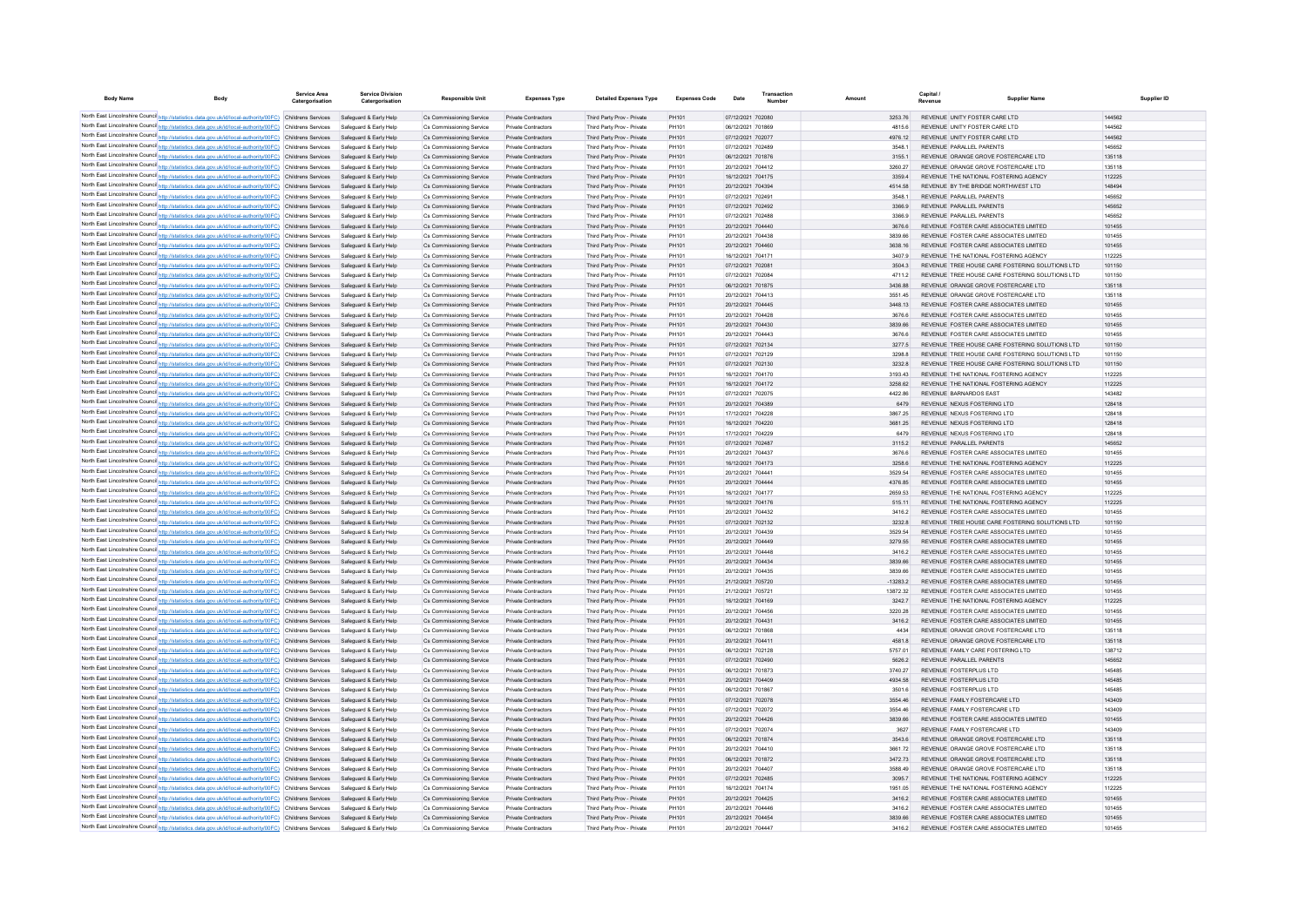| <b>Body Name</b> |                                                                                                                                                                                                                      | <b>Service Area</b><br>Catergorisation | <b>Service Division</b><br>Catergorisation       | <b>Responsible Unit</b>                              | <b>Expenses Type</b>                                     | <b>Detailed Expenses Type</b>                                            | <b>Expenses Code</b> | Date                                   | Transaction |                      | Capital<br>Revenue | <b>Supplier Name</b>                                                             | Supplier ID                                                    |
|------------------|----------------------------------------------------------------------------------------------------------------------------------------------------------------------------------------------------------------------|----------------------------------------|--------------------------------------------------|------------------------------------------------------|----------------------------------------------------------|--------------------------------------------------------------------------|----------------------|----------------------------------------|-------------|----------------------|--------------------|----------------------------------------------------------------------------------|----------------------------------------------------------------|
|                  | North East Lincolnshire Counci http://statistics.data.gov.uk/id/local-authority/00FC) Childrens Services                                                                                                             |                                        | Safeguard & Early Help                           | Cs Commissioning Service                             | Private Contractors                                      | Third Party Prov - Private                                               | <b>PH101</b>         | 20/12/2021 704452                      |             | 3676.6               |                    | REVENUE FOSTER CARE ASSOCIATES LIMITED                                           | 101455                                                         |
|                  | North East Lincolnshire Counci http://statistics.data.gov.uk/id/local-authority/00FC) Childrens Services                                                                                                             |                                        | Safeguard & Early Help                           | Cs Commissioning Service                             | Private Contractors                                      | Third Party Prov - Private                                               | <b>PH101</b>         | 20/12/2021 704451                      |             | 3676.6               |                    | REVENUE FOSTER CARE ASSOCIATES LIMITED                                           | 101455                                                         |
|                  | North East Lincolnshire Counci http://statistics.data.gov.uk/id/local-authority/00FC) Childrens Services                                                                                                             |                                        | Safeguard & Early Help                           | Cs Commissioning Service                             | Private Contractors                                      | Third Party Prov - Private                                               | PH101                | 13/12/2021 703173                      |             | 3781.66              |                    | REVENUE REDACTED PERSONAL INFORMATION                                            | REDACTED PERSONAL INFORMATION                                  |
|                  | North East Lincolnshire Counci http://statistics.data.gov.uk/id/local-authority/00FC) Childrens Services                                                                                                             |                                        | Safeguard & Early Help                           | Cs Commissioning Service                             | <b>Private Contractors</b>                               | Third Party Prov - Private                                               | <b>PH101</b>         | 01/12/2021 701027                      |             | 12649.33             |                    | REVENUE REDACTED PERSONAL INFORMATION                                            | REDACTED PERSONAL INFORMATION                                  |
|                  | North East Lincolnshire Counci http://statistics.data.gov.uk/id/local-authority/00FC) Childrens Services                                                                                                             |                                        | Safeguard & Early Help                           | Cs Commissioning Service                             | Private Contractors                                      | Third Party Prov - Private                                               | PH101                | 09/12/2021 702767                      |             | 623.84               |                    | REVENUE REDACTED PERSONAL INFORMATION                                            | REDACTED PERSONAL INFORMATION                                  |
|                  | North East Lincolnshire Counci http://statistics.data.gov.uk/id/local-authority/00FC) Childrens Services                                                                                                             |                                        | Safeguard & Early Help                           | Cs Commissioning Service                             | <b>Private Contractors</b>                               | Third Party Prov - Private                                               | PH101                | 09/12/2021 702768                      |             | 2573.34              |                    | REVENUE REDACTED PERSONAL INFORMATION                                            | REDACTED PERSONAL INFORMATION                                  |
|                  | North East Lincolnshire Counci http://statistics.data.gov.uk/id/local-authority/00FC) Childrens Services                                                                                                             |                                        | Safeguard & Early Help                           | Cs Commissioning Service                             | Private Contractors                                      | Third Party Prov - Private                                               | PH101                | 09/12/2021 702769                      |             | 2573.34              |                    | REVENUE REDACTED PERSONAL INFORMATION                                            | REDACTED PERSONAL INFORMATION                                  |
|                  | North East Lincolnshire Counci http://statistics.data.gov.uk/id/local-authority/00FC) Childrens Services                                                                                                             |                                        | Safeguard & Early Help                           | Cs Commissioning Service                             | <b>Private Contractors</b>                               | Third Party Prov - Private                                               | PH101                | 09/12/2021 702770                      |             | 2573.34              |                    | REVENUE REDACTED PERSONAL INFORMATION                                            | REDACTED PERSONAL INFORMATION                                  |
|                  | North East Lincolnshire Counci http://statistics.data.gov.uk/id/local-authority/00FC) Childrens Services                                                                                                             |                                        | Safeguard & Early Help                           | Cs Commissioning Service                             | Private Contractors                                      | Third Party Prov - Private                                               | PH101                | 09/12/2021 702977                      |             | 2339.4               |                    | REVENUE REDACTED PERSONAL INFORMATION                                            | REDACTED PERSONAL INFORMATION                                  |
|                  | North East Lincolnshire Counci http://statistics.data.gov.uk/id/local-authority/00FC) Childrens Services                                                                                                             |                                        | Safeguard & Early Help                           | Cs Commissioning Service                             | <b>Private Contractors</b>                               | Third Party Prov - Private                                               | PH101                | 10/12/2021 702978                      |             | 545.86               |                    | REVENUE REDACTED PERSONAL INFORMATION                                            | REDACTED PERSONAL INFORMATION                                  |
|                  | North East Lincolnshire Counci http://statistics.data.gov.uk/id/local-authority/00FC) Childrens Services<br>North East Lincolnshire Counci http://statistics.data.gov.uk/id/local-authority/00FC) Childrens Services |                                        | Safeguard & Early Help                           | Cs Commissioning Service                             | <b>Private Contractors</b>                               | Third Party Prov - Private<br>Third Party Prov - Private                 | PH101<br>PH101       | 10/12/2021 702979<br>09/12/2021 70298  |             | 623.84<br>20891.14   |                    | REVENUE REDACTED PERSONAL INFORMATION<br>REVENUE REDACTED PERSONAL INFORMATION   | REDACTED PERSONAL INFORMATION<br>REDACTED PERSONAL INFORMATION |
|                  | North East Lincolnshire Counci http://statistics.data.gov.uk/id/local-authority/00FC) Childrens Services                                                                                                             |                                        | Safeguard & Early Help<br>Safeguard & Early Help | Cs Commissioning Service<br>Cs Commissioning Service | <b>Private Contractors</b><br><b>Private Contractors</b> | Third Party Prov - Private                                               | PH101                | 10/12/2021 702982                      |             | 12154.38             |                    | REVENUE REDACTED PERSONAL INFORMATION                                            | REDACTED PERSONAL INFORMATION                                  |
|                  | North East Lincolnshire Counci http://statistics.data.gov.uk/id/local-authority/00FC) Childrens Services                                                                                                             |                                        | Safeguard & Early Help                           | Cs Commissioning Service                             | <b>Private Contractors</b>                               | Third Party Prov - Private                                               | PH101                | 09/12/2021 702985                      |             | 20511.78             |                    | REVENUE REDACTED PERSONAL INFORMATION                                            | REDACTED PERSONAL INFORMATION                                  |
|                  | North East Lincolnshire Counci http://statistics.data.gov.uk/id/local-authority/00FC) Childrens Services                                                                                                             |                                        | Safeguard & Early Help                           | Cs Commissioning Service                             | Private Contractors                                      | Third Party Prov - Private                                               | PH101                | 09/12/2021 702983                      |             | 18278                |                    | REVENUE REDACTED PERSONAL INFORMATION                                            | REDACTED PERSONAL INFORMATION                                  |
|                  | North East Lincolnshire Counci http://statistics.data.gov.uk/id/local-authority/00FC) Childrens Services                                                                                                             |                                        | Safeguard & Early Help                           | Cs Commissioning Service                             | <b>Private Contractors</b>                               | Third Party Prov - Private                                               | PH101                | 15/12/2021 703973                      |             | 21996.8              |                    | REVENUE REDACTED PERSONAL INFORMATION                                            | REDACTED PERSONAL INFORMATION                                  |
|                  | North East Lincolnshire Counci http://statistics.data.gov.uk/id/local-authority/00FC) Childrens Services                                                                                                             |                                        | Safeguard & Early Help                           | Cs Commissioning Service                             | Private Contractors                                      | Third Party Prov - Private                                               | PH101                | 16/12/2021 704085                      |             | 17463                |                    | REVENUE REDACTED PERSONAL INFORMATION                                            | REDACTED PERSONAL INFORMATION                                  |
|                  | North East Lincolnshire Counci http://statistics.data.gov.uk/id/local-authority/00FC) Childrens Services                                                                                                             |                                        | Safeguard & Early Help                           | Cs Commissioning Service                             | Private Contractors                                      | Third Party Prov - Private                                               | PH101                | 21/12/2021 705130                      |             | 1169.7               |                    | REVENUE REDACTED PERSONAL INFORMATION                                            | REDACTED PERSONAL INFORMATION                                  |
|                  | North East Lincolnshire Counci http://statistics.data.gov.uk/id/local-authority/00FC) Childrens Services                                                                                                             |                                        | Safeguard & Early Help                           | Early Help Tean                                      | Other Agencies                                           | Nursery Educ Fund - Standard                                             | PJ139                | 14/12/2021 703529                      |             | 447.12               |                    | REVENUE ALEXANDER BEECH                                                          | 139871                                                         |
|                  | North East Lincolnshire Counci http://statistics.data.gov.uk/id/local-authority/00FC) Childrens Services                                                                                                             |                                        | Safeguard & Early Help                           | Early Help Team                                      | Other Agencies                                           | Nursery Educ Fund - Standard                                             | PJ139                | 14/12/2021 703477                      |             | 2533.68              |                    | REVENUE ALISON'S CHILDMINDING SERVICES                                           | 119740                                                         |
|                  | North East Lincolnshire Counci http://statistics.data.gov.uk/id/local-authority/00FC) Childrens Services                                                                                                             |                                        | Safeguard & Early Help                           | Early Help Tean                                      | Other Agencies                                           | Nursery Educ Fund - Standard                                             | P.1139               | 14/12/2021 703516                      |             | 335.34               |                    | REVENUE MRS ALISON PARKER                                                        | 132521                                                         |
|                  | North East Lincolnshire Counci http://statistics.data.gov.uk/id/local-authority/00FC) Childrens Services                                                                                                             |                                        | Safeguard & Early Help                           | Early Help Team                                      | Other Agencies                                           | Nursery Educ Fund - Standard                                             | PJ139                | 14/12/2021 703533                      |             | 670.68               |                    | REVENUE MS AMY VERNON                                                            | 141558                                                         |
|                  | North East Lincolnshire Counci http://statistics.data.gov.uk/id/local-authority/00FC) Childrens Services                                                                                                             |                                        | Safeguard & Early Help                           | Early Help Tean                                      | Other Agencies                                           | Nursery Educ Fund - Standard                                             | P.1139               | 14/12/2021 703476                      |             | 5151.6               |                    | REVENUE MISS AMANDA YOUNG                                                        | 119739                                                         |
|                  | North East Lincolnshire Counci http://statistics.data.gov.uk/id/local-authority/00FC) Childrens Services                                                                                                             |                                        | Safeguard & Early Help                           | Early Help Team                                      | Other Agencies                                           | Nursery Educ Fund - Standard                                             | PJ139                | 14/12/2021 703542                      |             | 1131.3               |                    | REVENUE RAYCH'S RUGRATS CHILDMINDER                                              | 143723                                                         |
|                  | North East Lincolnshire Counci http://statistics.data.gov.uk/id/local-authority/00FC) Childrens Services                                                                                                             |                                        | Safeguard & Early Help                           | Early Help Tean                                      | Other Agencies                                           | Nursery Educ Fund - Standard                                             | P.1139               | 14/12/2021 703412                      |             | 24032.7              |                    | REVENUE FOR UNDER FIVES LTD                                                      | 100647                                                         |
|                  | North East Lincolnshire Counci http://statistics.data.gov.uk/id/local-authority/00FC) Childrens Services                                                                                                             |                                        | Safeguard & Early Help                           | Early Help Tean                                      | Other Agencies                                           | Nursery Educ Fund - Standard                                             | PJ139                | 14/12/2021 703461                      |             | 18316.8              |                    | REVENUE BURSAR PRIMARY ACADEMY                                                   | 111550                                                         |
|                  | North East Lincolnshire Counci http://statistics.data.gov.uk/id/local-authority/00FC) Childrens Services<br>North East Lincolnshire Counci http://statistics.data.gov.uk/id/local-authority/00FC) Childrens Services |                                        | Safeguard & Early Help                           | Early Help Tean                                      | Other Agencies                                           | Nursery Educ Fund - Standard<br>Nursery Educ Fund - Standard             | P.1139<br>PJ139      | 14/12/2021 703442<br>14/12/2021 703520 |             | 24613.2<br>29764.8   |                    | REVENUE BUTTERFLIES DAY NURSERY<br>REVENUE CAMPDEN KIDS LTD                      | 101694<br>132975                                               |
|                  | North East Lincolnshire Counci http://statistics.data.gov.uk/id/local-authority/00FC) Childrens Services                                                                                                             |                                        | Safeguard & Early Help<br>Safeguard & Early Help | Early Help Tean<br>Early Help Tean                   | Other Agencies<br>Other Agencies                         | Nursery Educ Fund - Standard                                             | P.1139               | 14/12/2021 703494                      |             | 17744.4              |                    | REVENUE CANON PETER HALL CE PRIMARY ACADEMY                                      | 126646                                                         |
|                  | North East Lincolnshire Counci http://statistics.data.gov.uk/id/local-authority/00FC) Childrens Services                                                                                                             |                                        | Safeguard & Early Help                           | Early Help Tean                                      | Other Agencies                                           | Nursery Educ Fund - Standard                                             | PJ139                | 14/12/2021 703560                      |             | 558.9                |                    | REVENUE KERRY BYRAM                                                              | 149814                                                         |
|                  | North East Lincolnshire Counci http://statistics.data.gov.uk/id/local-authority/00FC) Childrens Services                                                                                                             |                                        | Safeguard & Early Help                           | Early Help Tean                                      | Other Agencies                                           | Nursery Educ Fund - Standard                                             | P.1139               | 14/12/2021 703409                      |             | 14882.4              |                    | REVENUE FOR UNDER FIVES LTD                                                      | 100647                                                         |
|                  | North East Lincolnshire Counci http://statistics.data.gov.uk/id/local-authority/00FC) Childrens Services                                                                                                             |                                        | Safeguard & Early Help                           | Early Help Tean                                      | Other Agencies                                           | Nursery Educ Fund - Standard                                             | P.1139               | 14/12/2021 703426                      |             | 32323.05             |                    | REVENUE THE CHILDRENS HOUSE                                                      | 101141                                                         |
|                  | North East Lincolnshire Counci http://statistics.data.gov.uk/id/local-authority/00FC) Childrens Services                                                                                                             |                                        | Safeguard & Early Help                           | Early Help Tean                                      | Other Agencies                                           | Nursery Educ Fund - Standard                                             | P.1139               | 14/12/2021 703537                      |             | 558.9                |                    | REVENUE CHRISTIANNA HOCKNEY                                                      | 143657                                                         |
|                  | North East Lincolnshire Counci http://statistics.data.gov.uk/id/local-authority/00FC) Childrens Services                                                                                                             |                                        | Safeguard & Early Help                           | Early Help Tean                                      | Other Agencies                                           | Nursery Educ Fund - Standard                                             | P.1139               | 14/12/2021 703532                      |             | 5151.6               |                    | REVENUE CLARE HOLNESS                                                            | 140793                                                         |
|                  | North East Lincolnshire Counci http://statistics.data.gov.uk/id/local-authority/00FC) Childrens Services                                                                                                             |                                        | Safeguard & Early Help                           | Early Help Tean                                      | Other Agencies                                           | Nursery Educ Fund - Standard                                             | P.1139               | 14/12/2021 703486                      |             | 16767                |                    | REVENUE EASTFIELD PRIMARY ACADEMY                                                | 121907                                                         |
|                  | North East Lincolnshire Counci http://statistics.data.gov.uk/id/local-authority/00FC) Childrens Services                                                                                                             |                                        | Safeguard & Early Help                           | Early Help Tean                                      | Other Agencies                                           | Nursery Educ Fund - Standard                                             | P.1139               | 14/12/2021 703453                      |             | 6911.73              |                    | REVENUE EAST RAVENDALE C OF E PRIMARY SCHOOL ACADEMY                             | 109167                                                         |
|                  | North East Lincolnshire Counci http://statistics.data.gov.uk/id/local-authority/00FC) Childrens Services                                                                                                             |                                        | Safeguard & Early Help                           | Early Help Tean                                      | Other Agencies                                           | Nursery Educ Fund - Standard                                             | P.1139               | 14/12/2021 703462                      |             | 8013.6               |                    | REVENUE EDWARD HENEAGE PRIMARY (ACADEMY)                                         | 111742                                                         |
|                  | North East Lincolnshire Counci http://statistics.data.gov.uk/id/local-authority/00FC) Childrens Services                                                                                                             |                                        | Safeguard & Early Help                           | Early Help Tean                                      | Other Agencies                                           | Nursery Educ Fund - Standard                                             | P.1139               | 14/12/2021 703513                      |             | 303372               |                    | REVENUE ELLISTON PRIMARY ACADEMY                                                 | 129629                                                         |
|                  | North East Lincolnshire Counci http://statistics.data.gov.uk/id/local-authority/00FC) Childrens Services                                                                                                             |                                        | Safeguard & Early Help                           | Early Help Tean                                      | Other Agencies                                           | Nursery Educ Fund - Standard                                             | PJ139                | 14/12/2021 703552                      |             | 3912.3               |                    | REVENUE EMILY MUMBY                                                              | 147323                                                         |
|                  | North East Lincolnshire Counci http://statistics.data.gov.uk/id/local-authority/00FC) Childrens Services<br>North East Lincolnshire Counci http://statistics.data.gov.uk/id/local-authority/00FC) Childrens Services |                                        | Safeguard & Early Help<br>Safeguard & Early Help | Early Help Tean<br>Early Help Tear                   | Other Agencies<br>Other Agencies                         | Nursery Educ Fund - Standard<br>Nursery Educ Fund - Standard             | PJ139<br>P.1139      | 14/12/2021 703548<br>14/12/2021 703512 |             | 46984.86<br>12631 14 |                    | REVENUE EXPLOROSITY EDUCATION LTD<br>REVENUE FAIRFIELD PRIMARY ACADEMY           | 145026<br>129030                                               |
|                  | North East Lincolnshire Counci http://statistics.data.gov.uk/id/local-authority/00FC) Childrens Services                                                                                                             |                                        | Safeguard & Early Help                           | Early Help Tean                                      |                                                          | Nursery Educ Fund - Standard                                             | PJ139                | 14/12/2021 703534                      |             | 335.34               |                    | REVENUE MRS FAY L RENSHAW                                                        | 141559                                                         |
|                  | North East Lincolnshire Counci http://statistics.data.gov.uk/id/local-authority/00FC) Childrens Services                                                                                                             |                                        | Safeguard & Early Help                           | Early Help Tear                                      | Other Agencies<br>Other Agencies                         | Nursery Educ Fund - Standard                                             | P.1139               | 14/12/2021 703510                      |             | 8586                 |                    | REVENUE ERFESTON TOTS PRESCHOOL                                                  | 128592                                                         |
|                  | North East Lincolnshire Counci http://statistics.data.gov.uk/id/local-authority/00FC) Childrens Services                                                                                                             |                                        | Safeguard & Early Help                           | Early Help Tean                                      | Other Agencies                                           | Nursery Educ Fund - Standard                                             | PJ139                | 14/12/2021 703432                      |             | 31482                |                    | REVENUE FIRST STEPS GRIMSBY LIMITED                                              | 101411                                                         |
|                  | North East Lincolnshire Counci http://statistics.data.gov.uk/id/local-authority/00FC) Childrens Services                                                                                                             |                                        | Safeguard & Early Help                           | Early Help Tean                                      | Other Agencies                                           | Nursery Educ Fund - Standard PJ139                                       |                      | 14/12/2021 703495                      |             | 1144.8               |                    | REVENUE FIRST STEPS WITH SURE START                                              | 126658                                                         |
|                  | North East Lincolnshire Counci http://statistics.data.gov.uk/id/local-authority/00FC) Childrens Services                                                                                                             |                                        | Safeguard & Early Help                           | Early Help Tean                                      | Other Agencies                                           | Nursery Educ Fund - Standard                                             | PJ139                | 14/12/2021 703550                      |             | 558.9                |                    | REVENUE KEIRA GILBERT                                                            | 146127                                                         |
|                  | North East Lincolnshire Counci http://statistics.data.gov.uk/id/local-authority/00FC) Childrens Services                                                                                                             |                                        | Safeguard & Early Help                           | Early Help Tear                                      | Other Agencie                                            | Nursery Educ Fund - Standard PJ139                                       |                      | 14/12/2021 703471                      |             | 18889.2              |                    | REVENUE HUMBERSTON PRE SCHOOL                                                    | 114491                                                         |
|                  | North East Lincolnshire Counci http://statistics.data.gov.uk/id/local-authority/00FC) Childrens Services                                                                                                             |                                        | Safeguard & Early Help                           | Early Help Tean                                      | Other Agencies                                           | Nursery Educ Fund - Standard                                             | PJ139                | 14/12/2021 703526                      |             | 12444.3              |                    | REVENUE GREAT COATES PRIMARY ACADEMY                                             | 134467                                                         |
|                  | North East Lincolnshire Counci http://statistics.data.gov.uk/id/local-authority/00FC) Childrens Services                                                                                                             |                                        | Safeguard & Early Help                           | Early Help Tear                                      | Other Agencie                                            | Nursery Educ Fund - Standard PJ139                                       |                      | 14/12/2021 703407                      |             | 15090.3              |                    | REVENUE FOR UNDER FIVES LTD                                                      | 100647                                                         |
|                  | North East Lincolnshire Counci http://statistics.data.gov.uk/id/local-authority/00FC) Childrens Services                                                                                                             |                                        | Safeguard & Early Help                           | Early Help Tean                                      | Other Agencies                                           | Nursery Educ Fund - Standard                                             | PJ139                | 14/12/2021 703438                      |             | 558.9                |                    | REVENUE HELEN CROOKS                                                             | 101529                                                         |
|                  | North East Lincolnshire Counci http://statistics.data.gov.uk/id/local-authority/00FC) Childrens Services                                                                                                             |                                        | Safeguard & Early Help                           | Early Help Tear                                      | Other Agencie                                            | Nursery Educ Fund - Standard PJ139                                       |                      | 14/12/2021 703424                      |             | 21051.9              |                    | REVENUE HEALING VILLAGE NURSERY                                                  | 101096                                                         |
|                  | North East Lincolnshire Counci http://statistics.data.gov.uk/id/local-authority/00FC) Childrens Services                                                                                                             |                                        | Safeguard & Early Help                           | Early Help Tean                                      | Other Agencies                                           | Nursery Educ Fund - Standard PJ139                                       |                      | 14/12/2021 703509                      |             | 1676.7               |                    | REVENUE ELLIE TOTS CHILDMINDING SERVICES                                         | 128251                                                         |
|                  | North East Lincolnshire Counci http://statistics.data.gov.uk/id/local-authority/00FC) Childrens Services                                                                                                             |                                        | Safeguard & Early Help                           | Early Help Tean                                      | Other Agencies                                           | Nursery Educ Fund - Standard PJ139                                       |                      | 14/12/2021 703439                      |             | 6297.57              |                    | REVENUE CLEETHORPES CHILDCARE                                                    | 101591                                                         |
|                  | North East Lincolnshire Counci http://statistics.data.gov.uk/id/local-authority/00FC) Childrens Services<br>North East Lincolnshire Counci http://statistics.data.gov.uk/id/local-authority/00FC) Childrens Services |                                        | Safeguard & Early Help<br>Safeguard & Early Help | Early Help Tear<br>Early Help Tean                   | Other Agencies<br>Other Agencies                         | Nursery Educ Fund - Standard PJ139<br>Nursery Educ Fund - Standard PJ139 |                      | 14/12/2021 703515<br>14/12/2021 703469 |             | 5589<br>28131.3      |                    | REVENUE HUMBERSTON CLOVERFIELDS ACADEMY NURSERY<br>REVENUE HUMBERSTON PRE SCHOOL | 132178<br>114491                                               |
|                  | North East Lincolnshire Counci http://statistics.data.gov.uk/id/local-authority/00FC) Childrens Services                                                                                                             |                                        | Safeguard & Early Help                           | Early Help Tear                                      | Other Agencie                                            | Nursery Educ Fund - Standard PJ139                                       |                      | 14/12/2021 703491                      |             | 10060.2              |                    | REVENUE IMMINGHAM DAY CARE                                                       | 122312                                                         |
|                  | North East Lincolnshire Counci http://statistics.data.gov.uk/id/local-authority/00FC) Childrens Services                                                                                                             |                                        | Safeguard & Early Help                           | Early Help Tean                                      | Other Agencies                                           | Nursery Educ Fund - Standard PJ139                                       |                      | 14/12/2021 703422                      |             | 12295.8              |                    | REVENUE IMMINGHAM DAY NURSERY                                                    | 100998                                                         |
|                  | North East Lincolnshire Counci http://statistics.data.gov.uk/id/local-authority/00FC) Childrens Services                                                                                                             |                                        | Safeguard & Early Help                           | Early Help Tear                                      | Other Agencie                                            | Nursery Educ Fund - Standard PJ139                                       |                      | 14/12/2021 703417                      |             | 4579.2               |                    | REVENUE JUDY CLARK CHILD CARE                                                    | 100939                                                         |
|                  | North East Lincolnshire Counci http://statistics.data.gov.uk/id/local-authority/00FC) Childrens Services                                                                                                             |                                        | Safeguard & Early Help                           | Early Help Tean                                      | Other Agencies                                           | Nursery Educ Fund - Standard PJ139                                       |                      | 14/12/2021 703546                      |             | 2235.6               |                    | REVENUE KELLY FLINN                                                              | 144957                                                         |
|                  | North East Lincolnshire Counci http://statistics.data.gov.uk/id/local-authority/00FC) Childrens Services                                                                                                             |                                        | Safeguard & Early Help                           | Early Help Tear                                      | Other Agencie                                            | Nursery Educ Fund - Standard PJ139                                       |                      | 14/12/2021 703447                      |             | 3726                 |                    | REVENUE MS KAREN HUDSON                                                          | 102103                                                         |
|                  | North East Lincolnshire Counci http://statistics.data.gov.uk/id/local-authority/00FC) Childrens Services                                                                                                             |                                        | Safeguard & Early Help                           | Early Help Tean                                      | Other Agencies                                           | Nursery Educ Fund - Standard PJ139                                       |                      | 14/12/2021 703541                      |             | 5365.44              |                    | <b>REVENUE KATIE ROBBINS</b>                                                     | 143660                                                         |
|                  | North East Lincolnshire Counci http://statistics.data.gov.uk/id/local-authority/00FC) Childrens Services                                                                                                             |                                        | Safeguard & Early Help                           | Early Help Tear                                      | Other Agencies                                           | Nursery Educ Fund - Standard PJ139                                       |                      | 14/12/2021 703503                      |             | 9158.4               |                    | REVENUE LEAP AHEAD NURSERY                                                       | 128017                                                         |
|                  | North East Lincolnshire Counci http://statistics.data.gov.uk/id/local-authority/00FC) Childrens Services                                                                                                             |                                        | Safeguard & Early Help                           | Early Help Tean                                      | Other Agencies                                           | Nursery Educ Fund - Standard PJ139                                       |                      | 14/12/2021 703502                      |             | 4579.2               |                    | REVENUE LEAP AHEAD NURSERY                                                       | 128017                                                         |
|                  | North East Lincolnshire Counci http://statistics.data.gov.uk/id/local-authority/00FC) Childrens Services                                                                                                             |                                        | Safeguard & Early Help                           | Early Help Tean                                      | Other Agencies                                           | Nursery Educ Fund - Standard PJ139                                       |                      | 14/12/2021 703458                      |             | 27013.5              |                    | REVENUE LITTLE BLOSSOMS DAY NURSERY                                              | 111058                                                         |
|                  | North East Lincolnshire Counci http://statistics.data.gov.uk/id/local-authority/00FC) Childrens Services                                                                                                             |                                        | Safeguard & Early Help                           | Early Help Tean                                      | Other Agencies                                           | Nursery Educ Fund - Standard PJ139                                       |                      | 14/12/2021 703543                      |             | 13165.2              |                    | REVENUE LITTLE OAKS DAY NURSERY                                                  | 144718                                                         |
|                  | North East Lincolnshire Counci http://statistics.data.gov.uk/id/local-authority/00FC) Childrens Services                                                                                                             |                                        | Safeguard & Early Help                           | Early Help Tean                                      | Other Agencies                                           | Nursery Educ Fund - Standard PJ139                                       |                      | 14/12/2021 703557                      |             | 46948.95             |                    | REVENUE TEC PARTNERSHIP - LITTLE STARS NURSERY                                   | 149044                                                         |
|                  | North East Lincolnshire Counci http://statistics.data.gov.uk/id/local-authority/00FC) Childrens Services                                                                                                             |                                        | Safeguard & Early Help                           | Early Help Tean                                      | Other Agencies                                           | Nursery Educ Fund - Standard PJ139                                       |                      | 14/12/2021 703488                      |             | 11124.45             |                    | REVENUE LITTLE TWINKLES CHILDCARE LTD                                            | 122217                                                         |
|                  | North East Lincolnshire Counci http://statistics.data.gov.uk/id/local-authority/00FC) Childrens Services                                                                                                             |                                        | Safeguard & Early Help                           | Early Help Team                                      | Other Agencies                                           | Nursery Educ Fund - Standard PJ139                                       |                      | 14/12/2021 703455<br>14/12/2021 703523 |             | 59053.86             |                    | REVENUE LISLE MARSDEN CHILDCARE LIMITED                                          | 110493<br>134261                                               |
|                  | North East Lincolnshire Counci http://statistics.data.gov.uk/id/local-authority/00FC) Childrens Services<br>North East Lincolnshire Counci http://statistics.data.gov.uk/id/local-authority/00FC) Childrens Services |                                        | Safeguard & Early Help<br>Safeguard & Early Help | Early Help Team<br>Early Help Tean                   | Other Agencies<br>Other Agencies                         | Nursery Educ Fund - Standard PJ139<br>Nursery Educ Fund - Standard PJ139 |                      | 14/12/2021 703467                      |             | 17172<br>37206       |                    | REVENUE LITTLECOATES PRIMARY ACADEMY<br>REVENUE MACAULAY PRIMARY ACADEMY         | 112680                                                         |
|                  | North East Lincolnshire Counci http://statistics.data.gov.uk/id/local-authority/00FC) Childrens Services                                                                                                             |                                        | Safeguard & Early Help                           | Early Help Tean                                      | Other Agencies                                           | Nursery Educ Fund - Standard PJ139                                       |                      | 14/12/2021 703539                      |             | 240327               |                    | REVENUE MIDDI ETHORPE NURSERY                                                    | 143658                                                         |
|                  | North East Lincolnshire Counci http://statistics.data.gov.uk/id/local-authority/00FC) Childrens Services Safeguard & Early Help                                                                                      |                                        |                                                  | Early Help Team                                      | Other Agencies                                           | Nursery Educ Fund - Standard PJ139                                       |                      | 14/12/2021 703555                      |             | 1676.7               |                    | REVENUE EMMA ELORES                                                              | 148270                                                         |
|                  | North East Lincolnshire Counci http://statistics.data.gov.uk/id/local-authority/00FC) Childrens Services Safeguard & Early Help                                                                                      |                                        |                                                  | Early Help Team                                      | Other Agencies                                           | Nursery Educ Fund - Standard PJ139                                       |                      | 14/12/2021 703535                      |             | 2262.6               |                    | REVENUE MS NATASHA DYKE                                                          | 141560                                                         |
|                  |                                                                                                                                                                                                                      |                                        |                                                  |                                                      |                                                          |                                                                          |                      |                                        |             |                      |                    |                                                                                  |                                                                |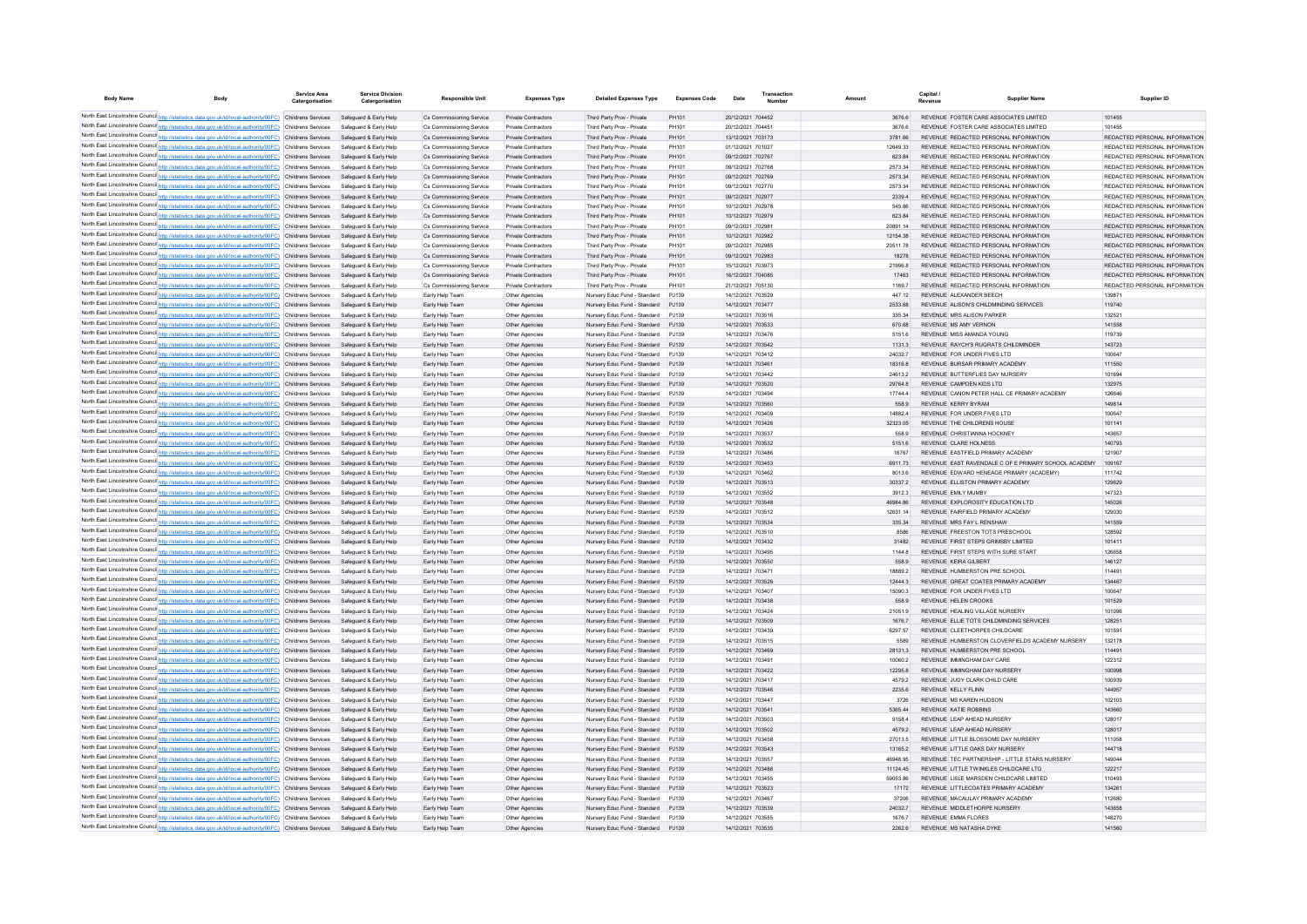| <b>Body Name</b> |                                                                                                                                                                                                                                             | <b>Service Area</b><br>Catergorisation | <b>Service Division</b><br>Catergorisation       | <b>Responsible Unit</b>            | <b>Expenses Type</b>             | <b>Detailed Expenses Type</b>                                      | <b>Expenses Code</b> | Date                                   | Transaction |                     | Capital<br><b>Supplier Name</b>                                           | Supplier ID      |
|------------------|---------------------------------------------------------------------------------------------------------------------------------------------------------------------------------------------------------------------------------------------|----------------------------------------|--------------------------------------------------|------------------------------------|----------------------------------|--------------------------------------------------------------------|----------------------|----------------------------------------|-------------|---------------------|---------------------------------------------------------------------------|------------------|
|                  | North East Lincolnshire Counci http://statistics.data.gov.uk/id/local-authority/00FC) Childrens Services                                                                                                                                    |                                        | Safeguard & Early Help                           | Early Help Team                    | Other Agencies                   | Nursery Educ Fund - Standard PJ139                                 |                      | 14/12/2021 703452                      |             | 22356               | REVENUE NEW WALTHAM ACADEMY                                               | 108556           |
|                  | North East Lincolnshire Counci http://statistics.data.gov.uk/id/local-authority/00FC) Childrens Services                                                                                                                                    |                                        | Safeguard & Early Help                           | Early Help Team                    | Other Agencies                   | Nursery Educ Fund - Standard                                       | PJ139                | 14/12/2021 703481                      |             | 670.68              | REVENUE NICKY'S CHILDMINDING                                              | 11990            |
|                  | North East Lincolnshire Counci http://statistics.data.gov.uk/id/local-authority/00FC) Childrens Services                                                                                                                                    |                                        | Safeguard & Early Help                           | Early Help Team                    | Other Agencies                   | Nursery Educ Fund - Standard                                       | PJ139                | 14/12/2021 703519                      |             | 1676.7              | REVENUE NATALIE MUNDAY                                                    | 132728           |
|                  | North East Lincolnshire Counci http://statistics.data.gov.uk/id/local-authority/00FC) Childrens Services                                                                                                                                    |                                        | Safeguard & Early Help                           | Early Help Team                    | Other Agencies                   | Nursery Educ Fund - Standard                                       | PJ139                | 14/12/2021 703507                      |             | 15444.27            | REVENUE ONLY ABOUT KIDS                                                   | 12812            |
|                  | North East Lincolnshire Counci http://statistics.data.gov.uk/id/local-authority/00FC) Childrens Services                                                                                                                                    |                                        | Safeguard & Early Help                           | Early Help Team                    | Other Agencies                   | Nursery Educ Fund - Standard                                       | PJ139                | 14/12/2021 703492                      |             | 13165.2             | REVENUE OASIS ACADEMY SCHOOL (NUNSTHORPE SCHOOL)                          | 12286            |
|                  | North East Lincolnshire Counci http://statistics.data.gov.uk/id/local-authority/00FC) Childrens Services                                                                                                                                    |                                        | Safeguard & Early Help                           | Early Help Team                    | Other Agencies                   | Nursery Educ Fund - Standard                                       | PJ139                | 14/12/2021 703479                      |             | 29413.8             | REVENUE OLD CLEE PRIMARY ACADEMY                                          | 119822           |
|                  | North East Lincolnshire Counci http://statistics.data.gov.uk/id/local-authority/00FC) Childrens Services                                                                                                                                    |                                        | Safeguard & Early Help                           | Early Help Team                    | Other Agencies                   | Nursery Educ Fund - Standard                                       | PJ139                | 14/12/2021 703545                      |             | 1453.14             | REVENUE LAURA SAVAGE                                                      | 144810           |
|                  | North East Lincolnshire Counci http://statistics.data.gov.uk/id/local-authority/00FC) Childrens Services<br>North East Lincolnshire Counci http://statistics.data.gov.uk/id/local-authority/00FC) Childrens Services                        |                                        | Safeguard & Early Help<br>Safeguard & Early Help | Early Help Team                    | Other Agencies                   | Nursery Educ Fund - Standard                                       | PJ139<br>P.1139      | 14/12/2021 703464<br>14/12/2021 703527 |             | 39495.6             | REVENUE ORMISTON SOUTH PARADE ACADEMY<br><b>REVENUE PILGRIM ACADEMY</b>   | 111750<br>136366 |
|                  | North East Lincolnshire Counci http://statistics.data.gov.uk/id/local-authority/00FC) Childrens Services                                                                                                                                    |                                        | Safeguard & Early Help                           | Early Help Team<br>Early Help Team | Other Agencies<br>Other Agencies | Nursery Educ Fund - Standard<br>Nursery Educ Fund - Standard       | P.1139               | 14/12/2021 703437                      |             | 24032.7<br>22803.12 | REVENUE PRECIOUS TIMES CHILDCARE SERVICES                                 | 101420           |
|                  | North East Lincolnshire Counci http://statistics.data.gov.uk/id/local-authority/00FC) Childrens Services                                                                                                                                    |                                        | Safeguard & Early Help                           | Early Help Team                    | Other Agencies                   | Nursery Educ Fund - Standard                                       | P.1139               | 14/12/2021 703434                      |             | 40953.06            | REVENUE PRECIOUS TIMES CHILDCARE SERVICES                                 | 101420           |
|                  | North East Lincolnshire Counci http://statistics.data.gov.uk/id/local-authority/00FC) Childrens Services                                                                                                                                    |                                        | Safeguard & Early Help                           | Early Help Team                    | Other Agencies                   | Nursery Educ Fund - Standard                                       | PJ139                | 14/12/2021 703410                      |             | 25185.6             | REVENUE FOR UNDER FIVES LTD                                               | 100647           |
|                  | North East Lincolnshire Counci http://statistics.data.gov.uk/id/local-authority/00FC) Childrens Services                                                                                                                                    |                                        | Safeguard & Early Help                           | Early Help Tean                    | Other Agencies                   | Nursery Educ Fund - Standard                                       | P.1139               | 14/12/2021 703487                      |             | 36633.6             | REVENUE REYNOLDS ACADEMY                                                  | 122175           |
|                  | North East Lincolnshire Counci http://statistics.data.gov.uk/id/local-authority/00FC) Childrens Services                                                                                                                                    |                                        | Safeguard & Early Help                           | Early Help Team                    | Other Agencies                   | Nursery Educ Fund - Standard                                       | PJ139                | 14/12/2021 703421                      |             | 28038.15            | REVENUE READY TEDDY GO                                                    | 100973           |
|                  | North East Lincolnshire Counci http://statistics.data.gov.uk/id/local-authority/00FC) Childrens Services                                                                                                                                    |                                        | Safeguard & Early Help                           | Early Help Tean                    | Other Agencies                   | Nursery Educ Fund - Standard                                       | P.1139               | 14/12/2021 703466                      |             | 572.4               | REVENUE SARA HARRISON                                                     | 112491           |
|                  | North East Lincolnshire Counci http://statistics.data.gov.uk/id/local-authority/00FC) Childrens Services                                                                                                                                    |                                        | Safeguard & Early Help                           | Early Help Team                    | Other Agencies                   | Nursery Educ Fund - Standard                                       | PJ139                | 14/12/2021 703501                      |             | 2862                | REVENUE SARAH FARROW-BROWNE                                               | 127842           |
|                  | North East Lincolnshire Counci http://statistics.data.gov.uk/id/local-authority/00FC) Childrens Services                                                                                                                                    |                                        | Safeguard & Early Help                           | Early Help Tean                    | Other Agencies                   | Nursery Educ Fund - Standard                                       | P.1139               | 14/12/2021 703457                      |             | 1131.3              | REVENUE SHARON SPRINGALL                                                  | 111029           |
|                  | North East Lincolnshire Counci http://statistics.data.gov.uk/id/local-authority/00FC) Childrens Services                                                                                                                                    |                                        | Safeguard & Early Help                           | Early Help Team                    | Other Agencies                   | Nursery Educ Fund - Standard                                       | PJ139                | 14/12/2021 703440                      |             | 33832.08            | REVENUE CLEETHORPES CHILDCARE                                             | 101591           |
|                  | North East Lincolnshire Counci http://statistics.data.gov.uk/id/local-authority/00FC) Childrens Services                                                                                                                                    |                                        | Safeguard & Early Help                           | Early Help Tean                    | Other Agencies                   | Nursery Educ Fund - Standard                                       | P.1139               | 14/12/2021 703406                      |             | 30366.9             | REVENUE FOR UNDER EMES LTD                                                | 100647           |
|                  | North East Lincolnshire Counci http://statistics.data.gov.uk/id/local-authority/00FC) Childrens Services                                                                                                                                    |                                        | Safeguard & Early Help<br>Safeguard & Early Help | Early Help Team                    | Other Agencies                   | Nursery Educ Fund - Standard                                       | P.1139<br>P.1139     | 14/12/2021 703514<br>14/12/2021 703485 |             | 19002.6<br>7403.04  | REVENUE SPRINGFIELD PRIMARY ACADEMY<br>REVENUE ST CHRISTOPHERS PRE SCHOOL | 131306<br>121589 |
|                  | North East Lincolnshire Counci http://statistics.data.gov.uk/id/local-authority/00FC) Childrens Services<br>North East Lincolnshire Counci http://statistics.data.gov.uk/id/local-authority/00FC) Childrens Services                        |                                        | Safequard & Early Help                           | Early Help Tean<br>Early Help Team | Other Agencies<br>Other Agencies | Nursery Educ Fund - Standard<br>Nursery Educ Fund - Standard       | PJ139                | 14/12/2021 703483                      |             | 457.92              | REVENUE STEPHANIE DURRANT                                                 | 12054            |
|                  | North East Lincolnshire Counci http://statistics.data.gov.uk/id/local-authority/00FC) Childrens Services                                                                                                                                    |                                        | Safeguard & Early Help                           | Early Help Tean                    | Other Agencies                   | Nursery Educ Fund - Standard                                       | PJ139                | 14/12/2021 703454                      |             | 11878.65            | REVENUE ST JOSEPH'S RC PRIMARY ACADEMY                                    | 110066           |
|                  | North East Lincolnshire Counci http://statistics.data.gov.uk/id/local-authority/00FC) Childrens Services                                                                                                                                    |                                        | Safeguard & Early Help                           | Early Help Team                    | Other Agencies                   | Nursery Educ Fund - Standard                                       | PJ139                | 14/12/2021 703445                      |             | 19114.38            | REVENUE ST MARGARETS PRE-SCHOOL                                           | 101724           |
|                  | North East Lincolnshire Counci http://statistics.data.gov.uk/id/local-authority/00FC) Childrens Services                                                                                                                                    |                                        | Safeguard & Early Help                           | Early Help Tean                    | Other Agencies                   | Nursery Educ Fund - Standard                                       | PJ139                | 14/12/2021 703418                      |             | 1277.1              | REVENUE ST MARTINS PRE PRE                                                | 100940           |
|                  | North East Lincolnshire Counci http://statistics.data.gov.uk/id/local-authority/00FC) Childrens Services                                                                                                                                    |                                        | Safeguard & Early Help                           | Early Help Team                    | Other Agencies                   | Nursery Educ Fund - Standard                                       | PJ139                | 14/12/2021 703473                      |             | 11448               | REVENUE ST MARYS CATHOLIC PRIMARY VOLUNTARY ACADEMY                       | 115108           |
|                  | North East Lincolnshire Counci http://statistics.data.gov.uk/id/local-authority/00FC) Childrens Services                                                                                                                                    |                                        | Safeguard & Early Help                           | Early Help Tean                    | Other Agencies                   | Nursery Educ Fund - Standard                                       | PJ139                | 14/12/2021 70342                       |             | 31787.28            | REVENUE ST PETERS CHILDREN CENTRE                                         | 101322           |
|                  | North East Lincolnshire Counci http://statistics.data.gov.uk/id/local-authority/00FC) Childrens Services                                                                                                                                    |                                        | Safeguard & Early Help                           | Early Help Team                    | Other Agencies                   | Nursery Educ Fund - Standard                                       | PJ139                | 14/12/2021 703465                      |             | 8586                | REVENUE STRAND PRIMARY ACADEMY                                            | 111862           |
|                  | North East Lincolnshire Counci http://statistics.data.gov.uk/id/local-authority/00FC) Childrens Services                                                                                                                                    |                                        | Safeguard & Early Help                           | Early Help Tean                    | Other Agencies                   | Nursery Educ Fund - Standard                                       | PJ139                | 14/12/2021 70355                       |             | 12592.8             | REVENUE THE AVENUE PRESCHOOL CIO                                          | 149253           |
|                  | North East Lincolnshire Counci http://statistics.data.gov.uk/id/local-authority/00FC) Childrens Services                                                                                                                                    |                                        | Safeguard & Early Help                           | Early Help Team                    | Other Agencies                   | Nursery Educ Fund - Standard                                       | PJ139                | 14/12/2021 703474                      |             | 27475.2             | REVENUE THRUNSCOE PRIMARY AND NURSERY ACADEMY                             | 118749           |
|                  | North East Lincolnshire Counci http://statistics.data.gov.uk/id/local-authority/00FC) Childrens Services                                                                                                                                    |                                        | Safeguard & Early Help                           | Early Help Tean                    | Other Agencies                   | Nursery Educ Fund - Standard                                       | PJ139                | 14/12/2021 70352                       |             | 1117.8              | REVENUE MRS VERITY TAYLOR-GREEN                                           | 138243           |
|                  | North East Lincolnshire Counci http://statistics.data.gov.uk/id/local-authority/00FC) Childrens Services                                                                                                                                    |                                        | Safeguard & Early Help                           | Early Help Team                    | Other Agencies                   | Nursery Educ Fund - Standard                                       | PJ139                | 14/12/2021 703450                      |             | 63342               | REVENUE WALTHAM LEAS PRE-SCHOOL                                           | 108236           |
|                  | North East Lincolnshire Counci http://statistics.data.gov.uk/id/local-authority/00FC) Childrens Services                                                                                                                                    |                                        | Safeguard & Early Help                           | Early Help Tean                    | Other Agencies                   | Nursery Educ Fund - Standard                                       | PJ139                | 14/12/2021 70346                       |             | 10875.6             | REVENUE WEELSBY ACADEMY                                                   | 11116            |
|                  | North East Lincolnshire Counci http://statistics.data.gov.uk/id/local-authority/00FC) Childrens Services                                                                                                                                    |                                        | Safeguard & Early Help                           | Early Help Team                    | Other Agencies                   | Nursery Educ Fund - Standard                                       | PJ139                | 14/12/2021 703497                      |             | 30337.2             | REVENUE WELHOLME ACADEMY                                                  | 127227           |
|                  | North East Lincolnshire Counci http://statistics.data.gov.uk/id/local-authority/00FC) Childrens Services                                                                                                                                    |                                        | Safeguard & Early Help                           | Early Help Tear                    | Other Agencies                   | Nursery Educ Fund - Standard                                       | PJ139                | 14/12/2021 703430                      |             | 12146.76            | REVENUE WENDOVER PRE-SCHOO                                                | 101350           |
|                  | North East Lincolnshire Counci http://statistics.data.gov.uk/id/local-authority/00FC) Childrens Services                                                                                                                                    |                                        | Safeguard & Early Help                           | Early Help Team                    | Other Agencies                   | Nursery Educ Fund - Standard                                       | PJ139                | 14/12/2021 703482                      |             | 8013.6              | REVENUE WILLOWS PRIMARY ACADEMY                                           | 120478           |
|                  | North East Lincolnshire Counci http://statistics.data.gov.uk/id/local-authority/00FC) Childrens Services<br>North East Lincolnshire Counci http://statistics.data.gov.uk/id/local-authority/00FC) Childrens Services                        |                                        | Safeguard & Early Help                           | Early Help Tean                    | Other Agencies                   | Nursery Educ Fund - Standard                                       | PJ139                | 14/12/2021 703441                      |             | 12020.4             | REVENUE WIZ KIDZ                                                          | 102424           |
|                  | North East Lincolnshire Counci http://statistics.data.gov.uk/id/local-authority/00FC) Childrens Services                                                                                                                                    |                                        | Safeguard & Early Help<br>Safeguard & Early Help | Early Help Team<br>Early Help Tean | Other Agencies<br>Other Agencies | Nursery Educ Fund - Standard<br>Nursery Educ Fund - Standard PJ139 | PJ139                | 14/12/2021 703518<br>14/12/2021 703468 |             | 13165.2<br>32975.1  | REVENUE WOODLANDS ACADEMY<br>REVENUE YARROROUGH ACADEMY                   | 132649<br>112852 |
|                  | North East Lincolnshire Counci http://statistics.data.gov.uk/id/local-authority/00FC) Childrens Services                                                                                                                                    |                                        | Safeguard & Early Help                           | Early Help Tean                    | Other Agencies                   | Nursery Educ Fund - Standard PJ139                                 |                      | 07/12/2021 701732                      |             | 254.4               | REVENUE LITTLE OAKS DAY NURSERY                                           | 144718           |
|                  | North East Lincolnshire Counci http://statistics.data.gov.uk/id/local-authority/00FC) Childrens Services                                                                                                                                    |                                        | Safeguard & Early Help                           | Early Help Tean                    | Other Agencies                   | Other                                                              | PJ121                | 14/12/2021 703499                      |             | 1393.2              | REVENUE ANDREA CULLUM - LITTLE GEMS                                       | 127347           |
|                  | North East Lincolnshire Counci http://statistics.data.gov.uk/id/local-authority/00FC) Childrens Services                                                                                                                                    |                                        | Safeguard & Early Help                           | Early Help Tean                    | Other Agencies                   | Other                                                              | PJ121                | 14/12/2021 703478                      |             | 696.6               | REVENUE ALISON'S CHILDMINDING SERVICES                                    | 119740           |
|                  | North East Lincolnshire Counci http://statistics.data.gov.uk/id/local-authority/00FC) Childrens Services                                                                                                                                    |                                        | Safeguard & Early Help                           | Early Help Tean                    | Other Agencies                   | Other                                                              | PJ121                | 14/12/2021 703517                      |             | 696.6               | REVENUE MRS AUSON PARKER                                                  | 132521           |
|                  | North East Lincolnshire Counci http://statistics.data.gov.uk/id/local-authority/00FC) Childrens Services                                                                                                                                    |                                        | Safeguard & Early Help                           | Early Help Team                    | Other Agencies                   | Other                                                              | PJ121                | 14/12/2021 703475                      |             | 696.6               | REVENUE MISS AMANDA YOUNG                                                 | 119739           |
|                  | North East Lincolnshire Counci http://statistics.data.gov.uk/id/local-authority/00FC) Childrens Services                                                                                                                                    |                                        | Safeguard & Early Help                           | Early Help Team                    | Other Agencies                   | Other                                                              | PJ121                | 14/12/2021 703414                      |             | 9055.8              | REVENUE FOR UNDER EIVES LTD                                               | 100647           |
|                  | North East Lincolnshire Counci http://statistics.data.gov.uk/id/local-authority/00FC) Childrens Services                                                                                                                                    |                                        | Safequard & Early Help                           | Early Help Team                    | Other Agencies                   | Other                                                              | PJ121                | 14/12/2021 703443                      |             | 13932               | REVENUE BUTTERFLIES DAY NURSERY                                           | 101694           |
|                  | North East Lincolnshire Counci http://statistics.data.gov.uk/id/local-authority/00FC) Childrens Services                                                                                                                                    |                                        | Safeguard & Early Help                           | Early Help Team                    | Other Agencies                   | Other                                                              | PJ121                | 14/12/2021 703521                      |             | 111456              | REVENUE CAMPDEN KIDS ITD                                                  | 132975           |
|                  | North East Lincolnshire Counci http://statistics.data.gov.uk/id/local-authority/00FC) Childrens Services                                                                                                                                    |                                        | Safequard & Early Help                           | Early Help Team                    | Other Agencies                   | Other                                                              | PJ121                | 14/12/2021 703415                      |             | 222912              | REVENUE FOR UNDER FIVES LTD                                               | 100647           |
|                  | North East Lincolnshire Counci http://statistics.data.gov.uk/id/local-authority/00FC) Childrens Services                                                                                                                                    |                                        | Safeguard & Early Help                           | Early Help Team                    | Other Agencies                   | Other                                                              | PJ121                | 14/12/2021 703538                      |             | 371.52              | REVENUE CHRISTIANNA HOCKNEY                                               | 143657           |
|                  | North East Lincolnshire Counci http://statistics.data.gov.uk/id/local-authority/00FC) Childrens Services                                                                                                                                    |                                        | Safeguard & Early Help                           | Early Help Team                    | Other Agencies                   | Other                                                              | PJ121                | 14/12/2021 703531                      |             | 3483                | REVENUE CLARE HOLNESS                                                     | 140793           |
|                  | North East Lincolnshire Counci http://statistics.data.gov.uk/id/local-authority/00FC) Childrens Services                                                                                                                                    |                                        | Safeguard & Early Help                           | Early Help Team                    | Other Agencies                   | Other                                                              | PJ121                | 14/12/2021 703551                      |             | 696.6               | REVENUE EMILY MUMBY<br>REVENUE EXPLOROSITY EDUCATION LTD                  | 147323<br>145026 |
|                  | North East Lincolnshire Counci http://statistics.data.gov.uk/id/local-authority/00FC) Childrens Services<br>North East Lincolnshire Counci http://statistics.data.gov.uk/id/local-authority/00FC) Childrens Services                        |                                        | Safeguard & Early Help<br>Safeguard & Early Help | Early Help Team<br>Early Help Team | Other Agencies<br>Other Agencies | Other<br>Other                                                     | PJ121<br>P.1121      | 14/12/2021 703549<br>14/12/2021 703511 |             | 1393.2<br>10449     | REVENUE ERFESTON TOTS PRESCHOOL                                           | 128592           |
|                  | North East Lincolnshire Counci http://statistics.data.gov.uk/id/local-authority/00FC) Childrens Services                                                                                                                                    |                                        | Safeguard & Early Help                           | Early Help Team                    | Other Agencies                   | Other                                                              | PJ121                | 14/12/2021 703433                      |             | 24381               | REVENUE FIRST STEPS GRIMSBY LIMITED                                       | 101411           |
|                  | North East Lincolnshire Counci http://statistics.data.gov.uk/id/local-authority/00FC) Childrens Services                                                                                                                                    |                                        | Safeguard & Early Help                           | Early Help Team                    | Other Agencies                   | Other                                                              | P.1121               | 14/12/2021 703496                      |             | 2089.8              | REVENUE, FIRST STEPS WITH SURE START                                      | 126658           |
|                  | North East Lincolnshire Counci http://statistics.data.gov.uk/id/local-authority/00FC) Childrens Services                                                                                                                                    |                                        | Safeguard & Early Help                           | Early Help Team                    | Other Agencies                   | Other                                                              | P.1121               | 14/12/2021 703472                      |             | 132354              | REVENUE HUMBERSTON PRESCHOOL                                              | 114491           |
|                  | North East Lincolnshire Counci http://statistics.data.gov.uk/id/local-authority/00FC) Childrens Services                                                                                                                                    |                                        | Safeguard & Early Help                           | Farly Help Team                    | Other Agencies                   | Other                                                              | P.1121               | 14/12/2021 703408                      |             | 3483                | REVENUE FOR UNDER EIVES LTD                                               | 100647           |
|                  | North East Lincolnshire Counci http://statistics.data.gov.uk/id/local-authority/00FC) Childrens Services                                                                                                                                    |                                        | Safeguard & Early Help                           | Early Help Team                    | Other Agencies                   | Other                                                              | P.1121               | 14/12/2021 703425                      |             | 696.6               | REVENUE HEALING VILLAGE NURSERY                                           | 101096           |
|                  | North East Lincolnshire Counci http://statistics.data.gov.uk/id/local-authority/00FC) Childrens Services                                                                                                                                    |                                        | Safeguard & Early Help                           | Farly Help Team                    | Other Agencies                   | Other                                                              | P.1121               | 14/12/2021 703508                      |             | 696.6               | REVENUE, FILLE TOTS CHILDMINDING SERVICES                                 | 128251           |
|                  | North East Lincolnshire Counci http://statistics.data.gov.uk/id/local-authority/00FC) Childrens Services                                                                                                                                    |                                        | Safeguard & Early Help                           | Early Help Team                    | Other Agencies                   | Other                                                              | P.1121               | 14/12/2021 703441                      |             | 5201.28             | REVENUE CLEETHORPES CHILDCARE                                             | 101591           |
|                  | North East Lincolnshire Counci http://statistics.data.gov.uk/id/local-authority/00FC) Childrens Services                                                                                                                                    |                                        | Safeguard & Early Help                           | Farly Help Team                    | Other Agencies                   | Other                                                              | P.1121               | 14/12/2021 703470                      |             | 1253 88             | REVENUE HUMBERSTON PRE SCHOOL                                             | 114491           |
|                  | North East Lincolnshire Counci http://statistics.data.gov.uk/id/local-authority/00FC) Childrens Services                                                                                                                                    |                                        | Safeguard & Early Help                           | Farly Help Team                    | Other Agencies                   | Other                                                              | P.1121               | 14/12/2021 703490                      |             | 6966                | REVENUE IMMINGHAM DAY CARE                                                | 122312           |
|                  | North East Lincolnshire Counci http://statistics.data.gov.uk/id/local-authority/00FC) Childrens Services                                                                                                                                    |                                        | Safeguard & Early Help                           | Early Help Team                    | Other Agencies                   | Other                                                              | PJ121                | 14/12/2021 703423                      |             | 4179.6              | REVENUE IMMINGHAM DAY NURSERY                                             | 100998           |
|                  | North East Lincolnshire Counci http://statistics.data.gov.uk/id/local-authority/00FC) Childrens Services                                                                                                                                    |                                        | Safeguard & Early Help                           | Early Help Team                    | Other Agencies                   | Other                                                              | PJ121                | 14/12/2021 703525                      |             | 696.6               | REVENUE JULIE MOORE CHILDMINDING                                          | 134452           |
|                  | North East Lincolnshire Counci http://statistics.data.gov.uk/id/local-authority/00FC) Childrens Services                                                                                                                                    |                                        | Safeguard & Early Help                           | Early Help Team                    | Other Agencies                   | Other                                                              | PJ121                | 14/12/2021 703416                      |             | 17415               | REVENUE JUDY CLARK CHILD CARE                                             | 100939           |
|                  | North East Lincolnshire Council http://statistics.data.gov.uk/id/local-authority/00FC) Childrens Services                                                                                                                                   |                                        | Safeguard & Early Help                           | Early Help Team                    | Other Agencies                   | Other                                                              | PJ121                | 14/12/2021 703547                      |             | 1393.2              | REVENUE KELLY FLINN                                                       | 144957           |
|                  | North East Lincolnshire Counci http://statistics.data.gov.uk/id/local-authority/00FC) Childrens Services                                                                                                                                    |                                        | Safeguard & Early Help                           | Early Help Team                    | Other Agencies                   | Other                                                              | PJ121                | 14/12/2021 703504                      |             | 11145.6             | REVENUE LEAP AHEAD NURSERY                                                | 128017           |
|                  | North East Lincolnshire Counci http://statistics.data.gov.uk/id/local-authority/00FC) Childrens Services Safeguard & Early Help<br>North East Lincolnshire Counci http://statistics.data.gov.uk/id/local-authority/00FC) Childrens Services |                                        | Safeguard & Early Help                           | Early Help Team<br>Early Help Team | Other Agencies<br>Other Agencies | Other<br>Other                                                     | PJ121<br>PJ121       | 14/12/2021 703505<br>14/12/2021 703530 |             | 4876.2<br>696.6     | REVENUE LEAP AHEAD NURSERY<br>REVENUE MRS LYNSEY CONNOLLY                 | 128017<br>140212 |
|                  | North East Lincolnshire Councint http://statistics.data.gov.uk/id/local-authority/00FC) Childrens Services Safeguard & Early Help                                                                                                           |                                        |                                                  | Early Help Team                    | Other Agencies                   | Other                                                              | PJ121                | 14/12/2021 703459                      |             | 7430.4              | REVENUE LITTLE BLOSSOMS DAY NURSERY                                       | 111058           |
|                  | North East Lincolnshire Counci http://statistics.data.gov.uk/id/local-authority/00FC) Childrens Services Safeguard & Early Help                                                                                                             |                                        |                                                  | Early Help Team                    | Other Agencies                   | Other                                                              | PJ121                | 14/12/2021 703544                      |             | 5572.8              | REVENUE LITTLE OAKS DAY NURSERY                                           | 144718           |
|                  | North East Lincolnshire Counci http://statistics.data.gov.uk/id/local-authority/00FC) Childrens Services Safeguard & Early Help                                                                                                             |                                        |                                                  | Early Help Team                    | Other Agencies                   | Other                                                              | PJ121                | 14/12/2021 703556                      |             | 12538.8             | REVENUE TEC PARTNERSHIP - LITTLE STARS NURSERY                            | 14904            |
|                  | North East Lincolnshire Counci http://statistics.data.gov.uk/id/local-authority/00FC) Childrens Services Safeguard & Early Help                                                                                                             |                                        |                                                  | Early Help Team                    | Other Agencies                   | Other                                                              | PJ121                | 14/12/2021 703489                      |             | 696.6               | REVENUE LITTLE TWINKLES CHILDCARE LTD                                     | 122217           |
|                  |                                                                                                                                                                                                                                             |                                        |                                                  |                                    |                                  |                                                                    |                      |                                        |             |                     |                                                                           |                  |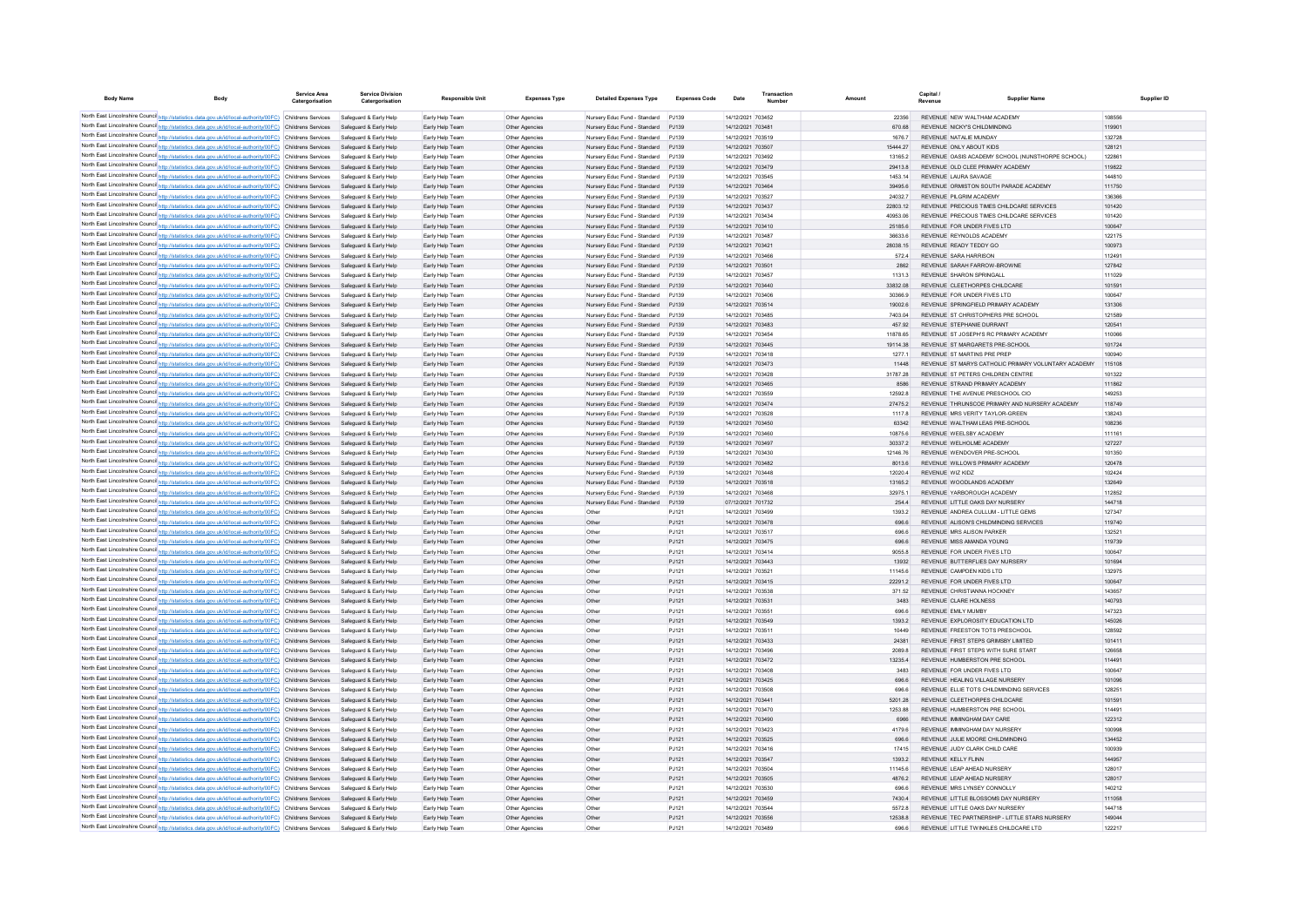| <b>Body Name</b> |                                                                                                                                                                                                                      | <b>Service Area</b><br>Catergorisation | <b>Service Division</b><br>Catergorisation       | <b>Responsible Unit</b>                                        | <b>Expenses Type</b>                                    | <b>Detailed Expenses Type</b>                   | <b>Expenses Code</b> | Date                                   | Transaction |                   | Capital<br>Revenue | <b>Supplier Name</b>                                                           | Supplier ID                                                    |
|------------------|----------------------------------------------------------------------------------------------------------------------------------------------------------------------------------------------------------------------|----------------------------------------|--------------------------------------------------|----------------------------------------------------------------|---------------------------------------------------------|-------------------------------------------------|----------------------|----------------------------------------|-------------|-------------------|--------------------|--------------------------------------------------------------------------------|----------------------------------------------------------------|
|                  |                                                                                                                                                                                                                      |                                        |                                                  |                                                                |                                                         |                                                 |                      |                                        |             |                   |                    |                                                                                |                                                                |
|                  | North East Lincolnshire Counci http://statistics.data.gov.uk/id/local-authority/00FC) Childrens Services                                                                                                             |                                        | Safeguard & Early Help                           | Early Help Team                                                | Other Agencies                                          | Other                                           | P.1121               | 14/12/2021 703456                      |             | 8080.56           |                    | REVENUE LISLE MARSDEN CHILDCARE LIMITED                                        | 110493                                                         |
|                  | North East Lincolnshire Counci http://statistics.data.gov.uk/id/local-authority/00FC) Childrens Services                                                                                                             |                                        | Safeguard & Early Help                           | Early Help Team                                                | Other Agencies                                          | Other                                           | P.1121               | 14/12/2021 703524                      |             | 97524             |                    | REVENUE LITTLECOATES PRIMARY ACADEMY                                           | 134261                                                         |
|                  | North East Lincolnshire Counci http://statistics.data.gov.uk/id/local-authority/00FC) Childrens Services                                                                                                             |                                        | Safeguard & Early Help                           | Early Help Team                                                | Other Agencies                                          | Other                                           | PJ121                | 14/12/2021 703522                      |             | 696.6             |                    | REVENUE LINDA PENDRED                                                          | 133792                                                         |
|                  | North East Lincolnshire Counci http://statistics.data.gov.uk/id/local-authority/00FC) Childrens Services                                                                                                             |                                        | Safeguard & Early Help                           | Early Help Tean                                                | Other Agencies                                          | Other                                           | PJ121                | 14/12/2021 703540                      |             | 2089.8            |                    | REVENUE MIDDLETHORPE NURSERY                                                   | 143658                                                         |
|                  | North East Lincolnshire Counci http://statistics.data.gov.uk/id/local-authority/00FC) Childrens Services<br>North East Lincolnshire Counci http://statistics.data.gov.uk/id/local-authority/00FC) Childrens Services |                                        | Safeguard & Early Help<br>Safeguard & Early Help | Early Help Tean<br>Early Help Tean                             | Other Agencies<br>Other Agencies                        | Other<br>Other                                  | PJ12<br>PJ12         | 14/12/2021 703554<br>14/12/2021 703536 |             | 278.64<br>696.6   |                    | REVENUE EMMA FLORES<br>REVENUE MS NATASHA DYKE                                 | 148270<br>141560                                               |
|                  | North East Lincolnshire Counci http://statistics.data.gov.uk/id/local-authority/00FC) Childrens Services                                                                                                             |                                        | Safeguard & Early Help                           | Early Help Tean                                                | Other Agencies                                          | Other                                           | PJ12                 | 14/12/2021 703480                      |             | 1393.2            |                    | REVENUE NICKY'S CHILDMINDING                                                   | 119901                                                         |
|                  | North East Lincolnshire Counci http://statistics.data.gov.uk/id/local-authority/00FC) Childrens Services                                                                                                             |                                        | Safeguard & Early Help                           | Early Help Tean                                                | Other Agencies                                          | Other                                           | PJ12                 | 14/12/2021 703506                      |             | 696.6             |                    | REVENUE ONLY ABOUT KIDS                                                        | 128121                                                         |
|                  | North East Lincolnshire Counci http://statistics.data.gov.uk/id/local-authority/00FC) Childrens Services                                                                                                             |                                        | Safeguard & Early Help                           | Early Help Tean                                                | Other Agencies                                          | Other                                           | PJ12                 | 14/12/2021 703463                      |             | 16718.4           |                    | REVENUE ORMISTON SOUTH PARADE ACADEMY                                          | 111750                                                         |
|                  | North East Lincolnshire Counci http://statistics.data.gov.uk/id/local-authority/00FC) Childrens Services                                                                                                             |                                        | Safeguard & Early Help                           | Early Help Tean                                                | Other Agencies                                          | Other                                           | PJ12                 | 14/12/2021 703436                      |             | 2739.96           |                    | REVENUE PRECIOUS TIMES CHILDCARE SERVICES                                      | 101420                                                         |
|                  | North East Lincolnshire Counci http://statistics.data.gov.uk/id/local-authority/00FC) Childrens Services                                                                                                             |                                        | Safeguard & Early Help                           | Early Help Tean                                                | Other Agencies                                          | Other                                           | PJ12'                | 14/12/2021 703435                      |             | 9334.44           |                    | REVENUE PRECIOUS TIMES CHILDCARE SERVICES                                      | 101420                                                         |
|                  | North East Lincolnshire Counci http://statistics.data.gov.uk/id/local-authority/00FC) Childrens Services                                                                                                             |                                        | Safeguard & Early Help                           | Early Help Tean                                                | Other Agencies                                          | Other                                           | PJ12'                | 14/12/2021 703411                      |             | 8359.2            |                    | REVENUE FOR UNDER FIVES LTD                                                    | 100647                                                         |
|                  | North East Lincolnshire Counci http://statistics.data.gov.uk/id/local-authority/00FC) Childrens Services                                                                                                             |                                        | Safeguard & Early Help                           | Early Help Tean                                                | Other Agencies                                          | Other                                           | PJ12'                | 14/12/2021 703420                      |             | 2507.76           |                    | REVENUE READY TEDDY GO                                                         | 100973                                                         |
|                  | North East Lincolnshire Counci http://statistics.data.gov.uk/id/local-authority/00FC) Childrens Services                                                                                                             |                                        | Safeguard & Early Help                           | Early Help Tean                                                | Other Agencies                                          | Other                                           | PJ12'                | 14/12/2021 703500                      |             | 696.6             |                    | REVENUE SARAH FARROW-BROWNE                                                    | 127842                                                         |
|                  | North East Lincolnshire Counci http://statistics.data.gov.uk/id/local-authority/00FC) Childrens Services                                                                                                             |                                        | Safeguard & Early Help                           | Early Help Team                                                | Other Agencies                                          | Other                                           | PJ12'                | 14/12/2021 703413                      |             | 2089.8            |                    | REVENUE FOR UNDER FIVES LTD                                                    | 100647                                                         |
|                  | North East Lincolnshire Counci http://statistics.data.gov.uk/id/local-authority/00FC) Childrens Services                                                                                                             |                                        | Safeguard & Early Help                           | Early Help Tean                                                | Other Agencies                                          | Other                                           | PJ12'                | 14/12/2021 703446                      |             | 4179.6            |                    | REVENUE SARAH SHOTBOLT                                                         | 101742                                                         |
|                  | North East Lincolnshire Counci http://statistics.data.gov.uk/id/local-authority/00FC) Childrens Services                                                                                                             |                                        | Safeguard & Early Help                           | Early Help Team                                                | Other Agencies                                          | Other                                           | PJ12'                | 14/12/2021 703484                      |             | 5572.8            |                    | REVENUE ST CHRISTOPHERS PRE SCHOOL                                             | 121589                                                         |
|                  | North East Lincolnshire Counci http://statistics.data.gov.uk/id/local-authority/00FC) Childrens Services                                                                                                             |                                        | Safeguard & Early Help                           | Early Help Tean                                                | Other Agencies                                          | Other                                           | PJ12'                | 14/12/2021 703444                      |             | 1671.84           |                    | REVENUE ST MARGARETS PRE-SCHOOL                                                | 101724                                                         |
|                  | North East Lincolnshire Counci http://statistics.data.gov.uk/id/local-authority/00FC) Childrens Services                                                                                                             |                                        | Safeguard & Early Help                           | Early Help Team                                                | Other Agencies                                          | Other                                           | PJ12'                | 14/12/2021 703419                      |             | 37570.5           |                    | REVENUE ST MARTINS PRE PREF                                                    | 100940                                                         |
|                  | North East Lincolnshire Counci http://statistics.data.gov.uk/id/local-authority/00FC) Childrens Services                                                                                                             |                                        | Safeguard & Early Help                           | Early Help Tean                                                | Other Agencies                                          | Other                                           | PJ12'                | 14/12/2021 703427                      |             | 14628.6           |                    | REVENUE ST PETERS CHILDREN CENTRE                                              | 101322                                                         |
|                  | North East Lincolnshire Counci http://statistics.data.gov.uk/id/local-authority/00FC) Childrens Services                                                                                                             |                                        | Safeguard & Early Help                           | Early Help Tean                                                | Other Agencies                                          | Other                                           | PJ12'                | 14/12/2021 703558                      |             | 2089.8            |                    | REVENUE THE AVENUE PRESCHOOL CIO                                               | 149253                                                         |
|                  | North East Lincolnshire Counci http://statistics.data.gov.uk/id/local-authority/00FC) Childrens Services                                                                                                             |                                        | Safeguard & Early Help                           | Early Help Tean                                                | Other Agencies                                          | Other                                           | PJ12'<br>PJ121       | 14/12/2021 703429<br>14/12/2021 703553 |             | 696.6             |                    | REVENUE MS TRACEY RICHARDS<br>REVENUE VIDA BINGHAM                             | 101325<br>147466                                               |
|                  | North East Lincolnshire Counci http://statistics.data.gov.uk/id/local-authority/00FC) Childrens Services<br>North East Lincolnshire Counci http://statistics.data.gov.uk/id/local-authority/00FC) Childrens Services |                                        | Safeguard & Early Help<br>Safeguard & Early Help | Early Help Tean<br>Early Help Tean                             | Other Agencies<br>Other Agencies                        | Other<br>Other                                  | PJ12'                | 14/12/2021 70345                       |             | 1393.2<br>1671.84 |                    | REVENUE WALTHAM LEAS PRE-SCHOOL                                                | 108236                                                         |
|                  | North East Lincolnshire Counci http://statistics.data.gov.uk/id/local-authority/00FC) Childrens Services                                                                                                             |                                        | Safeguard & Early Help                           | Early Help Tean                                                | Other Agencies                                          | Other                                           | PJ121                | 14/12/2021 703498                      |             | 5572.8            |                    | REVENUE WELHOLME ACADEMY                                                       | 127227                                                         |
|                  | North East Lincolnshire Counci http://statistics.data.gov.uk/id/local-authority/00FC) Childrens Services                                                                                                             |                                        | Safeguard & Early Help                           | Early Help Tean                                                | Other Agencies                                          | Other                                           | PJ12                 | 14/12/2021 70343                       |             | 650.16            |                    | REVENUE WENDOVER PRE-SCHOOL                                                    | 101350                                                         |
|                  | North East Lincolnshire Counci http://statistics.data.gov.uk/id/local-authority/00FC) Childrens Services                                                                                                             |                                        | Safeguard & Early Help                           | Early Help Tean                                                | Other Agencies                                          | Other                                           | PJ121                | 14/12/2021 703449                      |             | 10449             |                    | REVENUE WIZ KIDZ                                                               | 102424                                                         |
|                  | North East Lincolnshire Counci http://statistics.data.gov.uk/id/local-authority/00FC) Childrens Services                                                                                                             |                                        | Safeguard & Early Help                           | Early Help Tean                                                | <b>Energy Costs</b>                                     | Electricity                                     | GB102                | 21/12/2021 70433                       |             | 595.82            |                    | REVENUE REYNOLDS ACADEMY                                                       | 122175                                                         |
|                  | North East Lincolnshire Counci http://statistics.data.gov.uk/id/local-authority/00FC) Childrens Services                                                                                                             |                                        | Safeguard & Early Help                           | Early Help Tean                                                | Equip / Furniture / Materials                           | Equipment - Purchase                            | LA101                | 07/12/2021 701392                      |             | 301.85            |                    | REVENUE RM EDUCATION PLC                                                       | 106419                                                         |
|                  | North East Lincolnshire Counci http://statistics.data.gov.uk/id/local-authority/00FC) Childrens Services                                                                                                             |                                        | Safeguard & Early Help                           | Early Help Team                                                | Other Agencies                                          | Section 17                                      | PJ125                | 15/12/2021 702791                      |             | 331.68            |                    | REVENUE BED CENTRE GRIMSBY LTD                                                 | 106169                                                         |
|                  | North East Lincolnshire Counci http://statistics.data.gov.uk/id/local-authority/00FC) Childrens Services                                                                                                             |                                        | Safeguard & Early Help                           | Early Help Team                                                | Communications And Computing Computer S/Ware - Licences |                                                 | LF103                | 20/12/2021 704776                      |             | 320.28            |                    | REVENUE BALLICOM LIMITED                                                       | 149429                                                         |
|                  | North East Lincolnshire Counci http://statistics.data.gov.uk/id/local-authority/00FC) Childrens Services                                                                                                             |                                        | Safeguard & Early Help                           | Children In Care & Disability                                  | Other Agencies                                          | <b>Driving Lessons</b>                          | PJ132                | 21/12/2021 704909                      |             | 250               |                    | REVENUE LOCAL PASS DRIVING SCHOOL                                              | 149093                                                         |
|                  | North East Lincolnshire Counci http://statistics.data.gov.uk/id/local-authority/00FC) Childrens Services                                                                                                             |                                        | Safeguard & Early Help                           | Children In Care & Disability                                  | Other Agencies                                          | <b>Housing Benefit</b>                          | PJ134                | 07/12/2021 983886                      |             | 257               |                    | REVENUE REDACTED PERSONAL INFORMATION                                          | REDACTED PERSONAL INFORMATION                                  |
|                  | North East Lincolnshire Counci http://statistics.data.gov.uk/id/local-authority/00FC) Childrens Services                                                                                                             |                                        | Safeguard & Early Help                           | Children In Care & Disability                                  | Other Agencies                                          | <b>Housing Benefit</b>                          | PJ134                | 14/12/2021 985832                      |             | 257               |                    | REVENUE REDACTED PERSONAL INFORMATION                                          | REDACTED PERSONAL INFORMATION                                  |
|                  | North East Lincolnshire Counci http://statistics.data.gov.uk/id/local-authority/00FC) Childrens Services                                                                                                             |                                        | Safeguard & Early Help                           | Children In Care & Disability                                  | Other Agencies                                          | <b>Housing Benefit</b>                          | PJ134                | 21/12/2021 989191                      |             | 257               |                    | REVENUE REDACTED PERSONAL INFORMATION                                          | REDACTED PERSONAL INFORMATION                                  |
|                  | North East Lincolnshire Counci http://statistics.data.gov.uk/id/local-authority/00FC) Childrens Services                                                                                                             |                                        | Safeguard & Early Help                           | Children In Care & Disability                                  | Other Agencies                                          | <b>Housing Benefit</b>                          | PJ134                | 21/12/2021 99026                       |             | 257               |                    | REVENUE REDACTED PERSONAL INFORMATION                                          | REDACTED PERSONAL INFORMATION                                  |
|                  | North East Lincolnshire Counci http://statistics.data.gov.uk/id/local-authority/00FC) Childrens Services                                                                                                             |                                        | Safeguard & Early Help                           | Children In Care & Disability                                  | Other Agencies                                          | <b>Housing Benefit</b>                          | PJ134                | 21/12/2021 991315                      |             | 257               |                    | REVENUE REDACTED PERSONAL INFORMATION                                          | REDACTED PERSONAL INFORMATION                                  |
|                  | North East Lincolnshire Counci http://statistics.data.gov.uk/id/local-authority/00FC) Childrens Services                                                                                                             |                                        | Safeguard & Early Help                           | Children In Care & Disability                                  | Other Agencies                                          | <b>Housing Benefit</b>                          | PJ134                | 07/12/2021 983776                      |             | 257               |                    | REVENUE REDACTED PERSONAL INFORMATION                                          | REDACTED PERSONAL INFORMATION                                  |
|                  | North East Lincolnshire Counci http://statistics.data.gov.uk/id/local-authority/00FC) Childrens Services                                                                                                             |                                        | Safeguard & Early Help                           | Children In Care & Disability                                  | Other Agencies                                          | <b>Housing Benefit</b>                          | PJ134                | 14/12/2021 985717                      |             | 257               |                    | REVENUE REDACTED PERSONAL INFORMATION                                          | REDACTED PERSONAL INFORMATION                                  |
|                  | North East Lincolnshire Counci http://statistics.data.gov.uk/id/local-authority/00FC) Childrens Services                                                                                                             |                                        | Safeguard & Early Help                           | Children In Care & Disability                                  | Other Agencies                                          | <b>Housing Benefi</b>                           | PJ134                | 21/12/2021 989080                      |             | 257               |                    | REVENUE REDACTED PERSONAL INFORMATION                                          | REDACTED PERSONAL INFORMATION                                  |
|                  | North East Lincolnshire Counci http://statistics.data.gov.uk/id/local-authority/00FC) Childrens Services<br>North East Lincolnshire Counci http://statistics.data.gov.uk/id/local-authority/00FC) Childrens Services |                                        | Safeguard & Early Help<br>Safeguard & Early Help | Children In Care & Disability<br>Children In Care & Disability | Other Agencies<br>Other Agencies                        | <b>Housing Benefit</b><br><b>Housing Benefi</b> | PJ134<br>PJ134       | 21/12/2021 990151<br>21/12/2021 991204 |             | 257<br>257        |                    | REVENUE REDACTED PERSONAL INFORMATION<br>REVENUE REDACTED PERSONAL INFORMATION | REDACTED PERSONAL INFORMATION<br>REDACTED PERSONAL INFORMATION |
|                  | North East Lincolnshire Counci http://statistics.data.gov.uk/id/local-authority/00FC) Childrens Services                                                                                                             |                                        | Safeguard & Early Help                           | Children In Care & Disability                                  | Other Agencies                                          | <b>Housing Benefit</b>                          | PJ134                | 07/12/2021 983784                      |             | 257               |                    | REVENUE REDACTED PERSONAL INFORMATION                                          | REDACTED PERSONAL INFORMATION                                  |
|                  | North East Lincolnshire Counci http://statistics.data.gov.uk/id/local-authority/00FC) Childrens Services                                                                                                             |                                        | Safeguard & Early Help                           | Children In Care & Disability                                  | Other Agencies                                          | <b>Housing Benefi</b>                           | PJ134                | 14/12/2021 985727                      |             | 257               |                    | REVENUE REDACTED PERSONAL INFORMATION                                          | REDACTED PERSONAL INFORMATION                                  |
|                  | North East Lincolnshire Counci http://statistics.data.gov.uk/id/local-authority/00FC) Childrens Services                                                                                                             |                                        | Safeguard & Early Help                           | Children In Care & Disability                                  | Other Agencies                                          | <b>Housing Benefit</b>                          | PJ134                | 21/12/2021 989089                      |             | 257               |                    | REVENUE REDACTED PERSONAL INFORMATION                                          | REDACTED PERSONAL INFORMATION                                  |
|                  | North East Lincolnshire Counci http://statistics.data.gov.uk/id/local-authority/00FC) Childrens Services                                                                                                             |                                        | Safeguard & Early Help                           | Children In Care & Disability                                  | Other Agencies                                          | <b>Housing Benefit</b>                          | PJ134                | 21/12/2021 990160                      |             | 257               |                    | REVENUE REDACTED PERSONAL INFORMATION                                          | REDACTED PERSONAL INFORMATION                                  |
|                  | North East Lincolnshire Counci http://statistics.data.gov.uk/id/local-authority/00FC) Childrens Services                                                                                                             |                                        | Safeguard & Early Help                           | Children In Care & Disability                                  | Other Agencies                                          | <b>Housing Benefit</b>                          | PJ134                | 21/12/2021 991213                      |             | 257               |                    | REVENUE REDACTED PERSONAL INFORMATION                                          | REDACTED PERSONAL INFORMATION                                  |
|                  | North East Lincolnshire Counci http://statistics.data.gov.uk/id/local-authority/00FC) Childrens Services                                                                                                             |                                        | Safeguard & Early Help                           | Children In Care & Disability                                  | Other Agencies                                          | <b>Housing Benefit</b>                          | PJ134                | 07/12/2021 984179                      |             | 257               |                    | REVENUE REDACTED PERSONAL INFORMATION                                          | REDACTED PERSONAL INFORMATION                                  |
|                  | North East Lincolnshire Counci http://statistics.data.gov.uk/id/local-authority/00FC) Childrens Services                                                                                                             |                                        | Safeguard & Early Help                           | Children In Care & Disability                                  | Other Agencies                                          | <b>Housing Benefit</b>                          | PJ134                | 14/12/2021 986159                      |             | 257               |                    | REVENUE REDACTED PERSONAL INFORMATION                                          | REDACTED PERSONAL INFORMATION                                  |
|                  | North East Lincolnshire Counci http://statistics.data.gov.uk/id/local-authority/00FC) Childrens Services                                                                                                             |                                        | Safeguard & Early Help                           | Children In Care & Disability                                  | Other Agencies                                          | <b>Housing Benefit</b>                          | PJ134                | 21/12/2021 989485                      |             | 257               |                    | REVENUE REDACTED PERSONAL INFORMATION                                          | REDACTED PERSONAL INFORMATION                                  |
|                  | North East Lincolnshire Counci http://statistics.data.gov.uk/id/local-authority/00FC) Childrens Services                                                                                                             |                                        | Safeguard & Early Help                           | Children In Care & Disability                                  | Other Agencies                                          | <b>Housing Benefit</b>                          | PJ134                | 21/12/2021 990554                      |             | 257               |                    | REVENUE REDACTED PERSONAL INFORMATION                                          | REDACTED PERSONAL INFORMATION                                  |
|                  | North East Lincolnshire Counci http://statistics.data.gov.uk/id/local-authority/00FC) Childrens Services                                                                                                             |                                        | Safeguard & Early Help                           | Children In Care & Disability                                  | Other Agencies                                          | <b>Housing Benefit</b>                          | PJ134                | 21/12/2021 991606                      |             | 257               |                    | REVENUE REDACTED PERSONAL INFORMATION                                          | REDACTED PERSONAL INFORMATION                                  |
|                  | North East Lincolnshire Counci http://statistics.data.gov.uk/id/local-authority/00FC) Childrens Services                                                                                                             |                                        | Safeguard & Early Help                           | Children In Care & Disability                                  | Other Agencies                                          | <b>Housing Benefit</b>                          | PJ134                | 07/12/2021 701815                      |             | 450               |                    | REVENUE 16+ SERVICES                                                           | 100943                                                         |
|                  | North East Lincolnshire Counci http://statistics.data.gov.uk/id/local-authority/00FC) Childrens Services                                                                                                             |                                        | Safeguard & Early Help                           | Children In Care & Disability                                  | Other Agencies                                          | <b>Housing Benefit</b>                          | PJ134                | 21/12/2021 704240                      |             | 350               |                    | REVENUE 16+ SERVICES                                                           | 100943                                                         |
|                  | North East Lincolnshire Counci http://statistics.data.gov.uk/id/local-authority/00FC) Childrens Services                                                                                                             |                                        | Safeguard & Early Help                           | Children In Care & Disability                                  | Other Agencies                                          | <b>Housing Benefit</b>                          | PJ134                | 07/12/2021 984275                      |             | 615               |                    | REVENUE REDACTED PERSONAL INFORMATION                                          | REDACTED PERSONAL INFORMATION                                  |
|                  | North East Lincolnshire Counci http://statistics.data.gov.uk/id/local-authority/00FC) Childrens Services                                                                                                             |                                        | Safeguard & Early Help                           | Children In Care & Disability                                  | Other Agencies                                          | <b>Housing Benefit</b>                          | PJ134                | 14/12/2021 986286                      |             | 615               |                    | REVENUE REDACTED PERSONAL INFORMATION                                          | REDACTED PERSONAL INFORMATION                                  |
|                  | North East Lincolnshire Counci http://statistics.data.gov.uk/id/local-authority/00FC) Childrens Services                                                                                                             |                                        | Safeguard & Early Help                           | Children In Care & Disability                                  | Other Agencies                                          | <b>Housing Benefit</b>                          | PJ134                | 21/12/2021 989570                      |             | 615               |                    | REVENUE REDACTED PERSONAL INFORMATION                                          | REDACTED PERSONAL INFORMATION                                  |
|                  | North East Lincolnshire Counci http://statistics.data.gov.uk/id/local-authority/00FC) Childrens Services                                                                                                             |                                        | Safeguard & Early Help                           | Children In Care & Disability                                  | Other Agencies                                          | <b>Housing Benefit</b>                          | PJ134                | 21/12/2021 990638                      |             | 615               |                    | REVENUE REDACTED PERSONAL INFORMATION                                          | REDACTED PERSONAL INFORMATION                                  |
|                  | North East Lincolnshire Counci http://statistics.data.gov.uk/id/local-authority/00FC) Childrens Services                                                                                                             |                                        | Safeguard & Early Help                           | Children In Care & Disability                                  | Other Agencies                                          | <b>Housing Benefit</b>                          | PJ134                | 21/12/2021 991690                      |             | 615               |                    | REVENUE REDACTED PERSONAL INFORMATION                                          | REDACTED PERSONAL INFORMATION                                  |
|                  | North East Lincolnshire Counci http://statistics.data.gov.uk/id/local-authority/00FC) Childrens Services                                                                                                             |                                        | Safeguard & Early Help                           | Children In Care & Disability                                  | Other Agencies                                          | <b>Housing Benefit</b>                          | PJ134                | 02/12/2021 701426                      |             | 474.3             |                    | REVENUE LINCOLNSHIRE HOUSING PARTNERSHIP LTD                                   | 140117                                                         |
|                  | North East Lincolnshire Counci http://statistics.data.gov.uk/id/local-authority/00FC) Childrens Services<br>North East Lincolnshire Counci http://statistics.data.gov.uk/id/local-authority/00FC) Childrens Services |                                        | Safeguard & Early Help<br>Safeguard & Early Help | Children In Care & Disability<br>Children In Care & Disability | Other Agencies<br>Other Agencies                        | Leaving Care Grant<br>Leaving Care Grant        | PJ116<br>PJ116       | 21/12/2021 989621<br>14/12/2021 703168 |             | 300<br>250        |                    | REVENUE REDACTED PERSONAL INFORMATION<br>REVENUE FRESHNEY BEDS                 | REDACTED PERSONAL INFORMATION<br>120641                        |
|                  | North East Lincolnshire Counci http://statistics.data.gov.uk/id/local-authority/00FC) Childrens Services                                                                                                             |                                        | Safeguard & Early Help                           | Children In Care & Disability                                  | Other Agencies                                          | Leaving Care Grant                              | PJ116                | 14/12/2021 703166                      |             | 250               |                    | REVENUE FRESHNEY BEDS                                                          | 120641                                                         |
|                  | North East Lincolnshire Counci http://statistics.data.gov.uk/id/local-authority/00FC) Childrens Services                                                                                                             |                                        | Safeguard & Early Help                           | Children In Care & Disability                                  | Other Agencies                                          | Leaving Care Grant                              | PJ116                | 21/12/2021 704901                      |             | 430               |                    | REVENUE CARPETS GALORE                                                         | 103262                                                         |
|                  | North East Lincolnshire Counci http://statistics.data.gov.uk/id/local-authority/00FC) Childrens Services                                                                                                             |                                        | Safeguard & Early Help                           | Children In Care & Disability                                  | Other Agencies                                          | Personal Allowance                              | PJ122                | 21/12/2021 989613                      |             | 356.4             |                    | REVENUE REDACTED PERSONAL INFORMATION                                          | REDACTED PERSONAL INFORMATION                                  |
|                  | North East Lincolnshire Counci http://statistics.data.gov.uk/id/local-authority/00FC) Childrens Services                                                                                                             |                                        | Safeguard & Early Help                           | Children In Care & Disability                                  | Other Agencies                                          | Personal Allowance                              | PJ122                | 07/12/2021 701815                      |             | 1069.2            |                    | REVENUE 16+ SERVICES                                                           | 100943                                                         |
|                  | North East Lincolnshire Counci http://statistics.data.gov.uk/id/local-authority/00FC) Childrens Services                                                                                                             |                                        | Safeguard & Early Help                           | Children In Care & Disability                                  | Other Agencies                                          | Personal Allowance                              | PJ122                | 21/12/2021 704240                      |             | 663.4             |                    | REVENUE 16+ SERVICES                                                           | 100943                                                         |
|                  | North East Lincolnshire Counci http://statistics.data.gov.uk/id/local-authority/00FC) Childrens Services                                                                                                             |                                        | Safeguard & Early Help                           | Children In Care & Disability                                  | Other Agencies                                          | Personal Items                                  | PJ115                | 21/12/2021 704240                      |             | 300               |                    | REVENUE 16+ SERVICES                                                           | 100943                                                         |
|                  | North East Lincolnshire Counci http://statistics.data.gov.uk/id/local-authority/00FC) Childrens Services                                                                                                             |                                        | Safeguard & Early Help                           | Children In Care & Disability                                  | Other Agencies                                          | University                                      | PJ129                | 08/12/2021 702468                      |             | 16728             |                    | REVENUE UNIVERSITY OF LINCOLN                                                  | 101299                                                         |
|                  | North East Lincolnshire Counci http://statistics.data.gov.uk/id/local-authority/00FC) Childrens Services                                                                                                             |                                        | Safeguard & Early Help                           | Children In Care & Disability                                  | Other Agencies                                          | <b>University</b>                               | P.1129               | 21/12/2021 705131                      |             | 5000              |                    | REVENUE UNIVERSITY OF SUSSEX                                                   | 150533                                                         |
|                  | North East Lincolnshire Counci http://statistics.data.gov.uk/id/local-authority/00FC) Childrens Services                                                                                                             |                                        | Safeguard & Early Help                           | Children In Care & Disability                                  | Direct Employee Expenses                                | Agency Staff                                    | FA105                | 07/12/2021 701731                      |             | 22278 17          |                    | REVENUE ICS OPERATIONS LTD                                                     | 141788                                                         |
|                  | North East Lincolnshire Counci http://statistics.data.gov.uk/id/local-authority/00FC) Childrens Services Safeguard & Early Help                                                                                      |                                        |                                                  | Children In Care & Disability                                  | Direct Employee Expenses                                | Agency Staff                                    | FA105                | 10/12/2021 703055                      |             | 22278 17          |                    | REVENUE ICS OPERATIONS LTD                                                     | 141788                                                         |
|                  | North East Lincolnshire Counci http://statistics.data.gov.uk/id/local-authority/00FC) Childrens Services                                                                                                             |                                        | Safeguard & Early Help                           | Children In Care & Disability                                  | Direct Employee Expenses                                | Agency Staff                                    | FA105                | 17/12/2021 704278                      |             | 1503.06           |                    | REVENUE ICS OPERATIONS LTD                                                     | 141788                                                         |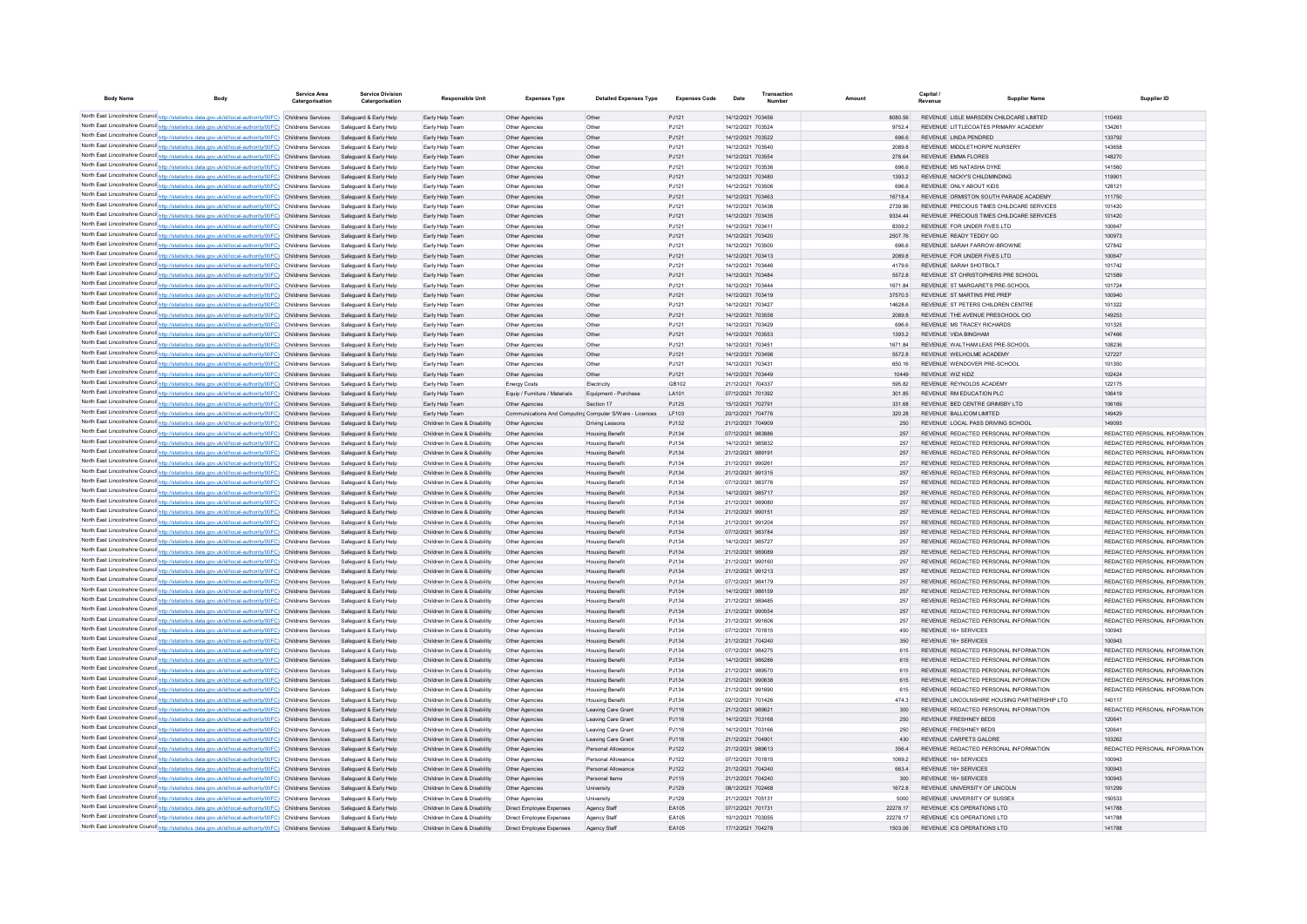| <b>Body Name</b> | <b>Body</b>                                                                                                                                                                                                          | Service Area<br>Catergorisation | <b>Service Division</b><br>Catergorisation       | <b>Responsible Unit</b>                                        | <b>Expenses Type</b>                                             | <b>Detailed Expenses Type</b>                                    | <b>Expenses Code</b> | Date                                   | Number |                 | Capital /<br>Revenue | <b>Supplier Name</b>                                                           | Supplier ID                                                    |
|------------------|----------------------------------------------------------------------------------------------------------------------------------------------------------------------------------------------------------------------|---------------------------------|--------------------------------------------------|----------------------------------------------------------------|------------------------------------------------------------------|------------------------------------------------------------------|----------------------|----------------------------------------|--------|-----------------|----------------------|--------------------------------------------------------------------------------|----------------------------------------------------------------|
|                  | North East Lincolnshire Counci http://statistics.data.gov.uk/id/local-authority/00FC) Childrens Services                                                                                                             |                                 | Safeguard & Early Help                           | Children In Care & Disability                                  | Direct Employee Expenses                                         | Agency Staff                                                     | EA105                | 20/12/2021 704393                      |        | 22278.17        |                      | REVENUE ICS OPERATIONS LTD                                                     | 141788                                                         |
|                  | North East Lincolnshire Counci http://statistics.data.gov.uk/id/local-authority/00FC) Childrens Services                                                                                                             |                                 | Safeguard & Early Help                           | Children In Care & Disability                                  | Direct Employee Expenses                                         | Agency Staff                                                     | EA105                | 07/12/2021 702493                      |        | 1437.45         |                      | REVENUE PARADIGM PROFESSIONAL CONSULTANCY LTD                                  | 129224                                                         |
|                  | North East Lincolnshire Counci http://statistics.data.gov.uk/id/local-authority/00FC)                                                                                                                                | Childrens Services              | Safeguard & Early Help                           | Children In Care & Disability                                  | Direct Employee Expenses                                         | Agency Staff                                                     | EA105                | 21/12/2021 704902                      |        | 1437.45         |                      | REVENUE PARADIGM PROFESSIONAL CONSULTANCY LTD                                  | 129224                                                         |
|                  | North East Lincolnshire Counci http://statistics.data.gov.uk/id/local-authority/00FC) Childrens Services                                                                                                             |                                 | Safeguard & Early Help                           | Children In Care & Disability                                  | Other Agencies                                                   | Additional Cost                                                  | PJ114                | 20/12/2021 70459                       |        | 490             |                      | REVENUE LINCOLNSHIRE COUNTY COUNCIL                                            | 100389                                                         |
|                  | North East Lincolnshire Counci http://statistics.data.gov.uk/id/local-authority/00FC)                                                                                                                                | Childrens Services              | Safeguard & Early Help                           | Children In Care & Disability                                  | Other Agencies                                                   | Additional Cost                                                  | PJ114                | 02/12/2021 701535                      |        | 540             |                      | REVENUE AA CABS                                                                | 149094                                                         |
|                  | North East Lincolnshire Counci http://statistics.data.gov.uk/id/local-authority/00FC) Childrens Services                                                                                                             |                                 | Safeguard & Early Help                           | Children In Care & Disability                                  | Other Agencies                                                   | Additional Cost                                                  | PJ114                | 02/12/2021 701534                      |        | 720             |                      | REVENUE AA CABS                                                                | 149094                                                         |
|                  | North East Lincolnshire Counci http://statistics.data.gov.uk/id/local-authority/00FC) Childrens Services                                                                                                             |                                 | Safeguard & Early Help                           | Children In Care & Disability                                  | Other Agencies                                                   | Additional Cost                                                  | PJ114                | 06/12/2021 70165                       |        | 705.25          |                      | REVENUE AA RADIO CARS LTD                                                      | 101222                                                         |
|                  | North East Lincolnshire Counci http://statistics.data.gov.uk/id/local-authority/00FC) Childrens Services                                                                                                             |                                 | Safeguard & Early Help                           | Children In Care & Disability                                  | Other Agencies                                                   | Additional Cost                                                  | PJ114                | 13/12/2021 703196                      |        | 400.37          |                      | REVENUE JC COOK CYCLES LTD                                                     | 106127                                                         |
|                  | North East Lincolnshire Counci http://statistics.data.gov.uk/id/local-authority/00FC) Childrens Services                                                                                                             |                                 | Safeguard & Early Help                           | Children In Care & Disability                                  | Other Agencies                                                   | Additional Cost                                                  | PJ114                | 21/12/2021 704906                      |        | 1114.48         |                      | REVENUE AA RADIO CARS LTD                                                      | 101222                                                         |
|                  | North East Lincolnshire Counci http://statistics.data.gov.uk/id/local-authority/00FC) Childrens Services<br>North East Lincolnshire Counci http://statistics.data.gov.uk/id/local-authority/00FC) Childrens Services |                                 | Safeguard & Early Help<br>Safeguard & Early Help | Children In Care & Disability<br>Children In Care & Disability | Other Agencies<br>Direct Employee Expenses                       | Section 17<br>Agency Staff                                       | PJ125<br>EA105       | 07/12/2021 701815<br>07/12/2021 702494 |        | 450<br>1889.22  |                      | REVENUE 16+ SERVICES<br>REVENUE PARADIGM PROFESSIONAL CONSULTANCY LTD          | 100943<br>129224                                               |
|                  | North East Lincolnshire Counci http://statistics.data.gov.uk/id/local-authority/00FC) Childrens Services                                                                                                             |                                 | Safeguard & Early Help                           | Children In Care & Disability                                  | Direct Employee Expenses                                         | Agency Staff                                                     | FA105                | 21/12/2021 704900                      |        | 1889.22         |                      | REVENUE PARADIGM PROFESSIONAL CONSULTANCY LTD                                  | 129224                                                         |
|                  | North East Lincolnshire Counci http://statistics.data.gov.uk/id/local-authority/00FC) Childrens Services                                                                                                             |                                 | Safeguard & Early Help                           | Children In Care & Disability                                  | Private Contractors                                              | Third Party Prov - Private                                       | PH101                | 14/12/2021 986313                      |        | 320             |                      | REVENUE REDACTED PERSONAL INFORMATION                                          | REDACTED PERSONAL INFORMATION                                  |
|                  | North East Lincolnshire Counci http://statistics.data.gov.uk/id/local-authority/00FC) Childrens Services                                                                                                             |                                 | Safeguard & Early Help                           | Children In Care & Disability                                  | <b>Private Contractors</b>                                       | Third Party Prov - Private                                       | <b>PH101</b>         | 06/12/2021 702049                      |        | 256             |                      | REVENUE GRAVITY RED INSPIRES                                                   | 148816                                                         |
|                  | North East Lincolnshire Counci http://statistics.data.gov.uk/id/local-authority/00FC) Childrens Services                                                                                                             |                                 | Safeguard & Early Help                           | Children In Care & Disability                                  | <b>Private Contractors</b>                                       | Third Party Prov - Private                                       | PH101                | 07/12/2021 701838                      |        | 288             |                      | REVENUE GRAVITY RED INSPIRES                                                   | 148816                                                         |
|                  | North East Lincolnshire Counci http://statistics.data.gov.uk/id/local-authority/00FC) Childrens Services                                                                                                             |                                 | Safeguard & Early Help                           | Children In Care & Disability                                  | Private Contractors                                              | Third Party Prov - Private                                       | <b>PH101</b>         | 07/12/2021 701835                      |        | 320             |                      | REVENUE GRAVITY RED INSPIRES                                                   | 148816                                                         |
|                  | North East Lincolnshire Counci http://statistics.data.gov.uk/id/local-authority/00FC) Childrens Services                                                                                                             |                                 | Safeguard & Early Help                           | Children In Care & Disability                                  | <b>Private Contractors</b>                                       | Third Party Prov - Private                                       | PH101                | 07/12/2021 701843                      |        | 288             |                      | REVENUE GRAVITY RED INSPIRES                                                   | 148816                                                         |
|                  | North East Lincolnshire Counci http://statistics.data.gov.uk/id/local-authority/00FC) Childrens Services                                                                                                             |                                 | Safeguard & Early Help                           | Children In Care & Disability                                  | Private Contractors                                              | Third Party Prov - Private                                       | <b>PH101</b>         | 07/12/2021 701841                      |        | 1056            |                      | REVENUE GRAVITY RED INSPIRES                                                   | 148816                                                         |
|                  | North East Lincolnshire Counci http://statistics.data.gov.uk/id/local-authority/00FC) Childrens Services                                                                                                             |                                 | Safeguard & Early Help                           | Children In Care & Disability                                  | Private Contractors                                              | Third Party Prov - Private                                       | <b>PH101</b>         | 07/12/2021 701837                      |        | 320             |                      | REVENUE GRAVITY RED INSPIRES                                                   | 148816                                                         |
|                  | North East Lincolnshire Counci http://statistics.data.gov.uk/id/local-authority/00FC) Childrens Services                                                                                                             |                                 | Safeguard & Early Help                           | Children In Care & Disability                                  | Private Contractors                                              | Third Party Prov - Private                                       | <b>PH101</b>         | 07/12/2021 702089                      |        | 1152            |                      | REVENUE GRAVITY RED INSPIRES                                                   | 148816                                                         |
|                  | North East Lincolnshire Counci http://statistics.data.gov.uk/id/local-authority/00FC) Childrens Services                                                                                                             |                                 | Safeguard & Early Help                           | Children In Care & Disability                                  | <b>Private Contractors</b>                                       | Third Party Prov - Private                                       | PH101                | 14/12/2021 703361                      |        | 390             |                      | REVENUE REDACTED PERSONAL INFORMATION                                          | REDACTED PERSONAL INFORMATION                                  |
|                  | North East Lincolnshire Counci http://statistics.data.gov.uk/id/local-authority/00FC) Childrens Services<br>North East Lincolnshire Counci http://statistics.data.gov.uk/id/local-authority/00FC) Childrens Services |                                 | Safeguard & Early Help<br>Safeguard & Early Help | Children In Care & Disability<br>Children In Care & Disability | Other Agencies<br>Other Agencies                                 | Additional Cost<br>Additional Cost                               | PJ114<br>P.1114      | 07/12/2021 701836<br>07/12/2021 701842 |        | 1300<br>1000    |                      | REVENUE GRAVITY RED INSPIRES<br>REVENUE GRAVITY RED INSPIRES                   | 148816<br>148816                                               |
|                  | North East Lincolnshire Counci http://statistics.data.gov.uk/id/local-authority/00FC) Childrens Services                                                                                                             |                                 | Safeguard & Early Help                           | Children In Care & Disability                                  | Other Agencies                                                   | Additional Cost                                                  | PJ114                | 07/12/2021 70209                       |        | 983.2           |                      | REVENUE MISS RUTH DALTON                                                       | 118968                                                         |
|                  | North East Lincolnshire Counci http://statistics.data.gov.uk/id/local-authority/00FC) Childrens Services                                                                                                             |                                 | Safeguard & Early Help                           | Children In Care & Disability                                  | Other Agencies                                                   | <b>Additional Cost</b>                                           | P.1114               | 14/12/2021 703915                      |        | 353 67          |                      | REVENUE THE ROWAN ORGANISATION                                                 | 105925                                                         |
|                  | North East Lincolnshire Counci http://statistics.data.gov.uk/id/local-authority/00FC) Childrens Services                                                                                                             |                                 | Safeguard & Early Help                           | Children In Care & Disability                                  | Direct Employee Expenses                                         | Agency Staff                                                     | EA105                | 01/12/2021 700964                      |        | 1858.5          |                      | REVENUE ATTENTI CONSULTING                                                     | 146503                                                         |
|                  | North East Lincolnshire Counci http://statistics.data.gov.uk/id/local-authority/00FC) Childrens Services                                                                                                             |                                 | Safeguard & Early Help                           | Children In Care & Disability                                  | Direct Employee Expenses                                         | Agency Staff                                                     | FA105                | 08/12/2021 701939                      |        | 19647           |                      | REVENUE ATTENTICONSULTING                                                      | 146503                                                         |
|                  | North East Lincolnshire Counci http://statistics.data.gov.uk/id/local-authority/00FC) Childrens Services                                                                                                             |                                 | Safeguard & Early Help                           | Children In Care & Disability                                  | Direct Employee Expenses                                         | Agency Staff                                                     | EA105                | 13/12/2021 702702                      |        | 1964.7          |                      | REVENUE ATTENTI CONSULTING                                                     | 146503                                                         |
|                  | North East Lincolnshire Counci http://statistics.data.gov.uk/id/local-authority/00FC) Childrens Services                                                                                                             |                                 | Safeguard & Early Help                           | Children In Care & Disability                                  | Direct Employee Expenses                                         | Agency Staff                                                     | FA105                | 20/12/2021 70418                       |        | 19647           |                      | REVENUE ATTENTICONSULTING                                                      | 146503                                                         |
|                  | North East Lincolnshire Counci http://statistics.data.gov.uk/id/local-authority/00FC) Childrens Services                                                                                                             |                                 | Safeguard & Early Help                           | Cs Residential Homes                                           | Catering                                                         | Provisions                                                       | I B101               | 21/12/2021 704978                      |        | 523 61          |                      | REVENUE PETTY CASH                                                             | <b>REDACTED</b>                                                |
|                  | North East Lincolnshire Counci http://statistics.data.gov.uk/id/local-authority/00FC) Childrens Services                                                                                                             |                                 | Safeguard & Early Help                           | Cs Residential Homes                                           | Miscellaneous Expenses                                           | Activities - Service Users                                       | LL114                | 21/12/2021 704978                      |        | 430.96          |                      | REVENUE PETTY CASH                                                             | <b>REDACTED</b>                                                |
|                  | North East Lincolnshire Counci http://statistics.data.gov.uk/id/local-authority/00FC) Childrens Services                                                                                                             |                                 | Safeguard & Early Help                           | Cs Residential Homes                                           | Miscellaneous Expenses                                           | Holidays - Service Users                                         | LL113                | 21/12/2021 704978                      |        | 329.99          |                      | REVENUE PETTY CASH                                                             | <b>REDACTED</b>                                                |
|                  | North East Lincolnshire Counci http://statistics.data.gov.uk/id/local-authority/00FC) Childrens Services                                                                                                             |                                 | Safeguard & Early Help                           | Cs Residential Homes                                           | Other Agencies                                                   | Clothing                                                         | P.1106               | 21/12/2021 704978                      |        | 264.89          |                      | REVENUE PETTY CASH                                                             | <b>REDACTED</b>                                                |
|                  | North East Lincolnshire Counci http://statistics.data.gov.uk/id/local-authority/00FC) Childrens Services                                                                                                             |                                 | Safeguard & Early Help                           | Cs Residential Homes                                           | Other Agencies                                                   | Festivals                                                        | P.1109               | 21/12/2021 704978                      |        | 351 28          |                      | REVENUE PETTY CASH                                                             | <b>REDACTED</b>                                                |
|                  | North East Lincolnshire Counci http://statistics.data.gov.uk/id/local-authority/00FC) Childrens Services                                                                                                             |                                 | Safeguard & Early Help                           | Cs Residential Homes                                           | Direct Employee Expenses                                         | Agency Staff                                                     | FA105                | 08/12/2021 702523                      |        | 1078            |                      | REVENUE GRAVITY RED INSPIRES                                                   | 148816<br>100557                                               |
|                  | North East Lincolnshire Counci http://statistics.data.gov.uk/id/local-authority/00FC) Childrens Services<br>North East Lincolnshire Counci http://statistics.data.gov.uk/id/local-authority/00FC) Childrens Services |                                 | Safeguard & Early Help<br>Safeguard & Early Help | Cs Residential Homes<br>Cs Residential Homes                   | Direct Transport Costs<br>Miscellaneous Expenses                 | <b>Hired Transport - Employees</b><br>Activities - Service Users | JAA101               | 20/12/2021 701968<br>14/12/2021 703160 |        | 480<br>318 14   |                      | REVENUE READY RENT A CAR<br>REVENUE PETTY CASH                                 | <b>REDACTED</b>                                                |
|                  | North East Lincolnshire Counci http://statistics.data.gov.uk/id/local-authority/00FC) Childrens Services                                                                                                             |                                 | Safeguard & Early Help                           | Cs Residential Homes                                           | Other Anencies                                                   | Pocket Money                                                     | LL114<br>P.1105      | 14/12/2021 703160                      |        | 330             |                      | REVENUE PETTY CASH                                                             | <b>REDACTED</b>                                                |
|                  | North East Lincolnshire Counci http://statistics.data.gov.uk/id/local-authority/00FC) Childrens Services                                                                                                             |                                 | Safeguard & Early Help                           | Cs Residential Homes                                           | Catering                                                         | Provisions                                                       | LB101                | 09/12/2021 702437                      |        | 883.6           |                      | REVENUE PETTY CASH                                                             | <b>REDACTED</b>                                                |
|                  | North East Lincolnshire Counci http://statistics.data.gov.uk/id/local-authority/00FC) Childrens Services                                                                                                             |                                 | Safeguard & Early Help                           | Cs Residential Homes                                           | Other Agencies                                                   | Festivals                                                        | P.1109               | 09/12/2021 702437                      |        | 258.22          |                      | REVENUE PETTY CASH                                                             | <b>REDACTED</b>                                                |
|                  | North East Lincolnshire Counci http://statistics.data.gov.uk/id/local-authority/00FC) Childrens Services                                                                                                             |                                 | Safeguard & Early Help                           | Cs Residential Homes                                           |                                                                  | Communications And Computing Computer H/Ware - Purchases         | LF105                | 20/12/2021 704546                      |        | 275             |                      | REVENUE TOTAL COMPUTER NETWORKS LTD                                            | 141310                                                         |
|                  | North East Lincolnshire Counci http://statistics.data.gov.uk/id/local-authority/00FC) Childrens Services                                                                                                             |                                 | Safeguard & Early Help                           | Cs Residential Homes                                           | Equip / Furniture / Materials                                    | Equipment - Purchase                                             | LA101                | 17/12/2021 703995                      |        | 433.32          |                      | REVENUE DAVID BURY LTD                                                         | 103135                                                         |
|                  | North East Lincolnshire Counci http://statistics.data.gov.uk/id/local-authority/00FC) Childrens Services                                                                                                             |                                 | Safeguard & Early Help                           | Cs Residential Homes                                           | Equip / Furniture / Materials                                    | Equipment - Purchase                                             | LA101                | 10/12/2021 703039                      |        | 544.5           |                      | REVENUE ENGIE SERVICES LTD                                                     | 133267                                                         |
|                  | North East Lincolnshire Counci http://statistics.data.gov.uk/id/local-authority/00FC) Childrens Services                                                                                                             |                                 | Safeguard & Early Help                           | Cs Residential Homes                                           | Equip / Furniture / Materials                                    | Equipment - Purchase                                             | LA101                | 21/12/2021 705760                      |        | 11646.86        |                      | REVENUE ENGIE SERVICES LTD                                                     | 133267                                                         |
|                  | North East Lincolnshire Counci http://statistics.data.gov.uk/id/local-authority/00FC) Childrens Services                                                                                                             |                                 | Safeguard & Early Help                           | Cs Residential Home                                            | <b>Energy Costs</b>                                              | Electricity                                                      | GB102                | 17/12/2021 704319                      |        | 345             |                      | REVENUE STAYING CLOSE PROJECT                                                  | 139584                                                         |
|                  | North East Lincolnshire Counci http://statistics.data.gov.uk/id/local-authority/00FC) Childrens Services                                                                                                             |                                 | Safeguard & Early Help                           | Cs Residential Homes                                           | Miscellaneous Expenses                                           | Activities - Service Users                                       | LL114                | 17/12/2021 704319                      |        | 398.87          |                      | REVENUE STAYING CLOSE PROJECT                                                  | 139584                                                         |
|                  | North East Lincolnshire Counci http://statistics.data.gov.uk/id/local-authority/00FC) Childrens Services                                                                                                             |                                 | Safeguard & Early Help<br>Safeguard & Early Help | Cs Residential Homes<br>Cs Residential Homes                   | Rep Alterations Maint Building<br>Rep Alterations Maint Building | Buildings - Regulations / Insp                                   | GA103<br>GA102       | 09/12/2021 702540<br>10/12/2021 702712 |        | 2835<br>1012.89 |                      | REVENUE OFSTED<br>REVENUE ENGIE SERVICES LTD                                   | 101836<br>133267                                               |
|                  | North East Lincolnshire Counci http://statistics.data.gov.uk/id/local-authority/00FC) Childrens Services<br>North East Lincolnshire Counci http://statistics.data.gov.uk/id/local-authority/00FC) Childrens Services |                                 | Safeguard & Early Help                           | Cs Residential Homes                                           | Rep Alterations Maint Building                                   | Buildings - Repairs And Maint<br>Buildings - Repairs And Maint   | GA102                | 21/12/2021 705754                      |        | 994.78          |                      | REVENUE ENGIE SERVICES LTD                                                     | 133267                                                         |
|                  | North East Lincolnshire Counci http://statistics.data.gov.uk/id/local-authority/00FC) Childrens Services                                                                                                             |                                 | Safeguard & Early Help                           | Cs Residential Homes                                           | Equip / Furniture / Materials                                    | Equipment - Purchas                                              | LA101                | 02/12/2021 701582                      |        | 610.5           |                      | REVENUE ENGIE SERVICES LTD                                                     | 133267                                                         |
|                  | North East Lincolnshire Counci http://statistics.data.gov.uk/id/local-authority/00FC) Childrens Services                                                                                                             |                                 | Safeguard & Early Help                           | Fostering & Adoption                                           | Other Agencies                                                   | Additional Cost                                                  | PJ114                | 21/12/2021 989397                      |        | 350             |                      | REVENUE REDACTED PERSONAL INFORMATION                                          | REDACTED PERSONAL INFORMATION                                  |
|                  | North East Lincolnshire Counci http://statistics.data.gov.uk/id/local-authority/00FC) Childrens Services                                                                                                             |                                 | Safeguard & Early Help                           | Fostering & Adoption                                           | Other Agencies                                                   | <b>Additional Cost</b>                                           | PJ114                | 14/12/2021 985958                      |        | 542.86          |                      | REVENUE REDACTED PERSONAL INFORMATION                                          | REDACTED PERSONAL INFORMATION                                  |
|                  | North East Lincolnshire Counci http://statistics.data.gov.uk/id/local-authority/00FC) Childrens Services                                                                                                             |                                 | Safeguard & Early Help                           | Fostering & Adoption                                           | Other Agencies                                                   | Child Care Payments                                              | PJ104                | 07/12/2021 983803                      |        | 364             |                      | REVENUE REDACTED PERSONAL INFORMATION                                          | REDACTED PERSONAL INFORMATION                                  |
|                  | North East Lincolnshire Counci http://statistics.data.gov.uk/id/local-authority/00FC) Childrens Services                                                                                                             |                                 | Safeguard & Early Help                           | Fostering & Adoption                                           | Other Agencies                                                   | Child Care Payments                                              | PJ104                | 07/12/2021 983909                      |        | 364             |                      | REVENUE REDACTED PERSONAL INFORMATION                                          | REDACTED PERSONAL INFORMATION                                  |
|                  | North East Lincolnshire Counci http://statistics.data.gov.uk/id/local-authority/00FC) Childrens Services                                                                                                             |                                 | Safeguard & Early Help                           | Fostering & Adoptio                                            | Other Agencies                                                   | Child Care Payment                                               | PJ104                | 07/12/2021 983913                      |        | 364             |                      | REVENUE REDACTED PERSONAL INFORMATION                                          | REDACTED PERSONAL INFORMATION                                  |
|                  | North East Lincolnshire Counci http://statistics.data.gov.uk/id/local-authority/00FC) Childrens Services                                                                                                             |                                 | Safeguard & Early Help                           | Fostering & Adoption                                           | Other Agencies                                                   | Child Care Payments                                              | PJ104                | 07/12/2021 983981                      |        | 364             |                      | REVENUE REDACTED PERSONAL INFORMATION                                          | REDACTED PERSONAL INFORMATION                                  |
|                  | North East Lincolnshire Counci http://statistics.data.gov.uk/id/local-authority/00FC) Childrens Services                                                                                                             |                                 | Safeguard & Early Help                           | Fostering & Adoption                                           | Other Agencies                                                   | Child Care Payments                                              | PJ104                | 07/12/2021 984144                      |        | 364             |                      | REVENUE REDACTED PERSONAL INFORMATION                                          | REDACTED PERSONAL INFORMATION                                  |
|                  | North East Lincolnshire Counci http://statistics.data.gov.uk/id/local-authority/00FC) Childrens Services                                                                                                             |                                 | Safeguard & Early Help                           | Fostering & Adoptio                                            | Other Agencies                                                   | Child Care Payments                                              | PJ104                | 14/12/2021 985747                      |        | 364             |                      | REVENUE REDACTED PERSONAL INFORMATION                                          | REDACTED PERSONAL INFORMATION                                  |
|                  | North East Lincolnshire Counci http://statistics.data.gov.uk/id/local-authority/00FC) Childrens Services                                                                                                             |                                 | Safeguard & Early Help                           | Fostering & Adoption                                           | Other Agencies                                                   | Child Care Payments                                              | PJ104                | 14/12/2021 986107                      |        | 364             |                      | REVENUE REDACTED PERSONAL INFORMATION                                          | REDACTED PERSONAL INFORMATION                                  |
|                  | North East Lincolnshire Counci http://statistics.data.gov.uk/id/local-authority/00FC) Childrens Services<br>North East Lincolnshire Counci http://statistics.data.gov.uk/id/local-authority/00FC) Childrens Services |                                 | Safeguard & Early Help<br>Safeguard & Early Help | Fostering & Adoptio<br>Fostering & Adoption                    | Other Agencies<br>Other Agencies                                 | Child Care Payment<br>Child Care Payments                        | PJ104<br>PJ104       | 14/12/2021 985855<br>14/12/2021 985859 |        | 364<br>364      |                      | REVENUE REDACTED PERSONAL INFORMATION<br>REVENUE REDACTED PERSONAL INFORMATION | REDACTED PERSONAL INFORMATION<br>REDACTED PERSONAL INFORMATION |
|                  | North East Lincolnshire Counci http://statistics.data.gov.uk/id/local-authority/00FC) Childrens Services                                                                                                             |                                 | Safeguard & Early Help                           | Fostering & Adoptio                                            | Other Agencies                                                   | Child Care Payments                                              | PJ104                | 14/12/2021 985927                      |        | 364             |                      | REVENUE REDACTED PERSONAL INFORMATION                                          | REDACTED PERSONAL INFORMATION                                  |
|                  | North East Lincolnshire Counci http://statistics.data.gov.uk/id/local-authority/00FC) Childrens Services                                                                                                             |                                 | Safeguard & Early Help                           | Fostering & Adoptio                                            | Other Agencies                                                   | Child Care Payments                                              | PJ104                | 21/12/2021 989215                      |        | 364             |                      | REVENUE REDACTED PERSONAL INFORMATION                                          | REDACTED PERSONAL INFORMATION                                  |
|                  | North East Lincolnshire Counci http://statistics.data.gov.uk/id/local-authority/00FC) Childrens Services                                                                                                             |                                 | Safeguard & Early Help                           | Fostering & Adoption                                           | Other Agencies                                                   | Child Care Payments                                              | PJ104                | 21/12/2021 989219                      |        | 364             |                      | REVENUE REDACTED PERSONAL INFORMATION                                          | REDACTED PERSONAL INFORMATION                                  |
|                  | North East Lincolnshire Counci http://statistics.data.gov.uk/id/local-authority/00FC) Childrens Services                                                                                                             |                                 | Safeguard & Early Help                           | Fostering & Adoption                                           | Other Agencies                                                   | Child Care Payments                                              | PJ104                | 21/12/2021 989451                      |        | 364             |                      | REVENUE REDACTED PERSONAL INFORMATION                                          | REDACTED PERSONAL INFORMATION                                  |
|                  | North East Lincolnshire Counci http://statistics.data.gov.uk/id/local-authority/00FC) Childrens Services                                                                                                             |                                 | Safeguard & Early Help                           | Fostering & Adoption                                           | Other Agencies                                                   | Child Care Payments                                              | PJ104                | 21/12/2021 989287                      |        | 364             |                      | REVENUE REDACTED PERSONAL INFORMATION                                          | REDACTED PERSONAL INFORMATION                                  |
|                  | North East Lincolnshire Counci http://statistics.data.gov.uk/id/local-authority/00FC) Childrens Services                                                                                                             |                                 | Safeguard & Early Help                           | Fostering & Adoption                                           | Other Agencies                                                   | Child Care Payments                                              | PJ104                | 21/12/2021 989108                      |        | 364             |                      | REVENUE REDACTED PERSONAL INFORMATION                                          | REDACTED PERSONAL INFORMATION                                  |
|                  | North East Lincolnshire Counci http://statistics.data.gov.uk/id/local-authority/00FC) Childrens Services                                                                                                             |                                 | Safeguard & Early Help                           | Fostering & Adoption                                           | Other Agencies                                                   | Child Care Payments                                              | PJ104                | 21/12/2021 990520                      |        | 364             |                      | REVENUE REDACTED PERSONAL INFORMATION                                          | REDACTED PERSONAL INFORMATION                                  |
|                  | North East Lincolnshire Counci http://statistics.data.gov.uk/id/local-authority/00FC) Childrens Services                                                                                                             |                                 | Safeguard & Early Help                           | Fostering & Adoption                                           | Other Agencies                                                   | Child Care Payments                                              | P.1104               | 21/12/2021 990284                      |        | 364             |                      | REVENUE REDACTED PERSONAL INFORMATION                                          | REDACTED PERSONAL INFORMATION                                  |
|                  | North East Lincolnshire Counci http://statistics.data.gov.uk/id/local-authority/00FC) Childrens Services                                                                                                             |                                 | Safeguard & Early Help                           | Fostering & Adoption                                           | Other Agencies                                                   | Child Care Payments                                              | P.1104               | 21/12/2021 990288                      |        | 364             |                      | REVENUE REDACTED PERSONAL INFORMATION                                          | REDACTED PERSONAL INFORMATION                                  |
|                  | North East Lincolnshire Counci http://statistics.data.gov.uk/id/local-authority/00FC) Childrens Services                                                                                                             |                                 | Safeguard & Early Help                           | Fostering & Adoption                                           | Other Agencies                                                   | Child Care Payments                                              | P.1104               | 21/12/2021 990356                      |        | 364             |                      | REVENUE REDACTED PERSONAL INFORMATION                                          | REDACTED PERSONAL INFORMATION                                  |
|                  | North East Lincolnshire Counci http://statistics.data.gov.uk/id/local-authority/00FC) Childrens Services<br>North East Lincolnshire Counci http://statistics.data.gov.uk/id/local-authority/00FC) Childrens Services |                                 | Safeguard & Early Help                           | Fostering & Adoption                                           | Other Agencies                                                   | Child Care Payments<br>Child Care Payments                       | P.1104<br>P.1104     | 21/12/2021 990178<br>21/12/2021 991572 |        | 364<br>364      |                      | REVENUE REDACTED PERSONAL INFORMATION<br>REVENUE REDACTED PERSONAL INFORMATION | REDACTED PERSONAL INFORMATION<br>REDACTED PERSONAL INFORMATION |
|                  |                                                                                                                                                                                                                      |                                 | Safeguard & Early Help                           | Fostering & Adoption                                           | Other Agencies                                                   |                                                                  |                      |                                        |        |                 |                      |                                                                                |                                                                |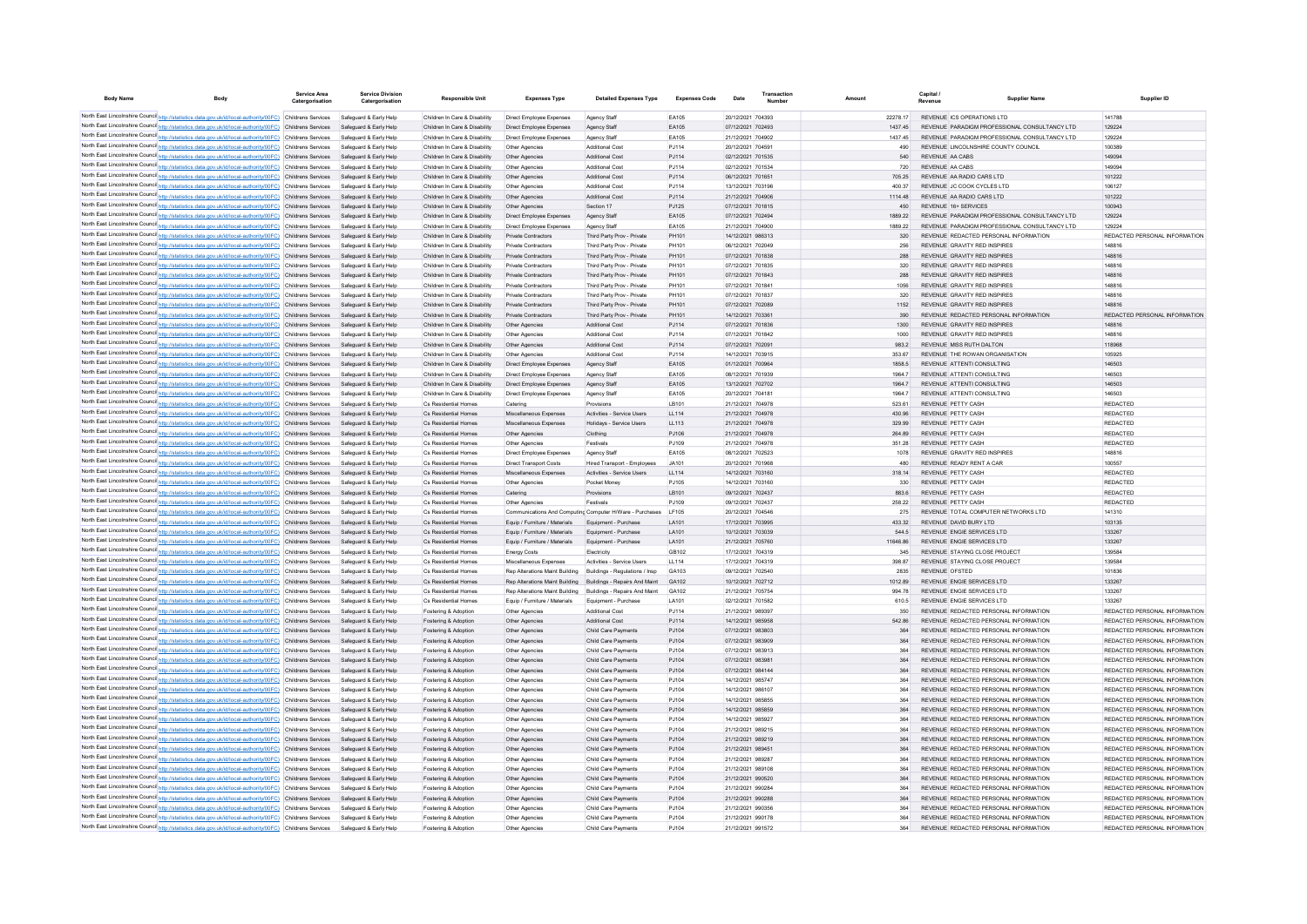| <b>Body Name</b> |                                                                                                                                                                                                                      | Service Area<br>Catergorisation | <b>Service Division</b><br>Catergorisation       | <b>Responsible Unit</b>                      | <b>Expenses Type</b>             | <b>Detailed Expenses Type</b>              | <b>Expenses Code</b> | Date                                   | Number |                   | Capital /<br>Revenue | <b>Supplier Name</b>                                                           | Supplier ID                                                    |
|------------------|----------------------------------------------------------------------------------------------------------------------------------------------------------------------------------------------------------------------|---------------------------------|--------------------------------------------------|----------------------------------------------|----------------------------------|--------------------------------------------|----------------------|----------------------------------------|--------|-------------------|----------------------|--------------------------------------------------------------------------------|----------------------------------------------------------------|
|                  | North East Lincolnshire Counci http://statistics.data.gov.uk/id/local-authority/00FC) Childrens Services                                                                                                             |                                 | Safeguard & Early Help                           | Fostering & Adoption                         | Other Agencies                   | Child Care Payments                        | PJ104                | 21/12/2021 991231                      |        | 364               |                      | REVENUE REDACTED PERSONAL INFORMATION                                          | REDACTED PERSONAL INFORMATION                                  |
|                  | North East Lincolnshire Counci http://statistics.data.gov.uk/id/local-authority/00FC) Childrens Services                                                                                                             |                                 | Safeguard & Early Help                           | Fostering & Adoption                         | Other Agencies                   | Child Care Payments                        | PJ104                | 21/12/2021 991337                      |        | 364               |                      | REVENUE REDACTED PERSONAL INFORMATION                                          | REDACTED PERSONAL INFORMATION                                  |
|                  | North East Lincolnshire Counci http://statistics.data.gov.uk/id/local-authority/00FC) Childrens Services                                                                                                             |                                 | Safeguard & Early Help                           | Fostering & Adoption                         | Other Agencies                   | Child Care Payments                        | PJ104                | 21/12/2021 991341                      |        | 364               |                      | REVENUE REDACTED PERSONAL INFORMATION                                          | REDACTED PERSONAL INFORMATION                                  |
|                  | North East Lincolnshire Counci http://statistics.data.gov.uk/id/local-authority/00FC) Childrens Services                                                                                                             |                                 | Safeguard & Early Help                           | Fostering & Adoption                         | Other Agencies                   | Child Care Payments                        | PJ104                | 21/12/2021 991409                      |        | 364               |                      | REVENUE REDACTED PERSONAL INFORMATION                                          | REDACTED PERSONAL INFORMATION                                  |
|                  | North East Lincolnshire Counci http://statistics.data.gov.uk/id/local-authority/00FC) Childrens Services                                                                                                             |                                 | Safeguard & Early Help                           | Fostering & Adoption                         | Other Agencies                   | Child Care Payments                        | PJ104                | 07/12/2021 984322                      |        | 477               |                      | REVENUE REDACTED PERSONAL INFORMATION                                          | REDACTED PERSONAL INFORMATION                                  |
|                  | North East Lincolnshire Counci http://statistics.data.gov.uk/id/local-authority/00FC) Childrens Services                                                                                                             |                                 | Safeguard & Early Help                           | Fostering & Adoption                         | Other Agencies                   | Child Care Payments                        | PJ104                | 07/12/2021 984092                      |        | 477               |                      | REVENUE REDACTED PERSONAL INFORMATION                                          | REDACTED PERSONAL INFORMATION                                  |
|                  | North East Lincolnshire Counci http://statistics.data.gov.uk/id/local-authority/00FC) Childrens Services                                                                                                             |                                 | Safeguard & Early Help                           | Fostering & Adoption                         | Other Agencies                   | Child Care Payments                        | PJ104                | 14/12/2021 986045                      |        | 477               |                      | REVENUE REDACTED PERSONAL INFORMATION                                          | REDACTED PERSONAL INFORMATION                                  |
|                  | North East Lincolnshire Counci http://statistics.data.gov.uk/id/local-authority/00FC) Childrens Services<br>North East Lincolnshire Counci http://statistics.data.gov.uk/id/local-authority/00FC) Childrens Services |                                 | Safeguard & Early Help                           | Fostering & Adoption                         | Other Agencies                   | Child Care Payments                        | PJ104                | 14/12/2021 986336                      |        | 477               |                      | REVENUE REDACTED PERSONAL INFORMATION                                          | REDACTED PERSONAL INFORMATION                                  |
|                  | North East Lincolnshire Counci http://statistics.data.gov.uk/id/local-authority/00FC) Childrens Services                                                                                                             |                                 | Safeguard & Early Help<br>Safeguard & Early Help | Fostering & Adoption<br>Fostering & Adoption | Other Agencies<br>Other Agencies | Child Care Payments<br>Child Care Payments | PJ104<br>PJ104       | 21/12/2021 989397<br>21/12/2021 989614 |        | 477<br>477        |                      | REVENUE REDACTED PERSONAL INFORMATION<br>REVENUE REDACTED PERSONAL INFORMATION | REDACTED PERSONAL INFORMATION<br>REDACTED PERSONAL INFORMATION |
|                  | North East Lincolnshire Counci http://statistics.data.gov.uk/id/local-authority/00FC) Childrens Services                                                                                                             |                                 | Safeguard & Early Help                           | Fostering & Adoption                         | Other Agencies                   | Child Care Payments                        | P.1104               | 21/12/2021 990679                      |        | 477               |                      | REVENUE REDACTED PERSONAL INFORMATION                                          | REDACTED PERSONAL INFORMATION                                  |
|                  | North East Lincolnshire Counci http://statistics.data.gov.uk/id/local-authority/00FC) Childrens Services                                                                                                             |                                 | Safeguard & Early Help                           | Fostering & Adoption                         | Other Agencies                   | Child Care Payments                        | PJ104                | 21/12/2021 990466                      |        | 477               |                      | REVENUE REDACTED PERSONAL INFORMATION                                          | REDACTED PERSONAL INFORMATION                                  |
|                  | North East Lincolnshire Counci http://statistics.data.gov.uk/id/local-authority/00FC) Childrens Services                                                                                                             |                                 | Safeguard & Early Help                           | Fostering & Adoption                         | Other Agencies                   | Child Care Payments                        | P.1104               | 21/12/2021 991519                      |        | 477               |                      | REVENUE REDACTED PERSONAL INFORMATION                                          | REDACTED PERSONAL INFORMATION                                  |
|                  | North East Lincolnshire Counci http://statistics.data.gov.uk/id/local-authority/00FC) Childrens Services                                                                                                             |                                 | Safeguard & Early Help                           | Fostering & Adoption                         | Other Agencies                   | Child Care Payments                        | P.1104               | 21/12/2021 991731                      |        | 477               |                      | REVENUE REDACTED PERSONAL INFORMATION                                          | REDACTED PERSONAL INFORMATION                                  |
|                  | North East Lincolnshire Counci http://statistics.data.gov.uk/id/local-authority/00FC) Childrens Services                                                                                                             |                                 | Safeguard & Early Help                           | Fostering & Adoption                         | Other Agencies                   | Child Care Payments                        | PJ104                | 07/12/2021 983793                      |        | 290               |                      | REVENUE REDACTED PERSONAL INFORMATION                                          | REDACTED PERSONAL INFORMATION                                  |
|                  | North East Lincolnshire Counci http://statistics.data.gov.uk/id/local-authority/00FC) Childrens Services                                                                                                             |                                 | Safeguard & Early Help                           | Fostering & Adoption                         | Other Agencies                   | Child Care Payments                        | P.1104               | 07/12/2021 983803                      |        | 346               |                      | REVENUE REDACTED PERSONAL INFORMATION                                          | REDACTED PERSONAL INFORMATION                                  |
|                  | North East Lincolnshire Counci http://statistics.data.gov.uk/id/local-authority/00FC) Childrens Services                                                                                                             |                                 | Safeguard & Early Help                           | Fostering & Adoption                         | Other Agencies                   | Child Care Payments                        | P.1104               | 07/12/2021 983909                      |        | 304               |                      | REVENUE REDACTED PERSONAL INFORMATION                                          | REDACTED PERSONAL INFORMATION                                  |
|                  | North East Lincolnshire Counci http://statistics.data.gov.uk/id/local-authority/00FC) Childrens Services                                                                                                             |                                 | Safeguard & Early Help                           | Fostering & Adoption                         | Other Agencies                   | Child Care Payments                        | P.1104               | 07/12/2021 983913                      |        | 346               |                      | REVENUE REDACTED PERSONAL INFORMATION                                          | REDACTED PERSONAL INFORMATION                                  |
|                  | North East Lincolnshire Counci http://statistics.data.gov.uk/id/local-authority/00FC) Childrens Services                                                                                                             |                                 | Safeguard & Early Help                           | Fostering & Adoption                         | Other Agencies                   | Child Care Payments                        | P.1104               | 07/12/2021 983981                      |        | 290               |                      | REVENUE REDACTED PERSONAL INFORMATION                                          | REDACTED PERSONAL INFORMATION                                  |
|                  | North East Lincolnshire Counci http://statistics.data.gov.uk/id/local-authority/00FC) Childrens Services                                                                                                             |                                 | Safeguard & Early Help                           | Fostering & Adoption                         | Other Agencies                   | Child Care Payments                        | P.1104               | 07/12/2021 984144                      |        | 290               |                      | REVENUE REDACTED PERSONAL INFORMATION                                          | REDACTED PERSONAL INFORMATION                                  |
|                  | North East Lincolnshire Counci http://statistics.data.gov.uk/id/local-authority/00FC) Childrens Services                                                                                                             |                                 | Safeguard & Early Help                           | Fostering & Adoption                         | Other Agencies                   | Child Care Payments                        | P.1104               | 14/12/2021 985737                      |        | 290               |                      | REVENUE REDACTED PERSONAL INFORMATION                                          | REDACTED PERSONAL INFORMATION                                  |
|                  | North East Lincolnshire Counci http://statistics.data.gov.uk/id/local-authority/00FC) Childrens Services                                                                                                             |                                 | Safequard & Early Help                           | Fostering & Adoption                         | Other Agencies                   | Child Care Payments                        | P.1104<br>P.1104     | 14/12/2021 985747<br>14/12/2021 986107 |        | 346               |                      | REVENUE REDACTED PERSONAL INFORMATION                                          | REDACTED PERSONAL INFORMATION                                  |
|                  | North East Lincolnshire Counci http://statistics.data.gov.uk/id/local-authority/00FC) Childrens Services<br>North East Lincolnshire Counci http://statistics.data.gov.uk/id/local-authority/00FC) Childrens Services |                                 | Safeguard & Early Help<br>Safeguard & Early Help | Fostering & Adoption                         | Other Agencies                   | Child Care Payments<br>Child Care Payments | P.1104               | 14/12/2021 985855                      |        | 290<br>304        |                      | REVENUE REDACTED PERSONAL INFORMATION<br>REVENUE REDACTED PERSONAL INFORMATION | REDACTED PERSONAL INFORMATION<br>REDACTED PERSONAL INFORMATION |
|                  | North East Lincolnshire Counci http://statistics.data.gov.uk/id/local-authority/00FC) Childrens Services                                                                                                             |                                 | Safeguard & Early Help                           | Fostering & Adoption<br>Fostering & Adoption | Other Agencies<br>Other Agencies | Child Care Payments                        | P.1104               | 14/12/2021 985859                      |        | 346               |                      | REVENUE REDACTED PERSONAL INFORMATION                                          | REDACTED PERSONAL INFORMATION                                  |
|                  | North East Lincolnshire Counci http://statistics.data.gov.uk/id/local-authority/00FC) Childrens Services                                                                                                             |                                 | Safeguard & Early Help                           | Fostering & Adoption                         | Other Agencies                   | Child Care Payments                        | P.1104               | 14/12/2021 985927                      |        | 290               |                      | REVENUE REDACTED PERSONAL INFORMATION                                          | REDACTED PERSONAL INFORMATION                                  |
|                  | North East Lincolnshire Counci http://statistics.data.gov.uk/id/local-authority/00FC) Childrens Services                                                                                                             |                                 | Safeguard & Early Help                           | Fostering & Adoption                         | Other Agencies                   | Child Care Payments                        | P.1104               | 21/12/2021 989215                      |        | 304               |                      | REVENUE REDACTED PERSONAL INFORMATION                                          | REDACTED PERSONAL INFORMATION                                  |
|                  | North East Lincolnshire Counci http://statistics.data.gov.uk/id/local-authority/00FC) Childrens Services                                                                                                             |                                 | Safeguard & Early Help                           | Fostering & Adoption                         | Other Agencies                   | Child Care Payments                        | PJ104                | 21/12/2021 989219                      |        | 346               |                      | REVENUE REDACTED PERSONAL INFORMATION                                          | REDACTED PERSONAL INFORMATION                                  |
|                  | North East Lincolnshire Counci http://statistics.data.gov.uk/id/local-authority/00FC) Childrens Services                                                                                                             |                                 | Safeguard & Early Help                           | Fostering & Adoption                         | Other Agencies                   | Child Care Payments                        | PJ104                | 21/12/2021 98945                       |        | 290               |                      | REVENUE REDACTED PERSONAL INFORMATION                                          | REDACTED PERSONAL INFORMATION                                  |
|                  | North East Lincolnshire Counci http://statistics.data.gov.uk/id/local-authority/00FC) Childrens Services                                                                                                             |                                 | Safeguard & Early Help                           | Fostering & Adoption                         | Other Agencies                   | Child Care Payments                        | PJ104                | 21/12/2021 989287                      |        | 290               |                      | REVENUE REDACTED PERSONAL INFORMATION                                          | REDACTED PERSONAL INFORMATION                                  |
|                  | North East Lincolnshire Counci http://statistics.data.gov.uk/id/local-authority/00FC) Childrens Services                                                                                                             |                                 | Safeguard & Early Help                           | Fostering & Adoption                         | Other Agencies                   | Child Care Payments                        | PJ104                | 21/12/2021 989108                      |        | 346               |                      | REVENUE REDACTED PERSONAL INFORMATION                                          | REDACTED PERSONAL INFORMATION                                  |
|                  | North East Lincolnshire Counci http://statistics.data.gov.uk/id/local-authority/00FC) Childrens Services                                                                                                             |                                 | Safeguard & Early Help                           | Fostering & Adoption                         | Other Agencies                   | Child Care Payments                        | PJ104                | 21/12/2021 990520                      |        | 290               |                      | REVENUE REDACTED PERSONAL INFORMATION                                          | REDACTED PERSONAL INFORMATION                                  |
|                  | North East Lincolnshire Counci http://statistics.data.gov.uk/id/local-authority/00FC) Childrens Services                                                                                                             |                                 | Safeguard & Early Help                           | Fostering & Adoption                         | Other Agencies                   | Child Care Payments                        | PJ104                | 21/12/2021 990284                      |        | 304               |                      | REVENUE REDACTED PERSONAL INFORMATION                                          | REDACTED PERSONAL INFORMATION                                  |
|                  | North East Lincolnshire Counci http://statistics.data.gov.uk/id/local-authority/00FC) Childrens Services                                                                                                             |                                 | Safeguard & Early Help                           | Fostering & Adoption                         | Other Agencies                   | Child Care Payments                        | PJ104                | 21/12/2021 990288                      |        | 346               |                      | REVENUE REDACTED PERSONAL INFORMATION                                          | REDACTED PERSONAL INFORMATION                                  |
|                  | North East Lincolnshire Counci http://statistics.data.gov.uk/id/local-authority/00FC) Childrens Services                                                                                                             |                                 | Safeguard & Early Help                           | Fostering & Adoption                         | Other Agencies                   | Child Care Payments                        | PJ104                | 21/12/2021 990356                      |        | 290               |                      | REVENUE REDACTED PERSONAL INFORMATION                                          | REDACTED PERSONAL INFORMATION                                  |
|                  | North East Lincolnshire Counci http://statistics.data.gov.uk/id/local-authority/00FC) Childrens Services                                                                                                             |                                 | Safeguard & Early Help                           | Fostering & Adoption                         | Other Agencies                   | Child Care Payments                        | PJ104                | 21/12/2021 990178                      |        | 346               |                      | REVENUE REDACTED PERSONAL INFORMATION                                          | REDACTED PERSONAL INFORMATION                                  |
|                  | North East Lincolnshire Counci http://statistics.data.gov.uk/id/local-authority/00FC) Childrens Services                                                                                                             |                                 | Safeguard & Early Help                           | Fostering & Adoption                         | Other Agencies                   | Child Care Payments                        | PJ104                | 21/12/2021 991572                      |        | 290               |                      | REVENUE REDACTED PERSONAL INFORMATION                                          | REDACTED PERSONAL INFORMATION                                  |
|                  | North East Lincolnshire Counci http://statistics.data.gov.uk/id/local-authority/00FC) Childrens Services                                                                                                             |                                 | Safeguard & Early Help<br>Safeguard & Early Help | Fostering & Adoption                         | Other Agencies                   | Child Care Payments                        | PJ104<br>PJ104       | 21/12/2021 99123<br>21/12/2021 991337  |        | 346<br>304        |                      | REVENUE REDACTED PERSONAL INFORMATION                                          | REDACTED PERSONAL INFORMATION<br>REDACTED PERSONAL INFORMATION |
|                  | North East Lincolnshire Counci http://statistics.data.gov.uk/id/local-authority/00FC) Childrens Services<br>North East Lincolnshire Counci http://statistics.data.gov.uk/id/local-authority/00FC) Childrens Services |                                 | Safeguard & Early Help                           | Fostering & Adoption<br>Fostering & Adoption | Other Agencies<br>Other Agencies | Child Care Payments<br>Child Care Payments | PJ104                | 21/12/2021 99134                       |        | 346               |                      | REVENUE REDACTED PERSONAL INFORMATION<br>REVENUE REDACTED PERSONAL INFORMATION | REDACTED PERSONAL INFORMATION                                  |
|                  | North East Lincolnshire Counci http://statistics.data.gov.uk/id/local-authority/00FC) Childrens Services                                                                                                             |                                 | Safeguard & Early Help                           | Fostering & Adoption                         | Other Agencies                   | Child Care Payment                         | PJ104                | 21/12/2021 991409                      |        | 290               |                      | REVENUE REDACTED PERSONAL INFORMATION                                          | REDACTED PERSONAL INFORMATION                                  |
|                  | North East Lincolnshire Counci http://statistics.data.gov.uk/id/local-authority/00FC) Childrens Services                                                                                                             |                                 | Safeguard & Early Help                           | Fostering & Adoption                         | Other Agencies                   | Child Care Payments                        | PJ104                | 07/12/2021 984011                      |        | 364               |                      | REVENUE REDACTED PERSONAL INFORMATION                                          | REDACTED PERSONAL INFORMATION                                  |
|                  | North East Lincolnshire Counci http://statistics.data.gov.uk/id/local-authority/00FC) Childrens Services                                                                                                             |                                 | Safeguard & Early Help                           | Fostering & Adoption                         | Other Agencies                   | Child Care Payments                        | PJ104                | 14/12/2021 985957                      |        | 364               |                      | REVENUE REDACTED PERSONAL INFORMATION                                          | REDACTED PERSONAL INFORMATION                                  |
|                  | North East Lincolnshire Counci http://statistics.data.gov.uk/id/local-authority/00FC) Childrens Services                                                                                                             |                                 | Safeguard & Early Help                           | Fostering & Adoption                         | Other Agencies                   | Child Care Payments                        | PJ104                | 21/12/2021 989317                      |        | 364               |                      | REVENUE REDACTED PERSONAL INFORMATION                                          | REDACTED PERSONAL INFORMATION                                  |
|                  | North East Lincolnshire Counci http://statistics.data.gov.uk/id/local-authority/00FC) Childrens Services                                                                                                             |                                 | Safeguard & Early Help                           | Fostering & Adoption                         | Other Agencies                   | Child Care Payments                        | PJ104                | 21/12/2021 990386                      |        | 364               |                      | REVENUE REDACTED PERSONAL INFORMATION                                          | REDACTED PERSONAL INFORMATION                                  |
|                  | North East Lincolnshire Counci http://statistics.data.gov.uk/id/local-authority/00FC) Childrens Services                                                                                                             |                                 | Safeguard & Early Help                           | Fostering & Adoption                         | Other Agencies                   | Child Care Payments                        | PJ104                | 21/12/2021 991439                      |        | 364               |                      | REVENUE REDACTED PERSONAL INFORMATION                                          | REDACTED PERSONAL INFORMATION                                  |
|                  | North East Lincolnshire Counci http://statistics.data.gov.uk/id/local-authority/00FC) Childrens Services                                                                                                             |                                 | Safeguard & Early Help                           | Fostering & Adoption                         | Other Agencies                   | Child Care Payment                         | PJ104                | 07/12/2021 984011                      |        | 346               |                      | REVENUE REDACTED PERSONAL INFORMATION                                          | REDACTED PERSONAL INFORMATION                                  |
|                  | North East Lincolnshire Counci http://statistics.data.gov.uk/id/local-authority/00FC) Childrens Services                                                                                                             |                                 | Safeguard & Early Help                           | Fostering & Adoption                         | Other Agencies                   | Child Care Payments                        | PJ104                | 14/12/2021 985957                      |        | 346               |                      | REVENUE REDACTED PERSONAL INFORMATION                                          | REDACTED PERSONAL INFORMATION                                  |
|                  | North East Lincolnshire Counci http://statistics.data.gov.uk/id/local-authority/00FC) Childrens Services                                                                                                             |                                 | Safeguard & Early Help                           | Fostering & Adoptio                          | Other Agencies                   | Child Care Payments                        | PJ104                | 21/12/2021 989317                      |        | 346               |                      | REVENUE REDACTED PERSONAL INFORMATION                                          | REDACTED PERSONAL INFORMATION                                  |
|                  | North East Lincolnshire Counci http://statistics.data.gov.uk/id/local-authority/00FC) Childrens Services                                                                                                             |                                 | Safeguard & Early Help                           | Fostering & Adoption                         | Other Agencies                   | Child Care Payments                        | PJ104                | 21/12/2021 990386                      |        | 346               |                      | REVENUE REDACTED PERSONAL INFORMATION                                          | REDACTED PERSONAL INFORMATION                                  |
|                  | North East Lincolnshire Counci http://statistics.data.gov.uk/id/local-authority/00FC) Childrens Services                                                                                                             |                                 | Safeguard & Early Help                           | Fostering & Adoption                         | Other Agencies                   | Child Care Payments                        | PJ104                | 21/12/2021 991439                      |        | 346               |                      | REVENUE REDACTED PERSONAL INFORMATION                                          | REDACTED PERSONAL INFORMATION                                  |
|                  | North East Lincolnshire Counci http://statistics.data.gov.uk/id/local-authority/00FC) Childrens Services                                                                                                             |                                 | Safeguard & Early Help                           | Fostering & Adoption                         | Other Agencies                   | Child Care Payments                        | PJ104                | 21/12/2021 989339                      |        | $-572$            |                      | REVENUE REDACTED PERSONAL INFORMATION                                          | REDACTED PERSONAL INFORMATION                                  |
|                  | North East Lincolnshire Counci http://statistics.data.gov.uk/id/local-authority/00FC) Childrens Services<br>North East Lincolnshire Counci http://statistics.data.gov.uk/id/local-authority/00FC) Childrens Services |                                 | Safeguard & Early Help<br>Safeguard & Early Help | Fostering & Adoption<br>Fostering & Adoption | Other Agencies<br>Other Agencier | Child Care Payments<br>Child Care Payments | PJ104<br>PJ104       | 07/12/2021 984116<br>21/12/2021 989339 |        | 2808<br>$-543.71$ |                      | REVENUE REDACTED PERSONAL INFORMATION<br>REVENUE REDACTED PERSONAL INFORMATION | REDACTED PERSONAL INFORMATION                                  |
|                  | North East Lincolnshire Counci http://statistics.data.gov.uk/id/local-authority/00FC) Childrens Services                                                                                                             |                                 | Safeguard & Early Help                           | Fostering & Adoption                         | Other Agencies                   | Child Care Payments                        | PJ104                | 21/12/2021 989339                      |        | 442               |                      | REVENUE REDACTED PERSONAL INFORMATION                                          | REDACTED PERSONAL INFORMATION<br>REDACTED PERSONAL INFORMATION |
|                  | North East Lincolnshire Counci http://statistics.data.gov.uk/id/local-authority/00FC) Childrens Services                                                                                                             |                                 | Safeguard & Early Help                           | Fostering & Adoption                         | Other Agencies                   | Child Care Payments                        | PJ104                | 21/12/2021 989339                      |        | 490.57            |                      | REVENUE REDACTED PERSONAL INFORMATION                                          | REDACTED PERSONAL INFORMATION                                  |
|                  | North East Lincolnshire Counci http://statistics.data.gov.uk/id/local-authority/00FC) Childrens Services                                                                                                             |                                 | Safeguard & Early Help                           | Fostering & Adoption                         | Other Agencies                   | Child Care Payments                        | PJ104                | 21/12/2021 989618                      |        | 787.14            |                      | REVENUE REDACTED PERSONAL INFORMATION                                          | REDACTED PERSONAL INFORMATION                                  |
|                  | North East Lincolnshire Counci http://statistics.data.gov.uk/id/local-authority/00FC) Childrens Services                                                                                                             |                                 | Safeguard & Early Help                           | Fostering & Adoption                         | Other Agencies                   | Child Care Payments                        | PJ104                | 21/12/2021 989618                      |        | 290               |                      | REVENUE REDACTED PERSONAL INFORMATION                                          | REDACTED PERSONAL INFORMATION                                  |
|                  | North East Lincolnshire Counci http://statistics.data.gov.uk/id/local-authority/00FC) Childrens Services                                                                                                             |                                 | Safeguard & Early Help                           | Fostering & Adoption                         | Other Agencies                   | Child Care Payments                        | PJ104                | 21/12/2021 990683                      |        | 290               |                      | REVENUE REDACTED PERSONAL INFORMATION                                          | REDACTED PERSONAL INFORMATION                                  |
|                  | North East Lincolnshire Counci http://statistics.data.gov.uk/id/local-authority/00FC) Childrens Services                                                                                                             |                                 | Safeguard & Early Help                           | Fostering & Adoption                         | Other Agencies                   | Child Care Payments                        | PJ104                | 21/12/2021 991735                      |        | 290               |                      | REVENUE REDACTED PERSONAL INFORMATION                                          | REDACTED PERSONAL INFORMATION                                  |
|                  | North East Lincolnshire Counci http://statistics.data.gov.uk/id/local-authority/00FC) Childrens Services                                                                                                             |                                 | Safeguard & Early Help                           | Fostering & Adoption                         | Other Agencies                   | Child Care Payments                        | PJ104                | 07/12/2021 984317                      |        | 276               |                      | REVENUE REDACTED PERSONAL INFORMATION                                          | REDACTED PERSONAL INFORMATION                                  |
|                  | North East Lincolnshire Counci http://statistics.data.gov.uk/id/local-authority/00FC) Childrens Services                                                                                                             |                                 | Safeguard & Early Help                           | Fostering & Adoption                         | Other Agencies                   | Child Care Payments                        | PJ104                | 14/12/2021 985731                      |        | 405.71            |                      | REVENUE REDACTED PERSONAL INFORMATION                                          | REDACTED PERSONAL INFORMATION                                  |
|                  | North East Lincolnshire Counci http://statistics.data.gov.uk/id/local-authority/00FC) Childrens Services                                                                                                             |                                 | Safeguard & Early Help                           | Fostering & Adoption                         | Other Agencies                   | Child Care Payments                        | PJ104                | 14/12/2021 986331                      |        | 276               |                      | REVENUE REDACTED PERSONAL INFORMATION                                          | REDACTED PERSONAL INFORMATION                                  |
|                  | North East Lincolnshire Counci http://statistics.data.gov.uk/id/local-authority/00FC) Childrens Services                                                                                                             |                                 | Safeguard & Early Help                           | Fostering & Adoption                         | Other Agencies                   | Child Care Payments                        | PJ104                | 21/12/2021 989609                      |        | 276               |                      | REVENUE REDACTED PERSONAL INFORMATION                                          | REDACTED PERSONAL INFORMATION                                  |
|                  | North East Lincolnshire Counci http://statistics.data.gov.uk/id/local-authority/00FC) Childrens Services                                                                                                             |                                 | Safeguard & Early Help                           | Fostering & Adoption                         | Other Agencies                   | Child Care Payments                        | PJ104                | 21/12/2021 990675                      |        | 276               |                      | REVENUE REDACTED PERSONAL INFORMATION                                          | REDACTED PERSONAL INFORMATION                                  |
|                  | North East Lincolnshire Counci http://statistics.data.gov.uk/id/local-authority/00FC) Childrens Services                                                                                                             |                                 | Safeguard & Early Help                           | Fostering & Adoption                         | Other Agencies                   | Child Care Payments                        | PJ104                | 21/12/2021 991727                      |        | 276               |                      | REVENUE REDACTED PERSONAL INFORMATION                                          | REDACTED PERSONAL INFORMATION                                  |
|                  | North East Lincolnshire Counci http://statistics.data.gov.uk/id/local-authority/00FC) Childrens Services                                                                                                             |                                 | Safeguard & Early Help                           | Fostering & Adoption                         | Other Agencies                   | Child Care Payments                        | PJ104                | 21/12/2021 991737                      |        | 261.7             |                      | REVENUE REDACTED PERSONAL INFORMATION                                          | REDACTED PERSONAL INFORMATION                                  |
|                  | North East Lincolnshire Counci http://statistics.data.gov.uk/id/local-authority/00FC) Childrens Services                                                                                                             |                                 | Safeguard & Early Help                           | Fostering & Adoption                         | Other Agencies                   | Child Care Payments                        | PJ104                | 07/12/2021 984298                      |        | 271.86<br>1399 72 |                      | REVENUE REDACTED PERSONAL INFORMATION                                          | REDACTED PERSONAL INFORMATION<br>REDACTED PERSONAL INFORMATION |
|                  | North East Lincolnshire Counci http://statistics.data.gov.uk/id/local-authority/00FC) Childrens Services<br>North East Lincolnshire Counci http://statistics.data.gov.uk/id/local-authority/00FC) Childrens Services |                                 | Safeguard & Early Help<br>Safeguard & Early Help | Fostering & Adoption<br>Fostering & Adoption | Other Agencies<br>Other Agencies | Child Care Payments<br>Child Care Payments | PJ104<br>P.1104      | 21/12/2021 989623<br>21/12/2021 989623 |        | 276               |                      | REVENUE REDACTED PERSONAL INFORMATION<br>REVENUE REDACTED PERSONAL INFORMATION | REDACTED PERSONAL INFORMATION                                  |
|                  | North East Lincolnshire Counci http://statistics.data.gov.uk/id/local-authority/00FC) Childrens Services                                                                                                             |                                 | Safeguard & Early Help                           | Fostering & Adoption                         | Other Agencies                   | Child Care Payments                        | P.1104               | 21/12/2021 990686                      |        | 276               |                      | REVENUE, REDACTED PERSONAL INFORMATION                                         | REDACTED PERSONAL INFORMATION                                  |
|                  | North East Lincolnshire Councint http://statistics.data.gov.uk/id/local-authority/00FC) Childrens Services Safeguard & Early Help                                                                                    |                                 |                                                  | Fostering & Adoption                         | Other Agencies                   | Child Care Payments                        | P.1104               | 21/12/2021 991739                      |        | 276               |                      | REVENUE REDACTED PERSONAL INFORMATION                                          | REDACTED PERSONAL INFORMATION                                  |
|                  | North East Lincolnshire Councint http://statistics.data.gov.uk/id/local-authority/00FC) Childrens Services Safeguard & Early Help                                                                                    |                                 |                                                  | Fostering & Adoption                         | Other Agencies                   | Child Care Payments                        | P.1104               | 07/12/2021 984283                      |        | 290               |                      | REVENUE REDACTED PERSONAL INFORMATION                                          | REDACTED PERSONAL INFORMATION                                  |
|                  |                                                                                                                                                                                                                      |                                 |                                                  |                                              |                                  |                                            |                      |                                        |        |                   |                      |                                                                                |                                                                |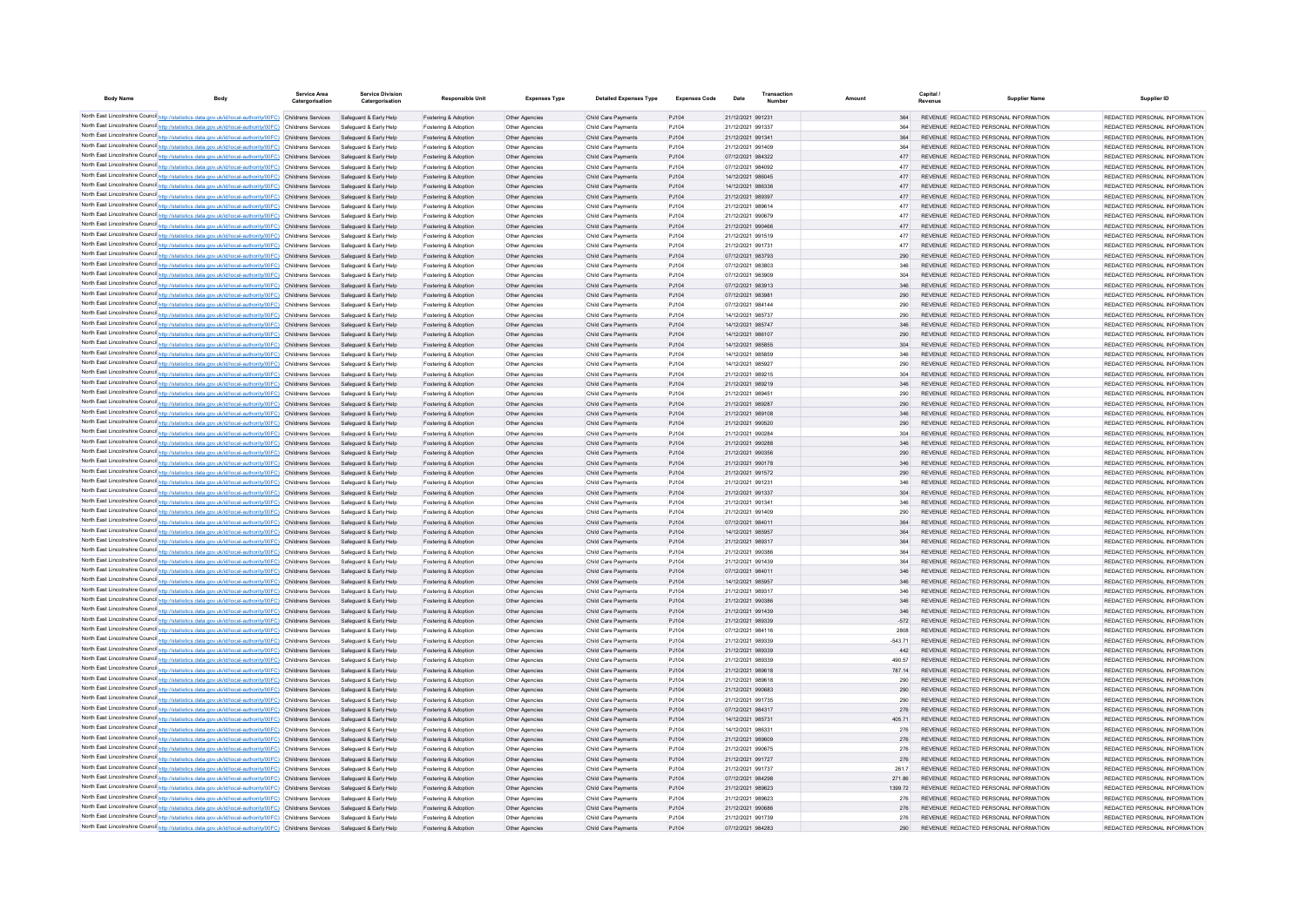| <b>Body Name</b> | Body                                                                                                                                                                                                                 | Service Area<br>Catergorisation | <b>Service Division</b><br>Catergorisation       | Responsible Uni                              | <b>Expenses Type</b>             | <b>Detailed Expenses Type</b>              | <b>Expenses Code</b> | Date                                   |  |            | Capital<br>Revenue | <b>Supplier Name</b>                                                           | Supplier ID                                                    |
|------------------|----------------------------------------------------------------------------------------------------------------------------------------------------------------------------------------------------------------------|---------------------------------|--------------------------------------------------|----------------------------------------------|----------------------------------|--------------------------------------------|----------------------|----------------------------------------|--|------------|--------------------|--------------------------------------------------------------------------------|----------------------------------------------------------------|
|                  | North East Lincolnshire Counci http://statistics.data.gov.uk/id/local-authority/00FC) Childrens Services                                                                                                             |                                 | Safeguard & Early Help                           | Fostering & Adoption                         | Other Agencies                   | Child Care Payments                        | PJ104                | 14/12/2021 986295                      |  | 290        |                    | REVENUE REDACTED PERSONAL INFORMATION                                          | REDACTED PERSONAL INFORMATION                                  |
|                  | North East Lincolnshire Counci http://statistics.data.gov.uk/id/local-authority/00FC) Childrens Services                                                                                                             |                                 | Safeguard & Early Help                           | Fostering & Adoption                         | Other Agencies                   | Child Care Payments                        | PJ104                | 21/12/2021 989578                      |  | 290        |                    | REVENUE REDACTED PERSONAL INFORMATION                                          | REDACTED PERSONAL INFORMATION                                  |
|                  | North East Lincolnshire Counci http://statistics.data.gov.uk/id/local-authority/00FC) Childrens Services                                                                                                             |                                 | Safeguard & Early Help                           | Fostering & Adoption                         | Other Agencies                   | Child Care Payments                        | PJ104                | 21/12/2021 990646                      |  | 290        |                    | REVENUE REDACTED PERSONAL INFORMATION                                          | REDACTED PERSONAL INFORMATION                                  |
|                  | North East Lincolnshire Counci http://statistics.data.gov.uk/id/local-authority/00FC) Childrens Services                                                                                                             |                                 | Safeguard & Early Help                           | Fostering & Adoption                         | Other Agencies                   | Child Care Payments                        | PJ104                | 21/12/2021 991698                      |  | 290        |                    | REVENUE REDACTED PERSONAL INFORMATION                                          | REDACTED PERSONAL INFORMATION                                  |
|                  | North East Lincolnshire Counci http://statistics.data.gov.uk/id/local-authority/00FC) Childrens Services                                                                                                             |                                 | Safeguard & Early Help                           | Fostering & Adoption                         | Other Agencies                   | Child Care Payments                        | PJ104                | 07/12/2021 984073                      |  | 304        |                    | REVENUE REDACTED PERSONAL INFORMATION                                          | REDACTED PERSONAL INFORMATION                                  |
|                  | North East Lincolnshire Counci http://statistics.data.gov.uk/id/local-authority/00FC) Childrens Services                                                                                                             |                                 | Safeguard & Early Help                           | Fostering & Adoption                         | Other Agencies                   | Child Care Payments                        | PJ104                | 14/12/2021 986019                      |  | 304        |                    | REVENUE REDACTED PERSONAL INFORMATION                                          | REDACTED PERSONAL INFORMATION                                  |
|                  | North East Lincolnshire Counci http://statistics.data.gov.uk/id/local-authority/00FC) Childrens Services                                                                                                             |                                 | Safeguard & Early Help                           | Fostering & Adoption                         | Other Agencies                   | Child Care Payments                        | PJ104                | 21/12/2021 989379                      |  | 304        |                    | REVENUE REDACTED PERSONAL INFORMATION                                          | REDACTED PERSONAL INFORMATION                                  |
|                  | North East Lincolnshire Counci http://statistics.data.gov.uk/id/local-authority/00FC) Childrens Services                                                                                                             |                                 | Safeguard & Early Help                           | Fostering & Adoption                         | Other Agencies                   | Child Care Payments                        | PJ104                | 21/12/2021 990448                      |  | 304        |                    | REVENUE REDACTED PERSONAL INFORMATION                                          | REDACTED PERSONAL INFORMATION                                  |
|                  | North East Lincolnshire Counci http://statistics.data.gov.uk/id/local-authority/00FC) Childrens Services<br>North East Lincolnshire Counci http://statistics.data.gov.uk/id/local-authority/00FC) Childrens Services |                                 | Safeguard & Early Help<br>Safeguard & Early Help | Fostering & Adoption<br>Fostering & Adoption | Other Agencies<br>Other Agencies | Child Care Payments<br>Child Care Payments | PJ104<br>PJ104       | 21/12/2021 991501<br>07/12/2021 984138 |  | 304<br>364 |                    | REVENUE REDACTED PERSONAL INFORMATION<br>REVENUE REDACTED PERSONAL INFORMATION | REDACTED PERSONAL INFORMATION<br>REDACTED PERSONAL INFORMATION |
|                  | North East Lincolnshire Counci http://statistics.data.gov.uk/id/local-authority/00FC) Childrens Services                                                                                                             |                                 | Safeguard & Early Help                           | Fostering & Adoption                         | Other Agencies                   | Child Care Payments                        | PJ104                | 14/12/2021 986098                      |  | 364        |                    | REVENUE REDACTED PERSONAL INFORMATION                                          | REDACTED PERSONAL INFORMATION                                  |
|                  | North East Lincolnshire Counci http://statistics.data.gov.uk/id/local-authority/00FC) Childrens Services                                                                                                             |                                 | Safeguard & Early Help                           | Fostering & Adoption                         | Other Agencies                   | Child Care Payments                        | PJ104                | 21/12/2021 989445                      |  | 364        |                    | REVENUE REDACTED PERSONAL INFORMATION                                          | REDACTED PERSONAL INFORMATION                                  |
|                  | North East Lincolnshire Counci http://statistics.data.gov.uk/id/local-authority/00FC) Childrens Services                                                                                                             |                                 | Safeguard & Early Help                           | Fostering & Adoption                         | Other Agencies                   | Child Care Payments                        | PJ104                | 21/12/2021 990514                      |  | 364        |                    | REVENUE REDACTED PERSONAL INFORMATION                                          | REDACTED PERSONAL INFORMATION                                  |
|                  | North East Lincolnshire Counci http://statistics.data.gov.uk/id/local-authority/00FC) Childrens Services                                                                                                             |                                 | Safeguard & Early Help                           | Fostering & Adoption                         | Other Agencies                   | Child Care Payments                        | PJ104                | 21/12/2021 991566                      |  | 364        |                    | REVENUE REDACTED PERSONAL INFORMATION                                          | REDACTED PERSONAL INFORMATION                                  |
|                  | North East Lincolnshire Counci http://statistics.data.gov.uk/id/local-authority/00FC) Childrens Services                                                                                                             |                                 | Safeguard & Early Help                           | Fostering & Adoption                         | Other Agencies                   | Child Care Payments                        | PJ104                | 07/12/2021 984138                      |  | 290        |                    | REVENUE REDACTED PERSONAL INFORMATION                                          | REDACTED PERSONAL INFORMATION                                  |
|                  | North East Lincolnshire Counci http://statistics.data.gov.uk/id/local-authority/00FC) Childrens Services                                                                                                             |                                 | Safeguard & Early Help                           | Fostering & Adoption                         | Other Agencies                   | Child Care Payments                        | PJ104                | 14/12/2021 986098                      |  | 290        |                    | REVENUE REDACTED PERSONAL INFORMATION                                          | REDACTED PERSONAL INFORMATION                                  |
|                  | North East Lincolnshire Counci http://statistics.data.gov.uk/id/local-authority/00FC) Childrens Services                                                                                                             |                                 | Safeguard & Early Help                           | Fostering & Adoption                         | Other Agencies                   | Child Care Payments                        | PJ104                | 21/12/2021 989445                      |  | 290        |                    | REVENUE REDACTED PERSONAL INFORMATION                                          | REDACTED PERSONAL INFORMATION                                  |
|                  | North East Lincolnshire Counci http://statistics.data.gov.uk/id/local-authority/00FC) Childrens Services                                                                                                             |                                 | Safeguard & Early Help                           | Fostering & Adoption                         | Other Agencies                   | Child Care Payments                        | PJ104                | 21/12/2021 990514                      |  | 290        |                    | REVENUE REDACTED PERSONAL INFORMATION                                          | REDACTED PERSONAL INFORMATION                                  |
|                  | North East Lincolnshire Counci http://statistics.data.gov.uk/id/local-authority/00FC) Childrens Services                                                                                                             |                                 | Safeguard & Early Help                           | Fostering & Adoption                         | Other Agencies                   | Child Care Payments                        | PJ104                | 21/12/2021 991566                      |  | 290        |                    | REVENUE REDACTED PERSONAL INFORMATION                                          | REDACTED PERSONAL INFORMATION                                  |
|                  | North East Lincolnshire Counci http://statistics.data.gov.uk/id/local-authority/00FC) Childrens Services                                                                                                             |                                 | Safeguard & Early Help                           | Fostering & Adoption                         | Other Agencies                   | Contract Plus                              | PJ135                | 07/12/2021 983793                      |  | 315        |                    | REVENUE REDACTED PERSONAL INFORMATION                                          | REDACTED PERSONAL INFORMATION                                  |
|                  | North East Lincolnshire Counci http://statistics.data.gov.uk/id/local-authority/00FC) Childrens Services                                                                                                             |                                 | Safeguard & Early Help                           | Fostering & Adoption                         | Other Agencies                   | Contract Plus                              | PJ135                | 07/12/2021 983804                      |  | 315        |                    | REVENUE REDACTED PERSONAL INFORMATION                                          | REDACTED PERSONAL INFORMATION                                  |
|                  | North East Lincolnshire Counci http://statistics.data.gov.uk/id/local-authority/00FC) Childrens Services                                                                                                             |                                 | Safeguard & Early Help                           | Fostering & Adoption                         | Other Agencies                   | Contract Plus                              | PJ135                | 07/12/2021 983816                      |  | 315        |                    | REVENUE REDACTED PERSONAL INFORMATION                                          | REDACTED PERSONAL INFORMATION                                  |
|                  | North East Lincolnshire Counci http://statistics.data.gov.uk/id/local-authority/00FC) Childrens Services                                                                                                             |                                 | Safeguard & Early Help                           | Fostering & Adoption                         | Other Agencies                   | Contract Plus                              | PJ135                | 07/12/2021 983817                      |  | 315        |                    | REVENUE REDACTED PERSONAL INFORMATION                                          | REDACTED PERSONAL INFORMATION                                  |
|                  | North East Lincolnshire Counci http://statistics.data.gov.uk/id/local-authority/00FC) Childrens Services                                                                                                             |                                 | Safeguard & Early Help                           | Fostering & Adoption                         | Other Agencies                   | Contract Plus                              | PJ135                | 07/12/2021 983836                      |  | 315        |                    | REVENUE REDACTED PERSONAL INFORMATION                                          | REDACTED PERSONAL INFORMATION                                  |
|                  | North East Lincolnshire Counci http://statistics.data.gov.uk/id/local-authority/00FC) Childrens Services                                                                                                             |                                 | Safeguard & Early Help                           | Fostering & Adoption                         | Other Agencies                   | Contract Plus                              | PJ135                | 07/12/2021 983855                      |  | 315        |                    | REVENUE REDACTED PERSONAL INFORMATION                                          | REDACTED PERSONAL INFORMATION                                  |
|                  | North East Lincolnshire Counci http://statistics.data.gov.uk/id/local-authority/00FC) Childrens Services<br>North East Lincolnshire Counci http://statistics.data.gov.uk/id/local-authority/00FC) Childrens Services |                                 | Safeguard & Early Help<br>Safeguard & Early Help | Fostering & Adoption                         | Other Agencies                   | Contract Plus                              | PJ135<br>PJ135       | 07/12/2021 983858<br>07/12/2021 983911 |  | 315        |                    | REVENUE REDACTED PERSONAL INFORMATION<br>REVENUE REDACTED PERSONAL INFORMATION | REDACTED PERSONAL INFORMATION<br>REDACTED PERSONAL INFORMATION |
|                  | North East Lincolnshire Counci http://statistics.data.gov.uk/id/local-authority/00FC) Childrens Services                                                                                                             |                                 | Safeguard & Early Help                           | Fostering & Adoption<br>Fostering & Adoption | Other Agencies<br>Other Agencies | Contract Plus<br>Contract Plus             | PJ135                | 07/12/2021 983928                      |  | 315<br>315 |                    | REVENUE REDACTED PERSONAL INFORMATION                                          | REDACTED PERSONAL INFORMATION                                  |
|                  | North East Lincolnshire Counci http://statistics.data.gov.uk/id/local-authority/00FC) Childrens Services                                                                                                             |                                 | Safeguard & Early Help                           | Fostering & Adoption                         | Other Agencies                   | Contract Plus                              | PJ135                | 07/12/2021 983944                      |  | 315        |                    | REVENUE REDACTED PERSONAL INFORMATION                                          | REDACTED PERSONAL INFORMATION                                  |
|                  | North East Lincolnshire Counci http://statistics.data.gov.uk/id/local-authority/00FC) Childrens Services                                                                                                             |                                 | Safeguard & Early Help                           | Fostering & Adoption                         | Other Agencies                   | Contract Plus                              | PJ135                | 07/12/2021 983954                      |  | 315        |                    | REVENUE REDACTED PERSONAL INFORMATION                                          | REDACTED PERSONAL INFORMATION                                  |
|                  | North East Lincolnshire Counci http://statistics.data.gov.uk/id/local-authority/00FC) Childrens Services                                                                                                             |                                 | Safeguard & Early Help                           | Fostering & Adoption                         | Other Agencies                   | Contract Plus                              | PJ135                | 07/12/2021 983978                      |  | 315        |                    | REVENUE REDACTED PERSONAL INFORMATION                                          | REDACTED PERSONAL INFORMATION                                  |
|                  | North East Lincolnshire Counci http://statistics.data.gov.uk/id/local-authority/00FC) Childrens Services                                                                                                             |                                 | Safeguard & Early Help                           | Fostering & Adoption                         | Other Agencies                   | Contract Plus                              | PJ135                | 07/12/2021 983777                      |  | 315        |                    | REVENUE REDACTED PERSONAL INFORMATION                                          | REDACTED PERSONAL INFORMATION                                  |
|                  | North East Lincolnshire Counci http://statistics.data.gov.uk/id/local-authority/00FC) Childrens Services                                                                                                             |                                 | Safeguard & Early Help                           | Fostering & Adoption                         | Other Agencies                   | Contract Plus                              | PJ135                | 07/12/2021 984068                      |  | 315        |                    | REVENUE REDACTED PERSONAL INFORMATION                                          | REDACTED PERSONAL INFORMATION                                  |
|                  | North East Lincolnshire Counci http://statistics.data.gov.uk/id/local-authority/00FC) Childrens Services                                                                                                             |                                 | Safeguard & Early Help                           | Fostering & Adoption                         | Other Agencies                   | Contract Plus                              | PJ135                | 07/12/2021 983789                      |  | 315        |                    | REVENUE REDACTED PERSONAL INFORMATION                                          | REDACTED PERSONAL INFORMATION                                  |
|                  | North East Lincolnshire Counci http://statistics.data.gov.uk/id/local-authority/00FC) Childrens Services                                                                                                             |                                 | Safeguard & Early Help                           | Fostering & Adoption                         | Other Agencies                   | Contract Plus                              | PJ135                | 14/12/2021 986014                      |  | 315        |                    | REVENUE REDACTED PERSONAL INFORMATION                                          | REDACTED PERSONAL INFORMATION                                  |
|                  | North East Lincolnshire Counci http://statistics.data.gov.uk/id/local-authority/00FC) Childrens Services                                                                                                             |                                 | Safeguard & Early Help                           | Fostering & Adoption                         | Other Agencies                   | Contract Plus                              | PJ135                | 14/12/2021 985718                      |  | 315        |                    | REVENUE REDACTED PERSONAL INFORMATION                                          | REDACTED PERSONAL INFORMATION                                  |
|                  | North East Lincolnshire Counci http://statistics.data.gov.uk/id/local-authority/00FC) Childrens Services                                                                                                             |                                 | Safeguard & Early Help                           | Fostering & Adoption                         | Other Agencies                   | Contract Plus                              | PJ135                | 14/12/2021 985733                      |  | 315        |                    | REVENUE REDACTED PERSONAL INFORMATION                                          | REDACTED PERSONAL INFORMATION                                  |
|                  | North East Lincolnshire Counci http://statistics.data.gov.uk/id/local-authority/00FC) Childrens Services                                                                                                             |                                 | Safeguard & Early Help                           | Fostering & Adoption                         | Other Agencies                   | Contract Plus                              | PJ135                | 14/12/2021 985737                      |  | 315        |                    | REVENUE REDACTED PERSONAL INFORMATION                                          | REDACTED PERSONAL INFORMATION                                  |
|                  | North East Lincolnshire Counci http://statistics.data.gov.uk/id/local-authority/00FC) Childrens Services                                                                                                             |                                 | Safeguard & Early Help                           | Fostering & Adoption                         | Other Agencies                   | Contract Plus                              | PJ135                | 14/12/2021 985748                      |  | 315        |                    | REVENUE REDACTED PERSONAL INFORMATION                                          | REDACTED PERSONAL INFORMATION                                  |
|                  | North East Lincolnshire Counci http://statistics.data.gov.uk/id/local-authority/00FC) Childrens Services                                                                                                             |                                 | Safeguard & Early Help                           | Fostering & Adoption                         | Other Agencies                   | Contract Plus                              | PJ135                | 14/12/2021 985760                      |  | 315        |                    | REVENUE REDACTED PERSONAL INFORMATION                                          | REDACTED PERSONAL INFORMATION                                  |
|                  | North East Lincolnshire Counci http://statistics.data.gov.uk/id/local-authority/00FC) Childrens Services                                                                                                             |                                 | Safeguard & Early Help<br>Safeguard & Early Help | Fostering & Adoption                         | Other Agencies                   | <b>Contract Plus</b><br>Contract Plus      | PJ135<br>PJ135       | 14/12/2021 985761<br>14/12/2021 985780 |  | 315        |                    | REVENUE REDACTED PERSONAL INFORMATION<br>REVENUE REDACTED PERSONAL INFORMATION | REDACTED PERSONAL INFORMATION<br>REDACTED PERSONAL INFORMATION |
|                  | North East Lincolnshire Counci http://statistics.data.gov.uk/id/local-authority/00FC) Childrens Services<br>North East Lincolnshire Counci http://statistics.data.gov.uk/id/local-authority/00FC) Childrens Services |                                 | Safeguard & Early Help                           | Fostering & Adoption<br>Fostering & Adoption | Other Agencies<br>Other Agencies | <b>Contract Plus</b>                       | PJ135                | 14/12/2021 985798                      |  | 315<br>315 |                    | REVENUE REDACTED PERSONAL INFORMATION                                          | REDACTED PERSONAL INFORMATION                                  |
|                  | North East Lincolnshire Counci http://statistics.data.gov.uk/id/local-authority/00FC) Childrens Services                                                                                                             |                                 | Safeguard & Early Help                           | Fostering & Adoption                         | Other Agencies                   | Contract Plus                              | PJ135                | 14/12/2021 985801                      |  | 315        |                    | REVENUE REDACTED PERSONAL INFORMATION                                          | REDACTED PERSONAL INFORMATION                                  |
|                  | North East Lincolnshire Counci http://statistics.data.gov.uk/id/local-authority/00FC) Childrens Services                                                                                                             |                                 | Safeguard & Early Help                           | Fostering & Adoption                         | Other Agencies                   | <b>Contract Plus</b>                       | PJ135                | 14/12/2021 985857                      |  | 315        |                    | REVENUE REDACTED PERSONAL INFORMATION                                          | REDACTED PERSONAL INFORMATION                                  |
|                  | North East Lincolnshire Counci http://statistics.data.gov.uk/id/local-authority/00FC) Childrens Services                                                                                                             |                                 | Safeguard & Early Help                           | Fostering & Adoption                         | Other Agencies                   | Contract Plus                              | PJ135                | 14/12/2021 985874                      |  | 315        |                    | REVENUE REDACTED PERSONAL INFORMATION                                          | REDACTED PERSONAL INFORMATION                                  |
|                  | North East Lincolnshire Counci http://statistics.data.gov.uk/id/local-authority/00FC) Childrens Services                                                                                                             |                                 | Safeguard & Early Help                           | Fostering & Adoption                         | Other Agencies                   | Contract Plus                              | PJ135                | 14/12/2021 985890                      |  | 315        |                    | REVENUE REDACTED PERSONAL INFORMATION                                          | REDACTED PERSONAL INFORMATION                                  |
|                  | North East Lincolnshire Counci http://statistics.data.gov.uk/id/local-authority/00FC) Childrens Services                                                                                                             |                                 | Safeguard & Early Help                           | Fostering & Adoption                         | Other Agencies                   | Contract Plus                              | PJ135                | 14/12/2021 985900                      |  | 315        |                    | REVENUE REDACTED PERSONAL INFORMATION                                          | REDACTED PERSONAL INFORMATION                                  |
|                  | North East Lincolnshire Counci http://statistics.data.gov.uk/id/local-authority/00FC) Childrens Services                                                                                                             |                                 | Safeguard & Early Help                           | Fostering & Adoption                         | Other Agencies                   | Contract Plus                              | PJ135                | 14/12/2021 985924                      |  | 315        |                    | REVENUE REDACTED PERSONAL INFORMATION                                          | REDACTED PERSONAL INFORMATION                                  |
|                  | North East Lincolnshire Counci http://statistics.data.gov.uk/id/local-authority/00FC) Childrens Services                                                                                                             |                                 | Safeguard & Early Help                           | Fostering & Adoption                         | Other Agencies                   | Contract Plus                              | PJ135                | 21/12/2021 989217                      |  | 315        |                    | REVENUE REDACTED PERSONAL INFORMATION                                          | REDACTED PERSONAL INFORMATION                                  |
|                  | North East Lincolnshire Counci http://statistics.data.gov.uk/id/local-authority/00FC) Childrens Services                                                                                                             |                                 | Safeguard & Early Help                           | Fostering & Adoption                         | Other Agencies                   | Contract Plus                              | PJ135                | 21/12/2021 989234                      |  | 315        |                    | REVENUE REDACTED PERSONAL INFORMATION                                          | REDACTED PERSONAL INFORMATION                                  |
|                  | North East Lincolnshire Counci http://statistics.data.gov.uk/id/local-authority/00FC) Childrens Services                                                                                                             |                                 | Safeguard & Early Help                           | Fostering & Adoption                         | Other Agencies                   | Contract Plus                              | PJ135                | 21/12/2021 989250                      |  | 315        |                    | REVENUE REDACTED PERSONAL INFORMATION                                          | REDACTED PERSONAL INFORMATION                                  |
|                  | North East Lincolnshire Counci http://statistics.data.gov.uk/id/local-authority/00FC) Childrens Services                                                                                                             |                                 | Safeguard & Early Help                           | Fostering & Adoption                         | Other Agencies                   | Contract Plus                              | PJ135                | 21/12/2021 989260                      |  | 315        |                    | REVENUE REDACTED PERSONAL INFORMATION                                          | REDACTED PERSONAL INFORMATION                                  |
|                  | North East Lincolnshire Counci http://statistics.data.gov.uk/id/local-authority/00FC) Childrens Services                                                                                                             |                                 | Safeguard & Early Help                           | Fostering & Adoption                         | Other Agencies                   | Contract Plus                              | PJ135                | 21/12/2021 989081                      |  | 315        |                    | REVENUE REDACTED PERSONAL INFORMATION                                          | REDACTED PERSONAL INFORMATION                                  |
|                  | North East Lincolnshire Counci http://statistics.data.gov.uk/id/local-authority/00FC) Childrens Services                                                                                                             |                                 | Safeguard & Early Help                           | Fostering & Adoption                         | Other Agencies                   | Contract Plus                              | PJ135                | 21/12/2021 989094                      |  | 315        |                    | REVENUE REDACTED PERSONAL INFORMATION                                          | REDACTED PERSONAL INFORMATION                                  |
|                  | North East Lincolnshire Counci http://statistics.data.gov.uk/id/local-authority/00FC) Childrens Services                                                                                                             |                                 | Safeguard & Early Help                           | Fostering & Adoption                         | Other Agencie                    | Contract Plus                              | PJ135                | 21/12/2021 989098                      |  | 315        |                    | REVENUE REDACTED PERSONAL INFORMATION                                          | REDACTED PERSONAL INFORMATION                                  |
|                  | North East Lincolnshire Counci http://statistics.data.gov.uk/id/local-authority/00FC) Childrens Services<br>North East Lincolnshire Counci http://statistics.data.gov.uk/id/local-authority/00FC) Childrens Services |                                 | Safeguard & Early Help<br>Safeguard & Early Help | Fostering & Adoption<br>Fostering & Adoption | Other Agencies<br>Other Agencie  | Contract Plus<br>Contract Plus             | PJ135<br>PJ135       | 21/12/2021 989284<br>21/12/2021 989109 |  | 315<br>315 |                    | REVENUE REDACTED PERSONAL INFORMATION<br>REVENUE REDACTED PERSONAL INFORMATION | REDACTED PERSONAL INFORMATION<br>REDACTED PERSONAL INFORMATION |
|                  | North East Lincolnshire Counci http://statistics.data.gov.uk/id/local-authority/00FC) Childrens Services                                                                                                             |                                 | Safeguard & Early Help                           | Fostering & Adoption                         | Other Agencies                   | Contract Plus                              | PJ135                | 21/12/2021 989121                      |  | 315        |                    | REVENUE REDACTED PERSONAL INFORMATION                                          | REDACTED PERSONAL INFORMATION                                  |
|                  | North East Lincolnshire Counci http://statistics.data.gov.uk/id/local-authority/00FC) Childrens Services                                                                                                             |                                 | Safeguard & Early Help                           | Fostering & Adoption                         | Other Agencie                    | Contract Plus                              | PJ135                | 21/12/2021 989122                      |  | 315        |                    | REVENUE REDACTED PERSONAL INFORMATION                                          | REDACTED PERSONAL INFORMATION                                  |
|                  | North East Lincolnshire Counci http://statistics.data.gov.uk/id/local-authority/00FC) Childrens Services                                                                                                             |                                 | Safeguard & Early Help                           | Fostering & Adoption                         | Other Agencies                   | Contract Plus                              | PJ135                | 21/12/2021 989141                      |  | 315        |                    | REVENUE REDACTED PERSONAL INFORMATION                                          | REDACTED PERSONAL INFORMATION                                  |
|                  | North East Lincolnshire Counci http://statistics.data.gov.uk/id/local-authority/00FC) Childrens Services                                                                                                             |                                 | Safeguard & Early Help                           | Fostering & Adoption                         | Other Agencies                   | Contract Plus                              | PJ135                | 21/12/2021 989159                      |  | 315        |                    | REVENUE REDACTED PERSONAL INFORMATION                                          | REDACTED PERSONAL INFORMATION                                  |
|                  | North East Lincolnshire Counci http://statistics.data.gov.uk/id/local-authority/00FC) Childrens Services                                                                                                             |                                 | Safeguard & Early Help                           | Fostering & Adoption                         | Other Agencies                   | Contract Plus                              | PJ135                | 21/12/2021 989162                      |  | 315        |                    | REVENUE REDACTED PERSONAL INFORMATION                                          | REDACTED PERSONAL INFORMATION                                  |
|                  | North East Lincolnshire Counci http://statistics.data.gov.uk/id/local-authority/00FC) Childrens Services                                                                                                             |                                 | Safeguard & Early Help                           | Fostering & Adoption                         | Other Agencies                   | Contract Plus                              | PJ135                | 21/12/2021 989374                      |  | 315        |                    | REVENUE REDACTED PERSONAL INFORMATION                                          | REDACTED PERSONAL INFORMATION                                  |
|                  | North East Lincolnshire Counci http://statistics.data.gov.uk/id/local-authority/00FC) Childrens Services                                                                                                             |                                 | Safeguard & Early Help                           | Fostering & Adoption                         | Other Agencies                   | Contract Plus                              | PJ135                | 21/12/2021 990211                      |  | 315        |                    | REVENUE REDACTED PERSONAL INFORMATION                                          | REDACTED PERSONAL INFORMATION                                  |
|                  | North East Lincolnshire Counci http://statistics.data.gov.uk/id/local-authority/00FC) Childrens Services                                                                                                             |                                 | Safeguard & Early Help                           | Fostering & Adoption                         | Other Agencie                    | Contract Plus                              | PJ135                | 21/12/2021 990229                      |  | 315        |                    | REVENUE REDACTED PERSONAL INFORMATION                                          | REDACTED PERSONAL INFORMATION                                  |
|                  | North East Lincolnshire Counci http://statistics.data.gov.uk/id/local-authority/00FC) Childrens Services                                                                                                             |                                 | Safeguard & Early Help                           | Fostering & Adoption                         | Other Agencies                   | Contract Plus                              | PJ135                | 21/12/2021 990232                      |  | 315        |                    | REVENUE REDACTED PERSONAL INFORMATION                                          | REDACTED PERSONAL INFORMATION                                  |
|                  | North East Lincolnshire Counci http://statistics.data.gov.uk/id/local-authority/00FC) Childrens Services                                                                                                             |                                 | Safeguard & Early Help                           | Fostering & Adoption                         | Other Agencie                    | Contract Plus                              | PJ135                | 21/12/2021 990286                      |  | 315        |                    | REVENUE REDACTED PERSONAL INFORMATION                                          | REDACTED PERSONAL INFORMATION                                  |
|                  | North East Lincolnshire Counci http://statistics.data.gov.uk/id/local-authority/00FC) Childrens Services                                                                                                             |                                 | Safeguard & Early Help                           | Fostering & Adoption                         | Other Agencies                   | Contract Plus                              | PJ135                | 21/12/2021 990302                      |  | 315        |                    | REVENUE REDACTED PERSONAL INFORMATION                                          | REDACTED PERSONAL INFORMATION                                  |
|                  | North East Lincolnshire Counci http://statistics.data.gov.uk/id/local-authority/00FC) Childrens Services                                                                                                             |                                 | Safeguard & Early Help                           | Fostering & Adoption                         | Other Agencie                    | Contract Plus                              | PJ135                | 21/12/2021 990319                      |  | 315        |                    | REVENUE REDACTED PERSONAL INFORMATION                                          | REDACTED PERSONAL INFORMATION                                  |
|                  | North East Lincolnshire Counci http://statistics.data.gov.uk/id/local-authority/00FC) Childrens Services                                                                                                             |                                 | Safeguard & Early Help                           | Fostering & Adoption                         | Other Agencies                   | Contract Plus                              | PJ135                | 21/12/2021 990329                      |  | 315        |                    | REVENUE REDACTED PERSONAL INFORMATION                                          | REDACTED PERSONAL INFORMATION                                  |
|                  | North East Lincolnshire Council http://statistics.data.gov.uk/id/local-authority/00FC) Childrens Services                                                                                                            |                                 | Safeguard & Early Help                           | Fostering & Adoption                         | Other Agencie                    | Contract Plus                              | PJ135                | 21/12/2021 990353                      |  | 315        |                    | REVENUE REDACTED PERSONAL INFORMATION                                          | REDACTED PERSONAL INFORMATION                                  |
|                  | North East Lincolnshire Council http://statistics.data.gov.uk/id/local-authority/00FC) Childrens Services                                                                                                            |                                 | Safeguard & Early Help                           | Fostering & Adoption                         | Other Agencie                    | Contract Plus                              | PJ135                | 21/12/2021 990152                      |  | 315        |                    | REVENUE REDACTED PERSONAL INFORMATION                                          | REDACTED PERSONAL INFORMATION                                  |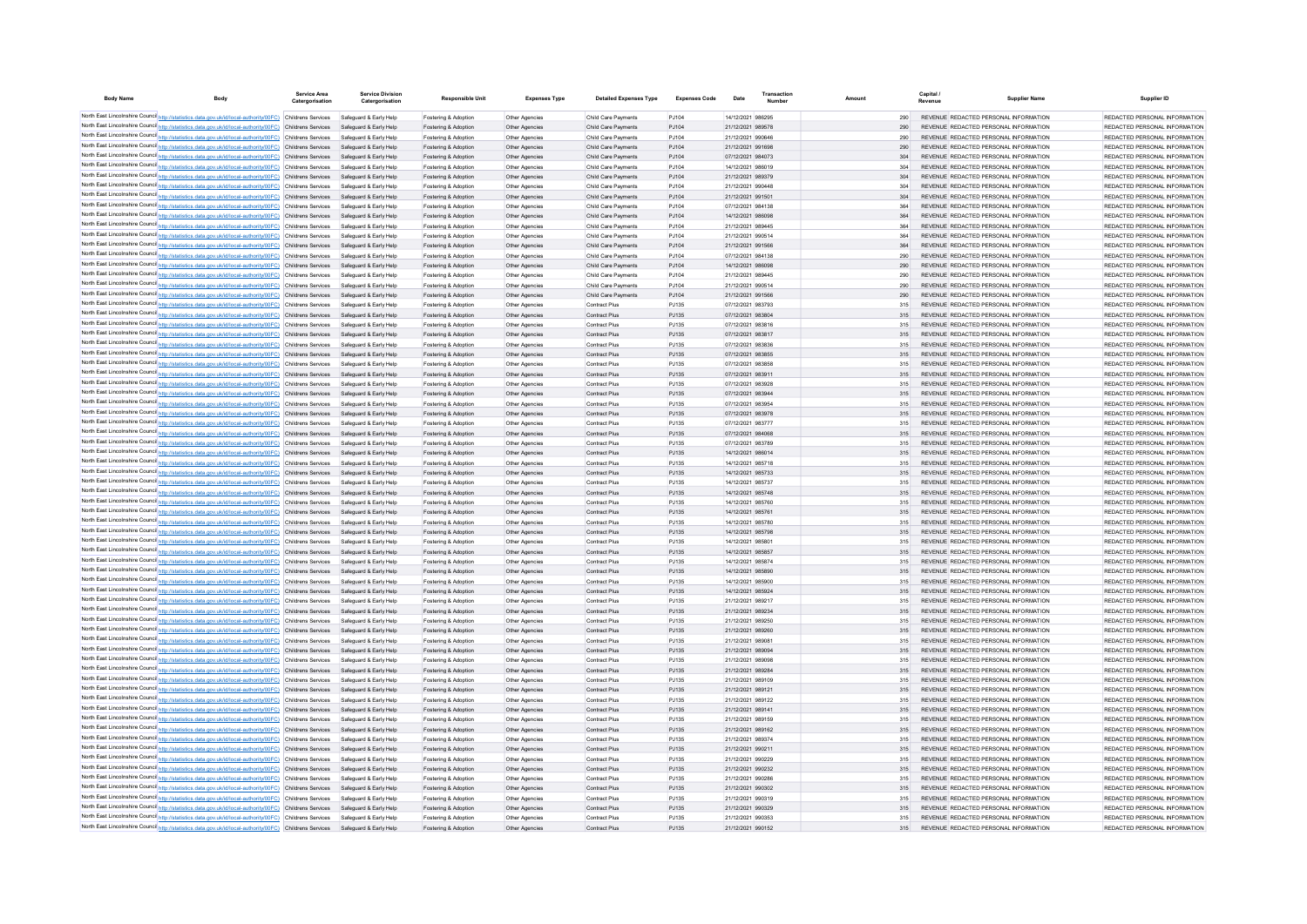| <b>Body Name</b> | Body                                                                                                                                                                                                                 | Service Area<br>Catergorisation | <b>Service Division</b><br>Catergorisation       | <b>Responsible Unit</b>                      | <b>Expenses Type</b>             | <b>Detailed Expenses Type</b>                      | <b>Expenses Code</b> | Date                                   |                  | Capital<br>Revenue | <b>Supplier Name</b>                                                           | Supplier ID                                                    |
|------------------|----------------------------------------------------------------------------------------------------------------------------------------------------------------------------------------------------------------------|---------------------------------|--------------------------------------------------|----------------------------------------------|----------------------------------|----------------------------------------------------|----------------------|----------------------------------------|------------------|--------------------|--------------------------------------------------------------------------------|----------------------------------------------------------------|
|                  | North East Lincolnshire Counci http://statistics.data.gov.uk/id/local-authority/00FC) Childrens Services                                                                                                             |                                 | Safeguard & Early Help                           | Fostering & Adoption                         | Other Agencies                   | Contract Plus                                      | PJ135                | 21/12/2021 990164                      | 315              |                    | REVENUE REDACTED PERSONAL INFORMATION                                          | REDACTED PERSONAL INFORMATION                                  |
|                  | North East Lincolnshire Counci http://statistics.data.gov.uk/id/local-authority/00FC) Childrens Services                                                                                                             |                                 | Safeguard & Early Help                           | Fostering & Adoption                         | Other Agencies                   | Contract Plus                                      | PJ135                | 21/12/2021 990168                      | 315              |                    | REVENUE REDACTED PERSONAL INFORMATION                                          | REDACTED PERSONAL INFORMATION                                  |
|                  | North East Lincolnshire Counci http://statistics.data.gov.uk/id/local-authority/00FC) Childrens Services                                                                                                             |                                 | Safeguard & Early Help                           | Fostering & Adoption                         | Other Agencies                   | Contract Plus                                      | PJ135                | 21/12/2021 990179                      | 315              |                    | REVENUE REDACTED PERSONAL INFORMATION                                          | REDACTED PERSONAL INFORMATION                                  |
|                  | North East Lincolnshire Counci http://statistics.data.gov.uk/id/local-authority/00FC) Childrens Services                                                                                                             |                                 | Safeguard & Early Help                           | Fostering & Adoption                         | Other Agencies                   | Contract Plus                                      | PJ135                | 21/12/2021 990191                      | 315              |                    | REVENUE REDACTED PERSONAL INFORMATION                                          | REDACTED PERSONAL INFORMATION                                  |
|                  | North East Lincolnshire Counci http://statistics.data.gov.uk/id/local-authority/00FC) Childrens Services                                                                                                             |                                 | Safeguard & Early Help                           | Fostering & Adoption                         | Other Agencies                   | Contract Plus                                      | PJ135                | 21/12/2021 990192                      | 315              |                    | REVENUE REDACTED PERSONAL INFORMATION                                          | REDACTED PERSONAL INFORMATION                                  |
|                  | North East Lincolnshire Counci http://statistics.data.gov.uk/id/local-authority/00FC) Childrens Services                                                                                                             |                                 | Safeguard & Early Help                           | Fostering & Adoption                         | Other Agencies                   | Contract Plus                                      | PJ135                | 21/12/2021 990443                      | 315              |                    | REVENUE REDACTED PERSONAL INFORMATION                                          | REDACTED PERSONAL INFORMATION                                  |
|                  | North East Lincolnshire Counci http://statistics.data.gov.uk/id/local-authority/00FC) Childrens Services                                                                                                             |                                 | Safeguard & Early Help                           | Fostering & Adoption                         | Other Agencies                   | Contract Plus                                      | PJ135                | 21/12/2021 991496                      | 315              |                    | REVENUE REDACTED PERSONAL INFORMATION                                          | REDACTED PERSONAL INFORMATION                                  |
|                  | North East Lincolnshire Counci http://statistics.data.gov.uk/id/local-authority/00FC) Childrens Services                                                                                                             |                                 | Safeguard & Early Help                           | Fostering & Adoption                         | Other Agencies                   | Contract Plus                                      | PJ135                | 21/12/2021 991205                      | 315              |                    | REVENUE REDACTED PERSONAL INFORMATION                                          | REDACTED PERSONAL INFORMATION                                  |
|                  | North East Lincolnshire Counci http://statistics.data.gov.uk/id/local-authority/00FC) Childrens Services                                                                                                             |                                 | Safeguard & Early Help                           | Fostering & Adoption                         | Other Agencies                   | Contract Plus                                      | PJ135                | 21/12/2021 991217                      | 315              |                    | REVENUE REDACTED PERSONAL INFORMATION                                          | REDACTED PERSONAL INFORMATION                                  |
|                  | North East Lincolnshire Counci http://statistics.data.gov.uk/id/local-authority/00FC) Childrens Services                                                                                                             |                                 | Safeguard & Early Help                           | Fostering & Adoption                         | Other Agencies                   | Contract Plus                                      | PJ135                | 21/12/2021 991221                      | 315              |                    | REVENUE REDACTED PERSONAL INFORMATION                                          | REDACTED PERSONAL INFORMATION                                  |
|                  | North East Lincolnshire Counci http://statistics.data.gov.uk/id/local-authority/00FC) Childrens Services                                                                                                             |                                 | Safeguard & Early Help                           | Fostering & Adoption                         | Other Agencies                   | Contract Plus                                      | PJ135<br>PJ135       | 21/12/2021 991264                      | 315              |                    | REVENUE REDACTED PERSONAL INFORMATION<br>REVENUE REDACTED PERSONAL INFORMATION | REDACTED PERSONAL INFORMATION<br>REDACTED PERSONAL INFORMATION |
|                  | North East Lincolnshire Counci http://statistics.data.gov.uk/id/local-authority/00FC) Childrens Services<br>North East Lincolnshire Counci http://statistics.data.gov.uk/id/local-authority/00FC) Childrens Services |                                 | Safeguard & Early Help                           | Fostering & Adoption                         | Other Agencies                   | Contract Plus                                      | PJ135                | 21/12/2021 991282<br>21/12/2021 991232 | 315              |                    | REVENUE REDACTED PERSONAL INFORMATION                                          | REDACTED PERSONAL INFORMATION                                  |
|                  | North East Lincolnshire Counci http://statistics.data.gov.uk/id/local-authority/00FC) Childrens Services                                                                                                             |                                 | Safeguard & Early Help<br>Safeguard & Early Help | Fostering & Adoption                         | Other Agencies                   | Contract Plus<br>Contract Plus                     | PJ135                | 21/12/2021 991244                      | 315<br>315       |                    | REVENUE REDACTED PERSONAL INFORMATION                                          | REDACTED PERSONAL INFORMATION                                  |
|                  | North East Lincolnshire Counci http://statistics.data.gov.uk/id/local-authority/00FC) Childrens Services                                                                                                             |                                 | Safeguard & Early Help                           | Fostering & Adoption<br>Fostering & Adoption | Other Agencies<br>Other Agencies | Contract Plus                                      | PJ135                | 21/12/2021 991245                      | 315              |                    | REVENUE REDACTED PERSONAL INFORMATION                                          | REDACTED PERSONAL INFORMATION                                  |
|                  | North East Lincolnshire Counci http://statistics.data.gov.uk/id/local-authority/00FC) Childrens Services                                                                                                             |                                 | Safeguard & Early Help                           | Fostering & Adoption                         | Other Agencies                   | Contract Plus                                      | PJ135                | 21/12/2021 991285                      | 315              |                    | REVENUE REDACTED PERSONAL INFORMATION                                          | REDACTED PERSONAL INFORMATION                                  |
|                  | North East Lincolnshire Counci http://statistics.data.gov.uk/id/local-authority/00FC) Childrens Services                                                                                                             |                                 | Safeguard & Early Help                           | Fostering & Adoption                         | Other Agencies                   | Contract Plus                                      | PJ135                | 21/12/2021 991339                      | 315              |                    | REVENUE REDACTED PERSONAL INFORMATION                                          | REDACTED PERSONAL INFORMATION                                  |
|                  | North East Lincolnshire Counci http://statistics.data.gov.uk/id/local-authority/00FC) Childrens Services                                                                                                             |                                 | Safeguard & Early Help                           | Fostering & Adoption                         | Other Agencies                   | Contract Plus                                      | PJ135                | 21/12/2021 991355                      | 315              |                    | REVENUE REDACTED PERSONAL INFORMATION                                          | REDACTED PERSONAL INFORMATION                                  |
|                  | North East Lincolnshire Counci http://statistics.data.gov.uk/id/local-authority/00FC) Childrens Services                                                                                                             |                                 | Safeguard & Early Help                           | Fostering & Adoption                         | Other Agencies                   | Contract Plus                                      | PJ135                | 21/12/2021 991372                      | 315              |                    | REVENUE REDACTED PERSONAL INFORMATION                                          | REDACTED PERSONAL INFORMATION                                  |
|                  | North East Lincolnshire Counci http://statistics.data.gov.uk/id/local-authority/00FC) Childrens Services                                                                                                             |                                 | Safeguard & Early Help                           | Fostering & Adoption                         | Other Agencies                   | Contract Plus                                      | PJ135                | 21/12/2021 991382                      | 315              |                    | REVENUE REDACTED PERSONAL INFORMATION                                          | REDACTED PERSONAL INFORMATION                                  |
|                  | North East Lincolnshire Counci http://statistics.data.gov.uk/id/local-authority/00FC) Childrens Services                                                                                                             |                                 | Safeguard & Early Help                           | Fostering & Adoption                         | Other Agencies                   | Contract Plus                                      | PJ135                | 21/12/2021 991406                      | 315              |                    | REVENUE REDACTED PERSONAL INFORMATION                                          | REDACTED PERSONAL INFORMATION                                  |
|                  | North East Lincolnshire Counci http://statistics.data.gov.uk/id/local-authority/00FC) Childrens Services                                                                                                             |                                 | Safeguard & Early Help                           | Fostering & Adoption                         | Other Agencies                   | Festivals                                          | PJ109                | 21/12/2021 989618                      | 290              |                    | REVENUE REDACTED PERSONAL INFORMATION                                          | REDACTED PERSONAL INFORMATION                                  |
|                  | North East Lincolnshire Counci http://statistics.data.gov.uk/id/local-authority/00FC) Childrens Services                                                                                                             |                                 | Safeguard & Early Help                           | Fostering & Adoption                         | Other Agencies                   | Holiday                                            | PJ108                | 21/12/2021 989339                      | 404              |                    | REVENUE REDACTED PERSONAL INFORMATION                                          | REDACTED PERSONAL INFORMATION                                  |
|                  | North East Lincolnshire Counci http://statistics.data.gov.uk/id/local-authority/00FC) Childrens Services                                                                                                             |                                 | Safeguard & Early Help                           | Fostering & Adoption                         | Other Agencies                   | Holiday                                            | P.1108               | 21/12/2021 989305                      | 276              |                    | REVENUE REDACTED PERSONAL INFORMATION                                          | REDACTED PERSONAL INFORMATION                                  |
|                  | North East Lincolnshire Counci http://statistics.data.gov.uk/id/local-authority/00FC) Childrens Services                                                                                                             |                                 | Safeguard & Early Help                           | Fostering & Adoption                         | Other Agencies                   | Setting Up                                         | PJ111                | 21/12/2021 989169                      | 389              |                    | REVENUE REDACTED PERSONAL INFORMATION                                          | REDACTED PERSONAL INFORMATION                                  |
|                  | North East Lincolnshire Counci http://statistics.data.gov.uk/id/local-authority/00FC) Childrens Services                                                                                                             |                                 | Safeguard & Early Help                           | Fostering & Adoption                         | Other Agencies                   | Special Carer Payments                             | PJ128                | 07/12/2021 983895                      | 711.58           |                    | REVENUE REDACTED PERSONAL INFORMATION                                          | REDACTED PERSONAL INFORMATION                                  |
|                  | North East Lincolnshire Counci http://statistics.data.gov.uk/id/local-authority/00FC) Childrens Services                                                                                                             |                                 | Safeguard & Early Help                           | Fostering & Adoption                         | Other Agencies                   | Special Carer Payments                             | PJ128                | 07/12/2021 983781                      | 711.58           |                    | REVENUE REDACTED PERSONAL INFORMATION                                          | REDACTED PERSONAL INFORMATION                                  |
|                  | North East Lincolnshire Counci http://statistics.data.gov.uk/id/local-authority/00FC) Childrens Services                                                                                                             |                                 | Safeguard & Early Help                           | Fostering & Adoption                         | Other Agencies                   | Special Carer Payments                             | PJ128                | 14/12/2021 985723                      | $-813.23$        |                    | REVENUE REDACTED PERSONAL INFORMATION                                          | REDACTED PERSONAL INFORMATION                                  |
|                  | North East Lincolnshire Counci http://statistics.data.gov.uk/id/local-authority/00FC) Childrens Services                                                                                                             |                                 | Safeguard & Early Help                           | Fostering & Adoption                         | Other Agencies                   | Special Carer Payments                             | PJ128                | 14/12/2021 985841                      | 711.58           |                    | REVENUE REDACTED PERSONAL INFORMATION                                          | REDACTED PERSONAL INFORMATION                                  |
|                  | North East Lincolnshire Counci http://statistics.data.gov.uk/id/local-authority/00FC) Childrens Services                                                                                                             |                                 | Safeguard & Early Help                           | Fostering & Adoption                         | Other Agencies                   | Special Carer Payments                             | PJ128                | 21/12/2021 989201                      | 711.58           |                    | REVENUE REDACTED PERSONAL INFORMATION                                          | REDACTED PERSONAL INFORMATION                                  |
|                  | North East Lincolnshire Counci http://statistics.data.gov.uk/id/local-authority/00FC) Childrens Services                                                                                                             |                                 | Safeguard & Early Help                           | Fostering & Adoption                         | Other Agencies                   | Special Carer Payments                             | PJ128                | 21/12/2021 990270                      | 711.58           |                    | REVENUE REDACTED PERSONAL INFORMATION                                          | REDACTED PERSONAL INFORMATION                                  |
|                  | North East Lincolnshire Counci http://statistics.data.gov.uk/id/local-authority/00FC) Childrens Services                                                                                                             |                                 | Safeguard & Early Help                           | Fostering & Adoption                         | Other Agencies                   | Special Carer Payments                             | PJ128                | 21/12/2021 991323                      | 711.58           |                    | REVENUE REDACTED PERSONAL INFORMATION                                          | REDACTED PERSONAL INFORMATION                                  |
|                  | North East Lincolnshire Counci http://statistics.data.gov.uk/id/local-authority/00FC) Childrens Services                                                                                                             |                                 | Safeguard & Early Help                           | Fostering & Adoption                         | Other Agencies                   | Custodianship/Residency                            | PJ117                | 07/12/2021 984173                      | 276              |                    | REVENUE REDACTED PERSONAL INFORMATION                                          | REDACTED PERSONAL INFORMATION                                  |
|                  | North East Lincolnshire Counci http://statistics.data.gov.uk/id/local-authority/00FC) Childrens Services                                                                                                             |                                 | Safeguard & Early Help                           | Fostering & Adoption                         | Other Agencies                   | Custodianship/Residency                            | PJ117                | 14/12/2021 986144                      | 276              |                    | REVENUE REDACTED PERSONAL INFORMATION                                          | REDACTED PERSONAL INFORMATION                                  |
|                  | North East Lincolnshire Counci http://statistics.data.gov.uk/id/local-authority/00FC) Childrens Services                                                                                                             |                                 | Safeguard & Early Help                           | Fostering & Adoption                         | Other Agencies                   | Custodianship/Residency                            | PJ117                | 21/12/2021 989480                      | 276              |                    | REVENUE REDACTED PERSONAL INFORMATION                                          | REDACTED PERSONAL INFORMATION                                  |
|                  | North East Lincolnshire Counci http://statistics.data.gov.uk/id/local-authority/00FC) Childrens Services                                                                                                             |                                 | Safeguard & Early Help                           | Fostering & Adoption                         | Other Agencies                   | Custodianship/Residency                            | PJ117                | 21/12/2021 990549                      | 276              |                    | REVENUE REDACTED PERSONAL INFORMATION                                          | REDACTED PERSONAL INFORMATION                                  |
|                  | North East Lincolnshire Counci http://statistics.data.gov.uk/id/local-authority/00FC) Childrens Services                                                                                                             |                                 | Safeguard & Early Help                           | Fostering & Adoption                         | Other Agencies                   | Custodianship/Residency                            | PJ117                | 21/12/2021 991601                      | 276              |                    | REVENUE REDACTED PERSONAL INFORMATION                                          | REDACTED PERSONAL INFORMATION                                  |
|                  | North East Lincolnshire Counci http://statistics.data.gov.uk/id/local-authority/00FC) Childrens Services                                                                                                             |                                 | Safeguard & Early Help<br>Safeguard & Early Help | Fostering & Adoption                         | Other Agencies                   | Custodianship/Residency<br>Custodianship/Residency | PJ117<br>PJ117       | 07/12/2021 984009<br>14/12/2021 985802 | 320<br>$-1406.3$ |                    | REVENUE REDACTED PERSONAL INFORMATION<br>REVENUE REDACTED PERSONAL INFORMATION | REDACTED PERSONAL INFORMATION<br>REDACTED PERSONAL INFORMATION |
|                  | North East Lincolnshire Counci http://statistics.data.gov.uk/id/local-authority/00FC) Childrens Services<br>North East Lincolnshire Counci http://statistics.data.gov.uk/id/local-authority/00FC) Childrens Services |                                 | Safeguard & Early Help                           | Fostering & Adoption<br>Fostering & Adoption | Other Agencies                   | Custodianship/Residency                            | PJ117                | 14/12/2021 985802                      | 1557.84          |                    | REVENUE REDACTED PERSONAL INFORMATION                                          | REDACTED PERSONAL INFORMATION                                  |
|                  | North East Lincolnshire Counci http://statistics.data.gov.uk/id/local-authority/00FC) Childrens Services                                                                                                             |                                 | Safeguard & Early Help                           | Fostering & Adoption                         | Other Agencies<br>Other Agencies | Custodianship/Residency                            | PJ117                | 14/12/2021 985955                      | 320              |                    | REVENUE REDACTED PERSONAL INFORMATION                                          | REDACTED PERSONAL INFORMATION                                  |
|                  | North East Lincolnshire Counci http://statistics.data.gov.uk/id/local-authority/00FC) Childrens Services                                                                                                             |                                 | Safeguard & Early Help                           | Fostering & Adoption                         | Other Agencies                   | Custodianship/Residency                            | P.1117               | 21/12/2021 989315                      | 320              |                    | REVENUE REDACTED PERSONAL INFORMATION                                          | REDACTED PERSONAL INFORMATION                                  |
|                  | North East Lincolnshire Counci http://statistics.data.gov.uk/id/local-authority/00FC) Childrens Services                                                                                                             |                                 | Safeguard & Early Help                           | Fostering & Adoption                         | Other Agencies                   | Custodianship/Residency                            | PJ117                | 21/12/2021 990384                      | 320              |                    | REVENUE REDACTED PERSONAL INFORMATION                                          | REDACTED PERSONAL INFORMATION                                  |
|                  | North East Lincolnshire Counci http://statistics.data.gov.uk/id/local-authority/00FC) Childrens Services                                                                                                             |                                 | Safeguard & Early Help                           | Fostering & Adoption                         | Other Agencies                   | Custodianship/Residency                            | P.1117               | 21/12/2021 991437                      | 320              |                    | REVENUE REDACTED PERSONAL INFORMATION                                          | REDACTED PERSONAL INFORMATION                                  |
|                  | North East Lincolnshire Counci http://statistics.data.gov.uk/id/local-authority/00FC) Childrens Services                                                                                                             |                                 | Safeguard & Early Help                           | Fostering & Adoption                         | Other Agencies                   | Custodianship/Residency                            | PJ117                | 07/12/2021 984161                      | 254 85           |                    | REVENUE REDACTED PERSONAL INFORMATION                                          | REDACTED PERSONAL INFORMATION                                  |
|                  | North East Lincolnshire Counci http://statistics.data.gov.uk/id/local-authority/00FC) Childrens Services                                                                                                             |                                 | Safeguard & Early Help                           | Fostering & Adoption                         | Other Agencies                   | Custodianship/Residency                            | PJ117                | 07/12/2021 983964                      | 3433.1           |                    | REVENUE REDACTED PERSONAL INFORMATION                                          | REDACTED PERSONAL INFORMATION                                  |
|                  | North East Lincolnshire Counci http://statistics.data.gov.uk/id/local-authority/00FC) Childrens Services                                                                                                             |                                 | Safeguard & Early Help                           | Fostering & Adoption                         | Other Agencies                   | Custodianship/Residency                            | P.1117               | 07/12/2021 983971                      | 289.85           |                    | REVENUE REDACTED PERSONAL INFORMATION                                          | REDACTED PERSONAL INFORMATION                                  |
|                  | North East Lincolnshire Counci http://statistics.data.gov.uk/id/local-authority/00FC) Childrens Services                                                                                                             |                                 | Safeguard & Early Help                           | Fostering & Adoption                         | Other Agencies                   | Custodianship/Residency                            | PJ117                | 07/12/2021 983987                      | 279.04           |                    | REVENUE REDACTED PERSONAL INFORMATION                                          | REDACTED PERSONAL INFORMATION                                  |
|                  | North East Lincolnshire Counci http://statistics.data.gov.uk/id/local-authority/00FC) Childrens Services                                                                                                             |                                 | Safeguard & Early Help                           | Fostering & Adoption                         | Other Agencies                   | Custodianship/Residency                            | PJ117                | 07/12/2021 984088                      | 254.85           |                    | REVENUE REDACTED PERSONAL INFORMATION                                          | REDACTED PERSONAL INFORMATION                                  |
|                  | North East Lincolnshire Counci http://statistics.data.gov.uk/id/local-authority/00FC) Childrens Services                                                                                                             |                                 | Safeguard & Early Help                           | Fostering & Adoption                         | Other Agencies                   | Custodianship/Residency                            | P.1117               | 14/12/2021 986040                      | 254.85           |                    | REVENUE REDACTED PERSONAL INFORMATION                                          | REDACTED PERSONAL INFORMATION                                  |
|                  | North East Lincolnshire Counci http://statistics.data.gov.uk/id/local-authority/00FC) Childrens Services                                                                                                             |                                 | Safeguard & Early Help                           | Fostering & Adoption                         | Other Agencies                   | Custodianship/Residency                            | P.1117               | 14/12/2021 986130                      | 254.85           |                    | REVENUE REDACTED PERSONAL INFORMATION                                          | REDACTED PERSONAL INFORMATION                                  |
|                  | North East Lincolnshire Counci http://statistics.data.gov.uk/id/local-authority/00FC) Childrens Services                                                                                                             |                                 | Safeguard & Early Help                           | Fostering & Adoption                         | Other Agencies                   | Custodianship/Residency                            | P.1117               | 14/12/2021 985910                      | 276              |                    | REVENUE REDACTED PERSONAL INFORMATION                                          | REDACTED PERSONAL INFORMATION                                  |
|                  | North East Lincolnshire Counci http://statistics.data.gov.uk/id/local-authority/00FC) Childrens Services                                                                                                             |                                 | Safeguard & Early Help                           | Fostering & Adoption                         | Other Agencies                   | Custodianship/Residency                            | P.1117               | 14/12/2021 985917                      | 289.85           |                    | REVENUE REDACTED PERSONAL INFORMATION                                          | REDACTED PERSONAL INFORMATION                                  |
|                  | North East Lincolnshire Counci http://statistics.data.gov.uk/id/local-authority/00FC) Childrens Services                                                                                                             |                                 | Safeguard & Early Help                           | Fostering & Adoption                         | Other Agencies                   | Custodianship/Residency                            | P.1117               | 14/12/2021 985933                      | 279.04           |                    | REVENUE REDACTED PERSONAL INFORMATION                                          | REDACTED PERSONAL INFORMATION                                  |
|                  | North East Lincolnshire Counci http://statistics.data.gov.uk/id/local-authority/00FC) Childrens Services                                                                                                             |                                 | Safeguard & Early Help                           | Fostering & Adoption                         | Other Agencies                   | Custodianship/Residency                            | PJ117                | 21/12/2021 989468                      | 254.85           |                    | REVENUE REDACTED PERSONAL INFORMATION                                          | REDACTED PERSONAL INFORMATION                                  |
|                  | North East Lincolnshire Counci http://statistics.data.gov.uk/id/local-authority/00FC) Childrens Services                                                                                                             |                                 | Safeguard & Early Help                           | Fostering & Adoption                         | Other Agencies                   | Custodianship/Residency                            | PJ117                | 21/12/2021 989270                      | 276              |                    | REVENUE REDACTED PERSONAL INFORMATION                                          | REDACTED PERSONAL INFORMATION                                  |
|                  | North East Lincolnshire Counci http://statistics.data.gov.uk/id/local-authority/00FC) Childrens Services                                                                                                             |                                 | Safeguard & Early Help                           | Fostering & Adoption                         | Other Agencies                   | Custodianship/Residency                            | PJ117                | 21/12/2021 989277                      | 289.85           |                    | REVENUE REDACTED PERSONAL INFORMATION                                          | REDACTED PERSONAL INFORMATION                                  |
|                  | North East Lincolnshire Counci http://statistics.data.gov.uk/id/local-authority/00FC) Childrens Services                                                                                                             |                                 | Safeguard & Early Help                           | Fostering & Adoption                         | Other Agencies                   | Custodianship/Residency                            | PJ117                | 21/12/2021 989293                      | 279.04           |                    | REVENUE REDACTED PERSONAL INFORMATION                                          | REDACTED PERSONAL INFORMATION                                  |
|                  | North East Lincolnshire Counci http://statistics.data.gov.uk/id/local-authority/00FC) Childrens Services                                                                                                             |                                 | Safeguard & Early Help                           | Fostering & Adoption                         | Other Agencies                   | Custodianship/Residency                            | PJ117                | 21/12/2021 989393                      | 254.85           |                    | REVENUE REDACTED PERSONAL INFORMATION                                          | REDACTED PERSONAL INFORMATION                                  |
|                  | North East Lincolnshire Counci http://statistics.data.gov.uk/id/local-authority/00FC) Childrens Services                                                                                                             |                                 | Safeguard & Early Help                           | Fostering & Adoption                         | Other Agencies                   | Custodianship/Residency                            | PJ117                | 21/12/2021 990537                      | 254.85           |                    | REVENUE REDACTED PERSONAL INFORMATION                                          | REDACTED PERSONAL INFORMATION                                  |
|                  | North East Lincolnshire Counci http://statistics.data.gov.uk/id/local-authority/00FC) Childrens Services                                                                                                             |                                 | Safeguard & Early Help                           | Fostering & Adoption                         | Other Agencies                   | Custodianship/Residency                            | PJ117                | 21/12/2021 990339                      | 276              |                    | REVENUE REDACTED PERSONAL INFORMATION                                          | REDACTED PERSONAL INFORMATION                                  |
|                  | North East Lincolnshire Counci http://statistics.data.gov.uk/id/local-authority/00FC) Childrens Services                                                                                                             |                                 | Safeguard & Early Help                           | Fostering & Adoption                         | Other Agencies                   | Custodianship/Residency                            | PJ117                | 21/12/2021 990346                      | 289.85           |                    | REVENUE REDACTED PERSONAL INFORMATION                                          | REDACTED PERSONAL INFORMATION                                  |
|                  | North East Lincolnshire Counci http://statistics.data.gov.uk/id/local-authority/00FC) Childrens Services                                                                                                             |                                 | Safeguard & Early Help                           | Fostering & Adoption                         | Other Agencies                   | Custodianship/Residency                            | PJ117                | 21/12/2021 990362                      | 279.04           |                    | REVENUE REDACTED PERSONAL INFORMATION                                          | REDACTED PERSONAL INFORMATION                                  |
|                  | North East Lincolnshire Counci http://statistics.data.gov.uk/id/local-authority/00FC) Childrens Services                                                                                                             |                                 | Safeguard & Early Help                           | Fostering & Adoption                         | Other Agencies                   | Custodianship/Residency                            | PJ117                | 21/12/2021 990462                      | 254.85           |                    | REVENUE REDACTED PERSONAL INFORMATION                                          | REDACTED PERSONAL INFORMATION                                  |
|                  | North East Lincolnshire Counci http://statistics.data.gov.uk/id/local-authority/00FC) Childrens Services                                                                                                             |                                 | Safeguard & Early Help                           | Fostering & Adoption                         | Other Agencies                   | Custodianship/Residency                            | PJ117                | 21/12/2021 991515                      | 254.85           |                    | REVENUE REDACTED PERSONAL INFORMATION                                          | REDACTED PERSONAL INFORMATION                                  |
|                  | North East Lincolnshire Counci http://statistics.data.gov.uk/id/local-authority/00FC) Childrens Services                                                                                                             |                                 | Safeguard & Early Help                           | Fostering & Adoption                         | Other Agencies                   | Custodianship/Residency                            | PJ117                | 21/12/2021 991589                      | 254.85           |                    | REVENUE REDACTED PERSONAL INFORMATION                                          | REDACTED PERSONAL INFORMATION                                  |
|                  | North East Lincolnshire Counci http://statistics.data.gov.uk/id/local-authority/00FC) Childrens Services                                                                                                             |                                 | Safeguard & Early Help                           | Fostering & Adoption                         | Other Agencies                   | Custodianship/Residency                            | PJ117                | 21/12/2021 991392                      | 276              |                    | REVENUE REDACTED PERSONAL INFORMATION                                          | REDACTED PERSONAL INFORMATION                                  |
|                  | North East Lincolnshire Counci http://statistics.data.gov.uk/id/local-authority/00FC) Childrens Services                                                                                                             |                                 | Safeguard & Early Help                           | Fostering & Adoption                         | Other Agencies                   | Custodianship/Residency                            | PJ117                | 21/12/2021 991399<br>21/12/2021 991415 | 289.85           |                    | REVENUE REDACTED PERSONAL INFORMATION                                          | REDACTED PERSONAL INFORMATION<br>REDACTED PERSONAL INFORMATION |
|                  | North East Lincolnshire Counci http://statistics.data.gov.uk/id/local-authority/00FC) Childrens Services<br>North East Lincolnshire Counci http://statistics.data.gov.uk/id/local-authority/00FC) Childrens Services |                                 | Safeguard & Early Help                           | Fostering & Adoption                         | Other Agencies                   | Custodianship/Residency                            | PJ117<br>PJ117       | 07/12/2021 983799                      | 279.04           |                    | REVENUE REDACTED PERSONAL INFORMATION                                          | REDACTED PERSONAL INFORMATION                                  |
|                  | North East Lincolnshire Counci http://statistics.data.gov.uk/id/local-authority/00FC) Childrens Services                                                                                                             |                                 | Safeguard & Early Help<br>Safeguard & Early Help | Fostering & Adoption                         | Other Agencies                   | Custodianship/Residency<br>Custodianship/Residency | PJ117                | 14/12/2021 985744                      | 328<br>328       |                    | REVENUE REDACTED PERSONAL INFORMATION<br>REVENUE REDACTED PERSONAL INFORMATION | REDACTED PERSONAL INFORMATION                                  |
|                  | North East Lincolnshire Council http://statistics.data.gov.uk/id/local-authority/00FC) Childrens Services                                                                                                            |                                 | Safeguard & Early Help                           | Fostering & Adoptio<br>Fostering & Adoption  | Other Agencie<br>Other Agencies  | Custodianship/Residency                            | PJ117                | 21/12/2021 989104                      | 328              |                    | REVENUE REDACTED PERSONAL INFORMATION                                          | REDACTED PERSONAL INFORMATION                                  |
|                  | North East Lincolnshire Counci http://statistics.data.gov.uk/id/local-authority/00FC) Childrens Services                                                                                                             |                                 | Safeguard & Early Help                           | Fostering & Adoption                         | Other Agencie                    | Custodianship/Residency                            | P.1117               | 21/12/2021 990175                      | 328              |                    | REVENUE REDACTED PERSONAL INFORMATION                                          | REDACTED PERSONAL INFORMATION                                  |
|                  |                                                                                                                                                                                                                      |                                 |                                                  |                                              |                                  |                                                    |                      |                                        |                  |                    |                                                                                |                                                                |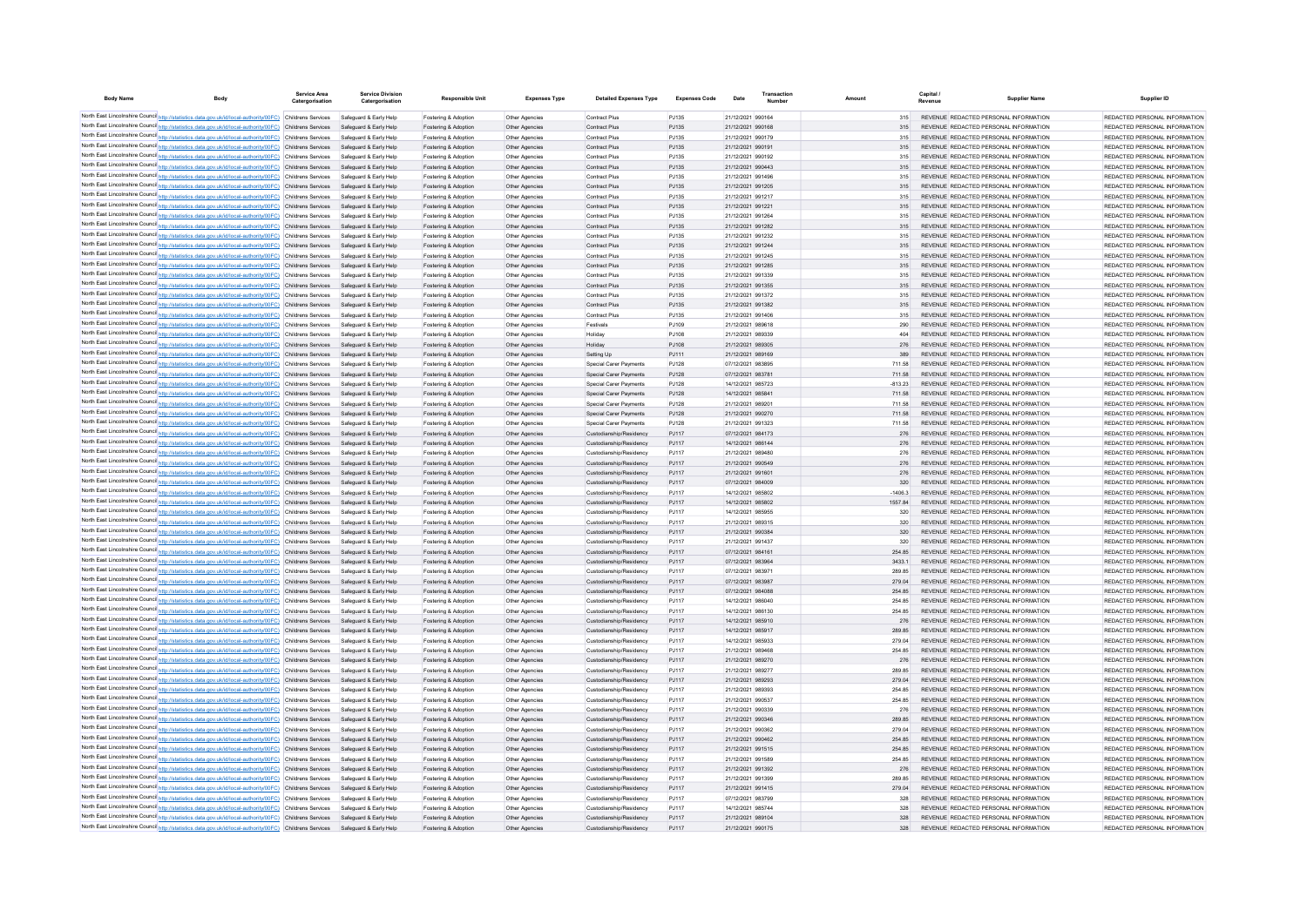| <b>Body Name</b> | Body                                                                                                                                                                                                                 | Service Area<br>Catergorisation | <b>Service Division</b><br>Catergorisation       | <b>Responsible Unit</b>                      | <b>Expenses Type</b>             | <b>Detailed Expenses Type</b>                      | <b>Expenses Code</b> | Date                                   |                | Capital<br>Revenue | <b>Supplier Name</b>                                                           | Supplier ID                                                    |
|------------------|----------------------------------------------------------------------------------------------------------------------------------------------------------------------------------------------------------------------|---------------------------------|--------------------------------------------------|----------------------------------------------|----------------------------------|----------------------------------------------------|----------------------|----------------------------------------|----------------|--------------------|--------------------------------------------------------------------------------|----------------------------------------------------------------|
|                  | North East Lincolnshire Counci http://statistics.data.gov.uk/id/local-authority/00FC) Childrens Services                                                                                                             |                                 | Safeguard & Early Help                           | Fostering & Adoption                         | Other Agencies                   | Custodianship/Residency                            | PJ117                | 21/12/2021 991229                      | 328            |                    | REVENUE REDACTED PERSONAL INFORMATION                                          | REDACTED PERSONAL INFORMATION                                  |
|                  | North East Lincolnshire Counci http://statistics.data.gov.uk/id/local-authority/00FC) Childrens Services                                                                                                             |                                 | Safeguard & Early Help                           | Fostering & Adoption                         | Other Agencies                   | Custodianship/Residency                            | PJ117                | 07/12/2021 984196                      | 397.5          |                    | REVENUE REDACTED PERSONAL INFORMATION                                          | REDACTED PERSONAL INFORMATION                                  |
|                  | North East Lincolnshire Counci http://statistics.data.gov.uk/id/local-authority/00FC) Childrens Services                                                                                                             |                                 | Safeguard & Early Help                           | Fostering & Adoption                         | Other Agencies                   | Custodianship/Residency                            | PJ117                | 14/12/2021 986191                      | 397.5          |                    | REVENUE REDACTED PERSONAL INFORMATION                                          | REDACTED PERSONAL INFORMATION                                  |
|                  | North East Lincolnshire Counci http://statistics.data.gov.uk/id/local-authority/00FC) Childrens Services                                                                                                             |                                 | Safeguard & Early Help                           | Fostering & Adoption                         | Other Agencies                   | Custodianship/Residency                            | PJ117                | 21/12/2021 989502                      | 397.5          |                    | REVENUE REDACTED PERSONAL INFORMATION                                          | REDACTED PERSONAL INFORMATION                                  |
|                  | North East Lincolnshire Counci http://statistics.data.gov.uk/id/local-authority/00FC) Childrens Services                                                                                                             |                                 | Safeguard & Early Help                           | Fostering & Adoption                         | Other Agencies                   | Custodianship/Residency                            | PJ117                | 21/12/2021 99057                       | 397.5          |                    | REVENUE REDACTED PERSONAL INFORMATION                                          | REDACTED PERSONAL INFORMATION                                  |
|                  | North East Lincolnshire Counci http://statistics.data.gov.uk/id/local-authority/00FC) Childrens Services                                                                                                             |                                 | Safeguard & Early Help                           | Fostering & Adoption                         | Other Agencies                   | Custodianship/Residency                            | PJ117                | 21/12/2021 991623                      | 397.5          |                    | REVENUE REDACTED PERSONAL INFORMATION                                          | REDACTED PERSONAL INFORMATION                                  |
|                  | North East Lincolnshire Counci http://statistics.data.gov.uk/id/local-authority/00FC) Childrens Services                                                                                                             |                                 | Safeguard & Early Help                           | Fostering & Adoption                         | Other Agencies                   | Custodianship/Residency                            | PJ117                | 21/12/2021 989398                      | 2364.83        |                    | REVENUE REDACTED PERSONAL INFORMATION                                          | REDACTED PERSONAL INFORMATION                                  |
|                  | North East Lincolnshire Counci http://statistics.data.gov.uk/id/local-authority/00FC) Childrens Services                                                                                                             |                                 | Safeguard & Early Help                           | Fostering & Adoption                         | Other Agencies                   | Custodianship/Residency                            | PJ117                | 07/12/2021 983779                      | 254.93         |                    | REVENUE REDACTED PERSONAL INFORMATION                                          | REDACTED PERSONAL INFORMATION                                  |
|                  | North East Lincolnshire Counci http://statistics.data.gov.uk/id/local-authority/00FC) Childrens Services                                                                                                             |                                 | Safeguard & Early Help                           | Fostering & Adoption                         | Other Agencies                   | Custodianship/Residency                            | PJ117                | 14/12/2021 985721                      | 254.93         |                    | REVENUE REDACTED PERSONAL INFORMATION                                          | REDACTED PERSONAL INFORMATION                                  |
|                  | North East Lincolnshire Counci http://statistics.data.gov.uk/id/local-authority/00FC) Childrens Services                                                                                                             |                                 | Safeguard & Early Help                           | Fostering & Adoption                         | Other Agencies                   | Custodianship/Residency                            | PJ117                | 21/12/2021 989083                      | 254.93         |                    | REVENUE REDACTED PERSONAL INFORMATION                                          | REDACTED PERSONAL INFORMATION                                  |
|                  | North East Lincolnshire Counci http://statistics.data.gov.uk/id/local-authority/00FC) Childrens Services                                                                                                             |                                 | Safeguard & Early Help                           | Fostering & Adoption                         | Other Agencies                   | Custodianship/Residency                            | PJ117                | 21/12/2021 990154                      | 254.93         |                    | REVENUE REDACTED PERSONAL INFORMATION                                          | REDACTED PERSONAL INFORMATION                                  |
|                  | North East Lincolnshire Counci http://statistics.data.gov.uk/id/local-authority/00FC) Childrens Services                                                                                                             |                                 | Safeguard & Early Help                           | Fostering & Adoption                         | Other Agencies                   | Custodianship/Residency                            | PJ117                | 21/12/2021 991207                      | 254.93         |                    | REVENUE REDACTED PERSONAL INFORMATION                                          | REDACTED PERSONAL INFORMATION                                  |
|                  | North East Lincolnshire Counci http://statistics.data.gov.uk/id/local-authority/00FC) Childrens Services                                                                                                             |                                 | Safeguard & Early Help                           | Fostering & Adoption                         | Other Agencies                   | Custodianship/Residency                            | PJ117                | 07/12/2021 984178                      | 379.3          |                    | REVENUE REDACTED PERSONAL INFORMATION<br>REVENUE REDACTED PERSONAL INFORMATION | REDACTED PERSONAL INFORMATION<br>REDACTED PERSONAL INFORMATION |
|                  | North East Lincolnshire Counci http://statistics.data.gov.uk/id/local-authority/00FC) Childrens Services<br>North East Lincolnshire Counci http://statistics.data.gov.uk/id/local-authority/00FC) Childrens Services |                                 | Safeguard & Early Help<br>Safeguard & Early Help | Fostering & Adoption                         | Other Agencies                   | Custodianship/Residency                            | PJ117<br>PJ117       | 14/12/2021 986157<br>21/12/2021 989484 | 379.3          |                    |                                                                                | REDACTED PERSONAL INFORMATION                                  |
|                  | North East Lincolnshire Counci http://statistics.data.gov.uk/id/local-authority/00FC) Childrens Services                                                                                                             |                                 | Safeguard & Early Help                           | Fostering & Adoption<br>Fostering & Adoption | Other Agencies<br>Other Agencies | Custodianship/Residency<br>Custodianship/Residency | PJ117                | 21/12/2021 990553                      | 379.3<br>379.3 |                    | REVENUE REDACTED PERSONAL INFORMATION<br>REVENUE REDACTED PERSONAL INFORMATION | REDACTED PERSONAL INFORMATION                                  |
|                  | North East Lincolnshire Counci http://statistics.data.gov.uk/id/local-authority/00FC) Childrens Services                                                                                                             |                                 | Safeguard & Early Help                           | Fostering & Adoption                         | Other Agencies                   | Custodianship/Residency                            | PJ117                | 21/12/2021 991605                      | 379.3          |                    | REVENUE REDACTED PERSONAL INFORMATION                                          | REDACTED PERSONAL INFORMATION                                  |
|                  | North East Lincolnshire Counci http://statistics.data.gov.uk/id/local-authority/00FC) Childrens Services                                                                                                             |                                 | Safeguard & Early Help                           | Fostering & Adoption                         | Other Agencies                   | Custodianship/Residency                            | PJ117                | 14/12/2021 985722                      | 1092.32        |                    | REVENUE REDACTED PERSONAL INFORMATION                                          | REDACTED PERSONAL INFORMATION                                  |
|                  | North East Lincolnshire Counci http://statistics.data.gov.uk/id/local-authority/00FC) Childrens Services                                                                                                             |                                 | Safeguard & Early Help                           | Fostering & Adoption                         | Other Agencies                   | Custodianship/Residency                            | PJ117                | 21/12/2021 989398                      | 2070.83        |                    | REVENUE REDACTED PERSONAL INFORMATION                                          | REDACTED PERSONAL INFORMATION                                  |
|                  | North East Lincolnshire Counci http://statistics.data.gov.uk/id/local-authority/00FC) Childrens Services                                                                                                             |                                 | Safeguard & Early Help                           | Fostering & Adoption                         | Other Agencies                   | Custodianship/Residency                            | PJ117                | 07/12/2021 984193                      | 284            |                    | REVENUE REDACTED PERSONAL INFORMATION                                          | REDACTED PERSONAL INFORMATION                                  |
|                  | North East Lincolnshire Counci http://statistics.data.gov.uk/id/local-authority/00FC) Childrens Services                                                                                                             |                                 | Safeguard & Early Help                           | Fostering & Adoption                         | Other Agencies                   | Custodianship/Residency                            | PJ117                | 14/12/2021 986188                      | 284            |                    | REVENUE REDACTED PERSONAL INFORMATION                                          | REDACTED PERSONAL INFORMATION                                  |
|                  | North East Lincolnshire Counci http://statistics.data.gov.uk/id/local-authority/00FC) Childrens Services                                                                                                             |                                 | Safeguard & Early Help                           | Fostering & Adoption                         | Other Agencies                   | Custodianship/Residency                            | PJ117                | 21/12/2021 989499                      | 284            |                    | REVENUE REDACTED PERSONAL INFORMATION                                          | REDACTED PERSONAL INFORMATION                                  |
|                  | North East Lincolnshire Counci http://statistics.data.gov.uk/id/local-authority/00FC) Childrens Services                                                                                                             |                                 | Safeguard & Early Help                           | Fostering & Adoption                         | Other Agencies                   | Custodianship/Residency                            | PJ117                | 21/12/2021 990568                      | 284            |                    | REVENUE REDACTED PERSONAL INFORMATION                                          | REDACTED PERSONAL INFORMATION                                  |
|                  | North East Lincolnshire Counci http://statistics.data.gov.uk/id/local-authority/00FC) Childrens Services                                                                                                             |                                 | Safeguard & Early Help                           | Fostering & Adoption                         | Other Agencies                   | Custodianship/Residency                            | PJ117                | 21/12/2021 991620                      | 284            |                    | REVENUE REDACTED PERSONAL INFORMATION                                          | REDACTED PERSONAL INFORMATION                                  |
|                  | North East Lincolnshire Counci http://statistics.data.gov.uk/id/local-authority/00FC) Childrens Services                                                                                                             |                                 | Safeguard & Early Help                           | Fostering & Adoption                         | Other Agencies                   | Custodianship/Residency                            | PJ117                | 07/12/2021 984024                      | 325            |                    | REVENUE REDACTED PERSONAL INFORMATION                                          | REDACTED PERSONAL INFORMATION                                  |
|                  | North East Lincolnshire Counci http://statistics.data.gov.uk/id/local-authority/00FC) Childrens Services                                                                                                             |                                 | Safeguard & Early Help                           | Fostering & Adoption                         | Other Agencies                   | Custodianship/Residency                            | PJ117                | 14/12/2021 985970                      | 325            |                    | REVENUE REDACTED PERSONAL INFORMATION                                          | REDACTED PERSONAL INFORMATION                                  |
|                  | North East Lincolnshire Counci http://statistics.data.gov.uk/id/local-authority/00FC) Childrens Services                                                                                                             |                                 | Safeguard & Early Help                           | Fostering & Adoption                         | Other Agencies                   | Custodianship/Residency                            | PJ117                | 21/12/2021 989330                      | 325            |                    | REVENUE REDACTED PERSONAL INFORMATION                                          | REDACTED PERSONAL INFORMATION                                  |
|                  | North East Lincolnshire Counci http://statistics.data.gov.uk/id/local-authority/00FC) Childrens Services                                                                                                             |                                 | Safeguard & Early Help                           | Fostering & Adoption                         | Other Agencies                   | Custodianship/Residency                            | PJ117                | 21/12/2021 990399                      | 325            |                    | REVENUE REDACTED PERSONAL INFORMATION                                          | REDACTED PERSONAL INFORMATION                                  |
|                  | North East Lincolnshire Counci http://statistics.data.gov.uk/id/local-authority/00FC) Childrens Services                                                                                                             |                                 | Safeguard & Early Help                           | Fostering & Adoption                         | Other Agencies                   | Custodianship/Residency                            | PJ117                | 21/12/2021 991452                      | 325            |                    | REVENUE REDACTED PERSONAL INFORMATION                                          | REDACTED PERSONAL INFORMATION                                  |
|                  | North East Lincolnshire Counci http://statistics.data.gov.uk/id/local-authority/00FC) Childrens Services                                                                                                             |                                 | Safeguard & Early Help                           | Fostering & Adoption                         | Other Agencies                   | Custodianship/Residency                            | PJ117                | 07/12/2021 983802                      | 655            |                    | REVENUE REDACTED PERSONAL INFORMATION                                          | REDACTED PERSONAL INFORMATION                                  |
|                  | North East Lincolnshire Counci http://statistics.data.gov.uk/id/local-authority/00FC) Childrens Services                                                                                                             |                                 | Safeguard & Early Help                           | Fostering & Adoption                         | Other Agencies                   | Custodianship/Residency                            | PJ117                | 14/12/2021 985746                      | 655            |                    | REVENUE REDACTED PERSONAL INFORMATION                                          | REDACTED PERSONAL INFORMATION                                  |
|                  | North East Lincolnshire Counci http://statistics.data.gov.uk/id/local-authority/00FC) Childrens Services                                                                                                             |                                 | Safeguard & Early Help                           | Fostering & Adoption                         | Other Agencies                   | Custodianship/Residency                            | PJ117                | 21/12/2021 989107                      | 655            |                    | REVENUE REDACTED PERSONAL INFORMATION                                          | REDACTED PERSONAL INFORMATION                                  |
|                  | North East Lincolnshire Counci http://statistics.data.gov.uk/id/local-authority/00FC) Childrens Services                                                                                                             |                                 | Safeguard & Early Help                           | Fostering & Adoption                         | Other Agencies                   | Custodianship/Residency                            | PJ117                | 21/12/2021 990177                      | 655            |                    | REVENUE REDACTED PERSONAL INFORMATION                                          | REDACTED PERSONAL INFORMATION                                  |
|                  | North East Lincolnshire Counci http://statistics.data.gov.uk/id/local-authority/00FC) Childrens Services                                                                                                             |                                 | Safeguard & Early Help                           | Fostering & Adoption                         | Other Agencies                   | Custodianship/Residency                            | PJ117                | 21/12/2021 991230                      | 655            |                    | REVENUE REDACTED PERSONAL INFORMATION                                          | REDACTED PERSONAL INFORMATION                                  |
|                  | North East Lincolnshire Counci http://statistics.data.gov.uk/id/local-authority/00FC) Childrens Services                                                                                                             |                                 | Safeguard & Early Help                           | Fostering & Adoption                         | Other Agencies                   | Custodianship/Residency                            | PJ117                | 07/12/2021 983799                      | 328            |                    | REVENUE REDACTED PERSONAL INFORMATION                                          | REDACTED PERSONAL INFORMATION                                  |
|                  | North East Lincolnshire Counci http://statistics.data.gov.uk/id/local-authority/00FC) Childrens Services                                                                                                             |                                 | Safeguard & Early Help                           | Fostering & Adoption                         | Other Agencies                   | Custodianship/Residency                            | PJ117                | 14/12/2021 985744                      | 328            |                    | REVENUE REDACTED PERSONAL INFORMATION                                          | REDACTED PERSONAL INFORMATION                                  |
|                  | North East Lincolnshire Counci http://statistics.data.gov.uk/id/local-authority/00FC) Childrens Services                                                                                                             |                                 | Safeguard & Early Help                           | Fostering & Adoption                         | Other Agencies                   | Custodianship/Residency                            | PJ117                | 21/12/2021 989104                      | 328            |                    | REVENUE REDACTED PERSONAL INFORMATION                                          | REDACTED PERSONAL INFORMATION                                  |
|                  | North East Lincolnshire Counci http://statistics.data.gov.uk/id/local-authority/00FC) Childrens Services                                                                                                             |                                 | Safeguard & Early Help                           | Fostering & Adoption                         | Other Agencies                   | Custodianship/Residency                            | P.1117               | 21/12/2021 990175                      | 328            |                    | REVENUE REDACTED PERSONAL INFORMATION                                          | REDACTED PERSONAL INFORMATION                                  |
|                  | North East Lincolnshire Counci http://statistics.data.gov.uk/id/local-authority/00FC) Childrens Services                                                                                                             |                                 | Safeguard & Early Help                           | Fostering & Adoption                         | Other Agencies                   | Custodianship/Residency                            | PJ117                | 21/12/2021 991229                      | 328            |                    | REVENUE REDACTED PERSONAL INFORMATION                                          | REDACTED PERSONAL INFORMATION                                  |
|                  | North East Lincolnshire Counci http://statistics.data.gov.uk/id/local-authority/00FC) Childrens Services                                                                                                             |                                 | Safeguard & Early Help                           | Fostering & Adoption                         | Other Agencies                   | Custodianship/Residency                            | PJ117                | 07/12/2021 984119                      | 254.85         |                    | REVENUE REDACTED PERSONAL INFORMATION                                          | REDACTED PERSONAL INFORMATION                                  |
|                  | North East Lincolnshire Counci http://statistics.data.gov.uk/id/local-authority/00FC) Childrens Services                                                                                                             |                                 | Safeguard & Early Help                           | Fostering & Adoption                         | Other Agencies                   | Custodianship/Residency                            | P.1117               | 14/12/2021 986072                      | 254 85         |                    | REVENUE REDACTED PERSONAL INFORMATION                                          | REDACTED PERSONAL INFORMATION                                  |
|                  | North East Lincolnshire Counci http://statistics.data.gov.uk/id/local-authority/00FC) Childrens Services                                                                                                             |                                 | Safeguard & Early Help                           | Fostering & Adoption                         | Other Agencies                   | Custodianship/Residency                            | PJ117                | 21/12/2021 989425                      | 254.85         |                    | REVENUE REDACTED PERSONAL INFORMATION                                          | REDACTED PERSONAL INFORMATION                                  |
|                  | North East Lincolnshire Counci http://statistics.data.gov.uk/id/local-authority/00FC) Childrens Services                                                                                                             |                                 | Safeguard & Early Help                           | Fostering & Adoption                         | Other Agencies                   | Custodianship/Residency                            | P.1117               | 21/12/2021 990495                      | 254 85         |                    | REVENUE REDACTED PERSONAL INFORMATION                                          | REDACTED PERSONAL INFORMATION                                  |
|                  | North East Lincolnshire Counci http://statistics.data.gov.uk/id/local-authority/00FC) Childrens Services                                                                                                             |                                 | Safeguard & Early Help                           | Fostering & Adoption                         | Other Agencies                   | Custodianship/Residency                            | PJ117                | 21/12/2021 991547                      | 254.85         |                    | REVENUE REDACTED PERSONAL INFORMATION                                          | REDACTED PERSONAL INFORMATION                                  |
|                  | North East Lincolnshire Counci http://statistics.data.gov.uk/id/local-authority/00FC) Childrens Services                                                                                                             |                                 | Safeguard & Early Help                           | Fostering & Adoption                         | Other Agencies                   | Custodianship/Residency                            | P.1117               | 07/12/2021 983990                      | 317            |                    | REVENUE REDACTED PERSONAL INFORMATION                                          | REDACTED PERSONAL INFORMATION                                  |
|                  | North East Lincolnshire Counci http://statistics.data.gov.uk/id/local-authority/00FC) Childrens Services                                                                                                             |                                 | Safeguard & Early Help                           | Fostering & Adoption                         | Other Agencies                   | Custodianship/Residency                            | PJ117<br>P.1117      | 14/12/2021 985936                      | 317<br>317     |                    | REVENUE REDACTED PERSONAL INFORMATION                                          | REDACTED PERSONAL INFORMATION                                  |
|                  | North East Lincolnshire Counci http://statistics.data.gov.uk/id/local-authority/00FC) Childrens Services                                                                                                             |                                 | Safeguard & Early Help                           | Fostering & Adoption                         | Other Agencies                   | Custodianship/Residency                            |                      | 21/12/2021 989295                      |                |                    | REVENUE REDACTED PERSONAL INFORMATION                                          | REDACTED PERSONAL INFORMATION                                  |
|                  | North East Lincolnshire Counci http://statistics.data.gov.uk/id/local-authority/00FC) Childrens Services                                                                                                             |                                 | Safeguard & Early Help                           | Fostering & Adoption                         | Other Agencies                   | Custodianship/Residency                            | PJ117<br>P.1117      | 21/12/2021 990365                      | 317<br>317     |                    | REVENUE REDACTED PERSONAL INFORMATION                                          | REDACTED PERSONAL INFORMATION                                  |
|                  | North East Lincolnshire Counci http://statistics.data.gov.uk/id/local-authority/00FC) Childrens Services<br>North East Lincolnshire Counci http://statistics.data.gov.uk/id/local-authority/00FC) Childrens Services |                                 | Safeguard & Early Help<br>Safeguard & Early Help | Fostering & Adoption<br>Fostering & Adoption | Other Agencies<br>Other Agencies | Custodianship/Residency<br>Custodianship/Residency | PJ117                | 21/12/2021 991418<br>14/12/2021 985722 | 849.58         |                    | REVENUE REDACTED PERSONAL INFORMATION<br>REVENUE REDACTED PERSONAL INFORMATION | REDACTED PERSONAL INFORMATION<br>REDACTED PERSONAL INFORMATION |
|                  | North East Lincolnshire Counci http://statistics.data.gov.uk/id/local-authority/00FC) Childrens Services                                                                                                             |                                 | Safeguard & Early Help                           | Fostering & Adoption                         | Other Agencies                   | Custodianship/Residency                            | P.1117               | 21/12/2021 989085                      | 849.58         |                    | REVENUE REDACTED PERSONAL INFORMATION                                          | REDACTED PERSONAL INFORMATION                                  |
|                  | North East Lincolnshire Counci http://statistics.data.gov.uk/id/local-authority/00FC) Childrens Services                                                                                                             |                                 | Safeguard & Early Help                           | Fostering & Adoption                         | Other Agencies                   | Custodianship/Residency                            | PJ117                | 21/12/2021 990156                      | 849.58         |                    | REVENUE REDACTED PERSONAL INFORMATION                                          | REDACTED PERSONAL INFORMATION                                  |
|                  | North East Lincolnshire Counci http://statistics.data.gov.uk/id/local-authority/00FC) Childrens Services                                                                                                             |                                 | Safeguard & Early Help                           | Fostering & Adoption                         | Other Agencies                   | Custodianship/Residency                            | P.1117               | 21/12/2021 991209                      | 849.58         |                    | REVENUE REDACTED PERSONAL INFORMATION                                          | REDACTED PERSONAL INFORMATION                                  |
|                  | North East Lincolnshire Counci http://statistics.data.gov.uk/id/local-authority/00FC) Childrens Services                                                                                                             |                                 | Safeguard & Early Help                           | Fostering & Adoption                         | Other Agencies                   | Custodianship/Residency                            | PJ117                | 07/12/2021 984245                      | 297            |                    | REVENUE REDACTED PERSONAL INFORMATION                                          | REDACTED PERSONAL INFORMATION                                  |
|                  | North East Lincolnshire Counci http://statistics.data.gov.uk/id/local-authority/00FC) Childrens Services                                                                                                             |                                 | Safeguard & Early Help                           | Fostering & Adoption                         | Other Agencies                   | Custodianship/Residency                            | PJ117                | 14/12/2021 98624                       | 297            |                    | REVENUE REDACTED PERSONAL INFORMATION                                          | REDACTED PERSONAL INFORMATION                                  |
|                  | North East Lincolnshire Counci http://statistics.data.gov.uk/id/local-authority/00FC) Childrens Services                                                                                                             |                                 | Safeguard & Early Help                           | Fostering & Adoption                         | Other Agencies                   | Custodianship/Residency                            | PJ117                | 21/12/2021 989544                      | 297            |                    | REVENUE REDACTED PERSONAL INFORMATION                                          | REDACTED PERSONAL INFORMATION                                  |
|                  | North East Lincolnshire Counci http://statistics.data.gov.uk/id/local-authority/00FC) Childrens Services                                                                                                             |                                 | Safeguard & Early Help                           | Fostering & Adoption                         | Other Agencies                   | Custodianship/Residency                            | PJ117                | 21/12/2021 990613                      | 297            |                    | REVENUE REDACTED PERSONAL INFORMATION                                          | REDACTED PERSONAL INFORMATION                                  |
|                  | North East Lincolnshire Counci http://statistics.data.gov.uk/id/local-authority/00FC) Childrens Services                                                                                                             |                                 | Safeguard & Early Help                           | Fostering & Adoption                         | Other Agencies                   | Custodianship/Residency                            | <b>PJ117</b>         | 21/12/2021 991665                      | 297            |                    | REVENUE REDACTED PERSONAL INFORMATION                                          | REDACTED PERSONAL INFORMATION                                  |
|                  | North East Lincolnshire Counci http://statistics.data.gov.uk/id/local-authority/00FC) Childrens Services                                                                                                             |                                 | Safeguard & Early Help                           | Fostering & Adoption                         | Other Agencies                   | Custodianship/Residency                            | PJ117                | 07/12/2021 984178                      | 386.3          |                    | REVENUE REDACTED PERSONAL INFORMATION                                          | REDACTED PERSONAL INFORMATION                                  |
|                  | North East Lincolnshire Counci http://statistics.data.gov.uk/id/local-authority/00FC) Childrens Services                                                                                                             |                                 | Safeguard & Early Help                           | Fostering & Adoption                         | Other Agencies                   | Custodianship/Residency                            | PJ117                | 14/12/2021 986157                      | 386.3          |                    | REVENUE REDACTED PERSONAL INFORMATION                                          | REDACTED PERSONAL INFORMATION                                  |
|                  | North East Lincolnshire Counci http://statistics.data.gov.uk/id/local-authority/00FC) Childrens Services                                                                                                             |                                 | Safeguard & Early Help                           | Fostering & Adoption                         | Other Agencies                   | Custodianship/Residency                            | PJ117                | 21/12/2021 989484                      | 386.3          |                    | REVENUE REDACTED PERSONAL INFORMATION                                          | REDACTED PERSONAL INFORMATION                                  |
|                  | North East Lincolnshire Counci http://statistics.data.gov.uk/id/local-authority/00FC) Childrens Services                                                                                                             |                                 | Safeguard & Early Help                           | Fostering & Adoption                         | Other Agencies                   | Custodianship/Residency                            | PJ117                | 21/12/2021 990553                      | 386.3          |                    | REVENUE REDACTED PERSONAL INFORMATION                                          | REDACTED PERSONAL INFORMATION                                  |
|                  | North East Lincolnshire Counci http://statistics.data.gov.uk/id/local-authority/00FC) Childrens Services                                                                                                             |                                 | Safeguard & Early Help                           | Fostering & Adoption                         | Other Agencies                   | Custodianship/Residency                            | PJ117                | 21/12/2021 991605                      | 386.3          |                    | REVENUE REDACTED PERSONAL INFORMATION                                          | REDACTED PERSONAL INFORMATION                                  |
|                  | North East Lincolnshire Counci http://statistics.data.gov.uk/id/local-authority/00FC) Childrens Services                                                                                                             |                                 | Safeguard & Early Help                           | Fostering & Adoption                         | Grants And Subscriptions         | Subscriptions                                      | LJ101                | 06/12/2021 701827                      | 40000          |                    | REVENUE CITY OF YORK COUNCIL                                                   | 120597                                                         |
|                  | North East Lincolnshire Counci http://statistics.data.gov.uk/id/local-authority/00FC) Childrens Services                                                                                                             |                                 | Safeguard & Early Help                           | Fostering & Adoption                         | Miscellaneous Expenses           | Other Expenses General                             | LL119                | 01/12/2021 701479                      | 2485           |                    | REVENUE FAMILY ACTION - PAC-UK                                                 | 144362                                                         |
|                  | North East Lincolnshire Counci http://statistics.data.gov.uk/id/local-authority/00FC) Childrens Services                                                                                                             |                                 | Safeguard & Early Help                           | Fostering & Adoption                         | Other Agencies                   | <b>Adoption Allowance</b>                          | PJ118                | 21/12/2021 989193                      | 284.31         |                    | REVENUE REDACTED PERSONAL INFORMATION                                          | REDACTED PERSONAL INFORMATION                                  |
|                  | North East Lincolnshire Counci http://statistics.data.gov.uk/id/local-authority/00FC) Childrens Services                                                                                                             |                                 | Safeguard & Early Help                           | Fostering & Adoption                         | Other Agencies                   | <b>Adoption Allowance</b>                          | PJ118                | 21/12/2021 989255                      | 668            |                    | REVENUE REDACTED PERSONAL INFORMATION                                          | REDACTED PERSONAL INFORMATION                                  |
|                  | North East Lincolnshire Counci http://statistics.data.gov.uk/id/local-authority/00FC) Childrens Services                                                                                                             |                                 | Safeguard & Early Help                           | Fostering & Adoption                         | Other Agencies                   | Adoption Allowance                                 | PJ118                | 21/12/2021 989506                      | 254.85         |                    | REVENUE REDACTED PERSONAL INFORMATION                                          | REDACTED PERSONAL INFORMATION                                  |
|                  | North East Lincolnshire Counci http://statistics.data.gov.uk/id/local-authority/00FC) Childrens Services                                                                                                             |                                 | Safeguard & Early Help                           | Fostering & Adoptio                          | Other Agencie                    | <b>Adoption Allowance</b>                          | PJ118                | 21/12/2021 989131                      | 318            |                    | REVENUE REDACTED PERSONAL INFORMATION                                          | REDACTED PERSONAL INFORMATION                                  |
|                  | North East Lincolnshire Counci http://statistics.data.gov.uk/id/local-authority/00FC) Childrens Services                                                                                                             |                                 | Safeguard & Early Help                           | Fostering & Adoption                         | Other Agencies                   | Adoption Allowance                                 | PJ118                | 21/12/2021 989319                      | 266.65         |                    | REVENUE REDACTED PERSONAL INFORMATION                                          | REDACTED PERSONAL INFORMATION                                  |
|                  | North East Lincolnshire Counci http://statistics.data.gov.uk/id/local-authority/00FC) Childrens Services                                                                                                             |                                 | Safeguard & Early Help                           | Fostering & Adoptio                          | Other Agencie                    | Adoption Allowance                                 | PJ118                | 21/12/2021 989340                      | 504            |                    | REVENUE REDACTED PERSONAL INFORMATION                                          | REDACTED PERSONAL INFORMATION                                  |
|                  | North East Lincolnshire Counci http://statistics.data.gov.uk/id/local-authority/00FC) Childrens Services Safeguard & Early Help                                                                                      |                                 |                                                  | Fostering & Adoption                         | Other Agencies                   | Adoption Allowance                                 | PJ118                | 21/12/2021 989416                      | 849.58         |                    | REVENUE REDACTED PERSONAL INFORMATION                                          | REDACTED PERSONAL INFORMATION                                  |
|                  | North East Lincolnshire Counci http://statistics.data.gov.uk/id/local-authority/00FC) Childrens Services                                                                                                             |                                 | Safeguard & Early Help                           | Fostering & Adoption                         | Other Agencie                    | Adoption Allowance                                 | P.I118               | 21/12/2021 990486                      | 849.58         |                    | REVENUE REDACTED PERSONAL INFORMATION                                          | REDACTED PERSONAL INFORMATION                                  |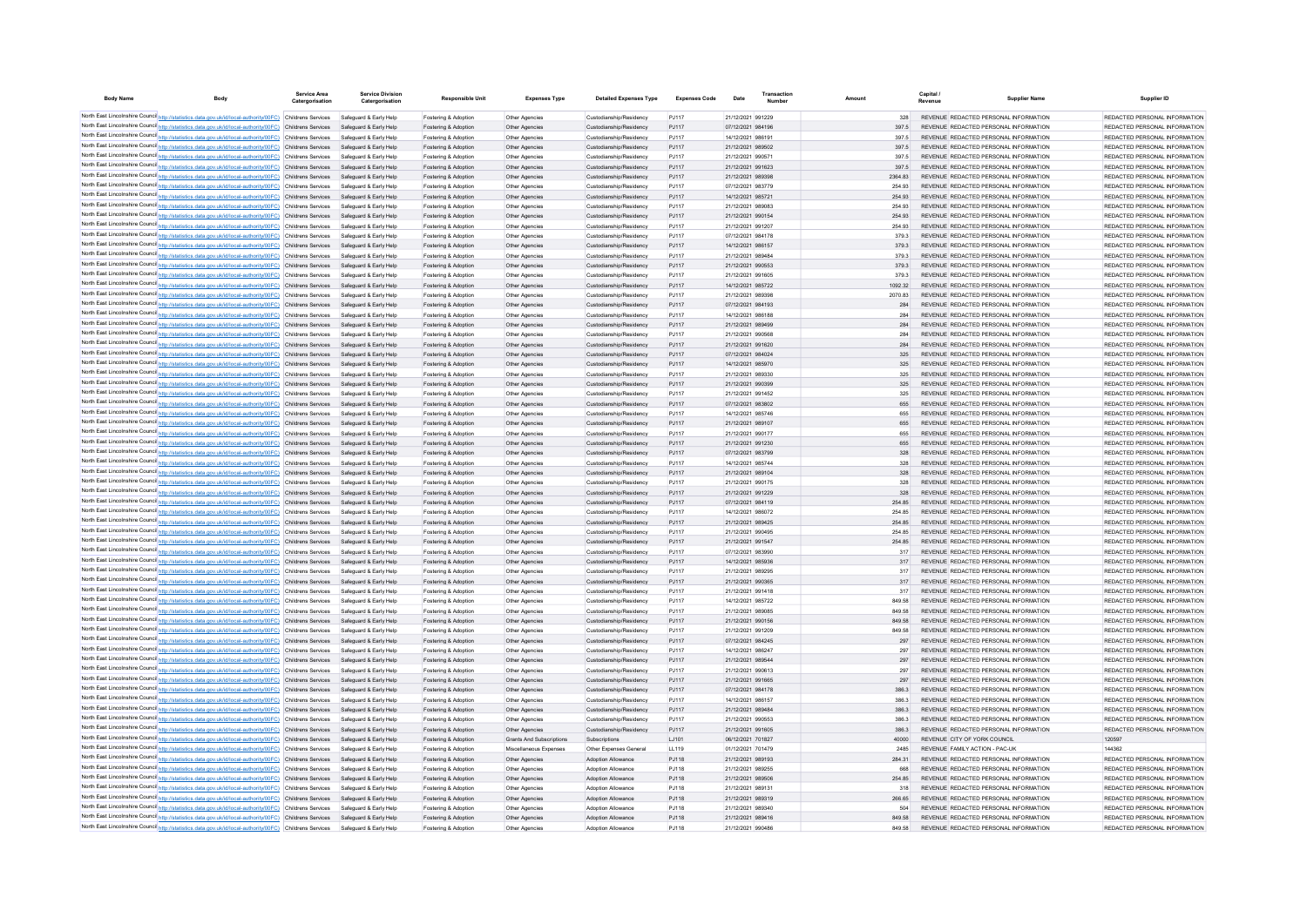| <b>Body Name</b> | <b>Body</b>                                                                                                                                                                                                          | Service Area<br>Catergorisation | <b>Service Division</b><br>Catergorisation       | <b>Responsible Unit</b>                                                                                    | <b>Expenses Type</b>                                                          | <b>Detailed Expenses Type</b>                                                                   | <b>Expenses Code</b> | Date                                   | Transactio<br>Number |                 | Capital<br>Revenue | <b>Supplier Name</b>                                                               | Supplier ID                                                    |
|------------------|----------------------------------------------------------------------------------------------------------------------------------------------------------------------------------------------------------------------|---------------------------------|--------------------------------------------------|------------------------------------------------------------------------------------------------------------|-------------------------------------------------------------------------------|-------------------------------------------------------------------------------------------------|----------------------|----------------------------------------|----------------------|-----------------|--------------------|------------------------------------------------------------------------------------|----------------------------------------------------------------|
|                  | North East Lincolnshire Counci http://statistics.data.gov.uk/id/local-authority/00FC) Childrens Services                                                                                                             |                                 | Safeguard & Early Help                           | Fostering & Adoption                                                                                       | Other Agencies                                                                | Adoption Allowance                                                                              | PJ118                | 21/12/2021 990263                      |                      | 284.31          |                    | REVENUE REDACTED PERSONAL INFORMATION                                              | REDACTED PERSONAL INFORMATION                                  |
|                  | North East Lincolnshire Counci http://statistics.data.gov.uk/id/local-authority/00FC) Childrens Services                                                                                                             |                                 | Safeguard & Early Help                           | Fostering & Adoption                                                                                       | Other Agencies                                                                | Adoption Allowance                                                                              | PJ118                | 21/12/2021 990324                      |                      | 668             |                    | REVENUE REDACTED PERSONAL INFORMATION                                              | REDACTED PERSONAL INFORMATION                                  |
|                  | North East Lincolnshire Counci http://statistics.data.gov.uk/id/local-authority/00FC) Childrens Services                                                                                                             |                                 | Safeguard & Early Help                           | Fostering & Adoption                                                                                       | Other Agencies                                                                | Adoption Allowance                                                                              | PJ118                | 21/12/2021 990575                      |                      | 254.85          |                    | REVENUE REDACTED PERSONAL INFORMATION                                              | REDACTED PERSONAL INFORMATION                                  |
|                  | North East Lincolnshire Counci http://statistics.data.gov.uk/id/local-authority/00FC) Childrens Services                                                                                                             |                                 | Safeguard & Early Help                           | Fostering & Adoption                                                                                       | Other Agencies                                                                | Adoption Allowance                                                                              | PJ118                | 21/12/2021 990388                      |                      | 266.65          |                    | REVENUE REDACTED PERSONAL INFORMATION                                              | REDACTED PERSONAL INFORMATION                                  |
|                  | North East Lincolnshire Counci http://statistics.data.gov.uk/id/local-authority/00FC) Childrens Services                                                                                                             |                                 | Safeguard & Early Help                           | Fostering & Adoption                                                                                       | Other Agencies                                                                | Adoption Allowance                                                                              | PJ118                | 21/12/2021 990409                      |                      | 504             |                    | REVENUE REDACTED PERSONAL INFORMATION                                              | REDACTED PERSONAL INFORMATION                                  |
|                  | North East Lincolnshire Counci http://statistics.data.gov.uk/id/local-authority/00FC) Childrens Services                                                                                                             |                                 | Safeguard & Early Help                           | Fostering & Adoption                                                                                       | Other Agencies                                                                | Adoption Allowance                                                                              | PJ118                | 21/12/2021 99020                       |                      | 318             |                    | REVENUE REDACTED PERSONAL INFORMATION                                              | REDACTED PERSONAL INFORMATION                                  |
|                  | North East Lincolnshire Counci http://statistics.data.gov.uk/id/local-authority/00FC) Childrens Services                                                                                                             |                                 | Safeguard & Early Help                           | Fostering & Adoption                                                                                       | Other Agencies                                                                | Adoption Allowance                                                                              | PJ118                | 21/12/2021 991462                      |                      | 504             |                    | REVENUE REDACTED PERSONAL INFORMATION                                              | REDACTED PERSONAL INFORMATION                                  |
|                  | North East Lincolnshire Counci http://statistics.data.gov.uk/id/local-authority/00FC) Childrens Services                                                                                                             |                                 | Safeguard & Early Help                           | Fostering & Adoption                                                                                       | Other Agencies                                                                | Adoption Allowance                                                                              | PJ118                | 21/12/2021 991538                      |                      | 849.58          |                    | REVENUE REDACTED PERSONAL INFORMATION                                              | REDACTED PERSONAL INFORMATION                                  |
|                  | North East Lincolnshire Counci http://statistics.data.gov.uk/id/local-authority/00FC) Childrens Services                                                                                                             |                                 | Safeguard & Early Help                           | Fostering & Adoption                                                                                       | Other Agencies                                                                | <b>Adoption Allowance</b>                                                                       | PJ118                | 21/12/2021 991254                      |                      | 318             |                    | REVENUE REDACTED PERSONAL INFORMATION                                              | REDACTED PERSONAL INFORMATION                                  |
|                  | North East Lincolnshire Counci http://statistics.data.gov.uk/id/local-authority/00FC) Childrens Services                                                                                                             |                                 | Safeguard & Early Help                           | Fostering & Adoption                                                                                       | Other Agencies                                                                | Adoption Allowance                                                                              | PJ118                | 21/12/2021 991316                      |                      | 284.31          |                    | REVENUE REDACTED PERSONAL INFORMATION                                              | REDACTED PERSONAL INFORMATION                                  |
|                  | North East Lincolnshire Counci http://statistics.data.gov.uk/id/local-authority/00FC) Childrens Services<br>North East Lincolnshire Counci http://statistics.data.gov.uk/id/local-authority/00FC) Childrens Services |                                 | Safeguard & Early Help                           | Fostering & Adoption                                                                                       | Other Agencies                                                                | Adoption Allowance                                                                              | PJ118<br>PJ118       | 21/12/2021 991627<br>21/12/2021 991377 |                      | 254.85<br>668   |                    | REVENUE REDACTED PERSONAL INFORMATION<br>REVENUE REDACTED PERSONAL INFORMATION     | REDACTED PERSONAL INFORMATION<br>REDACTED PERSONAL INFORMATION |
|                  | North East Lincolnshire Counci http://statistics.data.gov.uk/id/local-authority/00FC) Childrens Services                                                                                                             |                                 | Safeguard & Early Help                           | Fostering & Adoption                                                                                       | Other Agencies                                                                | Adoption Allowance                                                                              | PJ118                | 21/12/2021 991441                      |                      | 266.65          |                    | REVENUE REDACTED PERSONAL INFORMATION                                              | REDACTED PERSONAL INFORMATION                                  |
|                  | North East Lincolnshire Counci http://statistics.data.gov.uk/id/local-authority/00FC) Childrens Services                                                                                                             |                                 | Safeguard & Early Help<br>Safeguard & Early Help | Fostering & Adoption<br>Fostering & Adoption                                                               | Other Agencies<br>Other Agencies                                              | Adoption Allowance<br>Adoption Allowance                                                        | P.I118               | 07/12/2021 983826                      |                      | 318             |                    | REVENUE REDACTED PERSONAL INFORMATION                                              | REDACTED PERSONAL INFORMATION                                  |
|                  | North East Lincolnshire Counci http://statistics.data.gov.uk/id/local-authority/00FC) Childrens Services                                                                                                             |                                 | Safeguard & Early Help                           | Fostering & Adoption                                                                                       | Other Agencies                                                                | Adoption Allowance                                                                              | PJ118                | 07/12/2021 984200                      |                      | 254.85          |                    | REVENUE REDACTED PERSONAL INFORMATION                                              | REDACTED PERSONAL INFORMATION                                  |
|                  | North East Lincolnshire Counci http://statistics.data.gov.uk/id/local-authority/00FC) Childrens Services                                                                                                             |                                 | Safeguard & Early Help                           | Fostering & Adoption                                                                                       | Other Agencies                                                                | Adoption Allowance                                                                              | PJ118                | 07/12/2021 983888                      |                      | 284.31          |                    | REVENUE REDACTED PERSONAL INFORMATION                                              | REDACTED PERSONAL INFORMATION                                  |
|                  | North East Lincolnshire Counci http://statistics.data.gov.uk/id/local-authority/00FC) Childrens Services                                                                                                             |                                 | Safeguard & Early Help                           | Fostering & Adoption                                                                                       | Other Agencies                                                                | Adoption Allowance                                                                              | PJ118                | 07/12/2021 983949                      |                      | 668             |                    | REVENUE REDACTED PERSONAL INFORMATION                                              | REDACTED PERSONAL INFORMATION                                  |
|                  | North East Lincolnshire Counci http://statistics.data.gov.uk/id/local-authority/00FC) Childrens Services                                                                                                             |                                 | Safeguard & Early Help                           | Fostering & Adoption                                                                                       | Other Agencies                                                                | Adoption Allowance                                                                              | PJ118                | 07/12/2021 984013                      |                      | 266.65          |                    | REVENUE REDACTED PERSONAL INFORMATION                                              | REDACTED PERSONAL INFORMATION                                  |
|                  | North East Lincolnshire Counci http://statistics.data.gov.uk/id/local-authority/00FC) Childrens Services                                                                                                             |                                 | Safeguard & Early Help                           | Fostering & Adoption                                                                                       | Other Agencies                                                                | Adoption Allowance                                                                              | PJ118                | 07/12/2021 984034                      |                      | 504             |                    | REVENUE REDACTED PERSONAL INFORMATION                                              | REDACTED PERSONAL INFORMATION                                  |
|                  | North East Lincolnshire Counci http://statistics.data.gov.uk/id/local-authority/00FC) Childrens Services                                                                                                             |                                 | Safeguard & Early Help                           | Fostering & Adoption                                                                                       | Other Agencies                                                                | Adoption Allowance                                                                              | PJ118                | 07/12/2021 984110                      |                      | 849.58          |                    | REVENUE REDACTED PERSONAL INFORMATION                                              | REDACTED PERSONAL INFORMATION                                  |
|                  | North East Lincolnshire Counci http://statistics.data.gov.uk/id/local-authority/00FC) Childrens Services                                                                                                             |                                 | Safeguard & Early Help                           | Fostering & Adoption                                                                                       | Other Agencies                                                                | Adoption Allowance                                                                              | PJ118                | 14/12/2021 985770                      |                      | 318             |                    | REVENUE REDACTED PERSONAL INFORMATION                                              | REDACTED PERSONAL INFORMATION                                  |
|                  | North East Lincolnshire Counci http://statistics.data.gov.uk/id/local-authority/00FC) Childrens Services                                                                                                             |                                 | Safeguard & Early Help                           | Fostering & Adoption                                                                                       | Other Agencies                                                                | Adoption Allowance                                                                              | PJ118                | 14/12/2021 986063                      |                      | 849.58          |                    | REVENUE REDACTED PERSONAL INFORMATION                                              | REDACTED PERSONAL INFORMATION                                  |
|                  | North East Lincolnshire Counci http://statistics.data.gov.uk/id/local-authority/00FC) Childrens Services                                                                                                             |                                 | Safeguard & Early Help                           | Fostering & Adoption                                                                                       | Other Agencies                                                                | Adoption Allowance                                                                              | P.I118               | 14/12/2021 985833                      |                      | 284.31          |                    | REVENUE REDACTED PERSONAL INFORMATION                                              | REDACTED PERSONAL INFORMATION                                  |
|                  | North East Lincolnshire Counci http://statistics.data.gov.uk/id/local-authority/00FC) Childrens Services                                                                                                             |                                 | Safeguard & Early Help                           | Fostering & Adoption                                                                                       | Other Agencies                                                                | Adoption Allowance                                                                              | PJ118                | 14/12/2021 985895                      |                      | 668             |                    | REVENUE REDACTED PERSONAL INFORMATION                                              | REDACTED PERSONAL INFORMATION                                  |
|                  | North East Lincolnshire Counci http://statistics.data.gov.uk/id/local-authority/00FC) Childrens Services                                                                                                             |                                 | Safeguard & Early Help                           | Fostering & Adoption                                                                                       | Other Agencies                                                                | Adoption Allowance                                                                              | PJ118                | 14/12/2021 986195                      |                      | 254.85          |                    | REVENUE REDACTED PERSONAL INFORMATION                                              | REDACTED PERSONAL INFORMATION                                  |
|                  | North East Lincolnshire Counci http://statistics.data.gov.uk/id/local-authority/00FC) Childrens Services                                                                                                             |                                 | Safeguard & Early Help                           | Fostering & Adoption                                                                                       | Other Agencies                                                                | Adoption Allowance                                                                              | PJ118                | 14/12/2021 985959                      |                      | 266.65          |                    | REVENUE REDACTED PERSONAL INFORMATION                                              | REDACTED PERSONAL INFORMATION                                  |
|                  | North East Lincolnshire Counci http://statistics.data.gov.uk/id/local-authority/00FC) Childrens Services                                                                                                             |                                 | Safeguard & Early Help                           | Fostering & Adoption                                                                                       | Other Agencies                                                                | Adoption Allowance                                                                              | PJ118                | 14/12/2021 985980                      |                      | 504             |                    | REVENUE REDACTED PERSONAL INFORMATION                                              | REDACTED PERSONAL INFORMATION                                  |
|                  | North East Lincolnshire Counci http://statistics.data.gov.uk/id/local-authority/00FC) Childrens Services                                                                                                             |                                 | Safeguard & Early Help                           | Fostering & Adoption                                                                                       | Other Agencies                                                                | Adoption Allowance                                                                              | PJ118                | 07/12/2021 983826                      |                      | 435.69          |                    | REVENUE REDACTED PERSONAL INFORMATION                                              | REDACTED PERSONAL INFORMATION                                  |
|                  | North East Lincolnshire Counci http://statistics.data.gov.uk/id/local-authority/00FC) Childrens Services                                                                                                             |                                 | Safeguard & Early Help                           | Fostering & Adoption                                                                                       | Other Agencies                                                                | Adoption Allowance                                                                              | PJ118                | 21/12/2021 991254                      |                      | 435.69          |                    | REVENUE REDACTED PERSONAL INFORMATION                                              | REDACTED PERSONAL INFORMATION                                  |
|                  | North East Lincolnshire Counci http://statistics.data.gov.uk/id/local-authority/00FC) Childrens Services                                                                                                             |                                 | Safeguard & Early Help                           | Fostering & Adoption                                                                                       | Direct Employee Expenses                                                      | Agency Staff                                                                                    | FA105                | 08/12/2021 700555                      |                      | 19647           |                    | REVENUE ATTENTI CONSULTING                                                         | 146503                                                         |
|                  | North East Lincolnshire Counci http://statistics.data.gov.uk/id/local-authority/00FC) Childrens Services                                                                                                             |                                 | Safeguard & Early Help                           | Fostering & Adoption                                                                                       | Direct Employee Expenses                                                      | Agency Staff                                                                                    | EA105                | 20/12/2021 701769                      |                      | 19647           |                    | REVENUE ATTENTI CONSULTING                                                         | 146503                                                         |
|                  | North East Lincolnshire Counci http://statistics.data.gov.uk/id/local-authority/00FC) Childrens Services                                                                                                             |                                 | Safeguard & Early Help                           | Fostering & Adoption                                                                                       | Direct Employee Expenses                                                      | Agency Staff                                                                                    | FA105                | 20/12/2021 70270:                      |                      | 19647           |                    | REVENUE ATTENTICONSULTING                                                          | 146503                                                         |
|                  | North East Lincolnshire Counci http://statistics.data.gov.uk/id/local-authority/00FC) Childrens Services                                                                                                             |                                 | Safeguard & Early Help                           | Fostering & Adoption                                                                                       | Direct Employee Expenses                                                      | Agency Staff                                                                                    | FA105                | 09/12/2021 702655                      |                      | 1640.63         |                    | REVENUE NONSTOP RECRUITMENT                                                        | 120715                                                         |
|                  | North East Lincolnshire Counci http://statistics.data.gov.uk/id/local-authority/00FC) Childrens Services                                                                                                             |                                 | Safeguard & Early Help                           | Fostering & Adoption                                                                                       | Direct Employee Expenses                                                      | Agency Staff                                                                                    | FA105                | 10/12/2021 703127                      |                      | 984 38          |                    | REVENUE NONSTOP RECRUITMENT                                                        | 120715                                                         |
|                  | North East Lincolnshire Counci http://statistics.data.gov.uk/id/local-authority/00FC) Childrens Services                                                                                                             |                                 | Safeguard & Early Help                           | Fostering & Adoption                                                                                       | Direct Employee Expenses                                                      | Agency Staff                                                                                    | FA105                | 10/12/2021 702622                      |                      | 1640 63         |                    | REVENUE NONSTOP RECRUITMENT                                                        | 120715                                                         |
|                  | North East Lincolnshire Counci http://statistics.data.gov.uk/id/local-authority/00FC) Childrens Services                                                                                                             |                                 | Safeguard & Early Help                           | Fostering & Adoption                                                                                       | Direct Employee Expenses                                                      | Agency Staff                                                                                    | FA105                | 13/12/2021 703255                      |                      | 984 38          |                    | REVENUE NONSTOP RECRUITMENT                                                        | 120715                                                         |
|                  | North East Lincolnshire Counci http://statistics.data.gov.uk/id/local-authority/00FC) Childrens Services<br>North East Lincolnshire Counci http://statistics.data.gov.uk/id/local-authority/00FC) Childrens Services |                                 | Safeguard & Early Help<br>Safeguard & Early Help | <b>Enstering &amp; Adoption</b>                                                                            | Fouin / Furniture / Materials                                                 | Promotions                                                                                      | I A124<br>I A124     | 07/12/2021 701475<br>20/12/2021 704031 |                      | 2530.51<br>1190 |                    | REVENUE TOTAL SIGNS AND GRAPHICS LTD<br>REVENUE REACH PUBLISHING SERVICES LIMITED. | 104775<br>141974                                               |
|                  | North East Lincolnshire Counci http://statistics.data.gov.uk/id/local-authority/00FC) Childrens Services                                                                                                             |                                 | Safeguard & Early Help                           | <b>Enstering &amp; Adoption</b><br>Fostering & Adoption                                                    | Fouin / Furniture / Materials<br>Private Contractors                          | Promotions<br>Third Party Prov - Private                                                        | PH101                | 13/12/2021 695243                      |                      | 330             |                    | REVENUE PARTNERSHIP PROJECTS (UK) LTD                                              | 146563                                                         |
|                  | North East Lincolnshire Counci http://statistics.data.gov.uk/id/local-authority/00FC) Childrens Services                                                                                                             |                                 | Safeguard & Early Help                           | Fostering & Adoption                                                                                       | <b>Private Contractors</b>                                                    | Third Party Prov - Private                                                                      | PH101                | 24/12/2021 705781                      |                      | 404.52          |                    | REVENUE FAMILY ACTION - PAC-UK                                                     | 144362                                                         |
|                  | North East Lincolnshire Counci http://statistics.data.gov.uk/id/local-authority/00FC) Environment                                                                                                                    |                                 | Environment                                      | Grounds Bereavement & Resort Rep Alterations Maint Building                                                |                                                                               | Buildings - Repairs And Maint                                                                   | GA102                | 21/12/2021 704863                      |                      | 1350.68         |                    | REVENUE ENGIE SERVICES LTD                                                         | 133267                                                         |
|                  | North East Lincolnshire Counci http://statistics.data.gov.uk/id/local-authority/00FC) Environment                                                                                                                    |                                 | Environment                                      |                                                                                                            | Grounds Bereavement & Resort Cleaning And Domestic Supplies Refuse Collection |                                                                                                 | GH104                | 10/12/2021 703075                      |                      | 282.81          |                    | REVENUE ELLGIA LIMITED                                                             | 101433                                                         |
|                  | North East Lincolnshire Counci http://statistics.data.gov.uk/id/local-authority/00FC) Environment                                                                                                                    |                                 | Environment                                      | Grounds Bereavement & Resort Equip / Furniture / Materials                                                 |                                                                               | Equipment - Maintenance                                                                         | LA104                | 07/12/2021 70204                       |                      | 1906.34         |                    | REVENUE FACULTATIEVE TECHNOLOGIES LTD                                              | 101165                                                         |
|                  | North East Lincolnshire Counci http://statistics.data.gov.uk/id/local-authority/00FC) Environment                                                                                                                    |                                 | Environment                                      | Grounds Bereavement & Resort Equip / Furniture / Materials                                                 |                                                                               | Equipment - Maintenance                                                                         | LA104                | 14/12/2021 703226                      |                      | 449.11          |                    | REVENUE FACULTATIEVE TECHNOLOGIES LTD                                              | 101165                                                         |
|                  | North East Lincolnshire Counci http://statistics.data.gov.uk/id/local-authority/00FC) Environment                                                                                                                    |                                 | Environment                                      | Grounds Bereavement & Resort Equip / Furniture / Materials                                                 |                                                                               | Equipment - Purchase                                                                            | LA101                | 06/12/2021 690835                      |                      | 545             |                    | REVENUE THE COLUMBARIA COMPANY                                                     | 100621                                                         |
|                  | North East Lincolnshire Counci http://statistics.data.gov.uk/id/local-authority/00FC) Environment                                                                                                                    |                                 | Environment                                      | Grounds Bereavement & Resort Private Contractors                                                           |                                                                               | Third Party Prov - Private                                                                      | PH101                | 06/12/2021 701806                      |                      | 1435            |                    | REVENUE VIVEDIA LTD                                                                | 147281                                                         |
|                  | North East Lincolnshire Counci http://statistics.data.gov.uk/id/local-authority/00FC) Environment                                                                                                                    |                                 | Environment                                      | Grounds Bereavement & Resort Other Agencies                                                                |                                                                               | <b>Statutory Burials</b>                                                                        | PJ147                | 13/12/2021 703228                      |                      | 1797            |                    | REVENUE LINCOLNSHIRE CO-OP FUNERAL SERVICES                                        | 130721                                                         |
|                  | North East Lincolnshire Counci http://statistics.data.gov.uk/id/local-authority/00FC) Environment                                                                                                                    |                                 | Environment                                      | Grounds Bereavement & Resort Other Agencies                                                                |                                                                               | <b>Statutory Burials</b>                                                                        | PJ147                | 16/12/2021 704007                      |                      | 1430            |                    | REVENUE LINCOLNSHIRE CO-OP FUNERAL SERVICES                                        | 130721                                                         |
|                  | North East Lincolnshire Counci http://statistics.data.gov.uk/id/local-authority/00FC) Environment                                                                                                                    |                                 | Environment                                      | Grounds Bereavement & Resort Customer And Client Receipts                                                  |                                                                               | Fees/Chros-Exempt Vat 3                                                                         | VC121                | 14/12/2021 701824                      |                      | 2406            |                    | REVENUE DIGNITY FUNERALS LIMITED                                                   | 106036                                                         |
|                  | North East Lincolnshire Counci http://statistics.data.gov.uk/id/local-authority/00FC) Environment                                                                                                                    |                                 | Environment                                      | Grounds Bereavement & Resort Grounds Maintenance Costs                                                     |                                                                               | Grounds Maintenance                                                                             | GJ101                | 07/12/2021 701978                      |                      | 363.75          |                    | REVENUE F G ADAMSON & SON                                                          | 100752                                                         |
|                  | North East Lincolnshire Counci http://statistics.data.gov.uk/id/local-authority/00FC) Environment                                                                                                                    |                                 | Environment                                      | Grounds Bereavement & Resort Grounds Maintenance Costs                                                     |                                                                               | Grounds Maintenance                                                                             | GJ101                | 10/12/2021 702533                      |                      | 280             |                    | REVENUE J MELTON TREE SERVICES LTD                                                 | 101809                                                         |
|                  | North East Lincolnshire Counci http://statistics.data.gov.uk/id/local-authority/00FC) Environment                                                                                                                    |                                 | Environment                                      | Grounds Bereavement & Resort Grounds Maintenance Costs                                                     |                                                                               | Grounds Maintenance                                                                             | GJ101                | 10/12/2021 702533                      |                      | 302             |                    | REVENUE J MELTON TREE SERVICES LTD                                                 | 101809                                                         |
|                  | North East Lincolnshire Counci http://statistics.data.gov.uk/id/local-authority/00FC) Environment                                                                                                                    |                                 | Environment                                      | Grounds Bereavement & Resort Direct Transport Costs                                                        |                                                                               | <b>Hired Transport - Employees</b>                                                              | JA101                | 07/12/2021 701973                      |                      | 396             |                    | REVENUE READY RENT A CAR                                                           | 100557                                                         |
|                  | North East Lincolnshire Counci http://statistics.data.gov.uk/id/local-authority/00FC) Environment                                                                                                                    |                                 | Environment                                      | Grounds Bereavement & Resort Direct Transport Costs                                                        |                                                                               | Hired Transport - Employees                                                                     | JAA01                | 09/12/2021 702720                      |                      | 360             |                    | REVENUE READY RENT A CAR                                                           | 100557                                                         |
|                  | North East Lincolnshire Counci http://statistics.data.gov.uk/id/local-authority/00FC) Environment                                                                                                                    |                                 | Environment                                      | Grounds Bereavement & Resort Direct Transport Costs                                                        |                                                                               | Hired Transport - Employees                                                                     | JA101                | 10/12/2021 702604                      |                      | 432             |                    | REVENUE READY RENT A CAR                                                           | 100557                                                         |
|                  | North East Lincolnshire Counci http://statistics.data.gov.uk/id/local-authority/00FC) Environment                                                                                                                    |                                 | Environment                                      | Grounds Bereavement & Resort Direct Transport Costs                                                        |                                                                               | Hired Transport - Employees                                                                     | JAA01                | 10/12/2021 702605                      |                      | 414             |                    | REVENUE READY RENT A CAR                                                           | 100557                                                         |
|                  | North East Lincolnshire Counci http://statistics.data.gov.uk/id/local-authority/00FC) Environment                                                                                                                    |                                 | Environment                                      | Grounds Bereavement & Resort Direct Transport Costs                                                        |                                                                               | Hired Transport - Employees                                                                     | JA101                | 14/12/2021 702606                      |                      | 414             |                    | REVENUE READY RENT A CAR                                                           | 100557                                                         |
|                  | North East Lincolnshire Counci http://statistics.data.gov.uk/id/local-authority/00FC) Environment                                                                                                                    |                                 | Environment                                      | Grounds Bereavement & Resort Direct Transport Costs                                                        |                                                                               | Vehicles - Running Costs                                                                        | JA104                | 06/12/2021 701854                      |                      | 363.14          |                    | REVENUE ALLSTAR BUSINESS SOLUTIONS LTD                                             | 108278                                                         |
|                  | North East Lincolnshire Counci http://statistics.data.gov.uk/id/local-authority/00FC) Environment                                                                                                                    |                                 | Environment                                      | Grounds Bereavement & Resort Equip / Furniture / Materials                                                 |                                                                               | Equipment - Purchase                                                                            | LA101                | 16/12/2021 703103                      |                      | 1380            |                    | REVENUE FLEET LINE MARKERS LIMITED                                                 | 100595                                                         |
|                  | North East Lincolnshire Counci http://statistics.data.gov.uk/id/local-authority/00FC) Environment                                                                                                                    |                                 | Environment                                      | Grounds Bereavement & Resort Equip / Furniture / Materials                                                 |                                                                               | Equipment - Purchase                                                                            | LA101                | 16/12/2021 702034                      |                      | 937.8           |                    | REVENUE TUDOR (UK) LTD T/A TUDOR ENVIRONMENT                                       | 138362                                                         |
|                  | North East Lincolnshire Counci http://statistics.data.gov.uk/id/local-authority/00FC) Environment<br>North East Lincolnshire Counci http://statistics.data.gov.uk/id/local-authority/00FC) Environment               |                                 | Environment                                      | Grounds Bereavement & Resort Miscellaneous Expenses                                                        |                                                                               | Environmental/Health Analysis                                                                   | LL120                | 08/12/2021 701927                      |                      | 630             |                    | REVENUE HARROQUIP PUMP SYSTEMS                                                     | 103412                                                         |
|                  | North East Lincolnshire Counci http://statistics.data.gov.uk/id/local-authority/00FC) Environment                                                                                                                    |                                 | Environment                                      | Grounds Bereavement & Resort Miscellaneous Expenses                                                        |                                                                               | Environmental/Health Analysis                                                                   | LL120                | 21/12/2021 70454                       |                      | 2950            |                    | REVENUE CREATIVE NATURE UK LTD                                                     | 104361                                                         |
|                  | North East Lincolnshire Counci http://statistics.data.gov.uk/id/local-authority/00FC) Environment                                                                                                                    |                                 | Environment<br>Environment                       | Grounds Bereavement & Resort Miscellaneous Expenses<br>Grounds Bereavement & Resort Miscellaneous Expenses |                                                                               | Environmental/Health Analysis<br>Environmental/Health Analysis                                  | LL120<br>LL120       | 21/12/2021 704541<br>21/12/2021 704541 |                      | 1150<br>3575    |                    | REVENUE CREATIVE NATURE UK LTD<br>REVENUE CREATIVE NATURE UK LTD                   | 104361<br>104361                                               |
|                  | North East Lincolnshire Counci http://statistics.data.gov.uk/id/local-authority/00FC) Environment                                                                                                                    |                                 | Environment                                      | Grounds Bereavement & Resort Private Contractors                                                           |                                                                               | Third Party Prov - Private                                                                      | PH101                | 09/12/2021 702788                      |                      | 1015.07         |                    | REVENUE GRIMSBY OPERATIONS LTD                                                     | 101116                                                         |
|                  | North East Lincolnshire Counci http://statistics.data.gov.uk/id/local-authority/00FC) Environment                                                                                                                    |                                 | Environment                                      | Grounds Bereavement & Resort Indirect Employee Expenses                                                    |                                                                               | Pension P/Ment Early Retire                                                                     | EB108                | 01/12/2021 701002                      |                      | 12646.72        |                    | REVENUE EAST RIDING OF YORKSHIRE COUNCIL                                           | 100377                                                         |
|                  | North East Lincolnshire Counci http://statistics.data.gov.uk/id/local-authority/00FC) Environment                                                                                                                    |                                 | Environment                                      | Grounds Bereavement & Resort Rep Alterations Maint Building                                                |                                                                               | Buildings - Repairs And Maint                                                                   | GA102                | 13/12/2021 699037                      |                      | 327.84          |                    | REVENUE RENTOKIL PEST CONTROL                                                      | 100587                                                         |
|                  | North East Lincolnshire Counci http://statistics.data.gov.uk/id/local-authority/00FC) Environment                                                                                                                    |                                 | Environment                                      |                                                                                                            |                                                                               | Grounds Bereavement & Resort Rep Alterations Maint Building Buildings - Repairs And Maint GA102 |                      | 13/12/2021 701648                      |                      | 373.5           |                    | REVENUE RENTOKIL PEST CONTROL                                                      | 100587                                                         |
|                  | North East Lincolnshire Counci http://statistics.data.gov.uk/id/local-authority/00FC) Environment                                                                                                                    |                                 | Environment                                      | Grounds Bereavement & Resort Rents                                                                         |                                                                               | Rent                                                                                            | GC101                | 10/12/2021 702783                      |                      | 856             |                    | REVENUE ASSOCIATED BRITISH PORTS                                                   | 100834                                                         |
|                  | North East Lincolnshire Counci http://statistics.data.gov.uk/id/local-authority/00FC) Environment                                                                                                                    |                                 | Environment                                      | Countryside Management                                                                                     | Grounds Maintenance Costs                                                     | Grounds Maintenance                                                                             | G.1101               | 03/12/2021 700930                      |                      | 870             |                    | REVENUE E K M I TD                                                                 | 101926                                                         |
|                  | North East Lincolnshire Counci http://statistics.data.gov.uk/id/local-authority/00FC) Environment                                                                                                                    |                                 | Environment                                      | Countryside Management                                                                                     | Grounds Maintenance Costs                                                     | Grounds Maintenance                                                                             | G.1101               | 16/12/2021 700733                      |                      | 1294 68         |                    | REVENUE E K M I TD                                                                 | 101926                                                         |
|                  | North East Lincolnshire Council http://statistics.data.gov.uk/id/local-authority/00FC) Environment                                                                                                                   |                                 | Environment                                      | Countryside Management                                                                                     | Grounds Maintenance Costs Grounds Maintenance                                 |                                                                                                 | G.1101               | 16/12/2021 700733                      |                      | 493.54          |                    | <b>REVENUE E K M LTD</b>                                                           | 101926                                                         |
|                  | North East Lincolnshire Counci http://statistics.data.gov.uk/id/local-authority/00FC) Environment                                                                                                                    |                                 | Environment                                      | Countryside Management                                                                                     | Grounds Maintenance Costs                                                     | Grounds Maintenance                                                                             | G.1101               | 16/12/2021 700733                      |                      | 710.58          |                    | REVENUE E K M I TD                                                                 | 101926                                                         |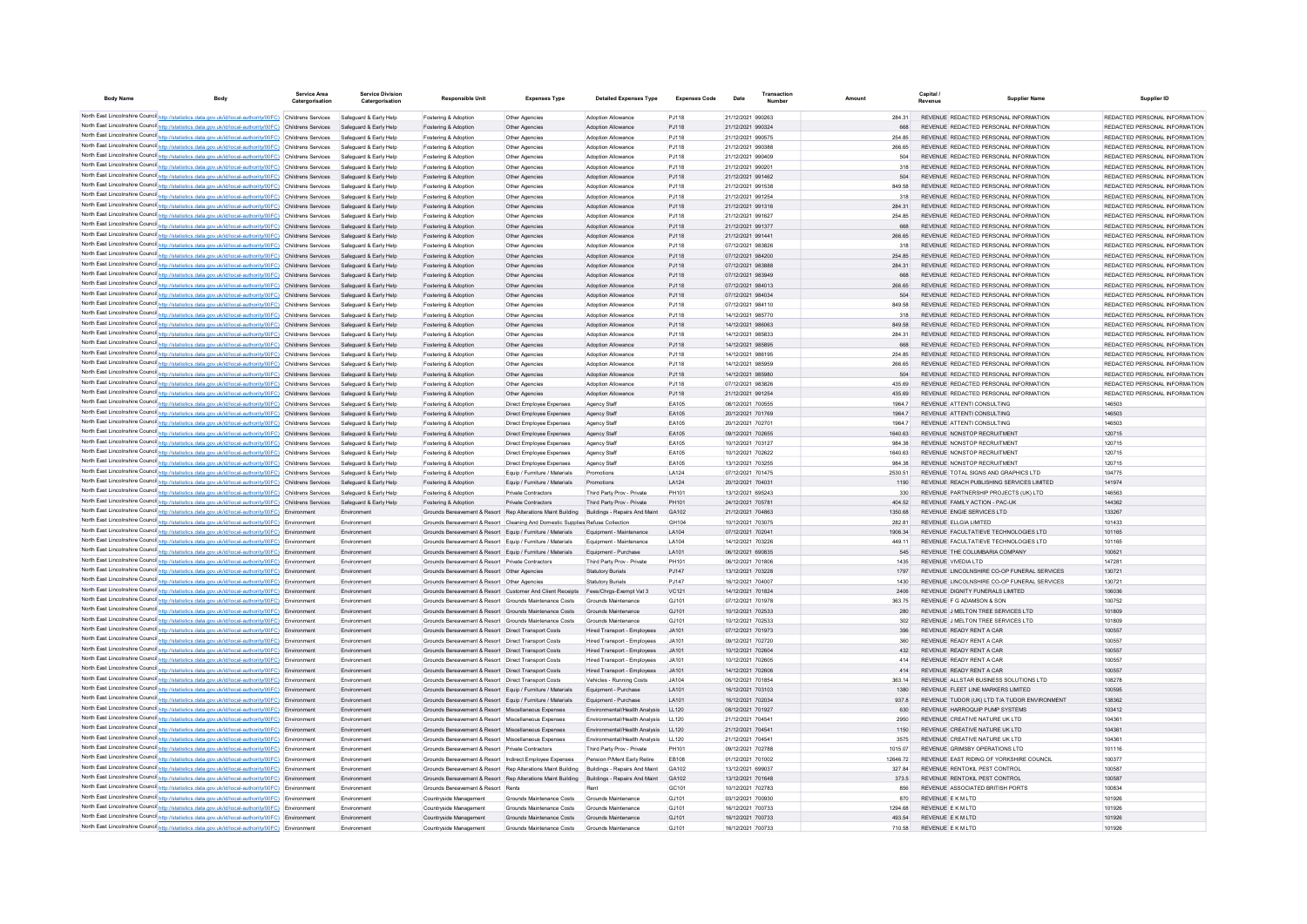| <b>Body Name</b> | Body                                                                                                                                                                                                   | Service Area<br>Catergorisation | <b>Service Division</b><br>Catergorisation | <b>Responsible Unit</b>                                    | <b>Expenses Type</b>                                       | <b>Detailed Expenses Type</b>                                  | <b>Expenses Code</b> | Date                                   | Number |                                                                     | Capital<br>Revenue      | <b>Supplier Name</b>                                                      | Supplier ID                   |
|------------------|--------------------------------------------------------------------------------------------------------------------------------------------------------------------------------------------------------|---------------------------------|--------------------------------------------|------------------------------------------------------------|------------------------------------------------------------|----------------------------------------------------------------|----------------------|----------------------------------------|--------|---------------------------------------------------------------------|-------------------------|---------------------------------------------------------------------------|-------------------------------|
|                  | North East Lincolnshire Counci http://statistics.data.gov.uk/id/local-authority/00FC) Environment                                                                                                      |                                 | Environment                                | Garage & Fleet Strategy                                    | <b>Direct Transport Costs</b>                              | Hired Transport - Employees                                    | JA101                | 08/12/2021 701969                      |        | 396                                                                 |                         | REVENUE READY RENT A CAR                                                  | 100557                        |
|                  | North East Lincolnshire Counci http://statistics.data.gov.uk/id/local-authority/00FC) Environment                                                                                                      |                                 | Environment                                | Garage & Fleet Strategy                                    | Direct Transport Costs                                     | Hired Transport - Employees                                    | JA101                | 08/12/2021 701972                      |        | 440                                                                 |                         | REVENUE READY RENT A CAR                                                  | 100557                        |
|                  | North East Lincolnshire Counci http://statistics.data.gov.uk/id/local-authority/00FC) Environment                                                                                                      |                                 | Environment                                | Garage & Fleet Strategy                                    | <b>Direct Transport Costs</b>                              | Vehicles - Repairs And Maint                                   | JA105                | 17/12/2021 704242                      |        | 999.07                                                              |                         | REVENUE FLEET FACTORS LTD                                                 | 100886                        |
|                  | North East Lincolnshire Counci http://statistics.data.gov.uk/id/local-authority/00FC) Environment                                                                                                      |                                 | Environment                                | Garage & Fleet Strategy                                    | <b>Direct Transport Costs</b>                              | Vehicles - Repairs And Maint                                   | JA105                | 17/12/2021 704243                      |        | 3841.62                                                             |                         | REVENUE FLEET FACTORS LTD                                                 | 100886                        |
|                  | North East Lincolnshire Counci http://statistics.data.gov.uk/id/local-authority/00FC) Environment                                                                                                      |                                 | Environment                                | Garage & Fleet Strategy                                    | Direct Transport Costs                                     | Vehicles - Repairs And Maint                                   | JA105                | 17/12/2021 704244                      |        | 418.86                                                              |                         | REVENUE FLEET FACTORS LTD                                                 | 100886                        |
|                  | North East Lincolnshire Counci http://statistics.data.gov.uk/id/local-authority/00FC) Environment                                                                                                      |                                 | Environment                                | Garage & Fleet Strategy                                    | Direct Transport Costs                                     | Vehicles - Repairs And Maint                                   | JA105                | 21/12/2021 704907                      |        | 499.03                                                              |                         | REVENUE BRYAN COUPLAND LTD                                                | 101960                        |
|                  | North East Lincolnshire Counci http://statistics.data.gov.uk/id/local-authority/00FC) Environment                                                                                                      |                                 | Environment                                | Garage & Fleet Strategy                                    | <b>Direct Transport Costs</b>                              | Vehicles - Repairs And Maint                                   | JA105                | 13/12/2021 703268                      |        | 4109.95                                                             |                         | REVENUE MITCHELL POWERSTATIONS                                            | 12251                         |
|                  | North East Lincolnshire Counci http://statistics.data.gov.uk/id/local-authority/00FC) Environment                                                                                                      |                                 | Environment                                | Garage & Fleet Strategy                                    | <b>Direct Transport Costs</b>                              | Vehicles - Repairs And Maint                                   | JA105                | 09/12/2021 702675                      |        | 844                                                                 |                         | REVENUE SMART GARAGE EQUIPMENT SERVICES LTD                               | 103640                        |
|                  | North East Lincolnshire Counci http://statistics.data.gov.uk/id/local-authority/00FC) Environment                                                                                                      |                                 | Environment                                | Garage & Fleet Strategy                                    | <b>Direct Transport Costs</b>                              | Vehicles - Repairs And Maint                                   | JA105                | 09/12/2021 702634                      |        | 497.5                                                               |                         | REVENUE FLEET FACTORS LTD                                                 | 100886                        |
|                  | North East Lincolnshire Counci http://statistics.data.gov.uk/id/local-authority/00FC) Environment<br>North East Lincolnshire Counci http://statistics.data.gov.uk/id/local-authority/00FC) Environment |                                 | Environment<br>Environment                 | Garage & Fleet Strategy<br>Garage & Fleet Strategy         | Direct Transport Costs<br>Direct Transport Costs           | Vehicles - Repairs And Maint<br>Vehicles - Repairs And Maint   | JA105<br>JA105       | 09/12/2021 702635<br>09/12/2021 702636 |        | 658.2<br>1786.77                                                    |                         | REVENUE FLEET FACTORS LTD<br>REVENUE FLEET FACTORS LTD                    | 100886<br>100886              |
|                  | North East Lincolnshire Counci http://statistics.data.gov.uk/id/local-authority/00FC) Environment                                                                                                      |                                 | Environment                                | Garage & Fleet Strategy                                    | Direct Transport Costs                                     | Vehicles - Repairs And Maint                                   | JA105                | 09/12/2021 702637                      |        | 763.15                                                              |                         | REVENUE FLEET FACTORS LTD                                                 | 100886                        |
|                  | North East Lincolnshire Counci http://statistics.data.gov.uk/id/local-authority/00FC) Environment                                                                                                      |                                 | Environment                                | Garage & Fleet Strategy                                    | <b>Direct Transport Costs</b>                              | Vehicles - Repairs And Maint                                   | JA105                | 09/12/2021 702638                      |        | 401.75                                                              |                         | REVENUE FLEET FACTORS LTD                                                 | 100886                        |
|                  | North East Lincolnshire Counci http://statistics.data.gov.uk/id/local-authority/00FC) Environment                                                                                                      |                                 | Environment                                | Garage & Fleet Strategy                                    | <b>Direct Transport Costs</b>                              | Vehicles - Repairs And Maint                                   | JA105                | 10/12/2021 702616                      |        | 5832.83                                                             |                         | REVENUE FLEET FACTORS LTD                                                 | 100886                        |
|                  | North East Lincolnshire Counci http://statistics.data.gov.uk/id/local-authority/00FC) Environment                                                                                                      |                                 | Environment                                | Garage & Fleet Strategy                                    | <b>Direct Transport Costs</b>                              | Vehicles - Repairs And Maint                                   | JA105                | 09/12/2021 702780                      |        | 900.67                                                              | REVENUE AT AUTO         |                                                                           | 148165                        |
|                  | North East Lincolnshire Counci http://statistics.data.gov.uk/id/local-authority/00FC) Environment                                                                                                      |                                 | Environment                                | Garage & Fleet Strategy                                    | <b>Direct Transport Costs</b>                              | Vehicles - Repairs And Maint                                   | JA105                | 09/12/2021 702676                      |        | 1653                                                                |                         | REVENUE HARRIS & GARROD LTD                                               | 100604                        |
|                  | North East Lincolnshire Counci http://statistics.data.gov.uk/id/local-authority/00FC) Environment                                                                                                      |                                 | Environment                                | Garage & Fleet Strategy                                    | <b>Direct Transport Costs</b>                              | Vehicles - Repairs And Maint                                   | JA105                | 09/12/2021 702671                      |        | 2610.17                                                             |                         | REVENUE FLEET FACTORS LTD                                                 | 100886                        |
|                  | North East Lincolnshire Counci http://statistics.data.gov.uk/id/local-authority/00FC) Environment                                                                                                      |                                 | Environment                                | Garage & Fleet Strategy                                    | <b>Direct Transport Costs</b>                              | Vehicles - Repairs And Maint                                   | JA105                | 09/12/2021 702669                      |        | 345.5                                                               |                         | REVENUE FLEET FACTORS LTD                                                 | 100886                        |
|                  | North East Lincolnshire Counci http://statistics.data.gov.uk/id/local-authority/00FC) Environment                                                                                                      |                                 | Environment                                | Garage & Fleet Strategy                                    | <b>Direct Transport Costs</b>                              | Vehicles - Repairs And Maint                                   | JA105                | 09/12/2021 702670                      |        | 389.5                                                               |                         | REVENUE FLEET FACTORS LTD                                                 | 100886                        |
|                  | North East Lincolnshire Counci http://statistics.data.gov.uk/id/local-authority/00FC) Environment                                                                                                      |                                 | Environment                                | Garage & Fleet Strategy                                    | <b>Direct Transport Costs</b>                              | Vehicles - Repairs And Maint                                   | JA105                | 09/12/2021 702668                      |        | 1251.22                                                             |                         | REVENUE FLEET FACTORS LTD                                                 | 100886                        |
|                  | North East Lincolnshire Counci http://statistics.data.gov.uk/id/local-authority/00FC) Environment                                                                                                      |                                 | Environment                                | Garage & Fleet Strategy                                    | <b>Direct Transport Costs</b>                              | Vehicles - Repairs And Maint                                   | JA105                | 09/12/2021 702665                      |        | 2553.65                                                             |                         | REVENUE FLEET FACTORS LTD                                                 | 100886                        |
|                  | North East Lincolnshire Counci http://statistics.data.gov.uk/id/local-authority/00FC) Environment                                                                                                      |                                 | Environment                                | Garage & Fleet Strategy                                    | <b>Direct Transport Costs</b>                              | Vehicles - Repairs And Maint                                   | JA105                | 09/12/2021 702663                      |        | 3342.48                                                             |                         | REVENUE FLEET FACTORS LTD                                                 | 100886                        |
|                  | North East Lincolnshire Counci http://statistics.data.gov.uk/id/local-authority/00FC) Environment<br>North East Lincolnshire Counci http://statistics.data.gov.uk/id/local-authority/00FC) Environment |                                 | Environment                                | Garage & Fleet Strategy                                    | Direct Transport Costs                                     | Vehicles - Repairs And Maint<br>Vehicles - Repairs And Maint   | JA105<br>JA105       | 10/12/2021 702811<br>14/12/2021 703955 |        | 441.14<br>5344.37                                                   |                         | REVENUE ECON ENGINEERING LTD<br>REVENUE FLEET FACTORS LTD                 | 103943<br>100886              |
|                  | North East Lincolnshire Counci http://statistics.data.gov.uk/id/local-authority/00FC) Environment                                                                                                      |                                 | Environment                                | Garage & Fleet Strategy                                    | Direct Transport Costs                                     |                                                                | JA105                | 14/12/2021 703956                      |        | 859.42                                                              |                         | REVENUE FLEET FACTORS LTD                                                 | 100886                        |
|                  | North East Lincolnshire Counci http://statistics.data.gov.uk/id/local-authority/00FC) Environment                                                                                                      |                                 | Environment<br>Environment                 | Garage & Fleet Strategy<br>Garage & Fleet Strategy         | Direct Transport Costs<br>Direct Transport Costs           | Vehicles - Repairs And Maint<br>Vehicles - Repairs And Maint   | JA105                | 14/12/2021 703957                      |        | 690.98                                                              |                         | REVENUE FLEET FACTORS LTD                                                 | 100886                        |
|                  | North East Lincolnshire Counci http://statistics.data.gov.uk/id/local-authority/00FC) Environment                                                                                                      |                                 | Environment                                | Garage & Fleet Strategy                                    | Direct Transport Costs                                     | Vehicles - Repairs And Maint                                   | JA105                | 21/12/2021 704874                      |        | 290.8                                                               |                         | REVENUE B A BUSH & SON LTD                                                | 101828                        |
|                  | North East Lincolnshire Council http://statistics.data.gov.uk/id/local-authority/00FC) Environment                                                                                                     |                                 | Environment                                | Garage & Fleet Strategy                                    | Direct Transport Costs                                     | Vehicles - Repairs And Maint                                   | JA105                | 21/12/2021 704875                      |        | 366.7                                                               |                         | REVENUE B A BUSH & SON LTD                                                | 101828                        |
|                  | North East Lincolnshire Counci http://statistics.data.gov.uk/id/local-authority/00FC) Environment                                                                                                      |                                 | Environment                                | Garage & Fleet Strategy                                    | Direct Transport Costs                                     | Vehicles - Repairs And Maint                                   | JA105                | 21/12/2021 704877                      |        | 860                                                                 |                         | REVENUE B A BUSH & SON LTD                                                | 101828                        |
|                  | North East Lincolnshire Counci http://statistics.data.gov.uk/id/local-authority/00FC) Environment                                                                                                      |                                 | Environment                                | Garage & Fleet Strategy                                    | Direct Transport Costs                                     | Vehicles - Repairs And Maint                                   | JA105                | 21/12/2021 704876                      |        | 933                                                                 |                         | REVENUE B A BUSH & SON LTD                                                | 101828                        |
|                  | North East Lincolnshire Counci http://statistics.data.gov.uk/id/local-authority/00FC) Environment                                                                                                      |                                 | Environment                                | Garage & Fleet Strategy                                    | Direct Transport Costs                                     | Vehicles - Repairs And Maint                                   | JA105                | 24/12/2021 705807                      |        | 5839.79                                                             |                         | REVENUE FLEET FACTORS LTD                                                 | 100886                        |
|                  | North East Lincolnshire Counci http://statistics.data.gov.uk/id/local-authority/00FC) Environment                                                                                                      |                                 | Environment                                | Garage & Fleet Strategy                                    | <b>Direct Transport Costs</b>                              | Vehicles - Running Costs                                       | JA104                | 21/12/2021 702762                      |        | 2944.5                                                              |                         | REVENUE ELMTRONICS LTD                                                    | 138873                        |
|                  | North East Lincolnshire Counci http://statistics.data.gov.uk/id/local-authority/00FC) Environment                                                                                                      |                                 | Environment                                | Garage & Fleet Strategy                                    | Clothes Uniforms And Laundry Laundry                       |                                                                | LC103                | 09/12/2021 702774                      |        | 401.1                                                               |                         | REVENUE JOHNSONS APPARELMASTER                                            | 100810                        |
|                  | North East Lincolnshire Counci http://statistics.data.gov.uk/id/local-authority/00FC) Environment                                                                                                      |                                 | Environment                                | Garage & Fleet Strategy                                    | Clothes Uniforms And Laundry Protective Clothing           |                                                                | LC101                | 21/12/2021 703057                      |        | 771.02                                                              |                         | REVENUE PWS (PROTECTIVE WEAR SUPPLIES) LTD                                | 147941                        |
|                  | North East Lincolnshire Counci http://statistics.data.gov.uk/id/local-authority/00FC) Environment                                                                                                      |                                 | Environment                                | Garage & Fleet Strategy                                    | Communications And Computing Telephones                    |                                                                | <b>LF112</b>         | 21/12/2021 704966                      |        | 1302.75                                                             |                         | REVENUE CTRACK UK LTD                                                     | 147152                        |
|                  | North East Lincolnshire Counci http://statistics.data.gov.uk/id/local-authority/00FC) Environment                                                                                                      |                                 | Environment                                | Garage & Fleet Strategy                                    | Communications And Computing Telephones                    |                                                                | LF112                | 21/12/2021 704967                      |        | 337.8                                                               |                         | REVENUE CTRACK UK LTD                                                     | 147152                        |
|                  | North East Lincolnshire Counci http://statistics.data.gov.uk/id/local-authority/00FC) Environment<br>North East Lincolnshire Counci http://statistics.data.gov.uk/id/local-authority/00FC) Environment |                                 | Environment                                | <b>Street Cleansing</b>                                    | Private Contractors                                        | Third Party Prov - Private                                     | PH101                | 07/12/2021 701954                      |        | 340                                                                 |                         | REVENUE ENGIE SERVICES LTD                                                | 133267                        |
|                  | North East Lincolnshire Counci http://statistics.data.gov.uk/id/local-authority/00FC) Environment                                                                                                      |                                 | Environment<br>Environment                 | <b>Street Cleansing</b><br><b>Street Cleansing</b>         | Private Contractors<br><b>Private Contractors</b>          | Third Party Prov - Private<br>Third Party Prov - Private       | PH101<br>PH101       | 09/12/2021 702522<br>21/12/2021 705763 |        | 380<br>285                                                          |                         | REVENUE ENGIE SERVICES LTD<br>REVENUE ENGIE SERVICES LTD                  | 133267<br>133267              |
|                  | North East Lincolnshire Counci http://statistics.data.gov.uk/id/local-authority/00FC) Environment                                                                                                      |                                 | Environment                                | <b>Street Cleansing</b>                                    | <b>Private Contractors</b>                                 | Third Party Prov - Private                                     | PH101                | 10/12/2021 703048                      |        | 600.97                                                              | <b>REVENUE SRCL LTD</b> |                                                                           | 102009                        |
|                  | North East Lincolnshire Counci http://statistics.data.gov.uk/id/local-authority/00FC) Environment                                                                                                      |                                 | Environment                                | <b>Waste Services</b>                                      | Direct Employee Expenses                                   | Agency Staff                                                   | EA105                | 13/12/2021 703295                      |        | 730.82                                                              |                         | REVENUE THE BEST CONNECTION                                               | 143357                        |
|                  | North East Lincolnshire Counci http://statistics.data.gov.uk/id/local-authority/00FC) Environment                                                                                                      |                                 | Environment                                | <b>Waste Services</b>                                      | Direct Employee Expenses                                   | Agency Staff                                                   | EA105                | 14/12/2021 703349                      |        | 276.84                                                              |                         | REVENUE THE BEST CONNECTION                                               | 143357                        |
|                  | North East Lincolnshire Counci http://statistics.data.gov.uk/id/local-authority/00FC) Environment                                                                                                      |                                 | Environment                                | <b>Waste Services</b>                                      | Direct Employee Expenses                                   | Agency Staf                                                    | EA105                | 14/12/2021 703316                      |        | 449.87                                                              |                         | REVENUE THE BEST CONNECTION                                               | 143357                        |
|                  | North East Lincolnshire Counci http://statistics.data.gov.uk/id/local-authority/00FC) Environment                                                                                                      |                                 | Environment                                | <b>Waste Services</b>                                      | Direct Employee Expenses                                   | Agency Staff                                                   | EA105                | 14/12/2021 703351                      |        | 434.49                                                              |                         | REVENUE THE BEST CONNECTION                                               | 143357                        |
|                  | North East Lincolnshire Counci http://statistics.data.gov.uk/id/local-authority/00FC) Environment                                                                                                      |                                 | Environment                                | <b>Waste Services</b>                                      | Direct Employee Expenses                                   | Agency Staff                                                   | EA105                | 14/12/2021 703357                      |        | 346.05                                                              |                         | REVENUE THE BEST CONNECTION                                               | 143357                        |
|                  | North East Lincolnshire Counci http://statistics.data.gov.uk/id/local-authority/00FC) Environment                                                                                                      |                                 | Environment                                | <b>Waste Services</b>                                      | Direct Employee Expenses                                   | Agency Staff                                                   | EA105                | 16/12/2021 703260                      |        | 1185.02                                                             |                         | REVENUE ON LINE PEOPLE LTD                                                | 144850                        |
|                  | North East Lincolnshire Counci http://statistics.data.gov.uk/id/local-authority/00FC) Environment                                                                                                      |                                 | Environment                                | <b>Waste Services</b>                                      | Equip / Furniture / Materials                              | Equipment - Purchase                                           | LA101                | 15/12/2021 703976                      |        | 286                                                                 |                         | REVENUE PETER STRAWSON LTD                                                | 108472                        |
|                  | North East Lincolnshire Counci http://statistics.data.gov.uk/id/local-authority/00FC) Environment                                                                                                      |                                 | Environment                                | <b>Waste Services</b>                                      | Clothes Uniforms And Laundry Protective Clothing           |                                                                | LC101                | 10/12/2021 703046                      |        | 1479                                                                | <b>REVENUE SMI</b>      |                                                                           | 134794                        |
|                  | North East Lincolnshire Counci http://statistics.data.gov.uk/id/local-authority/00FC) Environment                                                                                                      |                                 | Environment                                | Waste Disposal And Strategy                                | <b>Private Contractors</b>                                 | <b>Contract Payments</b>                                       | PH105                | 14/12/2021 703404                      |        | REDACTED COMMERCIALLY SENSITIVE                                     |                         | REVENUE NEWLINCS DEVELOPMENT LTD                                          | 101125                        |
|                  | North East Lincolnshire Counci http://statistics.data.gov.uk/id/local-authority/00FC) Environment<br>North East Lincolnshire Counci http://statistics.data.gov.uk/id/local-authority/00FC) Environment |                                 | Environment                                | Waste Disposal And Strategy                                | <b>Private Contractors</b>                                 | Contract Payments Landfill Tax PH106<br>Sales - Std Vat 7      | VC101                | 14/12/2021 703404<br>14/12/2021 703404 |        | REDACTED COMMERCIALLY, SENSITIVE<br>REDACTED COMMERCIALLY SENSITIVE |                         | REVENUE NEWLINCS DEVELOPMENT LTD<br>REVENUE NEWLINCS DEVELOPMENT LTD      | 101125<br>101125              |
|                  | North East Lincolnshire Counci http://statistics.data.gov.uk/id/local-authority/00FC) Environment                                                                                                      |                                 | Environment<br>Environment                 | Waste Disposal And Strategy<br>Waste Disposal And Strategy | <b>Customer And Client Receipts</b><br>Private Contractors | Contract Payment                                               | PH105                | 14/12/2021 703405                      |        | REDACTED COMMERCIALLY SENSITIVE                                     |                         | REVENUE NEWLINCS DEVELOPMENT LTD                                          | 101125                        |
|                  | North East Lincolnshire Counci http://statistics.data.gov.uk/id/local-authority/00FC) Environment                                                                                                      |                                 | Environment                                | Waste Disposal And Strategy                                | Private Contractors                                        | Contract Payments Landfill Tax                                 | PH106                | 14/12/2021 703405                      |        | REDACTED COMMERCIALLY SENSITIVE                                     |                         | REVENUE NEWLINCS DEVELOPMENT LTD                                          | 101125                        |
|                  | North East Lincolnshire Counci http://statistics.data.gov.uk/id/local-authority/00FC) Environment                                                                                                      |                                 | Environment                                | <b>Regulatory Services</b>                                 | Direct Employee Expenses                                   | Agency Staf                                                    | FA105                | 01/12/2021 701000                      |        | 432.9                                                               |                         | REVENUE THE BEST CONNECTION                                               | 143357                        |
|                  | North East Lincolnshire Counci http://statistics.data.gov.uk/id/local-authority/00FC) Environment                                                                                                      |                                 | Environment                                | <b>Regulatory Services</b>                                 | Direct Employee Expenses                                   | Agency Staff                                                   | EA105                | 01/12/2021 701001                      |        | 399.6                                                               |                         | REVENUE THE BEST CONNECTION                                               | 143357                        |
|                  | North East Lincolnshire Counci http://statistics.data.gov.uk/id/local-authority/00FC) Environment                                                                                                      |                                 | Environment                                | <b>Regulatory Services</b>                                 | Direct Employee Expenses                                   | Agency Staf                                                    | EA105                | 07/12/2021 701952                      |        | 459.54                                                              |                         | REVENUE THE BEST CONNECTION                                               | 143357                        |
|                  | North East Lincolnshire Counci http://statistics.data.gov.uk/id/local-authority/00FC) Environment                                                                                                      |                                 | Environment                                | <b>Regulatory Services</b>                                 | Direct Employee Expenses                                   | Agency Staff                                                   | EA105                | 10/12/2021 702699                      |        | 379.62                                                              |                         | REVENUE THE BEST CONNECTION                                               | 143357                        |
|                  | North East Lincolnshire Counci http://statistics.data.gov.uk/id/local-authority/00FC) Environment                                                                                                      |                                 | Environment                                | <b>Regulatory Services</b>                                 | Direct Employee Expenses                                   | Agency Staf                                                    | EA105                | 14/12/2021 703317                      |        | 406.26                                                              |                         | REVENUE THE BEST CONNECTION                                               | 143357                        |
|                  | North East Lincolnshire Counci http://statistics.data.gov.uk/id/local-authority/00FC) Environment                                                                                                      |                                 | Environment                                | <b>Regulatory Services</b>                                 | Direct Employee Expenses                                   | Agency Staff                                                   | EA105                | 21/12/2021 704886                      |        | 379.62                                                              |                         | REVENUE THE BEST CONNECTION                                               | 143357                        |
|                  | North East Lincolnshire Counci http://statistics.data.gov.uk/id/local-authority/00FC) Environment                                                                                                      |                                 | Environment                                | <b>Regulatory Services</b>                                 | <b>Grants And Subscriptions</b>                            | Subscriptions                                                  | LJ101                | 10/12/2021 703041                      |        | 421.86                                                              |                         | REVENUE MARITIME CARGO PROCESSING PLC                                     | 145373                        |
|                  | North East Lincolnshire Counci http://statistics.data.gov.uk/id/local-authority/00FC) Environment                                                                                                      |                                 | Environment                                | <b>Regulatory Services</b>                                 | Miscellaneous Expenses                                     | Environmental/Health Analysis                                  | LL120                | 13/12/2021 703252                      |        | 419.2                                                               |                         | REVENUE EUROFINS WATER HYGIENE TESTING UK LTD                             | 139602                        |
|                  | North East Lincolnshire Counci http://statistics.data.gov.uk/id/local-authority/00FC) Environment<br>North East Lincolnshire Counci http://statistics.data.gov.uk/id/local-authority/00FC) Environment |                                 | Environment                                | <b>Regulatory Services</b>                                 | Miscellaneous Expenses                                     | Environmental/Health Analysis                                  | LL120                | 13/12/2021 703253                      |        | 346.05                                                              |                         | REVENUE EUROFINS WATER HYGIENE TESTING UK LTD                             | 139602                        |
|                  | North East Lincolnshire Counci http://statistics.data.gov.uk/id/local-authority/00FC) Environment                                                                                                      |                                 | Environment<br>Environment                 | <b>Regulatory Services</b>                                 | Miscellaneous Expenses                                     | Environmental/Health Analysis<br>Environmental/Health Analysis | LL120<br>LL120       | 13/12/2021 703270                      |        | 493.6                                                               |                         | REVENUE EUROFINS WATER HYGIENE TESTING UK LTD                             | 139602<br>139602              |
|                  | North East Lincolnshire Counci http://statistics.data.gov.uk/id/local-authority/00FC) Environment                                                                                                      |                                 | Environment                                | <b>Regulatory Services</b><br><b>Regulatory Services</b>   | Miscellaneous Expenses<br>Miscellaneous Expenses           | Environmental/Health Analysis                                  | LL120                | 21/12/2021 704905<br>03/12/2021 700966 |        | 262.9<br>835                                                        |                         | REVENUE EUROFINS WATER HYGIENE TESTING UK LTD<br>REVENUE FERA SCIENCE LTD | 131671                        |
|                  | North East Lincolnshire Counci http://statistics.data.gov.uk/id/local-authority/00FC) Environment                                                                                                      |                                 | Environment                                | <b>Regulatory Services</b>                                 | Miscellaneous Expenses                                     | Environmental/Health Analysis                                  | LL120                | 09/12/2021 702786                      |        | 345                                                                 |                         | REVENUE PUBLIC ANALYST SCIENTIFIC SERVICES LIMITED                        | 140144                        |
|                  | North East Lincolnshire Counci http://statistics.data.gov.uk/id/local-authority/00FC) Environment                                                                                                      |                                 | Environment                                | <b>Regulatory Services</b>                                 | Miscellaneous Expenses                                     | Environmental/Health Analysis                                  | LL120                | 09/12/2021 702785                      |        | 445.02                                                              |                         | REVENUE PUBLIC ANALYST SCIENTIFIC SERVICES LIMITED                        | 140144                        |
|                  | North East Lincolnshire Counci http://statistics.data.gov.uk/id/local-authority/00FC) Environment                                                                                                      |                                 | Environment                                | <b>Regulatory Services</b>                                 | Other Local Authorities                                    | Third Pp - Other Local Auth                                    | PC101                | 16/12/2021 703262                      |        | 3270.9                                                              |                         | REVENUE REDACTED PERSONAL INFORMATION                                     | REDACTED PERSONAL INFORMATION |
|                  | North East Lincolnshire Counci http://statistics.data.gov.uk/id/local-authority/00FC) Environment                                                                                                      |                                 | Environment                                | <b>Regulatory Services</b>                                 | Equip / Furniture / Materials                              | Goods For Resale                                               | LA123                | 22/12/2021 704484                      |        | 791.67                                                              |                         | REVENUE VIP SYSTEM LTD                                                    | 101697                        |
|                  | North East Lincolnshire Counci http://statistics.data.gov.uk/id/local-authority/00FC) Environment                                                                                                      |                                 | Environment                                | Regulatory Services                                        | Equip / Furniture / Materials                              | Goods For Resale                                               | LA123                | 22/12/2021 704484                      |        | 257.08                                                              |                         | REVENUE VIP SYSTEM LTD                                                    | 101697                        |
|                  | North East Lincolnshire Counci http://statistics.data.gov.uk/id/local-authority/00FC) Environment                                                                                                      |                                 | Environment                                | <b>Regulatory Services</b>                                 | Equip / Furniture / Materials                              | Goods For Resale                                               | LA123                | 22/12/2021 704484                      |        | 257.08                                                              |                         | REVENUE VIP SYSTEM LTD                                                    | 101697                        |
|                  | North East Lincolnshire Counci http://statistics.data.gov.uk/id/local-authority/00FC) Environment                                                                                                      |                                 | Environment                                | Regulatory Services                                        | Equip / Furniture / Materials                              | Goods For Resale                                               | LA123                | 22/12/2021 704484                      |        | 259.01                                                              |                         | REVENUE VIP SYSTEM LTD                                                    | 101697                        |
|                  | North East Lincolnshire Counci http://statistics.data.gov.uk/id/local-authority/00FC) Environment                                                                                                      |                                 | Environment                                | <b>Regulatory Services</b>                                 | Miscellaneous Expenses                                     | Environmental/Health Analysis                                  | LL120                | 07/12/2021 701937                      |        | 325                                                                 |                         | REVENUE ERESH PHARM                                                       | 143071                        |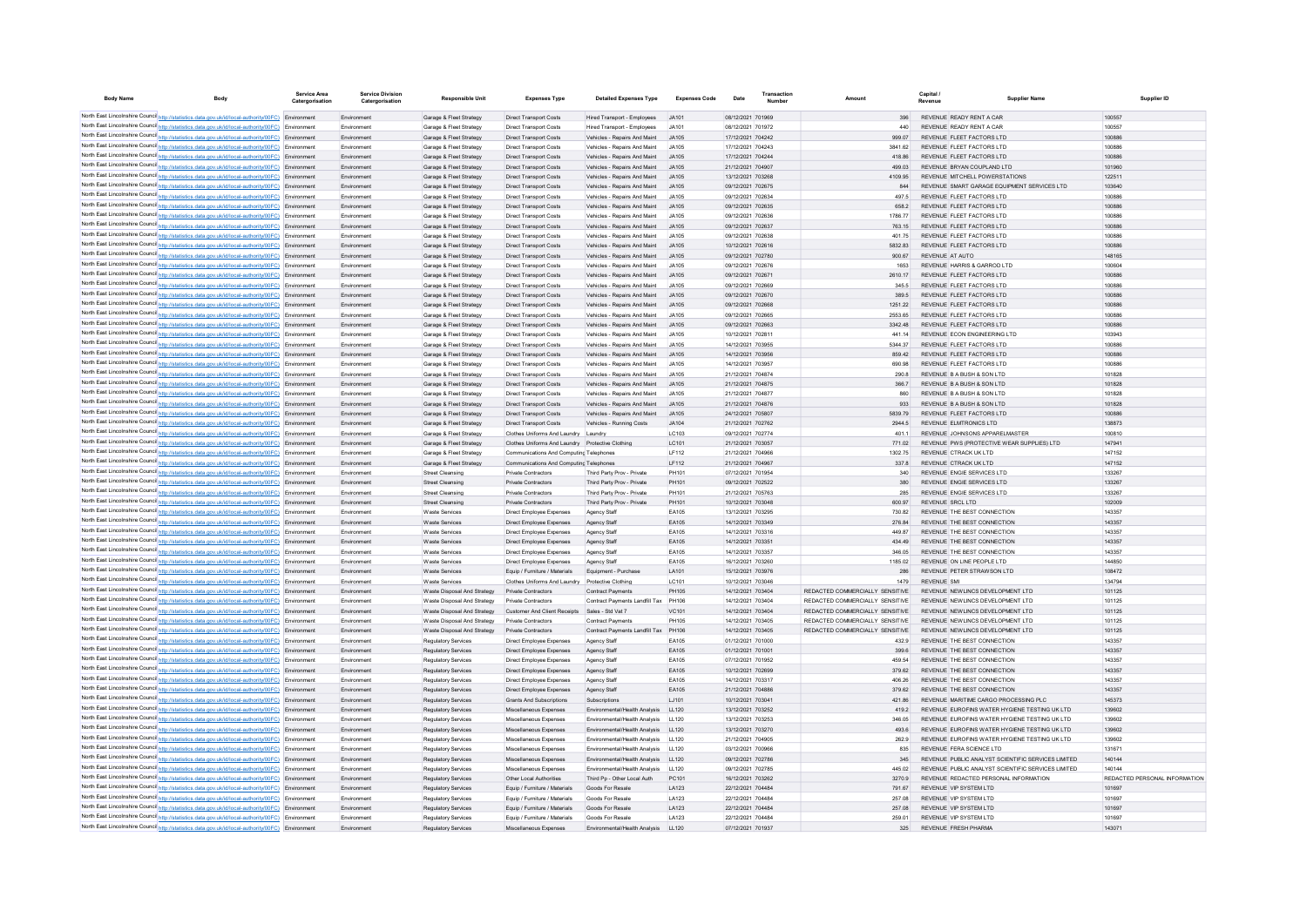| <b>Body Name</b>                                                                                                                                                                                    | Body | Service Area<br>Catergorisation | <b>Service Division</b><br>Catergorisation                     | <b>Responsible Uni</b>                       | <b>Expenses Type</b>                                                                                                             | <b>Detailed Expenses Type</b>                              | <b>Expenses Code</b>  | Date                                   | Transaction<br>Number |                     | Capital /<br>Revenue                           | <b>Supplier Name</b>                                                                            | Supplier ID      |
|-----------------------------------------------------------------------------------------------------------------------------------------------------------------------------------------------------|------|---------------------------------|----------------------------------------------------------------|----------------------------------------------|----------------------------------------------------------------------------------------------------------------------------------|------------------------------------------------------------|-----------------------|----------------------------------------|-----------------------|---------------------|------------------------------------------------|-------------------------------------------------------------------------------------------------|------------------|
| North East Lincolnshire Counci http://statistics.data.gov.uk/id/local-authority/00FC) Environment                                                                                                   |      |                                 | Environment                                                    | <b>Regulatory Services</b>                   | Miscellaneous Expenses                                                                                                           | Environmental/Health Analysis LL120                        |                       | 21/12/2021 704889                      |                       | 325                 | <b>REVENUE ERESH PHARMA</b>                    |                                                                                                 | 143071           |
| North East Lincolnshire Counci http://statistics.data.gov.uk/id/local-authority/00FC) Environment                                                                                                   |      |                                 | Environment                                                    | Regulatory Services                          | Miscellaneous Expenses                                                                                                           | Environmental/Health Analysis                              | 11120                 | 20/12/2021 704491                      |                       | 808.92              | REVENUE ALS ENVIRONMENTAL LIMITED              |                                                                                                 | 139898           |
| North East Lincolnshire Counci http://statistics.data.gov.uk/id/local-authority/00FC) Environment                                                                                                   |      |                                 | Environment                                                    | Regulatory Services                          | Miscellaneous Expenses                                                                                                           | Environmental/Health Analysis                              | LL120                 | 13/12/2021 703037                      |                       | 1428                | REVENUE SOCOTEC UK LIMITED                     |                                                                                                 | 102685           |
| North East Lincolnshire Counci http://statistics.data.gov.uk/id/local-authority/00FC) Environment                                                                                                   |      |                                 | Environment                                                    | Regulatory Services                          | Private Contractors                                                                                                              | Third Party Prov - Private                                 | PH101                 | 07/12/2021 701787                      |                       | 2700                | REVENUE SANGREAT KENNELS                       |                                                                                                 | 103270           |
| North East Lincolnshire Counci http://statistics.data.gov.uk/id/local-authority/00FC) Resources                                                                                                     |      |                                 | Policy Strategy And Resources                                  | I.T Shared Service                           | Communications And Computing Telephone                                                                                           |                                                            | LF112                 | 15/12/2021 703979                      |                       | 1657.51             |                                                | REVENUE GAMMA BUSINESS COMMUNICATIONS LTD                                                       | 108104           |
| North East Lincolnshire Counci http://statistics.data.gov.uk/id/local-authority/00FC) Resources                                                                                                     |      |                                 | Policy Strategy And Resources                                  | I.T Shared Service                           | Communications And Computing Telephones                                                                                          |                                                            | LF112                 | 16/12/2021 704006                      |                       | 1738.64             | <b>REVENUE VIRGIN MEDIA</b>                    |                                                                                                 | 107612           |
| North East Lincolnshire Counci http://statistics.data.gov.uk/id/local-authority/00FC) Resources                                                                                                     |      |                                 | Policy Strategy And Resources                                  | I.T Shared Service                           | Other Agencies                                                                                                                   | Mobile Phone                                               | PJ136                 | 13/12/2021 703241                      |                       | 6757.37             | REVENUE VODAFONE LIMITED                       |                                                                                                 | 101324           |
| North East Lincolnshire Counci http://statistics.data.gov.uk/id/local-authority/00FC) Resources                                                                                                     |      |                                 | Policy Strategy And Resources                                  | I.T Shared Service                           | Other Agencies                                                                                                                   | Mobile Phone:                                              | PJ136                 | 16/12/2021 704005                      |                       | 6212.17             | REVENUE VODAFONE LIMITED                       |                                                                                                 | 101324           |
| North East Lincolnshire Counci http://statistics.data.gov.uk/id/local-authority/00FC) Resources                                                                                                     |      |                                 | Policy Strategy And Resources                                  | I.T Shared Service                           | Indirect Employee Expenses                                                                                                       | Staff Training                                             | EB122                 | 15/12/2021 700488                      |                       | 2004.75             | REVENUE QA LIMITED                             |                                                                                                 | 102243           |
| North East Lincolnshire Counci http://statistics.data.gov.uk/id/local-authority/00FC) Resources<br>North East Lincolnshire Counci http://statistics.data.gov.uk/id/local-authority/00FC) Resources  |      |                                 | Policy Strategy And Resources<br>Policy Strategy And Resources | I.T Shared Service<br>I.T Shared Service     | Communications And Computing Computer H/Ware - Purchases LF105<br>Communications And Computing Computer H/Ware - Purchases LF105 |                                                            |                       | 16/12/2021 699988<br>16/12/2021 699988 |                       | 271.98<br>331.63    | REVENUE REDCENTRIC SOLUTIONS LTD               | REVENUE REDCENTRIC SOLUTIONS LTD                                                                | 144852<br>144852 |
| North East Lincolnshire Counci http://statistics.data.gov.uk/id/local-authority/00FC) Resources                                                                                                     |      |                                 | Policy Strategy And Resources                                  | I.T Shared Service                           | Communications And Computing Computer H/Ware - Purchases LF105                                                                   |                                                            |                       | 16/12/2021 704006                      |                       | 1388.79             | REVENUE VIRGIN MEDIA                           |                                                                                                 | 107612           |
| North East Lincolnshire Counci http://statistics.data.gov.uk/id/local-authority/00FC) Resources                                                                                                     |      |                                 | Policy Strategy And Resources                                  | I.T Shared Service                           | Communications And Computing Computer H/Ware - Purchases LF105                                                                   |                                                            |                       | 22/12/2021 703998                      |                       | 260                 |                                                | REVENUE PROFESSIONAL TELECOM INSTALLATIONS LTD                                                  | 143057           |
| North East Lincolnshire Counci http://statistics.data.gov.uk/id/local-authority/00FC) Resources                                                                                                     |      |                                 | Policy Strategy And Resources                                  | I.T Shared Service                           | Communications And Computing Computer S/Ware - Maintenance LF102                                                                 |                                                            |                       | 06/12/2021 702119                      |                       | 1275                | REVENUE ASTUN TECHNOLOGY LTD                   |                                                                                                 | 104929           |
| North East Lincolnshire Counci http://statistics.data.gov.uk/id/local-authority/00FC) Resources                                                                                                     |      |                                 | Policy Strategy And Resources                                  | I.T Shared Service                           | Communications And Computing Computer S/Ware - Maintenance LF102                                                                 |                                                            |                       | 03/12/2021 700466                      |                       | 8392.98             | REVENUE CISILION LTD                           |                                                                                                 | 148323           |
| North East Lincolnshire Counci http://statistics.data.gov.uk/id/local-authority/00FC) Resources                                                                                                     |      |                                 | Policy Strategy And Resources                                  | I.T Shared Service                           | Communications And Computing Computer S/Ware - Maintenance LF102                                                                 |                                                            |                       | 20/12/2021 703323                      |                       | 2640                |                                                | REVENUE SERVELEC EDUCATION LIMITED                                                              | 134371           |
| North East Lincolnshire Counci http://statistics.data.gov.uk/id/local-authority/00FC) Resources                                                                                                     |      |                                 | Policy Strategy And Resources                                  | I.T Shared Service                           | Communications And Computing Computer S/Ware - Maintenance LF102                                                                 |                                                            |                       | 20/12/2021 703402                      |                       | 412                 |                                                | REVENUE WEST YORKSHIRE POLICE & CRIME COMMISSIONER                                              | 127906           |
| North East Lincolnshire Counci http://statistics.data.gov.uk/id/local-authority/00FC) Resources                                                                                                     |      |                                 | Policy Strategy And Resources                                  | I.T Shared Service                           | Communications And Computing Computer S/Ware - Maintenance LF102                                                                 |                                                            |                       | 20/12/2021 704532                      |                       | 1500                | REVENUE MIDLAND SOFTWARE LTD                   |                                                                                                 | 102633           |
| North East Lincolnshire Counci http://statistics.data.gov.uk/id/local-authority/00FC) Resources                                                                                                     |      |                                 | Policy Strategy And Resources                                  | I.T Shared Service                           | Communications And Computing Computer S/Ware - Maintenance LF102                                                                 |                                                            |                       | 20/12/2021 704532                      |                       | 3000                | REVENUE MIDLAND SOFTWARE LTD                   |                                                                                                 | 102633           |
| North East Lincolnshire Counci http://statistics.data.gov.uk/id/local-authority/00FC) Resources<br>North East Lincolnshire Counci http://statistics.data.gov.uk/id/local-authority/00FC) Resources  |      |                                 | Policy Strategy And Resources                                  | I.T Shared Service                           | Communications And Computing Computer S/Ware - Maintenance LF102                                                                 |                                                            |                       | 20/12/2021 704534                      |                       | 1350                | REVENUE MIDLAND SOFTWARE LTD                   |                                                                                                 | 102633<br>141310 |
| North East Lincolnshire Counci http://statistics.data.gov.uk/id/local-authority/00FC) Resources                                                                                                     |      |                                 | Policy Strategy And Resources<br>Policy Strategy And Resources | I.T Shared Service<br>I.T Shared Service     | Communications And Computing Computer S/Ware - Purchases LF101<br>Communications And Computing Computer S/Ware - Purchases LF101 |                                                            |                       | 24/12/2021 701987<br>09/12/2021 702801 |                       | 3010<br>357.2       |                                                | REVENUE TOTAL COMPUTER NETWORKS LTD<br>REVENUE TRUSTMARQUE SOLUTIONS LTD                        | 101275           |
| North East Lincolnshire Counci http://statistics.data.gov.uk/id/local-authority/00FC) Resources                                                                                                     |      |                                 | Policy Strategy And Resources                                  | I.T Shared Service                           | Communications And Computing Computer S/Ware - Purchases LF101                                                                   |                                                            |                       | 10/12/2021 703053                      |                       | 357.2               |                                                | REVENUE TRUSTMARQUE SOLUTIONS LTD                                                               | 101275           |
| North East Lincolnshire Counci http://statistics.data.gov.uk/id/local-authority/00FC) Resources                                                                                                     |      |                                 | Policy Strategy And Resources                                  | I.T Shared Service                           | Communications And Computing Internet Connection                                                                                 |                                                            | I F110                | 16/12/2021 704221                      |                       | 252 43              | REVENUE REDCENTRIC SOLUTIONS LTD               |                                                                                                 | 144852           |
| North East Lincolnshire Counci http://statistics.data.gov.uk/id/local-authority/00FC) Resources                                                                                                     |      |                                 | Policy Strategy And Resources                                  | I.T Shared Service                           | Communications And Computing Internet Connection                                                                                 |                                                            | LF110                 | 15/12/2021 703365                      |                       | 504.86              | REVENUE REDCENTRIC SOLUTIONS LTD               |                                                                                                 | 144852           |
| North East Lincolnshire Counci http://statistics.data.gov.uk/id/local-authority/00FC) Resources                                                                                                     |      |                                 | Policy Strategy And Resources                                  | Chief Exec & Suppor                          | Contributions To Provisions                                                                                                      | Contributions - Communities                                | I K101                | 21/12/2021 704834                      |                       | 1000                | REVENUE ROWENA LAMBERT                         |                                                                                                 | 150551           |
| North East Lincolnshire Counci http://statistics.data.gov.uk/id/local-authority/00FC) Resources                                                                                                     |      |                                 | Policy Strategy And Resources                                  | Chief Exec & Support                         | Contributions To Provisions                                                                                                      | Contributions - Communities                                | I K101                | 21/12/2021 704833                      |                       | 2000                | REVENUE ST PETERS CHURCH                       |                                                                                                 | 145616           |
| North East Lincolnshire Counci http://statistics.data.gov.uk/id/local-authority/00FC) Resources                                                                                                     |      |                                 | Policy Strategy And Resources                                  | Chief Exec & Suppor                          | Contributions To Provisions                                                                                                      | Contributions - Communities                                | LK101                 | 21/12/2021 704835                      |                       | 2000                |                                                | REVENUE BANGLADESHI ISLAMIC CULTURAL SOCIETY                                                    | 148053           |
| North East Lincolnshire Counci http://statistics.data.gov.uk/id/local-authority/00FC) Resources                                                                                                     |      |                                 | Policy Strategy And Resources                                  | Chief Exec & Support                         | Contributions To Provisions                                                                                                      | Contributions - Communities                                | LK101                 | 21/12/2021 704832                      |                       | 2500                | REVENUE CLLETHORPES IN BLOOM                   |                                                                                                 | 150545           |
| North East Lincolnshire Counci http://statistics.data.gov.uk/id/local-authority/00FC) Resources                                                                                                     |      |                                 | Policy Strategy And Resources                                  | Chief Exec & Suppor                          | Contributions To Provisions                                                                                                      | Contributions - Communities                                | LK101                 | 21/12/2021 704082                      |                       | 1000                |                                                | REVENUE ST JOHN & ST STEPHENS SHALOM                                                            | 130893           |
| North East Lincolnshire Counci http://statistics.data.gov.uk/id/local-authority/00FC) Resources                                                                                                     |      |                                 | Policy Strategy And Resources                                  | Chief Exec & Support                         | Contributions To Provisions                                                                                                      | Contributions - Communities                                | I K101                | 07/12/2021 702185                      |                       | 500                 |                                                | REVENUE CHATTERIS HOUSE SOCIAL FUND                                                             | 107511           |
| North East Lincolnshire Counci http://statistics.data.gov.uk/id/local-authority/00FC) Resources                                                                                                     |      |                                 | Policy Strategy And Resources                                  | Chief Exec & Suppor                          | Contributions To Provisions                                                                                                      | Contributions - Communities                                | LK101                 | 07/12/2021 70220                       |                       | 250                 | REVENUE ERESHNEY FORWARD                       |                                                                                                 | 119346           |
| North East Lincolnshire Counci http://statistics.data.gov.uk/id/local-authority/00FC) Resources<br>North East Lincolnshire Counci http://statistics.data.gov.uk/id/local-authority/00FC) Resources  |      |                                 | Policy Strategy And Resources<br>Policy Strategy And Resources | Chief Exec & Support<br>Chief Exec & Suppor  | Contributions To Provisions<br>Contributions To Provisions                                                                       | Contributions - Communities<br>Contributions - Communities | LK101<br>LK101        | 09/12/2021 702674<br>07/12/2021 702197 |                       | 500<br>2000         |                                                | REVENUE HEALING MULTI-ACADEMY TRUST<br>REVENUE GREAT COATES PARISH COUNCIL                      | 150455<br>101474 |
| North East Lincolnshire Counci http://statistics.data.gov.uk/id/local-authority/00FC) Resources                                                                                                     |      |                                 | Policy Strategy And Resources                                  | Chief Exec & Support                         | Contributions To Provisions                                                                                                      | Contributions - Communities                                | I K101                | 07/12/2021 702184                      |                       | 500                 |                                                | REVENUE GREAT COATES VILLAGE NURSERY                                                            | 107544           |
| North East Lincolnshire Counci http://statistics.data.gov.uk/id/local-authority/00FC) Resources                                                                                                     |      |                                 | Policy Strategy And Resources                                  | Chief Exec & Suppor                          | Contributions To Provisions                                                                                                      | Contributions - Communities                                | I K101                | 07/12/2021 702198                      |                       | 500                 | REVENUE JOHN WHITGIET ACADEMY                  |                                                                                                 | 106898           |
| North East Lincolnshire Counci http://statistics.data.gov.uk/id/local-authority/00FC) Resources                                                                                                     |      |                                 | Policy Strategy And Resources                                  | Chief Exec & Support                         | Contributions To Provisions                                                                                                      | Contributions - Communities                                | I K101                | 07/12/2021 702187                      |                       | 500                 | REVENUE WILLOWS PRIMARY ACADEMY                |                                                                                                 | 120478           |
| North East Lincolnshire Counci http://statistics.data.gov.uk/id/local-authority/00FC) Resources                                                                                                     |      |                                 | Policy Strategy And Resources                                  | Chief Exec & Suppor                          | Contributions To Provisions                                                                                                      | Contributions - Communities                                | I K101                | 09/12/2021 702632                      |                       | 2000                |                                                | REVENUE WOOD PARK COMMUNITY GROUP                                                               | 139590           |
| North East Lincolnshire Counci http://statistics.data.gov.uk/id/local-authority/00FC) Resources                                                                                                     |      |                                 | Policy Strategy And Resources                                  | Chief Exec & Support                         | Contributions To Provisions                                                                                                      | Contributions - Communities                                | LK101                 | 07/12/2021 702186                      |                       | 500                 |                                                | REVENUE WYBERS WOOD ACADEMY DELTA TRUST                                                         | 115078           |
| North East Lincolnshire Counci http://statistics.data.gov.uk/id/local-authority/00FC) Resources                                                                                                     |      |                                 | Policy Strategy And Resources                                  | Chief Exec & Suppor                          | Contributions To Provisions                                                                                                      | Contributions - Communities                                | I K101                | 21/12/2021 704674                      |                       | 585                 |                                                | REVENUE FRIENDS OF HAVERSTOE PARK                                                               | 109185           |
| North East Lincolnshire Counci http://statistics.data.gov.uk/id/local-authority/00FC) Resources                                                                                                     |      |                                 | Policy Strategy And Resources                                  | Chief Exec & Support                         | Contributions To Provisions                                                                                                      | Contributions - Communities                                | LK101                 | 21/12/2021 704669                      |                       | 500                 | REVENUE GIRLGUIDING CLEETHORPES                |                                                                                                 | 144028           |
| North East Lincolnshire Counci http://statistics.data.gov.uk/id/local-authority/00FC) Resources                                                                                                     |      |                                 | Policy Strategy And Resources                                  | Chief Exec & Support                         | Contributions To Provisions                                                                                                      | Contributions - Communities                                | I K101                | 21/12/2021 704672                      |                       | 400                 |                                                | REVENUE FRIENDS OF CLEETHORPES COUNTRY PARK                                                     | 125009           |
| North East Lincolnshire Counci http://statistics.data.gov.uk/id/local-authority/00FC) Resources                                                                                                     |      |                                 | Policy Strategy And Resources                                  | Chief Exec & Support                         | Contributions To Provisions                                                                                                      | Contributions - Communities                                | LK101<br>I K101       | 21/12/2021 704671                      |                       | 800                 | REVENUE HAVERSTOE WARD FORUM                   |                                                                                                 | 129463           |
| North East Lincolnshire Council http://statistics.data.gov.uk/id/local-authority/00FC) Resources<br>North East Lincolnshire Counci http://statistics.data.gov.uk/id/local-authority/00FC) Resources |      |                                 | Policy Strategy And Resources<br>Policy Strategy And Resources | Chief Exec & Support<br>Chief Exec & Support | Contributions To Provisions<br>Contributions To Provisions                                                                       | Contributions - Communities<br>Contributions - Communities | LK101                 | 21/12/2021 704675<br>02/12/2021 701532 |                       | 500<br>500          |                                                | REVENUE GIVING YOUNG PEOPLE OPPORTUNITIES<br>REVENUE CHRISTIAN ACTION & RESOURCE ENTERPRISE LTD | 111322<br>150361 |
| North East Lincolnshire Council http://statistics.data.gov.uk/id/local-authority/00FC) Resources                                                                                                    |      |                                 | Policy Strategy And Resources                                  | Chief Exec & Support                         | Contributions To Provisions                                                                                                      | Contributions - Communities                                | I K101                | 02/12/2021 70162                       |                       | 1500                |                                                | REVENUE 9TH CLEETHORPES BROWNIES                                                                | 150368           |
| North East Lincolnshire Counci http://statistics.data.gov.uk/id/local-authority/00FC) Resources                                                                                                     |      |                                 | Policy Strategy And Resources                                  | Chief Exec & Support                         | Contributions To Provisions                                                                                                      | Contributions - Communities                                | I K101                | 21/12/2021 704678                      |                       | 500                 | REVENUE CLLETHORPES IN BLOOM                   |                                                                                                 | 150545           |
| North East Lincolnshire Counci http://statistics.data.gov.uk/id/local-authority/00FC) Resources                                                                                                     |      |                                 | Policy Strategy And Resources                                  | Chief Exec & Support                         | Contributions To Provisions                                                                                                      | Contributions - Communities                                | LK101                 | 21/12/2021 704676                      |                       | 1200                | REVENUE 15TH GRIMSBY GUIDES                    |                                                                                                 | 119117           |
| North East Lincolnshire Council http://statistics.data.gov.uk/id/local-authority/00FC) Resources                                                                                                    |      |                                 | Policy Strategy And Resources                                  | Chief Exec & Suppor                          | Contributions To Provisions                                                                                                      | Contributions - Communities                                | I K101                | 07/12/2021 702100                      |                       | 638.13              | REVENUE WALTHAM WINDMILL TRUST                 |                                                                                                 | 139447           |
| North East Lincolnshire Counci http://statistics.data.gov.uk/id/local-authority/00FC) Resources                                                                                                     |      |                                 | Policy Strategy And Resources                                  | Chief Exec & Support                         | Contributions To Provisions                                                                                                      | Contributions - Communities                                | LK101                 | 09/12/2021 702677                      |                       | 500                 | REVENUE GIB SOLUTIONS CIC                      |                                                                                                 | 150456           |
| North East Lincolnshire Council http://statistics.data.gov.uk/id/local-authority/00FC) Resources                                                                                                    |      |                                 | Policy Strategy And Resources                                  | Chief Exec & Suppor                          | Contributions To Provisions                                                                                                      | Contributions - Communities                                | I K101                | 16/12/2021 704004                      |                       | 284.16              |                                                | REVENUE WELLSPRING ACADEMY TRUST                                                                | 150525           |
| North East Lincolnshire Counci http://statistics.data.gov.uk/id/local-authority/00FC) Resources                                                                                                     |      |                                 | Policy Strategy And Resources                                  | Chief Exec & Support                         | <b>Contributions To Provisions</b>                                                                                               | Contributions - Communities                                | LK101                 | 09/12/2021 702682                      |                       | 1000                |                                                | REVENUE MACAULAY AREA ACTION GROUP                                                              | 107480           |
| North East Lincolnshire Council http://statistics.data.gov.uk/id/local-authority/00FC) Resources                                                                                                    |      |                                 | Policy Strategy And Resources                                  | Chief Exec & Suppor                          | Contributions To Provisions                                                                                                      | Contributions - Communities                                | LK101                 | 07/12/2021 702094                      |                       | 374.32              |                                                | REVENUE LITTLECOATES COMMUNITY CENTRE                                                           | 147169           |
| North East Lincolnshire Counci http://statistics.data.gov.uk/id/local-authority/00FC) Resources                                                                                                     |      |                                 | Policy Strategy And Resources                                  | Chief Exec & Support                         | Contributions To Provisions                                                                                                      | Contributions - Communities                                | LK101<br><b>EA105</b> | 14/12/2021 703159                      |                       | 779.96              |                                                | REVENUE LITTLECOATES COMMUNITY CENTRE                                                           | 147169           |
| North East Lincolnshire Counci http://statistics.data.gov.uk/id/local-authority/00FC) Resources<br>North East Lincolnshire Counci http://statistics.data.gov.uk/id/local-authority/00FC) Resources  |      |                                 | Policy Strategy And Resources<br>Policy Strategy And Resources | People And Culture<br>People And Culture     | Direct Employee Expenses<br>Direct Employee Expenses                                                                             | Agency Staff<br>Agency Staff                               | EA105                 | 02/12/2021 701477<br>07/12/2021 701748 |                       | 16386.11<br>20971.5 | REVENUE COMENSURA LTD<br>REVENUE COMENSURA LTD |                                                                                                 | 145197<br>145197 |
| North East Lincolnshire Counci http://statistics.data.gov.uk/id/local-authority/00FC) Resources                                                                                                     |      |                                 | Policy Strategy And Resources                                  | People And Culture                           | Direct Employee Expenses                                                                                                         | Agency Staff                                               | EA105                 | 13/12/2021 70309                       |                       | 25515.24            | REVENUE COMENSURA LTD                          |                                                                                                 | 145197           |
| North East Lincolnshire Counci http://statistics.data.gov.uk/id/local-authority/00FC) Resources                                                                                                     |      |                                 | Policy Strategy And Resources                                  | People And Culture                           | Direct Employee Expenses                                                                                                         | Agency Staff                                               | EA105                 | 20/12/2021 70458                       |                       | 16648.64            | REVENUE COMENSURA LTD                          |                                                                                                 | 145197           |
| North East Lincolnshire Counci http://statistics.data.gov.uk/id/local-authority/00FC) Resources                                                                                                     |      |                                 | Policy Strategy And Resources                                  | People And Culture                           | Indirect Employee Expenses                                                                                                       | <b>Disclosure Checks</b>                                   | FB124                 | 02/12/2021 701508                      |                       | 1303                | <b>REVENUE UCHECK</b>                          |                                                                                                 | 148286           |
| North East Lincolnshire Counci http://statistics.data.gov.uk/id/local-authority/00FC) Resources                                                                                                     |      |                                 | Policy Strategy And Resources                                  | People And Culture                           | Indirect Employee Expenses                                                                                                       | <b>Disclosure Checks</b>                                   | EB124                 | 20/12/2021 704713                      |                       | 280                 | <b>REVENUE UCHECK</b>                          |                                                                                                 | 148286           |
| North East Lincolnshire Counci http://statistics.data.gov.uk/id/local-authority/00FC) Resources                                                                                                     |      |                                 | Policy Strategy And Resources                                  | People And Culture                           | Indirect Employee Expenses                                                                                                       | <b>Disclosure Checks</b>                                   | FB124                 | 21/12/2021 704983                      |                       | 761.6               | <b>REVENUE UCHECK</b>                          |                                                                                                 | 148286           |
| North East Lincolnshire Counci http://statistics.data.gov.uk/id/local-authority/00FC) Resources                                                                                                     |      |                                 | Policy Strategy And Resources                                  | People And Culture                           | Indirect Employee Expenses                                                                                                       | <b>Staff Training</b>                                      | EB122                 | 01/12/2021 701531                      |                       | 366                 |                                                | REVENUE LINCOLNSHIRE PROFICIENCY TESTS COMMITTEE                                                | 147894           |
| North East Lincolnshire Counci http://statistics.data.gov.uk/id/local-authority/00FC) Resources                                                                                                     |      |                                 | Policy Strategy And Resources                                  | People And Culture                           | Indirect Employee Expenses                                                                                                       | Staff Training                                             | EB122                 | 07/12/2021 701901                      |                       | 330                 | REVENUE FOREFRONT TRAINING LTD                 |                                                                                                 | 105501           |
| North East Lincolnshire Counci http://statistics.data.gov.uk/id/local-authority/00FC) Resources                                                                                                     |      |                                 | Policy Strategy And Resources                                  | People And Culture                           | Indirect Employee Expenses                                                                                                       | Staff Training                                             | EB122                 | 21/12/2021 703353                      |                       | 250                 | REVENUE FOREFRONT TRAINING LTD                 |                                                                                                 | 105501           |
| North East Lincolnshire Counci http://statistics.data.gov.uk/id/local-authority/00FC) Resources                                                                                                     |      |                                 | Policy Strategy And Resources                                  | People And Culture                           | Indirect Employee Expenses                                                                                                       | Staff Training                                             | FR122                 | 10/12/2021 702542                      |                       | 540                 |                                                | REVENUE ASSOCIATION OF PORT HEALTH AUTHORITIES                                                  | 135521           |
| North East Lincolnshire Counci http://statistics.data.gov.uk/id/local-authority/00FC) Resources                                                                                                     |      |                                 | Policy Strategy And Resources                                  | People And Culture                           | Indirect Employee Expenses                                                                                                       | Staff Training                                             | FR122                 | 09/12/2021 702470                      |                       | 3750                |                                                | REVENUE TOTAL CONFLICT MANAGEMENT LTD                                                           | 148160           |
| North East Lincolnshire Counci http://statistics.data.gov.uk/id/local-authority/00FC) Resources<br>North East Lincolnshire Counci http://statistics.data.gov.uk/id/local-authority/00FC) Resources  |      |                                 | Policy Strategy And Resources<br>Policy Strategy And Resources | People And Culture<br>People And Culture     | Indirect Employee Expenses                                                                                                       | Staff Training<br>Medical Expenses - Employees             | FR122<br>EB112        | 13/12/2021 703191<br>07/12/2021 702456 |                       | 2050<br>1000        | REVENUE TEAM TEACH LTD<br>REVENUE DR M R EAST  |                                                                                                 | 103320<br>109880 |
| North East Lincolnshire Counci http://statistics.data.gov.uk/id/local-authority/00FC) Resources                                                                                                     |      |                                 | Policy Strategy And Resources                                  | People And Culture                           | Indirect Employee Expenses<br>Indirect Employee Expenses                                                                         | Medical Expenses - Employees                               | EB112                 | 07/12/2021 702455                      |                       | 760                 |                                                | REVENUE MANOR OCCUPATIONAL HEALTH LTD                                                           | 130544           |
| North East Lincolnshire Counci http://statistics.data.gov.uk/id/local-authority/00FC) Resources                                                                                                     |      |                                 | Policy Strategy And Resources                                  | People And Culture                           | Indirect Employee Expenses                                                                                                       | Medical Expenses - Employees                               | EB112                 | 07/12/2021 702453                      |                       | 785.26              |                                                | REVENUE ROXTON OCCUPATIONAL HEALTH LIMITED                                                      | 135376           |
| North East Lincolnshire Counci http://statistics.data.gov.uk/id/local-authority/00FC) Resources                                                                                                     |      |                                 | Policy Strategy And Resources                                  | People And Culture                           | Indirect Employee Expenses                                                                                                       | Medical Expenses - Employees EB112                         |                       | 13/12/2021 703194                      |                       | 560                 | REVENUE HELEN LEE                              |                                                                                                 | 130778           |
| North East Lincolnshire Counci http://statistics.data.gov.uk/id/local-authority/00FC) Resources                                                                                                     |      |                                 | Policy Strategy And Resources People And Culture               |                                              | <b>Grants And Subscriptions</b>                                                                                                  | Subscriptions                                              | LJ101                 | 20/12/2021 704599                      |                       | 1000                |                                                | REVENUE WELLBEING SOLUTIONS MANAGEMENT                                                          | 132439           |
| North East Lincolnshire Counci http://statistics.data.gov.uk/id/local-authority/00FC) Resources                                                                                                     |      |                                 | Policy Strategy And Resources                                  | Communications And Marketing                 | Equip / Furniture / Materials                                                                                                    | Goods For Resale                                           | LA123                 | 10/12/2021 703050                      |                       | 966.97              |                                                | REVENUE ALLIED PUBLICITY SERVICES (MANCHESTER LTD)                                              | 142186           |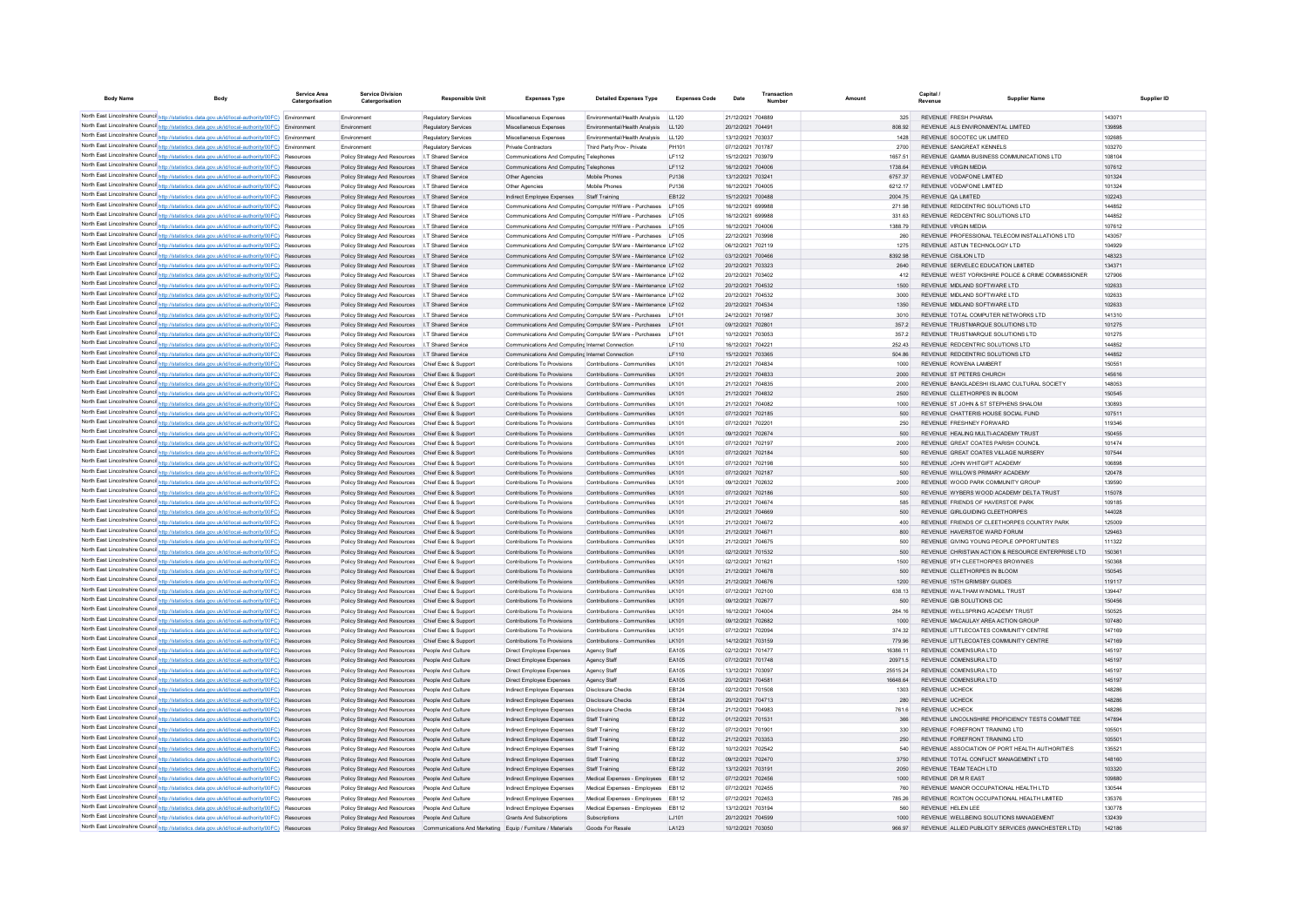| <b>Body Name</b> |                                                                                                                                                                                                    | Service Area<br>Catergorisation | <b>Service Division</b><br>Catergorisation                     | <b>Responsible Unit</b>                                                           | <b>Expenses Type</b>                                                         | <b>Detailed Expenses Type</b>                              | <b>Expenses Code</b> | Date                                   | Transaction |                   | Capital<br>Revenu | <b>Supplier Name</b>                                                                      | Supplier ID                                                    |
|------------------|----------------------------------------------------------------------------------------------------------------------------------------------------------------------------------------------------|---------------------------------|----------------------------------------------------------------|-----------------------------------------------------------------------------------|------------------------------------------------------------------------------|------------------------------------------------------------|----------------------|----------------------------------------|-------------|-------------------|-------------------|-------------------------------------------------------------------------------------------|----------------------------------------------------------------|
|                  | North East Lincolnshire Counci http://statistics.data.gov.uk/id/local-authority/00FC) Resources                                                                                                    |                                 |                                                                | Policy Strategy And Resources Communications And Marketing Miscellaneous Expenses |                                                                              | Medical Supplies And Services LL109                        |                      | 07/12/2021 702043                      |             | 297               |                   | REVENUE PHYSIO-WORKS                                                                      | 105269                                                         |
|                  | North East Lincolnshire Counci http://statistics.data.gov.uk/id/local-authority/00FC) Resources                                                                                                    |                                 | Policy Strategy And Resources                                  | Communications And Marketing Private Contractors                                  |                                                                              | <b>External Security Services</b>                          | PH103                | 10/12/2021 703017                      |             | 428.26            |                   | REVENUE G4S CASH SERVICES (UK) LIMITED                                                    | 100952                                                         |
|                  | North East Lincolnshire Counci http://statistics.data.gov.uk/id/local-authority/00FC) Resources                                                                                                    |                                 | Policy Strategy And Resources                                  | <b>Business Support</b>                                                           | Print Stationery / Gen Off Exp    Printing And Stationery                    |                                                            | LD103                | 06/12/2021 701630                      |             | 315.05            |                   | REVENUE LYRECO UK LIMITED                                                                 | 101120                                                         |
|                  | North East Lincolnshire Counci http://statistics.data.gov.uk/id/local-authority/00FC) Resources                                                                                                    |                                 | Policy Strategy And Resources                                  | <b>Business Support</b>                                                           | Communications And Computing Postage                                         |                                                            | LF111                | 01/12/2021 700988                      |             | 877.83            |                   | REVENUE WHISTL UK LTD                                                                     | 135925                                                         |
|                  | North East Lincolnshire Counci http://statistics.data.gov.uk/id/local-authority/00FC) Resources                                                                                                    |                                 | Policy Strategy And Resources                                  | <b>Business Suppor</b>                                                            | Communications And Computing Postage                                         |                                                            | LF111                | 01/12/2021 701528                      |             | 2135.69           |                   | REVENUE WHISTL UK LTD                                                                     | 135925                                                         |
|                  | North East Lincolnshire Counci http://statistics.data.gov.uk/id/local-authority/00FC) Resources                                                                                                    |                                 | Policy Strategy And Resources                                  | <b>Business Support</b>                                                           | Communications And Computing Postage                                         |                                                            | LF111                | 01/12/2021 701536                      |             | 301.42            |                   | REVENUE WHISTL UK LTD                                                                     | 135925                                                         |
|                  | North East Lincolnshire Counci http://statistics.data.gov.uk/id/local-authority/00FC) Resources<br>North East Lincolnshire Counci http://statistics.data.gov.uk/id/local-authority/00FC) Resources |                                 | Policy Strategy And Resources<br>Policy Strategy And Resources | <b>Business Support</b><br><b>Business Support</b>                                | Communications And Computing Postage<br>Communications And Computing Postage |                                                            | LF111<br>LF111       | 09/12/2021 702465<br>09/12/2021 702467 |             | 1481.27<br>482.43 |                   | REVENUE WHISTL UK LTD<br>REVENUE WHISTL UK LTD                                            | 135925<br>135925                                               |
|                  | North East Lincolnshire Counci http://statistics.data.gov.uk/id/local-authority/00FC) Resources                                                                                                    |                                 | Policy Strategy And Resources                                  | <b>Business Suppor</b>                                                            | Communications And Computing Postage                                         |                                                            | LF111                | 16/12/2021 704084                      |             | 1032.67           |                   | REVENUE WHISTL UK LTD                                                                     | 135925                                                         |
|                  | North East Lincolnshire Counci http://statistics.data.gov.uk/id/local-authority/00FC) Resources                                                                                                    |                                 | Policy Strategy And Resources                                  | <b>Business Suppor</b>                                                            | Communications And Computing Postage                                         |                                                            | LF111                | 21/12/2021 704984                      |             | 392.38            |                   | REVENUE WHISTL UK LTD                                                                     | 135925                                                         |
|                  | North East Lincolnshire Counci http://statistics.data.gov.uk/id/local-authority/00FC) Resources                                                                                                    |                                 | Policy Strategy And Resources                                  | <b>Business Support</b>                                                           | Communications And Computing Postage                                         |                                                            | <b>IF111</b>         | 21/12/2021 704951                      |             | 41688             |                   | REVENUE WHISTLUK LTD                                                                      | 135925                                                         |
|                  | North East Lincolnshire Counci http://statistics.data.gov.uk/id/local-authority/00FC) Resources                                                                                                    |                                 | Policy Strategy And Resources                                  | <b>Business Support</b>                                                           | Communications And Computing Postage                                         |                                                            | <b>IF111</b>         | 02/12/2021 701494                      |             | 1572 79           |                   | REVENUE ROYAL MAIL GROUP PLC.                                                             | 101082                                                         |
|                  | North East Lincolnshire Counci http://statistics.data.gov.uk/id/local-authority/00FC) Resources                                                                                                    |                                 | Policy Strategy And Resources                                  | <b>Business Support</b>                                                           | Communications And Computing Postage                                         |                                                            | LF111                | 07/12/2021 701999                      |             | 836.59            |                   | REVENUE ROYAL MAIL GROUP PLC                                                              | 101082                                                         |
|                  | North East Lincolnshire Counci http://statistics.data.gov.uk/id/local-authority/00FC) Resources                                                                                                    |                                 | Policy Strategy And Resources                                  | <b>Business Support</b>                                                           | Direct Employee Expenses                                                     | Agency Staff                                               | EA105                | 08/12/2021 701780                      |             | 561.6             |                   | REVENUE ON LINE PEOPLE LTD                                                                | 144850                                                         |
|                  | North East Lincolnshire Counci http://statistics.data.gov.uk/id/local-authority/00FC) Resources                                                                                                    |                                 | Policy Strategy And Resources                                  | Comm & Strategic Support Unit Equip / Furniture / Materials                       |                                                                              | <b>Health &amp; Safety Supplies</b>                        | LA116                | 07/12/2021 702475                      |             | 801.72            |                   | REVENUE LION SAFETY LTD                                                                   | 146497                                                         |
|                  | North East Lincolnshire Counci http://statistics.data.gov.uk/id/local-authority/00FC) Resources<br>North East Lincolnshire Counci http://statistics.data.gov.uk/id/local-authority/00FC) Resources |                                 | Policy Strategy And Resources                                  | Comm & Strategic Support Unit Equip / Furniture / Materials<br>Shared Print Hub   | Equip / Furniture / Materials                                                | Health & Safety Supplies<br>Equipment - Purchase           | LA116<br>LA101       | 10/12/2021 702610<br>21/12/2021 704607 |             | 2500<br>694.6     |                   | REVENUE LION SAFETY LTD<br>REVENUE ID MANAGEMENT SYSTEMS                                  | 146497<br>144459                                               |
|                  | North East Lincolnshire Counci http://statistics.data.gov.uk/id/local-authority/00FC) Resources                                                                                                    |                                 | Policy Strategy And Resources<br>Policy Strategy And Resources | Shared Print Hub                                                                  | Print Stationery / Gen Off Exp                                               | Photocopier - Acquistion                                   | LD101                | 10/12/2021 702617                      |             | 562               |                   | REVENUE ELLIOTT BAXTER & COMPANY LIMITED                                                  | 101996                                                         |
|                  | North East Lincolnshire Counci http://statistics.data.gov.uk/id/local-authority/00FC) Resources                                                                                                    |                                 | Policy Strategy And Resources                                  | Shared Print Hub                                                                  | Print Stationery / Gen Off Exp                                               | Photocopier - Running Costs                                | LD102                | 10/12/2021 703015                      |             | 5032.67           |                   | REVENUE AGILICO WORKPLACE TECHNOLOGIES (NORTH) ITD                                        | 101652                                                         |
|                  | North East Lincolnshire Counci http://statistics.data.gov.uk/id/local-authority/00FC) Resources                                                                                                    |                                 | Policy Strategy And Resources                                  | Shared Print Hub                                                                  | Print Stationery / Gen Off Exp                                               | Photocopier - Running Costs                                | LD102                | 10/12/2021 703016                      |             | 2020.86           |                   | REVENUE AGILICO WORKPLACE TECHNOLOGIES (NORTH) ITD                                        | 101652                                                         |
|                  | North East Lincolnshire Counci http://statistics.data.gov.uk/id/local-authority/00FC) Resources                                                                                                    |                                 | Policy Strategy And Resources                                  | Shared Print Hub                                                                  | Print Stationery / Gen Off Exp                                               | Printing And Stationery                                    | LD103                | 10/12/2021 703015                      |             | 1540.2            |                   | REVENUE AGILICO WORKPLACE TECHNOLOGIES (NORTH) ITD                                        | 101652                                                         |
|                  | North East Lincolnshire Counci http://statistics.data.gov.uk/id/local-authority/00FC) Resources                                                                                                    |                                 | Policy Strategy And Resources                                  | Shared Print Hub                                                                  | Print Stationery / Gen Off Exp                                               | Printing And Stationery                                    | LD103                | 10/12/2021 703016                      |             | 566.35            |                   | REVENUE AGILICO WORKPLACE TECHNOLOGIES (NORTH) ITD                                        | 101652                                                         |
|                  | North East Lincolnshire Counci http://statistics.data.gov.uk/id/local-authority/00FC) Resources                                                                                                    |                                 | Policy Strategy And Resources                                  | Shared Print Hub                                                                  | <b>Private Contractors</b>                                                   | Third Party Prov - Private                                 | PH101                | 06/12/2021 702033                      |             | 13476.63          |                   | REVENUE OPUS TRUST MARKETING LTD                                                          | 148202                                                         |
|                  | North East Lincolnshire Counci http://statistics.data.gov.uk/id/local-authority/00FC) Resources                                                                                                    |                                 | Policy Strategy And Resources                                  | Shared Print Hub                                                                  | <b>Private Contractors</b>                                                   | Third Party Prov - Private                                 | PH101                | 02/12/2021 700991                      |             | 720               |                   | REVENUE SYSTEMATIC PRINT MANAGEMENT LTD                                                   | 101147                                                         |
|                  | North East Lincolnshire Counci http://statistics.data.gov.uk/id/local-authority/00FC) Resources                                                                                                    |                                 | Policy Strategy And Resources                                  | Shared Print Hub                                                                  | <b>Private Contractors</b>                                                   | Third Party Prov - Private                                 | PH101                | 15/12/2021 703129                      |             | 457.6             |                   | REVENUE TOTAL SIGNS AND GRAPHICS LTD                                                      | 104775                                                         |
|                  | North East Lincolnshire Counci http://statistics.data.gov.uk/id/local-authority/00FC) Resources                                                                                                    |                                 | Policy Strategy And Resources                                  | Shared Print Hub                                                                  | <b>Private Contractors</b>                                                   | Third Party Prov - Private                                 | PH101                | 09/12/2021 702495                      |             | 368.18            |                   | REVENUE TOTAL SIGNS AND GRAPHICS LTD                                                      | 104775                                                         |
|                  | North East Lincolnshire Counci http://statistics.data.gov.uk/id/local-authority/00FC) Resources<br>North East Lincolnshire Counci http://statistics.data.gov.uk/id/local-authority/00FC) Resources |                                 | Deputy S151                                                    | Accountancy<br>Benefit Payments & Subsidy                                         | Indirect Employee Expenses                                                   | Staff Training<br>Exp Recov - O/Side Scope Vat 4 VG107     | EB122                | 16/12/2021 988072<br>07/12/2021 701933 |             | 294<br>606.1      |                   | REVENUE REDACTED PERSONAL INFORMATION<br>REVENUE GRIMSBY CLEETHORPES & HUMBER REGION YMCA | REDACTED PERSONAL INFORMATION<br>100305                        |
|                  | North East Lincolnshire Counci http://statistics.data.gov.uk/id/local-authority/00FC) Resources                                                                                                    |                                 | Deputy S151<br>Deputy S15                                      | <b>Local Taxation &amp; Benefits</b>                                              | Miscellaneous Income<br>Indirect Employee Expenses                           | <b>Staff Training</b>                                      | EB122                | 09/12/2021 702620                      |             | 550               |                   | REVENUE NEC SOFTWARE SOLUTIONS UK LTD                                                     | 101841                                                         |
|                  | North East Lincolnshire Counci http://statistics.data.gov.uk/id/local-authority/00FC) Resources                                                                                                    |                                 | Deputy S15                                                     | <b>Local Taxation &amp; Benefits</b>                                              | Communications And Computing Postage                                         |                                                            | LF111                | 07/12/2021 702099                      |             | 3951.94           |                   | REVENUE CAPITA BUSINESS SERVICES LTD                                                      | 102314                                                         |
|                  | North East Lincolnshire Counci http://statistics.data.gov.uk/id/local-authority/00FC) Resources                                                                                                    |                                 | Deputy S151                                                    | <b>Local Taxation &amp; Benefits</b>                                              | <b>Private Contractors</b>                                                   | <b>External Security Services</b>                          | PH103                | 07/12/2021 702059                      |             | 2884.62           |                   | REVENUE ALLPAY LIMITED                                                                    | 112919                                                         |
|                  | North East Lincolnshire Counci http://statistics.data.gov.uk/id/local-authority/00FC) Resources                                                                                                    |                                 | Deputy S151                                                    | <b>Local Taxation &amp; Benefits</b>                                              | Miscellaneous Expenses                                                       | Debt Recovery Costs                                        | LL111                | 02/12/2021 701504                      |             | 560.26            |                   | REVENUE NEWLYN                                                                            | 123422                                                         |
|                  | North East Lincolnshire Counci http://statistics.data.gov.uk/id/local-authority/00FC) Resources                                                                                                    |                                 | Deputy S15                                                     | <b>Local Taxation &amp; Benefits</b>                                              | Miscellaneous Expenses                                                       | Debt Recovery Costs                                        | LL111                | 02/12/2021 701506                      |             | 450.14            |                   | <b>REVENUE NEWLYN</b>                                                                     | 123422                                                         |
|                  | North East Lincolnshire Counci http://statistics.data.gov.uk/id/local-authority/00FC) Resources                                                                                                    |                                 | Deputy S151                                                    | <b>Local Taxation &amp; Benefits</b>                                              | Miscellaneous Expenses                                                       | Debt Recovery Costs                                        | LL111                | 16/12/2021 703978                      |             | 1313.17           |                   | REVENUE WILKIN CHAPMAN LLP                                                                | 110675                                                         |
|                  | North East Lincolnshire Counci http://statistics.data.gov.uk/id/local-authority/00FC) Resources                                                                                                    |                                 | Deputy S151                                                    | <b>Local Taxation &amp; Benefits</b>                                              | Miscellaneous Expenses                                                       | Other Supplies & Services                                  | LL110                | 21/12/2021 704643                      |             | 720               |                   | REVENUE INFORM CPI LTD                                                                    | 124803                                                         |
|                  | North East Lincolnshire Counci http://statistics.data.gov.uk/id/local-authority/00FC) Resources                                                                                                    |                                 | Deputy S151                                                    | <b>Local Taxation &amp; Benefits</b>                                              | Contributions To Provisions                                                  | Contributions - Communities                                | LK101                | 01/12/2021 983522                      |             | 500               |                   | REVENUE REDACTED PERSONAL INFORMATION                                                     | REDACTED PERSONAL INFORMATION                                  |
|                  | North East Lincolnshire Counci http://statistics.data.gov.uk/id/local-authority/00FC) Resources                                                                                                    |                                 | Deputy S151                                                    | <b>Local Taxation &amp; Benefits</b>                                              | Contributions To Provisions                                                  | Contributions - Communities                                | LK101                | 01/12/2021 983523                      |             | 500               |                   | REVENUE REDACTED PERSONAL INFORMATION                                                     | REDACTED PERSONAL INFORMATION                                  |
|                  | North East Lincolnshire Counci http://statistics.data.gov.uk/id/local-authority/00FC) Resources<br>North East Lincolnshire Counci http://statistics.data.gov.uk/id/local-authority/00FC) Resources |                                 | Deputy S151<br>Deputy S15                                      | <b>Local Taxation &amp; Benefits</b><br><b>Local Taxation &amp; Benefits</b>      | Contributions To Provisions<br>Contributions To Provisions                   | Contributions - Communities<br>Contributions - Communities | LK101<br>LK101       | 01/12/2021 983524<br>01/12/2021 983525 |             | 500<br>500        |                   | REVENUE REDACTED PERSONAL INFORMATION<br>REVENUE REDACTED PERSONAL INFORMATION            | REDACTED PERSONAL INFORMATION<br>REDACTED PERSONAL INFORMATION |
|                  | North East Lincolnshire Counci http://statistics.data.gov.uk/id/local-authority/00FC) Resources                                                                                                    |                                 | Deputy S151                                                    | Local Taxation & Benefits                                                         | Contributions To Provisions                                                  | Contributions - Communities                                | LK101                | 01/12/2021 983526                      |             | 500               |                   | REVENUE REDACTED PERSONAL INFORMATION                                                     | REDACTED PERSONAL INFORMATION                                  |
|                  | North East Lincolnshire Counci http://statistics.data.gov.uk/id/local-authority/00FC) Resources                                                                                                    |                                 | Deputy S151                                                    | <b>Local Taxation &amp; Benefits</b>                                              | Contributions To Provisions                                                  | Contributions - Communities                                | LK101                | 02/12/2021 983638                      |             | 500               |                   | REVENUE REDACTED PERSONAL INFORMATION                                                     | REDACTED PERSONAL INFORMATION                                  |
|                  | North East Lincolnshire Counci http://statistics.data.gov.uk/id/local-authority/00FC) Resources                                                                                                    |                                 | Deputy S151                                                    | Local Taxation & Benefits                                                         | Contributions To Provisions                                                  | Contributions - Communities                                | LK101                | 02/12/2021 983639                      |             | 500               |                   | REVENUE REDACTED PERSONAL INFORMATION                                                     | REDACTED PERSONAL INFORMATION                                  |
|                  | North East Lincolnshire Counci http://statistics.data.gov.uk/id/local-authority/00FC) Resources                                                                                                    |                                 | Deputy S151                                                    | <b>Local Taxation &amp; Benefits</b>                                              | Contributions To Provisions                                                  | Contributions - Communities                                | LK101                | 02/12/2021 983640                      |             | 500               |                   | REVENUE REDACTED PERSONAL INFORMATION                                                     | REDACTED PERSONAL INFORMATION                                  |
|                  | North East Lincolnshire Counci http://statistics.data.gov.uk/id/local-authority/00FC) Resources                                                                                                    |                                 | Deputy S151                                                    | <b>Local Taxation &amp; Benefits</b>                                              | Contributions To Provisions                                                  | Contributions - Communities                                | LK101                | 02/12/2021 983641                      |             | 500               |                   | REVENUE REDACTED PERSONAL INFORMATION                                                     | REDACTED PERSONAL INFORMATION                                  |
|                  | North East Lincolnshire Counci http://statistics.data.gov.uk/id/local-authority/00FC) Resources                                                                                                    |                                 | Deputy S151                                                    | <b>Local Taxation &amp; Benefits</b>                                              | Contributions To Provisions                                                  | Contributions - Communities                                | LK101                | 03/12/2021 983708                      |             | 500               |                   | REVENUE REDACTED PERSONAL INFORMATION                                                     | REDACTED PERSONAL INFORMATION                                  |
|                  | North East Lincolnshire Counci http://statistics.data.gov.uk/id/local-authority/00FC) Resources                                                                                                    |                                 | Deputy S151                                                    | <b>Local Taxation &amp; Benefits</b>                                              | Contributions To Provisions                                                  | Contributions - Communities                                | LK101                | 03/12/2021 983709                      |             | 500               |                   | REVENUE REDACTED PERSONAL INFORMATION                                                     | REDACTED PERSONAL INFORMATION                                  |
|                  | North East Lincolnshire Counci http://statistics.data.gov.uk/id/local-authority/00FC) Resources                                                                                                    |                                 | Deputy S151                                                    | <b>Local Taxation &amp; Benefits</b>                                              | Contributions To Provisions                                                  | Contributions - Communities                                | LK101                | 03/12/2021 983710                      |             | 500               |                   | REVENUE REDACTED PERSONAL INFORMATION                                                     | REDACTED PERSONAL INFORMATION                                  |
|                  | North East Lincolnshire Counci http://statistics.data.gov.uk/id/local-authority/00FC) Resources<br>North East Lincolnshire Counci http://statistics.data.gov.uk/id/local-authority/00FC) Resources |                                 | Deputy S151<br>Deputy S151                                     | <b>Local Taxation &amp; Benefits</b><br><b>Local Taxation &amp; Benefits</b>      | Contributions To Provisions<br>Contributions To Provisions                   | Contributions - Communities<br>Contributions - Communities | LK101<br>LK101       | 03/12/2021 983711<br>06/12/2021 983724 |             | 500<br>500        |                   | REVENUE REDACTED PERSONAL INFORMATION<br>REVENUE REDACTED PERSONAL INFORMATION            | REDACTED PERSONAL INFORMATION<br>REDACTED PERSONAL INFORMATION |
|                  | North East Lincolnshire Counci http://statistics.data.gov.uk/id/local-authority/00FC) Resources                                                                                                    |                                 | Deputy S151                                                    | <b>Local Taxation &amp; Benefits</b>                                              | Contributions To Provisions                                                  | Contributions - Communities                                | LK101                | 06/12/2021 983725                      |             | 500               |                   | REVENUE REDACTED PERSONAL INFORMATION                                                     | REDACTED PERSONAL INFORMATION                                  |
|                  | North East Lincolnshire Counci http://statistics.data.gov.uk/id/local-authority/00FC) Resources                                                                                                    |                                 | Deputy S151                                                    | <b>Local Taxation &amp; Benefits</b>                                              | Contributions To Provisions                                                  | Contributions - Communities                                | LK101                | 06/12/2021 983726                      |             | 500               |                   | REVENUE REDACTED PERSONAL INFORMATION                                                     | REDACTED PERSONAL INFORMATION                                  |
|                  | North East Lincolnshire Counci http://statistics.data.gov.uk/id/local-authority/00FC) Resources                                                                                                    |                                 | Deputy S151                                                    | <b>Local Taxation &amp; Benefits</b>                                              | Contributions To Provisions                                                  | Contributions - Communities                                | LK101                | 06/12/2021 983727                      |             | 500               |                   | REVENUE REDACTED PERSONAL INFORMATION                                                     | REDACTED PERSONAL INFORMATION                                  |
|                  | North East Lincolnshire Counci http://statistics.data.gov.uk/id/local-authority/00FC) Resources                                                                                                    |                                 | Deputy S151                                                    | <b>Local Taxation &amp; Benefits</b>                                              | Contributions To Provisions                                                  | Contributions - Communities                                | LK101                | 06/12/2021 983728                      |             | 500               |                   | REVENUE REDACTED PERSONAL INFORMATION                                                     | REDACTED PERSONAL INFORMATION                                  |
|                  | North East Lincolnshire Counci http://statistics.data.gov.uk/id/local-authority/00FC) Resources                                                                                                    |                                 | Deputy S151                                                    | <b>Local Taxation &amp; Benefits</b>                                              | Contributions To Provisions                                                  | Contributions - Communities                                | LK101                | 06/12/2021 983729                      |             | 500               |                   | REVENUE REDACTED PERSONAL INFORMATION                                                     | REDACTED PERSONAL INFORMATION                                  |
|                  | North East Lincolnshire Counci http://statistics.data.gov.uk/id/local-authority/00FC) Resources                                                                                                    |                                 | Deputy S151                                                    | <b>Local Taxation &amp; Benefits</b>                                              | Contributions To Provisions                                                  | Contributions - Communities                                | LK101                | 06/12/2021 983730                      |             | 500               |                   | REVENUE REDACTED PERSONAL INFORMATION                                                     | REDACTED PERSONAL INFORMATION                                  |
|                  | North East Lincolnshire Counci http://statistics.data.gov.uk/id/local-authority/00FC) Resources                                                                                                    |                                 | Deputy S151                                                    | <b>Local Taxation &amp; Benefits</b>                                              | Contributions To Provisions                                                  | Contributions - Communities                                | LK101                | 06/12/2021 983731                      |             | 500               |                   | REVENUE REDACTED PERSONAL INFORMATION                                                     | REDACTED PERSONAL INFORMATION                                  |
|                  | North East Lincolnshire Counci http://statistics.data.gov.uk/id/local-authority/00FC) Resources                                                                                                    |                                 | Deputy S151                                                    | <b>Local Taxation &amp; Benefits</b>                                              | Contributions To Provisions                                                  | Contributions - Communities                                | LK101                | 06/12/2021 983732                      |             | 500               |                   | REVENUE REDACTED PERSONAL INFORMATION                                                     | REDACTED PERSONAL INFORMATION                                  |
|                  | North East Lincolnshire Counci http://statistics.data.gov.uk/id/local-authority/00FC) Resources                                                                                                    |                                 | Deputy S151                                                    | <b>Local Taxation &amp; Benefits</b>                                              | Contributions To Provisions                                                  | Contributions - Communities                                | LK101                | 06/12/2021 983733                      |             | 500               |                   | REVENUE REDACTED PERSONAL INFORMATION                                                     | REDACTED PERSONAL INFORMATION                                  |
|                  | North East Lincolnshire Counci http://statistics.data.gov.uk/id/local-authority/00FC) Resources<br>North East Lincolnshire Counci http://statistics.data.gov.uk/id/local-authority/00FC) Resources |                                 | Deputy S151                                                    | <b>Local Taxation &amp; Benefits</b><br><b>Local Taxation &amp; Benefits</b>      | Contributions To Provisions<br>Contributions To Provisions                   | Contributions - Communities<br>Contributions - Communities | LK101<br>LK101       | 06/12/2021 983734<br>07/12/2021 985242 |             | 500<br>500        |                   | REVENUE REDACTED PERSONAL INFORMATION<br>REVENUE REDACTED PERSONAL INFORMATION            | REDACTED PERSONAL INFORMATION<br>REDACTED PERSONAL INFORMATION |
|                  | North East Lincolnshire Counci http://statistics.data.gov.uk/id/local-authority/00FC) Resources                                                                                                    |                                 | Deputy S151<br>Deputy S151                                     | <b>Local Taxation &amp; Benefits</b>                                              | Contributions To Provisions                                                  | Contributions - Communities                                | LK101                | 07/12/2021 985243                      |             | 500               |                   | REVENUE REDACTED PERSONAL INFORMATION                                                     | REDACTED PERSONAL INFORMATION                                  |
|                  | North East Lincolnshire Counci http://statistics.data.gov.uk/id/local-authority/00FC).                                                                                                             | Resourcer                       | Deputy S151                                                    | <b>Local Taxation &amp; Benefits</b>                                              | Contributions To Provisions                                                  | Contributions - Communities                                | LK101                | 07/12/2021 985244                      |             | 500               |                   | REVENUE REDACTED PERSONAL INFORMATION                                                     | REDACTED PERSONAL INFORMATION                                  |
|                  | North East Lincolnshire Counci http://statistics.data.gov.uk/id/local-authority/00FC) Resources                                                                                                    |                                 | Deputy S151                                                    | <b>Local Taxation &amp; Benefits</b>                                              | Contributions To Provisions                                                  | Contributions - Communities                                | LK101                | 07/12/2021 985245                      |             | 500               |                   | REVENUE REDACTED PERSONAL INFORMATION                                                     | REDACTED PERSONAL INFORMATION                                  |
|                  | North East Lincolnshire Counci http://statistics.data.gov.uk/id/local-authority/00FC) Resources                                                                                                    |                                 | Deputy S151                                                    | <b>Local Taxation &amp; Benefits</b>                                              | Contributions To Provisions                                                  | Contributions - Communities                                | LK101                | 07/12/2021 985246                      |             | 500               |                   | REVENUE REDACTED PERSONAL INFORMATION                                                     | REDACTED PERSONAL INFORMATION                                  |
|                  | North East Lincolnshire Counci http://statistics.data.gov.uk/id/local-authority/00FC) Resources                                                                                                    |                                 | Deputy S151                                                    | <b>Local Taxation &amp; Benefits</b>                                              | Contributions To Provisions                                                  | Contributions - Communities                                | LK101                | 07/12/2021 985247                      |             | 500               |                   | REVENUE REDACTED PERSONAL INFORMATION                                                     | REDACTED PERSONAL INFORMATION                                  |
|                  | North East Lincolnshire Council http://statistics.data.gov.uk/id/local-authority/00FC) Resources                                                                                                   |                                 | Deputy S151                                                    | <b>Local Taxation &amp; Benefits</b>                                              | Contributions To Provisions                                                  | Contributions - Communities                                | LK101                | 07/12/2021 985248                      |             | 500               |                   | REVENUE REDACTED PERSONAL INFORMATION                                                     | REDACTED PERSONAL INFORMATION                                  |
|                  | North East Lincolnshire Council http://statistics.data.gov.uk/id/local-authority/00FC) Resources                                                                                                   |                                 | Deputy S151                                                    | <b>Local Taxation &amp; Benefits</b>                                              | Contributions To Provisions                                                  | Contributions - Communities                                | LK101                | 07/12/2021 985249                      |             | 500               |                   | REVENUE REDACTED PERSONAL INFORMATION                                                     | REDACTED PERSONAL INFORMATION                                  |
|                  | North East Lincolnshire Counci http://statistics.data.gov.uk/id/local-authority/00FC) Resources                                                                                                    |                                 | Deputy S151                                                    | <b>Local Taxation &amp; Benefits</b>                                              | Contributions To Provisions                                                  | Contributions - Communities                                | LK101                | 07/12/2021 985250                      |             | 500               |                   | REVENUE REDACTED PERSONAL INFORMATION                                                     | REDACTED PERSONAL INFORMATION                                  |
|                  | North East Lincolnshire Counci http://statistics.data.gov.uk/id/local-authority/00FC) Resources                                                                                                    |                                 | Deputy S15                                                     | <b>Local Taxation &amp; Benefits</b>                                              | Contributions To Provisions                                                  | Contributions - Communities                                | I K101               | 07/12/2021 985251                      |             | 500               |                   | REVENUE REDACTED PERSONAL INFORMATION                                                     | REDACTED PERSONAL INFORMATION                                  |
|                  | North East Lincolnshire Counci http://statistics.data.gov.uk/id/local-authority/00FC) Resources<br>North East Lincolnshire Counci http://statistics.data.gov.uk/id/local-authority/00FC) Resources |                                 | Deputy S151<br>Deputy S15                                      | <b>Local Taxation &amp; Benefits</b><br>Local Taxation & Benefits                 | Contributions To Provisions<br>Contributions To Provisions                   | Contributions - Communities<br>Contributions - Communities | LK101<br>I K101      | 08/12/2021 985273<br>08/12/2021 985274 |             | 500<br>500        |                   | REVENUE REDACTED PERSONAL INFORMATION<br>REVENUE REDACTED PERSONAL INFORMATION            | REDACTED PERSONAL INFORMATION<br>REDACTED PERSONAL INFORMATION |
|                  | North East Lincolnshire Counci http://statistics.data.gov.uk/id/local-authority/00FC) Resources                                                                                                    |                                 | Deputy S151                                                    | <b>Local Taxation &amp; Benefits</b>                                              | Contributions To Provisions                                                  | Contributions - Communities                                | LK101                | 08/12/2021 985275                      |             | 500               |                   | REVENUE REDACTED PERSONAL INFORMATION                                                     | REDACTED PERSONAL INFORMATION                                  |
|                  | North East Lincolnshire Counci http://statistics.data.gov.uk/id/local-authority/00FC) Resources                                                                                                    |                                 | Deputy S15                                                     | Local Taxation & Benefits                                                         | Contributions To Provisions                                                  | Contributions - Communities                                | LK101                | 08/12/2021 985276                      |             | 500               |                   | REVENUE REDACTED PERSONAL INFORMATION                                                     | REDACTED PERSONAL INFORMATION                                  |
|                  |                                                                                                                                                                                                    |                                 |                                                                |                                                                                   |                                                                              |                                                            |                      |                                        |             |                   |                   |                                                                                           |                                                                |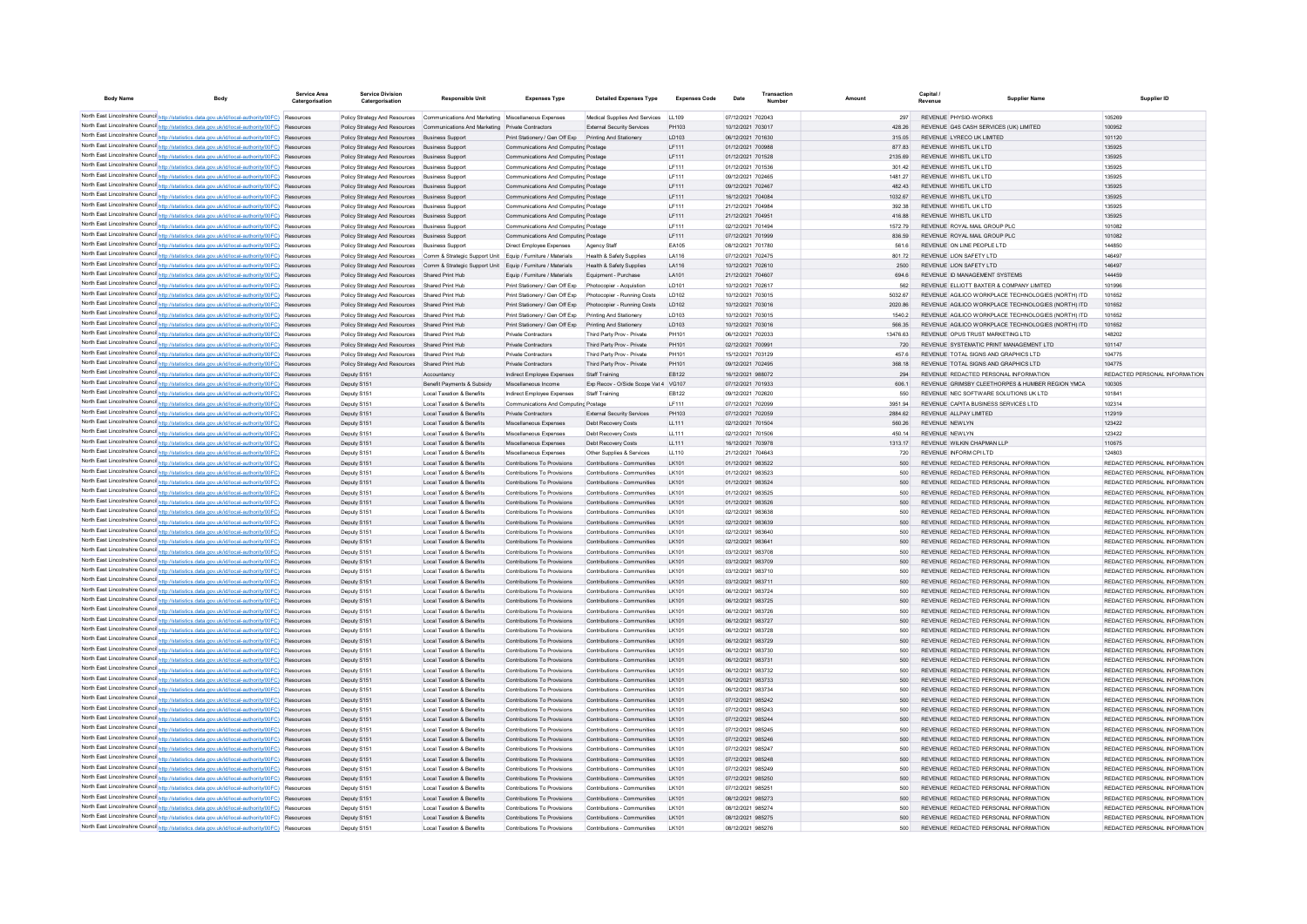| <b>Body Name</b> | Body                                                                                                                                                                                               | Service Area<br>Catergorisation | <b>Service Division</b><br>Catergorisation | <b>Responsible Uni</b>                                                       | <b>Expenses Type</b>                                       | <b>Detailed Expenses Type</b>                              | <b>Expenses Code</b>                              | Date                                   |                | Capital<br>Revenue | <b>Supplier Name</b>                                                           | Supplier ID                                                    |
|------------------|----------------------------------------------------------------------------------------------------------------------------------------------------------------------------------------------------|---------------------------------|--------------------------------------------|------------------------------------------------------------------------------|------------------------------------------------------------|------------------------------------------------------------|---------------------------------------------------|----------------------------------------|----------------|--------------------|--------------------------------------------------------------------------------|----------------------------------------------------------------|
|                  | North East Lincolnshire Counci http://statistics.data.gov.uk/id/local-authority/00FC) Resources                                                                                                    |                                 | Deputy S151                                | <b>Local Taxation &amp; Benefits</b>                                         | Contributions To Provisions                                | Contributions - Communities                                | LK101                                             | 08/12/2021 985277                      | 500            |                    | REVENUE REDACTED PERSONAL INFORMATION                                          | REDACTED PERSONAL INFORMATION                                  |
|                  | North East Lincolnshire Counci http://statistics.data.gov.uk/id/local-authority/00FC) Resources                                                                                                    |                                 | Deputy S151                                | <b>Local Taxation &amp; Benefits</b>                                         | Contributions To Provisions                                | Contributions - Communities                                | LK101                                             | 08/12/2021 985278                      | 500            |                    | REVENUE REDACTED PERSONAL INFORMATION                                          | REDACTED PERSONAL INFORMATION                                  |
|                  | North East Lincolnshire Counci http://statistics.data.gov.uk/id/local-authority/00FC)                                                                                                              | Resources                       | Deputy S151                                | Local Taxation & Benefits                                                    | Contributions To Provisions                                | Contributions - Communities                                | LK101                                             | 08/12/2021 985279                      | 500            |                    | REVENUE REDACTED PERSONAL INFORMATION                                          | REDACTED PERSONAL INFORMATION                                  |
|                  | North East Lincolnshire Counci http://statistics.data.gov.uk/id/local-authority/00FC) Resources                                                                                                    |                                 | Deputy S151                                | Local Taxation & Benefits                                                    | Contributions To Provisions                                | Contributions - Communities                                | LK101                                             | 08/12/2021 985280                      | 500            |                    | REVENUE REDACTED PERSONAL INFORMATION                                          | REDACTED PERSONAL INFORMATION                                  |
|                  | North East Lincolnshire Counci http://statistics.data.gov.uk/id/local-authority/00FC)                                                                                                              | Resources                       | Deputy S151                                | Local Taxation & Benefits                                                    | Contributions To Provisions                                | Contributions - Communities                                | LK101                                             | 08/12/2021 985281                      | 500            |                    | REVENUE REDACTED PERSONAL INFORMATION                                          | REDACTED PERSONAL INFORMATION                                  |
|                  | North East Lincolnshire Counci http://statistics.data.gov.uk/id/local-authority/00FC) Resources<br>North East Lincolnshire Counci http://statistics.data.gov.uk/id/local-authority/00FC) Resources |                                 | Deputy S151<br>Deputy S151                 | Local Taxation & Benefits<br>Local Taxation & Benefits                       | Contributions To Provisions<br>Contributions To Provisions | Contributions - Communities<br>Contributions - Communities | LK101<br>LK101                                    | 09/12/2021 985555<br>09/12/2021 985556 | 500<br>500     |                    | REVENUE REDACTED PERSONAL INFORMATION<br>REVENUE REDACTED PERSONAL INFORMATION | REDACTED PERSONAL INFORMATION<br>REDACTED PERSONAL INFORMATION |
|                  | North East Lincolnshire Counci http://statistics.data.gov.uk/id/local-authority/00FC) Resources                                                                                                    |                                 | Deputy S151                                | Local Taxation & Benefits                                                    | Contributions To Provisions                                | Contributions - Communities                                | LK101                                             | 09/12/2021 985557                      | 500            |                    | REVENUE REDACTED PERSONAL INFORMATION                                          | REDACTED PERSONAL INFORMATION                                  |
|                  | North East Lincolnshire Counci http://statistics.data.gov.uk/id/local-authority/00FC) Resources                                                                                                    |                                 | Deputy S151                                | Local Taxation & Benefits                                                    | Contributions To Provisions                                | Contributions - Communities                                | LK101                                             | 10/12/2021 985604                      | 500            |                    | REVENUE REDACTED PERSONAL INFORMATION                                          | REDACTED PERSONAL INFORMATION                                  |
|                  | North East Lincolnshire Counci http://statistics.data.gov.uk/id/local-authority/00FC) Resources                                                                                                    |                                 | Deputy S151                                | Local Taxation & Benefits                                                    | Contributions To Provisions                                | Contributions - Communities                                | LK101                                             | 10/12/2021 985605                      | 500            |                    | REVENUE REDACTED PERSONAL INFORMATION                                          | REDACTED PERSONAL INFORMATION                                  |
|                  | North East Lincolnshire Counci http://statistics.data.gov.uk/id/local-authority/00FC) Resources                                                                                                    |                                 | Deputy S151                                | Local Taxation & Benefits                                                    | Contributions To Provisions                                | Contributions - Communities                                | LK10                                              | 10/12/2021 985606                      | 500            |                    | REVENUE REDACTED PERSONAL INFORMATION                                          | REDACTED PERSONAL INFORMATION                                  |
|                  | North East Lincolnshire Counci http://statistics.data.gov.uk/id/local-authority/00FC) Resources                                                                                                    |                                 | Deputy S15                                 | Local Taxation & Benefits                                                    | Contributions To Provisions                                | Contributions - Communities                                | LK101                                             | 10/12/2021 985607                      | 500            |                    | REVENUE REDACTED PERSONAL INFORMATION                                          | REDACTED PERSONAL INFORMATION                                  |
|                  | North East Lincolnshire Counci http://statistics.data.gov.uk/id/local-authority/00FC)                                                                                                              | Resource                        | Deputy S151                                | Local Taxation & Benefits                                                    | Contributions To Provisions                                | Contributions - Communities                                |                                                   | 10/12/2021 985608                      | 500            |                    | REVENUE REDACTED PERSONAL INFORMATION                                          | REDACTED PERSONAL INFORMATION                                  |
|                  | North East Lincolnshire Counci http://statistics.data.gov.uk/id/local-authority/00FC) Resources                                                                                                    |                                 | Deputy S15                                 | Local Taxation & Benefits                                                    | Contributions To Provisions                                | Contributions - Communities                                | LK101                                             | 10/12/2021 985609                      | 500            |                    | REVENUE REDACTED PERSONAL INFORMATION                                          | REDACTED PERSONAL INFORMATION                                  |
|                  | North East Lincolnshire Counci http://statistics.data.gov.uk/id/local-authority/00FC)                                                                                                              | Resource                        | Deputy S151                                | Local Taxation & Benefits                                                    | Contributions To Provisions                                | Contributions - Communities                                |                                                   | 10/12/2021 985610                      | 500            |                    | REVENUE REDACTED PERSONAL INFORMATION                                          | REDACTED PERSONAL INFORMATION                                  |
|                  | North East Lincolnshire Counci http://statistics.data.gov.uk/id/local-authority/00FC)                                                                                                              | Resource                        | Deputy S15                                 | Local Taxation & Benefits                                                    | Contributions To Provisions                                | Contributions - Communities                                | LK101                                             | 10/12/2021 985611                      | 500            |                    | REVENUE REDACTED PERSONAL INFORMATION                                          | REDACTED PERSONAL INFORMATION                                  |
|                  | North East Lincolnshire Counci http://statistics.data.gov.uk/id/local-authority/00FC)<br>North East Lincolnshire Counci http://statistics.data.gov.uk/id/local-authority/00FC)                     | Resource<br>Resource            | Deputy S151<br>Deputy S15                  | Local Taxation & Benefits<br>Local Taxation & Benefits                       | Contributions To Provisions<br>Contributions To Provisions | Contributions - Communities<br>Contributions - Communities | LK101                                             | 10/12/2021 985612<br>13/12/2021 985637 | 500<br>500     |                    | REVENUE REDACTED PERSONAL INFORMATION<br>REVENUE REDACTED PERSONAL INFORMATION | REDACTED PERSONAL INFORMATION<br>REDACTED PERSONAL INFORMATION |
|                  | North East Lincolnshire Counci http://statistics.data.gov.uk/id/local-authority/00FC)                                                                                                              | Resource                        | Deputy S15                                 | Local Taxation & Benefits                                                    | Contributions To Provisions                                | Contributions - Communities                                |                                                   | 13/12/2021 985638                      | 500            |                    | REVENUE REDACTED PERSONAL INFORMATION                                          | REDACTED PERSONAL INFORMATION                                  |
|                  | North East Lincolnshire Counci http://statistics.data.gov.uk/id/local-authority/00FC)                                                                                                              | Resource                        | Deputy S15                                 | Local Taxation & Benefits                                                    | Contributions To Provisions                                | Contributions - Communities                                | LK101                                             | 13/12/2021 985639                      | 500            |                    | REVENUE REDACTED PERSONAL INFORMATION                                          | REDACTED PERSONAL INFORMATION                                  |
|                  | North East Lincolnshire Counci http://statistics.data.gov.uk/id/local-authority/00FC)                                                                                                              | Resource                        | Deputy S15                                 | Local Taxation & Benefits                                                    | Contributions To Provisions                                | Contributions - Communities                                |                                                   | 13/12/2021 985640                      | 500            |                    | REVENUE REDACTED PERSONAL INFORMATION                                          | REDACTED PERSONAL INFORMATION                                  |
|                  | North East Lincolnshire Counci http://statistics.data.gov.uk/id/local-authority/00FC)                                                                                                              | Resource                        | Deputy S15                                 | Local Taxation & Benefits                                                    | Contributions To Provisions                                | Contributions - Communities                                | LK101                                             | 13/12/2021 985641                      | 500            |                    | REVENUE REDACTED PERSONAL INFORMATION                                          | REDACTED PERSONAL INFORMATION                                  |
|                  | North East Lincolnshire Counci http://statistics.data.gov.uk/id/local-authority/00FC)                                                                                                              | Resource                        | Deputy S15                                 | Local Taxation & Benefits                                                    | Contributions To Provisions                                | Contributions - Communities                                |                                                   | 13/12/2021 985642                      | 500            |                    | REVENUE REDACTED PERSONAL INFORMATION                                          | REDACTED PERSONAL INFORMATION                                  |
|                  | North East Lincolnshire Counci http://statistics.data.gov.uk/id/local-authority/00FC)                                                                                                              | Resource                        | Deputy S15                                 | Local Taxation & Benefits                                                    | Contributions To Provisions                                | Contributions - Communities                                | LK101                                             | 13/12/2021 985643                      | 500            |                    | REVENUE REDACTED PERSONAL INFORMATION                                          | REDACTED PERSONAL INFORMATION                                  |
|                  | North East Lincolnshire Counci http://statistics.data.gov.uk/id/local-authority/00FC)                                                                                                              | Resource                        | Deputy S15                                 | Local Taxation & Benefits                                                    | Contributions To Provisions                                | Contributions - Communities                                | LK101                                             | 13/12/2021 985644                      | 500            |                    | REVENUE REDACTED PERSONAL INFORMATION                                          | REDACTED PERSONAL INFORMATION                                  |
|                  | North East Lincolnshire Counci http://statistics.data.gov.uk/id/local-authority/00FC)                                                                                                              | Resource                        | Deputy S15                                 | Local Taxation & Benefits                                                    | Contributions To Provisions                                | Contributions - Communities                                | LK101                                             | 13/12/2021 985645                      | 500            |                    | REVENUE REDACTED PERSONAL INFORMATION                                          | REDACTED PERSONAL INFORMATION                                  |
|                  | North East Lincolnshire Counci http://statistics.data.gov.uk/id/local-authority/00FC)                                                                                                              | Resource                        | Deputy S15                                 | Local Taxation & Benefits                                                    | Contributions To Provisions                                | Contributions - Communities                                | LK101                                             | 13/12/2021 985646                      | 500            |                    | REVENUE REDACTED PERSONAL INFORMATION                                          | REDACTED PERSONAL INFORMATION                                  |
|                  | North East Lincolnshire Counci http://statistics.data.gov.uk/id/local-authority/00FC)                                                                                                              | Resource                        | Deputy S15                                 | Local Taxation & Benefits                                                    | Contributions To Provisions                                | Contributions - Communities                                | LK101                                             | 13/12/2021 985647                      | 500            |                    | REVENUE REDACTED PERSONAL INFORMATION                                          | REDACTED PERSONAL INFORMATION                                  |
|                  | North East Lincolnshire Counci http://statistics.data.gov.uk/id/local-authority/00FC)                                                                                                              | Resourcer                       | Deputy S15                                 | Local Taxation & Benefits                                                    | Contributions To Provisions                                | Contributions - Communities                                | LK101                                             | 13/12/2021 985648                      | 500            |                    | REVENUE REDACTED PERSONAL INFORMATION                                          | REDACTED PERSONAL INFORMATION                                  |
|                  | North East Lincolnshire Counci http://statistics.data.gov.uk/id/local-authority/00FC)<br>North East Lincolnshire Counci http://statistics.data.gov.uk/id/local-authority/00FC)                     | Resource<br>Resourcer           | Deputy S15<br>Deputy S15                   | Local Taxation & Benefits<br>Local Taxation & Benefits                       | Contributions To Provisions<br>Contributions To Provisions | Contributions - Communities<br>Contributions - Communities | LK101<br>LK101                                    | 13/12/2021 985649<br>13/12/2021 985650 | 500<br>500     |                    | REVENUE REDACTED PERSONAL INFORMATION<br>REVENUE REDACTED PERSONAL INFORMATION | REDACTED PERSONAL INFORMATION<br>REDACTED PERSONAL INFORMATION |
|                  | North East Lincolnshire Counci http://statistics.data.gov.uk/id/local-authority/00FC)                                                                                                              | Resource                        | Deputy S15                                 | Local Taxation & Benefits                                                    | Contributions To Provisions                                | Contributions - Communities                                | LK101                                             | 13/12/2021 985651                      | 500            |                    | REVENUE REDACTED PERSONAL INFORMATION                                          | REDACTED PERSONAL INFORMATION                                  |
|                  | North East Lincolnshire Counci http://statistics.data.gov.uk/id/local-authority/00FC)                                                                                                              | Resourcer                       | Deputy S15                                 | Local Taxation & Benefits                                                    | Contributions To Provisions                                | Contributions - Communities                                | LK101                                             | 13/12/2021 985652                      | 500            |                    | REVENUE REDACTED PERSONAL INFORMATION                                          | REDACTED PERSONAL INFORMATION                                  |
|                  | North East Lincolnshire Counci http://statistics.data.gov.uk/id/local-authority/00FC) Resources                                                                                                    |                                 | Deputy S15                                 | Local Taxation & Benefits                                                    | Contributions To Provisions                                | Contributions - Communities                                | LK101                                             | 13/12/2021 985653                      | 500            |                    | REVENUE REDACTED PERSONAL INFORMATION                                          | REDACTED PERSONAL INFORMATION                                  |
|                  | North East Lincolnshire Council http://statistics.data.gov.uk/id/local-authority/00FC) Resources                                                                                                   |                                 | Deputy S15                                 | Local Taxation & Benefits                                                    | Contributions To Provisions                                | Contributions - Communities                                | LK101                                             | 13/12/2021 985654                      | 500            |                    | REVENUE REDACTED PERSONAL INFORMATION                                          | REDACTED PERSONAL INFORMATION                                  |
|                  | North East Lincolnshire Counci http://statistics.data.gov.uk/id/local-authority/00FC) Resources                                                                                                    |                                 | Deputy S15                                 | Local Taxation & Benefits                                                    | Contributions To Provisions                                | Contributions - Communities                                | LK101                                             | 13/12/2021 985655                      | 500            |                    | REVENUE REDACTED PERSONAL INFORMATION                                          | REDACTED PERSONAL INFORMATION                                  |
|                  | North East Lincolnshire Council http://statistics.data.gov.uk/id/local-authority/00FC) Resources                                                                                                   |                                 | Deputy S15                                 | Local Taxation & Benefits                                                    | Contributions To Provisions                                | Contributions - Communities                                | LK101                                             | 13/12/2021 985656                      | 500            |                    | REVENUE REDACTED PERSONAL INFORMATION                                          | REDACTED PERSONAL INFORMATION                                  |
|                  | North East Lincolnshire Counci http://statistics.data.gov.uk/id/local-authority/00FC) Resources                                                                                                    |                                 | Deputy S15                                 | Local Taxation & Benefits                                                    | Contributions To Provisions                                | Contributions - Communities                                | LK101                                             | 13/12/2021 985657                      | 500            |                    | REVENUE REDACTED PERSONAL INFORMATION                                          | REDACTED PERSONAL INFORMATION                                  |
|                  | North East Lincolnshire Counci http://statistics.data.gov.uk/id/local-authority/00FC) Resources<br>North East Lincolnshire Counci http://statistics.data.gov.uk/id/local-authority/00FC) Resources |                                 | Deputy S151<br>Deputy S15                  | Local Taxation & Benefits<br>Local Taxation & Benefits                       | Contributions To Provisions<br>Contributions To Provisions | Contributions - Communities<br>Contributions - Communities | LK101<br>I K101                                   | 13/12/2021 985658<br>13/12/2021 985659 | 500<br>500     |                    | REVENUE REDACTED PERSONAL INFORMATION<br>REVENUE REDACTED PERSONAL INFORMATION | REDACTED PERSONAL INFORMATION<br>REDACTED PERSONAL INFORMATION |
|                  | North East Lincolnshire Counci http://statistics.data.gov.uk/id/local-authority/00FC) Resources                                                                                                    |                                 | Deputy S151                                | <b>Local Taxation &amp; Benefits</b>                                         | Contributions To Provisions                                | Contributions - Communities                                | LK101                                             | 14/12/2021 987972                      | 500            |                    | REVENUE REDACTED PERSONAL INFORMATION                                          | REDACTED PERSONAL INFORMATION                                  |
|                  | North East Lincolnshire Counci http://statistics.data.gov.uk/id/local-authority/00FC) Resources                                                                                                    |                                 | Deputy S15                                 | Local Taxation & Benefits                                                    | Contributions To Provisions                                | Contributions - Communities                                | I K101                                            | 14/12/2021 987973                      | 500            |                    | REVENUE REDACTED PERSONAL INFORMATION                                          | REDACTED PERSONAL INFORMATION                                  |
|                  | North East Lincolnshire Counci http://statistics.data.gov.uk/id/local-authority/00FC) Resources                                                                                                    |                                 | Deputy S151                                | <b>Local Taxation &amp; Benefits</b>                                         | Contributions To Provisions                                | Contributions - Communities                                | LK101                                             | 14/12/2021 987974                      | 500            |                    | REVENUE REDACTED PERSONAL INFORMATION                                          | REDACTED PERSONAL INFORMATION                                  |
|                  | North East Lincolnshire Counci http://statistics.data.gov.uk/id/local-authority/00FC) Resources                                                                                                    |                                 | Deputy S15                                 | Local Taxation & Benefits                                                    | Contributions To Provisions                                | Contributions - Communities                                | I K101                                            | 14/12/2021 987975                      | 500            |                    | REVENUE REDACTED PERSONAL INFORMATION                                          | REDACTED PERSONAL INFORMATION                                  |
|                  | North East Lincolnshire Counci http://statistics.data.gov.uk/id/local-authority/00FC) Resources                                                                                                    |                                 | Deputy S151                                | <b>Local Taxation &amp; Benefits</b>                                         | Contributions To Provisions                                | Contributions - Communities                                | LK101                                             | 14/12/2021 987976                      | 500            |                    | REVENUE REDACTED PERSONAL INFORMATION                                          | REDACTED PERSONAL INFORMATION                                  |
|                  | North East Lincolnshire Counci http://statistics.data.gov.uk/id/local-authority/00FC) Resources                                                                                                    |                                 | Deputy S15                                 | Local Taxation & Benefits                                                    | Contributions To Provisions                                | Contributions - Communities                                | I K101                                            | 14/12/2021 987977                      | 500            |                    | REVENUE REDACTED PERSONAL INFORMATION                                          | REDACTED PERSONAL INFORMATION                                  |
|                  | North East Lincolnshire Counci http://statistics.data.gov.uk/id/local-authority/00FC) Resources                                                                                                    |                                 | Deputy S151                                | Local Taxation & Benefits                                                    | Contributions To Provisions                                | Contributions - Communities                                | LK101                                             | 14/12/2021 987978                      | 500            |                    | REVENUE REDACTED PERSONAL INFORMATION                                          | REDACTED PERSONAL INFORMATION                                  |
|                  | North East Lincolnshire Counci http://statistics.data.gov.uk/id/local-authority/00FC) Resources                                                                                                    |                                 | Deputy S15                                 | Local Taxation & Benefits                                                    | Contributions To Provisions                                | Contributions - Communities                                | I K101                                            | 14/12/2021 987979                      | 500            |                    | REVENUE REDACTED PERSONAL INFORMATION                                          | REDACTED PERSONAL INFORMATION                                  |
|                  | North East Lincolnshire Counci http://statistics.data.gov.uk/id/local-authority/00FC) Resources                                                                                                    |                                 | Deputy S151                                | Local Taxation & Benefits                                                    | Contributions To Provisions                                | Contributions - Communities<br>Contributions - Communities | I K101                                            | 14/12/2021 987980                      | 500            |                    | REVENUE REDACTED PERSONAL INFORMATION                                          | REDACTED PERSONAL INFORMATION<br>REDACTED PERSONAL INFORMATION |
|                  | North East Lincolnshire Counci http://statistics.data.gov.uk/id/local-authority/00FC) Resources<br>North East Lincolnshire Counci http://statistics.data.gov.uk/id/local-authority/00FC) Resources |                                 | Deputy S15<br>Deputy S15                   | Local Taxation & Benefits<br><b>Local Taxation &amp; Benefits</b>            | Contributions To Provisions<br>Contributions To Provisions | Contributions - Communities                                | I K101<br>I K101                                  | 14/12/2021 987981<br>14/12/2021 987982 | 500<br>500     |                    | REVENUE REDACTED PERSONAL INFORMATION<br>REVENUE REDACTED PERSONAL INFORMATION | REDACTED PERSONAL INFORMATION                                  |
|                  | North East Lincolnshire Counci http://statistics.data.gov.uk/id/local-authority/00FC) Resources                                                                                                    |                                 | Deputy S15                                 | Local Taxation & Benefits                                                    | Contributions To Provisions                                | Contributions - Communities                                | I K101                                            | 14/12/2021 987983                      | 500            |                    | REVENUE REDACTED PERSONAL INFORMATION                                          | REDACTED PERSONAL INFORMATION                                  |
|                  | North East Lincolnshire Counci http://statistics.data.gov.uk/id/local-authority/00FC) Resources                                                                                                    |                                 | Deputy S15                                 | <b>Local Taxation &amp; Benefits</b>                                         | Contributions To Provisions                                | Contributions - Communities                                | I K101                                            | 15/12/2021 988039                      | 500            |                    | REVENUE REDACTED PERSONAL INFORMATION                                          | REDACTED PERSONAL INFORMATION                                  |
|                  | North East Lincolnshire Counci http://statistics.data.gov.uk/id/local-authority/00FC) Resources                                                                                                    |                                 | Deputy S15                                 | <b>Local Taxation &amp; Benefits</b>                                         | Contributions To Provisions                                | Contributions - Communities                                | I K101                                            | 15/12/2021 988040                      | 500            |                    | REVENUE REDACTED PERSONAL INFORMATION                                          | REDACTED PERSONAL INFORMATION                                  |
|                  | North East Lincolnshire Counci http://statistics.data.gov.uk/id/local-authority/00FC) Resources                                                                                                    |                                 | Deputy S15                                 | <b>Local Taxation &amp; Benefits</b>                                         | Contributions To Provisions                                | Contributions - Communities                                | <b>IK101</b>                                      | 15/12/2021 988041                      | 500            |                    | REVENUE REDACTED PERSONAL INFORMATION                                          | REDACTED PERSONAL INFORMATION                                  |
|                  | North East Lincolnshire Counci http://statistics.data.gov.uk/id/local-authority/00FC) Resources                                                                                                    |                                 | Deputy S15                                 | <b>Local Taxation &amp; Benefits</b>                                         | Contributions To Provisions                                | Contributions - Communities                                | I K101                                            | 15/12/2021 988042                      | 500            |                    | REVENUE REDACTED PERSONAL INFORMATION                                          | REDACTED PERSONAL INFORMATION                                  |
|                  | North East Lincolnshire Counci http://statistics.data.gov.uk/id/local-authority/00FC) Resources                                                                                                    |                                 | Deputy S15                                 | <b>Local Taxation &amp; Benefits</b>                                         | Contributions To Provisions                                | Contributions - Communities                                | <b>IK101</b>                                      | 15/12/2021 988043                      | 500            |                    | REVENUE REDACTED PERSONAL INFORMATION                                          | REDACTED PERSONAL INFORMATION                                  |
|                  | North East Lincolnshire Counci http://statistics.data.gov.uk/id/local-authority/00FC) Resources                                                                                                    |                                 | Deputy S15                                 | <b>Local Taxation &amp; Benefits</b>                                         | Contributions To Provisions                                | Contributions - Communities                                | <b>IK101</b>                                      | 15/12/2021 988044                      | 500            |                    | REVENUE REDACTED PERSONAL INFORMATION                                          | REDACTED PERSONAL INFORMATION                                  |
|                  | North East Lincolnshire Counci http://statistics.data.gov.uk/id/local-authority/00FC) Resources                                                                                                    |                                 | Deputy S15                                 | <b>Local Taxation &amp; Benefits</b>                                         | Contributions To Provisions                                | Contributions - Communities                                | <b>IK101</b>                                      | 15/12/2021 988045                      | 500            |                    | REVENUE REDACTED PERSONAL INFORMATION                                          | REDACTED PERSONAL INFORMATION                                  |
|                  | North East Lincolnshire Counci http://statistics.data.gov.uk/id/local-authority/00FC) Resources<br>North East Lincolnshire Counci http://statistics.data.gov.uk/id/local-authority/00FC) Resources |                                 | Deputy S15                                 | <b>Local Taxation &amp; Benefits</b>                                         | Contributions To Provisions                                | Contributions - Communities                                | <b>IK101</b><br><b>IK101</b>                      | 15/12/2021 988046                      | 500            |                    | REVENUE REDACTED PERSONAL INFORMATION                                          | REDACTED PERSONAL INFORMATION<br>REDACTED PERSONAL INFORMATION |
|                  | North East Lincolnshire Counci http://statistics.data.gov.uk/id/local-authority/00FC) Resources                                                                                                    |                                 | Deputy S15<br>Deputy S15                   | <b>Local Taxation &amp; Benefits</b><br><b>Local Taxation &amp; Benefits</b> | Contributions To Provisions<br>Contributions To Provisions | Contributions - Communities<br>Contributions - Communities | <b>IK101</b>                                      | 15/12/2021 988047<br>15/12/2021 988048 | 500<br>500     |                    | REVENUE REDACTED PERSONAL INFORMATION<br>REVENUE REDACTED PERSONAL INFORMATION | REDACTED PERSONAL INFORMATION                                  |
|                  | North East Lincolnshire Council http://statistics.data.gov.uk/id/local-authority/00FC) Resources                                                                                                   |                                 | Deputy S15                                 | <b>Local Taxation &amp; Benefits</b>                                         | Contributions To Provisions                                | Contributions - Communities                                | <b>IK101</b>                                      | 15/12/2021 988049                      | 500            |                    | REVENUE REDACTED PERSONAL INFORMATION                                          | REDACTED PERSONAL INFORMATION                                  |
|                  | North East Lincolnshire Counci http://statistics.data.gov.uk/id/local-authority/00FC) Resources                                                                                                    |                                 | Deputy S15                                 | <b>Local Taxation &amp; Benefits</b>                                         | Contributions To Provisions                                | Contributions - Communities                                | <b>IK101</b>                                      | 15/12/2021 988050                      | 500            |                    | REVENUE REDACTED PERSONAL INFORMATION                                          | REDACTED PERSONAL INFORMATION                                  |
|                  | North East Lincolnshire Council http://statistics.data.gov.uk/id/local-authority/00FC) Resources                                                                                                   |                                 | Deputy S151                                | <b>Local Taxation &amp; Benefits</b>                                         | Contributions To Provisions                                | Contributions - Communities                                | <b>IK101</b>                                      | 16/12/2021 988673                      | 500            |                    | REVENUE REDACTED PERSONAL INFORMATION                                          | REDACTED PERSONAL INFORMATION                                  |
|                  | North East Lincolnshire Counci http://statistics.data.gov.uk/id/local-authority/00FC) Resources                                                                                                    |                                 | Deputy S15                                 | <b>Local Taxation &amp; Benefits</b>                                         | Contributions To Provisions                                | Contributions - Communities                                | <b>IK101</b>                                      | 16/12/2021 988674                      | 500            |                    | REVENUE REDACTED PERSONAL INFORMATION                                          | REDACTED PERSONAL INFORMATION                                  |
|                  | North East Lincolnshire Council http://statistics.data.gov.uk/id/local-authority/00FC) Resources                                                                                                   |                                 | Deputy S15                                 | <b>Local Taxation &amp; Benefits</b>                                         | Contributions To Provisions                                | Contributions - Communities                                | <b>IK101</b>                                      | 16/12/2021 988675                      | 500            |                    | REVENUE REDACTED PERSONAL INFORMATION                                          | REDACTED PERSONAL INFORMATION                                  |
|                  | North East Lincolnshire Counci http://statistics.data.gov.uk/id/local-authority/00FC) Resources                                                                                                    |                                 | Deputy S15                                 | <b>Local Taxation &amp; Benefits</b>                                         | Contributions To Provisions                                | Contributions - Communities                                | I K101                                            | 16/12/2021 988676                      | 500            |                    | REVENUE REDACTED PERSONAL INFORMATION                                          | REDACTED PERSONAL INFORMATION                                  |
|                  | North East Lincolnshire Counci http://statistics.data.gov.uk/id/local-authority/00FC) Resources                                                                                                    |                                 | Deputy S151                                | <b>Local Taxation &amp; Benefits</b>                                         | Contributions To Provisions                                | Contributions - Communities                                | I K101                                            | 16/12/2021 988677                      | 500            |                    | REVENUE REDACTED PERSONAL INFORMATION                                          | REDACTED PERSONAL INFORMATION                                  |
|                  | North East Lincolnshire Counci http://statistics.data.gov.uk/id/local-authority/00FC) Resources                                                                                                    |                                 | Deputy S15                                 | <b>Local Taxation &amp; Benefits</b>                                         | Contributions To Provisions                                | Contributions - Communities                                | $1$ K <sub>10</sub> <sup><math>\cdot</math></sup> | 16/12/2021 988678                      | 500            |                    | REVENUE REDACTED PERSONAL INFORMATION                                          | REDACTED PERSONAL INFORMATION                                  |
|                  | North East Lincolnshire Counci http://statistics.data.gov.uk/id/local-authority/00FC) Resources<br>North East Lincolnshire Counci http://statistics.data.gov.uk/id/local-authority/00FC) Resources |                                 | Deputy S151<br>Deputy S151                 | <b>Local Taxation &amp; Benefits</b><br><b>Local Taxation &amp; Benefits</b> | Contributions To Provisions<br>Contributions To Provisions | Contributions - Communities<br>Contributions - Communities | I K101<br>IK10'                                   | 16/12/2021 988679<br>16/12/2021 988680 | 500<br>$500 -$ |                    | REVENUE REDACTED PERSONAL INFORMATION<br>REVENUE REDACTED PERSONAL INFORMATION | REDACTED PERSONAL INFORMATION<br>REDACTED PERSONAL INFORMATION |
|                  | North East Lincolnshire Counci http://statistics.data.gov.uk/id/local-authority/00FC) Resources                                                                                                    |                                 | Deputy S151                                | <b>Local Taxation &amp; Benefits</b>                                         | Contributions To Provisions                                | Contributions - Communities                                |                                                   | 17/12/2021 989016                      | $500 -$        |                    | REVENUE REDACTED PERSONAL INFORMATION                                          | REDACTED PERSONAL INFORMATION                                  |
|                  |                                                                                                                                                                                                    |                                 |                                            |                                                                              |                                                            |                                                            |                                                   |                                        |                |                    |                                                                                |                                                                |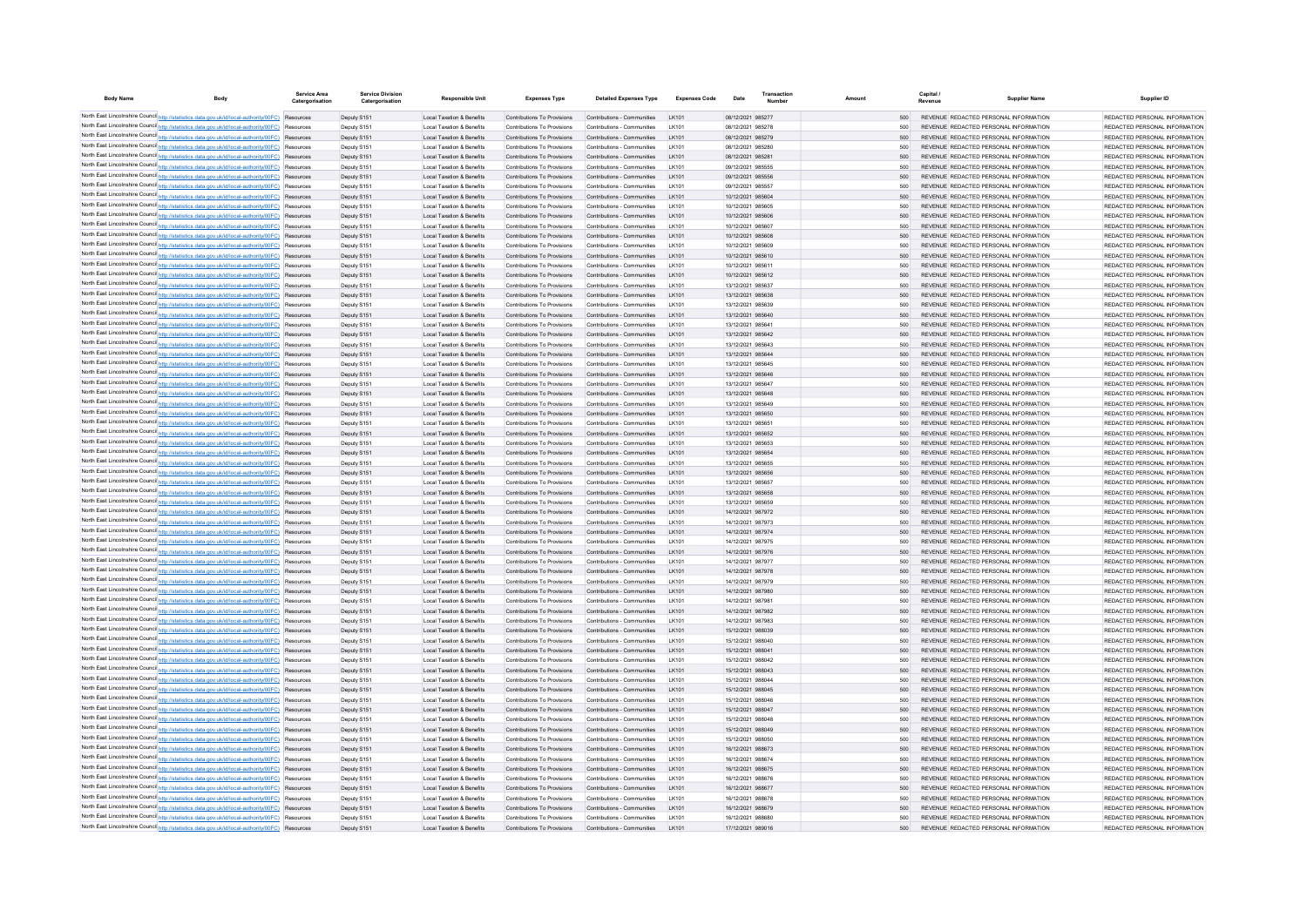| <b>Body Name</b> | Body                                                                                                                                                                                                | Service Area<br>Catergorisation | <b>Service Division</b><br>Catergorisation                    | <b>Responsible Uni</b>                                     | <b>Expenses Type</b>                                       | <b>Detailed Expenses Type</b>                                    | <b>Expenses Code</b> | Date                                   |              | Capital /<br>Revenue | <b>Supplier Name</b>                                                           | Supplier ID                                                    |
|------------------|-----------------------------------------------------------------------------------------------------------------------------------------------------------------------------------------------------|---------------------------------|---------------------------------------------------------------|------------------------------------------------------------|------------------------------------------------------------|------------------------------------------------------------------|----------------------|----------------------------------------|--------------|----------------------|--------------------------------------------------------------------------------|----------------------------------------------------------------|
|                  | North East Lincolnshire Counci http://statistics.data.gov.uk/id/local-authority/00FC) Resources                                                                                                     |                                 | Deputy S151                                                   | <b>Local Taxation &amp; Benefits</b>                       | Contributions To Provisions                                | Contributions - Communities                                      | LK101                | 17/12/2021 989017                      | 500          |                      | REVENUE REDACTED PERSONAL INFORMATION                                          | REDACTED PERSONAL INFORMATION                                  |
|                  | North East Lincolnshire Counci http://statistics.data.gov.uk/id/local-authority/00FC) Resources                                                                                                     |                                 | Deputy S151                                                   | Local Taxation & Benefits                                  | Contributions To Provisions                                | Contributions - Communities                                      | LK101                | 17/12/2021 989018                      | 500          |                      | REVENUE REDACTED PERSONAL INFORMATION                                          | REDACTED PERSONAL INFORMATION                                  |
|                  | North East Lincolnshire Counci http://statistics.data.gov.uk/id/local-authority/00FC) Resources                                                                                                     |                                 | Deputy S151                                                   | Local Taxation & Benefits                                  | Contributions To Provisions                                | Contributions - Communities                                      | LK101                | 17/12/2021 989019                      | 500          |                      | REVENUE REDACTED PERSONAL INFORMATION                                          | REDACTED PERSONAL INFORMATION                                  |
|                  | North East Lincolnshire Counci http://statistics.data.gov.uk/id/local-authority/00FC) Resources                                                                                                     |                                 | Deputy S151                                                   | Local Taxation & Benefits                                  | Contributions To Provisions                                | Contributions - Communities                                      | LK101                | 17/12/2021 989020                      | 500          |                      | REVENUE REDACTED PERSONAL INFORMATION                                          | REDACTED PERSONAL INFORMATION                                  |
|                  | North East Lincolnshire Counci http://statistics.data.gov.uk/id/local-authority/00FC) Resources<br>North East Lincolnshire Counci http://statistics.data.gov.uk/id/local-authority/00FC) Resources  |                                 | Deputy S151<br>Deputy S151                                    | Local Taxation & Benefits<br>Local Taxation & Benefits     | Contributions To Provisions<br>Contributions To Provisions | Contributions - Communities<br>Contributions - Communities       | LK101<br>LK101       | 17/12/2021 989021<br>17/12/2021 989022 | 500<br>500   |                      | REVENUE REDACTED PERSONAL INFORMATION<br>REVENUE REDACTED PERSONAL INFORMATION | REDACTED PERSONAL INFORMATION<br>REDACTED PERSONAL INFORMATION |
|                  | North East Lincolnshire Counci http://statistics.data.gov.uk/id/local-authority/00FC) Resources                                                                                                     |                                 | Deputy S151                                                   | Local Taxation & Benefits                                  | Contributions To Provisions                                | Contributions - Communities                                      | LK101                | 17/12/2021 989023                      | 500          |                      | REVENUE REDACTED PERSONAL INFORMATION                                          | REDACTED PERSONAL INFORMATION                                  |
|                  | North East Lincolnshire Counci http://statistics.data.gov.uk/id/local-authority/00FC) Resources                                                                                                     |                                 | Deputy S151                                                   | Local Taxation & Benefits                                  | Contributions To Provisions                                | Contributions - Communities                                      | LK101                | 20/12/2021 989046                      | 500          |                      | REVENUE REDACTED PERSONAL INFORMATION                                          | REDACTED PERSONAL INFORMATION                                  |
|                  | North East Lincolnshire Counci http://statistics.data.gov.uk/id/local-authority/00FC) Resources                                                                                                     |                                 | Deputy S151                                                   | <b>Local Taxation &amp; Benefits</b>                       | Contributions To Provisions                                | Contributions - Communities                                      | LK101                | 20/12/2021 989047                      | 500          |                      | REVENUE REDACTED PERSONAL INFORMATION                                          | REDACTED PERSONAL INFORMATION                                  |
|                  | North East Lincolnshire Counci http://statistics.data.gov.uk/id/local-authority/00FC) Resources                                                                                                     |                                 | Deputy S151                                                   | Local Taxation & Benefits                                  | Contributions To Provisions                                | Contributions - Communities                                      | LK101                | 20/12/2021 989048                      | 500          |                      | REVENUE REDACTED PERSONAL INFORMATION                                          | REDACTED PERSONAL INFORMATION                                  |
|                  | North East Lincolnshire Counci http://statistics.data.gov.uk/id/local-authority/00FC) Resources                                                                                                     |                                 | Deputy S15                                                    | Local Taxation & Benefits                                  | Contributions To Provisions                                | Contributions - Communities                                      | LK101                | 20/12/2021 989049                      | 500          |                      | REVENUE REDACTED PERSONAL INFORMATION                                          | REDACTED PERSONAL INFORMATION                                  |
|                  | North East Lincolnshire Counci http://statistics.data.gov.uk/id/local-authority/00FC) Resources                                                                                                     |                                 | Deputy S151                                                   | Local Taxation & Benefits                                  | Contributions To Provisions                                | Contributions - Communities                                      | LK101                | 20/12/2021 989050                      | 500          |                      | REVENUE REDACTED PERSONAL INFORMATION                                          | REDACTED PERSONAL INFORMATION                                  |
|                  | North East Lincolnshire Counci http://statistics.data.gov.uk/id/local-authority/00FC) Resources                                                                                                     |                                 | Deputy S15                                                    | Local Taxation & Benefits                                  | Contributions To Provisions                                | Contributions - Communities                                      | LK101                | 20/12/2021 989051                      | 500          |                      | REVENUE REDACTED PERSONAL INFORMATION                                          | REDACTED PERSONAL INFORMATION                                  |
|                  | North East Lincolnshire Counci http://statistics.data.gov.uk/id/local-authority/00FC) Resources                                                                                                     |                                 | Deputy S151                                                   | Local Taxation & Benefits                                  | Contributions To Provisions                                | Contributions - Communities                                      | LK101                | 20/12/2021 989052                      | 500          |                      | REVENUE REDACTED PERSONAL INFORMATION                                          | REDACTED PERSONAL INFORMATION                                  |
|                  | North East Lincolnshire Counci http://statistics.data.gov.uk/id/local-authority/00FC) Resources<br>North East Lincolnshire Counci http://statistics.data.gov.uk/id/local-authority/00FC) Resources  |                                 | Deputy S15<br>Deputy S15                                      | Local Taxation & Benefits<br>Local Taxation & Benefits     | Contributions To Provisions<br>Contributions To Provisions | Contributions - Communities<br>Contributions - Communities       | LK101<br>LK101       | 20/12/2021 989053<br>20/12/2021 989054 | 500<br>500   |                      | REVENUE REDACTED PERSONAL INFORMATION<br>REVENUE REDACTED PERSONAL INFORMATION | REDACTED PERSONAL INFORMATION<br>REDACTED PERSONAL INFORMATION |
|                  | North East Lincolnshire Counci http://statistics.data.gov.uk/id/local-authority/00FC) Resources                                                                                                     |                                 | Deputy S15                                                    | Local Taxation & Benefits                                  | Contributions To Provisions                                | Contributions - Communities                                      | LK101                | 20/12/2021 989055                      | 500          |                      | REVENUE REDACTED PERSONAL INFORMATION                                          | REDACTED PERSONAL INFORMATION                                  |
|                  | North East Lincolnshire Counci http://statistics.data.gov.uk/id/local-authority/00FC)                                                                                                               | Resource                        | Deputy S15                                                    | Local Taxation & Benefits                                  | Contributions To Provisions                                | Contributions - Communities                                      | LK101                | 20/12/2021 989056                      | 500          |                      | REVENUE REDACTED PERSONAL INFORMATION                                          | REDACTED PERSONAL INFORMATION                                  |
|                  | North East Lincolnshire Counci http://statistics.data.gov.uk/id/local-authority/00FC) Resources                                                                                                     |                                 | Deputy S15                                                    | Local Taxation & Benefits                                  | Contributions To Provisions                                | Contributions - Communities                                      | LK101                | 20/12/2021 989057                      | 500          |                      | REVENUE REDACTED PERSONAL INFORMATION                                          | REDACTED PERSONAL INFORMATION                                  |
|                  | North East Lincolnshire Counci http://statistics.data.gov.uk/id/local-authority/00FC)                                                                                                               | Resource                        | Deputy S15                                                    | Local Taxation & Benefits                                  | Contributions To Provisions                                | Contributions - Communities                                      | LK101                | 20/12/2021 989058                      | 500          |                      | REVENUE REDACTED PERSONAL INFORMATION                                          | REDACTED PERSONAL INFORMATION                                  |
|                  | North East Lincolnshire Counci http://statistics.data.gov.uk/id/local-authority/00FC) Resources                                                                                                     |                                 | Deputy S15                                                    | Local Taxation & Benefits                                  | Contributions To Provisions                                | Contributions - Communities                                      | LK101                | 20/12/2021 989059                      | 500          |                      | REVENUE REDACTED PERSONAL INFORMATION                                          | REDACTED PERSONAL INFORMATION                                  |
|                  | North East Lincolnshire Counci http://statistics.data.gov.uk/id/local-authority/00FC)                                                                                                               | Resource                        | Deputy S15                                                    | Local Taxation & Benefits                                  | Contributions To Provisions                                | Contributions - Communities                                      | LK101                | 21/12/2021 993391                      | 500          |                      | REVENUE REDACTED PERSONAL INFORMATION                                          | REDACTED PERSONAL INFORMATION                                  |
|                  | North East Lincolnshire Counci http://statistics.data.gov.uk/id/local-authority/00FC)                                                                                                               | Resource                        | Deputy S15                                                    | Local Taxation & Benefits                                  | Contributions To Provisions                                | Contributions - Communities                                      | LK101                | 21/12/2021 993392                      | 500          |                      | REVENUE REDACTED PERSONAL INFORMATION                                          | REDACTED PERSONAL INFORMATION                                  |
|                  | North East Lincolnshire Counci http://statistics.data.gov.uk/id/local-authority/00FC)                                                                                                               | Resource                        | Deputy S15                                                    | Local Taxation & Benefits                                  | Contributions To Provisions                                | Contributions - Communities                                      | LK101                | 21/12/2021 993393                      | 500          |                      | REVENUE REDACTED PERSONAL INFORMATION                                          | REDACTED PERSONAL INFORMATION                                  |
|                  | North East Lincolnshire Counci http://statistics.data.gov.uk/id/local-authority/00FC) Resources                                                                                                     |                                 | Deputy S15                                                    | Local Taxation & Benefits                                  | Contributions To Provisions                                | Contributions - Communities                                      | LK101                | 21/12/2021 993394                      | 500          |                      | REVENUE REDACTED PERSONAL INFORMATION                                          | REDACTED PERSONAL INFORMATION                                  |
|                  | North East Lincolnshire Counci http://statistics.data.gov.uk/id/local-authority/00FC)<br>North East Lincolnshire Counci http://statistics.data.gov.uk/id/local-authority/00FC)                      | Resource<br>Resource            | Deputy S15<br>Deputy S15                                      | Local Taxation & Benefits<br>Local Taxation & Benefits     | Contributions To Provisions<br>Contributions To Provisions | Contributions - Communities<br>Contributions - Communities       | LK101<br>LK101       | 21/12/2021 993395<br>21/12/2021 993396 | 500<br>500   |                      | REVENUE REDACTED PERSONAL INFORMATION<br>REVENUE REDACTED PERSONAL INFORMATION | REDACTED PERSONAL INFORMATION<br>REDACTED PERSONAL INFORMATION |
|                  | North East Lincolnshire Counci http://statistics.data.gov.uk/id/local-authority/00FC)                                                                                                               | Resource                        | Deputy S15                                                    | Local Taxation & Benefits                                  | Contributions To Provisions                                | Contributions - Communities                                      | LK101                | 22/12/2021 993413                      | 500          |                      | REVENUE REDACTED PERSONAL INFORMATION                                          | REDACTED PERSONAL INFORMATION                                  |
|                  | North East Lincolnshire Council http://statistics.data.gov.uk/id/local-authority/00FC)                                                                                                              | Resource                        | Deputy S15                                                    | Local Taxation & Benefits                                  | Contributions To Provisions                                | Contributions - Communities                                      | LK101                | 22/12/2021 993414                      | 500          |                      | REVENUE REDACTED PERSONAL INFORMATION                                          | REDACTED PERSONAL INFORMATION                                  |
|                  | North East Lincolnshire Counci http://statistics.data.gov.uk/id/local-authority/00FC)                                                                                                               | Resourcer                       | Deputy S15                                                    | Local Taxation & Benefits                                  | Contributions To Provisions                                | Contributions - Communities                                      | LK101                | 22/12/2021 993415                      | 500          |                      | REVENUE REDACTED PERSONAL INFORMATION                                          | REDACTED PERSONAL INFORMATION                                  |
|                  | North East Lincolnshire Counci http://statistics.data.gov.uk/id/local-authority/00FC)                                                                                                               | Resource                        | Deputy S15                                                    | Local Taxation & Benefits                                  | Contributions To Provisions                                | Contributions - Communities                                      | LK101                | 22/12/2021 993416                      | 500          |                      | REVENUE REDACTED PERSONAL INFORMATION                                          | REDACTED PERSONAL INFORMATION                                  |
|                  | North East Lincolnshire Counci http://statistics.data.gov.uk/id/local-authority/00FC)                                                                                                               | Resourcer                       | Deputy S15                                                    | Local Taxation & Benefits                                  | Contributions To Provisions                                | Contributions - Communities                                      | LK101                | 22/12/2021 993417                      | 500          |                      | REVENUE REDACTED PERSONAL INFORMATION                                          | REDACTED PERSONAL INFORMATION                                  |
|                  | North East Lincolnshire Counci http://statistics.data.gov.uk/id/local-authority/00FC)                                                                                                               | Resource                        | Deputy S15                                                    | Local Taxation & Benefits                                  | Contributions To Provisions                                | Contributions - Communities                                      | LK101                | 22/12/2021 993418                      | 500          |                      | REVENUE REDACTED PERSONAL INFORMATION                                          | REDACTED PERSONAL INFORMATION                                  |
|                  | North East Lincolnshire Counci http://statistics.data.gov.uk/id/local-authority/00FC) Resources                                                                                                     |                                 | Deputy S15                                                    | Local Taxation & Benefits                                  | Contributions To Provisions                                | Contributions - Communities                                      | LK101                | 22/12/2021 993419                      | 500          |                      | REVENUE REDACTED PERSONAL INFORMATION                                          | REDACTED PERSONAL INFORMATION                                  |
|                  | North East Lincolnshire Council http://statistics.data.gov.uk/id/local-authority/00FC) Resources                                                                                                    |                                 | Deputy S15                                                    | Local Taxation & Benefits                                  | Contributions To Provisions                                | Contributions - Communities                                      | LK101                | 22/12/2021 993420                      | 500          |                      | REVENUE REDACTED PERSONAL INFORMATION                                          | REDACTED PERSONAL INFORMATION                                  |
|                  | North East Lincolnshire Counci http://statistics.data.gov.uk/id/local-authority/00FC) Resources                                                                                                     |                                 | Deputy S15                                                    | Local Taxation & Benefits                                  | Contributions To Provisions                                | Contributions - Communities                                      | LK101                | 22/12/2021 993421                      | 500          |                      | REVENUE REDACTED PERSONAL INFORMATION                                          | REDACTED PERSONAL INFORMATION                                  |
|                  | North East Lincolnshire Council http://statistics.data.gov.uk/id/local-authority/00FC) Resources<br>North East Lincolnshire Counci http://statistics.data.gov.uk/id/local-authority/00FC) Resources |                                 | Deputy S15<br>Deputy S15                                      | Local Taxation & Benefits<br>Local Taxation & Benefits     | Contributions To Provisions<br>Contributions To Provisions | Contributions - Communities<br>Contributions - Communities       | LK101<br>LK101       | 22/12/2021 993422<br>22/12/2021 993423 | 500<br>500   |                      | REVENUE REDACTED PERSONAL INFORMATION<br>REVENUE REDACTED PERSONAL INFORMATION | REDACTED PERSONAL INFORMATION<br>REDACTED PERSONAL INFORMATION |
|                  | North East Lincolnshire Counci http://statistics.data.gov.uk/id/local-authority/00FC) Resources                                                                                                     |                                 | Deputy S15                                                    | <b>Local Taxation &amp; Benefits</b>                       | Contributions To Provisions                                | Contributions - Communities                                      | I K101               | 23/12/2021 993459                      | 500          |                      | REVENUE REDACTED PERSONAL INFORMATION                                          | REDACTED PERSONAL INFORMATION                                  |
|                  | North East Lincolnshire Counci http://statistics.data.gov.uk/id/local-authority/00FC) Resources                                                                                                     |                                 | Deputy S151                                                   | <b>Local Taxation &amp; Benefits</b>                       | Contributions To Provisions                                | Contributions - Communities                                      | I K101               | 23/12/2021 993460                      | 500          |                      | REVENUE REDACTED PERSONAL INFORMATION                                          | REDACTED PERSONAL INFORMATION                                  |
|                  | North East Lincolnshire Counci http://statistics.data.gov.uk/id/local-authority/00FC) Resources                                                                                                     |                                 | Deputy S15                                                    | Local Taxation & Benefits                                  | Contributions To Provisions                                | Contributions - Communities                                      | I K101               | 23/12/2021 993461                      | 500          |                      | REVENUE REDACTED PERSONAL INFORMATION                                          | REDACTED PERSONAL INFORMATION                                  |
|                  | North East Lincolnshire Counci http://statistics.data.gov.uk/id/local-authority/00FC) Resources                                                                                                     |                                 | Deputy S151                                                   | <b>Local Taxation &amp; Benefits</b>                       | Contributions To Provisions                                | Contributions - Communities                                      | I K101               | 23/12/2021 993462                      | 500          |                      | REVENUE REDACTED PERSONAL INFORMATION                                          | REDACTED PERSONAL INFORMATION                                  |
|                  | North East Lincolnshire Counci http://statistics.data.gov.uk/id/local-authority/00FC) Resources                                                                                                     |                                 | Deputy S15                                                    | Local Taxation & Benefits                                  | Contributions To Provisions                                | Contributions - Communities                                      | I K101               | 23/12/2021 993463                      | 500          |                      | REVENUE REDACTED PERSONAL INFORMATION                                          | REDACTED PERSONAL INFORMATION                                  |
|                  | North East Lincolnshire Counci http://statistics.data.gov.uk/id/local-authority/00FC) Resources                                                                                                     |                                 | Deputy S151                                                   | <b>Local Taxation &amp; Benefits</b>                       | Contributions To Provisions                                | Contributions - Communities                                      | I K101               | 23/12/2021 993464                      | 500          |                      | REVENUE REDACTED PERSONAL INFORMATION                                          | REDACTED PERSONAL INFORMATION                                  |
|                  | North East Lincolnshire Counci http://statistics.data.gov.uk/id/local-authority/00FC) Resources                                                                                                     |                                 | Deputy S151                                                   | Local Taxation & Benefits                                  | Contributions To Provisions                                | Contributions - Communities                                      | I K101               | 23/12/2021 993465                      | 500          |                      | REVENUE REDACTED PERSONAL INFORMATION                                          | REDACTED PERSONAL INFORMATION                                  |
|                  | North East Lincolnshire Counci http://statistics.data.gov.uk/id/local-authority/00FC) Resources<br>North East Lincolnshire Counci http://statistics.data.gov.uk/id/local-authority/00FC) Resources  |                                 | Assistant Chief Executive                                     | Registrars & Civic Services                                | Miscellaneous Expenses                                     | Licences                                                         | 11116                | 01/12/2021 701388                      | 692.94       |                      | REVENUE PPL PRS LTD                                                            | 142951                                                         |
|                  | North East Lincolnshire Counci http://statistics.data.gov.uk/id/local-authority/00FC) Resources                                                                                                     |                                 | Assistant Chief Executive<br><b>Assistant Chief Executive</b> | Registrars & Civic Services<br>Registrars & Civic Services | Communications And Computing Computer S/Ware - Licences    | Communications And Computing Computer S/Ware - Maintenance LE102 | LF103                | 17/12/2021 695887<br>17/12/2021 695887 | 2250<br>1000 |                      | REVENUE STOPFORD INFORMATION SYSTEMS<br>REVENUE, STOPEORD INFORMATION SYSTEMS  | 150008<br>150008                                               |
|                  | North East Lincolnshire Counci http://statistics.data.gov.uk/id/local-authority/00FC) Resources                                                                                                     |                                 | Assistant Chief Executive                                     | Registrars & Civic Services                                |                                                            | Communications And Computing Computer S/Ware - Purchases LF101   |                      | 17/12/2021 695887                      | 6000         |                      | REVENUE STOPFORD INFORMATION SYSTEMS                                           | 150008                                                         |
|                  | North East Lincolnshire Counci http://statistics.data.gov.uk/id/local-authority/00FC) Resources                                                                                                     |                                 | <b>Assistant Chief Executive</b>                              | Registrars & Civic Services                                |                                                            | Communications And Computing Computer S/Ware - Purchases   E101  |                      | 17/12/2021 695887                      | 750          |                      | REVENUE, STOPEORD INFORMATION SYSTEMS                                          | 150008                                                         |
|                  | North East Lincolnshire Counci http://statistics.data.gov.uk/id/local-authority/00FC) Resources                                                                                                     |                                 | Assistant Chief Executive                                     | Registrars & Civic Services                                | Miscellaneous Expenses                                     | Other Expenses Genera                                            | LL119                | 07/12/2021 701941                      | 1625         |                      | REVENUE MILTON KEYNES COUNCIL                                                  | 102969                                                         |
|                  | North East Lincolnshire Counci http://statistics.data.gov.uk/id/local-authority/00FC) Resources                                                                                                     |                                 | Assistant Chief Executive                                     | <b>Emergency Planning</b>                                  | Other Local Authorities                                    | Third Po - Other Local Auth                                      | PC <sub>101</sub>    | 07/12/2021 702027                      | 10959 58     |                      | REVENUE REDACTED PERSONAL INFORMATION                                          | REDACTED PERSONAL INFORMATION                                  |
|                  | North East Lincolnshire Counci http://statistics.data.gov.uk/id/local-authority/00FC) Resources                                                                                                     |                                 | Assistant Chief Executive                                     | <b>Emergency Planning</b>                                  | Contributions To Provisions                                | Contributions - Third Sector                                     | LK102                | 02/12/2021 983539                      | 5000         |                      | REVENUE REDACTED PERSONAL INFORMATION                                          | REDACTED PERSONAL INFORMATION                                  |
|                  | North East Lincolnshire Counci http://statistics.data.gov.uk/id/local-authority/00FC) Resources                                                                                                     |                                 | Assistant Chief Executive                                     | <b>Emergency Planning</b>                                  | <b>Voluntary Associations</b>                              | Third Pn - Third Sector                                          | PF101                | 14/12/2021 703392                      | 50000        |                      | REVENUE CENTRE4 LIMITED                                                        | 126893                                                         |
|                  | North East Lincolnshire Counci http://statistics.data.gov.uk/id/local-authority/00FC) Resources                                                                                                     |                                 | Assistant Chief Executive                                     | <b>Emergency Planning</b>                                  | Contributions To Provisions                                | Contributions - Communities                                      | LK101                | 16/12/2021 988657                      | 20000        |                      | REVENUE REDACTED PERSONAL INFORMATION                                          | REDACTED PERSONAL INFORMATION                                  |
|                  | North East Lincolnshire Counci http://statistics.data.gov.uk/id/local-authority/00FC) Resources                                                                                                     |                                 | Assistant Chief Executive                                     | <b>Emergency Planning</b>                                  | Miscellaneous Expenses                                     | Other Supplies & Services                                        | LL110                | 02/12/2021 983537                      | 250          |                      | REVENUE REDACTED PERSONAL INFORMATION                                          | REDACTED PERSONAL INFORMATION                                  |
|                  | North East Lincolnshire Counci http://statistics.data.gov.uk/id/local-authority/00FC) Resources<br>North East Lincolnshire Counci http://statistics.data.gov.uk/id/local-authority/00FC) Resources  |                                 | Assistant Chief Executive<br>Assistant Chief Executive        | <b>Emergency Planning</b>                                  | Miscellaneous Expenses                                     | Other Supplies & Services                                        | LL110                | 07/12/2021 983746                      | 250          |                      | REVENUE REDACTED PERSONAL INFORMATION                                          | REDACTED PERSONAL INFORMATION<br>REDACTED PERSONAL INFORMATION |
|                  | North East Lincolnshire Counci http://statistics.data.gov.uk/id/local-authority/00FC) Resources                                                                                                     |                                 | Assistant Chief Executive                                     | <b>Emergency Planning</b><br><b>Emergency Planning</b>     | Miscellaneous Expenses<br>Miscellaneous Expenses           | Other Supplies & Services<br>Other Supplies & Services           | LL110<br>LL110       | 07/12/2021 983747<br>14/12/2021 987793 | 250<br>250   |                      | REVENUE REDACTED PERSONAL INFORMATION<br>REVENUE REDACTED PERSONAL INFORMATION | REDACTED PERSONAL INFORMATION                                  |
|                  | North East Lincolnshire Counci http://statistics.data.gov.uk/id/local-authority/00FC) Resources                                                                                                     |                                 | Assistant Chief Executive                                     | <b>Emergency Planning</b>                                  | Miscellaneous Expenses                                     | Other Supplies & Services                                        | LL110                | 14/12/2021 987794                      | 250          |                      | REVENUE REDACTED PERSONAL INFORMATION                                          | REDACTED PERSONAL INFORMATION                                  |
|                  | North East Lincolnshire Counci http://statistics.data.gov.uk/id/local-authority/00FC) Resources                                                                                                     |                                 | Assistant Chief Executive                                     | <b>Emergency Planning</b>                                  | Miscellaneous Expenses                                     | Other Supplies & Services                                        | LL110                | 14/12/2021 987796                      | 250          |                      | REVENUE REDACTED PERSONAL INFORMATION                                          | REDACTED PERSONAL INFORMATION                                  |
|                  | North East Lincolnshire Council http://statistics.data.gov.uk/id/local-authority/00FC) Resources                                                                                                    |                                 | Assistant Chief Executive                                     | <b>Emergency Planning</b>                                  | Miscellaneous Expenses                                     | Other Supplies & Services                                        | LL110                | 14/12/2021 987797                      | 250          |                      | REVENUE REDACTED PERSONAL INFORMATION                                          | REDACTED PERSONAL INFORMATION                                  |
|                  | North East Lincolnshire Council http://statistics.data.gov.uk/id/local-authority/00FC) Resources                                                                                                    |                                 | Assistant Chief Executive                                     | <b>Emergency Planning</b>                                  | Miscellaneous Expenses                                     | Other Supplies & Services                                        | LL110                | 14/12/2021 987802                      | 250          |                      | REVENUE REDACTED PERSONAL INFORMATION                                          | REDACTED PERSONAL INFORMATION                                  |
|                  | North East Lincolnshire Counci http://statistics.data.gov.uk/id/local-authority/00FC) Resources                                                                                                     |                                 | Assistant Chief Executive                                     | <b>Emergency Planning</b>                                  | Miscellaneous Expenses                                     | Other Supplies & Services                                        | LL110                | 14/12/2021 987803                      | 250          |                      | REVENUE REDACTED PERSONAL INFORMATION                                          | REDACTED PERSONAL INFORMATION                                  |
|                  | North East Lincolnshire Council http://statistics.data.gov.uk/id/local-authority/00FC) Resources                                                                                                    |                                 | Assistant Chief Executive                                     | <b>Emergency Planning</b>                                  | Miscellaneous Expenses                                     | Other Supplies & Services                                        | LL110                | 16/12/2021 988501                      | 250          |                      | REVENUE REDACTED PERSONAL INFORMATION                                          | REDACTED PERSONAL INFORMATION                                  |
|                  | North East Lincolnshire Council http://statistics.data.gov.uk/id/local-authority/00FC) Resources                                                                                                    |                                 | Assistant Chief Executive                                     | <b>Emergency Planning</b>                                  | Miscellaneous Expenses                                     | Other Supplies & Services                                        | LL110                | 16/12/2021 988503                      | 250          |                      | REVENUE REDACTED PERSONAL INFORMATION                                          | REDACTED PERSONAL INFORMATION                                  |
|                  | North East Lincolnshire Counci http://statistics.data.gov.uk/id/local-authority/00FC) Resources                                                                                                     |                                 | Assistant Chief Executive                                     | <b>Emergency Planning</b>                                  | Miscellaneous Expenses                                     | Other Supplies & Services                                        | 11110                | 16/12/2021 988504                      | 250          |                      | REVENUE REDACTED PERSONAL INFORMATION                                          | REDACTED PERSONAL INFORMATION                                  |
|                  | North East Lincolnshire Counci http://statistics.data.gov.uk/id/local-authority/00FC) Resources<br>North East Lincolnshire Counci http://statistics.data.gov.uk/id/local-authority/00FC) Resources  |                                 | Assistant Chief Executive<br>Assistant Chief Executive        | <b>Emergency Planning</b>                                  | Miscellaneous Expenses                                     | Other Supplies & Services<br>Other Supplies & Services           | LL110<br>LL110       | 16/12/2021 988512<br>16/12/2021 988513 | 250<br>250   |                      | REVENUE REDACTED PERSONAL INFORMATION<br>REVENUE REDACTED PERSONAL INFORMATION | REDACTED PERSONAL INFORMATION<br>REDACTED PERSONAL INFORMATION |
|                  | North East Lincolnshire Counci http://statistics.data.gov.uk/id/local-authority/00FC) Resources                                                                                                     |                                 | Assistant Chief Executive                                     | <b>Emergency Planning</b>                                  | Miscellaneous Expenses<br>Miscellaneous Expenses           | Other Supplies & Services                                        | LL110                | 21/12/2021 992294                      | 250          |                      | REVENUE REDACTED PERSONAL INFORMATION                                          | REDACTED PERSONAL INFORMATION                                  |
|                  | North East Lincolnshire Counci http://statistics.data.gov.uk/id/local-authority/00FC) Resources                                                                                                     |                                 | Assistant Chief Executive                                     | <b>Emergency Planning</b><br><b>Emergency Planning</b>     | Miscellaneous Expenses                                     | Other Supplies & Services                                        | LL110                | 21/12/2021 992296                      | 250          |                      | REVENUE REDACTED PERSONAL INFORMATION                                          | REDACTED PERSONAL INFORMATION                                  |
|                  | North East Lincolnshire Counci http://statistics.data.gov.uk/id/local-authority/00FC) Resources                                                                                                     |                                 | Assistant Chief Executive                                     | <b>Emergency Planning</b>                                  | Miscellaneous Expenses                                     | Other Supplies & Services                                        | LL110                | 21/12/2021 992297                      | 250          |                      | REVENUE REDACTED PERSONAL INFORMATION                                          | REDACTED PERSONAL INFORMATION                                  |
|                  | North East Lincolnshire Counci http://statistics.data.gov.uk/id/local-authority/00FC) Resources                                                                                                     |                                 | Assistant Chief Executive                                     | <b>Emergency Planning</b>                                  | Miscellaneous Expenses                                     | Other Supplies & Services                                        | 11110                | 21/12/2021 992300                      | 250          |                      | REVENUE REDACTED PERSONAL INFORMATION                                          | REDACTED PERSONAL INFORMATION                                  |
|                  |                                                                                                                                                                                                     |                                 |                                                               |                                                            |                                                            |                                                                  |                      |                                        |              |                      |                                                                                |                                                                |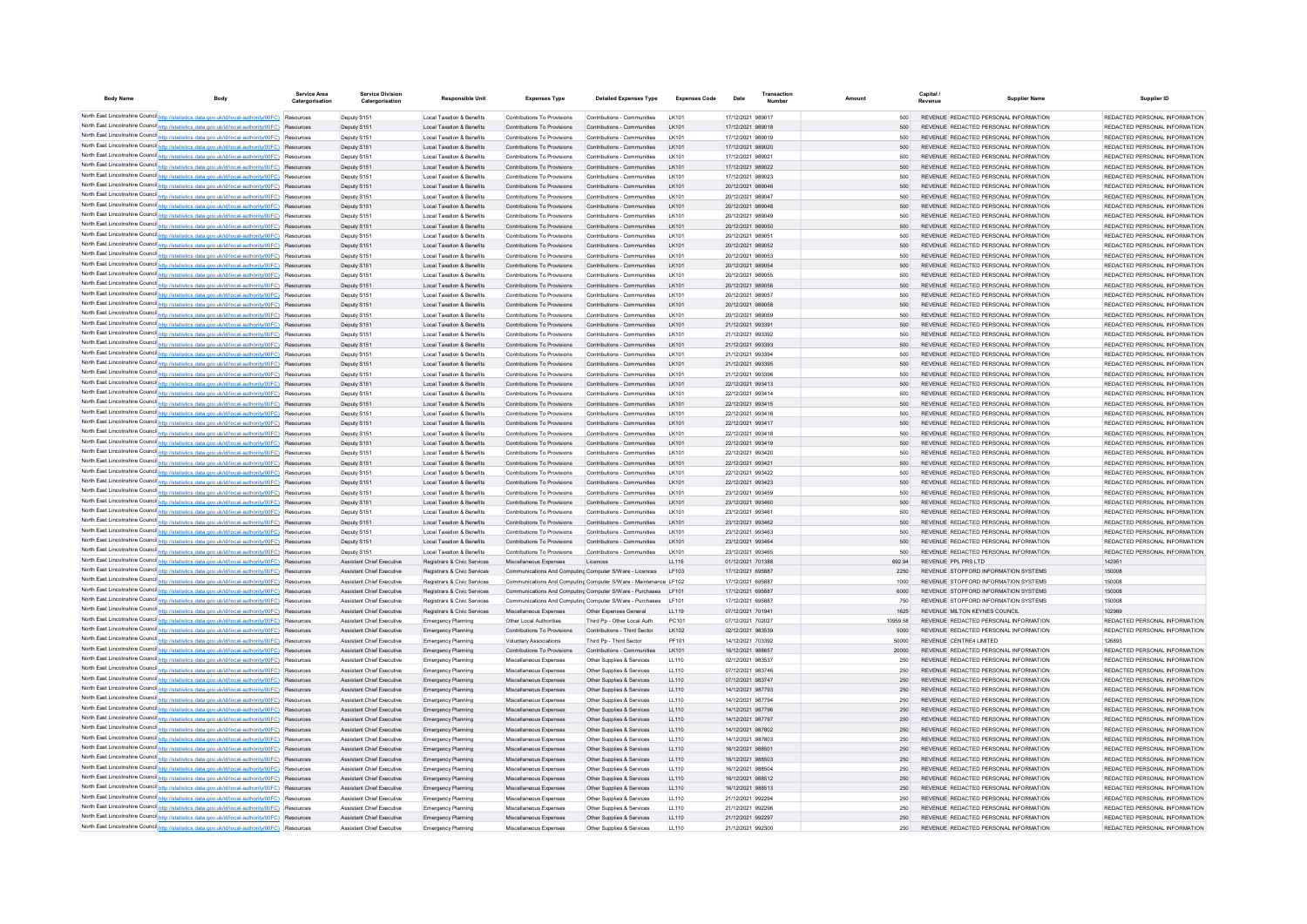| <b>Body Name</b> | Body                                                                                                                                                                                               | Service Area<br>Catergorisation | <b>Service Division</b><br>Catergorisation             | <b>Responsible Uni</b>    | <b>Expenses Type</b>                 | <b>Detailed Expenses Type</b> | <b>Expenses Code</b> | Date              | Transaction | Amount  | Capital / | <b>Supplier Name</b>                                   | Supplier ID                   |
|------------------|----------------------------------------------------------------------------------------------------------------------------------------------------------------------------------------------------|---------------------------------|--------------------------------------------------------|---------------------------|--------------------------------------|-------------------------------|----------------------|-------------------|-------------|---------|-----------|--------------------------------------------------------|-------------------------------|
|                  | North East Lincolnshire Counci http://statistics.data.gov.uk/id/local-authority/00FC) Resources                                                                                                    |                                 | Assistant Chief Executive                              | Emergency Planning        | Miscellaneous Expenses               | Other Supplies & Services     | LL110                | 21/12/2021 992306 |             | 250     |           | REVENUE REDACTED PERSONAL INFORMATION                  | REDACTED PERSONAL INFORMATION |
|                  | North East Lincolnshire Counci http://statistics.data.gov.uk/id/local-authority/00FC) Resources                                                                                                    |                                 | Assistant Chief Executive                              | Emergency Planning        | Miscellaneous Expenses               | Other Supplies & Services     | LL110                | 23/12/2021 993437 |             | 250     |           | REVENUE REDACTED PERSONAL INFORMATION                  | REDACTED PERSONAL INFORMATION |
|                  | North East Lincolnshire Counci http://statistics.data.gov.uk/id/local-authority/00FC) Resources                                                                                                    |                                 | Assistant Chief Executive                              | Emergency Planning        | Miscellaneous Expenses               | Other Supplies & Services     | LL110                | 23/12/2021 993440 |             | 250     |           | REVENUE REDACTED PERSONAL INFORMATION                  | REDACTED PERSONAL INFORMATION |
|                  | North East Lincolnshire Counci http://statistics.data.gov.uk/id/local-authority/00FC) Resources                                                                                                    |                                 | Assistant Chief Executive                              | Emergency Planning        | Miscellaneous Expenses               | Other Supplies & Services     | LL110                | 23/12/2021 993442 |             | 250     |           | REVENUE REDACTED PERSONAL INFORMATION                  | REDACTED PERSONAL INFORMATION |
|                  | North East Lincolnshire Counci http://statistics.data.gov.uk/id/local-authority/00FC) Resources                                                                                                    |                                 | Assistant Chief Executive                              | Emergency Planning        | Miscellaneous Expenses               | Other Supplies & Services     | LL110                | 23/12/2021 993443 |             | 250     |           | REVENUE REDACTED PERSONAL INFORMATION                  | REDACTED PERSONAL INFORMATION |
|                  | North East Lincolnshire Counci http://statistics.data.gov.uk/id/local-authority/00FC) Resources                                                                                                    |                                 | Assistant Chief Executive                              | Emergency Planning        | Miscellaneous Expenses               | Other Supplies & Services     | LL110                | 23/12/2021 993444 |             | 250     |           | REVENUE REDACTED PERSONAL INFORMATION                  | REDACTED PERSONAL INFORMATION |
|                  | North East Lincolnshire Counci http://statistics.data.gov.uk/id/local-authority/00FC) Resources                                                                                                    |                                 | Assistant Chief Executive                              | Emergency Planning        | Miscellaneous Expenses               | Other Supplies & Services     | LL110                | 07/12/2021 702213 |             | 220000  |           | REVENUE WONDE LTD                                      | 150373                        |
|                  | North East Lincolnshire Counci http://statistics.data.gov.uk/id/local-authority/00FC) Resources                                                                                                    |                                 | Assistant Chief Executive                              | Assistant Chief Executive | Contributions To Provisions          | Contributions - Third Sector  | LK102                | 20/12/2021 704226 |             | 12500   |           | REVENUE NHS NORTH EAST LINCOLNSHIRE CCG                | 121549                        |
|                  | North East Lincolnshire Counci http://statistics.data.gov.uk/id/local-authority/00FC) Resources                                                                                                    |                                 | Assistant Chief Executive                              | Assistant Chief Executive | Direct Employee Expenses             | Agency Staff                  | EA105                | 16/12/2021 700976 |             | 1317.96 |           | REVENUE ETHICAL RECRUITMENT AGENCY (GRIMSBY) LTD       | 147051                        |
|                  | North East Lincolnshire Counci http://statistics.data.gov.uk/id/local-authority/00FC) Resources                                                                                                    |                                 | <b>Assistant Chief Executive</b>                       | Elections Team            | Print Stationery / Gen Off Exp       | Printing And Stationery       | LD103                | 10/12/2021 703012 |             | 1704.39 |           | REVENUE PRINT IMAGE NETWORK I TD                       | 103724                        |
|                  | North East Lincolnshire Counci http://statistics.data.gov.uk/id/local-authority/00FC) Resources                                                                                                    |                                 | Assistant Chief Executive                              | Elections Team            | Communications And Computing Postage |                               | LF111                | 10/12/2021 702763 |             | 1576.5  |           | REVENUE PRINT IMAGE FACILITIES LLP                     | 125574                        |
|                  | North East Lincolnshire Counci http://statistics.data.gov.uk/id/local-authority/00FC) Resources                                                                                                    |                                 | Law Governance And Assets                              | Coroners                  | Rents                                | Room Hire                     | GC103                | 20/12/2021 704388 |             | 527.5   |           | REVENUE CLEETHORPES CHARTER TRUSTEES                   | 101604                        |
|                  | North East Lincolnshire Counci http://statistics.data.gov.uk/id/local-authority/00FC) Resources                                                                                                    |                                 | Law Governance And Assets                              | Coroners                  | Services                             | Alternative Provision         | LE103                | 07/12/2021 701974 |             | 438     |           | REVENUE WILKIN CHAPMAN LLP SOLICITORS                  | 109470                        |
|                  | North East Lincolnshire Counci http://statistics.data.gov.uk/id/local-authority/00FC) Resources                                                                                                    |                                 | Law Governance And Assets                              | Coroners                  | Services                             | Alternative Provision         | LE103                | 07/12/2021 70200  |             | 438     |           | REVENUE WILKIN CHAPMAN LLP SOLICITORS                  | 109470                        |
|                  | North East Lincolnshire Counci http://statistics.data.gov.uk/id/local-authority/00FC) Resources                                                                                                    |                                 | Law Governance And Assets                              | Coroners                  | Services                             | Alternative Provision         | LE103                | 20/12/2021 704551 |             | 438     |           | REVENUE WILKIN CHAPMAN LLP SOLICITORS                  | 109470                        |
|                  | North East Lincolnshire Counci http://statistics.data.gov.uk/id/local-authority/00FC) Resources                                                                                                    |                                 | Law Governance And Assets                              | Coroners                  | Other Agencies                       | Mortuary Storage Charges      | PJ156                | 07/12/2021 701759 |             | 4704    |           | REVENUE IN LINCS & GOOLE HOSPITALS NHS FOUNDATION TRUS | 111074                        |
|                  | North East Lincolnshire Counci http://statistics.data.gov.uk/id/local-authority/00FC) Resources                                                                                                    |                                 | Law Governance And Assets                              | Coroners                  | Other Agencies                       | Mortuary Storage Charges      | PJ156                | 17/12/2021 704384 |             | 981     |           | REVENUE HULL UNIVERSITY TEACHING HOSP NHS TRUST        | 102955                        |
|                  | North East Lincolnshire Counci http://statistics.data.gov.uk/id/local-authority/00FC) Resources                                                                                                    |                                 | Law Governance And Assets                              | Coroners                  | Other Agencies                       | Post Mortems                  | PJ148                | 20/12/2021 704387 |             | 403.45  |           | REVENUE REDACTED PERSONAL INFORMATION                  | REDACTED PERSONAL INFORMATION |
|                  | North East Lincolnshire Counci http://statistics.data.gov.uk/id/local-authority/00FC) Resources                                                                                                    |                                 | Law Governance And Assets                              | Coroners                  | Other Agencies                       | Post Mortems                  | PJ148                | 06/12/2021 701831 |             | 2356.9  |           | REVENUE REDACTED PERSONAL INFORMATION                  | REDACTED PERSONAL INFORMATION |
|                  | North East Lincolnshire Counci http://statistics.data.gov.uk/id/local-authority/00FC) Resources                                                                                                    |                                 | Law Governance And Assets                              | Coroners                  | Other Agencies                       | Post Mortems                  | PJ148                | 09/12/2021 702709 |             | 2330    |           | REVENUE REDACTED PERSONAL INFORMATION                  | REDACTED PERSONAL INFORMATION |
|                  | North East Lincolnshire Counci http://statistics.data.gov.uk/id/local-authority/00FC) Resources                                                                                                    |                                 | Law Governance And Assets                              | Coroners                  | Other Agencies                       | Post Mortems                  | PJ148                | 06/12/2021 701834 |             | 1340    |           | REVENUE REDACTED PERSONAL INFORMATION                  | REDACTED PERSONAL INFORMATION |
|                  | North East Lincolnshire Counci http://statistics.data.gov.uk/id/local-authority/00FC) Resources                                                                                                    |                                 | Law Governance And Assets                              | Coroners                  | Other Agencies                       | Post Mortems                  | PJ148                | 20/12/2021 704579 |             | 1050    |           | REVENUE REDACTED PERSONAL INFORMATION                  | REDACTED PERSONAL INFORMATION |
|                  | North East Lincolnshire Counci http://statistics.data.gov.uk/id/local-authority/00FC) Resources                                                                                                    |                                 | Law Governance And Assets                              | Coroners                  | Other Agencies                       | Post Mortems                  | PJ148                | 06/12/2021 701830 |             | 2805.9  |           | REVENUE REDACTED PERSONAL INFORMATION                  | REDACTED PERSONAL INFORMATION |
|                  | North East Lincolnshire Counci http://statistics.data.gov.uk/id/local-authority/00FC) Resources                                                                                                    |                                 | Law Governance And Assets                              | Coroners                  | Other Agencies                       | Post Mortems                  | PJ148                | 10/12/2021 703112 |             | 3744    |           | REVENUE REDACTED PERSONAL INFORMATION                  | REDACTED PERSONAL INFORMATION |
|                  | North East Lincolnshire Counci http://statistics.data.gov.uk/id/local-authority/00FC) Resources                                                                                                    |                                 | Law Governance And Assets                              | Coroners                  | Other Agencies                       | Post Mortems                  | PJ148                | 17/12/2021 704385 |             | 3833.74 |           | REVENUE UNIVERSITY HOSPITALS OF LEICESTER NHS TRUST    | 107238                        |
|                  | North East Lincolnshire Counci http://statistics.data.gov.uk/id/local-authority/00FC) Resources                                                                                                    |                                 | Law Governance And Assets                              | Coroners                  | Other Agencies                       | Post Mortems                  | PJ148                | 07/12/2021 701979 |             | 1306.07 |           | REVENUE SHEFFIELD CHILDREN'S NHS FOUNDATION TRUST      | 100955                        |
|                  | North East Lincolnshire Counci http://statistics.data.gov.uk/id/local-authority/00FC) Resources                                                                                                    |                                 |                                                        | Coroners                  | Other Agencies                       | Post Mortems                  | PJ148                | 07/12/2021 702065 |             | 591.9   |           | REVENUE REDACTED PERSONAL INFORMATION                  | REDACTED PERSONAL INFORMATION |
|                  | North East Lincolnshire Counci http://statistics.data.gov.uk/id/local-authority/00FC) Resources                                                                                                    |                                 | Law Governance And Assets<br>Law Governance And Assets |                           |                                      | Post Mortems                  | PJ148                | 07/12/2021 702064 |             | 521.9   |           | REVENUE REDACTED PERSONAL INFORMATION                  | REDACTED PERSONAL INFORMATION |
|                  | North East Lincolnshire Counci http://statistics.data.gov.uk/id/local-authority/00FC) Resources                                                                                                    |                                 |                                                        | Coroners                  | Other Agencies                       |                               |                      |                   |             |         |           |                                                        |                               |
|                  |                                                                                                                                                                                                    |                                 | Law Governance And Assets                              | <b>Legal Services</b>     | <b>Grants And Subscriptions</b>      | Subscriptions                 | LJ101                | 20/12/2021 704486 |             | 6568.43 |           | REVENUE THE COPYRIGHT LICENSING AGENCY LIMITED         | 101041                        |
|                  | North East Lincolnshire Counci http://statistics.data.gov.uk/id/local-authority/00FC) Resources<br>North East Lincolnshire Counci http://statistics.data.gov.uk/id/local-authority/00FC) Resources |                                 | Law Governance And Assets                              | <b>Legal Services</b>     | <b>Grants And Subscriptions</b>      | Subscriptions                 | LJ101                | 21/12/2021 704896 |             | 7102.6  |           | REVENUE NLA MEDIA ACCESS                               | 122807                        |
|                  | North East Lincolnshire Counci http://statistics.data.gov.uk/id/local-authority/00FC) Resources                                                                                                    |                                 | Law Governance And Assets                              | Legal Services            | Services                             | Alternative Provision         | LE103                | 16/12/2021 704065 |             | 570     |           | REVENUE REBECCA MILLER                                 | 140404                        |
|                  | North East Lincolnshire Counci http://statistics.data.gov.uk/id/local-authority/00FC) Resources                                                                                                    |                                 | Law Governance And Assets                              | Legal Services            | Services                             | Alternative Provision         | LE103                | 21/12/2021 704781 |             | 450     |           | REVENUE HOLLY LITTLEWOOD                               | 148641                        |
|                  |                                                                                                                                                                                                    |                                 | Law Governance And Assets                              | <b>Legal Services</b>     | <b>Grants And Subscriptions</b>      | Subscriptions                 | LJ101                | 21/12/2021 704852 |             | 30000   |           | REVENUE THOMSON REUTERS (PROFESSIONAL) UK LIMITED      | 107345                        |
|                  | North East Lincolnshire Counci http://statistics.data.gov.uk/id/local-authority/00FC) Resources                                                                                                    |                                 | Law Governance And Assets                              | Legal Services            | Miscellaneous Expenses               | Legal Fees - General          | LL103                | 20/12/2021 704611 |             | 540     |           | REVENUE CROWN CHAMBERS                                 | 147197                        |
|                  | North East Lincolnshire Counci http://statistics.data.gov.uk/id/local-authority/00FC) Resources                                                                                                    |                                 | Law Governance And Assets                              | Legal Services            | Miscellaneous Expenses               | Legal Fees - General          | LL103                | 01/12/2021 701520 |             | 2175    |           | REVENUE MR JONATHAN C WILSON                           | 123960                        |
|                  | North East Lincolnshire Counci http://statistics.data.gov.uk/id/local-authority/00FC) Resources                                                                                                    |                                 | Law Governance And Assets                              | Legal Services            | Miscellaneous Expenses               | Legal Fees - General          | LL103                | 09/12/2021 702804 |             | 1207.5  |           | REVENUE MR JONATHAN C WILSON                           | 123960                        |
|                  | North East Lincolnshire Counci http://statistics.data.gov.uk/id/local-authority/00FC) Resources                                                                                                    |                                 | Law Governance And Assets                              | Legal Services            | Miscellaneous Expenses               | Legal Fees - General          | LL103                | 14/12/2021 702802 |             | 540     |           | REVENUE CROWN CHAMBERS                                 | 147197                        |
|                  | North East Lincolnshire Counci http://statistics.data.gov.uk/id/local-authority/00FC) Resources                                                                                                    |                                 | Law Governance And Assets                              | Legal Services            | Miscellaneous Expenses               | Legal Fees - General          | LL103                | 10/12/2021 702822 |             | 252     |           | REVENUE CROWN CHAMBERS                                 | 147197                        |
|                  | North East Lincolnshire Counci http://statistics.data.gov.uk/id/local-authority/00FC) Resources                                                                                                    |                                 | Law Governance And Assets                              | Legal Services            | Miscellaneous Expenses               | Legal Fees - General          | LL103                | 09/12/2021 702761 |             | 738.4   |           | REVENUE CROWN CHAMBERS                                 | 147197                        |
|                  | North East Lincolnshire Counci http://statistics.data.gov.uk/id/local-authority/00FC) Resources                                                                                                    |                                 | Law Governance And Assets                              | Legal Services            | Miscellaneous Expenses               | Legal Fees - General          | LL103                | 09/12/2021 702758 |             | 578.4   |           | REVENUE CROWN CHAMBERS                                 | 147197                        |
|                  | North East Lincolnshire Counci http://statistics.data.gov.uk/id/local-authority/00FC) Resources                                                                                                    |                                 | Law Governance And Assets                              | <b>Legal Services</b>     | Miscellaneous Expenses               | Legal Fees - General          | LL103                | 10/12/2021 702825 |             | 595     |           | REVENUE MISS PHILIPPA PUDNEY                           | 146697                        |
|                  | North East Lincolnshire Counci http://statistics.data.gov.uk/id/local-authority/00FC) Resources                                                                                                    |                                 | Law Governance And Assets                              | Legal Services            | Miscellaneous Expenses               | Legal Fees - General          | LL103                | 09/12/2021 702754 |             | 840     |           | REVENUE MISS CONNIE ELIZABETH PURDY                    | 146666                        |
|                  | North East Lincolnshire Counci http://statistics.data.gov.uk/id/local-authority/00FC) Resources                                                                                                    |                                 | Law Governance And Assets                              | <b>Legal Services</b>     | Miscellaneous Expenses               | Legal Fees - General          | LL103                | 10/12/2021 702965 |             | 1200    |           | REVENUE BATES & MOUNTAIN SOLICITORS                    | 104183                        |
|                  | North East Lincolnshire Counci http://statistics.data.gov.uk/id/local-authority/00FC) Resources                                                                                                    |                                 | Law Governance And Assets                              | Legal Services            | Miscellaneous Expenses               | Legal Fees - General          | LL103                | 16/12/2021 704059 |             | 700     |           | REVENUE ASHLEY LORD                                    | 139751                        |
|                  | North East Lincolnshire Counci http://statistics.data.gov.uk/id/local-authority/00FC) Resources                                                                                                    |                                 | Law Governance And Assets                              | <b>Legal Services</b>     | Miscellaneous Expenses               | Legal Fees - General          | LL103                | 24/12/2021 705902 |             | 270.25  |           | REVENUE JOHN HOLLAND PSYCHOLOGISTS LTD                 | 148825                        |
|                  | North East Lincolnshire Counci http://statistics.data.gov.uk/id/local-authority/00FC) Resources                                                                                                    |                                 | Law Governance And Assets                              | <b>Legal Services</b>     | Miscellaneous Expenses               | Legal Fees - General          | 11 103               | 20/12/2021 704725 |             | 3670    |           | REVENUE ANDREW JLORD                                   | 148287                        |
|                  | North East Lincolnshire Counci http://statistics.data.gov.uk/id/local-authority/00FC) Resources                                                                                                    |                                 | Law Governance And Assets                              | <b>Legal Services</b>     | Miscellaneous Expenses               | Legal Fees - General          | LL103                | 20/12/2021 704714 |             | 1675    |           | REVENUE KATE SPENCE                                    | 146420                        |
|                  | North East Lincolnshire Counci http://statistics.data.gov.uk/id/local-authority/00FC) Resources                                                                                                    |                                 | Law Governance And Assets                              | <b>Legal Services</b>     | Miscellaneous Expenses               | Legal Fees - General          | LL103                | 20/12/2021 704724 |             | 1170    |           | REVENUE MORTON LAW LTD                                 | 124752                        |
|                  | North East Lincolnshire Counci http://statistics.data.gov.uk/id/local-authority/00FC) Resources                                                                                                    |                                 | Law Governance And Assets                              | <b>Legal Services</b>     | Miscellaneous Expenses               | Legal Fees - General          | LL103                | 20/12/2021 704749 |             | 990     |           | REVENUE MORTON LAW LTD                                 | 124752                        |
|                  | North East Lincolnshire Counci http://statistics.data.gov.uk/id/local-authority/00FC) Resources                                                                                                    |                                 | Law Governance And Assets                              | <b>Legal Services</b>     | Miscellaneous Expenses               | Legal Fees - General          | LL103                | 21/12/2021 704885 |             | 650     |           | REVENUE REBECCA MILLER                                 | 140404                        |
|                  | North East Lincolnshire Counci http://statistics.data.gov.uk/id/local-authority/00FC) Resources                                                                                                    |                                 | Law Governance And Assets                              | Legal Services            | Miscellaneous Expenses               | Legal Fees - General          | LL103                | 21/12/2021 704884 |             | 530     |           | REVENUE REBECCA MILLER                                 | 140404                        |
|                  | North East Lincolnshire Counci http://statistics.data.gov.uk/id/local-authority/00FC) Resources                                                                                                    |                                 | Law Governance And Assets                              | <b>Legal Services</b>     | Miscellaneous Expenses               | Legal Fees - General          | LL103                | 21/12/2021 704883 |             | 571.67  |           | REVENUE CHLOE OGLEY                                    | 147953                        |
|                  | North East Lincolnshire Counci http://statistics.data.gov.uk/id/local-authority/00FC) Resources                                                                                                    |                                 | Law Governance And Assets                              | <b>Legal Services</b>     | Miscellaneous Expenses               | Legal Fees - General          | LL103                | 21/12/2021 704903 |             | 885     |           | REVENUE MISS JOANNE F JENKINS                          | 139686                        |
|                  | North East Lincolnshire Counci http://statistics.data.gov.uk/id/local-authority/00FC) Resources                                                                                                    |                                 | Law Governance And Assets                              | <b>Legal Services</b>     | Miscellaneous Expenses               | Legal Fees - General          | LL103                | 21/12/2021 704871 |             | 560     |           | REVENUE CHLOE OGLEY                                    | 147953                        |
|                  | North East Lincolnshire Counci http://statistics.data.gov.uk/id/local-authority/00FC) Resources                                                                                                    |                                 | Law Governance And Assets                              | <b>Legal Services</b>     | Miscellaneous Expenses               | Legal Fees - General          | LL103                | 20/12/2021 704722 |             | 525     |           | REVENUE KATE SPENCE                                    | 146420                        |
|                  | North East Lincolnshire Counci http://statistics.data.gov.uk/id/local-authority/00FC) Resources                                                                                                    |                                 | Law Governance And Assets                              | <b>Legal Services</b>     | Miscellaneous Expenses               | Legal Fees - General          | LL103                | 20/12/2021 704721 |             | 450     |           | REVENUE KATE SPENCE                                    | 146420                        |
|                  | North East Lincolnshire Counci http://statistics.data.gov.uk/id/local-authority/00FC) Resources                                                                                                    |                                 | Law Governance And Assets                              | <b>Legal Services</b>     | Miscellaneous Expenses               | Legal Fees - General          | LL103                | 21/12/2021 704869 |             | 564     |           | REVENUE CROWN CHAMBERS                                 | 147197                        |
|                  | North East Lincolnshire Counci http://statistics.data.gov.uk/id/local-authority/00FC) Resources                                                                                                    |                                 | Law Governance And Assets                              | <b>Legal Services</b>     | Miscellaneous Expenses               | Legal Fees - General          | LL103                | 21/12/2021 704864 |             | 562.4   |           | REVENUE CROWN CHAMBERS                                 | 147197                        |
|                  | North East Lincolnshire Counci http://statistics.data.gov.uk/id/local-authority/00FC) Resources                                                                                                    |                                 | Law Governance And Assets                              | <b>Legal Services</b>     | Miscellaneous Expenses               | Legal Fees - General          | LL103                | 21/12/2021 704882 |             | 540     |           | REVENUE CROWN CHAMBERS                                 | 147197                        |
|                  | North East Lincolnshire Counci http://statistics.data.gov.uk/id/local-authority/00FC) Resources                                                                                                    |                                 | Law Governance And Assets                              | <b>Legal Services</b>     | Miscellaneous Expenses               | Legal Fees - General          | LL103                | 21/12/2021 70486  |             | 748     |           | REVENUE CROWN CHAMBERS                                 | 147197                        |
|                  | North East Lincolnshire Counci http://statistics.data.gov.uk/id/local-authority/00FC) Resources                                                                                                    |                                 | Law Governance And Assets                              | <b>Legal Services</b>     | Miscellaneous Expenses               | Legal Fees - General          | LL103                | 21/12/2021 704872 |             | 780     |           | REVENUE CROWN CHAMBERS                                 | 147197                        |
|                  | North East Lincolnshire Counci http://statistics.data.gov.uk/id/local-authority/00FC) Resources                                                                                                    |                                 | Law Governance And Assets                              | <b>Legal Services</b>     | Miscellaneous Expenses               | Legal Fees - General          | LL103                | 21/12/2021 704867 |             | 327     |           | REVENUE CROWN CHAMBERS                                 | 147197                        |
|                  | North East Lincolnshire Counci http://statistics.data.gov.uk/id/local-authority/00FC) Resources                                                                                                    |                                 | Law Governance And Assets                              | <b>Legal Services</b>     | Miscellaneous Expenses               | Legal Fees - General          | LL103                | 21/12/2021 704865 |             | 1680    |           | REVENUE CROWN CHAMBERS                                 | 147197                        |
|                  | North East Lincolnshire Counci http://statistics.data.gov.uk/id/local-authority/00FC) Resources                                                                                                    |                                 | Law Governance And Assets                              | <b>Legal Services</b>     | Miscellaneous Expenses               | Legal Fees - General          | LL103                | 21/12/2021 704870 |             | 588     |           | REVENUE CROWN CHAMBER                                  | 147197                        |
|                  | North East Lincolnshire Counci http://statistics.data.gov.uk/id/local-authority/00FC) Resources                                                                                                    |                                 | Law Governance And Assets                              | <b>Legal Services</b>     | Miscellaneous Expenses               | Legal Fees - General          | LL103                | 21/12/2021 704866 |             | 630     |           | REVENUE CROWN CHAMBERS                                 | 147197                        |
|                  | North East Lincolnshire Counci http://statistics.data.gov.uk/id/local-authority/00FC) Resources                                                                                                    |                                 | Law Governance And Assets                              | <b>Legal Services</b>     | Miscellaneous Expenses               | Legal Fees - General          | LL103                | 21/12/2021 704861 |             | 483     |           | REVENUE CROWN CHAMBERS                                 | 147197                        |
|                  | North East Lincolnshire Counci http://statistics.data.gov.uk/id/local-authority/00FC) Resources                                                                                                    |                                 | Law Governance And Assets                              | <b>Legal Services</b>     | Miscellaneous Expenses               | Legal Fees - General          | LL103                | 21/12/2021 704859 |             | 546     |           | REVENUE CROWN CHAMBERS                                 | 147197                        |
|                  | North East Lincolnshire Counci http://statistics.data.gov.uk/id/local-authority/00FC) Resources                                                                                                    |                                 | I aw Governance And Assets                             | <b>Legal Services</b>     | Miscellaneous Expenses               | Legal Fees - General          | LL103                | 21/12/2021 704821 |             | 855     |           | REVENUE HELAL AHMED                                    | 145962                        |
|                  | North East Lincolnshire Counci http://statistics.data.gov.uk/id/local-authority/00FC) Resources                                                                                                    |                                 | Law Governance And Assets                              | <b>Legal Services</b>     | Miscellaneous Expenses               | Legal Fees - General          | LL103                | 21/12/2021 704824 |             | 825     |           | REVENUE MR JAMES A GOODWIN                             | 123497                        |
|                  | North East Lincolnshire Counci http://statistics.data.gov.uk/id/local-authority/00FC) Resources                                                                                                    |                                 | I aw Governance And Assets                             | Legal Services            | Miscellaneous Expenses               | Legal Fees - General          | 11 103               | 21/12/2021 704819 |             | 270     |           | REVENUE MR MARK WATTERSON                              | 109973                        |
|                  | North East Lincolnshire Counci http://statistics.data.gov.uk/id/local-authority/00FC) Resources                                                                                                    |                                 | Law Governance And Assets                              | <b>Legal Services</b>     | Miscellaneous Expenses               | Legal Fees - General          | LL103                | 21/12/2021 704820 |             | 700     |           | REVENUE LATITUDE LAW LTD                               | 147647                        |
|                  | North East Lincolnshire Counci http://statistics.data.gov.uk/id/local-authority/00FC) Resources                                                                                                    |                                 | Law Governance And Assets                              | <b>Legal Services</b>     | Miscellaneous Expenses               | Legal Fees - General          | 11 103               | 21/12/2021 704858 |             | 546     |           | REVENUE CROWN CHAMBERS                                 | 147197                        |
|                  | North East Lincolnshire Counci http://statistics.data.gov.uk/id/local-authority/00FC) Resources                                                                                                    |                                 | Law Governance And Assets                              | Legal Services            | Miscellaneous Expenses               | Legal Fees - General          | 11 103               | 21/12/2021 704851 |             | 620     |           | REVENUE CROWN CHAMBERS                                 | 147197                        |
|                  |                                                                                                                                                                                                    |                                 |                                                        |                           |                                      |                               |                      |                   |             |         |           |                                                        |                               |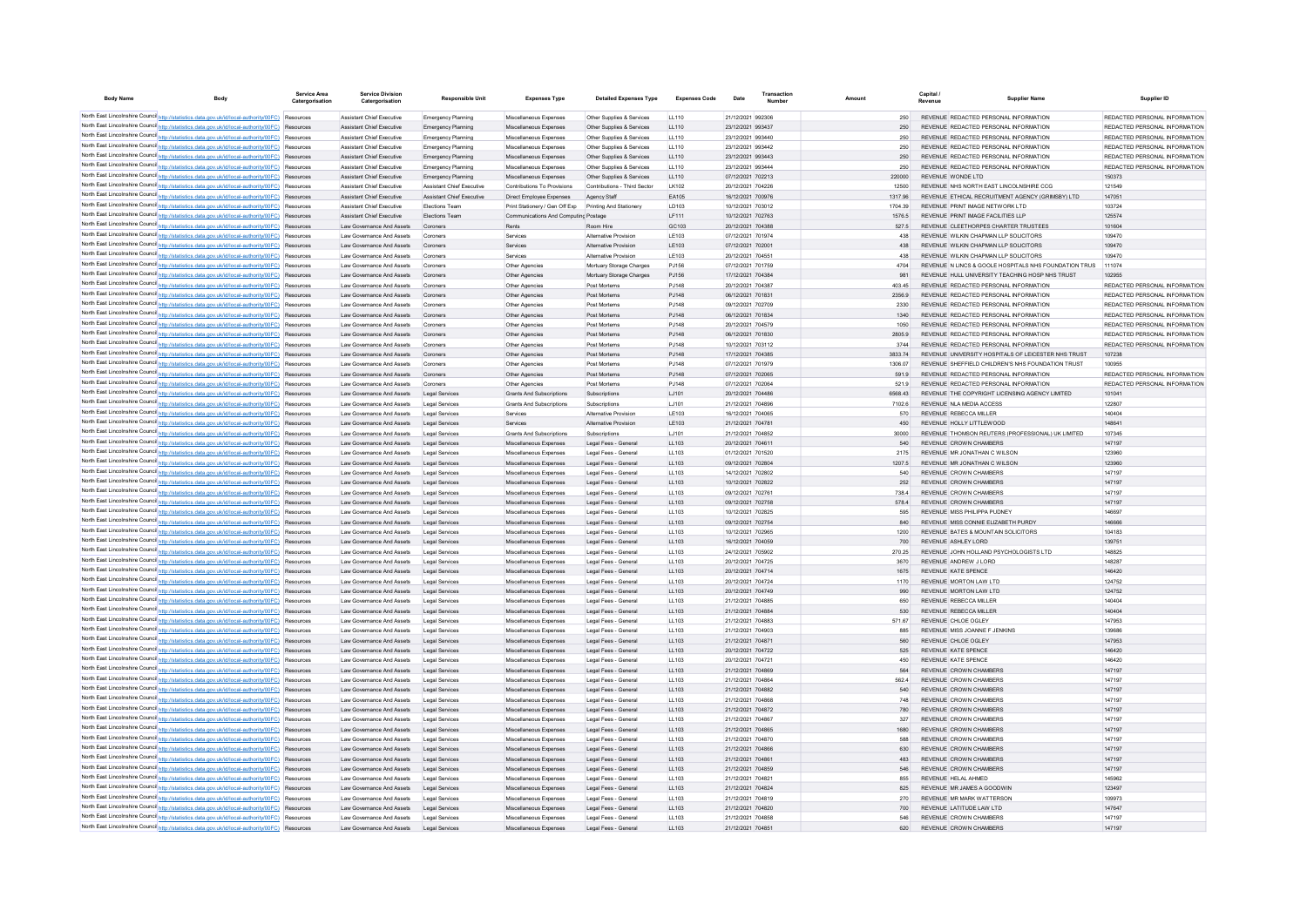| <b>Body Name</b>                                                                                                                                                                                   | Body | <b>Service Area</b><br>Catergorisation | <b>Service Division</b><br>Catergorisation             | <b>Responsible Unit</b>                                      | <b>Expenses Type</b>                                                                                                         | <b>Detailed Expenses Type</b>                                | <b>Expenses Code</b> | Date                                   | Transaction<br>Number |                  | Capital /<br>Revenue                                                           | <b>Supplier Name</b>                              | Supplier ID      |
|----------------------------------------------------------------------------------------------------------------------------------------------------------------------------------------------------|------|----------------------------------------|--------------------------------------------------------|--------------------------------------------------------------|------------------------------------------------------------------------------------------------------------------------------|--------------------------------------------------------------|----------------------|----------------------------------------|-----------------------|------------------|--------------------------------------------------------------------------------|---------------------------------------------------|------------------|
| North East Lincolnshire Counci http://statistics.data.gov.uk/id/local-authority/00FC) Resources                                                                                                    |      |                                        | Law Governance And Assets                              | <b>Legal Services</b>                                        | Miscellaneous Expenses                                                                                                       | Legal Fees - General                                         | LL103                | 21/12/2021 704849                      |                       |                  | 504 REVENUE CROWN CHAMBERS                                                     |                                                   | 147197           |
| North East Lincolnshire Counci http://statistics.data.gov.uk/id/local-authority/00FC) Resources                                                                                                    |      |                                        | Law Governance And Assets                              | <b>Legal Services</b>                                        | Miscellaneous Expenses                                                                                                       | Legal Fees - General                                         | LL103                | 21/12/2021 704850                      |                       | 420              | REVENUE CROWN CHAMBERS                                                         |                                                   | 147197           |
| North East Lincolnshire Counci http://statistics.data.gov.uk/id/local-authority/00FC) Resources                                                                                                    |      |                                        | Law Governance And Assets                              | <b>Legal Services</b>                                        | Miscellaneous Expenser                                                                                                       | Legal Fees - General                                         | LL103                | 21/12/2021 704853                      |                       | 252              | REVENUE CROWN CHAMBERS                                                         |                                                   | 147197           |
| North East Lincolnshire Councint http://statistics.data.gov.uk/id/local-authority/00FC) Resources                                                                                                  |      |                                        | Law Governance And Assets                              | <b>Legal Services</b>                                        | Miscellaneous Expenser                                                                                                       | Legal Fees - General                                         | LL103                | 21/12/2021 704855                      |                       | 294              | REVENUE CROWN CHAMBERS                                                         |                                                   | 147197           |
| North East Lincolnshire Counci http://statistics.data.gov.uk/id/local-authority/00FC) Resources                                                                                                    |      |                                        | Law Governance And Assets                              | <b>Legal Services</b>                                        | Miscellaneous Expenser                                                                                                       | Legal Fees - General                                         | LL103                | 21/12/2021 704854                      |                       | 572              | REVENUE CROWN CHAMBERS                                                         |                                                   | 147197           |
| North East Lincolnshire Counci http://statistics.data.gov.uk/id/local-authority/00FC) Resources                                                                                                    |      |                                        | Law Governance And Assets                              | <b>Legal Services</b>                                        | Miscellaneous Expenses                                                                                                       | Legal Fees - General                                         | LL103                | 20/12/2021 704778                      |                       | 795              | REVENUE MISS J C BAGGS                                                         |                                                   | 112233           |
| North East Lincolnshire Counci http://statistics.data.gov.uk/id/local-authority/00FC) Resources                                                                                                    |      |                                        | Law Governance And Assets                              | <b>Legal Services</b>                                        | Miscellaneous Expenser                                                                                                       | Legal Fees - General                                         | LL103                | 21/12/2021 704848                      |                       | 7058             | REVENUE CROWN CHAMBERS                                                         |                                                   | 147197           |
| North East Lincolnshire Counci http://statistics.data.gov.uk/id/local-authority/00FC) Resources<br>North East Lincolnshire Counci http://statistics.data.gov.uk/id/local-authority/00FC) Resources |      |                                        | Law Governance And Assets<br>Law Governance And Assets | <b>Legal Services</b><br><b>Legal Services</b>               | Miscellaneous Expenser<br>Miscellaneous Expenser                                                                             | Legal Fees - General<br>Legal Fees - General                 | LL103<br>LL103       | 20/12/2021 704780<br>21/12/2021 704892 |                       | 2100<br>2940     | REVENUE MISS JACQUI THOMAS<br>REVENUE CROWN CHAMBERS                           |                                                   | 129005<br>147197 |
| North East Lincolnshire Counci http://statistics.data.gov.uk/id/local-authority/00FC) Resources                                                                                                    |      |                                        | Law Governance And Assets                              | <b>Legal Services</b>                                        | Miscellaneous Expenser                                                                                                       | Legal Fees - General                                         | LL103                | 21/12/2021 704933                      |                       | 1110             | REVENUE MISS JOANNE F JENKINS                                                  |                                                   | 139686           |
| North East Lincolnshire Counci http://statistics.data.gov.uk/id/local-authority/00FC) Resources                                                                                                    |      |                                        | Law Governance And Assets                              | Legal Services                                               | Miscellaneous Expenses                                                                                                       | Legal Fees - General                                         | LL103                | 21/12/2021 704926                      |                       | 1155             | REVENUE MRS GILL FARRINGTON                                                    |                                                   | 148678           |
| North East Lincolnshire Counci http://statistics.data.gov.uk/id/local-authority/00FC) Resources                                                                                                    |      |                                        | Law Governance And Assets                              | Legal Services                                               | Miscellaneous Expenser                                                                                                       | Legal Fees - General                                         | LL103                | 21/12/2021 704927                      |                       | 975              | REVENUE MISS JOANNE E JENKINS                                                  |                                                   | 139686           |
| North East Lincolnshire Counci http://statistics.data.gov.uk/id/local-authority/00FC) Resources                                                                                                    |      |                                        | Law Governance And Assets                              | Legal Services                                               | Miscellaneous Expenser                                                                                                       | Legal Fees - General                                         | LL103                | 21/12/2021 704928                      |                       | 1042.5           | REVENUE MISS JOANNE E JENKINS                                                  |                                                   | 139686           |
| North East Lincolnshire Counci http://statistics.data.gov.uk/id/local-authority/00FC) Resources                                                                                                    |      |                                        | Law Governance And Assets                              | Legal Services                                               | Miscellaneous Expenser                                                                                                       | Legal Fees - General                                         | LL103                | 21/12/2021 704944                      |                       | 930              | REVENUE REBECCA MILLER                                                         |                                                   | 140404           |
| North East Lincolnshire Counci http://statistics.data.gov.uk/id/local-authority/00FC) Resources                                                                                                    |      |                                        | Law Governance And Assets                              | Legal Services                                               | Miscellaneous Expenser                                                                                                       | Legal Fees - General                                         | LL103                | 21/12/2021 704942                      |                       | 750              | REVENUE MISS JOANNE E JENKINS                                                  |                                                   | 139686           |
| North East Lincolnshire Counci http://statistics.data.gov.uk/id/local-authority/00FC) Resources                                                                                                    |      |                                        | Law Governance And Assets                              | Legal Services                                               | Miscellaneous Expenser                                                                                                       | Legal Fees - General                                         | LL103                | 21/12/2021 704943                      |                       | 840              | REVENUE MISS JOANNE E JENKINS                                                  |                                                   | 139686           |
| North East Lincolnshire Counci http://statistics.data.gov.uk/id/local-authority/00FC) Resources<br>North East Lincolnshire Counci http://statistics.data.gov.uk/id/local-authority/00FC) Resources |      |                                        | Law Governance And Assets<br>Law Governance And Assets | Legal Services<br>Legal Services                             | Miscellaneous Expenser<br>Miscellaneous Expenses                                                                             | Legal Fees - General<br>Legal Fees - General                 | LL103<br>LL103       | 21/12/2021 705115<br>21/12/2021 704932 |                       | 840<br>525       | REVENUE MISS JOANNE E JENKINS<br>REVENUE PENELOPE STANISTREET-KEEN             |                                                   | 139686<br>146546 |
| North East Lincolnshire Counci http://statistics.data.gov.uk/id/local-authority/00FC) Resources                                                                                                    |      |                                        | Law Governance And Assets                              | Legal Services                                               | Miscellaneous Expenser                                                                                                       | Legal Fees - General                                         | LL103                | 21/12/2021 704946                      |                       | 1022             | REVENUE CROWN CHAMBERS                                                         |                                                   | 147197           |
| North East Lincolnshire Counci http://statistics.data.gov.uk/id/local-authority/00FC) Resources                                                                                                    |      |                                        | Law Governance And Assets                              | Legal Services                                               | Miscellaneous Expenses                                                                                                       | Legal Fees - General                                         | LL103                | 21/12/2021 704935                      |                       | 595              | REVENUE CROWN CHAMBERS                                                         |                                                   | 147197           |
| North East Lincolnshire Counci http://statistics.data.gov.uk/id/local-authority/00FC) Resources                                                                                                    |      |                                        | Law Governance And Assets                              | Legal Services                                               | Miscellaneous Expenses                                                                                                       | Legal Fees - General                                         | LL103                | 21/12/2021 704936                      |                       | 588              | REVENUE CROWN CHAMBERS                                                         |                                                   | 147197           |
| North East Lincolnshire Counci http://statistics.data.gov.uk/id/local-authority/00FC) Resources                                                                                                    |      |                                        | Law Governance And Assets                              | Legal Services                                               | Miscellaneous Expenses                                                                                                       | Legal Fees - General                                         | 11.103               | 21/12/2021 704939                      |                       | 462              | REVENUE CROWN CHAMBERS                                                         |                                                   | 147197           |
| North East Lincolnshire Counci http://statistics.data.gov.uk/id/local-authority/00FC) Resources                                                                                                    |      |                                        | Law Governance And Assets                              | Legal Services                                               | Miscellaneous Expenses                                                                                                       | Legal Fees - General                                         | 11 103               | 21/12/2021 704940                      |                       | 462              | REVENUE CROWN CHAMBERS                                                         |                                                   | 147197           |
| North East Lincolnshire Counci http://statistics.data.gov.uk/id/local-authority/00FC) Resources                                                                                                    |      |                                        | Law Governance And Assets                              | Legal Services                                               | Miscellaneous Expenses                                                                                                       | Legal Fees - General                                         | 11.103               | 21/12/2021 704941                      |                       | 420              | REVENUE CROWN CHAMBERS                                                         |                                                   | 147197           |
| North East Lincolnshire Council http://statistics.data.gov.uk/id/local-authority/00FC) Resources                                                                                                   |      |                                        | Law Governance And Assets                              | Legal Services                                               | Miscellaneous Expenses                                                                                                       | Legal Fees - General                                         | 11 103               | 21/12/2021 704923                      |                       | 504              | REVENUE CROWN CHAMBERS                                                         |                                                   | 147197           |
| North East Lincolnshire Counci http://statistics.data.gov.uk/id/local-authority/00FC) Resources                                                                                                    |      |                                        | Law Governance And Assets                              | Legal Services                                               | Miscellaneous Expenses                                                                                                       | Other Supplies & Services                                    | 11110                | 03/12/2021 701819                      |                       | 475              | REVENUE MENDES INVESTIGATION SERVICES LIMITED                                  |                                                   | 130979           |
| North East Lincolnshire Counci http://statistics.data.gov.uk/id/local-authority/00FC) Resources                                                                                                    |      |                                        | Law Governance And Assets                              | Legal Services                                               | Miscellaneous Expenses                                                                                                       | Other Supplies & Services                                    | 11 110               | 09/12/2021 702697                      |                       | 1717 61          | REVENUE JOYCE SCAIFE                                                           |                                                   | 148242<br>106512 |
| North East Lincolnshire Counci http://statistics.data.gov.uk/id/local-authority/00FC) Resources<br>North East Lincolnshire Counci http://statistics.data.gov.uk/id/local-authority/00FC) Resources |      |                                        | Law Governance And Assets<br>Law Governance And Assets | <b>Legal Services</b><br>Legal Services                      | Miscellaneous Expenses<br>Miscellaneous Expenses                                                                             | Other Supplies & Services<br>Other Supplies & Services       | LL110<br>LL110       | 09/12/2021 702691<br>10/12/2021 702810 |                       | 1557<br>662.68   | REVENUE AZTEC TRANSLATIONS<br>REVENUE FORESIGHT CLINICAL SERVICES              |                                                   | 143989           |
| North East Lincolnshire Counci http://statistics.data.gov.uk/id/local-authority/00FC) Resources                                                                                                    |      |                                        | Law Governance And Assets                              | Legal Services                                               | Miscellaneous Expenses                                                                                                       | Other Supplies & Services                                    | LL110                | 09/12/2021 702753                      |                       | 405              | REVENUE FORESIGHT CLINICAL SERVICES                                            |                                                   | 143989           |
| North East Lincolnshire Counci http://statistics.data.gov.uk/id/local-authority/00FC) Resources                                                                                                    |      |                                        | Law Governance And Assets                              | Legal Services                                               | Miscellaneous Expenses                                                                                                       | Other Supplies & Services                                    | LL110                | 09/12/2021 702807                      |                       | 928.31           | REVENUE PSYCHOLOGY EXPERTS LTD                                                 |                                                   | 146277           |
| North East Lincolnshire Counci http://statistics.data.gov.uk/id/local-authority/00FC) Resources                                                                                                    |      |                                        | Law Governance And Assets                              | Legal Services                                               | Miscellaneous Expenses                                                                                                       | Other Supplies & Services                                    | LL110                | 09/12/2021 702765                      |                       | 405              | <b>REVENUE MEWALLP</b>                                                         |                                                   | 143651           |
| North East Lincolnshire Counci http://statistics.data.gov.uk/id/local-authority/00FC) Resources                                                                                                    |      |                                        | Law Governance And Assets                              | Legal Services                                               | Miscellaneous Expenses                                                                                                       | Other Supplies & Services                                    | LL110                | 09/12/2021 702686                      |                       | 380              | REVENUE LEXTOX DRUG & ALCOHOL TESTING                                          |                                                   | 125634           |
| North East Lincolnshire Counci http://statistics.data.gov.uk/id/local-authority/00FC) Resources                                                                                                    |      |                                        | Law Governance And Assets                              | Legal Services                                               | Miscellaneous Expenses                                                                                                       | Other Supplies & Services                                    | LL110                | 09/12/2021 702756                      |                       | 292.4            | REVENUE HARPHAMS MEDIA TRANSCRIBERS                                            |                                                   | 112780           |
| North East Lincolnshire Counci http://statistics.data.gov.uk/id/local-authority/00FC) Resources                                                                                                    |      |                                        | Law Governance And Assets                              | Legal Services                                               | Miscellaneous Expenses                                                                                                       | Other Supplies & Services                                    | LL110                | 09/12/2021 702962                      |                       | 865.88           | REVENUE REFLECTIVE MINDS LTD                                                   |                                                   | 136501           |
| North East Lincolnshire Counci http://statistics.data.gov.uk/id/local-authority/00FC) Resources                                                                                                    |      |                                        | Law Governance And Assets                              | Legal Services                                               | Miscellaneous Expenses                                                                                                       | Other Supplies & Services                                    | LL110                | 09/12/2021 702752                      |                       | 648              | REVENUE FORESIGHT CLINICAL SERVICES                                            |                                                   | 143989           |
| North East Lincolnshire Counci http://statistics.data.gov.uk/id/local-authority/00FC) Resources                                                                                                    |      |                                        | Law Governance And Assets                              | Legal Services                                               | Miscellaneous Expenses                                                                                                       | Other Supplies & Services                                    | LL110                | 09/12/2021 702963                      |                       | 472.5            | REVENUE JOHN HOLLAND PSYCHOLOGISTS LTD                                         |                                                   | 148825           |
| North East Lincolnshire Counci http://statistics.data.gov.uk/id/local-authority/00FC) Resources<br>North East Lincolnshire Counci http://statistics.data.gov.uk/id/local-authority/00FC) Resources |      |                                        | Law Governance And Assets<br>Law Governance And Assets | Legal Services<br><b>Legal Services</b>                      | Miscellaneous Expenses<br>Miscellaneous Expenser                                                                             | Other Supplies & Services<br>Other Supplies & Services       | LL110<br>LL110       | 16/12/2021 704054<br>20/12/2021 704492 |                       | 631.87<br>270.25 | REVENUE PSYCHOLOGY EXPERTS LTD<br>REVENUE JOHN HOLLAND PSYCHOLOGISTS LTD       |                                                   | 146277<br>148825 |
| North East Lincolnshire Counci http://statistics.data.gov.uk/id/local-authority/00FC) Resources                                                                                                    |      |                                        | Law Governance And Assets                              | <b>Legal Services</b>                                        | Miscellaneous Expenses                                                                                                       | Other Supplies & Services                                    | LL110                | 20/12/2021 704775                      |                       | 468              | REVENUE REFLECTIVE MINDS LTD                                                   |                                                   | 13650            |
| North East Lincolnshire Counci http://statistics.data.gov.uk/id/local-authority/00FC) Resources                                                                                                    |      |                                        | Law Governance And Assets                              | Legal Services                                               | Miscellaneous Expenser                                                                                                       | Other Supplies & Services                                    | LL110                | 20/12/2021 704730                      |                       | 304.2            | REVENUE REFLECTIVE MINDS LTD                                                   |                                                   | 13650            |
| North East Lincolnshire Counci http://statistics.data.gov.uk/id/local-authority/00FC) Resources                                                                                                    |      |                                        | Law Governance And Assets                              | <b>Legal Services</b>                                        | Miscellaneous Expenses                                                                                                       | Other Supplies & Services                                    | LL110                | 20/12/2021 704716                      |                       | 417.62           | REVENUE CLAIRE WILSON CONSULTING LTD                                           |                                                   | 143986           |
| North East Lincolnshire Counci http://statistics.data.gov.uk/id/local-authority/00FC) Resources                                                                                                    |      |                                        | Law Governance And Assets                              | Legal Services                                               | Miscellaneous Expenser                                                                                                       | Other Supplies & Services                                    | LL110                | 20/12/2021 704729                      |                       | 601.4            | REVENUE AZTEC TRANSLATIONS                                                     |                                                   | 106512           |
| North East Lincolnshire Counci http://statistics.data.gov.uk/id/local-authority/00FC) Resources                                                                                                    |      |                                        | Law Governance And Assets                              | Legal Services                                               | Miscellaneous Expenses                                                                                                       | Other Supplies & Services                                    | LL110                | 21/12/2021 704786                      |                       | 252.4            | REVENUE HOPE-BORLAND ASSOCIATES LTD                                            |                                                   | 147716           |
| North East Lincolnshire Counci http://statistics.data.gov.uk/id/local-authority/00FC) Resources                                                                                                    |      |                                        | Law Governance And Assets                              | Legal Services                                               | Miscellaneous Expenser                                                                                                       | Other Supplies & Services                                    | LL110                | 21/12/2021 704804                      |                       | 443.7            | REVENUE FORENSIC TESTING SERVICE                                               |                                                   | 124337           |
| North East Lincolnshire Counci http://statistics.data.gov.uk/id/local-authority/00FC) Resources                                                                                                    |      |                                        | Law Governance And Assets                              | Legal Services                                               | Miscellaneous Expenses                                                                                                       | Other Supplies & Services                                    | LL110                | 20/12/2021 704762                      |                       | 380              | REVENUE LEXTOX DRUG & ALCOHOL TESTING                                          |                                                   | 125634           |
| North East Lincolnshire Counci http://statistics.data.gov.uk/id/local-authority/00FC) Resources                                                                                                    |      |                                        | Law Governance And Assets                              | Legal Services                                               | Miscellaneous Expenser                                                                                                       | Other Supplies & Services                                    | LL110                | 20/12/2021 704761                      |                       | 340              | REVENUE LEXTOX DRUG & ALCOHOL TESTING                                          |                                                   | 125634           |
| North East Lincolnshire Counci http://statistics.data.gov.uk/id/local-authority/00FC) Resources<br>North East Lincolnshire Counci http://statistics.data.gov.uk/id/local-authority/00FC) Resources |      |                                        | Law Governance And Assets<br>Law Governance And Assets | <b>Legal Services</b><br>Legal Services                      | Miscellaneous Expenser<br>Miscellaneous Expenser                                                                             | Other Supplies & Services<br>Other Supplies & Services       | LL110<br>LL110       | 20/12/2021 704764<br>20/12/2021 704769 |                       | 380<br>500       | REVENUE LEXTOX DRUG & ALCOHOL TESTING<br>REVENUE LEXTOX DRUG & ALCOHOL TESTING |                                                   | 125634<br>125634 |
| North East Lincolnshire Counci http://statistics.data.gov.uk/id/local-authority/00FC) Resources                                                                                                    |      |                                        | Law Governance And Assets                              | Legal Services                                               | Miscellaneous Expenses                                                                                                       | Other Supplies & Services                                    | LL110                | 20/12/2021 704768                      |                       | 375              | REVENUE LEXTOX DRUG & ALCOHOL TESTING                                          |                                                   | 125634           |
| North East Lincolnshire Counci http://statistics.data.gov.uk/id/local-authority/00FC) Resources                                                                                                    |      |                                        | Law Governance And Assets                              | Legal Services                                               | Miscellaneous Expenser                                                                                                       | Other Supplies & Services                                    | LL110                | 20/12/2021 704765                      |                       | 486.69           | REVENUE LEXTOX DRUG & ALCOHOL TESTING                                          |                                                   | 125634           |
| North East Lincolnshire Counci http://statistics.data.gov.uk/id/local-authority/00FC) Resources                                                                                                    |      |                                        | Law Governance And Assets                              | Legal Services                                               | Miscellaneous Expenser                                                                                                       | Other Supplies & Services                                    | LL110                | 21/12/2021 704818                      |                       | 360              | REVENUE MENDES INVESTIGATION SERVICES LIMITED                                  |                                                   | 130979           |
| North East Lincolnshire Counci http://statistics.data.gov.uk/id/local-authority/00FC) Resources                                                                                                    |      |                                        | Law Governance And Assets                              | Legal Services                                               | Miscellaneous Expenses                                                                                                       | Other Supplies & Services                                    | LL110                | 22/12/2021 704813                      |                       | 265.87           | REVENUE ADVANCED CHILD CARE ASSESSMENTS LTD                                    |                                                   | 129570           |
| North East Lincolnshire Counci http://statistics.data.gov.uk/id/local-authority/00FC) Resources                                                                                                    |      |                                        | Law Governance And Assets                              | Legal Services                                               | Miscellaneous Expenser                                                                                                       | Other Supplies & Services                                    | LL110                | 21/12/2021 704816                      |                       | 349.75           | REVENUE ADVANCED CHILD CARE ASSESSMENTS LTD                                    |                                                   | 129570           |
| North East Lincolnshire Counci http://statistics.data.gov.uk/id/local-authority/00FC) Resources                                                                                                    |      |                                        | Law Governance And Assets                              | <b>Legal Services</b>                                        | Miscellaneous Expenses                                                                                                       | Other Supplies & Services                                    | LL110                | 21/12/2021 704812                      |                       | 660              | REVENUE ADVANCED CHILD CARE ASSESSMENTS LTD                                    |                                                   | 129570           |
| North East Lincolnshire Counci http://statistics.data.gov.uk/id/local-authority/00FC) Resources                                                                                                    |      |                                        | Law Governance And Assets                              | <b>Legal Services</b>                                        | Miscellaneous Expenser                                                                                                       | Other Supplies & Services                                    | LL110                | 21/12/2021 704842                      |                       | 585              | REVENUE CHILD & FAMILY PSYCHOLOGICA                                            |                                                   | 135043           |
| North East Lincolnshire Counci http://statistics.data.gov.uk/id/local-authority/00FC) Resources                                                                                                    |      |                                        | Law Governance And Assets                              | <b>Legal Services</b>                                        | Miscellaneous Expenses                                                                                                       | Other Supplies & Services                                    | LL110                | 20/12/2021 704760                      |                       | 271.25           | REVENUE LEXTOX DRUG & ALCOHOL TESTING                                          |                                                   | 125634           |
| North East Lincolnshire Counci http://statistics.data.gov.uk/id/local-authority/00FC) Resources<br>North East Lincolnshire Counci http://statistics.data.gov.uk/id/local-authority/00FC) Resources |      |                                        | Law Governance And Assets<br>Law Governance And Assets | <b>Legal Services</b><br><b>Legal Services</b>               | Miscellaneous Expenses<br>Miscellaneous Expenses                                                                             | Other Supplies & Services<br>Other Supplies & Services       | LL110<br>LL110       | 20/12/2021 704757<br>21/12/2021 705058 |                       | 298.75<br>576.14 | REVENUE LEXTOX DRUG & ALCOHOL TESTING                                          | REVENUE SHEFFIELD CHILDREN'S NHS FOUNDATION TRUST | 125634<br>100955 |
| North East Lincolnshire Counci http://statistics.data.gov.uk/id/local-authority/00FC) Resource                                                                                                     |      |                                        | Law Governance And Assets                              | Cfs Assets & Pc Programme                                    | Rep Alterations Maint Building                                                                                               | Buildings - Repairs And Maint                                | GA102                | 08/12/2021 702526                      |                       | 13502.68         | REVENUE J W PLATER LTD                                                         |                                                   | 100555           |
| North East Lincolnshire Counci http://statistics.data.gov.uk/id/local-authority/00FC) Resources                                                                                                    |      |                                        | Law Governance And Assets                              | Cfs Assets & Pc Programme                                    | Print Stationery / Gen Off Exp                                                                                               | Advertising                                                  | LD104                | 07/12/2021 702066                      |                       | 1315             | REVENUE PPH COMMERCIAL LTD                                                     |                                                   | 101276           |
| North East Lincolnshire Counci http://statistics.data.gov.uk/id/local-authority/00FC) Resources                                                                                                    |      |                                        | Law Governance And Assets                              | Cfs Assets & Pc Programme                                    | Print Stationery / Gen Off Exp                                                                                               | Advertising                                                  | LD104                | 10/12/2021 702759                      |                       | 300              | REVENUE MASONS CHARTERED SURVEYORS                                             |                                                   | 146531           |
| North East Lincolnshire Counci http://statistics.data.gov.uk/id/local-authority/00FC) Resources                                                                                                    |      |                                        | Law Governance And Assets                              | <b>Facilities Management</b>                                 | Grounds Maintenance Costs                                                                                                    | Grounds Maintenance                                          | GJ101                | 21/12/2021 704268                      |                       | 455              | REVENUE STEVE AUSTWICK GARDEN SERVICES                                         |                                                   | 109384           |
| North East Lincolnshire Counci http://statistics.data.gov.uk/id/local-authority/00FC) Resources                                                                                                    |      |                                        | Law Governance And Assets                              | <b>Facilities Management</b>                                 | <b>Energy Costs</b>                                                                                                          | Gas                                                          | GB101                | 21/12/2021 704339                      |                       | 332.19           | REVENUE MACAULAY PRIMARY ACADEMY                                               |                                                   | 112680           |
| North East Lincolnshire Counci http://statistics.data.gov.uk/id/local-authority/00FC) Resources                                                                                                    |      |                                        | Law Governance And Assets                              | <b>Facilities Management</b>                                 | Rep Alterations Maint Building  Buildings - Repairs And Maint                                                                |                                                              | GA102                | 21/12/2021 704330                      |                       | 262.17           | REVENUE THRUNSCOE PRIMARY AND NURSERY ACADEMY                                  |                                                   | 118749           |
| North East Lincolnshire Counci http://statistics.data.gov.uk/id/local-authority/00FC) Resources                                                                                                    |      |                                        | Law Governance And Assets                              | <b>Facilities Management</b>                                 | Rep Alterations Maint Building Buildings - Repairs And Maint                                                                 |                                                              | GA102                | 21/12/2021 704330                      |                       | 390              | REVENUE THRUNSCOE PRIMARY AND NURSERY ACADEMY                                  |                                                   | 118749           |
| North East Lincolnshire Counci http://statistics.data.gov.uk/id/local-authority/00FC) Resources                                                                                                    |      |                                        | Law Governance And Assets                              | <b>Facilities Management</b>                                 | Cleaning And Domestic Supplies Cleaning - Services                                                                           |                                                              | GH102                | 14/12/2021 703028                      |                       | 974.38           | REVENUE BIDVEST NOONAN (UK) LTD                                                |                                                   | 146901           |
| North East Lincolnshire Counci http://statistics.data.gov.uk/id/local-authority/00FC) Resources<br>North East Lincolnshire Counci http://statistics.data.gov.uk/id/local-authority/00FC) Resources |      |                                        | Law Governance And Assets<br>Law Governance And Assets | <b>Facilities Management</b><br><b>Facilities Management</b> | Cleaning And Domestic Supplies Cleaning - Services                                                                           |                                                              | GH102<br>GA102       | 14/12/2021 703027<br>02/12/2021 701578 |                       | 1213.24<br>364   | REVENUE BIDVEST NOONAN (UK) LTD<br>REVENUE ENGIE SERVICES LTD                  |                                                   | 146901<br>133267 |
| North East Lincolnshire Counci http://statistics.data.gov.uk/id/local-authority/00FC) Resources                                                                                                    |      |                                        | Law Governance And Assets                              | <b>Facilities Management</b>                                 | Rep Alterations Maint Building Buildings - Repairs And Maint<br>Rep Alterations Maint Building Buildings - Repairs And Maint |                                                              | GA102                | 20/12/2021 704691                      |                       | 659.5            | REVENUE ENGIE SERVICES LTD                                                     |                                                   | 133267           |
| North East Lincolnshire Counci http://statistics.data.gov.uk/id/local-authority/00FC) Resources                                                                                                    |      |                                        | Law Governance And Assets                              | <b>Facilities Management</b>                                 | Rep Alterations Maint Building Buildings - Repairs And Maint                                                                 |                                                              | GA102                | 02/12/2021 701563                      |                       | 709 35           | REVENUE ENGIE SERVICES LTD                                                     |                                                   | 133267           |
| North East Lincolnshire Counci http://statistics.data.gov.uk/id/local-authority/00FC) Resources                                                                                                    |      |                                        | Law Governance And Assets                              | <b>Facilities Management</b>                                 |                                                                                                                              | Rep Alterations Maint Building Buildings - Repairs And Maint | GA102                | 02/12/2021 701566                      |                       | 502.93           | REVENUE ENGIE SERVICES LTD                                                     |                                                   | 133267           |
| North East Lincolnshire Counci http://statistics.data.gov.uk/id/local-authority/00FC) Resources                                                                                                    |      |                                        | Law Governance And Assets                              | <b>Facilities Management</b>                                 | Rep Alterations Maint Building Buildings - Repairs And Maint                                                                 |                                                              | GA102                | 02/12/2021 701567                      |                       | 455 42           | REVENUE ENGIE SERVICES LTD                                                     |                                                   | 133267           |
|                                                                                                                                                                                                    |      |                                        |                                                        |                                                              |                                                                                                                              |                                                              |                      |                                        |                       |                  |                                                                                |                                                   |                  |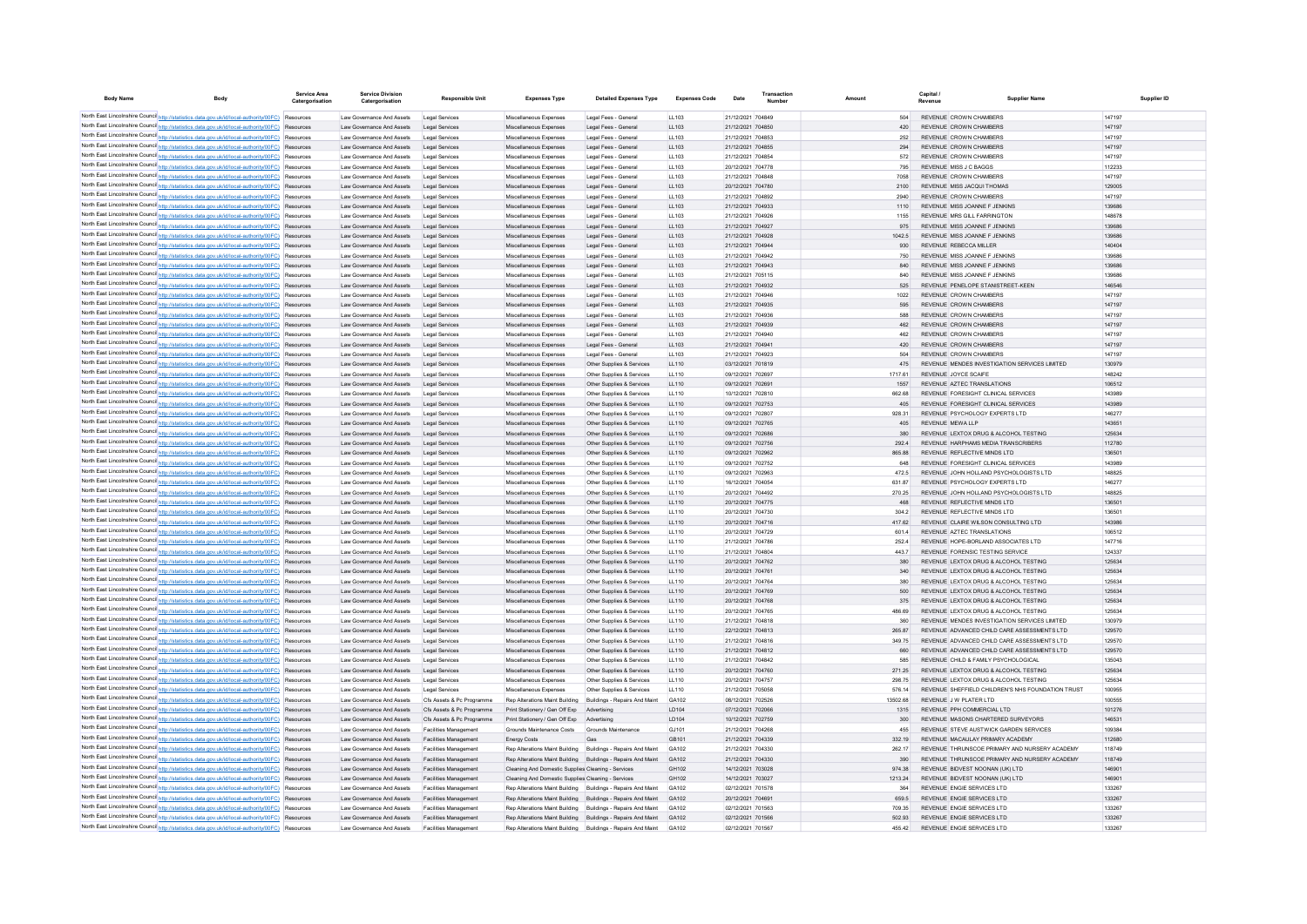| <b>Body Name</b> | Body                                                                                                                                                                                                                                               | <b>Service Area</b><br>Catergorisation | <b>Service Division</b><br>Catergorisation             | <b>Responsible Unit</b>                                                                | <b>Expenses Type</b>                                                                  | <b>Detailed Expenses Type</b>                        | <b>Expenses Code</b>                   | Date                                   | Transaction<br>Number |                   | Capital<br>Revenue | <b>Supplier Name</b>                                                         | Supplier ID      |
|------------------|----------------------------------------------------------------------------------------------------------------------------------------------------------------------------------------------------------------------------------------------------|----------------------------------------|--------------------------------------------------------|----------------------------------------------------------------------------------------|---------------------------------------------------------------------------------------|------------------------------------------------------|----------------------------------------|----------------------------------------|-----------------------|-------------------|--------------------|------------------------------------------------------------------------------|------------------|
|                  | North East Lincolnshire Counci http://statistics.data.gov.uk/id/local-authority/00FC) Resources                                                                                                                                                    |                                        | Law Governance And Assets                              | <b>Facilities Management</b>                                                           | Grounds Maintenance Costs                                                             | Grounds Maintenance                                  | GJ101                                  | 07/12/2021 701997                      |                       | 611.87            |                    | REVENUE ENGIE SERVICES LTD                                                   | 133267           |
|                  | North East Lincolnshire Counci http://statistics.data.gov.uk/id/local-authority/00FC) Resources                                                                                                                                                    |                                        | Law Governance And Assets                              | <b>Facilities Management</b>                                                           | Cleaning And Domestic Supplies Cleaning - Service                                     |                                                      | GH102                                  | 10/12/2021 703013                      |                       | 1680.81           |                    | REVENUE PHS GROUP LTD                                                        | 10055            |
|                  | North East Lincolnshire Counci http://statistics.data.gov.uk/id/local-authority/00FC) Resources                                                                                                                                                    |                                        | Law Governance And Assets                              | <b>Facilities Management</b>                                                           | Water Services                                                                        | Water                                                | GE101                                  | 07/12/2021 702095                      |                       | 303.62            |                    | REVENUE ANGLIAN WATER                                                        | 10050            |
|                  | North East Lincolnshire Counci http://statistics.data.gov.uk/id/local-authority/00FC) Resources                                                                                                                                                    |                                        | Law Governance And Assets                              | <b>Facilities Management</b>                                                           | <b>Energy Costs</b>                                                                   | <b>Heating Fuel</b>                                  | GB103                                  | 21/12/2021 704887                      |                       | 1342.13           |                    | REVENUE YOUR NRG                                                             | 138198           |
|                  | North East Lincolnshire Counci http://statistics.data.gov.uk/id/local-authority/00FC) Resources                                                                                                                                                    |                                        | Law Governance And Assets                              | Facilities Managemen                                                                   | <b>Energy Costs</b>                                                                   | <b>Heating Fuel</b>                                  | GB103                                  | 21/12/2021 704888                      |                       | 1272.2            |                    | REVENUE YOUR NRG                                                             | 138198           |
|                  | North East Lincolnshire Counci http://statistics.data.gov.uk/id/local-authority/00FC) Resources                                                                                                                                                    |                                        | Law Governance And Assets                              | <b>Facilities Management</b>                                                           | Private Contractors                                                                   | <b>Contract Payments</b>                             | PH105                                  | 06/12/2021 701888                      |                       | 1764.58           |                    | REVENUE DANFO (UK) LIMITED                                                   | 142148           |
|                  | North East Lincolnshire Counci http://statistics.data.gov.uk/id/local-authority/00FC) Resources<br>North East Lincolnshire Counci http://statistics.data.gov.uk/id/local-authority/00FC) Resources                                                 |                                        | Law Governance And Assets<br>Law Governance And Assets | <b>Facilities Management</b><br><b>Facilities Management</b>                           | Rep Alterations Maint Building<br>Private Contractors                                 | Buildings - Regulations / Insp.<br>Contract Payments | GA103<br>PH105                         | 20/12/2021 704509<br>06/12/2021 701888 |                       | 1152.5<br>1764.58 |                    | REVENUE ENGIE SERVICES LTD<br>REVENUE DANFO (UK) LIMITED                     | 133267<br>142148 |
|                  | North East Lincolnshire Counci http://statistics.data.gov.uk/id/local-authority/00FC) Resources                                                                                                                                                    |                                        | Law Governance And Assets                              | <b>Facilities Management</b>                                                           | Private Contractors                                                                   | <b>Contract Payments</b>                             | PH105                                  | 06/12/2021 701888                      |                       | 2618.67           |                    | REVENUE DANFO (UK) LIMITED                                                   | 142148           |
|                  | North East Lincolnshire Counci http://statistics.data.gov.uk/id/local-authority/00FC) Resources                                                                                                                                                    |                                        | Law Governance And Assets                              | <b>Facilities Management</b>                                                           | Private Contractors                                                                   | <b>Contract Payments</b>                             | PH105                                  | 06/12/2021 701888                      |                       | 4185.08           |                    | REVENUE DANFO (UK) LIMITED                                                   | 142148           |
|                  | North East Lincolnshire Counci http://statistics.data.gov.uk/id/local-authority/00FC) Resources                                                                                                                                                    |                                        | Law Governance And Assets                              | <b>Facilities Management</b>                                                           | Private Contractors                                                                   | <b>Contract Payments</b>                             | PH105                                  | 06/12/2021 701888                      |                       | 2200.92           |                    | REVENUE DANFO (UK) LIMITED                                                   | 142148           |
|                  | North East Lincolnshire Counci http://statistics.data.gov.uk/id/local-authority/00FC) Resources                                                                                                                                                    |                                        | Law Governance And Assets                              | Facilities Management                                                                  | <b>Energy Costs</b>                                                                   | <b>Heating Fuel</b>                                  | GB103                                  | 21/12/2021 704913                      |                       | 1319.3            |                    | <b>REVENUE YOUR NRG</b>                                                      | 138198           |
|                  | North East Lincolnshire Counci http://statistics.data.gov.uk/id/local-authority/00FC) Resources                                                                                                                                                    |                                        | I aw Governance And Assets                             | <b>Facilities Management</b>                                                           | Private Contractors                                                                   | <b>Contract Payments</b>                             | PH105                                  | 06/12/2021 701888                      |                       | 2184 42           |                    | REVENUE DANFO (UK) LIMITED                                                   | 142148           |
|                  | North East Lincolnshire Counci http://statistics.data.gov.uk/id/local-authority/00FC) Resources                                                                                                                                                    |                                        | Law Governance And Assets                              | <b>Facilities Management</b>                                                           | <b>Energy Costs</b>                                                                   | Electricity                                          | GB102                                  | 06/12/2021 702032                      |                       | 377.36            |                    | REVENUE OLD CLEE PRIMARY ACADEMY                                             | 119822           |
|                  | North East Lincolnshire Counci http://statistics.data.gov.uk/id/local-authority/00FC) Resources<br>North East Lincolnshire Counci http://statistics.data.gov.uk/id/local-authority/00FC) Resources                                                 |                                        | Law Governance And Assets<br>Law Governance And Assets | <b>Facilities Management</b><br><b>Facilities Management</b>                           | <b>Energy Costs</b>                                                                   | Flectricity<br>Gas                                   | GR <sub>102</sub><br>GB <sub>101</sub> | 09/12/2021 702719<br>14/12/2021 703396 |                       | 1020 27<br>347.89 |                    | REVENUE OLD CLEE PRIMARY ACADEMY<br>REVENUE OLD CLEE PRIMARY ACADEMY         | 119822<br>119822 |
|                  | North East Lincolnshire Counci http://statistics.data.gov.uk/id/local-authority/00FC) Resources                                                                                                                                                    |                                        | Law Governance And Assets                              | <b>Facilities Management</b>                                                           | <b>Energy Costs</b><br>Rents                                                          | Rent                                                 | GC <sub>101</sub>                      | 09/12/2021 702641                      |                       | 30000             |                    | REVENUE PURPLE EMPEROR LTD                                                   | 140205           |
|                  | North East Lincolnshire Counci http://statistics.data.gov.uk/id/local-authority/00FC) Resources                                                                                                                                                    |                                        | Law Governance And Assets                              | <b>Facilities Management</b>                                                           | <b>Energy Costs</b>                                                                   | <b>Heating Fuel</b>                                  | GB103                                  | 13/12/2021 703282                      |                       | 6361              |                    | <b>REVENUE YOUR NRG</b>                                                      | 138198           |
|                  | North East Lincolnshire Counci http://statistics.data.gov.uk/id/local-authority/00FC) Resources                                                                                                                                                    |                                        | Law Governance And Assets                              | Facilities Managemen                                                                   | Water Services                                                                        | Water                                                | GF101                                  | 07/12/2021 702097                      |                       | 515 64            |                    | REVENUE ANGLIAN WATER                                                        | 100508           |
|                  | North East Lincolnshire Counci http://statistics.data.gov.uk/id/local-authority/00FC) Resources                                                                                                                                                    |                                        | Law Governance And Assets                              | Security                                                                               | Private Contractors                                                                   | <b>Contract Payments</b>                             | PH105                                  | 20/12/2021 704543                      |                       | 365587            |                    | REVENUE ENGIE SERVICES LTD                                                   | 133267           |
|                  | North East Lincolnshire Counci http://statistics.data.gov.uk/id/local-authority/00FC) Resources                                                                                                                                                    |                                        | Law Governance And Assets                              | Commercial Estate                                                                      | Cleaning And Domestic Supplies Refuse Collection                                      |                                                      | GH104                                  | 09/12/2021 702760                      |                       | 277.36            |                    | REVENUE ELLGIA LIMITED                                                       | 101433           |
|                  | North East Lincolnshire Counci http://statistics.data.gov.uk/id/local-authority/00FC) Resources                                                                                                                                                    |                                        | Law Governance And Assets                              | Commercial Estate                                                                      | Cleaning And Domestic Supplies Refuse Collection                                      |                                                      | GH104                                  | 13/12/2021 703234                      |                       | 640.92            |                    | REVENUE ELLGIA LIMITED                                                       | 101433           |
|                  | North East Lincolnshire Counci http://statistics.data.gov.uk/id/local-authority/00FC) Resources                                                                                                                                                    |                                        | Law Governance And Assets                              | Commercial Estate                                                                      | Cleaning And Domestic Supplies Refuse Collection                                      |                                                      | GH104                                  | 10/12/2021 703056                      |                       | 536.7             |                    | REVENUE ELLGIA LIMITED                                                       | 101433           |
|                  | North East Lincolnshire Counci http://statistics.data.gov.uk/id/local-authority/00FC) Resources                                                                                                                                                    |                                        | Law Governance And Assets                              | Commercial Estate                                                                      | Rep Alterations Maint Building Buildings - Repairs And Maint                          |                                                      | GA102                                  | 20/12/2021 704689                      |                       | 533.5             |                    | REVENUE ENGIE SERVICES LTD                                                   | 133267<br>133267 |
|                  | North East Lincolnshire Counci http://statistics.data.gov.uk/id/local-authority/00FC) Resources<br>North East Lincolnshire Counci http://statistics.data.gov.uk/id/local-authority/00FC) Resources                                                 |                                        | Law Governance And Assets<br>Law Governance And Assets | Commercial Estate<br>Commercial Estate                                                 | Rep Alterations Maint Building Buildings - Repairs And Maint<br><b>Water Services</b> | Water                                                | GA102<br>GF101                         | 02/12/2021 701576<br>21/12/2021 704351 |                       | 543 95<br>354142  |                    | REVENUE ENGIE SERVICES LTD<br>REVENUE ASSOCIATED BRITISH PORTS               | 100834           |
|                  | North East Lincolnshire Counci http://statistics.data.gov.uk/id/local-authority/00FC) Resources                                                                                                                                                    |                                        | Law Governance And Assets                              | Commercial Estate                                                                      | <b>Water Services</b>                                                                 | Water                                                | GF101                                  | 21/12/2021 704345                      |                       | 1685 73           |                    | REVENUE ASSOCIATED BRITISH PORTS                                             | 100834           |
|                  | North East Lincolnshire Counci http://statistics.data.gov.uk/id/local-authority/00FC) Resources                                                                                                                                                    |                                        | Law Governance And Assets                              | <b>Commercial Estate</b>                                                               | Rep Alterations Maint Building                                                        | Buildings - Repairs And Maint                        | GA102                                  | 02/12/2021 701577                      |                       | 7995              |                    | REVENUE ENGIE SERVICES LTD                                                   | 133267           |
|                  | North East Lincolnshire Counci http://statistics.data.gov.uk/id/local-authority/00FC) Resources                                                                                                                                                    |                                        | Law Governance And Assets                              | <b>Commercial Estate</b>                                                               | Rep Alterations Maint Building Buildings - Repairs And Maint                          |                                                      | GA102                                  | 20/12/2021 704498                      |                       | 4925.06           |                    | REVENUE ENGIE SERVICES LTD                                                   | 133267           |
|                  | North East Lincolnshire Counci http://statistics.data.gov.uk/id/local-authority/00FC) Economy And Growth Regeneration                                                                                                                              |                                        |                                                        | Events                                                                                 | Rep Alterations Maint Building Buildings - Repairs And Maint                          |                                                      | GA102                                  | 21/12/2021 704845                      |                       | 644.82            |                    | REVENUE ENGIE SERVICES LTD                                                   | 133267           |
|                  | North East Lincolnshire Counci http://statistics.data.gov.uk/id/local-authority/00FC) Economy And Growth Regeneration                                                                                                                              |                                        |                                                        | Events                                                                                 | Rep Alterations Maint Building Buildings - Repairs And Maint                          |                                                      | GA102                                  | 02/12/2021 701495                      |                       | 4160.2            |                    | REVENUE ENGIE SERVICES LTD                                                   | 133267           |
|                  | North East Lincolnshire Counci http://statistics.data.gov.uk/id/local-authority/00FC) Economy And Growth Regeneration                                                                                                                              |                                        |                                                        | Events                                                                                 | Rep Alterations Maint Building Buildings - Repairs And Maint                          |                                                      | GA102                                  | 02/12/2021 701497                      |                       | 2479.4            |                    | REVENUE ENGIE SERVICES LTD                                                   | 133267           |
|                  | North East Lincolnshire Councint http://statistics.data.gov.uk/id/local-authority/00FC) Economy And Growth Regeneration                                                                                                                            |                                        |                                                        | Leisure                                                                                | Rep Alterations Maint Building Buildings - Repairs And Maint                          |                                                      | GA102                                  | 17/12/2021 704375                      |                       | 9692.14           |                    | REVENUE ENGIE SERVICES LTD                                                   | 133267           |
|                  | North East Lincolnshire Counci http://statistics.data.gov.uk/id/local-authority/00FC) Economy And Growth Regeneration                                                                                                                              |                                        |                                                        | Leisure                                                                                | Rep Alterations Maint Building Buildings - Repairs And Maint                          |                                                      | GA102                                  | 20/12/2021 704686                      |                       | 745               |                    | REVENUE ENGIE SERVICES LTD                                                   | 133267           |
|                  | North East Lincolnshire Counci http://statistics.data.gov.uk/id/local-authority/00FC) Economy And Growth Regeneration<br>North East Lincolnshire Counci http://statistics.data.gov.uk/id/local-authority/00FC) Economy And Growth Regeneration     |                                        |                                                        | Leisure                                                                                | Rep Alterations Maint Building Buildings - Repairs And Maint                          |                                                      | GA102<br>LA101                         | 02/12/2021 701562<br>10/12/2021 703014 |                       | 1340<br>400       |                    | REVENUE ENGIE SERVICES LTD<br>REVENUE CALM ATTIRE LTD                        | 133267<br>102616 |
|                  | North East Lincolnshire Counci http://statistics.data.gov.uk/id/local-authority/00FC) Economy And Growth Regeneration                                                                                                                              |                                        |                                                        | Marketing And Promotion<br>Museums & N F Heritage Centre Equip / Furniture / Materials | Equip / Furniture / Materials                                                         | Equipment - Purchase<br>Goods For Resale             | LA123                                  | 13/12/2021 703288                      |                       | 420               |                    | REVENUE DECK HAND KNITWEAR                                                   | 139173           |
|                  | North East Lincolnshire Counci http://statistics.data.gov.uk/id/local-authority/00FC) Economy And Growth Regeneration                                                                                                                              |                                        |                                                        | Retained Function                                                                      | Direct Employee Expenses                                                              | Agency Staff                                         | EA105                                  | 21/12/2021 705132                      |                       | 17955             |                    | REVENUE SOLACE IN BUSINESS                                                   | 100785           |
|                  | North East Lincolnshire Councint http://statistics.data.gov.uk/id/local-authority/00FC) Economy And Growth Regeneration                                                                                                                            |                                        |                                                        | Retained Function                                                                      | Direct Employee Expenses                                                              | Agency Staff                                         | EA105                                  | 16/12/2021 703999                      |                       | 7050              |                    | REVENUE SOLACE IN BUSINESS                                                   | 100785           |
|                  | North East Lincolnshire Counci http://statistics.data.gov.uk/id/local-authority/00FC) Economy And Growth Regeneration                                                                                                                              |                                        |                                                        | Retained Function                                                                      | Consultancy                                                                           | Consultancy                                          | PL101                                  | 20/12/2021 70456                       |                       | 3960              |                    | REVENUE GENECON LTD                                                          | 141505           |
|                  | North East Lincolnshire Councint http://statistics.data.gov.uk/id/local-authority/00FC) Economy And Growth Regeneration                                                                                                                            |                                        |                                                        | Retained Function                                                                      | Consultancy                                                                           | Consultancy                                          | PL101                                  | 07/12/2021 702452                      |                       | 2500              | REVENUE WNC LTD    |                                                                              | 138884           |
|                  | North East Lincolnshire Counci http://statistics.data.gov.uk/id/local-authority/00FC) Economy And Growth Regeneration                                                                                                                              |                                        |                                                        | Retained Function                                                                      | Consultancy                                                                           | Consultancy                                          | PL101                                  | 06/12/2021 70187                       |                       | 2000              |                    | REVENUE BLACKSTOCK PARTNERSHIP LTD                                           | 139880           |
|                  | North East Lincolnshire Counci http://statistics.data.gov.uk/id/local-authority/00FC) Economy And Growth Regeneration                                                                                                                              |                                        |                                                        | Retained Function                                                                      | Consultancy                                                                           | Consultancy                                          | PL101                                  | 06/12/2021 701634                      |                       | 750               |                    | REVENUE REBECCA DARNELI                                                      | 144555           |
|                  | North East Lincolnshire Counci http://statistics.data.gov.uk/id/local-authority/00FC) Economy And Growth Regeneration<br>North East Lincolnshire Counci http://statistics.data.gov.uk/id/local-authority/00FC) Economy And Growth Regeneration     |                                        |                                                        | Retained Function<br><b>Retained Function</b>                                          | Consultancy<br>Consultancy                                                            | Consultancy<br>Consultancy                           | PL101<br>PL101                         | 06/12/2021 701635<br>06/12/2021 701636 |                       | 2510<br>1955      |                    | REVENUE IAN GIRDLEY<br>REVENUE SARAH BRATTAN                                 | 13719<br>134910  |
|                  | North East Lincolnshire Counci http://statistics.data.gov.uk/id/local-authority/00FC) Economy And Growth Regeneration                                                                                                                              |                                        |                                                        | <b>Retained Function</b>                                                               | Consultancy                                                                           | Consultancy                                          | PL101                                  | 06/12/2021 701637                      |                       | 625               |                    | REVENUE ANTHONY WINN BUSINESS CONSULTANCY LTD                                | 134636           |
|                  | North East Lincolnshire Counci http://statistics.data.gov.uk/id/local-authority/00FC) Economy And Growth Regeneration                                                                                                                              |                                        |                                                        | <b>Retained Function</b>                                                               | Consultancy                                                                           | Consultancy                                          | PL101                                  | 07/12/2021 701996                      |                       | 1000              |                    | REVENUE BLACKSTOCK PARTNERSHIP LTD                                           | 139880           |
|                  | North East Lincolnshire Counci http://statistics.data.gov.uk/id/local-authority/00FC) Economy And Growth Regeneration                                                                                                                              |                                        |                                                        | <b>Retained Function</b>                                                               | Consultancy                                                                           | Consultancy                                          | PL101                                  | 07/12/2021 702126                      |                       | 1000              |                    | REVENUE BLACKSTOCK PARTNERSHIP LTD                                           | 139880           |
|                  | North East Lincolnshire Counci http://statistics.data.gov.uk/id/local-authority/00FC) Economy And Growth Regeneration                                                                                                                              |                                        |                                                        | <b>Retained Function</b>                                                               | Consultancy                                                                           | Consultancy                                          | PL101                                  | 14/12/2021 702799                      |                       | 2280              |                    | REVENUE IAN GIRDLEY                                                          | 13719            |
|                  | North East Lincolnshire Counci http://statistics.data.gov.uk/id/local-authority/00FC) Economy And Growth Regeneration                                                                                                                              |                                        |                                                        | Retained Functio                                                                       | Consultanc                                                                            | Consultancy                                          | PL101                                  | 14/12/2021 702798                      |                       | 675               |                    | REVENUE REBECCA DARNELI                                                      | 144555           |
|                  | North East Lincolnshire Counci http://statistics.data.gov.uk/id/local-authority/00FC) Economy And Growth Regeneration                                                                                                                              |                                        |                                                        | <b>Retained Function</b>                                                               | Consultancy                                                                           | Consultancy                                          | PL101                                  | 14/12/2021 702796                      |                       | 2305              |                    | REVENUE SARAH BRATTAN                                                        | 134910           |
|                  | North East Lincolnshire Counci http://statistics.data.gov.uk/id/local-authority/00FC) Economy And Growth Regeneration                                                                                                                              |                                        |                                                        | Retained Functio                                                                       | Consultancy                                                                           | Consultancy                                          | PL101                                  | 14/12/2021 702797                      |                       | 1037.5            |                    | REVENUE ANTHONY WINN BUSINESS CONSULTANCY LTD                                | 134636           |
|                  | North East Lincolnshire Counci http://statistics.data.gov.uk/id/local-authority/00FC) Economy And Growth Regeneration                                                                                                                              |                                        |                                                        | <b>Retained Function</b><br>Retained Functio                                           | Equip / Furniture / Materials<br>Equip / Furniture / Materials                        | Promotions<br>Promotion                              | LA124<br>LA124                         | 06/12/2021 701930<br>06/12/2021 701639 |                       | 2040<br>1816.42   |                    | REVENUE TOTAL SIGNS AND GRAPHICS LTD<br>REVENUE TOTAL SIGNS AND GRAPHICS LTD | 104775<br>104775 |
|                  | North East Lincolnshire Counci http://statistics.data.gov.uk/id/local-authority/00FC) Economy And Growth Regeneratio<br>North East Lincolnshire Counci http://statistics.data.gov.uk/id/local-authority/00FC) Economy And Growth Regeneration      |                                        |                                                        | Retained Function                                                                      | Print Stationery / Gen Off Exp                                                        | Printing And Stationery                              | LD103                                  | 02/12/2021 701140                      |                       | 253.78            |                    | REVENUE TOTAL SIGNS AND GRAPHICS LTD                                         | 104775           |
|                  | North East Lincolnshire Counci http://statistics.data.gov.uk/id/local-authority/00FC) Economy And Growth Regeneration                                                                                                                              |                                        |                                                        | Retained Function                                                                      | Print Stationery / Gen Off Exp                                                        | Printing And Stationery                              | LD103                                  | 06/12/2021 701640                      |                       | 468.01            |                    | REVENUE TOTAL SIGNS AND GRAPHICS LTD                                         | 104775           |
|                  | North East Lincolnshire Counci http://statistics.data.gov.uk/id/local-authority/00FC) Economy And Growth Regeneration                                                                                                                              |                                        |                                                        | Retained Function                                                                      | Print Stationery / Gen Off Exp                                                        | Printing And Stationery                              | LD103                                  | 06/12/2021 70164                       |                       | 544.48            |                    | REVENUE TOTAL SIGNS AND GRAPHICS LTD                                         | 104775           |
|                  | North East Lincolnshire Counci http://statistics.data.gov.uk/id/local-authority/00FC) Economy And Growth Regeneration                                                                                                                              |                                        |                                                        | Retained Function                                                                      | Miscellaneous Expenses                                                                | Civic Regalia And Events                             | LL117                                  | 20/12/2021 704592                      |                       | 440               |                    | REVENUE ROY LAUGHTON                                                         | 100543           |
|                  | North East Lincolnshire Counci http://statistics.data.gov.uk/id/local-authority/00FC) Economy And Growth Regeneratio                                                                                                                               |                                        |                                                        | Retained Function                                                                      | Miscellaneous Expenses                                                                | Civic Regalia And Events                             | LL117                                  | 10/12/2021 703052                      |                       | 531               |                    | REVENUE ONEWAY TM LIMITED                                                    | 128602           |
|                  | North East Lincolnshire Councint http://statistics.data.gov.uk/id/local-authority/00FC) Economy And Growth Regeneration                                                                                                                            |                                        |                                                        | Retained Function                                                                      | Miscellaneous Expenses                                                                | Civic Regalia And Events                             | LL117                                  | 10/12/2021 703049                      |                       | 570               |                    | REVENUE MOBILE MEDICAL COVER LTD                                             | 144694           |
|                  | North East Lincolnshire Counci http://statistics.data.gov.uk/id/local-authority/00FC) Economy And Growth Regeneration                                                                                                                              |                                        |                                                        | Retained Function                                                                      | Miscellaneous Expenses                                                                | Civic Regalia And Events                             | LL117                                  | 09/12/2021 702508                      |                       | 630               |                    | REVENUE PREMIER SECURITY SERVICES LTD                                        | 150221           |
|                  | North East Lincolnshire Councint http://statistics.data.gov.uk/id/local-authority/00FC) Economy And Growth Regeneration                                                                                                                            |                                        |                                                        | Retained Function                                                                      | Miscellaneous Expenses                                                                | Civic Regalia And Events                             | LL117                                  | 06/12/2021 701936                      |                       | 1750              |                    | REVENUE GO ENTERTAIN                                                         | 150225           |
|                  | North East Lincolnshire Councint http://statistics.data.gov.uk/id/local-authority/00FC) Economy And Growth Regeneration<br>North East Lincolnshire Councint http://statistics.data.gov.uk/id/local-authority/00FC) Economy And Growth Regeneration |                                        |                                                        | Retained Function<br>Retained Function                                                 | Miscellaneous Expenses<br>Miscellaneous Expenses                                      | Civic Regalia And Events<br>Civic Regalia And Events | LL117<br>LL117                         | 07/12/2021 702436<br>14/12/2021 703950 |                       | 1095<br>400       |                    | REVENUE MS SARA BEASLEY<br>REVENUE EAST COAST ELITE                          | 101215<br>108936 |
|                  | North East Lincolnshire Counci http://statistics.data.gov.uk/id/local-authority/00FC) Economy And Growth Regeneration                                                                                                                              |                                        |                                                        | Retained Function                                                                      | Miscellaneous Expenses                                                                | Civic Regalia And Events                             | LL117                                  | 06/12/2021 701931                      |                       | 440               |                    | REVENUE MEET PETE DINOSAUR HIRE                                              | 150247           |
|                  | North East Lincolnshire Counci http://statistics.data.gov.uk/id/local-authority/00FC) Economy And Growth Regeneration                                                                                                                              |                                        |                                                        | Retained Function                                                                      | Miscellaneous Expenses                                                                | Civic Regalia And Events                             | LL117                                  | 14/12/2021 703951                      |                       | 300               |                    | <b>REVENUE GO ENTERTAIN</b>                                                  | 150225           |
|                  | North East Lincolnshire Councint http://statistics.data.gov.uk/id/local-authority/00FC) Economy And Growth Regeneration                                                                                                                            |                                        |                                                        | Retained Function                                                                      | Miscellaneous Expenses                                                                | Civic Regalia And Events                             | LL117                                  | 13/12/2021 703202                      |                       | 256.5             |                    | REVENUE ST PETERS PARISH CHURCH HALL PCC                                     | 108092           |
|                  | North East Lincolnshire Counci http://statistics.data.gov.uk/id/local-authority/00FC) Economy And Growth Regeneration                                                                                                                              |                                        |                                                        | <b>Retained Function</b>                                                               | Private Contractors                                                                   | External Security Services                           | PH103                                  | 15/12/2021 703982                      |                       | 3696              |                    | REVENUE PREMIER SECURITY SERVICES LTD.                                       | 150221           |
|                  | North East Lincolnshire Counci http://statistics.data.gov.uk/id/local-authority/00FC) Economy And Growth Regeneration                                                                                                                              |                                        |                                                        | Retained Function                                                                      | Private Contractors                                                                   | Third Party Prov - Private                           | PH101                                  | 07/12/2021 702472                      |                       | 5000              |                    | REVENUE ECO REMOVAL SYSTEMS LTD                                              | 150159           |
|                  | North East Lincolnshire Counci http://statistics.data.gov.uk/id/local-authority/00FC) Economy And Growth Regeneration                                                                                                                              |                                        |                                                        | <b>Retained Function</b>                                                               | Private Contractors                                                                   | Third Party Prov - Private                           | PH101                                  | 13/12/2021 703303                      |                       | 5000              |                    | REVENUE FCO REMOVAL SYSTEMS LTD                                              | 150159           |
|                  | North East Lincolnshire Counci http://statistics.data.gov.uk/id/local-authority/00FC) Economy And Growth Regeneration                                                                                                                              |                                        |                                                        | <b>Retained Function</b>                                                               | <b>Private Contractors</b>                                                            | Third Party Prov - Private                           | PH101                                  | 21/12/2021 704930                      |                       | 5000              |                    | REVENUE ECO REMOVAL SYSTEMS LTD                                              | 150159           |
|                  | North East Lincolnshire Counci http://statistics.data.gov.uk/id/local-authority/00FC) Economy And Growth Regeneration                                                                                                                              |                                        |                                                        | <b>Retained Function</b>                                                               | Private Contractors                                                                   | Third Party Prov - Private                           | PH101                                  | 20/12/2021 704609                      |                       | 6010              |                    | REVENUE THE CULTURE HOUSE                                                    | 102644           |
|                  | North East Lincolnshire Councint http://statistics.data.gov.uk/id/local-authority/00FC) Economy And Growth Regeneration                                                                                                                            |                                        |                                                        | <b>Retained Function</b>                                                               | Other Agencies                                                                        | Grants Pd Over To Third Party                        | P.1138                                 | 06/12/2021 702101                      |                       | 131734            |                    | REVENUE VOLUNTARY ACTION NORTH EAST LINCOLNSHIRE                             | 103631           |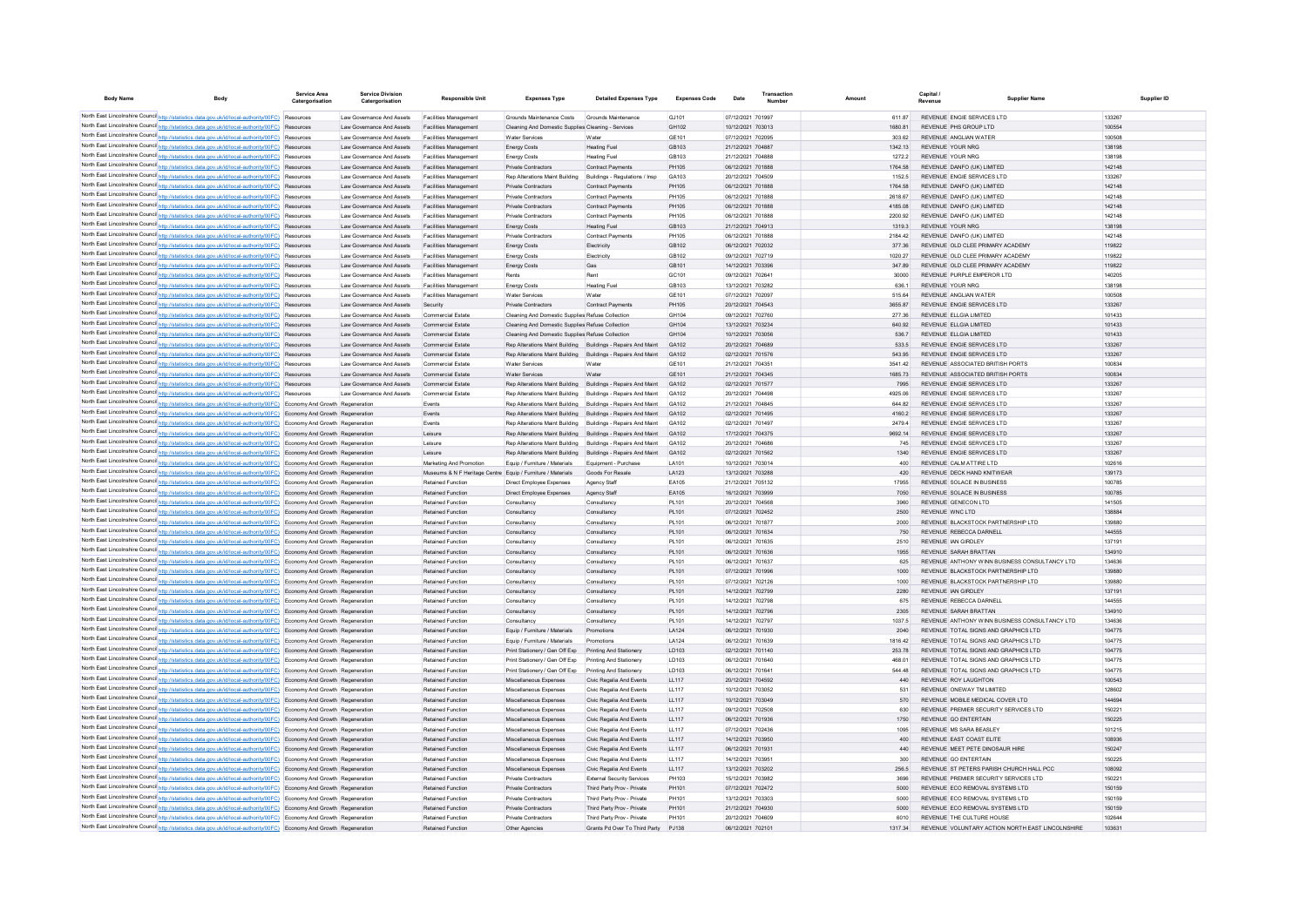| <b>Body Name</b> |                                                                                                                                                                                                                                                                                                                                                                          | Service Area<br>Catergorisation | <b>Service Division</b><br>Catergorisation | <b>Responsible Unit</b>  | <b>Expenses Type</b>                       | <b>Detailed Expenses Type</b>                            | <b>Expenses Code</b> | Date                                   | Transactio<br>Number |                | Capital /<br>Revenue | <b>Supplier Nam</b>                                                            | Supplier ID                                                    |
|------------------|--------------------------------------------------------------------------------------------------------------------------------------------------------------------------------------------------------------------------------------------------------------------------------------------------------------------------------------------------------------------------|---------------------------------|--------------------------------------------|--------------------------|--------------------------------------------|----------------------------------------------------------|----------------------|----------------------------------------|----------------------|----------------|----------------------|--------------------------------------------------------------------------------|----------------------------------------------------------------|
|                  | North East Lincolnshire Counci http://statistics.data.gov.uk/id/local-authority/00FC) Economy And Growth Regeneration                                                                                                                                                                                                                                                    |                                 |                                            | Retained Function        | Other Agencies                             | Grants Pd Over To Third Party PJ138                      |                      | 13/12/2021 703257                      |                      | 7339.99        |                      | REVENUE GARY DAVIES PHOTOGRAPHY                                                | 147627                                                         |
|                  | North East Lincolnshire Counci http://statistics.data.gov.uk/id/local-authority/00FC) Economy And Growth Regeneration                                                                                                                                                                                                                                                    |                                 |                                            | Retained Function        | Other Agencies                             | Grants Pd Over To Third Party PJ138                      |                      | 13/12/2021 703256                      |                      | 2757           |                      | REVENUE GRIMSBY RETAILERS IN PARTNERSHIP CIC                                   | 147419                                                         |
|                  | North East Lincolnshire Counci http://statistics.data.gov.uk/id/local-authority/00FC) Economy And Growth Regeneration                                                                                                                                                                                                                                                    |                                 |                                            | <b>Retained Function</b> | Other Agencies                             | Grants Pd Over To Third Party PJ138                      |                      | 20/12/2021 704620                      |                      | 2258.57        |                      | REVENUE MRS TRACEY L WALSH                                                     | 132567                                                         |
|                  | North East Lincolnshire Counci http://statistics.data.gov.uk/id/local-authority/00FC) Economy And Growth Regeneration                                                                                                                                                                                                                                                    |                                 |                                            | <b>Retained Function</b> | Other Agencies                             | Grants Pd Over To Third Party PJ138                      |                      | 17/12/2021 704241                      |                      | 1455           |                      | REVENUE LYKE LIMITED                                                           | 150488                                                         |
|                  | North East Lincolnshire Counci http://statistics.data.gov.uk/id/local-authority/00FC) Economy And Growth Regeneration                                                                                                                                                                                                                                                    |                                 |                                            | <b>Retained Function</b> | Other Agencies                             | Grants Pd Over To Third Party PJ138                      |                      | 20/12/2021 704622                      |                      | 3750           |                      | REVENUE CUTIES SKINCARE CLINIC                                                 | 150506                                                         |
|                  | North East Lincolnshire Counci http://statistics.data.gov.uk/id/local-authority/00FC) Economy And Growth Regeneration                                                                                                                                                                                                                                                    |                                 |                                            | <b>Retained Function</b> | Other Agencies                             | Grants Pd Over To Third Party PJ138                      |                      | 20/12/2021 704777                      |                      | 22530          |                      | REVENUE THE GINGERBREAD HOUSE HUMB LTD                                         | 150487                                                         |
|                  | North East Lincolnshire Counci http://statistics.data.gov.uk/id/local-authority/00FC) Economy And Growth Regeneration                                                                                                                                                                                                                                                    |                                 |                                            | <b>Retained Function</b> | Other Agencies                             | Grants Pd Over To Third Party PJ138                      |                      | 21/12/2021 704828                      |                      | 7080.68        |                      | REVENUE CARD INDUSTRY PROFESSIONALS LTD                                        | 150547                                                         |
|                  | North East Lincolnshire Counci http://statistics.data.gov.uk/id/local-authority/00FC) Economy And Growth Regeneration                                                                                                                                                                                                                                                    |                                 |                                            | Culture                  | Print Stationery / Gen Off Exp Publicity   |                                                          | LD105                | 21/12/2021 703916                      |                      | 3750           |                      | REVENUE EVENT SHOW SUPPORT CIC                                                 | 129982                                                         |
|                  | North East Lincolnshire Counci http://statistics.data.gov.uk/id/local-authority/00FC) Economy And Growth Regeneration                                                                                                                                                                                                                                                    |                                 |                                            | Culture                  | Print Stationery / Gen Off Exp Publicity   |                                                          | LD105                | 21/12/2021 704008                      |                      | 3750           |                      | REVENUE EVENT SHOW SUPPORT CIC                                                 | 129982                                                         |
|                  | North East Lincolnshire Councint http://statistics.data.gov.uk/id/local-authority/00FC) Economy And Growth Regeneration<br>North East Lincolnshire Counci http://statistics.data.gov.uk/id/local-authority/00FC) Economy And Growth Regeneration                                                                                                                         |                                 |                                            | Culture<br>Culture       | Private Contractors<br>Private Contractors | Third Party Prov - Private                               | PH101<br>PH101       | 06/12/2021 701758<br>21/12/2021 704008 |                      | 1250<br>2300   |                      | REVENUE MAGNA VITAE LEISURE TRUST<br>REVENUE EVENT SHOW SUPPORT CIC            | 131927<br>129982                                               |
|                  | North East Lincolnshire Counci http://statistics.data.gov.uk/id/local-authority/00FC) Economy And Growth Regeneration                                                                                                                                                                                                                                                    |                                 |                                            | Culture                  | Private Contractors                        | Third Party Prov - Private<br>Third Party Prov - Private | PH101                | 21/12/2021 703916                      |                      | 2300           |                      | REVENUE EVENT SHOW SUPPORT CIC                                                 | 129982                                                         |
|                  | North East Lincolnshire Counci http://statistics.data.gov.uk/id/local-authority/00FC) Economy And Growth Regeneration                                                                                                                                                                                                                                                    |                                 |                                            | Culture                  | Other Agencies                             | Performers                                               | P.1101               | 21/12/2021 704008                      |                      | 6350           |                      | REVENUE EVENT SHOW SUPPORT CIC                                                 | 129982                                                         |
|                  | North East Lincolnshire Counci http://statistics.data.gov.uk/id/local-authority/00FC) Economy And Growth Regeneration                                                                                                                                                                                                                                                    |                                 |                                            | Culture                  | Other Agencies                             | Performers                                               | P.1101               | 21/12/2021 703916                      |                      | 6350           |                      | REVENUE EVENT SHOW SUPPORT CIC                                                 | 129982                                                         |
|                  | North East Lincolnshire Counci http://statistics.data.gov.uk/id/local-authority/00FC) Economy And Growth Regeneration                                                                                                                                                                                                                                                    |                                 |                                            | Culture                  | Contributions To Provisions                | Contributions - Communities                              | I K101               | 13/12/2021 703290                      |                      | 5000           |                      | REVENUE HISTORIC MOTOR AND SAIL CIC                                            | 150176                                                         |
|                  | North East Lincolnshire Counci http://statistics.data.gov.uk/id/local-authority/00FC)                                                                                                                                                                                                                                                                                    | Economy And Growth Regeneration |                                            | Culture                  | Contributions To Provisions                | Contributions - Communities                              | K10                  | 02/12/2021 701618                      |                      | 5000           |                      | REVENUE GRIMSBY TOWN SPORTS & EDUCATIONAL TRUST                                | 114701                                                         |
|                  | North East Lincolnshire Counci http://statistics.data.gov.uk/id/local-authority/00FC) Economy And Growth Regeneration                                                                                                                                                                                                                                                    |                                 |                                            | Culture                  | Contributions To Provisions                | Contributions - Communities                              | IK10'                | 07/12/2021 701736                      |                      | 4999           |                      | REVENUE PASTURES DEVELOPMENT COMPANY                                           | 138098                                                         |
|                  | North East Lincolnshire Counci http://statistics.data.gov.uk/id/local-authority/00FC) Economy And Growth Regeneration                                                                                                                                                                                                                                                    |                                 |                                            | Culture                  | Contributions To Provisions                | Contributions - Communities                              | IK10                 | 07/12/2021 702471                      |                      | 4950           |                      | REVENUE HERITAGE TRUST OF LINCOLNSHIRE                                         | 110652                                                         |
|                  | North East Lincolnshire Counci http://statistics.data.gov.uk/id/local-authority/00FC) Economy And Growth Regeneration                                                                                                                                                                                                                                                    |                                 |                                            | Culture                  | Other Agencies                             | <b>Performers</b>                                        | P.1101               | 15/12/2021 703992                      |                      | 488 77         |                      | REVENUE FROM THE FIFLOS LTD.                                                   | 142950                                                         |
|                  | North East Lincolnshire Counci http://statistics.data.gov.uk/id/local-authority/00FC) Economy And Growth Housing Highways And Transport Supporting People                                                                                                                                                                                                                |                                 |                                            |                          | Other Agencies                             | Third Pn - Block Gross                                   | P.1103               | 21/12/2021 704972                      |                      | 4338 75        |                      | <b>REVENUE DOORSTEP</b>                                                        | 100310                                                         |
|                  | North East Lincolnshire Counci http://statistics.data.gov.uk/id/local-authority/00FC) Economy And Growth Housing Highways And Transport Supporting People                                                                                                                                                                                                                |                                 |                                            |                          | Other Agencies                             | Third Pp - Block Gross                                   | P.1103               | 21/12/2021 704977                      |                      | 2522.6         |                      | REVENUE FRAMEWORK HOUSING ASSOCIATION                                          | 149461                                                         |
|                  | North East Lincolnshire Counci http://statistics.data.gov.uk/id/local-authority/00FC) Economy And Growth Housing Highways And Transport Supporting People                                                                                                                                                                                                                |                                 |                                            |                          | Other Agencies                             | Third Pn - Block Gross                                   | P.1103               | 21/12/2021 704973                      |                      | 4489           |                      | REVENUE HUMBERCARE LTD                                                         | 100311                                                         |
|                  | North East Lincolnshire Counci http://statistics.data.gov.uk/id/local-authority/00FC) Economy And Growth Housing Highways And Transport Supporting People                                                                                                                                                                                                                |                                 |                                            |                          | Other Agencies                             | Third Pp - Block Gross                                   | P.1103               | 21/12/2021 704974                      |                      | 13162          |                      | REVENUE LONGHURST AND HAVELOK HOMES LTD.                                       | 100342                                                         |
|                  | North East Lincolnshire Counci http://statistics.data.gov.uk/id/local-authority/00FC) Economy And Growth Housing Highways And Transport Supporting People                                                                                                                                                                                                                |                                 |                                            |                          | Other Agencies                             | Third Pn - Block Gross                                   | P.1103               | 21/12/2021 704962                      |                      | 743.67         |                      | REVENUE CREATIVE SUPPORT LTD                                                   | 106726                                                         |
|                  | North East Lincolnshire Counci http://statistics.data.gov.uk/id/local-authority/00FC) Economy And Growth Housing Highways And Transport Supporting People                                                                                                                                                                                                                |                                 |                                            |                          | Other Agencies                             | Third Pp - Block Gross                                   | P.1103               | 21/12/2021 704957                      |                      | 7964           |                      | REVENUE DOORSTEP                                                               | 100310                                                         |
|                  | North East Lincolnshire Counci http://statistics.data.gov.uk/id/local-authority/00FC) Economy And Growth Housing Highways And Transport Supporting People                                                                                                                                                                                                                |                                 |                                            |                          | Other Agencies                             | Third Pn - Block Gross                                   | P.1103               | 21/12/2021 704956                      |                      | 1259           |                      | REVENUE THE SALVATION ARMY                                                     | 100309                                                         |
|                  | North East Lincolnshire Counci http://statistics.data.gov.uk/id/local-authority/00FC) Economy And Growth Housing Highways And Transport Supporting People                                                                                                                                                                                                                |                                 |                                            |                          | Other Agencies                             | Third Pp - Block Gross                                   | P.1103               | 21/12/2021 704953                      |                      | 7099           |                      | REVENUE GRIMSBY CLEETHORPES & HUMBER REGION YMCA                               | 100305                                                         |
|                  | North East Lincolnshire Counci http://statistics.data.gov.uk/id/local-authority/00FC) Economy And Growth Housing Highways And Transport Supporting People                                                                                                                                                                                                                |                                 |                                            |                          | Other Agencies                             | Third Pp - Block Gross                                   | PJ103                | 21/12/2021 704963                      |                      | 2460           |                      | REVENUE CREATIVE SUPPORT LTD                                                   | 106726                                                         |
|                  | North East Lincolnshire Counci http://statistics.data.gov.uk/id/local-authority/00FC) Economy And Growth Housing Highways And Transport Supporting People                                                                                                                                                                                                                |                                 |                                            |                          | Other Agencies                             | Third Pp - Block Gross                                   | PJ103                | 21/12/2021 704958                      |                      | 17960          |                      | REVENUE DOORSTEP                                                               | 100310                                                         |
|                  | North East Lincolnshire Counci http://statistics.data.gov.uk/id/local-authority/00FC) Economy And Growth Housing Highways And Transport Supporting People                                                                                                                                                                                                                |                                 |                                            |                          | Other Agencies                             | Third Pp - Block Gross                                   | PJ103<br>PJ103       | 21/12/2021 704965                      |                      | 1446           |                      | REVENUE FRAMEWORK HOUSING ASSOCIATION                                          | 149461                                                         |
|                  | North East Lincolnshire Counci http://statistics.data.gov.uk/id/local-authority/00FC) Economy And Growth Housing Highways And Transport Supporting People<br>North East Lincolnshire Counci http://statistics.data.gov.uk/id/local-authority/00FC) Economy And Growth Housing Highways And Transport Supporting People                                                   |                                 |                                            |                          | Other Agencies<br>Other Agencies           | Third Pp - Block Gross<br>Third Pp - Block Gross         | PJ103                | 21/12/2021 70496<br>21/12/2021 704964  |                      | 14279<br>4317  |                      | REVENUE LONGHURST AND HAVELOK HOMES LTD<br>REVENUE NAVIGO EXTRA LIMITED        | 100342<br>133793                                               |
|                  | North East Lincolnshire Counci http://statistics.data.gov.uk/id/local-authority/00FC) Economy And Growth Housing Highways And Transport Supporting People                                                                                                                                                                                                                |                                 |                                            |                          | Other Agencies                             | Third Pp - Block Gross                                   | PJ103                | 21/12/2021 704955                      |                      | 6405           |                      | REVENUE THE SALVATION ARMY                                                     | 100309                                                         |
|                  | North East Lincolnshire Council http://statistics.data.gov.uk/id/local-authority/00FC) Economy And Growth Housing Highways And Transport Supporting People                                                                                                                                                                                                               |                                 |                                            |                          | Other Agencies                             | Third Pp - Block Gross                                   | PJ103                | 21/12/2021 704954                      |                      | 16322          |                      | REVENUE GRIMSBY CLEETHORPES & HUMBER REGION YMCA                               | 100305                                                         |
|                  | North East Lincolnshire Counci http://statistics.data.gov.uk/id/local-authority/00FC) Economy And Growth Housing Highways And Transport Supporting People                                                                                                                                                                                                                |                                 |                                            |                          | Other Agencies                             | Third Pp - Block Gross                                   | PJ103                | 21/12/2021 704976                      |                      | 3553           |                      | REVENUE NAVIGO EXTRA LIMITED                                                   | 133793                                                         |
|                  | North East Lincolnshire Counci http://statistics.data.gov.uk/id/local-authority/00FC) Economy And Growth Housing Highways And Transport Supporting People                                                                                                                                                                                                                |                                 |                                            |                          | Other Agencies                             | Third Pp - Block Gross                                   | PJ103                | 21/12/2021 704971                      |                      | 1332           |                      | REVENUE THE SALVATION ARMY                                                     | 100309                                                         |
|                  | North East Lincolnshire Council http://statistics.data.gov.uk/id/local-authority/00FC) Economy And Growth Housing Highways And Transport Supporting People                                                                                                                                                                                                               |                                 |                                            |                          | Other Agencies                             | Third Pp - Block Gross                                   | PJ103                | 21/12/2021 704960                      |                      | 13195          |                      | REVENUE WOMENS AID                                                             | 100326                                                         |
|                  | North East Lincolnshire Council http://statistics.data.gov.uk/id/local-authority/00FC) Economy And Growth Housing Highways And Transport Supporting People                                                                                                                                                                                                               |                                 |                                            |                          | Other Agencies                             | Third Pp - Block Gross                                   | PJ103                | 20/12/2021 704704                      |                      | 4623           |                      | REVENUE NHS NORTH EAST LINCOLNSHIRE CCG                                        | 121549                                                         |
|                  | North East Lincolnshire Counci http://statistics.data.gov.uk/id/local-authority/00FC) Economy And Growth Housing Highways And Transport Supporting People                                                                                                                                                                                                                |                                 |                                            |                          | Other Agencies                             | Third Pp - Block Gross                                   | PJ103                | 21/12/2021 704970                      |                      | 5671.15        |                      | REVENUE GRIMSBY CLEETHORPES & HUMBER REGION YMCA                               | 100305                                                         |
|                  | North East Lincolnshire Counci http://statistics.data.gov.uk/id/local-authority/00FC) Economy And Growth Housing Highways And Transport Supporting People                                                                                                                                                                                                                |                                 |                                            |                          | Private Contractors                        | Third Party Prov - Private                               | PH101                | 01/12/2021 700989                      |                      | 2026           |                      | REVENUE LEARNING4LIFE-GY-CIC                                                   | 144120                                                         |
|                  | North East Lincolnshire Counci http://statistics.data.gov.uk/id/local-authority/00FC) Economy And Growth Housing Highways And Transport Supporting People                                                                                                                                                                                                                |                                 |                                            |                          | Private Contractors                        | Third Party Prov - Privat                                | PH101                | 14/12/2021 703385                      |                      | 2026           |                      | REVENUE LEARNING4LIFE-GY-CIC                                                   | 144120                                                         |
|                  | North East Lincolnshire Counci http://statistics.data.gov.uk/id/local-authority/00FC) Economy And Growth Housing Highways And Transport Supporting People                                                                                                                                                                                                                |                                 |                                            |                          | Private Contractors                        | Third Party Prov - Private                               | PH101                | 13/12/2021 703261                      |                      | 5504.34        |                      | REVENUE ENGIE SERVICES LTD                                                     | 133267                                                         |
|                  | North East Lincolnshire Counci http://statistics.data.gov.uk/id/local-authority/00FC) Economy And Growth Housing Highways And Transport Supporting People                                                                                                                                                                                                                |                                 |                                            |                          | Private Contractors                        | Third Party Prov - Private                               | PH101                | 13/12/2021 703286                      |                      | 284.2          |                      | <b>REVENUE LINKS TAXIS</b>                                                     | 100546                                                         |
|                  | North East Lincolnshire Counci http://statistics.data.gov.uk/id/local-authority/00FC) Economy And Growth Housing Highways And Transport Supporting People                                                                                                                                                                                                                |                                 |                                            |                          | Private Contractors                        | Third Party Prov - Private                               | PH101                | 21/12/2021 704504                      |                      | 658.57         |                      | REVENUE B & M RETAIL LIMITED                                                   | 116266                                                         |
|                  | North East Lincolnshire Counci http://statistics.data.gov.uk/id/local-authority/00FC) Economy And Growth Housing Highways And Transport Supporting People                                                                                                                                                                                                                |                                 |                                            |                          | Private Contractors                        | Third Party Prov - Private                               | PH101                | 07/12/2021 701751                      |                      | 775            |                      | REVENUE ST ANDREWS HOSPICE (TRADING) LTD                                       | 141569                                                         |
|                  | North East Lincolnshire Council http://statistics.data.gov.uk/id/local-authority/00FC) Economy And Growth Housing Highways And Transport Supporting People                                                                                                                                                                                                               |                                 |                                            |                          | Private Contractors                        | Third Party Prov - Private                               | PH101                | 21/12/2021 704503                      |                      | 284            |                      | REVENUE P & L DISCOUNT FURNITURE LTD                                           | 103831                                                         |
|                  | North East Lincolnshire Council http://statistics.data.gov.uk/id/local-authority/00FC) Economy And Growth Housing Highways And Transport Supporting People<br>North East Lincolnshire Counci http://statistics.data.gov.uk/id/local-authority/00FC) Economy And Growth Housing Highways And Transport Home Options & Hous Rel Supp Private Contractors                   |                                 |                                            |                          | Private Contractors                        | Third Party Prov - Private<br>Third Party Prov - Private | PH101<br>PH101       | 17/12/2021 704380<br>24/12/2021 704911 |                      | 1000<br>333.2  |                      | REVENUE REDACTED PERSONAL INFORMATION<br>REVENUE REDACTED PERSONAL INFORMATION | REDACTED PERSONAL INFORMATION<br>REDACTED PERSONAL INFORMATION |
|                  | North East Lincolnshire Counci http://statistics.data.gov.uk/id/local-authority/00FC) Economy And Growth Housing Highways And Transport Home Options & Hous Rel Supp Private Contractors                                                                                                                                                                                 |                                 |                                            |                          |                                            | Third Party Prov - Private                               | PH101                | 21/12/2021 705756                      |                      | 475            |                      | REVENUE REDACTED PERSONAL INFORMATION                                          | REDACTED PERSONAL INFORMATION                                  |
|                  | North East Lincolnshire Council http://statistics.data.gov.uk/id/local-authority/00FC) Economy And Growth Housing Highways And Transport Home Options & Hous Rel Supp Private Contractors                                                                                                                                                                                |                                 |                                            |                          |                                            | Third Party Prov - Privat                                | PH101                | 14/12/2021 703344                      |                      | 303.33         |                      | REVENUE REDACTED PERSONAL INFORMATION                                          | REDACTED PERSONAL INFORMATION                                  |
|                  | North East Lincolnshire Counci http://statistics.data.gov.uk/id/local-authority/00FC) Economy And Growth Housing Highways And Transport Home Options & Hous Rel Supp Private Contractors                                                                                                                                                                                 |                                 |                                            |                          |                                            | Third Party Prov - Private                               | PH101                | 07/12/2021 701976                      |                      | 650            |                      | REVENUE REDACTED PERSONAL INFORMATION                                          | REDACTED PERSONAL INFORMATION                                  |
|                  | North East Lincolnshire Council http://statistics.data.gov.uk/id/local-authority/00FC) Economy And Growth Housing Highways And Transport Home Options & Hous Rel Supp Private Contractors                                                                                                                                                                                |                                 |                                            |                          |                                            | Third Party Prov - Privat                                | PH101                | 09/12/2021 702787                      |                      | 1700           |                      | REVENUE REDACTED PERSONAL INFORMATION                                          | REDACTED PERSONAL INFORMATION                                  |
|                  | North East Lincolnshire Counci http://statistics.data.gov.uk/id/local-authority/00FC) Economy And Growth Housing Highways And Transport Home Options & Hous Rel Supp Private Contractors                                                                                                                                                                                 |                                 |                                            |                          |                                            | Third Party Prov - Private                               | PH101                | 07/12/2021 701853                      |                      | 277.09         |                      | REVENUE REDACTED PERSONAL INFORMATION                                          | REDACTED PERSONAL INFORMATION                                  |
|                  | North East Lincolnshire Counci http://statistics.data.gov.uk/id/local-authority/00FC) Economy And Growth Housing Highways And Transport Home Options & Hous Rel Supp Private Contractors                                                                                                                                                                                 |                                 |                                            |                          |                                            | Third Party Prov - Privat                                | PH101                | 06/12/2021 701929                      |                      | 490            |                      | REVENUE REDACTED PERSONAL INFORMATION                                          | REDACTED PERSONAL INFORMATION                                  |
|                  | North East Lincolnshire Counci http://statistics.data.gov.uk/id/local-authority/00FC) Economy And Growth Housing Highways And Transport Home Options & Hous Rel Supp Private Contractors                                                                                                                                                                                 |                                 |                                            |                          |                                            | Third Party Prov - Private                               | PH101                | 16/12/2021 702517                      |                      | 325            |                      | REVENUE REDACTED PERSONAL INFORMATION                                          | REDACTED PERSONAL INFORMATION                                  |
|                  | North East Lincolnshire Counci http://statistics.data.gov.uk/id/local-authority/00FC) Economy And Growth Housing Highways And Transport Home Options & Hous Rel Supp Private Contractors                                                                                                                                                                                 |                                 |                                            |                          |                                            | Third Party Prov - Private                               | PH101                | 09/12/2021 702667                      |                      | 888.75         |                      | REVENUE REDACTED PERSONAL INFORMATION                                          | REDACTED PERSONAL INFORMATION                                  |
|                  | North East Lincolnshire Counci http://statistics.data.gov.uk/id/local-authority/00FC) Economy And Growth Housing Highways And Transport Home Options & Hous Rel Supp Private Contractors                                                                                                                                                                                 |                                 |                                            |                          |                                            | Third Party Prov - Privat                                | PH101                | 24/12/2021 705956                      |                      | 340            |                      | REVENUE REDACTED PERSONAL INFORMATION                                          | REDACTED PERSONAL INFORMATION                                  |
|                  | North East Lincolnshire Counci http://statistics.data.gov.uk/id/local-authority/00FC) Economy And Growth Housing Highways And Transport Home Options & Hous Rel Supp Other Agencies                                                                                                                                                                                      |                                 |                                            |                          |                                            | Grants Pd Over To Third Party PJ138                      |                      | 21/12/2021 704950                      |                      | 42079.78       |                      | REVENUE ENGIE SERVICES LTD                                                     | 133267                                                         |
|                  | North East Lincolnshire Counci http://statistics.data.gov.uk/id/local-authority/00FC) Economy And Growth Housing Highways And Transport Home Options & Hous Rel Supp Other Agencies                                                                                                                                                                                      |                                 |                                            |                          |                                            | Grants Pd Over To Third Party PJ138                      |                      | 15/12/2021 703974                      |                      | 14000          |                      | REVENUE LONGHURST GROUP LTD                                                    | 145794                                                         |
|                  | North East Lincolnshire Counci http://statistics.data.gov.uk/id/local-authority/00FC) Economy And Growth Housing Highways And Transport Home Options & Hous Rel Supp Rents                                                                                                                                                                                               |                                 |                                            |                          |                                            |                                                          | GC101                | 20/12/2021 704701                      |                      | 2572.92        |                      | REVENUE REDACTED PERSONAL INFORMATION                                          | REDACTED PERSONAL INFORMATION                                  |
|                  | North East Lincolnshire Counci http://statistics.data.gov.uk/id/local-authority/00FC) Economy And Growth Housing Highways And Transport Home Options & Hous Rel Supp Rents                                                                                                                                                                                               |                                 |                                            |                          |                                            | Service Charge                                           | GC102                | 21/12/2021 704699                      |                      | 1300           |                      | REVENUE RPS LINCOLNSHIRE LIMITED                                               | 143983                                                         |
|                  | North East Lincolnshire Council http://statistics.data.gov.uk/id/local-authority/00FC). Economy And Growth Housing Highways And Transport Home Options & Hous Rel Supp Rents                                                                                                                                                                                             |                                 |                                            |                          |                                            | Service Charge                                           | GC102                | 02/12/2021 701580                      |                      | 1739.28        |                      | REVENUE ENGIE SERVICES LTD                                                     | 133267                                                         |
|                  | North East Lincolnshire Council http://statistics.data.gov.uk/id/local-authority/00FC). Economy And Growth Housing Highways And Transport Home Options & Hous Rel Supp Rents                                                                                                                                                                                             |                                 |                                            |                          |                                            | Service Charge                                           | GC102                | 21/12/2021 705761                      |                      | 1982.23        |                      | REVENUE ENGIE SERVICES LTD                                                     | 133267                                                         |
|                  | North East Lincolnshire Council http://statistics.data.gov.uk/id/local-authority/00FC) Economy And Growth Housing Highways And Transport Home Options & Hous Rel Supp Rents                                                                                                                                                                                              |                                 |                                            |                          |                                            | Service Charge                                           | GC102                | 14/12/2021 703403                      |                      | 794.05         |                      | REVENUE NORTH EAST LINCOLNSHIRE COUNCIL                                        | 100894                                                         |
|                  | North East Lincolnshire Council http://statistics.data.gov.uk/id/local-authority/00FC). Economy And Growth Housing Highways And Transport Home Options & Hous Rel Supp Rents                                                                                                                                                                                             |                                 |                                            |                          |                                            | Service Charge                                           | GC102<br>GC102       | 20/12/2021 704770<br>20/12/2021 704770 |                      | 321.65         |                      | REVENUE E.ON NEXT                                                              | 148119                                                         |
|                  | North East Lincolnshire Council http://statistics.data.gov.uk/id/local-authority/00FC) Economy And Growth Housing Highways And Transport Home Options & Hous Rel Supp Rents<br>North East Lincolnshire Council http://statistics.data.gov.uk/id/local-authority/00FC) Economy And Growth Housing Highways And Transport Home Options & Hous Rel Supp Private Contractors |                                 |                                            |                          |                                            | Service Charge                                           |                      | 17/12/2021 704381                      |                      | 393.39<br>1950 |                      | REVENUE E.ON NEXT<br>REVENUE REDACTED PERSONAL INFORMATION                     | 148119<br>REDACTED PERSONAL INFORMATION                        |
|                  | North East Lincolnshire Counci http://statistics.data.gov.uk/id/local-authority/00FC) Economy And Growth Housing Highways And Transport Home Options & Hous Rel Supp Private Contractors                                                                                                                                                                                 |                                 |                                            |                          |                                            | Third Party Prov - Private<br>Third Party Prov - Private | PH101<br>PH101       | 20/12/2021 704391                      |                      | 2692.56        |                      | REVENUE REDACTED PERSONAL INFORMATION                                          | REDACTED PERSONAL INFORMATION                                  |
|                  | North East Lincolnshire Counci http://statistics.data.gov.uk/id/local-authority/00FC) Economy And Growth Housing Highways And Transport Home Options & Hous Rel Supp Rents                                                                                                                                                                                               |                                 |                                            |                          |                                            | Rent                                                     | GC101                | 06/12/2021 701793                      |                      | 360            |                      | REVENUE REDACTED PERSONAL INFORMATION                                          | REDACTED PERSONAL INFORMATION                                  |
|                  | North East Lincolnshire Counci <sup>1</sup> http://statistics.data.gov.uk/id/local-authority/00FC) Economy And Growth Housing Highways And Transport Home Options & Hous Rel Supp Rents                                                                                                                                                                                  |                                 |                                            |                          |                                            | Rent                                                     | GC <sub>101</sub>    | 06/12/2021 701794                      |                      | 490            |                      | REVENUE REDACTED PERSONAL INFORMATION                                          | REDACTED PERSONAL INFORMATION                                  |
|                  | North East Lincolnshire Counci <sup>1</sup> http://statistics.data.gov.uk/id/local-authority/00FC) Economy And Growth Housing Highways And Transport Home Options & Hous Rel Supp Rents                                                                                                                                                                                  |                                 |                                            |                          |                                            | Rent                                                     | GC <sub>101</sub>    | 06/12/2021 701796                      |                      | 420            |                      | REVENUE REDACTED PERSONAL INFORMATION                                          | REDACTED PERSONAL INFORMATION                                  |
|                  | North East Lincolnshire Counci http://statistics.data.gov.uk/id/local-authority/00FC) Economy And Growth Housing Highways And Transport Home Options & Hous Rel Supp Rents                                                                                                                                                                                               |                                 |                                            |                          |                                            | Rent                                                     | GC <sub>101</sub>    | 06/12/2021 701797                      |                      | 315            |                      | REVENUE REDACTED PERSONAL INFORMATION                                          | REDACTED PERSONAL INFORMATION                                  |
|                  | North East Lincolnshire Counci <sup>1</sup> http://statistics.data.gov.uk/id/local-authority/00FC) Economy And Growth Housing Highways And Transport Home Options & Hous Rel Supp Rents                                                                                                                                                                                  |                                 |                                            |                          |                                            | Rent                                                     | GC <sub>101</sub>    | 06/12/2021 701798                      |                      | 910            |                      | REVENUE REDACTED PERSONAL INFORMATION                                          | REDACTED PERSONAL INFORMATION                                  |
|                  |                                                                                                                                                                                                                                                                                                                                                                          |                                 |                                            |                          |                                            |                                                          |                      |                                        |                      |                |                      |                                                                                |                                                                |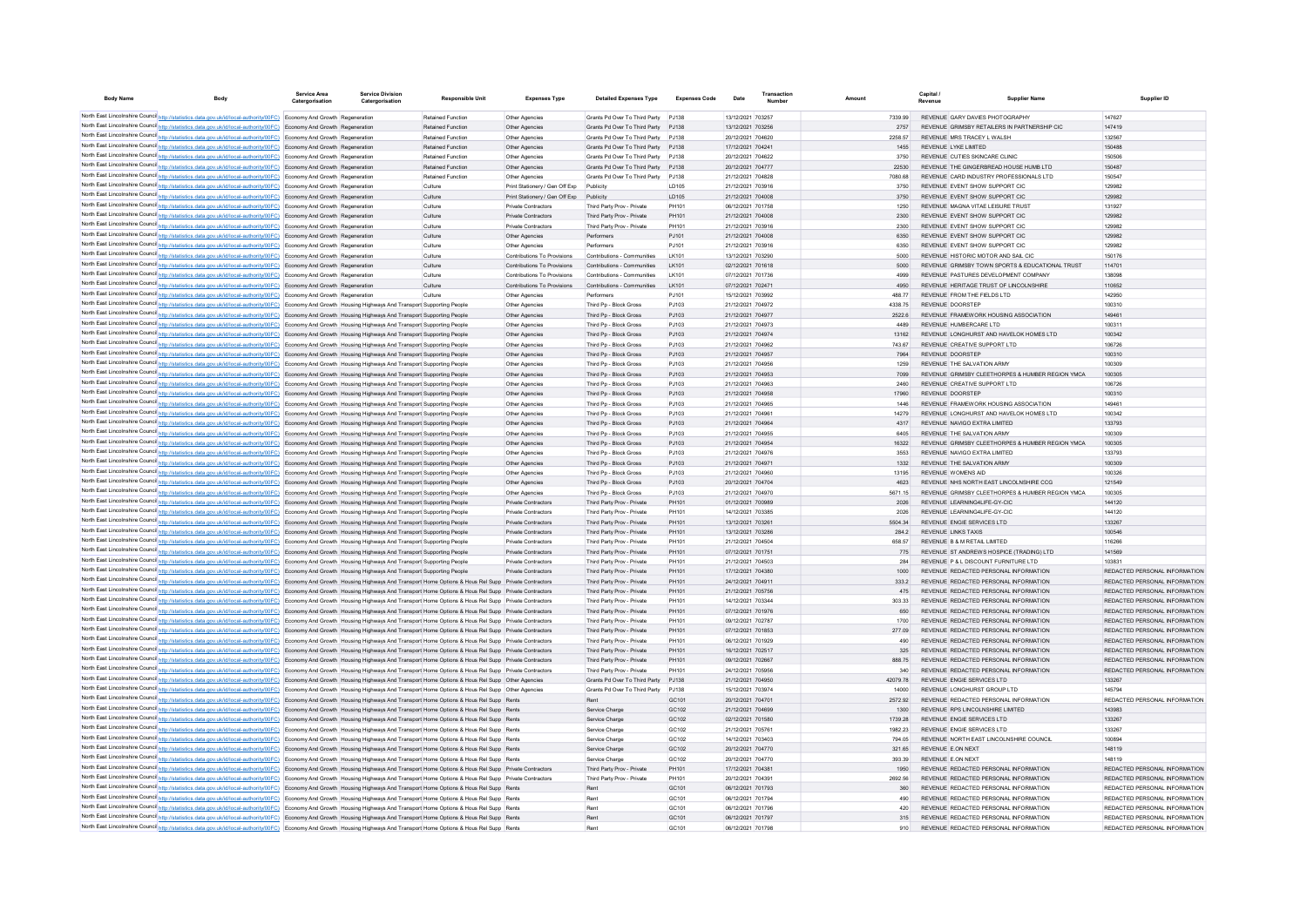| <b>Body Name</b> | Body                                                                                                                                                                                                                                                                                                                                                     | Service Area<br>Catergorisation | <b>Service Division</b><br>Catergorisation | <b>Responsible Unit</b> | <b>Expenses Type</b>                                         | <b>Detailed Expenses Type</b>                                       | <b>Expenses Code</b> | Date                                   | Transactio<br>Number |                      | Capital /<br>Revenue | <b>Supplier Name</b>                                                           | Supplier ID                                                    |
|------------------|----------------------------------------------------------------------------------------------------------------------------------------------------------------------------------------------------------------------------------------------------------------------------------------------------------------------------------------------------------|---------------------------------|--------------------------------------------|-------------------------|--------------------------------------------------------------|---------------------------------------------------------------------|----------------------|----------------------------------------|----------------------|----------------------|----------------------|--------------------------------------------------------------------------------|----------------------------------------------------------------|
|                  | North East Lincolnshire Counci <sup>1</sup> http://statistics.data.gov.uk/id/local-authority/00FC) Economy And Growth Housing Highways And Transport Home Options & Hous Rel Supp Rents                                                                                                                                                                  |                                 |                                            |                         |                                                              | Rent                                                                | GC <sub>101</sub>    | 06/12/2021 701799                      |                      | 420                  |                      | REVENUE REDACTED PERSONAL INFORMATION                                          | REDACTED PERSONAL INFORMATION                                  |
|                  | North East Lincolnshire Counci <sup>1</sup> http://statistics.data.gov.uk/id/local-authority/00FC) Economy And Growth Housing Highways And Transport Home Options & Hous Rel Supp Rents                                                                                                                                                                  |                                 |                                            |                         |                                                              | Rent                                                                | GC101                | 14/12/2021 703338                      |                      | 420                  |                      | REVENUE REDACTED PERSONAL INFORMATION                                          | REDACTED PERSONAL INFORMATION                                  |
|                  | North East Lincolnshire Counci http://statistics.data.gov.uk/id/local-authority/00FC) Economy And Growth Housing Highways And Transport Home Options & Hous Rel Supp Rents                                                                                                                                                                               |                                 |                                            |                         |                                                              | Rent                                                                | GC101                | 14/12/2021 703339                      |                      | 910                  |                      | REVENUE REDACTED PERSONAL INFORMATION                                          | REDACTED PERSONAL INFORMATION                                  |
|                  | North East Lincolnshire Counci http://statistics.data.gov.uk/id/local-authority/00FC). Economy And Growth Housing Highways And Transport Home Options & Hous Rel Supp Rents                                                                                                                                                                              |                                 |                                            |                         |                                                              | Rent                                                                | GC101                | 14/12/2021 703340                      |                      | 315                  |                      | REVENUE REDACTED PERSONAL INFORMATION                                          | REDACTED PERSONAL INFORMATION                                  |
|                  | North East Lincolnshire Council http://statistics.data.gov.uk/id/local-authority/00FC). Economy And Growth Housing Highways And Transport Home Options & Hous Rel Supp Rents                                                                                                                                                                             |                                 |                                            |                         |                                                              | Rent                                                                | GC101                | 14/12/2021 703341                      |                      | 350                  |                      | REVENUE REDACTED PERSONAL INFORMATION                                          | REDACTED PERSONAL INFORMATION                                  |
|                  | North East Lincolnshire Council http://statistics.data.gov.uk/id/local-authority/00FC) Economy And Growth Housing Highways And Transport Home Options & Hous Rel Supp Rents                                                                                                                                                                              |                                 |                                            |                         |                                                              | Rent                                                                | GC101                | 14/12/2021 703342                      |                      | 420                  |                      | REVENUE REDACTED PERSONAL INFORMATION                                          | REDACTED PERSONAL INFORMATION                                  |
|                  | North East Lincolnshire Council http://statistics.data.gov.uk/id/local-authority/00FC) Economy And Growth Housing Highways And Transport Home Options & Hous Rel Supp Rents                                                                                                                                                                              |                                 |                                            |                         |                                                              | Rent                                                                | GC101                | 14/12/2021 703334                      |                      | 360                  |                      | REVENUE REDACTED PERSONAL INFORMATION                                          | REDACTED PERSONAL INFORMATION                                  |
|                  | North East Lincolnshire Counci http://statistics.data.gov.uk/id/local-authority/00FC) Economy And Growth Housing Highways And Transport Home Options & Hous Rel Supp Rents                                                                                                                                                                               |                                 |                                            |                         |                                                              | Rent                                                                | GC101                | 14/12/2021 703336                      |                      | 420                  |                      | REVENUE REDACTED PERSONAL INFORMATION                                          | REDACTED PERSONAL INFORMATION                                  |
|                  | North East Lincolnshire Council http://statistics.data.gov.uk/id/local-authority/00FC) Economy And Growth Housing Highways And Transport Home Options & Hous Rel Supp Rents                                                                                                                                                                              |                                 |                                            |                         |                                                              | Rent                                                                | GC101                | 14/12/2021 703337                      |                      | 490                  |                      | REVENUE REDACTED PERSONAL INFORMATION                                          | REDACTED PERSONAL INFORMATION                                  |
|                  | North East Lincolnshire Counci http://statistics.data.gov.uk/id/local-authority/00FC) Economy And Growth Housing Highways And Transport Home Options & Hous Rel Supp Rents                                                                                                                                                                               |                                 |                                            |                         |                                                              | Rent                                                                | GC101                | 16/12/2021 704017                      |                      | 420                  |                      | REVENUE REDACTED PERSONAL INFORMATION                                          | REDACTED PERSONAL INFORMATION                                  |
|                  | North East Lincolnshire Counci http://statistics.data.gov.uk/id/local-authority/00FC) Economy And Growth Housing Highways And Transport Home Options & Hous Rel Supp Rents                                                                                                                                                                               |                                 |                                            |                         |                                                              | Rent                                                                | GC <sub>101</sub>    | 16/12/2021 704010                      |                      | 300                  |                      | REVENUE REDACTED PERSONAL INFORMATION                                          | REDACTED PERSONAL INFORMATION                                  |
|                  | North East Lincolnshire Counci http://statistics.data.gov.uk/id/local-authority/00FC) Economy And Growth Housing Highways And Transport Home Options & Hous Rel Supp Rents                                                                                                                                                                               |                                 |                                            |                         |                                                              | Rent                                                                | GC101                | 16/12/2021 704011                      |                      | 490                  |                      | REVENUE REDACTED PERSONAL INFORMATION                                          | REDACTED PERSONAL INFORMATION                                  |
|                  | North East Lincolnshire Counci http://statistics.data.gov.uk/id/local-authority/00FC) Economy And Growth Housing Highways And Transport Home Options & Hous Rel Supp Rents                                                                                                                                                                               |                                 |                                            |                         |                                                              | Rent                                                                | GC <sub>101</sub>    | 16/12/2021 704012                      |                      | 420                  |                      | REVENUE REDACTED PERSONAL INFORMATION                                          | REDACTED PERSONAL INFORMATION                                  |
|                  | North East Lincolnshire Counci http://statistics.data.gov.uk/id/local-authority/00FC) Economy And Growth Housing Highways And Transport Home Options & Hous Rel Supp Rents                                                                                                                                                                               |                                 |                                            |                         |                                                              | Rent                                                                | GC101                | 16/12/2021 704013                      |                      | 315                  |                      | REVENUE REDACTED PERSONAL INFORMATION                                          | REDACTED PERSONAL INFORMATION                                  |
|                  | North East Lincolnshire Counci http://statistics.data.gov.uk/id/local-authority/00FC) Economy And Growth Housing Highways And Transport Home Options & Hous Rel Supp Rents                                                                                                                                                                               |                                 |                                            |                         |                                                              | Rent                                                                | GC <sub>101</sub>    | 16/12/2021 704015                      |                      | 910                  |                      | REVENUE REDACTED PERSONAL INFORMATION                                          | REDACTED PERSONAL INFORMATION                                  |
|                  | North East Lincolnshire Counci http://statistics.data.gov.uk/id/local-authority/00FC) Economy And Growth Housing Highways And Transport Home Options & Hous Rel Supp Rents                                                                                                                                                                               |                                 |                                            |                         |                                                              | Rent                                                                | GC101                | 16/12/2021 704018                      |                      | 350                  |                      | REVENUE REDACTED PERSONAL INFORMATION                                          | REDACTED PERSONAL INFORMATION                                  |
|                  | North East Lincolnshire Counci http://statistics.data.gov.uk/id/local-authority/00FC) Economy And Growth Housing Highways And Transport Home Options & Hous Rel Supp Rents                                                                                                                                                                               |                                 |                                            |                         |                                                              | Rent                                                                | GC101                | 21/12/2021 705742                      |                      | 420                  |                      | REVENUE REDACTED PERSONAL INFORMATION                                          | REDACTED PERSONAL INFORMATION                                  |
|                  | North East Lincolnshire Counci http://statistics.data.gov.uk/id/local-authority/00FC) Economy And Growth Housing Highways And Transport Home Options & Hous Rel Supp Rents                                                                                                                                                                               |                                 |                                            |                         |                                                              | Rent                                                                | GC <sub>101</sub>    | 21/12/2021 705743                      |                      | 420                  |                      | REVENUE REDACTED PERSONAL INFORMATION                                          | REDACTED PERSONAL INFORMATION                                  |
|                  | North East Lincolnshire Counci http://statistics.data.gov.uk/id/local-authority/00FC) Economy And Growth Housing Highways And Transport Home Options & Hous Rel Supp Rents                                                                                                                                                                               |                                 |                                            |                         |                                                              | Rent                                                                | GC101                | 21/12/2021 705744                      |                      | 490                  |                      | REVENUE REDACTED PERSONAL INFORMATION                                          | REDACTED PERSONAL INFORMATION                                  |
|                  | North East Lincolnshire Counci http://statistics.data.gov.uk/id/local-authority/00FC) Economy And Growth Housing Highways And Transport Home Options & Hous Rel Supp Rents                                                                                                                                                                               |                                 |                                            |                         |                                                              | Rent                                                                | GC <sub>101</sub>    | 21/12/2021 705745                      |                      | 420                  |                      | REVENUE REDACTED PERSONAL INFORMATION                                          | REDACTED PERSONAL INFORMATION                                  |
|                  | North East Lincolnshire Counci http://statistics.data.gov.uk/id/local-authority/00FC) Economy And Growth Housing Highways And Transport Home Options & Hous Rel Supp Rents                                                                                                                                                                               |                                 |                                            |                         |                                                              | Rent                                                                | GC101                | 21/12/2021 705746                      |                      | 315                  |                      | REVENUE REDACTED PERSONAL INFORMATION                                          | REDACTED PERSONAL INFORMATION                                  |
|                  | North East Lincolnshire Counci http://statistics.data.gov.uk/id/local-authority/00FC) Economy And Growth Housing Highways And Transport Home Options & Hous Rel Supp Rents                                                                                                                                                                               |                                 |                                            |                         |                                                              | Rent                                                                | GC <sub>101</sub>    | 21/12/2021 705748                      |                      | 910                  |                      | REVENUE REDACTED PERSONAL INFORMATION                                          | REDACTED PERSONAL INFORMATION                                  |
|                  | North East Lincolnshire Counci http://statistics.data.gov.uk/id/local-authority/00FC) Economy And Growth Housing Highways And Transport Home Options & Hous Rel Supp Rents                                                                                                                                                                               |                                 |                                            |                         |                                                              | Rent                                                                | GC101                | 21/12/2021 705749                      |                      | 420                  |                      | REVENUE REDACTED PERSONAL INFORMATION                                          | REDACTED PERSONAL INFORMATION                                  |
|                  | North East Lincolnshire Counci http://statistics.data.gov.uk/id/local-authority/00FC) Economy And Growth Housing Highways And Transport Home Options & Hous Rel Supp Rents                                                                                                                                                                               |                                 |                                            |                         |                                                              | Rent                                                                | GC <sub>101</sub>    | 22/12/2021 705769                      |                      | 420                  |                      | REVENUE REDACTED PERSONAL INFORMATION                                          | REDACTED PERSONAL INFORMATION                                  |
|                  | North East Lincolnshire Counci http://statistics.data.gov.uk/id/local-authority/00FC) Economy And Growth Housing Highways And Transport Home Options & Hous Rel Supp Rents                                                                                                                                                                               |                                 |                                            |                         |                                                              | Rent                                                                | GC <sub>101</sub>    | 13/12/2021 703206                      |                      | 1715.56              |                      | REVENUE REDACTED PERSONAL INFORMATION<br>REVENUE REDACTED PERSONAL INFORMATION | REDACTED PERSONAL INFORMATION<br>REDACTED PERSONAL INFORMATION |
|                  | North East Lincolnshire Counci http://statistics.data.gov.uk/id/local-authority/00FC) Economy And Growth Housing Highways And Transport Home Options & Hous Rel Supp Rents                                                                                                                                                                               |                                 |                                            |                         |                                                              | Rent<br>Rent                                                        | GC101<br>GC101       | 13/12/2021 703209<br>13/12/2021 703210 |                      | 1247.68<br>1247.68   |                      | REVENUE REDACTED PERSONAL INFORMATION                                          | REDACTED PERSONAL INFORMATION                                  |
|                  | North East Lincolnshire Counci http://statistics.data.gov.uk/id/local-authority/00FC) Economy And Growth Housing Highways And Transport Home Options & Hous Rel Supp Rents<br>North East Lincolnshire Counci http://statistics.data.gov.uk/id/local-authority/00FC) Economy And Growth Housing Highways And Transport Home Options & Hous Rel Supp Rents |                                 |                                            |                         |                                                              | Rent                                                                | GC101                | 13/12/2021 703208                      |                      | 545.86               |                      | REVENUE REDACTED PERSONAL INFORMATION                                          | REDACTED PERSONAL INFORMATION                                  |
|                  | North East Lincolnshire Counci http://statistics.data.gov.uk/id/local-authority/00FC) Economy And Growth Housing Highways And Transport Home Options & Hous Rel Supp Rents                                                                                                                                                                               |                                 |                                            |                         |                                                              | Rent                                                                | GC101                | 06/12/2021 701892                      |                      | 780                  |                      | REVENUE REDACTED PERSONAL INFORMATION                                          | REDACTED PERSONAL INFORMATION                                  |
|                  | North East Lincolnshire Counci http://statistics.data.gov.uk/id/local-authority/00FC) Economy And Growth Housing Highways And Transport Home Options & Hous Rel Supp Rents                                                                                                                                                                               |                                 |                                            |                         |                                                              | Rent                                                                | GC101                | 06/12/2021 701893                      |                      | 500                  |                      | REVENUE REDACTED PERSONAL INFORMATION                                          | REDACTED PERSONAL INFORMATION                                  |
|                  | North East Lincolnshire Counci http://statistics.data.gov.uk/id/local-authority/00FC) Economy And Growth Housing Highways And Transport Home Options & Hous Rel Supp Rents                                                                                                                                                                               |                                 |                                            |                         |                                                              | Rent                                                                | GC101                | 06/12/2021 701894                      |                      | 500                  |                      | REVENUE REDACTED PERSONAL INFORMATION                                          | REDACTED PERSONAL INFORMATION                                  |
|                  | North East Lincolnshire Counci http://statistics.data.gov.uk/id/local-authority/00FC) Economy And Growth Housing Highways And Transport Home Options & Hous Rel Supp Rents                                                                                                                                                                               |                                 |                                            |                         |                                                              | Rent                                                                | GC101                | 06/12/2021 701895                      |                      | 540                  |                      | REVENUE REDACTED PERSONAL INFORMATION                                          | REDACTED PERSONAL INFORMATION                                  |
|                  | North East Lincolnshire Counci http://statistics.data.gov.uk/id/local-authority/00FC). Economy And Growth Housing Highways And Transport Home Options & Hous Rel Supp Rents                                                                                                                                                                              |                                 |                                            |                         |                                                              | Rent                                                                | GC101                | 06/12/2021 701896                      |                      | 1000                 |                      | REVENUE REDACTED PERSONAL INFORMATION                                          | REDACTED PERSONAL INFORMATION                                  |
|                  | North East Lincolnshire Counci http://istatistics.data.gov.uk/id/local-authority/00FC) Economy And Growth Housing Highways And Transport Home Options & Hous Rel Supp Rents                                                                                                                                                                              |                                 |                                            |                         |                                                              | Rent                                                                | GC101                | 20/12/2021 704526                      |                      | 1000                 |                      | REVENUE REDACTED PERSONAL INFORMATION                                          | REDACTED PERSONAL INFORMATION                                  |
|                  | North East Lincolnshire Counci http://statistics.data.gov.uk/id/local-authority/00FC) Economy And Growth Housing Highways And Transport Home Options & Hous Rel Supp Rents                                                                                                                                                                               |                                 |                                            |                         |                                                              | Rent                                                                | GC101                | 20/12/2021 704527                      |                      | 750                  |                      | REVENUE REDACTED PERSONAL INFORMATION                                          | REDACTED PERSONAL INFORMATION                                  |
|                  | North East Lincolnshire Counci http://statistics.data.gov.uk/id/local-authority/00FC) Economy And Growth Housing Highways And Transport Home Options & Hous Rel Supp Rents                                                                                                                                                                               |                                 |                                            |                         |                                                              | Rent                                                                | GC101                | 20/12/2021 704528                      |                      | 375                  |                      | REVENUE REDACTED PERSONAL INFORMATION                                          | REDACTED PERSONAL INFORMATION                                  |
|                  | North East Lincolnshire Council http://statistics.data.gov.uk/id/local-authority/00FC) Economy And Growth Housing Highways And Transport Home Options & Hous Rel Supp Rents                                                                                                                                                                              |                                 |                                            |                         |                                                              | Rent                                                                | GC101                | 20/12/2021 704529                      |                      | 375                  |                      | REVENUE REDACTED PERSONAL INFORMATION                                          | REDACTED PERSONAL INFORMATION                                  |
|                  | North East Lincolnshire Counci http://statistics.data.gov.uk/id/local-authority/00FC) Economy And Growth Housing Highways And Transport Home Options & Hous Rel Supp Rents                                                                                                                                                                               |                                 |                                            |                         |                                                              | Rent                                                                | GC101                | 20/12/2021 704530                      |                      | 900                  |                      | REVENUE REDACTED PERSONAL INFORMATION                                          | REDACTED PERSONAL INFORMATION                                  |
|                  | North East Lincolnshire Counci http://statistics.data.gov.uk/id/local-authority/00FC) Economy And Growth Housing Highways And Transport Home Options & Hous Rel Supp Rents                                                                                                                                                                               |                                 |                                            |                         |                                                              | Rent                                                                | GC <sub>101</sub>    | 20/12/2021 704531                      |                      | 600                  |                      | REVENUE REDACTED PERSONAL INFORMATION                                          | REDACTED PERSONAL INFORMATION                                  |
|                  | North East Lincolnshire Counci http://statistics.data.gov.uk/id/local-authority/00FC) Economy And Growth Housing Highways And Transport Home Options & Hous Rel Supp Rents                                                                                                                                                                               |                                 |                                            |                         |                                                              | Rent                                                                | GC <sub>101</sub>    | 06/12/2021 702004                      |                      | 1690                 |                      | REVENUE REDACTED PERSONAL INFORMATION                                          | REDACTED PERSONAL INFORMATION                                  |
|                  | North East Lincolnshire Counci http://statistics.data.gov.uk/id/local-authority/00FC) Economy And Growth Housing Highways And Transport Home Options & Hous Rel Supp Rents                                                                                                                                                                               |                                 |                                            |                         |                                                              | Rent                                                                | GC <sub>101</sub>    | 06/12/2021 702005                      |                      | 630                  |                      | REVENUE REDACTED PERSONAL INFORMATION                                          | REDACTED PERSONAL INFORMATION                                  |
|                  | North East Lincolnshire Counci http://statistics.data.gov.uk/id/local-authority/00FC) Economy And Growth Housing Highways And Transport Home Options & Hous Rel Supp Rents                                                                                                                                                                               |                                 |                                            |                         |                                                              | Rent                                                                | GC <sub>101</sub>    | 06/12/2021 702007                      |                      | 1485                 |                      | REVENUE REDACTED PERSONAL INFORMATION                                          | REDACTED PERSONAL INFORMATION                                  |
|                  | North East Lincolnshire Counci http://statistics.data.gov.uk/id/local-authority/00FC) Economy And Growth Housing Highways And Transport Home Options & Hous Rel Supp Rents                                                                                                                                                                               |                                 |                                            |                         |                                                              | Rent                                                                | GC <sub>101</sub>    | 06/12/2021 702009                      |                      | 1085                 |                      | REVENUE REDACTED PERSONAL INFORMATION                                          | REDACTED PERSONAL INFORMATION                                  |
|                  | North East Lincolnshire Counci http://statistics.data.gov.uk/id/local-authority/00FC) Economy And Growth Housing Highways And Transport Home Options & Hous Rel Supp Rents                                                                                                                                                                               |                                 |                                            |                         |                                                              | Rent                                                                | GC <sub>101</sub>    | 07/12/2021 702006                      |                      | 360                  |                      | REVENUE REDACTED PERSONAL INFORMATION                                          | REDACTED PERSONAL INFORMATION                                  |
|                  | North East Lincolnshire Counci http://statistics.data.gov.uk/id/local-authority/00FC) Economy And Growth Housing Highways And Transport Home Options & Hous Rel Supp Rents                                                                                                                                                                               |                                 |                                            |                         |                                                              | Rent                                                                | GC <sub>101</sub>    | 07/12/2021 702015                      |                      | 2835                 |                      | REVENUE REDACTED PERSONAL INFORMATION                                          | REDACTED PERSONAL INFORMATION                                  |
|                  | North East Lincolnshire Counci http://statistics.data.gov.uk/id/local-authority/00FC) Economy And Growth Housing Highways And Transport Home Options & Hous Rel Supp Rents                                                                                                                                                                               |                                 |                                            |                         |                                                              | Rent                                                                | GC <sub>101</sub>    | 22/12/2021 705057                      |                      | 1834 61              |                      | REVENUE REDACTED PERSONAL INFORMATION                                          | REDACTED PERSONAL INFORMATION                                  |
|                  | North East Lincolnshire Counci http://statistics.data.gov.uk/id/local-authority/00FC) Economy And Growth Housing Highways And Transport Home Options & Hous Rel Supp Rents                                                                                                                                                                               |                                 |                                            |                         |                                                              | Rent                                                                | GC <sub>101</sub>    | 06/12/2021 701982                      |                      | 1040                 |                      | REVENUE REDACTED PERSONAL INFORMATION                                          | REDACTED PERSONAL INFORMATION                                  |
|                  | North East Lincolnshire Counci http://statistics.data.gov.uk/id/local-authority/00FC) Economy And Growth Housing Highways And Transport Home Options & Hous Rel Supp Rents                                                                                                                                                                               |                                 |                                            |                         |                                                              | Rent                                                                | GC <sub>101</sub>    | 06/12/2021 701985                      |                      | 280                  |                      | REVENUE REDACTED PERSONAL INFORMATION                                          | REDACTED PERSONAL INFORMATION                                  |
|                  | North East Lincolnshire Council http://statistics.data.gov.uk/id/local-authority/00FC) Economy And Growth Housing Highways And Transport Home Options & Hous Rel Supp Rents                                                                                                                                                                              |                                 |                                            |                         |                                                              | Rent                                                                | GC <sub>101</sub>    | 14/12/2021 703922                      |                      | 560                  |                      | REVENUE REDACTED PERSONAL INFORMATION                                          | REDACTED PERSONAL INFORMATION                                  |
|                  | North East Lincolnshire Counci http://statistics.data.gov.uk/id/local-authority/00FC) Economy And Growth Housing Highways And Transport In Scope Contract                                                                                                                                                                                                |                                 |                                            |                         | Private Contractors                                          | <b>Contract Payments</b>                                            | PH105                | 14/12/2021 703343                      |                      | 24785279             |                      | REVENUE ENGIE SERVICES LTD                                                     | 133267                                                         |
|                  | North East Lincolnshire Counci http://statistics.data.gov.uk/id/local-authority/00FC) Economy And Growth Housing Highways And Transport In Scope Contract                                                                                                                                                                                                |                                 |                                            |                         | Private Contractors                                          | <b>Contract Payments</b>                                            | PH105                | 14/12/2021 703343                      |                      | 822455               |                      | REVENUE ENGIE SERVICES LTD                                                     | 133267                                                         |
|                  | North East Lincolnshire Counci http://statistics.data.gov.uk/id/local-authority/00FC) Economy And Growth Housing Highways And Transport In Scope Contract                                                                                                                                                                                                |                                 |                                            |                         | Private Contractors                                          | <b>Contract Payments</b>                                            | PH105<br>PH105       | 14/12/2021 703343                      |                      | 38855.94             |                      | REVENUE ENGIE SERVICES LTD                                                     | 133267                                                         |
|                  | North East Lincolnshire Counci http://statistics.data.gov.uk/id/local-authority/00FC) Economy And Growth Housing Highways And Transport In Scope Contract                                                                                                                                                                                                |                                 |                                            |                         | Private Contractors<br>Private Contractors                   | <b>Contract Payments</b><br><b>Contract Payments</b>                | PH105                | 14/12/2021 703343<br>14/12/2021 703343 |                      | 48461149<br>15182.96 |                      | REVENUE ENGIE SERVICES LTD<br>REVENUE ENGIE SERVICES LTD                       | 133267<br>133267                                               |
|                  | North East Lincolnshire Counci http://statistics.data.gov.uk/id/local-authority/00FC) Economy And Growth Housing Highways And Transport In Scope Contract<br>North East Lincolnshire Counci http://statistics.data.gov.uk/id/local-authority/00FC) Economy And Growth Housing Highways And Transport In Scope Contract                                   |                                 |                                            |                         | Private Contractors                                          | <b>Contract Payments</b>                                            | PH105                | 14/12/2021 703343                      |                      | 199282.36            |                      | REVENUE ENGIE SERVICES LTD                                                     | 133267                                                         |
|                  | North East Lincolnshire Counci http://statistics.data.gov.uk/id/local-authority/00FC) Economy And Growth Housing Highways And Transport In Scope Contract                                                                                                                                                                                                |                                 |                                            |                         | Private Contractors                                          | Contract Payments                                                   | PH105                | 14/12/2021 703343                      |                      | 98104.66             |                      | REVENUE ENGIE SERVICES LTD                                                     | 133267                                                         |
|                  | North East Lincolnshire Counci http://statistics.data.gov.uk/id/local-authority/00FC) Economy And Growth Housing Highways And Transport Drainage & Coastal Defence                                                                                                                                                                                       |                                 |                                            |                         | Private Contractors                                          | Third Party Prov - Private                                          | PH101                | 06/12/2021 702038                      |                      | 2478.99              |                      | REVENUE MENISCUS SYSTEM LTD                                                    | 147709                                                         |
|                  | North East Lincolnshire Counci http://statistics.data.gov.uk/id/local-authority/00FC) Economy And Growth Housing Highways And Transport Highways Dso                                                                                                                                                                                                     |                                 |                                            |                         | Dio Holding                                                  | Denot Fuel Holding Account                                          | <b>IM101</b>         | 02/12/2021 700860                      |                      | 20844 69             |                      | REVENUE YOUR NRG                                                               | 138198                                                         |
|                  | North East Lincolnshire Counci http://statistics.data.gov.uk/id/local-authority/00FC) Economy And Growth Housing Highways And Transport Highways Dso                                                                                                                                                                                                     |                                 |                                            |                         | Dio Holding                                                  | Denot Fuel Holding Account                                          | <b>IM101</b>         | 14/12/2021 703943                      |                      | 1767                 |                      | <b>REVENUE YOUR NRG</b>                                                        | 138198                                                         |
|                  | North East Lincolnshire Counci http://statistics.data.gov.uk/id/local-authority/00FC) Economy And Growth Housing Highways And Transport Highways Dso                                                                                                                                                                                                     |                                 |                                            |                         | Dio Holding                                                  | Denot Fuel Holding Account                                          | <b>IM101</b>         | 14/12/2021 703944                      |                      | 20485.61             |                      | REVENUE YOUR NRG                                                               | 138198                                                         |
|                  | North East Lincolnshire Counci http://statistics.data.gov.uk/id/local-authority/00FC) Economy And Growth Housing Highways And Transport Street Lighting                                                                                                                                                                                                  |                                 |                                            |                         | Ren Alterations Maint Building                               | <b>Buildings - Repairs And Maint</b>                                | GA102                | 07/12/2021 701746                      |                      | 11972 91             |                      | REVENUE J MCCANN & CO LTD                                                      | 100841                                                         |
|                  | North East Lincolnshire Counci http://statistics.data.gov.uk/id/local-authority/00FC) Economy And Growth Housing Highways And Transport Street Lighting                                                                                                                                                                                                  |                                 |                                            |                         | Private Contractors                                          | Third Party Prov - Private                                          | PH101                | 07/12/2021 701754                      |                      | 1895 01              |                      | REVENUE J MCCANN & CO LTD                                                      | 100841                                                         |
|                  | North East Lincolnshire Counci http://statistics.data.gov.uk/id/local-authority/00FC) Economy And Growth Housing Highways And Transport Street Lighting                                                                                                                                                                                                  |                                 |                                            |                         | Private Contractors                                          | Third Party Prov - Private                                          | PH101                | 07/12/2021 701746                      |                      | 1808 26              |                      | REVENUE J MCCANN & CO LTD                                                      | 100841                                                         |
|                  | North East Lincolnshire Counci http://statistics.data.gov.uk/id/local-authority/00FC) Economy And Growth Housing Highways And Transport Street Lighting                                                                                                                                                                                                  |                                 |                                            |                         | Private Contractors                                          | Third Party Prov - Private                                          | PH101                | 17/12/2021 704355                      |                      | 1390 15              |                      | REVENUE J MCCANN & CO LTD                                                      | 100841                                                         |
|                  | North East Lincolnshire Counci http://statistics.data.gov.uk/id/local-authority/00FC) Economy And Growth Housing Highways And Transport Street Lighting                                                                                                                                                                                                  |                                 |                                            |                         | Ren Alterations Maint Building                               | Street Lighting-General Maint                                       | GA111                | 07/12/2021 701746                      |                      | 475.06               |                      | REVENUE J MCCANN & CO LTD                                                      | 100841                                                         |
|                  | North East Lincolnshire Counci http://statistics.data.gov.uk/id/local-authority/00FC) Economy And Growth Housing Highways And Transport Street Lighting                                                                                                                                                                                                  |                                 |                                            |                         | Ren Alterations Maint Building Street Lighting-General Maint |                                                                     | GA111                | 17/12/2021 704355                      |                      | 327 91               |                      | REVENUE J MCCANN & CO LTD                                                      | 100841                                                         |
|                  | North East Lincolnshire Counci http://statistics.data.gov.uk/id/local-authority/00FC) Economy And Growth Housing Highways And Transport Street Lighting                                                                                                                                                                                                  |                                 |                                            |                         | Ren Alterations Maint Building Street Lighting-General Maint |                                                                     | GA111                | 07/12/2021 701746                      |                      | 559.97               |                      | REVENUE J MCCANN & CO LTD                                                      | 100841                                                         |
|                  | North East Lincolnshire Counci http://statistics.data.gov.uk/id/local-authority/00FC) Economy And Growth Housing Highways And Transport Street Lighting                                                                                                                                                                                                  |                                 |                                            |                         |                                                              | Rep Alterations Maint Building Traffic Momt-Irrecoverable Dam GA115 |                      | 07/12/2021 701746                      |                      | 430.41               |                      | REVENUE J MCCANN & CO LTD                                                      | 100841                                                         |
|                  | North East Lincolnshire Counci http://statistics.data.gov.uk/id/local-authority/00FC) Economy And Growth Housing Highways And Transport Street Lighting                                                                                                                                                                                                  |                                 |                                            |                         |                                                              | Rep Alterations Maint Building Traffic Momt-Irrecoverable Dam GA115 |                      | 17/12/2021 704355                      |                      | 1034 92              |                      | REVENUE J MCCANN & CO LTD                                                      | 100841                                                         |
|                  | North East Lincolnshire Counci http://statistics.data.gov.uk/id/local-authority/00FC) Economy And Growth Housing Highways And Transport Street Lighting                                                                                                                                                                                                  |                                 |                                            |                         | Rep Alterations Maint Building Traffic Signs / Signals       |                                                                     | GA113                | 07/12/2021 701746                      |                      | 3006.01              |                      | REVENUE J MCCANN & CO LTD                                                      | 100841                                                         |
|                  | North East Lincolnshire Counci http://statistics.data.gov.uk/id/local-authority/00FC) Economy And Growth Housing Highways And Transport Street Lighting                                                                                                                                                                                                  |                                 |                                            |                         | Rep Alterations Maint Building Traffic Signs / Signals       |                                                                     | GA113                | 17/12/2021 704355                      |                      | 1411.69              |                      | REVENUE J MCCANN & CO LTD                                                      | 100841                                                         |
|                  | North East Lincolnshire Counci http://statistics.data.gov.uk/id/local-authority/00FC) Economy And Growth Housing Highways And Transport Street Lighting                                                                                                                                                                                                  |                                 |                                            |                         | Private Contractors                                          | Third Party Prov - Private                                          | PH101                | 07/12/2021 701746                      |                      | 687.51               |                      | REVENUE J MCCANN & CO LTD                                                      | 100841                                                         |
|                  | North East Lincolnshire Counci http://statistics.data.gov.uk/id/local-authority/00FC) Economy And Growth Housing Highways And Transport Street Lighting                                                                                                                                                                                                  |                                 |                                            |                         | <b>Private Contractors</b>                                   | Third Party Prov - Private                                          | PH101                | 17/12/2021 704355                      |                      | 1491 93              |                      | REVENUE J MCCANN & CO LTD                                                      | 10084                                                          |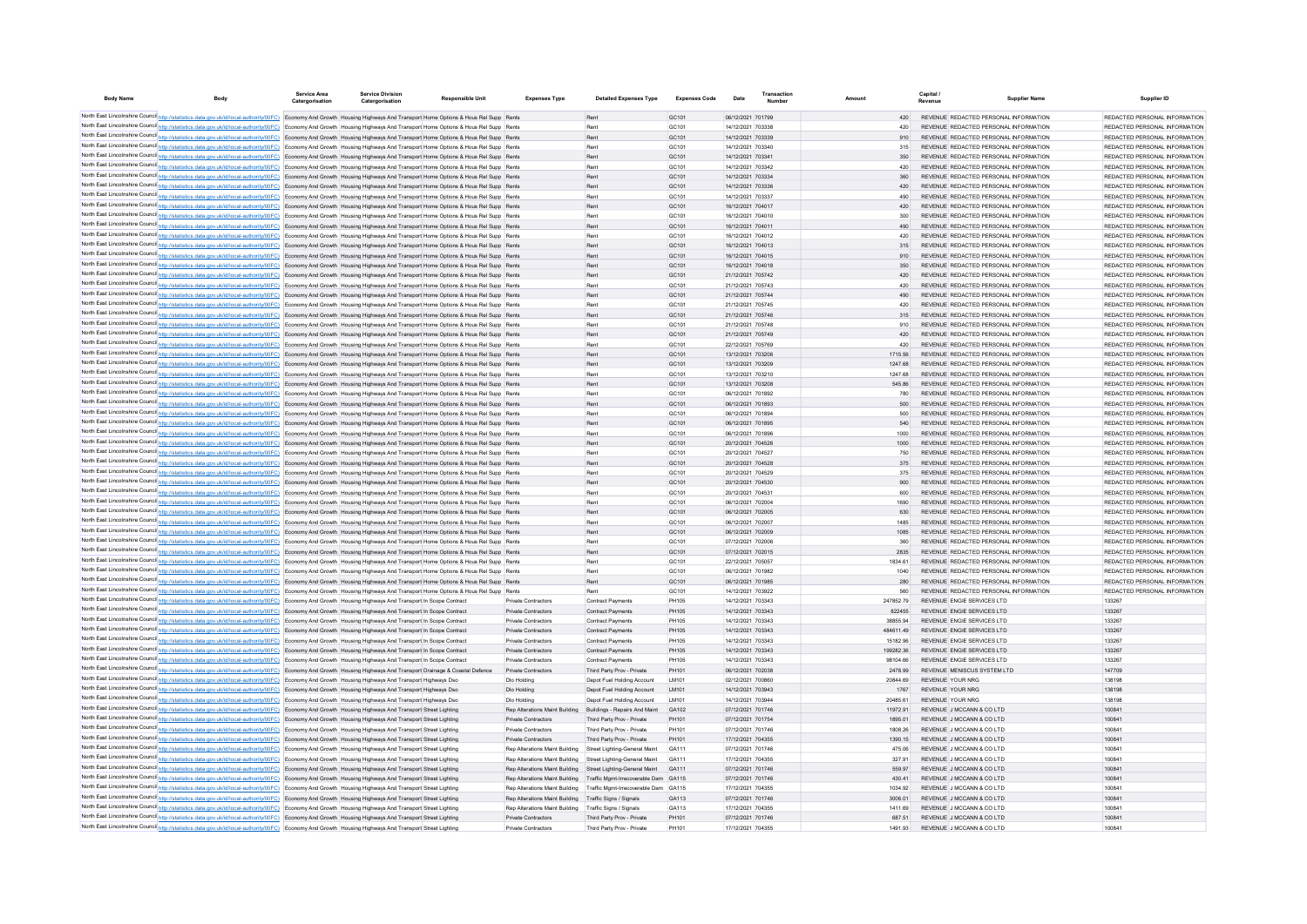| <b>Body Name</b> | <b>Body</b>                                                                                                                                                                                                                                                                                                          | <b>Service Area</b><br>Catergorisation | <b>Service Division</b>                        | <b>Responsible Unit</b>                          | <b>Expenses Type</b>                                                     | <b>Detailed Expenses Type</b>                           | <b>Expenses Code</b> | Date                                   | Transaction | Amount                                  | Capital<br>Revenue | <b>Supplier Name</b>                                                               | Supplier ID                   |
|------------------|----------------------------------------------------------------------------------------------------------------------------------------------------------------------------------------------------------------------------------------------------------------------------------------------------------------------|----------------------------------------|------------------------------------------------|--------------------------------------------------|--------------------------------------------------------------------------|---------------------------------------------------------|----------------------|----------------------------------------|-------------|-----------------------------------------|--------------------|------------------------------------------------------------------------------------|-------------------------------|
|                  |                                                                                                                                                                                                                                                                                                                      |                                        |                                                |                                                  |                                                                          |                                                         |                      |                                        |             |                                         |                    | REVENUE JIMCCANN & CO LTD                                                          |                               |
|                  | North East Lincolnshire Counci http://statistics.data.gov.uk/id/local-authority/00FC) Economy And Growth Housing Highways And Transport Street Lighting<br>North East Lincolnshire Counci http://statistics.data.gov.uk/id/local-authority/00FC) Economy And Growth Housing Highways And Transport Street Lighting   |                                        |                                                |                                                  | Private Contractors<br>Ren Alterations Maint Building Flectrical Testing | Third Party Prov - Private                              | PH101<br>GA107       | 17/12/2021 704354<br>07/12/2021 701746 |             | 382 17<br>9861 92                       |                    | REVENUE JIMCCANN & CO LTD                                                          | 100841<br>100841              |
|                  | North East Lincolnshire Counci http://statistics.data.gov.uk/id/local-authority/00FC) Economy And Growth Housing Highways And Transport Street Lighting                                                                                                                                                              |                                        |                                                |                                                  | Ren Alterations Maint Building                                           | <b>Electrical Testing</b>                               | GA <sub>107</sub>    | 17/12/2021 704355                      |             | 9115 36                                 |                    | REVENUE J MCCANN & CO LTD                                                          | 100841                        |
|                  | North East Lincolnshire Counci http://statistics.data.gov.uk/id/local-authority/00FC) Economy And Growth Housing Highways And Transport Street Lighting                                                                                                                                                              |                                        |                                                |                                                  | Ren Alterations Maint Building                                           | Street Lighting-General Maint                           | GA111                | 07/12/2021 701754                      |             | 758                                     |                    | REVENUE J MCCANN & CO LTD                                                          | 100841                        |
|                  | North East Lincolnshire Counci http://statistics.data.gov.uk/id/local-authority/00FC) Economy And Growth Housing Highways And Transport Street Lighting                                                                                                                                                              |                                        |                                                |                                                  | Ren Alterations Maint Building                                           | Street Lighting-General Maint                           | GA111                | 07/12/2021 701746                      |             | 10729.71                                |                    | REVENUE J MCCANN & CO LTD                                                          | 100841                        |
|                  | North East Lincolnshire Counci http://statistics.data.gov.uk/id/local-authority/00FC) Economy And Growth Housing Highways And Transport Street Lighting                                                                                                                                                              |                                        |                                                |                                                  | Ren Alterations Maint Building                                           | Street Lighting-General Maint                           | GA111                | 17/12/2021 704355                      |             | 10989 53                                |                    | REVENUE J MCCANN & CO LTD                                                          | 100841                        |
|                  | North East Lincolnshire Counci http://statistics.data.gov.uk/id/local-authority/00FC) Economy And Growth Housing Highways And Transport Street Lighting                                                                                                                                                              |                                        |                                                |                                                  | Ren Alterations Maint Building                                           | Street Light-Irrecoverable Dam                          | GA112                | 07/12/2021 701754                      |             | 758                                     |                    | REVENUE J MCCANN & CO LTD                                                          | 100841                        |
|                  | North East Lincolnshire Counci http://statistics.data.gov.uk/id/local-authority/00FC) Economy And Growth Housing Highways And Transport Street Lighting                                                                                                                                                              |                                        |                                                |                                                  | Ren Alterations Maint Building                                           | Street Light-Irrecoverable Dam                          | GA112                | 07/12/2021 701746                      |             | 97884                                   |                    | REVENUE J MCCANN & CO LTD                                                          | 100841                        |
|                  | North East Lincolnshire Counci http://statistics.data.gov.uk/id/local-authority/00FC) Economy And Growth Housing Highways And Transport Street Lighting                                                                                                                                                              |                                        |                                                |                                                  | Ren Alterations Maint Building                                           | Street Light-Irrecoverable Dam                          | GA112                | 17/12/2021 704355                      |             | 2135.88                                 |                    | REVENUE J MCCANN & CO LTD                                                          | 100841                        |
|                  | North East Lincolnshire Counci http://statistics.data.gov.uk/id/local-authority/00FC) Economy And Growth Housing Highways And Transport Street Lighting                                                                                                                                                              |                                        |                                                |                                                  | Ren Alterations Maint Building<br>Rep Alterations Maint Building         | Street Light-Irrecoverable Dam                          | GA112<br>GA113       | 17/12/2021 704354<br>07/12/2021 701746 |             | 1567 27<br>24012.62                     |                    | REVENUE J MCCANN & CO LTD<br>REVENUE J MCCANN & CO LTD                             | 100841<br>100841              |
|                  | North East Lincolnshire Counci http://statistics.data.gov.uk/id/local-authority/00FC) Economy And Growth Housing Highways And Transport Street Lighting<br>North East Lincolnshire Counci http://statistics.data.gov.uk/id/local-authority/00FC) Economy And Growth Housing Highways And Transport Street Lighting   |                                        |                                                |                                                  | Rep Alterations Maint Building                                           | Traffic Signs / Signals<br>Traffic Signs / Signals      | GA113                | 17/12/2021 704355                      |             | 471077                                  |                    | REVENUE J MCCANN & CO LTD                                                          | 100841                        |
|                  | North East Lincolnshire Counci http://statistics.data.gov.uk/id/local-authority/00FC) Economy And Growth Housing Highways And Transport Street Lighting                                                                                                                                                              |                                        |                                                |                                                  | Private Contractors                                                      | Third Party Prov - Private                              | PH101                | 07/12/2021 701746                      |             | 966.98                                  |                    | REVENUE J MCCANN & CO LTD                                                          | 100841                        |
|                  | North East Lincolnshire Counci http://statistics.data.gov.uk/id/local-authority/00FC) Economy And Growth Housing Highways And Transport Street Lighting                                                                                                                                                              |                                        |                                                |                                                  | Private Contractors                                                      | Third Party Prov - Private                              | PH101                | 17/12/2021 704355                      |             | 1084.02                                 |                    | REVENUE J MCCANN & CO LTD                                                          | 100841                        |
|                  | North East Lincolnshire Counci http://statistics.data.gov.uk/id/local-authority/00FC) Economy And Growth Housing Highways And Transport Street Lighting                                                                                                                                                              |                                        |                                                |                                                  | Private Contractors                                                      | Third Party Prov - Private                              | PH101                | 17/12/2021 704354                      |             | 382.17                                  |                    | REVENUE J MCCANN & CO LTD                                                          | 100841                        |
|                  | North East Lincolnshire Counci http://statistics.data.gov.uk/id/local-authority/00FC) Economy And Growth Housing Highways And Transport Street Lighting                                                                                                                                                              |                                        |                                                |                                                  | Rep Alterations Maint Building                                           | Buildings - Repairs And Maint                           | GA102                | 07/12/2021 701746                      |             | 10449.26                                |                    | REVENUE J MCCANN & CO LTD                                                          | 100841                        |
|                  | North East Lincolnshire Council http://statistics.data.gov.uk/id/local-authority/00FC) Economy And Growth Housing Highways And Transport Traffic Management                                                                                                                                                          |                                        |                                                |                                                  | Rep Alterations Maint Building                                           | Traffic Signs / Signals                                 | GA113                | 08/12/2021 701773                      |             | 1711.9                                  |                    | REVENUE J MCCANN & CO LTD                                                          | 100841                        |
|                  | North East Lincolnshire Counci http://statistics.data.gov.uk/id/local-authority/00FC) Economy And Growth Housing Highways And Transport Traffic Managemen                                                                                                                                                            |                                        |                                                |                                                  | Print Stationery / Gen Off Exp                                           | Advertising                                             | LD104                | 20/12/2021 704019                      |             | 371.07                                  |                    | REVENUE REACH PUBLISHING SERVICES LIMITED                                          | 141974                        |
|                  | North East Lincolnshire Counci http://statistics.data.gov.uk/id/local-authority/00FC) Economy And Growth Housing Highways And Transport Transport Policy                                                                                                                                                             |                                        |                                                |                                                  | Private Contractors                                                      | Concessionary Fares                                     | PH104                | 15/12/2021 703970                      |             | REDACTED COMMERCIALLY SENSITIVE         |                    | REVENUE GRAYSCROFT BUS SERVICES LIMITED                                            | 101786                        |
|                  | North East Lincolnshire Counci http://statistics.data.gov.uk/id/local-authority/00FC) Economy And Growth Housing Highways And Transport Transport Policy                                                                                                                                                             |                                        |                                                |                                                  | Private Contractors                                                      | Concessionary Fares                                     | PH104<br>PH104       | 07/12/2021 702125<br>02/12/2021 701513 |             | REDACTED COMMERCIALLY SENSITIVE<br>1015 |                    | REVENUE GY CLPS & DISTRICT DIAL A RIDE<br>REVENUE ESP SYSTEX LTD                   | 100980<br>102062              |
|                  | North East Lincolnshire Counci http://statistics.data.gov.uk/id/local-authority/00FC) Economy And Growth Housing Highways And Transport Transport Policy<br>North East Lincolnshire Counci http://statistics.data.gov.uk/id/local-authority/00FC) Economy And Growth Housing Highways And Transport Transport Policy |                                        |                                                |                                                  | Private Contractors<br>Private Contractors                               | <b>Concessionary Fares</b><br>Subsidies                 | PH102                | 16/12/2021 704218                      |             | REDACTED COMMERCIALLY SENSITIVE         |                    | REVENUE STAGECOACH SERVICES                                                        | 101404                        |
|                  | North East Lincolnshire Counci http://statistics.data.gov.uk/id/local-authority/00FC) Economy And Growth Housing Highways And Transport Transport Policy                                                                                                                                                             |                                        |                                                |                                                  | Private Contractors                                                      | Subsidies                                               | PH102                | 20/12/2021 704237                      |             | REDACTED COMMERCIALLY SENSITIVE         |                    | REVENUE STAGECOACH SERVICES                                                        | 101404                        |
|                  | North East Lincolnshire Counci http://statistics.data.gov.uk/id/local-authority/00FC) Economy And Growth Housing Highways And Transport Transport Policy                                                                                                                                                             |                                        |                                                |                                                  | Private Contractors                                                      | Third Party Prov - Private                              | PH101                | 07/12/2021 702127                      |             | 6000                                    |                    | REVENUE STAGECOACH SERVICES                                                        | 101404                        |
|                  | North East Lincolnshire Counci http://statistics.data.gov.uk/id/local-authority/00FC) Economy And Growth Housing Highways And Transport Transport Policy                                                                                                                                                             |                                        |                                                |                                                  | Private Contractors                                                      | Contract Payments                                       | PH105                | 10/12/2021 702789                      |             | 6994.29                                 |                    | REVENUE TRAPEZE GROUP UK LTD                                                       | 101970                        |
|                  | North East Lincolnshire Counci http://statistics.data.gov.uk/id/local-authority/00FC) Economy And Growth Housing Highways And Transport Transport Policy                                                                                                                                                             |                                        |                                                |                                                  | Contributions To Provisions                                              | Contributions - Communities                             | LK101                | 16/12/2021 703222                      |             | 1600                                    |                    | REVENUE BALANCEABILITY LTD                                                         | 150252                        |
|                  | North East Lincolnshire Counci http://statistics.data.gov.uk/id/local-authority/00FC) Economy And Growth Housing Highways And Transport Transport Policy                                                                                                                                                             |                                        |                                                |                                                  | Contributions To Provisions                                              | Contributions - Communities                             | LK101                | 16/12/2021 703949                      |             | 415                                     |                    | REVENUE R-EVOLUTION                                                                | 145649                        |
|                  | North East Lincolnshire Counci http://statistics.data.gov.uk/id/local-authority/00FC) Economy And Growth Housing Highways And Transport Transport Policy                                                                                                                                                             |                                        |                                                |                                                  | Voluntary Associations                                                   | Third Pp - Third Sector                                 | PF101                | 17/12/2021 704371                      |             | 3600                                    |                    | REVENUE CYCLE HUB LINCS CIC                                                        | 119476                        |
|                  | North East Lincolnshire Counci http://statistics.data.gov.uk/id/local-authority/00FC) Economy And Growth Housing Highways And Transport Transport Policy                                                                                                                                                             |                                        |                                                |                                                  | <b>Voluntary Associations</b>                                            | Third Pp - Third Sector                                 | PF101                | 17/12/2021 704372                      |             | 2700                                    |                    | REVENUE CYCLE HUB LINCS CIC                                                        | 119476                        |
|                  | North East Lincolnshire Counci http://statistics.data.gov.uk/id/local-authority/00FC) Economy And Growth Housing Highways And Transport Transport Policy                                                                                                                                                             |                                        |                                                |                                                  | Voluntary Associations                                                   | Third Pp - Third Sector                                 | PF101                | 17/12/2021 704373                      |             | 3960                                    |                    | REVENUE CYCLE HUB LINCS CIC                                                        | 119476                        |
|                  | North East Lincolnshire Counci http://statistics.data.gov.uk/id/local-authority/00FC) Economy And Growth Housing Highways And Transport Policy<br>North East Lincolnshire Counci http://statistics.data.gov.uk/id/local-authority/00FC) Economy And Growth Housing Highways And Transport Transport Policy           |                                        |                                                |                                                  | Consultancy<br>Consultancy                                               | Consultancy<br>Consultancy                              | PL101<br>PL101       | 07/12/2021 702028<br>16/12/2021 700775 |             | 1475.75<br>500                          |                    | REVENUE LOVE TO RIDE LTD<br>REVENUE LOVE TO RIDE LTD                               | 119407<br>119407              |
|                  | North East Lincolnshire Counci http://statistics.data.gov.uk/id/local-authority/00FC) Public Health                                                                                                                                                                                                                  |                                        | Public Healt                                   | Director Public Health                           | Direct Employee Expenses                                                 | Agency Staf                                             | EA105                | 02/12/2021 701583                      |             | 10442.66                                |                    | REVENUE ETHICAL RECRUITMENT AGENCY (GRIMSBY) LTD                                   | 147051                        |
|                  | North East Lincolnshire Counci http://statistics.data.gov.uk/id/local-authority/00FC) Public Health                                                                                                                                                                                                                  |                                        | Public Health                                  | Director Public Health                           | Direct Employee Expenses                                                 | Agency Staff                                            | EA105                | 14/12/2021 703928                      |             | 300                                     |                    | REVENUE LINCOLNSHIRE PROFESSIONAL SERVICES LTD                                     | 148965                        |
|                  | North East Lincolnshire Counci http://statistics.data.gov.uk/id/local-authority/00FC) Public Health                                                                                                                                                                                                                  |                                        | Public Health                                  | Director Public Health                           | Direct Employee Expenses                                                 | Agency Staf                                             | EA105                | 20/12/2021 704560                      |             | 677.31                                  |                    | REVENUE ETHICAL RECRUITMENT AGENCY (GRIMSBY) LTD                                   | 147051                        |
|                  | North East Lincolnshire Counci http://statistics.data.gov.uk/id/local-authority/00FC) Public Health                                                                                                                                                                                                                  |                                        | Public Health                                  | Director Public Health                           | Direct Employee Expenses                                                 | Agency Staff                                            | EA105                | 21/12/2021 704574                      |             | 26899.57                                |                    | REVENUE ETHICAL RECRUITMENT AGENCY (GRIMSBY) LTD                                   | 147051                        |
|                  | North East Lincolnshire Counci http://statistics.data.gov.uk/id/local-authority/00FC) Public Health                                                                                                                                                                                                                  |                                        | Public Healt                                   | Director Public Health                           | Direct Employee Expenses                                                 | Agency Staf                                             | EA105                | 20/12/2021 704572                      |             | 4482.2                                  |                    | REVENUE ETHICAL RECRUITMENT AGENCY (GRIMSBY) LTD                                   | 147051                        |
|                  | North East Lincolnshire Counci http://statistics.data.gov.uk/id/local-authority/00FC) Public Health                                                                                                                                                                                                                  |                                        | <b>Public Health</b>                           | Director Public Health                           | Car Allowances                                                           | Travel - Employees                                      | JF101                | 20/12/2021 704554                      |             | 1533.2                                  |                    | REVENUE ETHICAL RECRUITMENT AGENCY (GRIMSBY) LTD                                   | 147051                        |
|                  | North East Lincolnshire Counci http://statistics.data.gov.uk/id/local-authority/00FC) Public Health                                                                                                                                                                                                                  |                                        | Public Health                                  | Director Public Health                           | Print Stationery / Gen Off Exp                                           | Publicity                                               | LD105                | 07/12/2021 701926                      |             | 500                                     |                    | REVENUE WALTONS PUBLICATIONS LTD                                                   | 128186                        |
|                  | North East Lincolnshire Counci http://statistics.data.gov.uk/id/local-authority/00FC) Public Health                                                                                                                                                                                                                  |                                        | Public Healt                                   | Director Public Health                           | Print Stationery / Gen Off Exp                                           | Publicity                                               | LD105                | 09/12/2021 702792                      |             | 1500                                    |                    | REVENUE HAMMOND HOUSE PUBLISHING LTD                                               | 144372                        |
|                  | North East Lincolnshire Counci http://statistics.data.gov.uk/id/local-authority/00FC) Public Health                                                                                                                                                                                                                  |                                        | Public Health                                  | Director Public Health                           | Direct Employee Expenses                                                 | Agency Staf                                             | EA105                | 20/12/2021 704571<br>13/12/2021 703239 |             | 24283.28                                |                    | REVENUE ETHICAL RECRUITMENT AGENCY (GRIMSBY) LTD                                   | 147051                        |
|                  | North East Lincolnshire Counci http://statistics.data.gov.uk/id/local-authority/00FC) Public Health<br>North East Lincolnshire Counci http://statistics.data.gov.uk/id/local-authority/00FC) Public Health                                                                                                           |                                        | Public Healt<br>Public Health                  | Director Public Health<br>Director Public Health | Rents<br>Car Allowances                                                  | Room Hire<br>Travel - Employees                         | GC103<br>JF101       | 20/12/2021 704569                      |             | 900<br>1003.6                           |                    | REVENUE IMMINGHAM TOWN COUNCIL<br>REVENUE ETHICAL RECRUITMENT AGENCY (GRIMSBY) LTD | 101597<br>147051              |
|                  | North East Lincolnshire Counci http://statistics.data.gov.uk/id/local-authority/00FC) Public Health                                                                                                                                                                                                                  |                                        | Public Healt                                   | Drug / Alcohol Action Service                    | Voluntary Associations                                                   | Third Pp - Third Secto                                  | PF101                | 06/12/2021 701898                      |             | 5000                                    |                    | REVENUE WE ARE WITH YOU                                                            | 119878                        |
|                  | North East Lincolnshire Counci http://statistics.data.gov.uk/id/local-authority/00FC) Public Health                                                                                                                                                                                                                  |                                        | Public Health                                  | Drug / Alcohol Action Service                    | Private Contractors                                                      | Contract Payments                                       | PH105                | 06/12/2021 701900                      |             | 136775                                  |                    | REVENUE WE ARE WITH YOU                                                            | 119878                        |
|                  | North East Lincolnshire Counci http://statistics.data.gov.uk/id/local-authority/00FC) Public Health                                                                                                                                                                                                                  |                                        | Public Healt                                   | Drug / Alcohol Action Service                    | Private Contractors                                                      | Third Party Prov - Private                              | PH101                | 06/12/2021 701899                      |             | 24250                                   |                    | REVENUE WE ARE WITH YOU                                                            | 119878                        |
|                  | North East Lincolnshire Counci http://statistics.data.gov.uk/id/local-authority/00FC) Public Health                                                                                                                                                                                                                  |                                        | Public Health                                  | Drug / Alcohol Action Service                    | Private Contractors                                                      | Third Party Prov - Private                              | PH101                | 06/12/2021 701902                      |             | 26729.16                                |                    | REVENUE WE ARE WITH YOU                                                            | 119878                        |
|                  | North East Lincolnshire Counci http://statistics.data.gov.uk/id/local-authority/00FC) Public Health                                                                                                                                                                                                                  |                                        | Public Healt                                   | <b>Wellbeing Service</b>                         | Miscellaneous Expenses                                                   | Medical Supplies And Services                           | LL109                | 20/12/2021 704552                      |             | 418                                     |                    | REVENUE E CIGARETTE OUTLET (UK) LTD                                                | 133708                        |
|                  | North East Lincolnshire Counci http://statistics.data.gov.uk/id/local-authority/00FC) Public Health                                                                                                                                                                                                                  |                                        | Public Healt                                   | Wellbeing Servic                                 | Indirect Employee Expenses                                               | <b>Staff Training</b>                                   | EB122                | 01/12/2021 701519                      |             | 3090                                    |                    | REVENUE PULSE HEALTHCARE LTD                                                       | 136100                        |
|                  | North East Lincolnshire Counci http://statistics.data.gov.uk/id/local-authority/00FC) Public Health                                                                                                                                                                                                                  |                                        | Public Health                                  | Sexual Health                                    | Private Contractor                                                       | Contract Payments                                       | PH105                | 14/12/2021 703911                      |             | 55286.66                                |                    | REVENUE HCRG CARE SERVICES LTD                                                     | 120538                        |
|                  | North East Lincolnshire Counci http://statistics.data.gov.uk/id/local-authority/00FC) Public Health                                                                                                                                                                                                                  |                                        | Public Healt                                   | Sexual Health                                    | Private Contractors                                                      | Contract Payment                                        | PH105                | 21/12/2021 705134                      |             | 5432.79                                 |                    | REVENUE HCRG CARE SERVICES LTD                                                     | 120538                        |
|                  | North East Lincolnshire Counci http://statistics.data.gov.uk/id/local-authority/00FC) Public Health<br>North East Lincolnshire Counci http://statistics.data.gov.uk/id/local-authority/00FC) Public Health                                                                                                           |                                        | Public Healt<br>Public Healt                   | Sexual Health<br>Sexual Health                   | Private Contractors<br>Private Contractor                                | Third Party Prov - Private<br>Third Party Prov - Privat | PH101<br>PH101       | 13/12/2021 703180<br>13/12/2021 703176 |             | 310.7<br>284.15                         |                    | REVENUE PERIVILLE CHEMIST<br>REVENUE TESCO PHARMACY                                | 103960<br>104022              |
|                  | North East Lincolnshire Counci http://statistics.data.gov.uk/id/local-authority/00FC) Public Health                                                                                                                                                                                                                  |                                        | Public Health                                  | Sexual Health                                    | Other Agencies                                                           | Other                                                   | PJ121                | 06/12/2021 701776                      |             | 560                                     |                    | REVENUE DR WILSON & PARTNERS                                                       | 121252                        |
|                  | North East Lincolnshire Counci http://statistics.data.gov.uk/id/local-authority/00FC) Public Health                                                                                                                                                                                                                  |                                        | Public Healt                                   | Sexual Health                                    | Other Agencies                                                           | Other                                                   | PJ121                | 07/12/2021 702484                      |             | 640                                     |                    | REVENUE SCARTHO MEDICAL CENTRE                                                     | 107570                        |
|                  | North East Lincolnshire Counci http://statistics.data.gov.uk/id/local-authority/00FC) Public Health                                                                                                                                                                                                                  |                                        | Public Health                                  | Sexual Health                                    | Other Agencies                                                           | Other                                                   | PJ121                | 09/12/2021 702531                      |             | 280                                     |                    | REVENUE LITTLEFIELDS HEALTH CENTRE                                                 | 111683                        |
|                  | North East Lincolnshire Counci http://statistics.data.gov.uk/id/local-authority/00FC) Public Health                                                                                                                                                                                                                  |                                        | Public Healt                                   | Sexual Health                                    | Other Agencies                                                           | Other                                                   | PJ121                | 08/12/2021 702532                      |             | 280                                     |                    | REVENUE GREENLANDS SURGERY                                                         | 134692                        |
|                  | North East Lincolnshire Counci http://statistics.data.gov.uk/id/local-authority/00FC) Public Health                                                                                                                                                                                                                  |                                        | Public Health                                  | Sexual Health                                    | Other Agencies                                                           | Other                                                   | PJ121                | 09/12/2021 702800                      |             | 720                                     |                    | REVENUE WOODFORD MEDICAL CENTRE                                                    | 107882                        |
|                  | North East Lincolnshire Counci http://statistics.data.gov.uk/id/local-authority/00FC) Public Health                                                                                                                                                                                                                  |                                        | Public Healt                                   | Sexual Health                                    | Other Agencies                                                           | Other                                                   | PJ121                | 21/12/2021 705136                      |             | 520                                     |                    | REVENUE PELHAM MEDICAL GROUP                                                       | 104350                        |
|                  | North East Lincolnshire Counci http://statistics.data.gov.uk/id/local-authority/00FC)                                                                                                                                                                                                                                | <b>Adult Services</b>                  | <b>Adult Services</b>                          | Adult Social Care                                | Government Grants                                                        | Grants                                                  | VA101                | 21/12/2021 988805                      |             | 6276.47                                 |                    | REVENUE REDACTED PERSONAL INFORMATION                                              | REDACTED PERSONAL INFORMATION |
|                  | North East Lincolnshire Counci http://statistics.data.gov.uk/id/local-authority/00FC) Adult Services                                                                                                                                                                                                                 |                                        | <b>Adult Services</b>                          | Adult Social Care                                | Government Grant                                                         | Grants                                                  | VA101                | 21/12/2021 988804                      |             | 1560.51                                 |                    | REVENUE REDACTED PERSONAL INFORMATION                                              | REDACTED PERSONAL INFORMATION |
|                  | North East Lincolnshire Counci http://statistics.data.gov.uk/id/local-authority/00FC) Adult Services                                                                                                                                                                                                                 |                                        | <b>Adult Services</b>                          | Adult Social Care                                | Equip / Furniture / Materials                                            | Health & Safety Supplies                                | LA116                | 14/12/2021 676702                      |             | 2024.5                                  |                    | REVENUE ETAC LIMITED                                                               | 101710                        |
|                  | North East Lincolnshire Counci http://statistics.data.gov.uk/id/local-authority/00FC) Adult Services<br>North East Lincolnshire Counci http://statistics.data.gov.uk/id/local-authority/00FC) Adult Services                                                                                                         |                                        | <b>Adult Services</b>                          | Adult Social Care                                | Equip / Furniture / Materials                                            | Health & Safety Supplies                                | LA116<br>LA116       | 16/12/2021 704166                      |             | 697                                     |                    | REVENUE ARJO UK LIMITED                                                            | 137759                        |
|                  | North East Lincolnshire Counci http://statistics.data.gov.uk/id/local-authority/00FC) Adult Services                                                                                                                                                                                                                 |                                        | <b>Adult Services</b><br><b>Adult Services</b> | Adult Social Care<br>Adult Social Care           | Equip / Furniture / Materials<br>Equip / Furniture / Materials           | Health & Safety Supplies<br>Health & Safety Supplier    | LA116                | 08/12/2021 694713<br>06/12/2021 689447 |             | 460.5<br>1197.5                         |                    | REVENUE NOTTINGHAM REHAB LIMITED<br>REVENUE NOTTINGHAM REHAB LIMITED               | 101715<br>101715              |
|                  | North East Lincolnshire Counci http://statistics.data.gov.uk/id/local-authority/00FC) Adult Services                                                                                                                                                                                                                 |                                        | <b>Adult Services</b>                          | Adult Social Care                                | Equip / Furniture / Materials                                            | Health & Safety Supplies                                | LA116                | 06/12/2021 689446                      |             | 675                                     |                    | REVENUE NOTTINGHAM REHAB LIMITED                                                   | 101715                        |
|                  | North East Lincolnshire Counci http://statistics.data.gov.uk/id/local-authority/00FC) Adult Services                                                                                                                                                                                                                 |                                        | <b>Adult Services</b>                          | Adult Social Care                                | Equip / Furniture / Materials                                            | Health & Safety Supplies                                | LA116                | 13/12/2021 703167                      |             | 404.04                                  |                    | REVENUE THORPE MILI                                                                | 148541                        |
|                  | North East Lincolnshire Counci http://statistics.data.gov.uk/id/local-authority/00FC) Adult Services                                                                                                                                                                                                                 |                                        | <b>Adult Services</b>                          | Adult Social Care                                | Equip / Furniture / Materials                                            | Health & Safety Supplies                                | LA116                | 14/12/2021 703927                      |             | 7177                                    |                    | REVENUE ACTIVE LINX LTD                                                            | 146299                        |
|                  | North East Lincolnshire Counci http://statistics.data.gov.uk/id/local-authority/00FC) Adult Services                                                                                                                                                                                                                 |                                        | <b>Adult Services</b>                          | <b>Adult Social Care</b>                         | Equip / Furniture / Materials                                            | Health & Safety Supplies                                | LA116                | 06/12/2021 701928                      |             | 322                                     |                    | REVENUE AMBRE-STONE LTD                                                            | 139184                        |
|                  | North East Lincolnshire Counci http://statistics.data.gov.uk/id/local-authority/00FC) Adult Services                                                                                                                                                                                                                 |                                        | <b>Adult Services</b>                          | Adult Social Care                                | Equip / Furniture / Materials                                            | Health & Safety Supplies                                | I A116               | 21/12/2021 704922                      |             | 371                                     |                    | REVENUE SILVALEA LTD                                                               | 101260                        |
|                  | North East Lincolnshire Counci http://statistics.data.gov.uk/id/local-authority/00FC) Adult Services                                                                                                                                                                                                                 |                                        | <b>Adult Services</b>                          | Adult Social Care                                | Equip / Furniture / Materials                                            | Health & Safety Supplies                                | I A116               | 06/12/2021 701632                      |             | 950                                     |                    | REVENUE VIKING HARDWARE LTD                                                        | 101792                        |
|                  | North East Lincolnshire Counci http://statistics.data.gov.uk/id/local-authority/00FC) Adult Services                                                                                                                                                                                                                 |                                        | <b>Adult Services</b>                          | <b>Adult Social Care</b>                         | Equip / Furniture / Materials                                            | Health & Safety Supplies                                | LA116                | 06/12/2021 701632                      |             | 950                                     |                    | REVENUE VIKING HARDWARE ITD                                                        | 101792                        |
|                  | North East Lincolnshire Counci http://statistics.data.gov.uk/id/local-authority/00FC) Adult Services                                                                                                                                                                                                                 |                                        | <b>Adult Services</b>                          | <b>Adult Social Care</b>                         | Equip / Furniture / Materials                                            | Health & Safety Supplies                                | I A116               | 09/12/2021 702678                      |             | 359.9                                   |                    | REVENUE PRISM MEDICAL UK LTD                                                       | 119507                        |